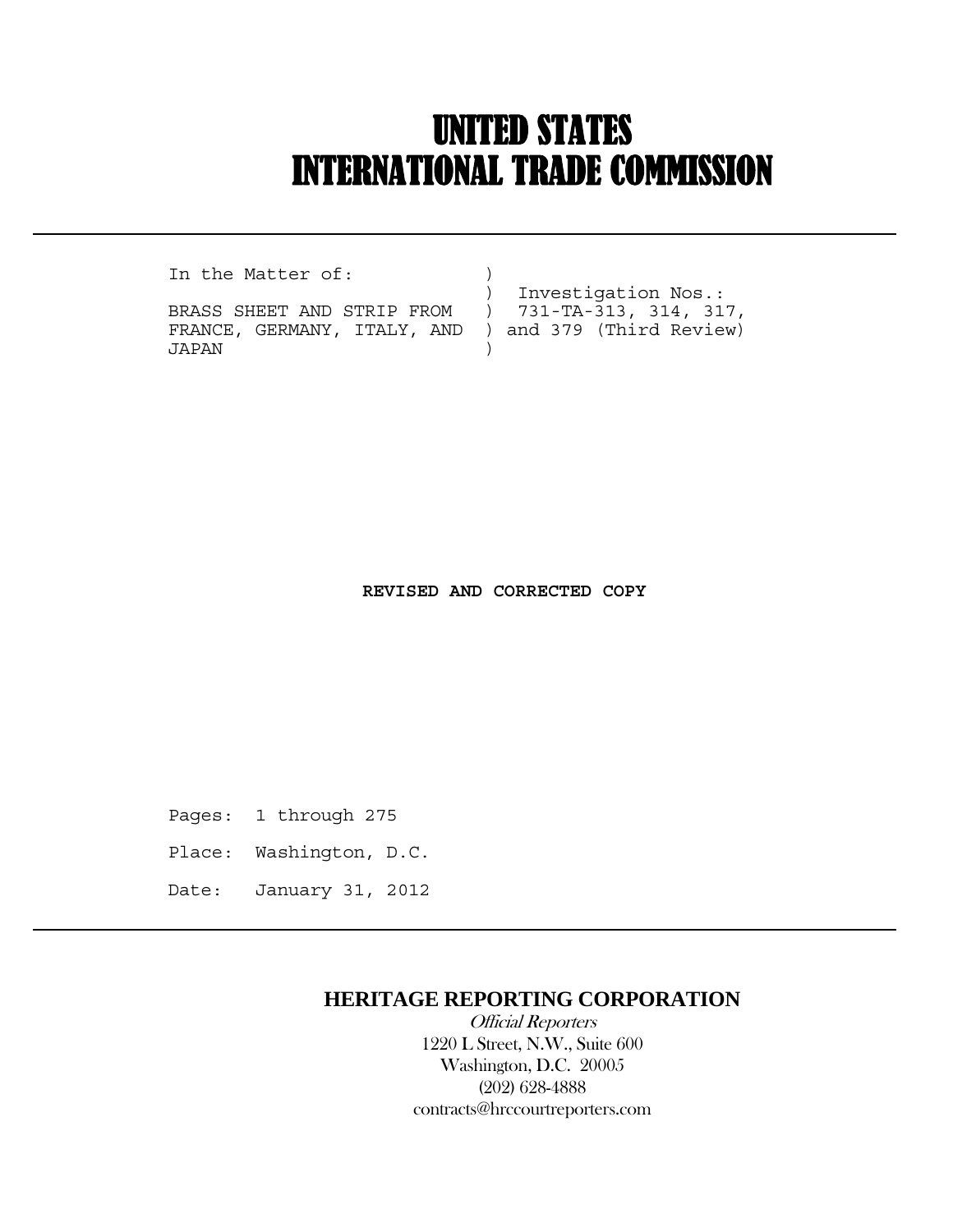THE UNITED STATES INTERNATIONAL TRADE COMMISSION

| In the Matter of:                                                       |                       |
|-------------------------------------------------------------------------|-----------------------|
|                                                                         | ) Investigation Nos.: |
| BRASS SHEET AND STRIP FROM                    731-TA-313,   314,   317, |                       |
| FRANCE, GERMANY, ITALY, AND ) and 379 (Third Review)                    |                       |
| JAPAN                                                                   |                       |

 Tuesday, January 31, 2012

 Main Hearing Room U.S. International Trade Commission 500 E Street, S.W. Washington, D.C.

 The hearing commenced, pursuant to notice, at 9:30 a.m., before the Commissioners of the United States International Trade Commission, the Honorable Deanna Tanner Okun, Chairman, presiding.

APPEARANCES:

On behalf of the International Trade Commission:

Commissioners:

 DEANNA TANNER OKUN, CHAIRMAN IRVING A. WILLIAMSON, VICE CHAIRMAN DANIEL R. PEARSON, COMMISSIONER SHARA L. ARANOFF, COMMISSIONER DEAN A. PINKERT, COMMISSIONER DAVID S. JOHANSON, COMMISSIONER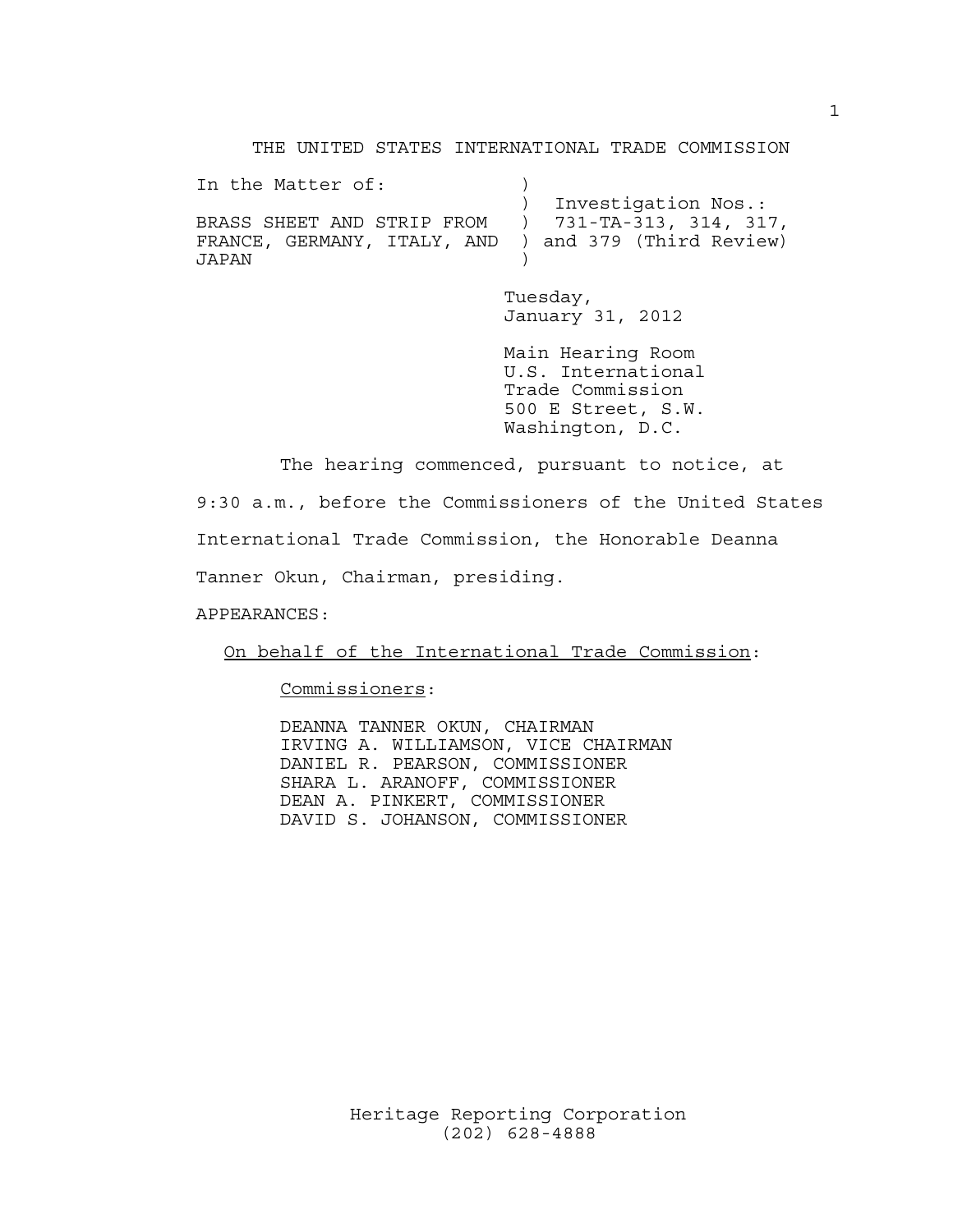APPEARANCES: (Cont'd.)

Staff:

 BILL BISHOP, HEARINGS AND MEETINGS COORDINATOR SHARON BELLAMY, HEARINGS AND MEETINGS ASSISTANT JOANNA LO, INVESTIGATOR KARL TSUJI, INTERNATIONAL TRADE ANALYST AMELIA PREECE, ECONOMIST MARY KLIR, ACCOUNTANT/AUDITOR RHONDA HUGHES, ATTORNEY JAMES McCLURE, SUPERVISORY INVESTIGATOR

In Support of the Continuation of Antidumping Duties:

On behalf of the Domestic Industry:

 DANIEL B. BECKER, President, A.J. Oster, LLC TODD HEUSNER, Vice President, Marketing and Sales, Aurubis Buffalo, Inc. JEFFERY BURGHARDT, Vice President, Metals and Procurement, Aurubis Buffalo, Inc. THOMAS J. WERNER, Vice President, Marketing and Sales, Olin Brass VINCENT M. BUSHELL, Marketing Director, Olin Brass THOMAS BOBISH, Senior Vice President, PMX Industries, Inc. MICHAEL S. JEMISON, President, Heyco Metals, Inc. LINDA ANDROS, Legislative Counsel, United Steelworkers of America MICHAEL T. KERWIN, Economist, Georgetown Economic Services DAVID A. HARTQUIST, Esquire KATHLEEN W. CANNON, Esquire

 JEFFREY S. BECKINGTON, Esquire GRACE W. KIM, Esquire BENJAMIN CARYL, Esquire Kelley Drye & Warren, LLP Washington, D.C.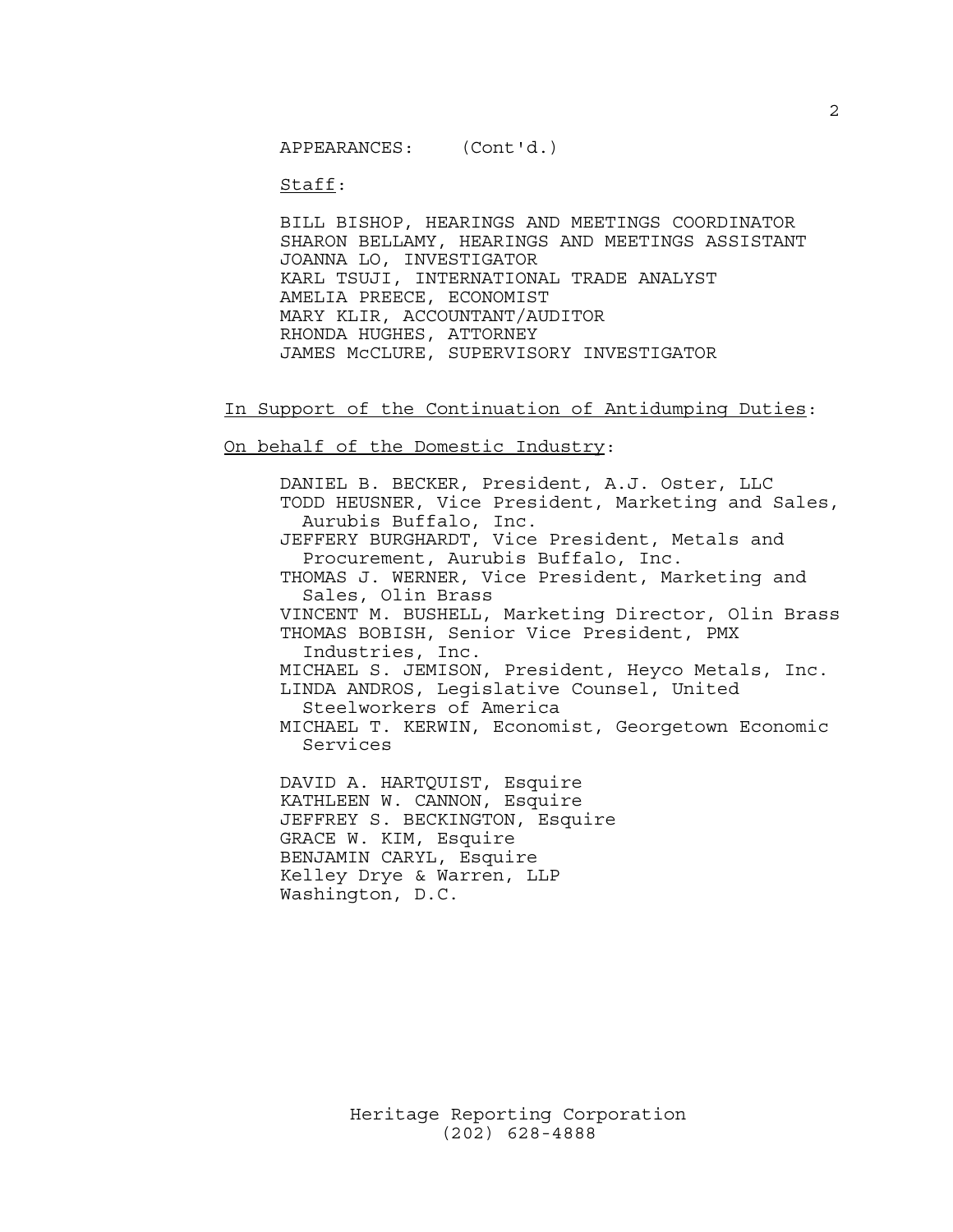#### APPEARANCES: (Cont'd.)

In Opposition to the Continuation of Antidumping Duties:

On behalf of Wieland-Werke AG, Messingwerk Plettenberg Herfeld & Co. KG and Schwermetall Halbzeugwerk GmbH & Co. KG:

> MARKUS SCHULER, Executive Vice President, Wieland Metals, Inc. WERNER TRAA, Member, Executive Board, Wieland- Werke AG OLAF GOERTGES, Vice President, Rolled Products

Division, Wieland-Werke, AG

KLAUS GUTTENBERG, Counsel, Wieland-Werke AG

 MICHAEL T. SHOR, Esquire MATTHEW S. ROESSING, Esquire Arnold & Porter, LLP Washington, D.C.

#### On behalf of Tyco Electronics Corporation:

 MICHAEL K. STOCKTON, Global Commodity Director- Metals, Tyco Electronics Corporation

 WARREN E. CONNELLY, Esquire Akin Gump Strauss Hauer & Feld LLP Washington, D.C.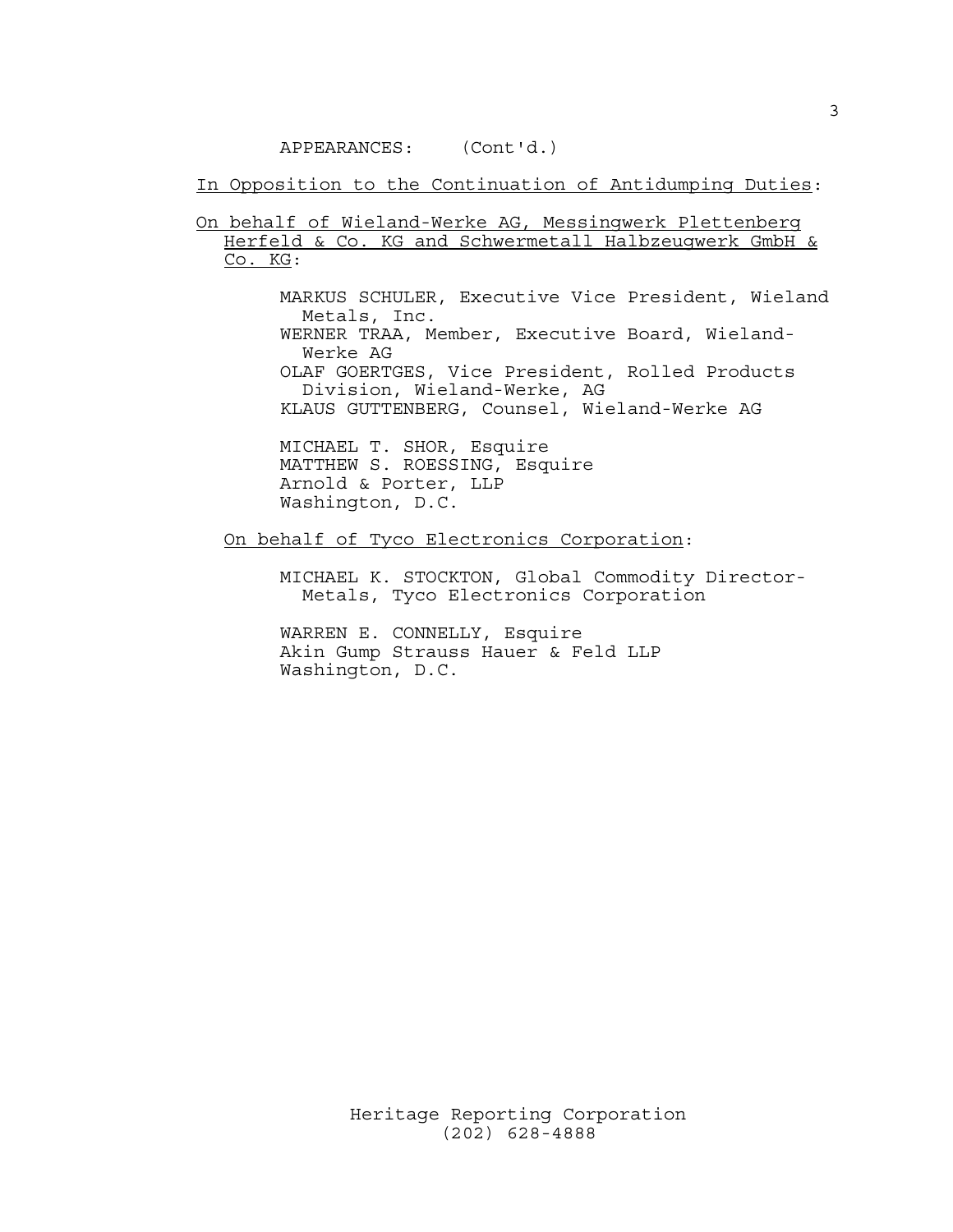## I N D E X

#### en de la provincia de la provincia de la provincia de la provincia de la provincia de la provincia de la provi

| OPENING STATEMENT OF DAVID A. HARTQUIST, ESQUIRE,<br>KELLEY DRYE & WARREN, LLP           | - 8 |
|------------------------------------------------------------------------------------------|-----|
| OPENING STATEMENT OF MICHAEL T. SHOR, ESQUIRE,<br>ARNOLD & PORTER LLP                    | 11  |
| TESTIMONY OF DAVID A. HARTQUIST, ESQUIRE,<br>KELLEY DRYE & WARREN, LLP                   | 15  |
| TESTIMONY OF THOMAS BOBISH, SENIOR VICE PRESIDENT,<br>PMX INDUSTRIES, INC.               | 17  |
| TESTIMONY OF THOMAS J. WERNER, VICE PRESIDENT,<br>MARKETING AND SALES, OLIN BRASS        | 21  |
| TESTIMONY OF TODD HEUSNER, VICE PRESIDENT,<br>MARKETING AND SALES, AURUBIS BUFFALO, INC. | 26  |
| TESTIMONY OF DANIEL B. BECKER, PRESIDENT, A.J.<br>OSTER, LLC                             | 31  |
| TESTIMONY OF LINDA ANDROS, LEGISLATIVE COUNSEL,<br>UNITED STEELWORKERS OF AMERICA        | 38  |
| TESTIMONY OF MICHAEL T. KERWIN, ECONOMIST,<br>GEORGETOWN ECONOMIC SERVICES               | 41  |
| TESTIMONY OF KATHLEEN W. CANNON, ESQUIRE,<br>KELLEY DRYE & WARREN, LLP                   | 48  |
| TESTIMONY OF VINCENT M. BUSHELL, MARKETING<br>DIRECTOR, OLIN BRASS                       | 125 |
| TESTIMONY OF JEFFREY S. BECKINGTON, ESQUIRE,<br>KELLEY DRYE & WARREN, LLP                | 135 |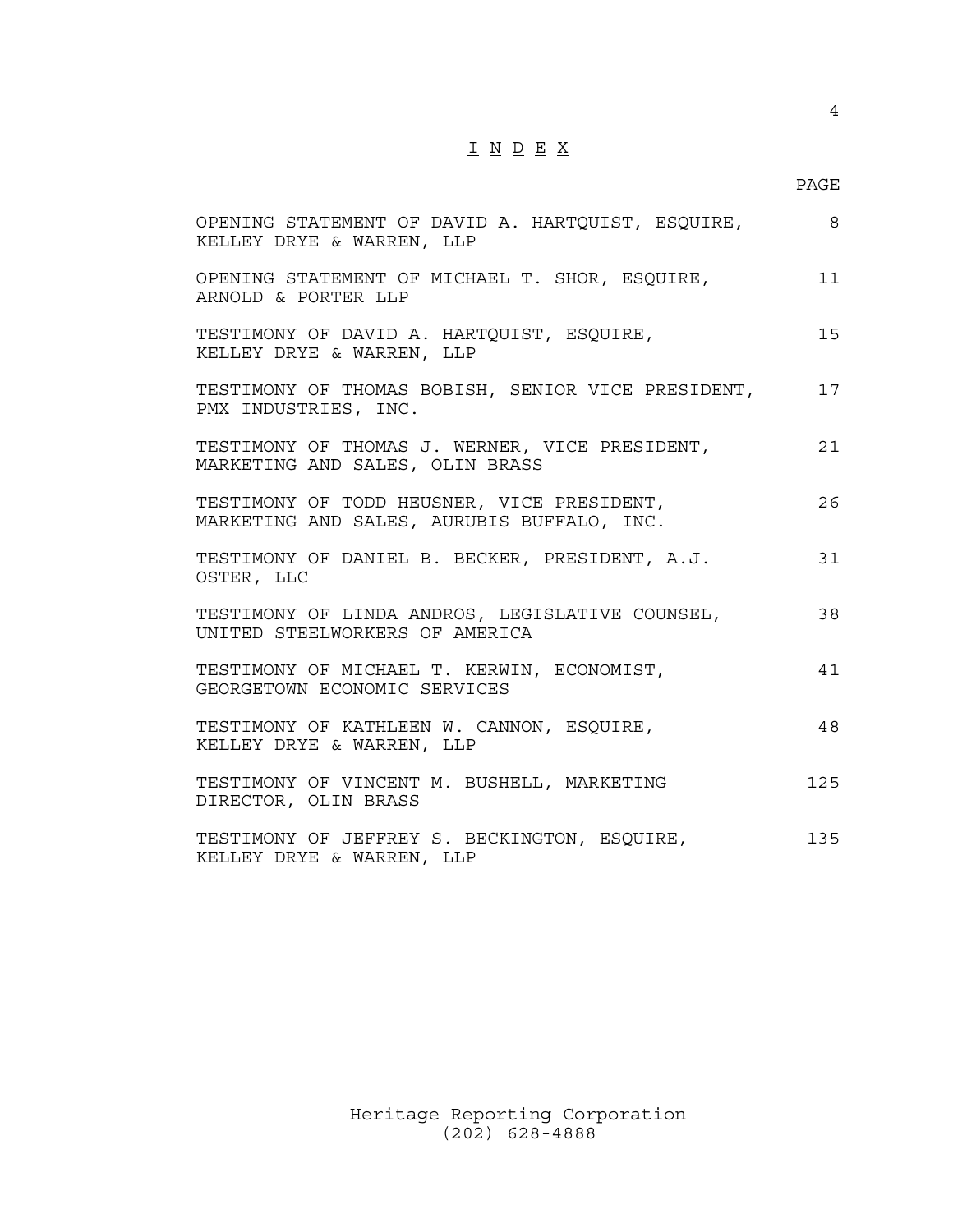## I N D E X

| TESTIMONY OF MICHAEL T. SHOR, ESQUIRE,<br>ARNOLD & PORTER, LLP                                         | 147 |
|--------------------------------------------------------------------------------------------------------|-----|
| TESTIMONY OF MICHAEL K. STOCKTON, GLOBAL<br>COMMODITY DIRECTOR-METALS, TYCO ELECTRONICS<br>CORPORATION | 151 |
| TESTIMONY OF WARREN E. CONNELLY, ESQUIRE,<br>AKIN GUMP STRAUSS HAUER & FELD LLP                        | 151 |
| TESTIMONY OF MARKUS SCHULER, EXECUTIVE VICE<br>PRESIDENT, WIELAND METALS, INC.                         | 160 |
| TESTIMONY OF WERNER TRAA, MEMBER, EXECUTIVE BOARD,<br>WIELEND-WERKE AG                                 | 169 |
| TESTIMONY OF OLAF GOERTGES, VICE PRESIDENT, ROLLED<br>PRODUCTS DIVISION, WIELAND-WERKE, AG             | 178 |
| CLOSING STATEMENT OF DAVID A. HARTOUIST, ESQUIRE,<br>KELLEY DRYE & WARREN, LLP                         | 266 |
| CLOSING STATEMENT OF MICHAEL T. SHOR, ESQUIRE,<br>ARNOLD & PORTER LLP                                  | 269 |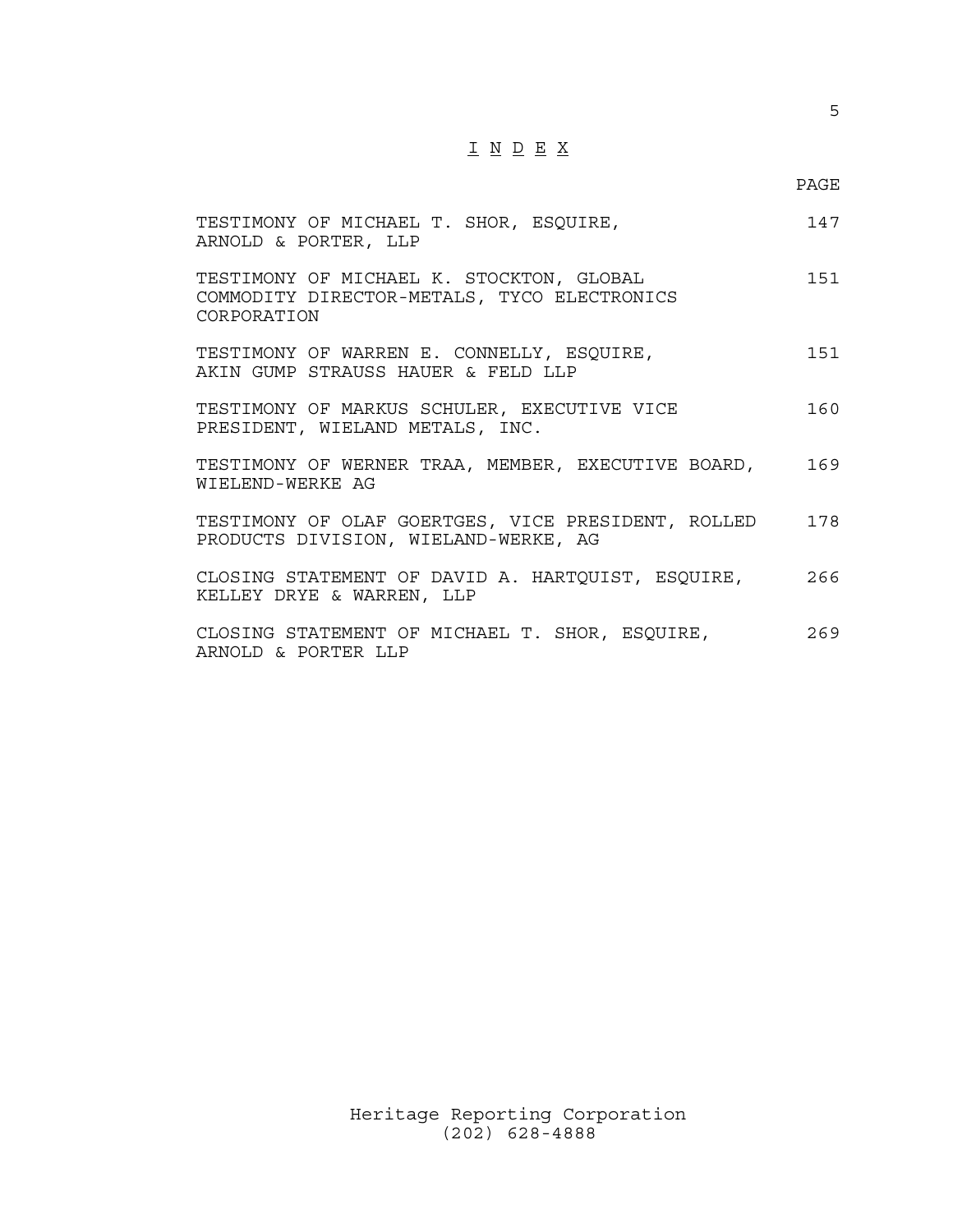1 P R O C E E D I N G S

2 (9:30 a.m.)

3 CHAIRMAN OKUN: Good morning. On behalf of 4 the U.S. International Trade Commission I welcome you 5 to this hearing on Investigation Nos. 731-TA-313, 314, 6 317 and 379 (Third Review) involving Brass Sheet and 7 Strip From France, Germany, Italy, and Japan.

8 The purpose of these five-year review 9 investigations is to determine whether revocation of 10 the antidumping duty orders covering brass sheet and 11 strip from France, Germany, Italy, and Japan would be 12 likely to lead to continuation or recurrence of 13 material injury to an industry in the United States 14 within a reasonably foreseeable time.

15 Schedules setting forth the presentation of 16 this hearing, notices of investigation and transcript 17 order forms are available at the public distribution 18 table. All prepared testimony should be given to the 19 Secretary. Please do not place testimony directly on 20 the public distribution table.

21 All witnesses must be sworn in by the 22 Secretary before presenting testimony. I understand 23 the parties are aware of the time allocations. Any 24 questions regarding time allocations should be 25 directed to the Secretary.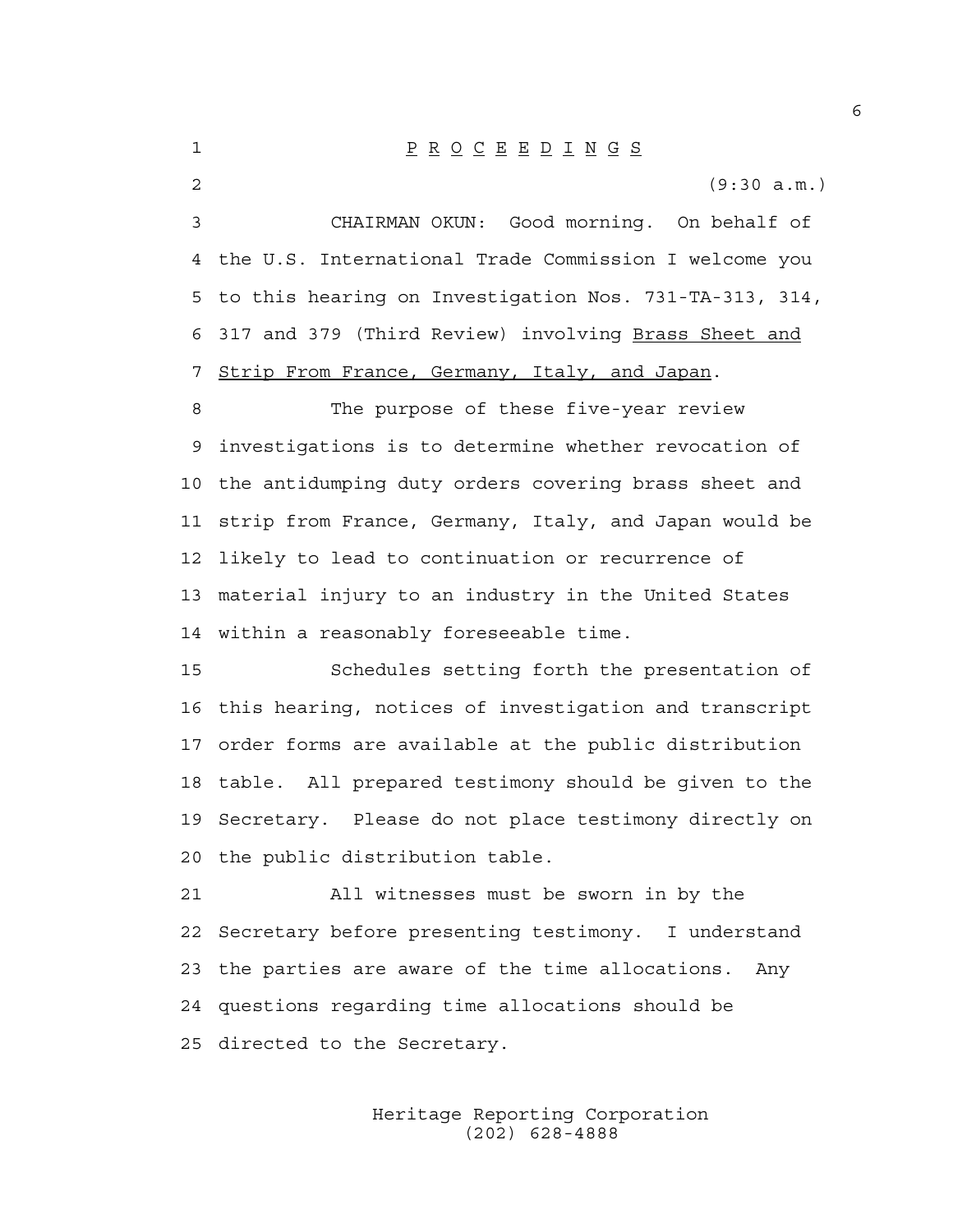1 Speakers are reminded not to refer in their 2 remarks or answers to questions to business 3 proprietary information. Please speak clearly into 4 the microphone and state your name for the record for 5 the benefit of the court reporter. If you'll be 6 submitting documents that contain information you wish 7 classified as business confidential, your requests 8 should comply with Commission Rule 201.6.

9 Mr. Secretary, are there any preliminary 10 matters?

11 MR. BISHOP: Yes, Madam Chairman. With your 12 permission we will add to the witness list today 13 Matthew S. Roessing of Arnold & Porter and Klaus 14 Guttenberg of Wieland-Werke AG to page 3 of the 15 witness list. Also, all witnesses have been sworn.

16 (Witnesses sworn.)

17 CHAIRMAN OKUN: Thank you. Without 18 objection, these witnesses will be added.

19 Before we commence with opening remarks, I 20 want to take a moment to welcome a group of visitors 21 from a Korean law school who are here today visiting 22 the Commission and will be sitting in on the hearing, 23 so we welcome you to the Commission. We hope it will 24 be an interesting experience for you and that you will 25 enjoy the rest of your time in Washington.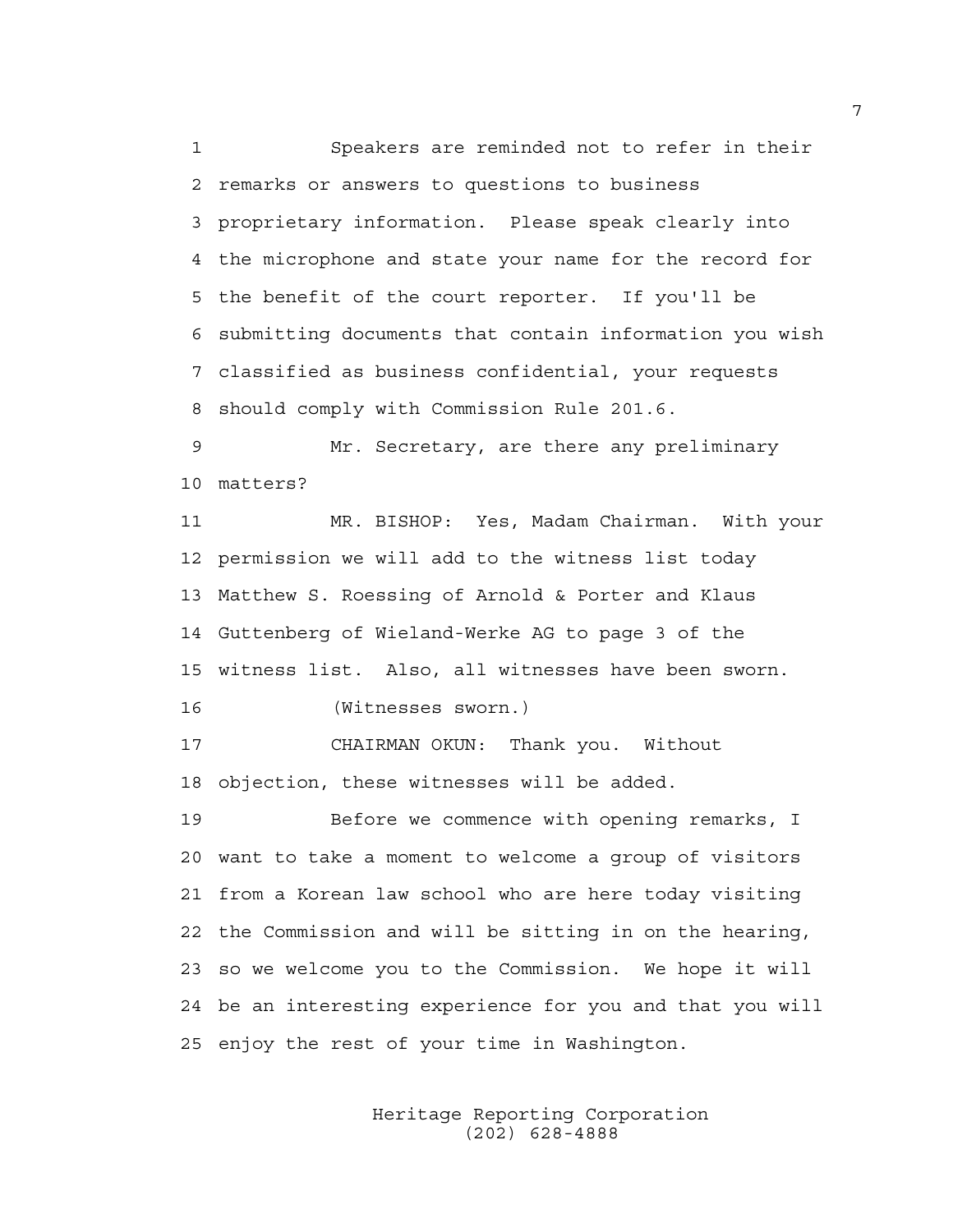1 And with that, Mr. Secretary, let us begin 2 with our opening remarks.

3 MR. BISHOP: Opening remarks on behalf of 4 those in support of continuation will be by David A. 5 Hartquist, Kelley Drye & Warren.

6 CHAIRMAN OKUN: Good morning, Mr. Hartquist. 7 MR. HARTQUIST: Good morning, Madam 8 Chairman. Good morning, members of the Commission and 9 members of the staff. For the record, I am David A. 10 Hartquist of Kelley Drye & Warren, and I am here today 11 on behalf of the domestic companies and workers who 12 produce brass sheet and strip to support continuation 13 of the four antidumping orders on France, Germany, 14 Italy, and Japan.

15 The German Respondents have argued that U.S. 16 demand for brass is "robust" and that the domestic 17 industry is in "the healthiest condition in decades" 18 with "robust sales and profits". Respondents' 19 arguments are, we believe, filled with discrepancies 20 and inconsistencies, including with respect to 21 information on their own websites.

22 The Commission's prehearing staff report and 23 other record information paints a very different 24 picture from that presented by the German Respondents. 25 U.S. consumption of brass has fallen by 6 percent

> Heritage Reporting Corporation (202) 628-4888

8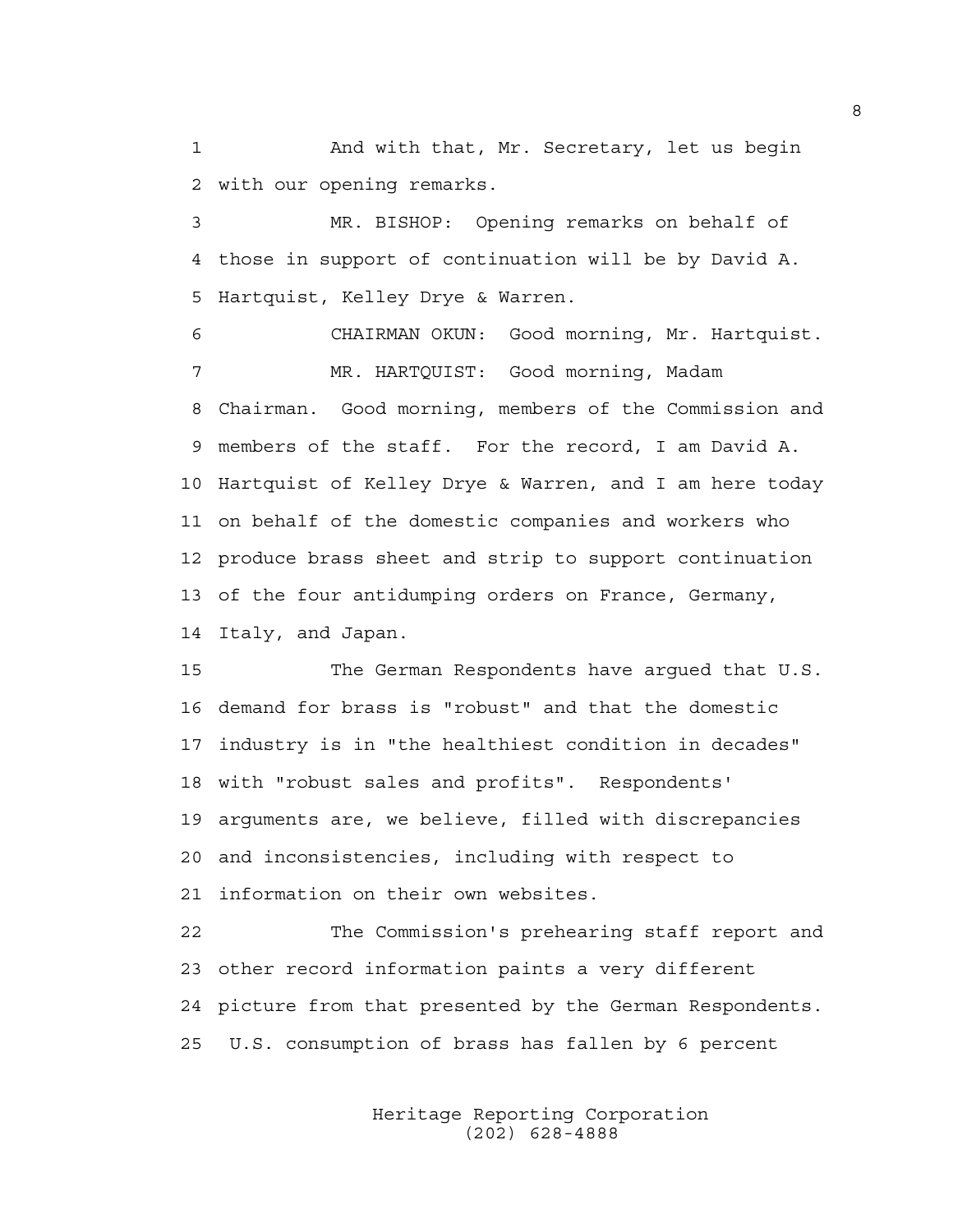1 during the review period and by 30 percent since the 2 orders were approved, reflecting not only the recent 3 economic downturn, but also U.S. brass customers' 4 increased offshoring and use of substitute materials 5 instead of brass.

6 At the same time, copper costs, the main raw 7 material for brass production, reached the highest 8 level on record in terms of price, tripling between 9 2005 and 2011. Domestic producers, however, have not 10 been able to increase sales prices sufficiently to 11 offset these and other increased costs, such as 12 financing costs, leading to weak and declining 13 profits.

14 During this review, the domestic industry 15 has suffered over six years of depressed financial 16 returns ranging from a 3.5 percent operating profit 17 margin, operating income margin, to a 2.3 percent 18 operating loss, only the second net operating loss on 19 record. In interim 2001 (sic), the domestic industry 20 reported a mere 1.4 percent operating margin.

21 The U.S. industry is not in the healthiest 22 condition in decades, as Respondents assert. Instead, 23 the domestic industry is in a worse condition today 24 than it was during the original investigation. 25 Industry contraction, shutdowns and a bankruptcy have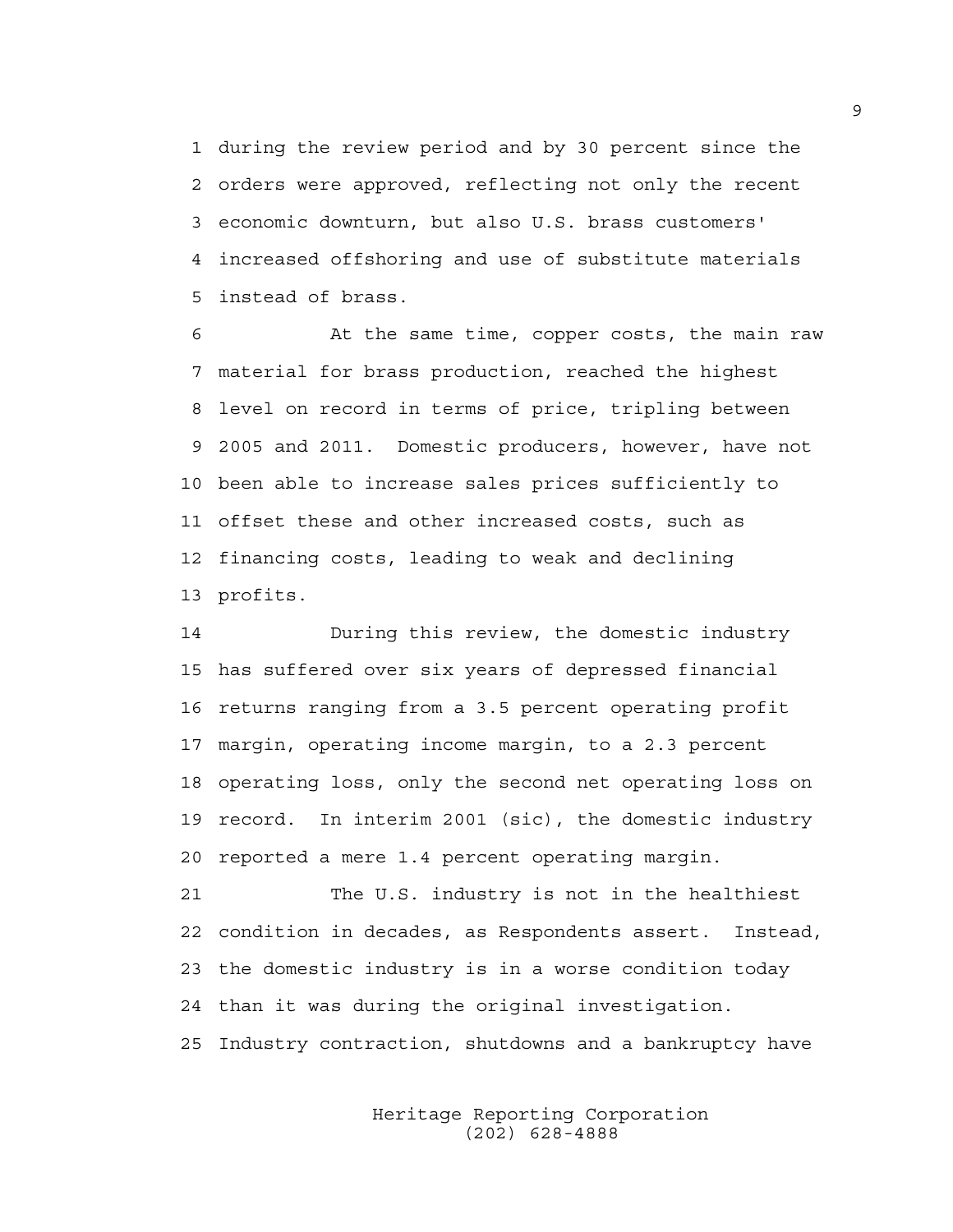1 reduced domestic production and employment to the 2 worst levels on record. The industry remains at least 3 as vulnerable to subject imports as the Commission 4 found in the second sunset review five years ago.

5 Thus, even with the discipline of the 6 orders, the U.S. industry is in a difficult position. 7 Without the orders the situation would grow far worse. 8 Subject foreign production of brass remains extremely 9 large and has increased from preorder levels. Subject 10 producers have significant unused capacity, and German 11 producers are currently adding even more. Each of the 12 subject countries is both export oriented and able to 13 shift exports between markets.

14 Prices in the U.S. market are attractive and 15 higher than prices, for example, in China, which has 16 been an export target for many of the subject 17 countries. Despite claims that they're not interested 18 in the U.S. market, German producers have long shown a 19 strong interest in re-entering this market. Without 20 the orders, imports of German brass sheet and strip 21 would surge, just as imports of copper-based 22 flat-rolled products that are nonsubject products from 23 Germany have surged in recent years.

24 Production in the other subject countries, 25 most of which have refused to participate at all in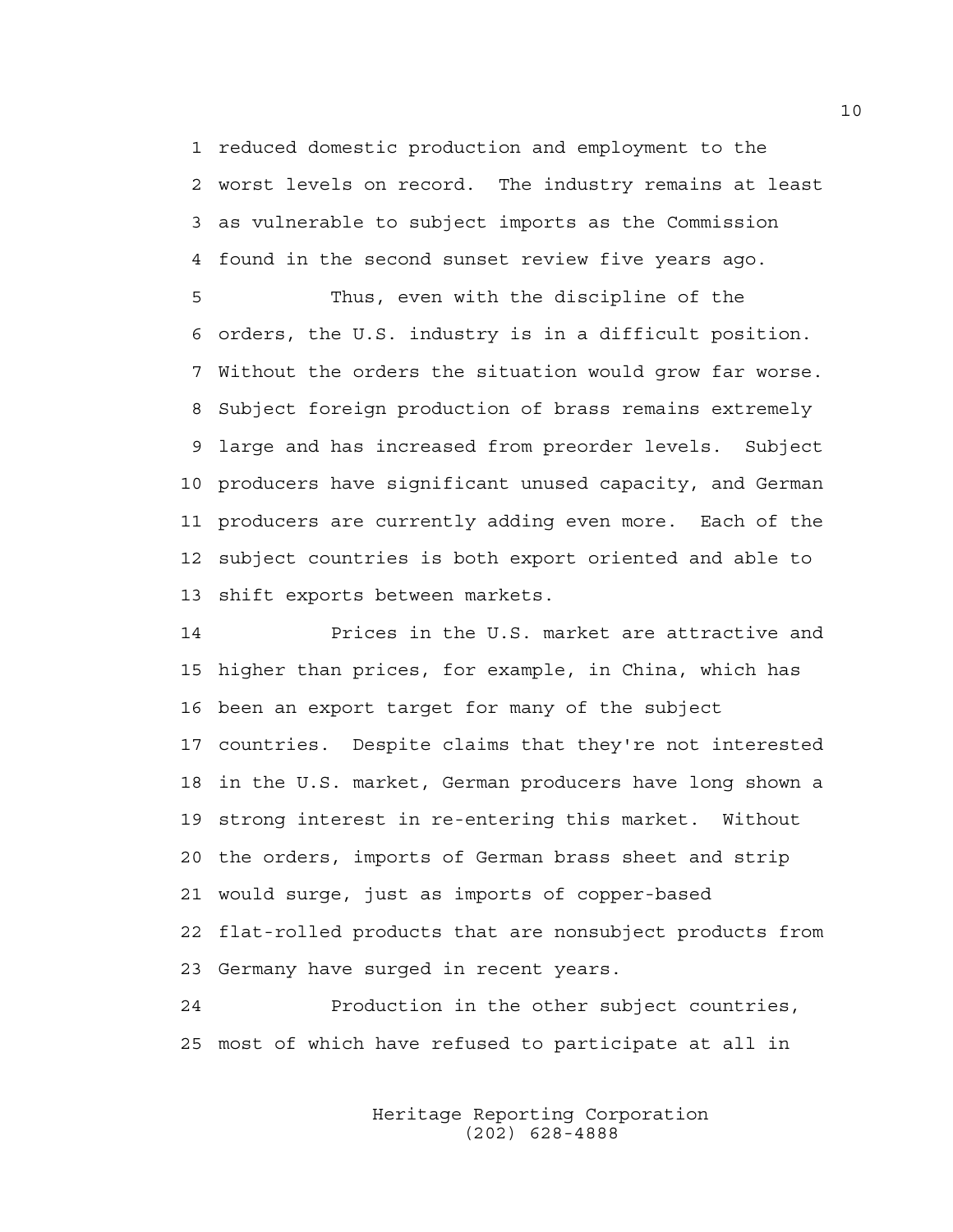1 this review, are also likely to significantly increase 2 brass exports to the U.S. upon revocation. Without 3 the discipline of the orders, aggressively priced 4 subject imports would quickly re-enter the U.S. market 5 in large volumes, particularly due to three factors: 6 1) The highly substitutable commodity nature of CDA 7 200 series brass; 2) Producers' affiliated sales 8 offices and reroll networks already in the U.S.; and 9 3) The absence of long-term contracts in the U.S. 10 market.

11 Increased volumes would quickly cause the 12 already fragile domestic industry to suffer further 13 declines in the form of lost sales, further idle 14 capacity, more laid off workers and a return to 15 operating losses. That is why these orders are 16 critical to the continued viability of the domestic 17 brass sheet and strip industry. Thank you.

18 CHAIRMAN OKUN: Thank you.

19 MR. BISHOP: Opening remarks on behalf of 20 those in opposition to continuation will be by Michael 21 T. Shor, Arnold & Porter.

22 CHAIRMAN OKUN: Good morning, Mr. Shor. 23 MR. SHOR: Good morning, Madam Chairman, 24 members of the Commission. As you listen to 25 Petitioners' testimony this morning, please consider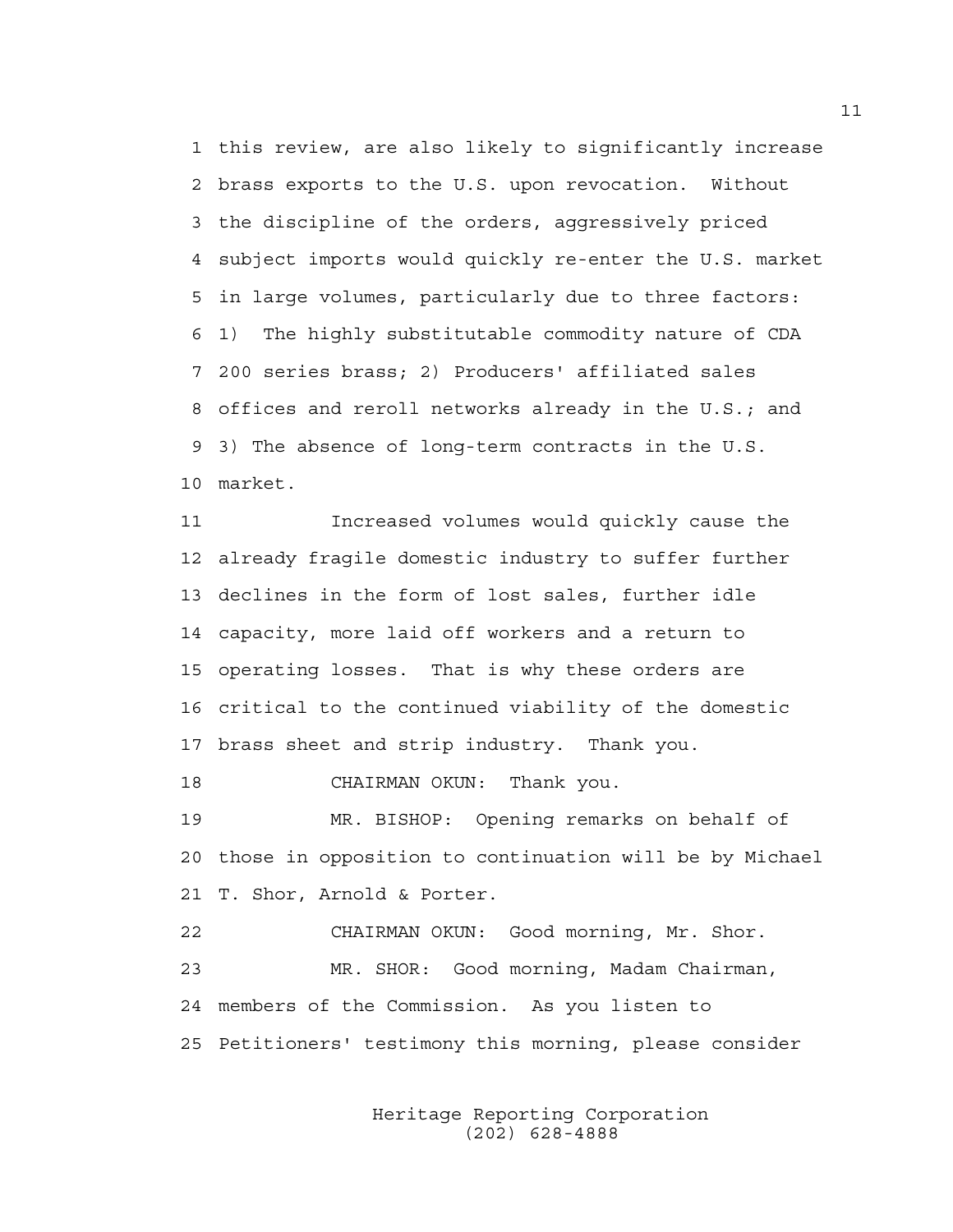1 nonsubject imports. From 2004 to 2011, nonsubject 2 imports of BSS fell by 60 percent, from 67 to 27 3 million pounds. The domestic industry's market share 4 rose from 85 percent to 92 percent.

5 Consider whether you can reconcile that 6 development with Petitioners' injury theory. If the 7 U.S. market is open and attractive with high prices 8 relative to the rest of the world and there is excess 9 capacity everywhere, why are those not subject to the 10 antidumping order fleeing the market?

11 And on relative prices, when Mr. Kerwin 12 compares the AUVs of German producers' sales to the 13 United States to the AUVs of the sales in Germany and 14 Europe, consider whether it is meaningful to compare 15 prices of full-priced sales in the U.S. with metal 16 with prices of mostly tolled sales without metal in 17 Germany and Europe.

18 Consider too your own price comparisons and 19 the average overselling margin of 81 percent. 20 Consider too German producers' ownership of U.S. 21 mills. The predominant German producers -- Wieland, 22 Schwermetall and Aurubis Stolberg -- now are all 23 affiliated with U.S. producers, including Aurubis 24 Buffalo and Wieland Metals.

25 The German Diehl Group owns Sundwiger in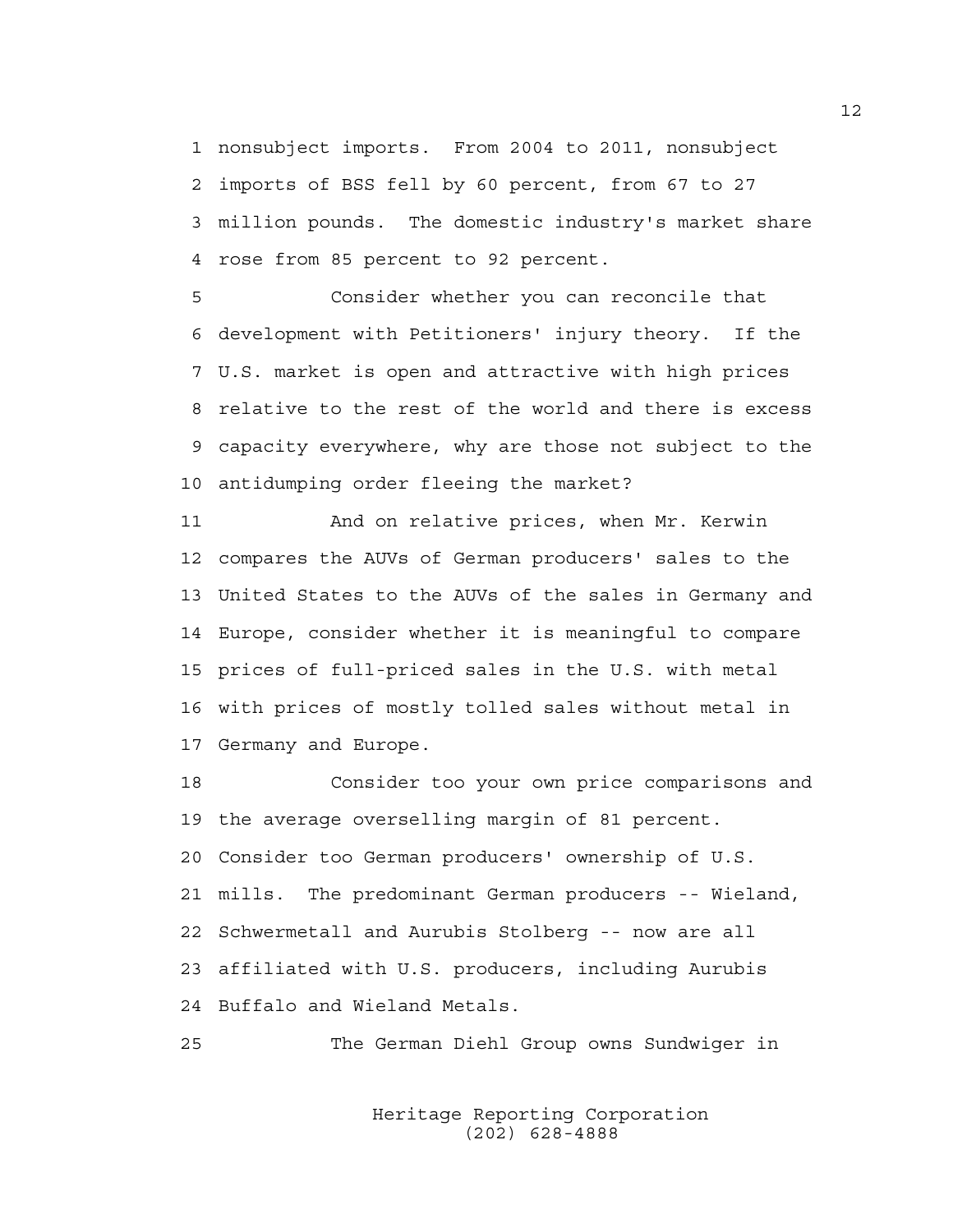1 Germany, which no longer produces BSS, as well as 2 Griset in France, which no longer produces French BSS. 3 It also owns one of the original Petitioners in this 4 case, the Miller Company, a primary producer in 5 Connecticut. Consider whether these German producers 6 have any incentive to export BSS to the United States 7 in quantities or at prices that would undercut their 8 substantial U.S. investment.

9 When Petitioners argue that Wieland Germany 10 will ship BSS reroll material to Wieland Metals, 11 consider whether it makes sense to spend 22 cents per 12 pound in transport cost to ship a 28 cent product to 13 the United States. Better yet, ask Aurubis Buffalo 14 how much BSS reroll material it is shipping to Aurubis 15 Stolberg, its affiliated reroll mill in Germany.

16 Consider too how Petitioners use the term 17 capacity. It is clear that we and the Petitioners use 18 the term differently, and I'm not just talking about 19 the fact that they can't seem to use it without the 20 adjective massive. We use it to mean BSS capacity. 21 We do not count as BSS capacity production capacity 22 which we are actually using to produce other more 23 profitable alloys. Petitioners' lawyers do.

24 If you simply agree that capacity actually 25 used to produce nonsubject products cannot be counted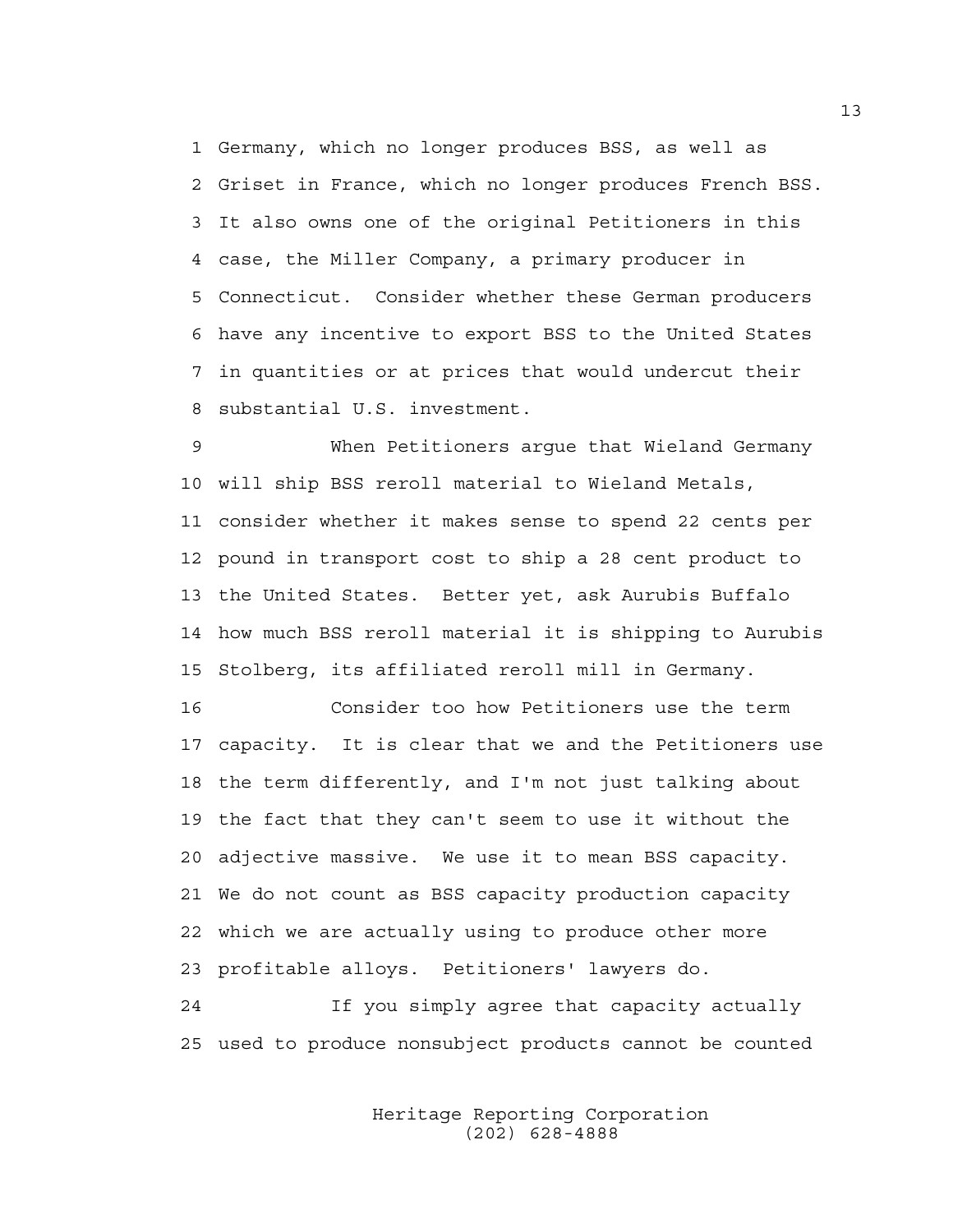1 as excess BSS capacity then you must necessarily 2 reject all of the arguments they make about German BSS 3 capacity and all of their computations of domestic 4 capacity.

5 Consider the change in economic conditions 6 since 1984. None of the conditions that permitted 7 large and increasing volumes of subject BSS to be 8 shipped to the U.S. in 1984 and cause injury is 9 present now. U.S. demand then had increased by 20 10 percent in one year.

11 The market accessible to imports now is 12 declining. U.S. capacity was insufficient to meet 13 demand in 1984. It is not now. The dollar had 14 rapidly increased to record high levels then. It is 15 low now. German BSS capacity was double then what it 16 is now. The German industry had excess capacity then. 17 It does not now.

18 Finally, consider the current condition of 19 the domestic industry. Consider whether an industry 20 with mostly captive markets, 92 percent market share, 21 increasing prices and profits, higher profits than you 22 have ever seen and most sales made under contracts of 23 a year or more is vulnerable. Consider that even as 24 their raw material cost doubled, they were able to 25 raise prices by even more and increase their operating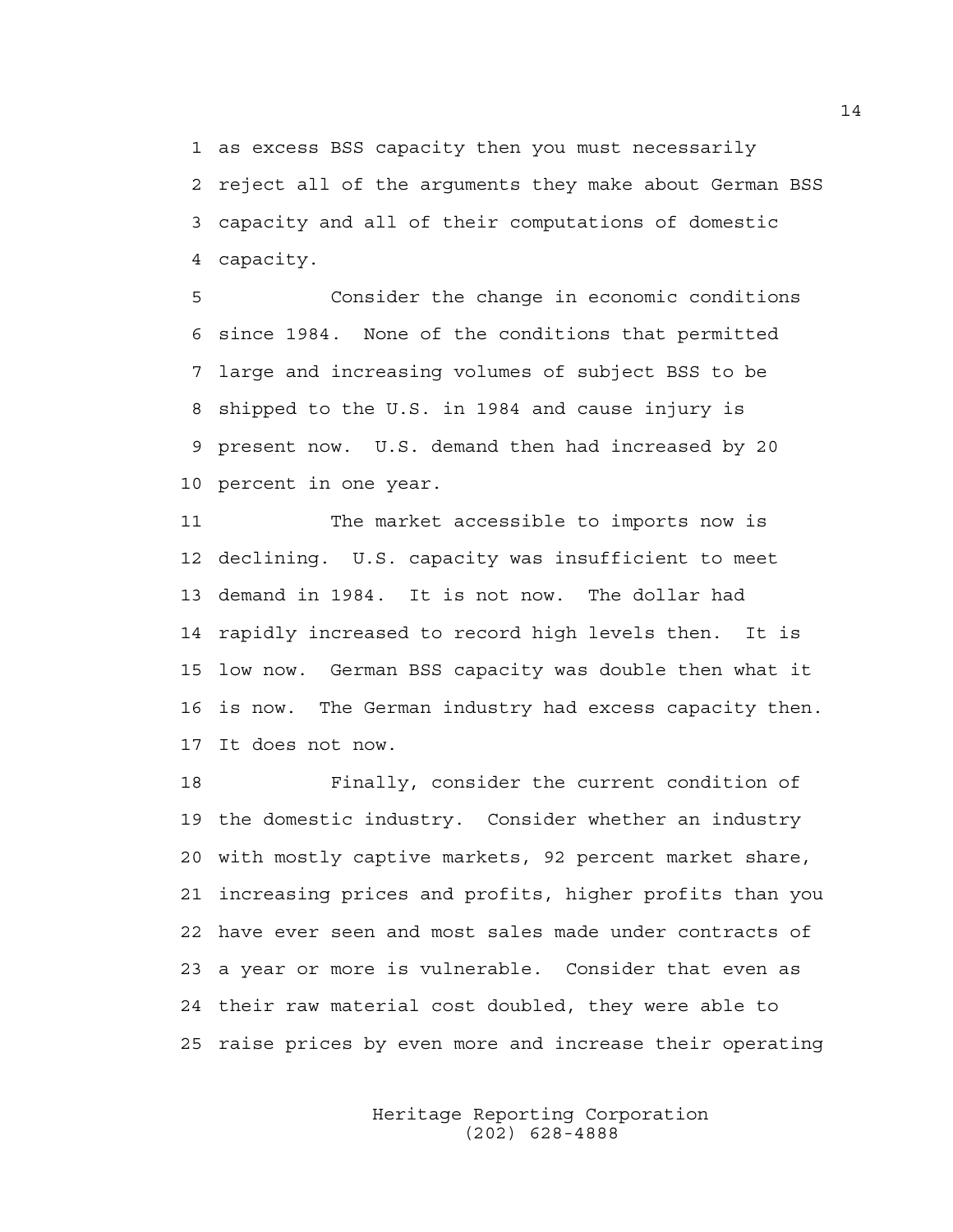1 income.

2 They argue that profit as a percentage of 3 sales have not increased, but consider what that 4 argument means. Since their price has doubled, they 5 essentially are complaining that they are injured 6 because they were not able to double their profit. 7 Consider that most major domestic producers have 8 restructured financially, all but eliminating their 9 fixed costs. That means they are profitable at much 10 lower sales volumes than at any other time. 11 When they complain about falling demand in 12 the U.S., consider how many Petitioners announced 13 fabrication price increases just last week. I count 14 three -- Aurubis, Olin and Revere. And as they 15 complain about the potential subject imports, please 16 remember to consider what has happened with actual 17 nonsubject imports. Thank you. 18 CHAIRMAN OKUN: Thank you. 19 MR. BISHOP: Will the first panel, those in 20 support of continuation of the antidumping duties, 21 please come forward and be seated? 22 CHAIRMAN OKUN: Mr. Hartquist, it looks like 23 your panel is seated. You may proceed.

24 MR. HARTQUIST: Thank you, Madam Chairman. 25 Let me first introduce our panelists to you and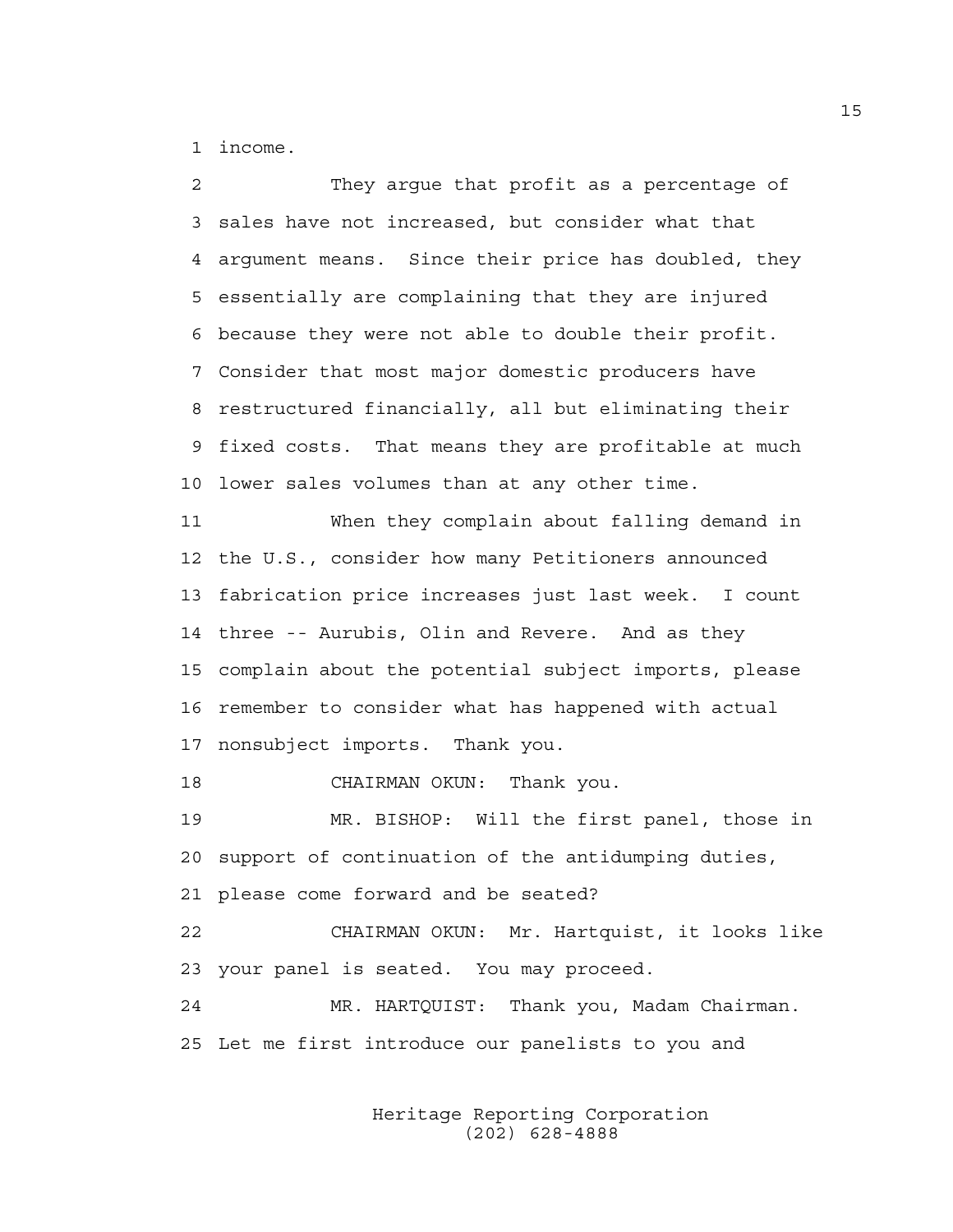1 mention how we put this panel together.

2 We have a mix of folks, some of whom are 3 CEOs of the companies and some of whom are essentially 4 vice presidents of sales and marketing, and what we 5 did was very consciously try to choose the people who 6 are closest to the market who really work with the 7 customers every day and see what's happening in this 8 market, and I hope you'll find their testimony to be 9 very interesting and very relevant.

10 Let me introduce the witnesses, and if you'd 11 just raise your hand as I introduce you, please? 12 Daniel Becker, President of A.J. Oster; Todd Heusner, 13 Vice President, Marketing and Sales, of Aurubis 14 Buffalo; Jeffrey Burghardt, Vice President, Metals and 15 Procurement, Aurubis Buffalo; Tom Werner, Vice 16 President, Marketing and Sales, of Olin Brass;

17 Vincent Bushell, Marketing Director, of Olin 18 Brass; Tom Bobish, Senior Vice President, PMX 19 Industries, which a number of the Commissioners, three 20 of the Commissioners, visited along with visits by 21 staff on two occasions; Michael Jemison, President, 22 Heyco Metals; Linda Andros, Legislative Counsel, 23 United Steelworkers of America; Michael Kerwin of 24 Georgetown Economic Services; and my colleagues, Kathy 25 Cannon, Jeff Beckington, Grace Kim and Ben Caryl.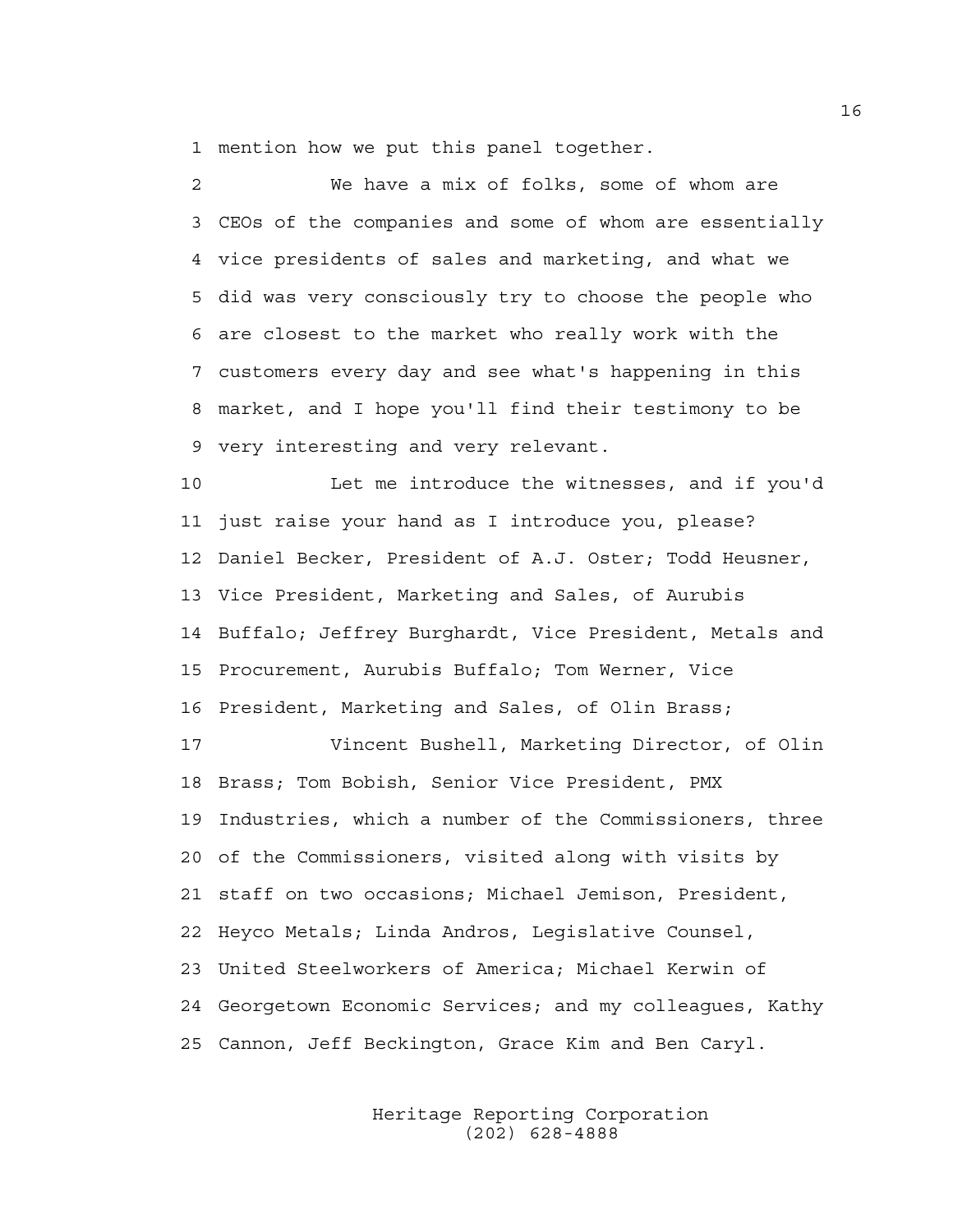1 And we will begin this morning with a 2 statement by Tom Bobish. Tom?

3 MR. BOBISH: Good morning. I am Tom Bobish, 4 Senior Vice President of Sales and Marketing for PMX 5 Industries, a fully integrated U.S. brass mill. Thank 6 you for allowing me to participate as a witness in 7 this hearing. The focus of my statement today is on 8 certain production and sales fundamentals that affect 9 our industry, as well as likely imports.

10 The cost to build and maintain and operate 11 an integrated brass mill is very substantial. Along 12 with the metallurgical knowledge and skills entailed, 13 considerable capital is required for the purchase and 14 care of equipment and facilities needed to melt, cast, 15 roll and finish a wide range of semi-fabricated 16 copper-based products.

17 As a result of these demanding expenses, 18 there is steady pressure on every integrated brass 19 mill to realize an adequate return on its investment. 20 In return, in order to carry its large fixed overhead 21 cost and achieve an adequate profit, an integrated 22 brass mill must use its capacity to as full an extent 23 as possible. Idle machinery for any length of time is 24 a serious problem that detracts from overall economic 25 viability.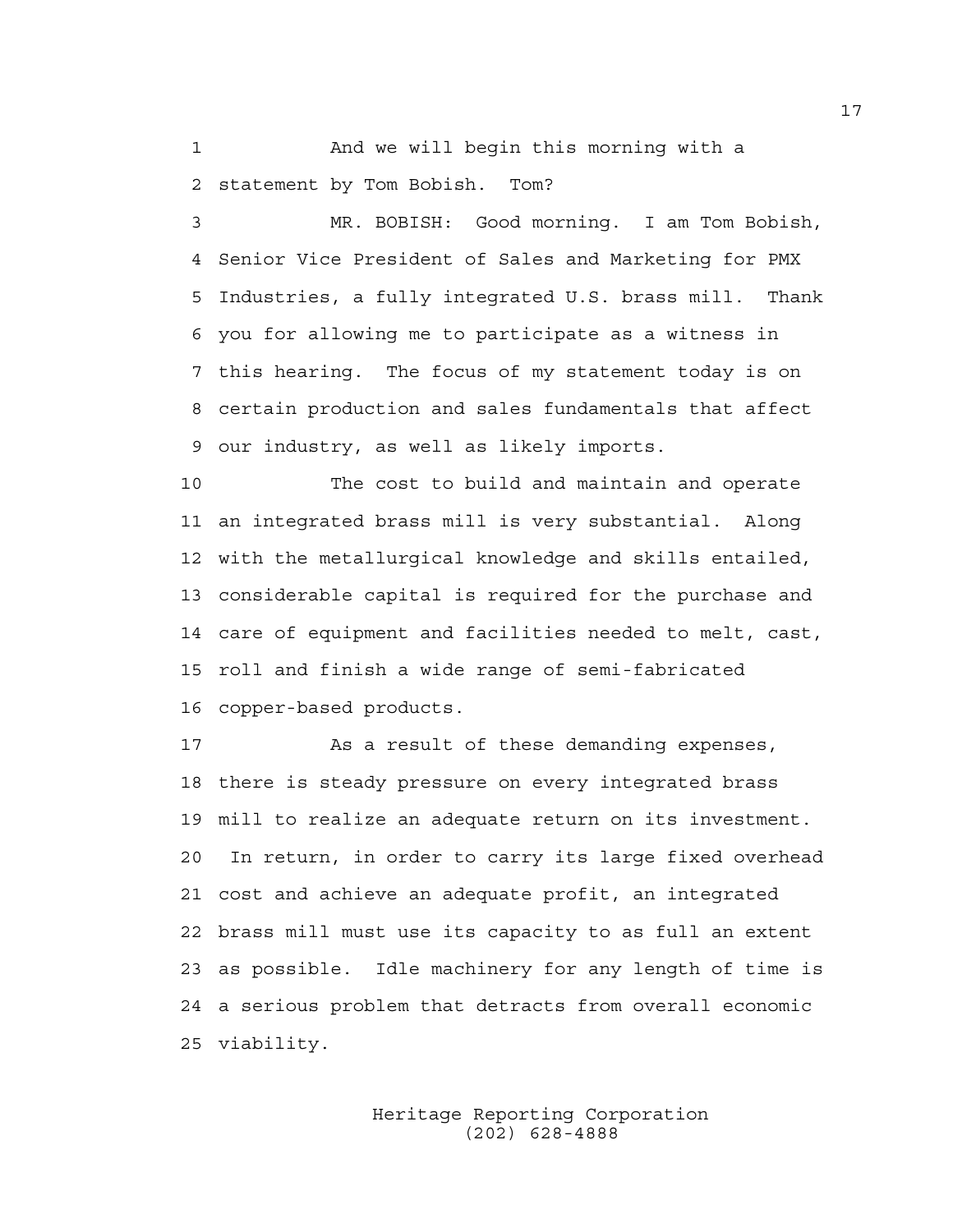1 A great challenge confronting the management 2 of an integrated brass mill is effective employment of 3 the melting, casting, rolling and finishing equipment 4 on a day-to-day basis. As a practical matter, this 5 task involves matching customers' orders for specific 6 volumes of particular alloys with efficient 7 application of the mill's equipment to satisfy those 8 orders. For a broader perspective, an integrated 9 brass mill must accomplish this daily exercise so that 10 its physical plant is profitable and sustainably 11 engaged over a long period. These realities in 12 practice mean that an integrated brass mill's product 13 mix is central to its financial health.

14 More precisely, as the most versatile and 15 widely used of the Copper Development Association's 16 CDA 200 series brass sheet provide the most critical 17 base load of pounds for PMX, as well as other U.S. 18 integrated brass producers. It is the characteristic 19 of CDA 200 series brass sheet and strip that enables 20 integrated brass mills around the world to produce 21 enough volume and to run at sufficient levels of 22 capacity utilization so that the heavy capital 23 investment and costs of running an integrated brass 24 mill are largely covered.

25 Only when the integrated brass mills can

 Heritage Reporting Corporation (202) 628-4888

18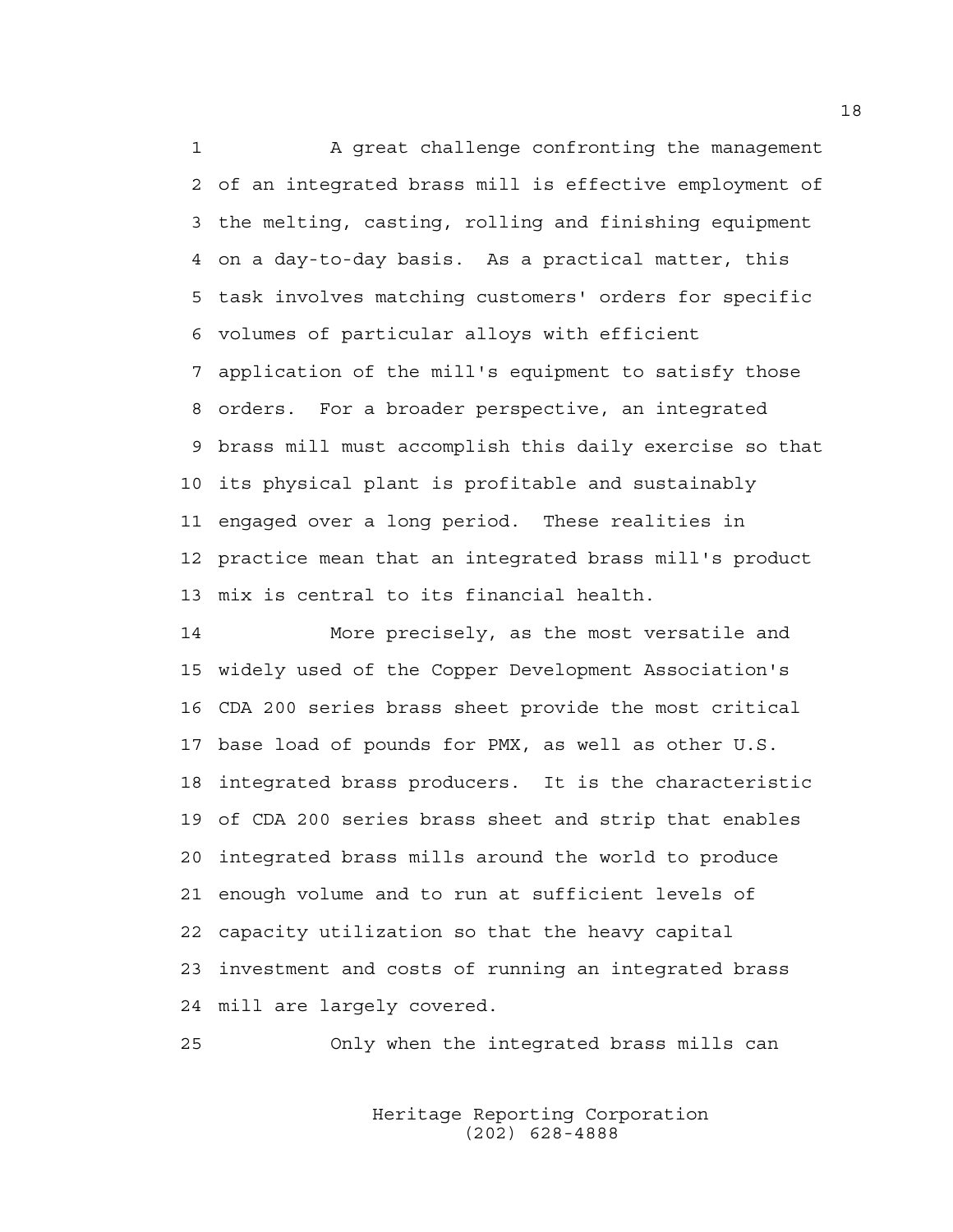1 sustain reduction of a base load product such as CDA 2 100 or 200 series are they able to produce higher 3 value products. These higher value products include 4 high performance alloys that are more specialized and 5 have much smaller markets than the 200 series 6 products.

7 Although these specialized products may be 8 more profitable, absence of the sale of 200 series of 9 product sales of specialty products would not be 10 possible. Any claim, therefore, that a foreign 11 integrated mill can afford to ignore to any extent 200 12 series brass sheet and strip in favor of other more 13 specialized or more profitable copper products is not 14 correct.

15 Without the production of 200 series brass 16 sheet and strip, integrated brass mills cannot stay in 17 business. This is why continuation of these dumping 18 orders is paramount. It is the discipline of these 19 orders and the subject foreign mills' inability to 20 sell here in commercial quantities without dumping, 21 not a disinterest in the U.S. market, that explain why 22 imports of subject brass sheet and strip from France, 23 Germany, Italy, and Japan have been so low.

24 Even though the U.S. market for brass sheet 25 and strip has contracted over time, it continues to be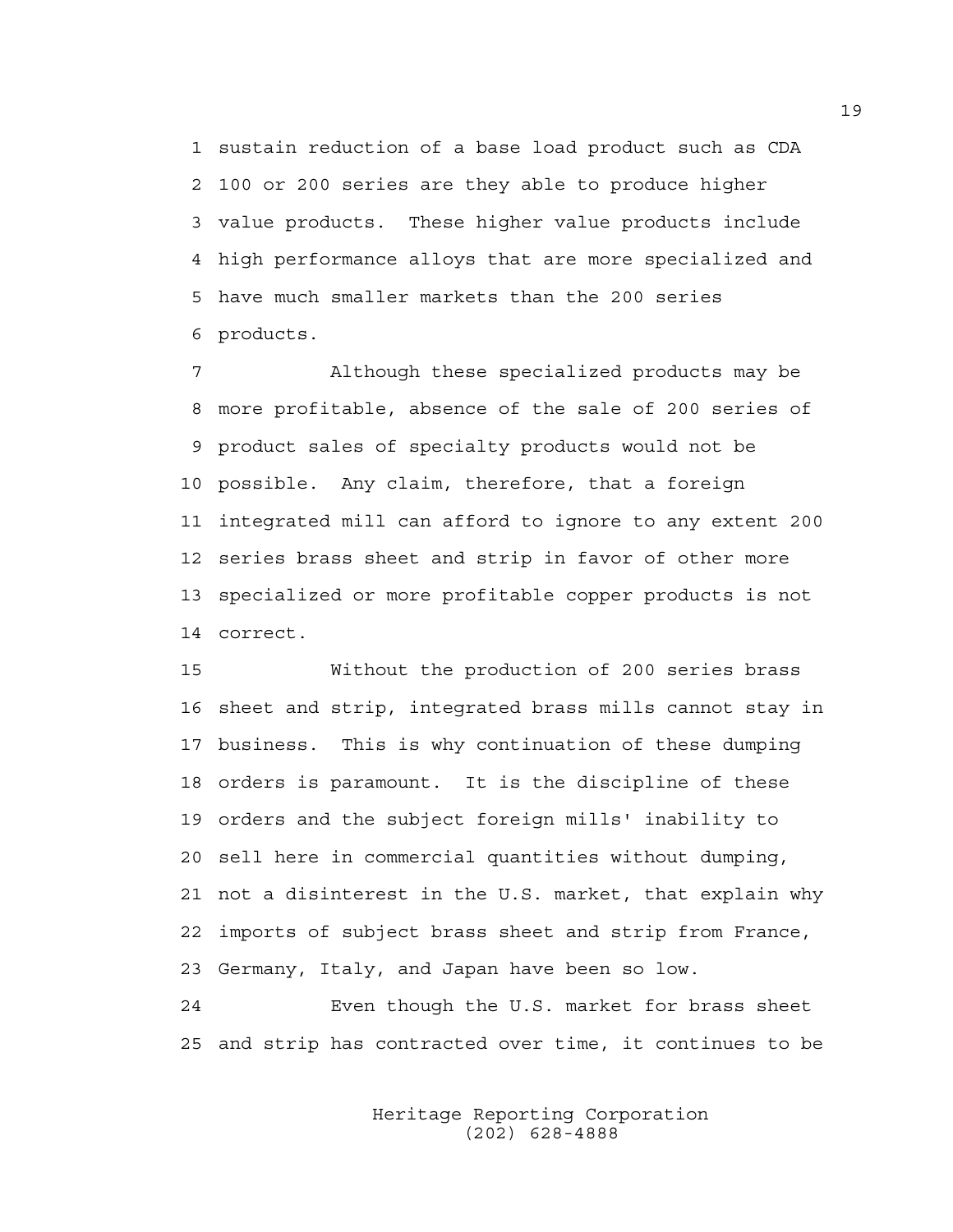1 a sizeable, attractive and accessible to foreign brass 2 mills. Wieland and Schwermetall have extensive U.S. 3 sales in recent years of flat-rolled products in 4 nonsubject alloys such as copper, tinned brass, 5 phosphor bronze, aluminum bronze and cooper nickel. 6 These sales show an interest and/or ability of the 7 German producers to sell copper alloy products into 8 the United States that are not covered by antidumping 9 orders.

10 As the Commission was able to observe during 11 is recent tour at PMX's facility in Cedar Rapids, 12 Iowa, PMX is a modern and efficient producer of brass 13 sheet and strip. We have thousands of SKUs for CDA 14 200 series sheet and strip that reflect our customers' 15 varied and specific requirements. It is important to 16 recognize, however, that brass sheet and strip is 17 fungible once specifications have been met.

18 As a commodity product, the 200 series brass 19 sheet and strip is highly price sensitive. Given the 20 soaring raw material costs, particularly copper costs, 21 that our industry has experienced in recent years, it 22 has been difficult to sell our products at prices that 23 permit a reasonable return on our investments. Your 24 database reflects the very low profits our industry 25 achieved in 2011. These weak financial results will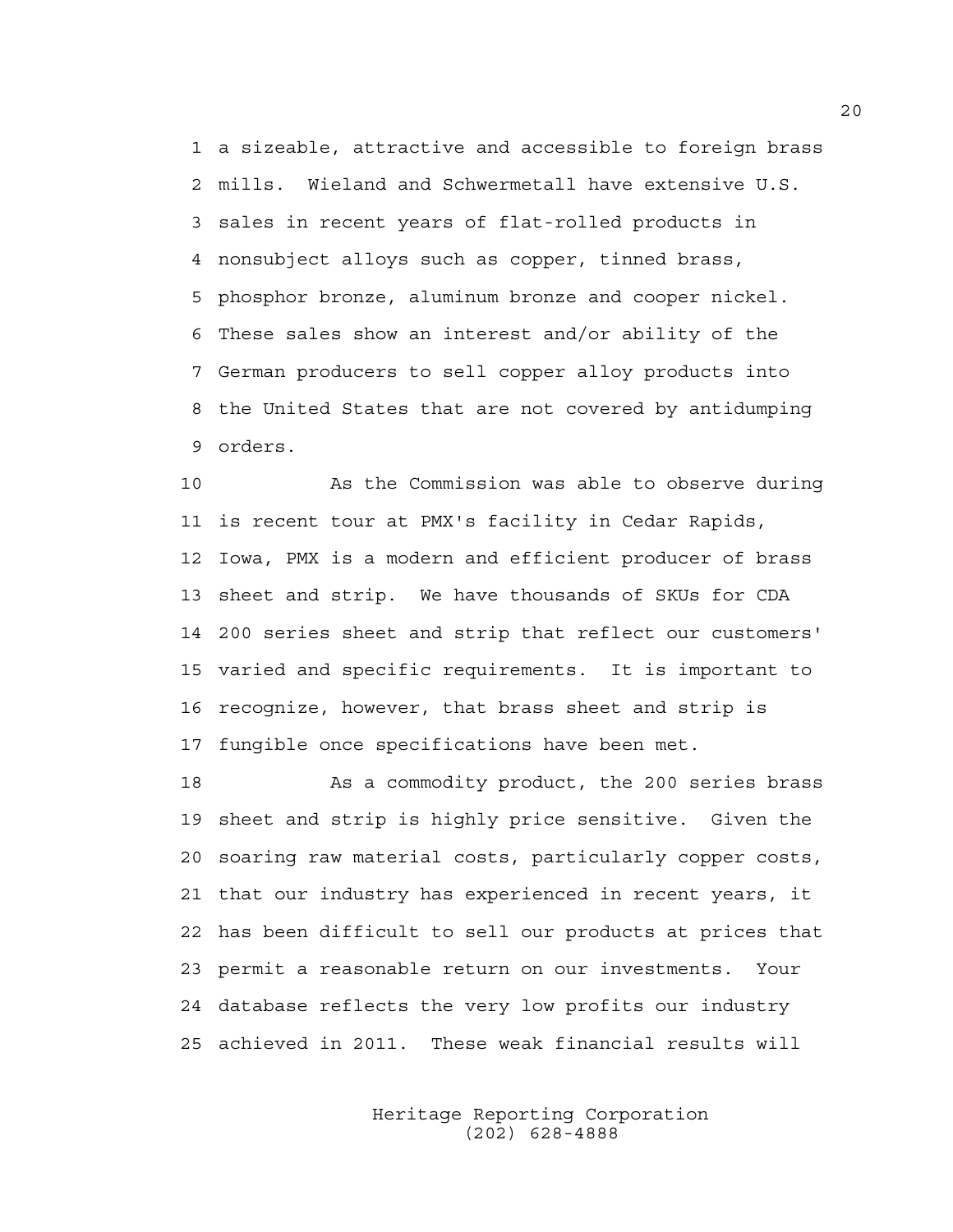1 deteriorate even further if low-priced, dumped imports 2 are permitted to return to our market unchecked.

3 In summary, the incentive for integrated 4 brass mills in those countries to increase their base 5 loads of this fungible commodity product to absorb 6 heavy overhead cost is compelling. These imports 7 would likely enter the U.S. market at low, dumped 8 prices and at the direct expense of U.S. producers. 9 In a recession period when our companies are already 10 vulnerable, the likely consequences of additional 11 pressure from unfairly traded, injurious imports would 12 be severe and would jeopardize the U.S. domestic 13 industry's further existence.

14 On the other hand, extension of these 15 antidumping orders would make possible further 16 investment and improvement of the U.S. brass mills to 17 the benefit of the U.S. economy and national security. 18 Thank you for listening.

19 MR. HARTQUIST: Thank you, Tom. Our next 20 witness is Tom Werner of Olin Brass.

21 MR. WERNER: Good morning. My name is Tom 22 Werner, and I'm the Vice President of Sales and 23 Marketing at Olin Brass, a division of Global Brass & 24 Copper. I've been with Olin Brass for two years. 25 Prior to joining Olin Brass I worked in the aluminum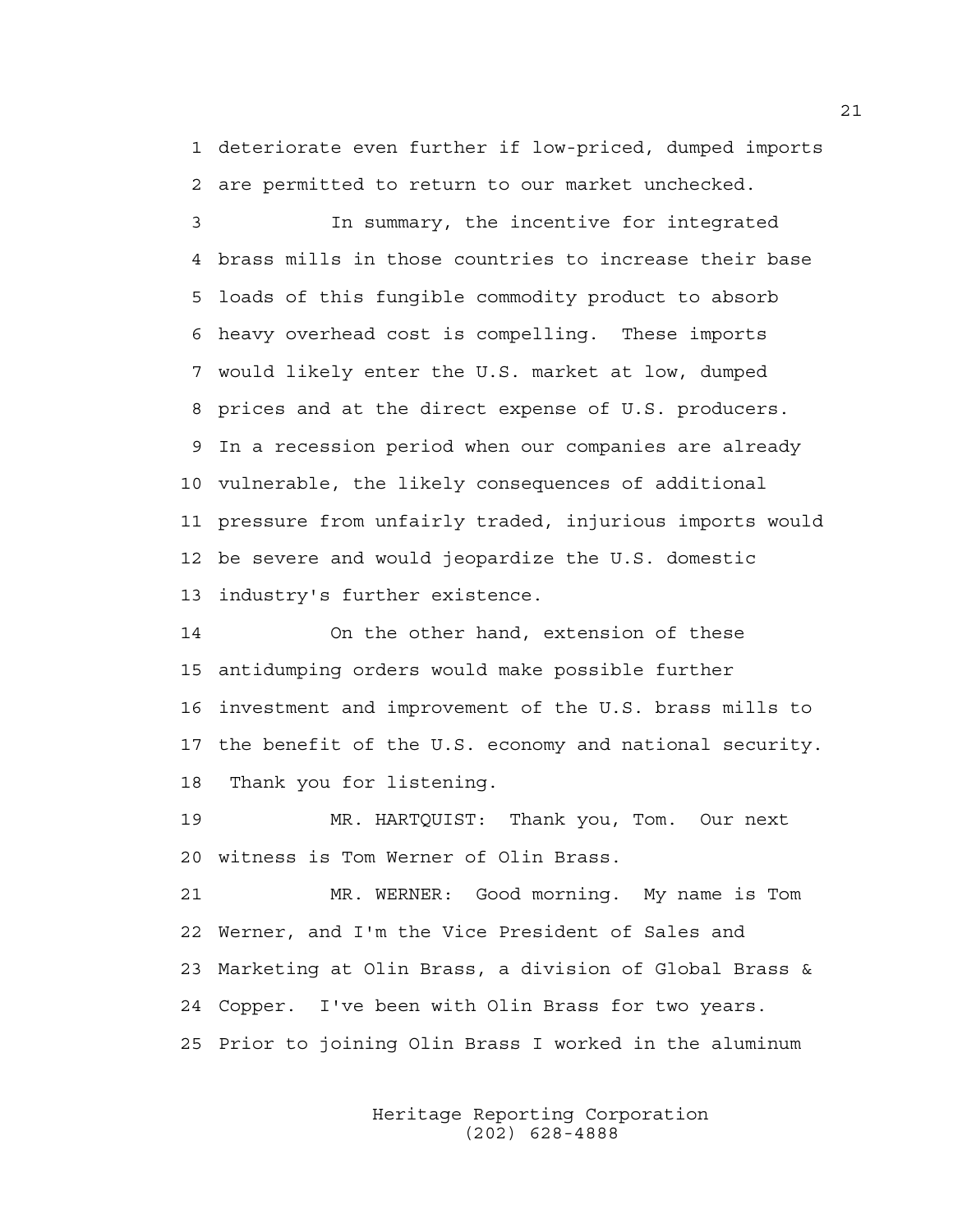1 industry for over 30 years.

2 Olin Brass is a leading manufacturer of a 3 wide range of copper-based, flat-rolled products, 4 including brass sheet and strip at issue in this 5 review. Olin Brass has been producing brass sheet and 6 strip since our original brass mill was built during 7 the first world war to supply brass for military 8 cartridges, and we continue to serve the ammunition 9 market today. Our production facilities are located 10 in East Alton, Illinois; Bryan, Ohio; and Waterbury, 11 Connecticut.

12 12 I am here today because I believe the 13 continuation of the antidumping orders on brass sheet 14 and strip is very important to the potential success 15 and profitability of our company, as well as our 16 industry. The U.S. brass industry continues to face 17 significant challenges and is in a vulnerable 18 position. This situation would deteriorate if the 19 large capacity that is available in the subject 20 countries were able to target the U.S. markets for 21 brass sheet and strip without the discipline of the 22 orders in place.

23 Since the completion of the last sunset 24 review, consumption of brass sheet and strip has 25 contracted further and fallen to the lowest levels on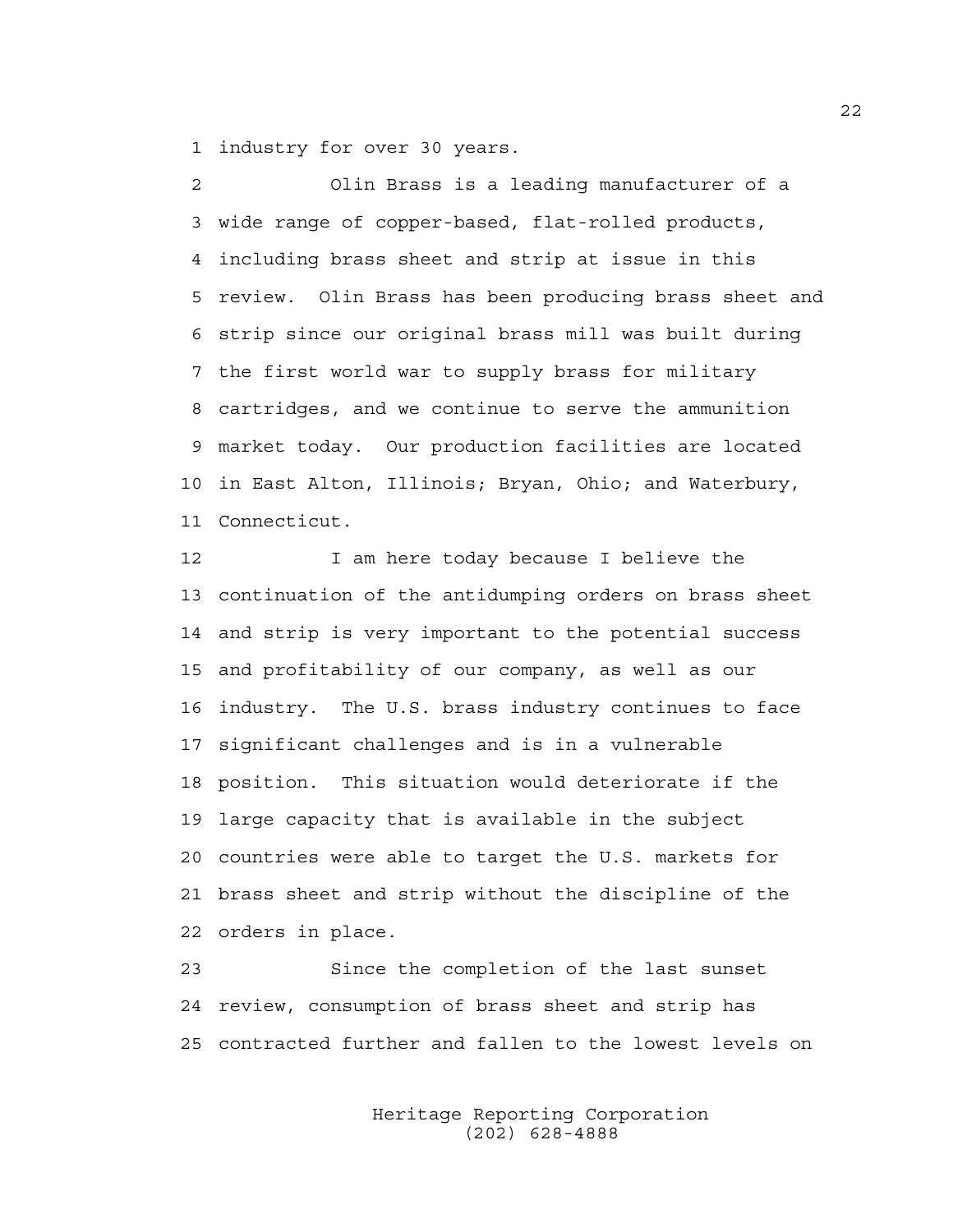1 record. In fact, consumption during each year of the 2 current review period was far below the level in any 3 year of the original investigations or in the years 4 previous to two sunset reviews. At the same time, the 5 industry's raw material cost has skyrocketed to the 6 highest level on record. As a result, the financial 7 performance of our industry in the aggregate has 8 deteriorated significantly over the period of review.

9 During the Commission's current review 10 period, the decline in demand for brass products has 11 caused Olin Brass and other U.S. mills to have 12 significant excess capacity, which in turn has led to 13 poor overall financial returns for our industry. This 14 period has been a difficult one for Olin Brass, which 15 relies heavily upon brass sheet and strip for its base 16 load and absorption of overhead costs.

17 Not too long after completion of the last 18 sunset review, due to decreased demand for 200 series 19 product Olin Corporation, the parent of Olin Brass at 20 that time, was forced to consolidate production at 21 East Alton and permanently close two production 22 facilities. In November of 2007, Olin Corporation 23 sold Olin Brass as a distressed asset to Global Brass 24 & Copper.

25 Under new ownership, we at Olin Brass have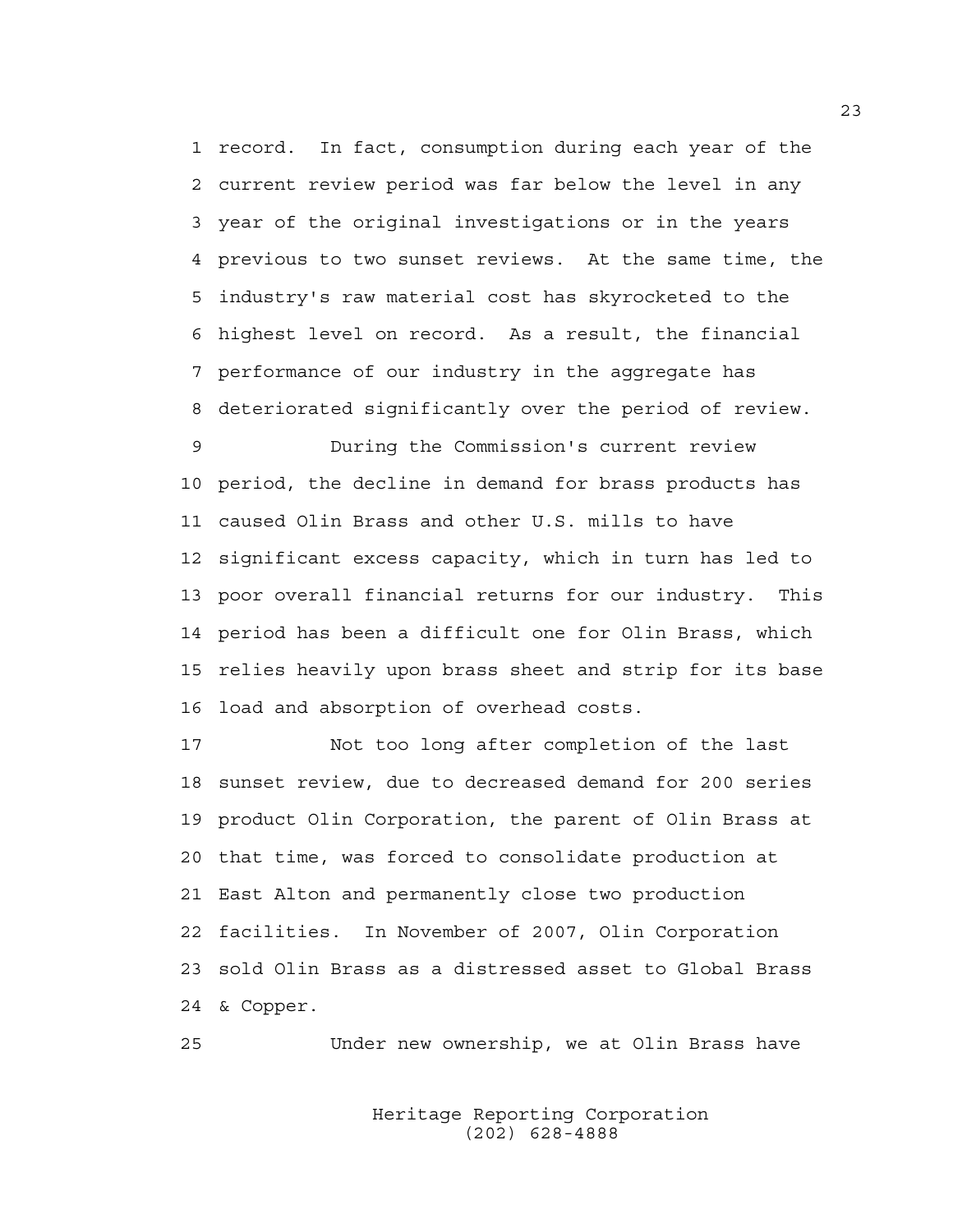1 restructured our operations in an effort to reduce 2 cost and increase our efficiencies, focusing on every 3 aspect of our business. As a part of this effort, we 4 have implemented a significant layoff at our East 5 Alton plant in 2010. The layoff occurred in large 6 part as a result of bringing employment in line with 7 reduced production volumes.

8 While our new owner is committed to making 9 the necessary investments to succeed in this market, 10 we remain concerned about the future of the U.S. 11 industry producing brass sheet and strip. As I 12 previously mentioned, demand for brass sheet and strip 13 has declined significantly during the review period. 14 This decline in U.S. demand is a reflection of the 15 overall weak U.S. economy, the migration of customers 16 to offshore locations and the substitution of other 17 materials for brass sheet and strip due to ever 18 increasing raw material costs.

19 Unfortunately, given these prevailing 20 economic conditions, the market outlook for brass 21 sheet and strip remains very challenging. As you also 22 see in the industry database you have gathered, the 23 industry overall has had disappointing financial 24 results through the review period. Our industry's 25 ratio of operating profit to sales hit an unacceptably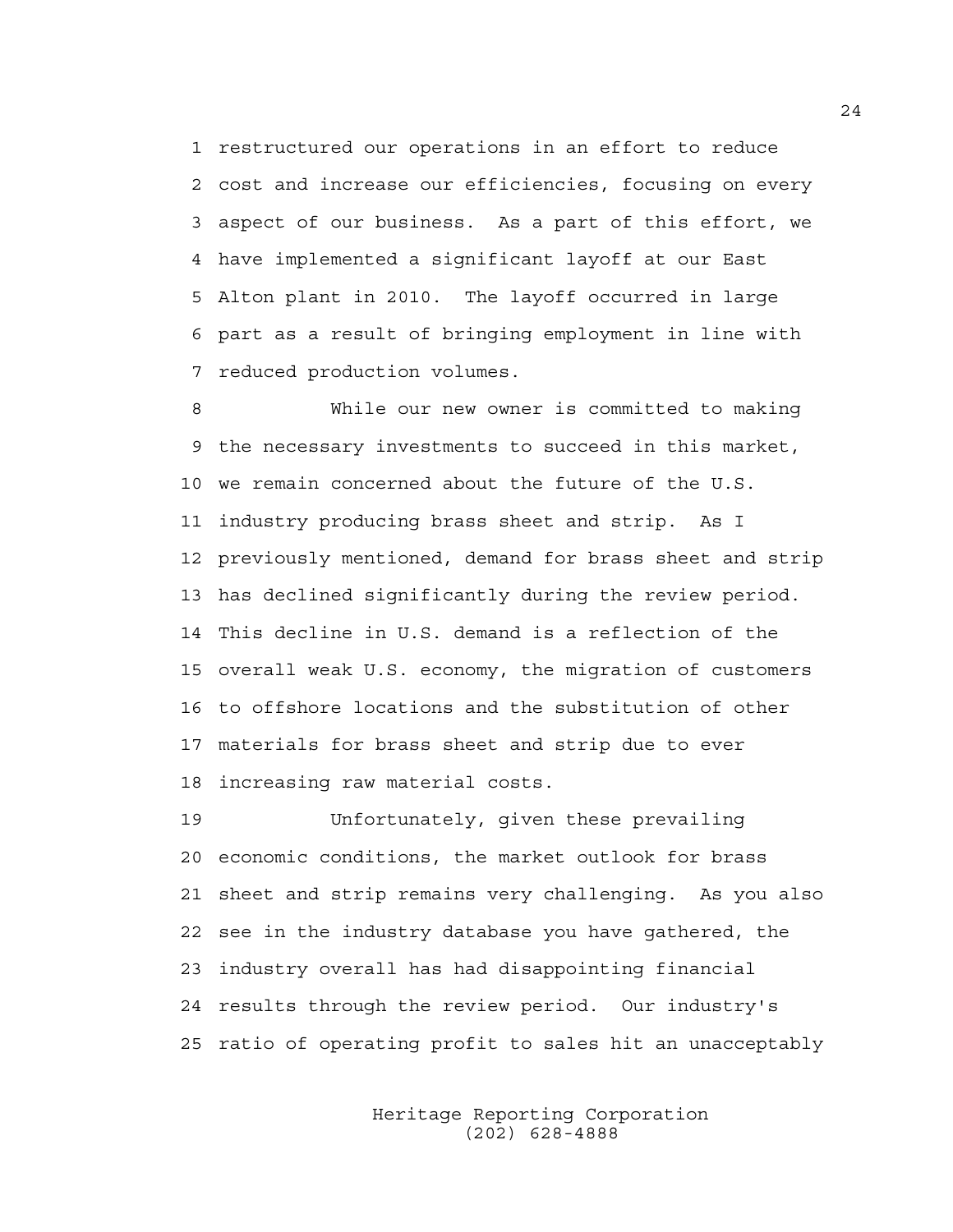1 low level of 1.4 percent in the most recent 2011 2 period. These poor results demonstrate that the 3 industry remains highly vulnerable to unfairly traded, 4 injurious imports.

5 With global capacity and an oversupply 6 situation, excess capacity for brass sheet and strip 7 can easily shift from country to country. Overseas 8 supplies with excess capacity can take advantage of 9 this flexibility to eliminate competitors through 10 unfair pricing practices. Revocation of the 11 antidumping orders would quickly lead to return of 12 unfairly priced imports from the subject countries and 13 destabilize the already weakened U.S. brass industry.

14 The low profit margins that presently exist 15 overall for the domestic industry producing this 16 commodity product would quickly erode if imported 17 brass flooded the marketplace. Permanent closure of a 18 number of U.S. firms or production capacity would 19 likely follow, reducing the U.S. industry's ability to 20 participate in this market.

21 The loss of U.S. manufacturing capacity 22 would result in the loss of many U.S. manufacturing 23 jobs to foreign competitors. The future of our 24 industry depends on continual improvements in our 25 manufacturing facilities. An active investment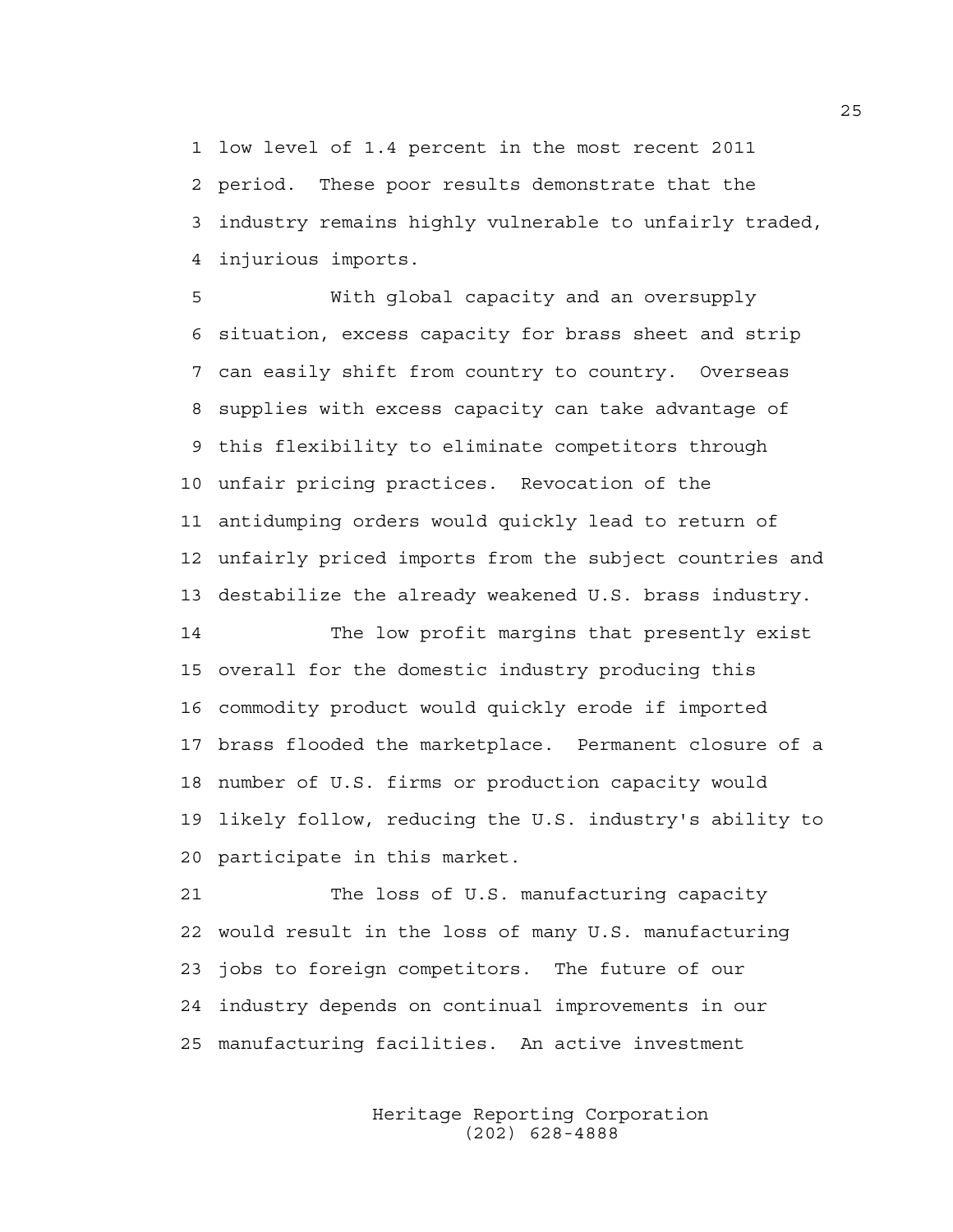1 strategy supported by adequate returns is an integral 2 part of this process.

3 The antidumping duty orders play a critical 4 role in assuring fair and equitable competition in 5 this highly competitive and price sensitive brass 6 market, and the continuation of orders is therefore of 7 central importance to the success and profitability of 8 our industry. For all of these reasons, on behalf of 9 Olin Brass I urge you to find that injury to our 10 industry is likely to continue or reoccur if these 11 orders are revoked and to leave these orders in place. 12 Thank you for your time.

13 MR. HARTQUIST: Thank you, Tom. Our next 14 witness will be Todd Heusner of Aurubis Buffalo.

15 MR. HEUSNER: Good morning. I am Todd 16 Heusner, Vice President of Marketing and Sales, a 17 domestic producer, Aurubis Buffalo. I have been in my 18 current position for 10 years and with Aurubis Buffalo 19 and its predecessor companies for 31 years. I would 20 like to talk this morning about how brass sheet and 21 strip is sold and priced in the U.S. market.

22 Aurubis Buffalo is a large, integrated 23 producer of brass sheet and strip located in Buffalo, 24 New York. Our mill has a long history and has 25 undergone a number of ownership changes over the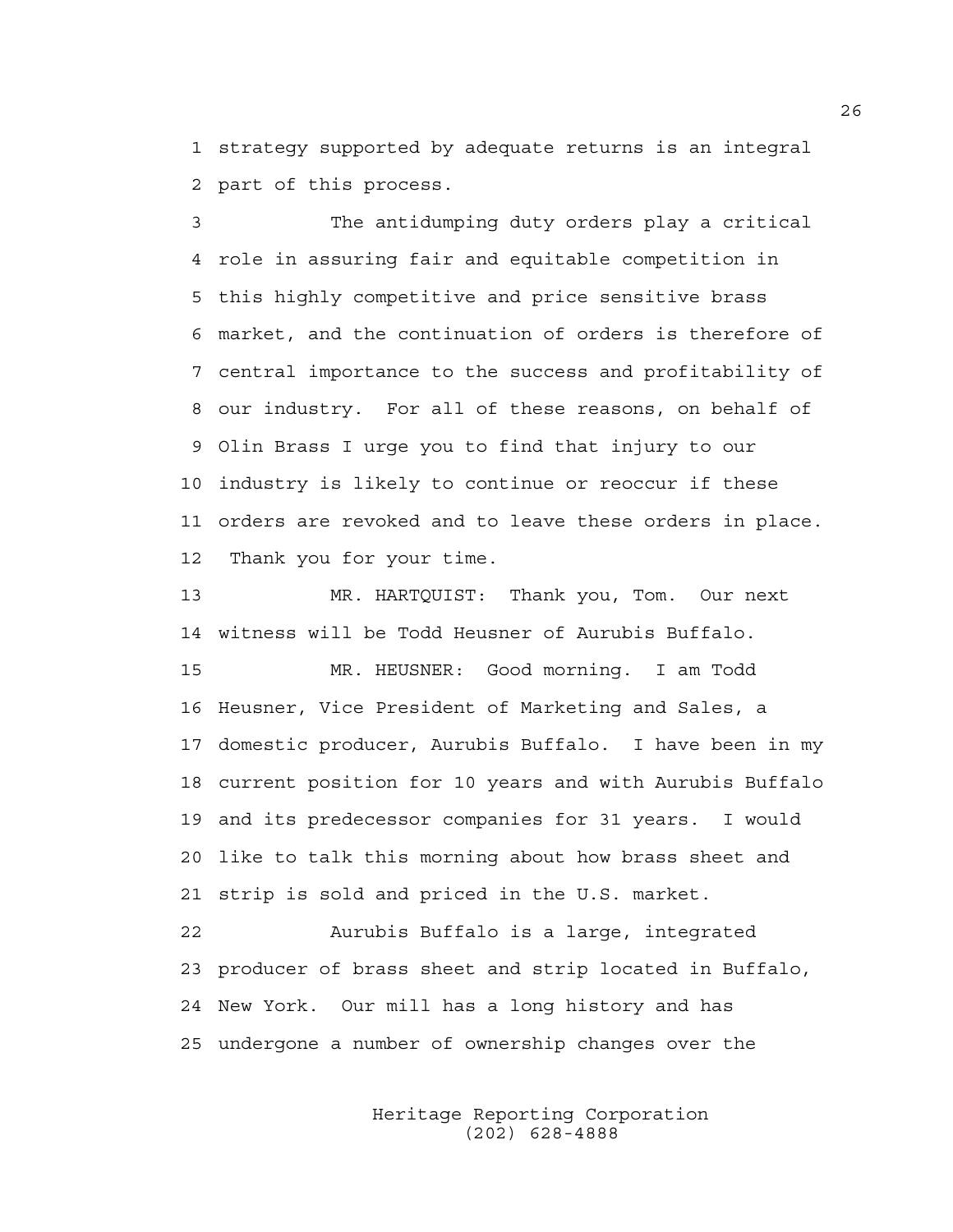1 years. At the time the case was originally filed, we 2 were known as American Brass. At the time of the 3 second sunset review, we were known as Outokumpu 4 American Brass, and in 2005 we were sold and became 5 part of the Luvata Group.

6 In September of 2011, Luvata restructured 7 and sold off its Global Rolled Products Division to 8 focus on growth markets and other higher value 9 products. While my company is now under the ownership 10 of Aurubis AG, we continue to function as an 11 independent entity.

12 Brass sheet and strip is a semi-fabricated 13 product that is used as an input material in many 14 different applications. Notable uses of finished 15 brass sheet and strip include electronics, automotive, 16 ammunition, hardware, plumbing fixtures and 17 architectural applications. My company also sells 18 reroll to independent rerollers.

19 The market and pricing for brass sheet and 20 strip is a bit unusual compared to many other 21 products. Brass sheet and strip is produced for both 22 toll and nontoll sales. Under a tolling arrangement, 23 a purchaser will provide the input metal or take 24 responsibility for covering the cost of the metal, and 25 my company only charges for the fabrication involved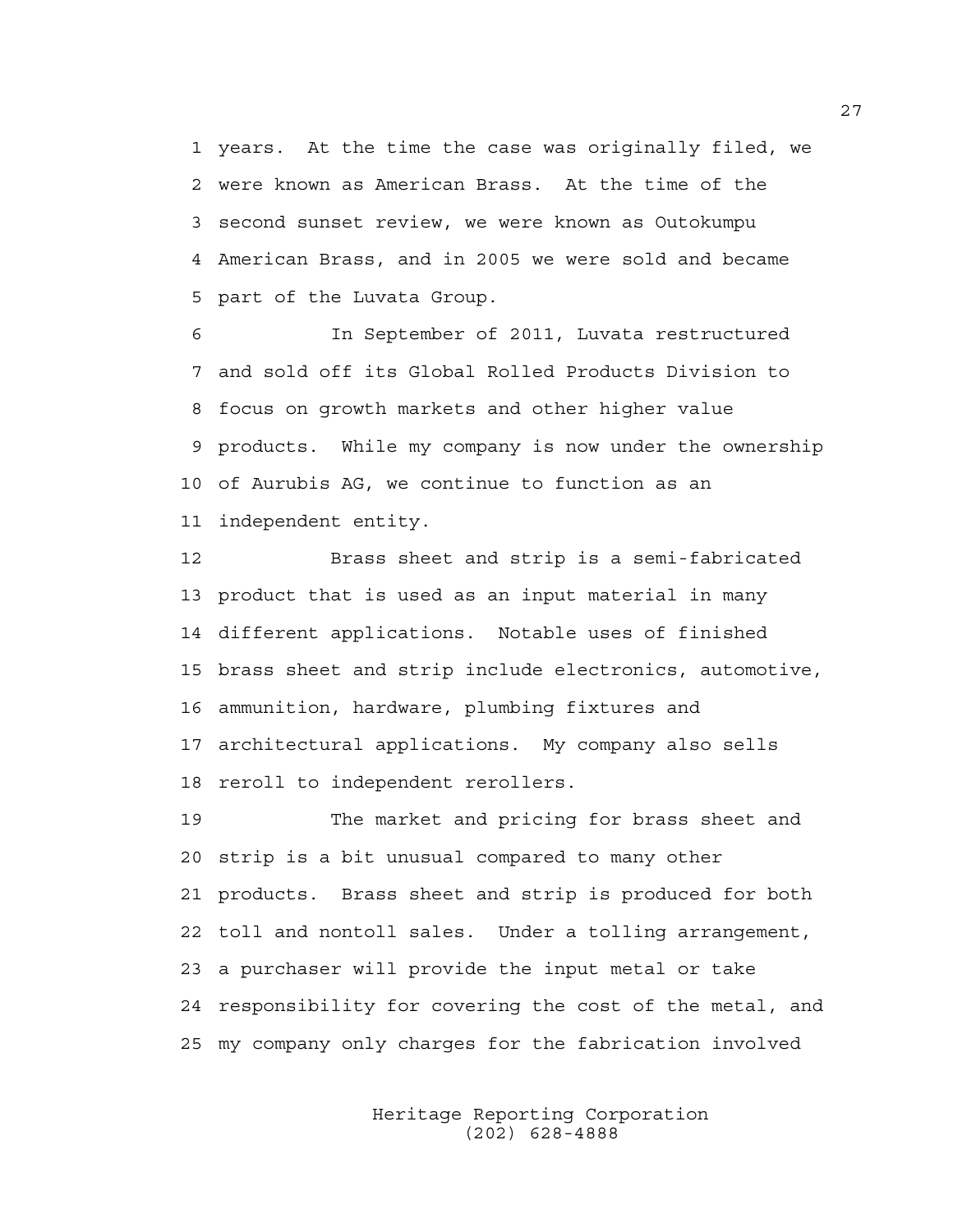1 in processing the metal.

2 In contrast, under nontoll sales the brass 3 mill takes all responsibility for sourcing and holding 4 the input metal and also charges the customer for 5 fabrication costs. In recent years, the final price 6 to the customer has also included certain surcharges 7 to cover increased cost for such items as fuel, 8 energy, copper refinery premiums, as well as metal 9 surcharges to cover higher cost of copper, nickel and 10 tin.

11 For nontoll sales of brass sheet and strip, 12 the metal value charged for a given sale is based on 13 the Metals Exchange prices for the main input 14 materials, copper and zinc. Prices on the Metal 15 Exchanges, including the COMEX and the LME, fluctuate 16 constantly, reflecting supply and demand for these 17 metals. Most commonly, the metal price charged to the 18 customer will be the closing price on the Metal 19 Exchange as of the day of shipment of the finished 20 brass sheet and strip. A metal premium above the 21 exchange price is typically added to cover the cost of 22 transportation from the metals warehouse to our 23 location.

24 Because the metal price is out of our 25 control, the most meaningful area of negotiation with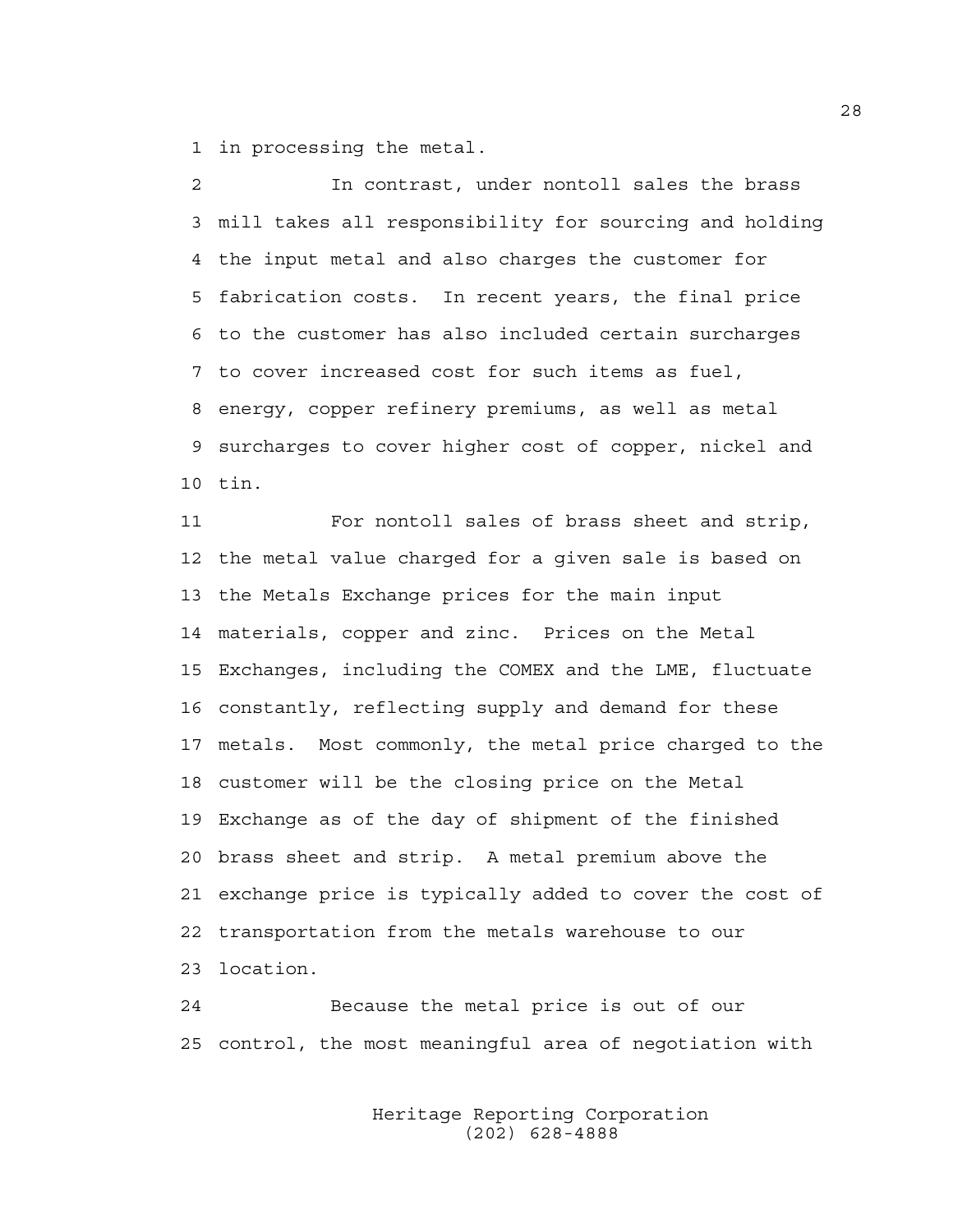1 a customer is the fabrication price. The fabrication 2 price is based on factors such as thickness of the 3 material and other product specifications. In the 4 face of rising costs for supplies, maintenance, energy 5 and health care, we recently announced an increase in 6 our fabrication charges, but it is too soon to know if 7 our customers will accept that announcement.

8 While the pricing of brass sheet and strip 9 may sound complicated, it really is not. All sellers 10 of brass sheet and strip, whether foreign or domestic, 11 rerollers or integrated producers, price the product 12 in the same way. Customers are savvy, extremely price 13 oriented and keen to negotiate. Customers are willing 14 to switch suppliers based on a price difference as low 15 as a penny a pound.

16 While the cost of our main input materials, 17 cooper and zinc, are beyond our control and changes 18 are included in our selling prices, this does not mean 19 that they have no impact on our business. Prices for 20 copper have been incredibly volatile in recent years 21 and reached their highest level in history at \$4.49 22 per pound in February of 2011.

23 To put that in perspective, that is more 24 than three times as high as at the beginning of the 25 period you are examining. While current copper prices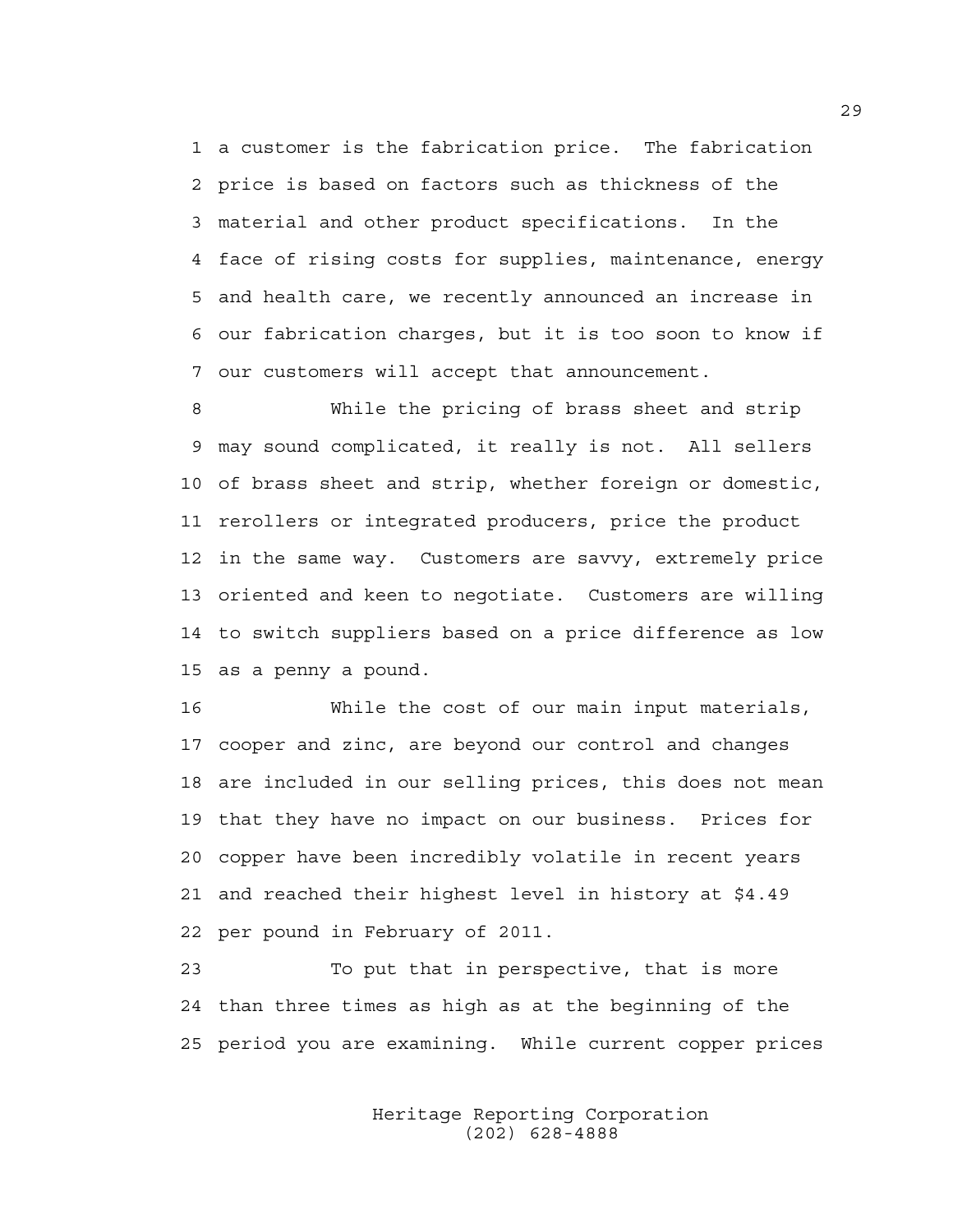1 are below \$4 per pound, they remain far higher than in 2 2005. The total price of finished brass sheet and 3 strip considered, prices per pound for most products 4 more than doubled between 2005 and 2011. That is an 5 extraordinary increase.

6 And bear in mind these price increases 7 reflect primarily our increase in copper cost and not 8 fabrication charges or profit margins. That this has 9 happened during a period of declining demand for brass 10 sheet and strip in the U.S. market has made the 11 situation even more difficult.

12 As you can imagine, big price increases and 13 a weak market have had a further depressing effect on 14 consumption. Our customers have reduced the volume of 15 their purchases of brass sheet and strip as copper 16 prices have increased. Customers have found ways to 17 improve efficiency of materials usage and to use 18 substitutes such as aluminum, plastic and clad steel. 19 We have also seen demand reduced due to customers 20 moving their production bases overseas.

21 Combined with a still weak housing and 22 construction market, current demand for brass sheet 23 and strip is significantly lower than these orders 24 were imposed and also below that at the beginning of 25 your review period. In the face of ongoing weak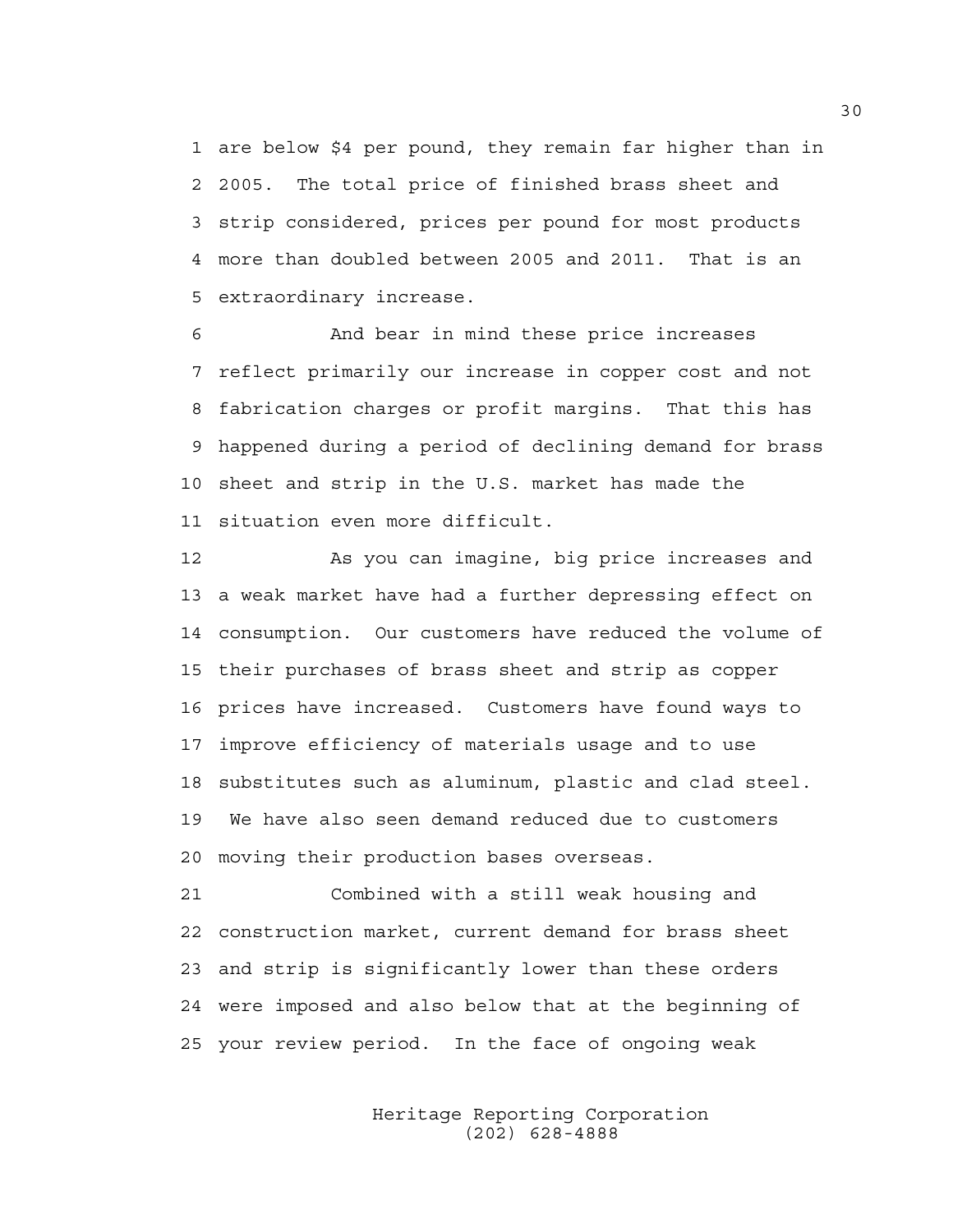1 demand and high copper prices, our industry remains in 2 a difficult position. Removing the antidumping orders 3 would open the U.S. market to unfair price 4 competition.

5 Given the price sensitivity of our market, I 6 have no doubt that price underselling would take large 7 sales volumes from domestic producers and destroy any 8 hope for a turnaround in our operations. Thank you. 9 That concludes my testimony.

10 MR. HARTQUIST: Thank you, Todd. Our next 11 witness is Dan Becker of A.J. Oster, who I would note 12 was here at the birth and is still here. Dan?

13 MR. BECKER: Thank you, Skip. Good morning. 14 As Skip said, my name is Dan Becker. I am the 15 President of A.J. Oster Company. A.J. Oster is 16 affiliated with Olin Brass by the same parent company.

17 At A.J. Oster we purchase brass sheet and 18 strip from producers in bulk quantities and wide 19 widths. We purchase from Olin Brass, as well as the 20 other U.S. producers. We slit the bulk quantities 21 into narrow end-use widths and small lots for 22 convenient distribution to our customers. As such, 23 A.J. Oster is both a purchaser and a seller in this 24 market. Our customers overlap with the customers for 25 producers and for rerollers.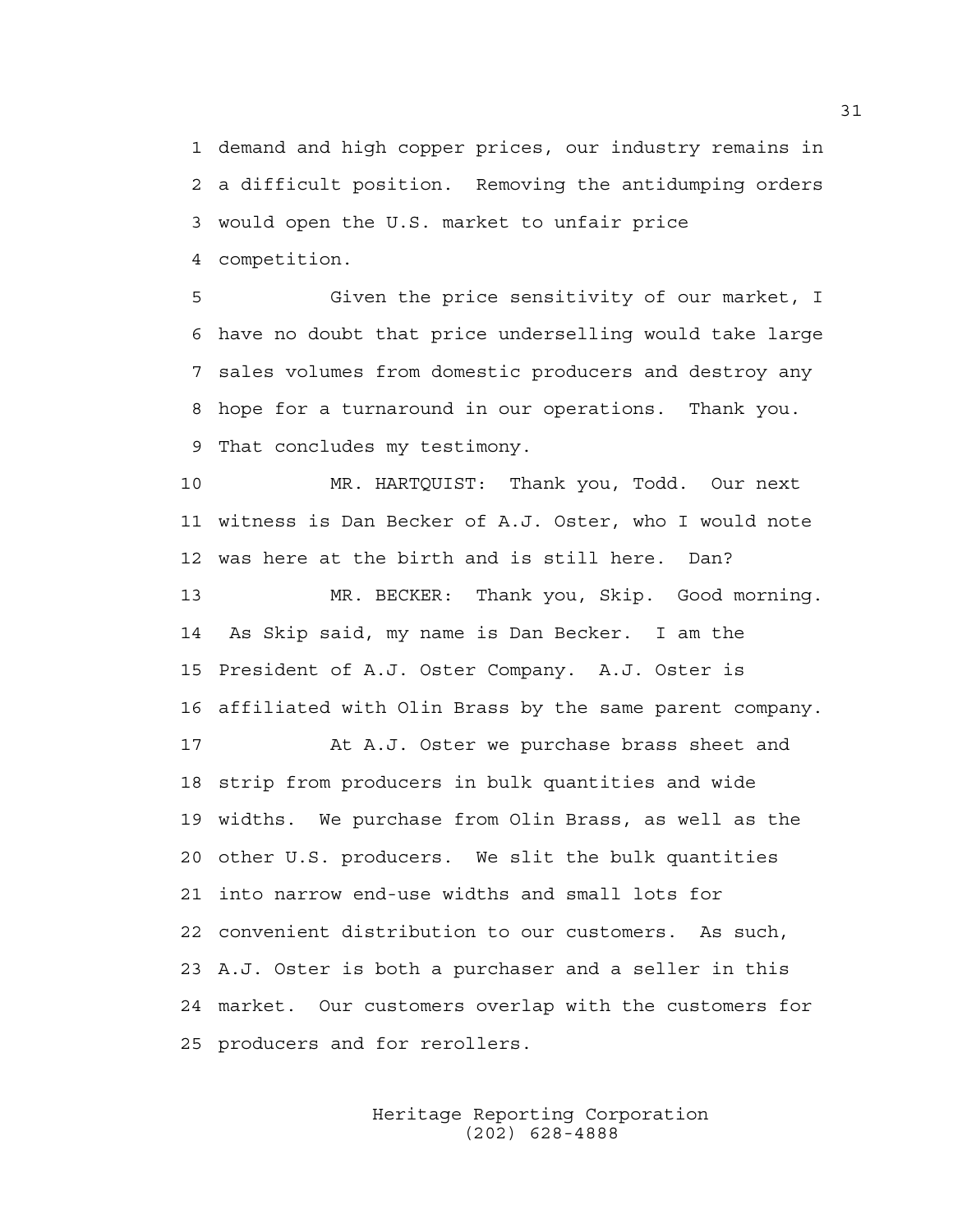1 I appear here today to support retention of 2 the antidumping orders against Germany, France, Italy, 3 and Japan. My perspective on this case is based on 4 experience from three different positions I have held 5 in this industry: First, as a U.S. producer; second, 6 working for a German reroller; and, third, in my 7 current role as a U.S. customer and distributor.

8 In 1986, when the original petitions were 9 filed, I was Director of Marketing for Olin Brass. I 10 testified before the Commission as a U.S. producer in 11 support of imposition of these orders because of the 12 injury that the dumped imports were causing to my 13 company and to our industry. As Marketing Director 14 for Olin Brass, I experienced firsthand the effects 15 that the unfairly low-priced imports had on Olin's 16 sales and operation.

17 The imports used low prices to capture sales 18 in our market, undercutting Olin's prices and costing 19 us substantial volumes of business. We did not lose 20 sales because of poor quality or because of the 21 services we offered. We lost sales because of low 22 dumped prices from foreign producers. Our alternative 23 to losing sales was to cut prices to meet the import 24 levels, thereby leading to widespread, depressed 25 prices and unacceptable profits for our company.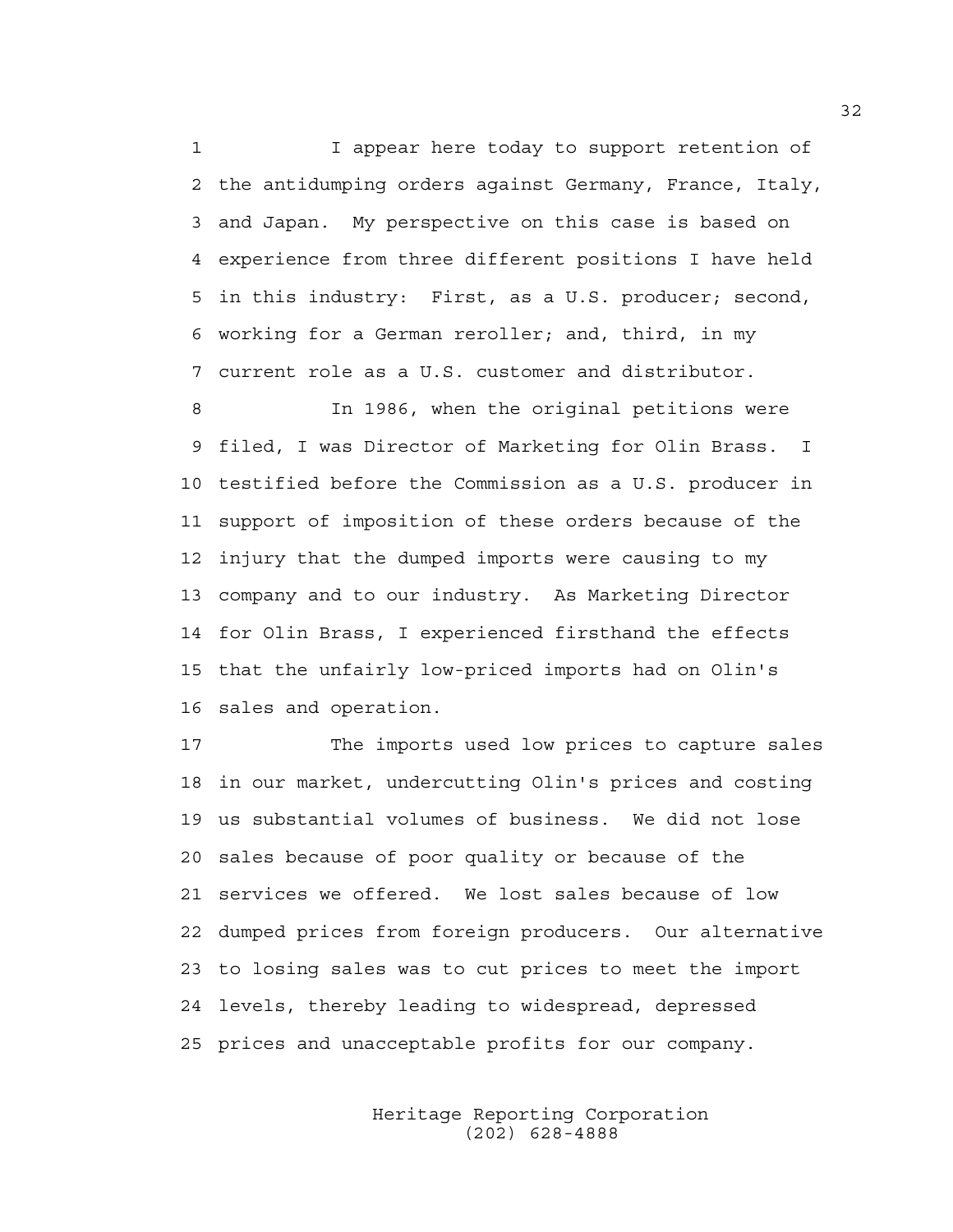1 The dumping behavior by imports from 2 multiple countries in the mid 1980s left Olin and 3 other members of the U.S. industry reeling. The 4 industry was forced to idle capacity and lay off 5 workers as imports captured an increased share of our 6 market. If our trade cases had not been successful, I 7 doubt that many of the companies you see before you 8 today would still be producing brass sheet and strip. 9 Now, in 1990, shortly after the antidumping 10 duties were imposed, Olin Corporation appointed me as 11 Director of Operations for Olin Europe located in 12 Brussels, Belgium. At that time, Olin had just 13 entered into a 50/50 joint venture with Wieland, a 14 German producer and a Respondent in this case. The 15 joint venture business was named Langenberg. 16 Langenberg had a 50 percent share in Schwermetall, a 17 German producer of feedstock for rerollers. So 18 Wieland owned 50 percent of Langenberg where I worked, 19 and Langenberg owned 50 percent of Schwermetall. 20 By 1993, Langenberg's financial performance 21 was poor, and as a result the Olin Brass president 22 asked me to continue to commute on a full-time basis 23 from Brussels to Langenberg, which is just north of 24 Dusseldorf. My assignment was to learn and evaluate

25 the commercial and operational activities of

 Heritage Reporting Corporation (202) 628-4888

33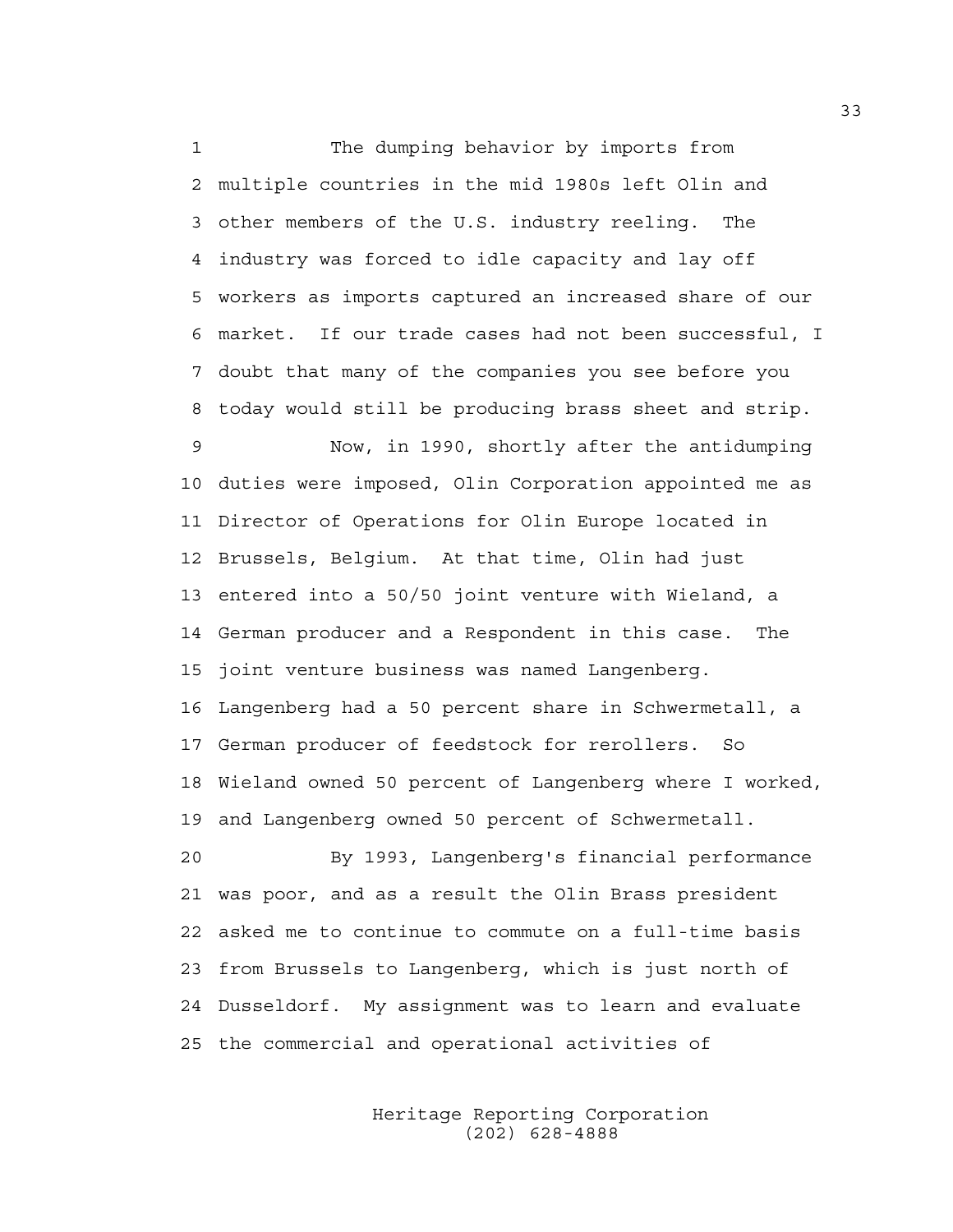1 Langenberg.

2 For about six months, four days a week, I 3 worked closely with Langenberg management, who were 4 linked closely to Wieland management. I also had 5 business interaction with the Wieland and Schwermetall 6 management. I had particularly close working 7 relationships and open communications with the 8 Langenberg Commercial General Manager and the 9 Langenberg Sales Manager. My work and discussions 10 provided me with an insight into the workings of the 11 German and the European brass sheet and strip 12 industry, including their use of dumping practices to 13 penetrate foreign markets.

14 Wieland markets its brass sheet and strip 15 globally. In 1993, Wieland was unable to sell 16 commercial quantities of brass sheet and strip into 17 the U.S. market without dumping. As a result, Wieland 18 planned to divert its output to China. Wieland's 19 objective was to gain market share, build their excess 20 capacity and maintain employment despite having to 21 sell at dumped prices. Wieland's strong market 22 position in China today indicates that they certainly 23 achieved this objective.

24 There is absolutely no question in my mind 25 that the German producers are focused today on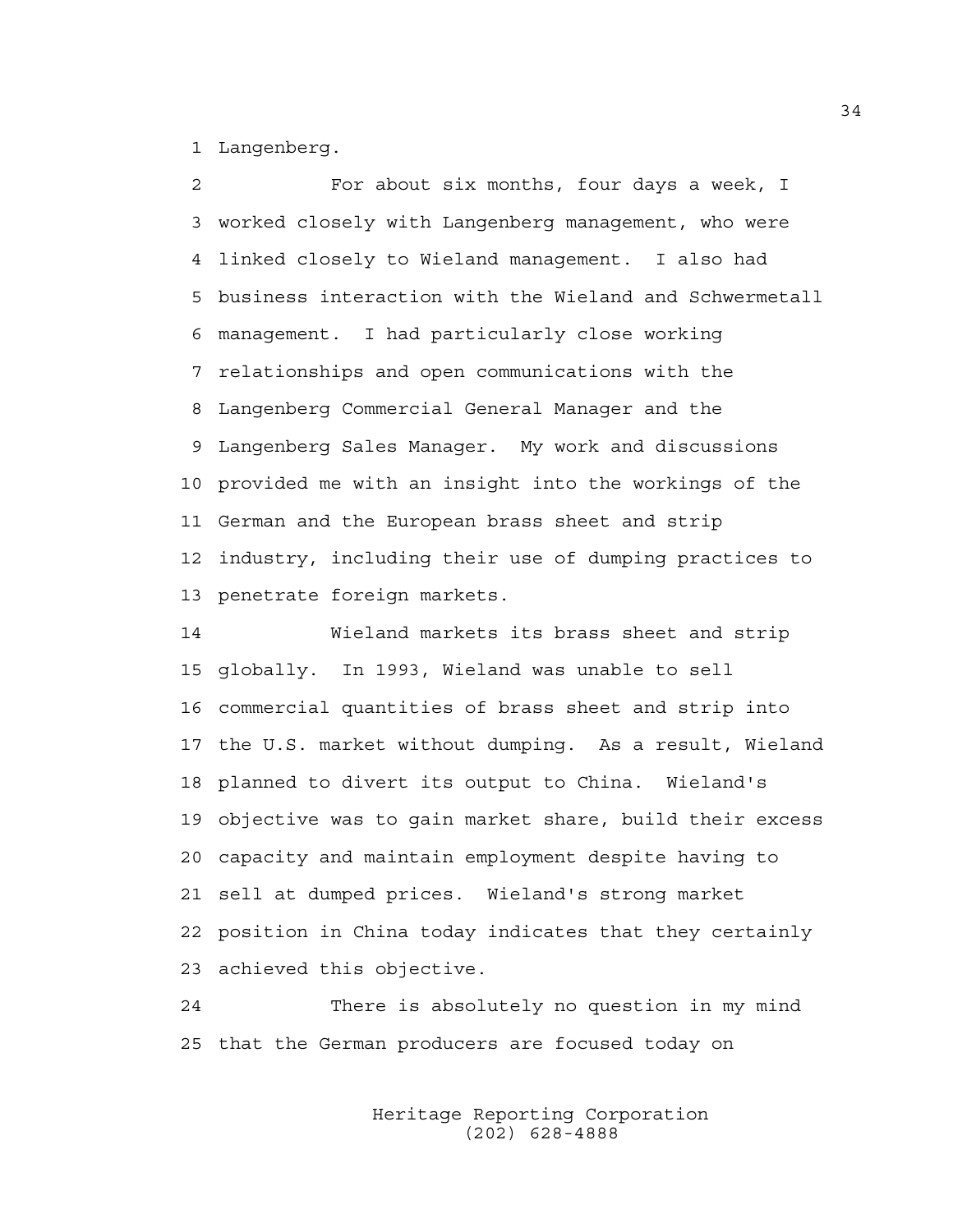1 eliminating this U.S. dumping order in whatever way 2 they can so they can once again sell large volumes of 3 brass sheet and strip into the U.S. market. They have 4 unused capacity for brass sheet and strip. They have 5 a U.S. infrastructure and a market position through 6 their affiliated reroller, Wieland Metals. And, most 7 importantly, U.S. market prices are more attractive 8 than the prices in China.

9 My current position as a purchaser and 10 seller of brass sheet and strip and other copper alloy 11 products gives me yet another perspective on the U.S. 12 market. During the past year, Wieland has been 13 selling extremely low-priced phosphor bronze products 14 into the United States and gaining market share based 15 on those low prices.

16 Phosphor bronze sheet and strip are copper 17 alloys processed on largely the same equipment as 200 18 series sheet and strip in Wieland's German production 19 facility in Alton. They use their U.S. subsidiary 20 located in Wheeling, Illinois, to break down and 21 distribute the imported phosphor bronze sheet and 22 strip.

23 Wieland USA is selling phosphor bronze in 24 the United States at prices well below A.J. Oster's 25 prices. Their low prices and sales appear to be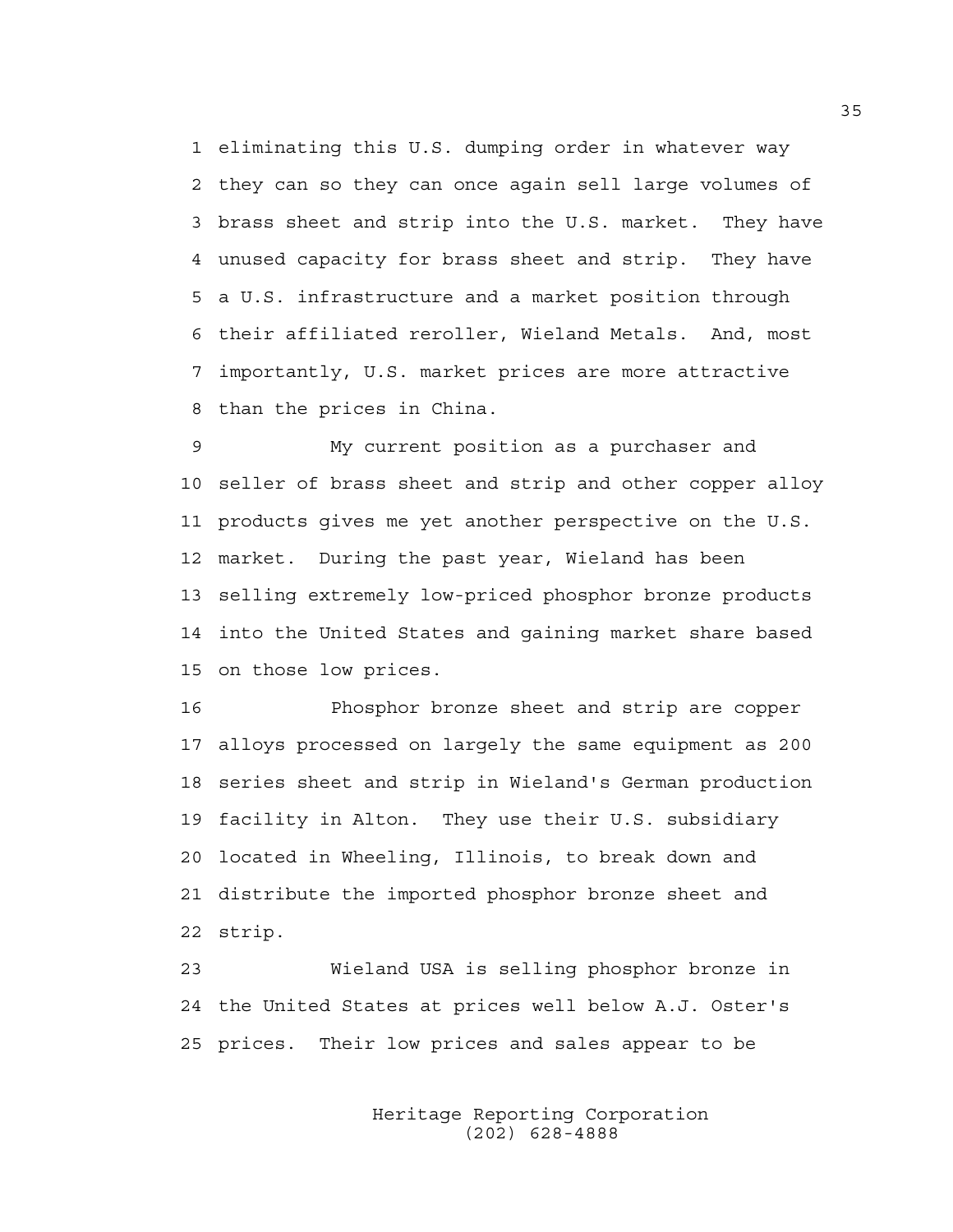1 targeted at particular U.S. customers in an effort to 2 gain entry into those accounts in order to establish a 3 foothold from which to expand sales in the U.S. 4 market.

5 This marketing behavior by Wieland on a 6 copper alloy product not subject to an antidumping 7 order is a likely indication of Wieland's pricing 8 behavior in sales of brass sheet and strip if the 9 order is removed. Other information in evidence also 10 convinced me that German brass sheet and strip imports 11 will increase significantly if the orders are lifted.

12 My understanding is that there is excess 13 capacity to produce brass sheet and strip in Germany 14 today. We have documentation showing that prices of 15 brass sheet and strip in China are well below prices 16 in the United States. The specific comparative price 17 information has been included confidentially in the 18 domestic industry's prehearing brief. The higher U.S. 19 prices relative to China prices provide an incentive 20 and an opportunity for the German producers to at 21 least shift back to selling into our market. They 22 certainly have the capability and the incentive to do 23 so.

24 The German producers, and Wieland in 25 particular, have a well developed U.S. infrastructure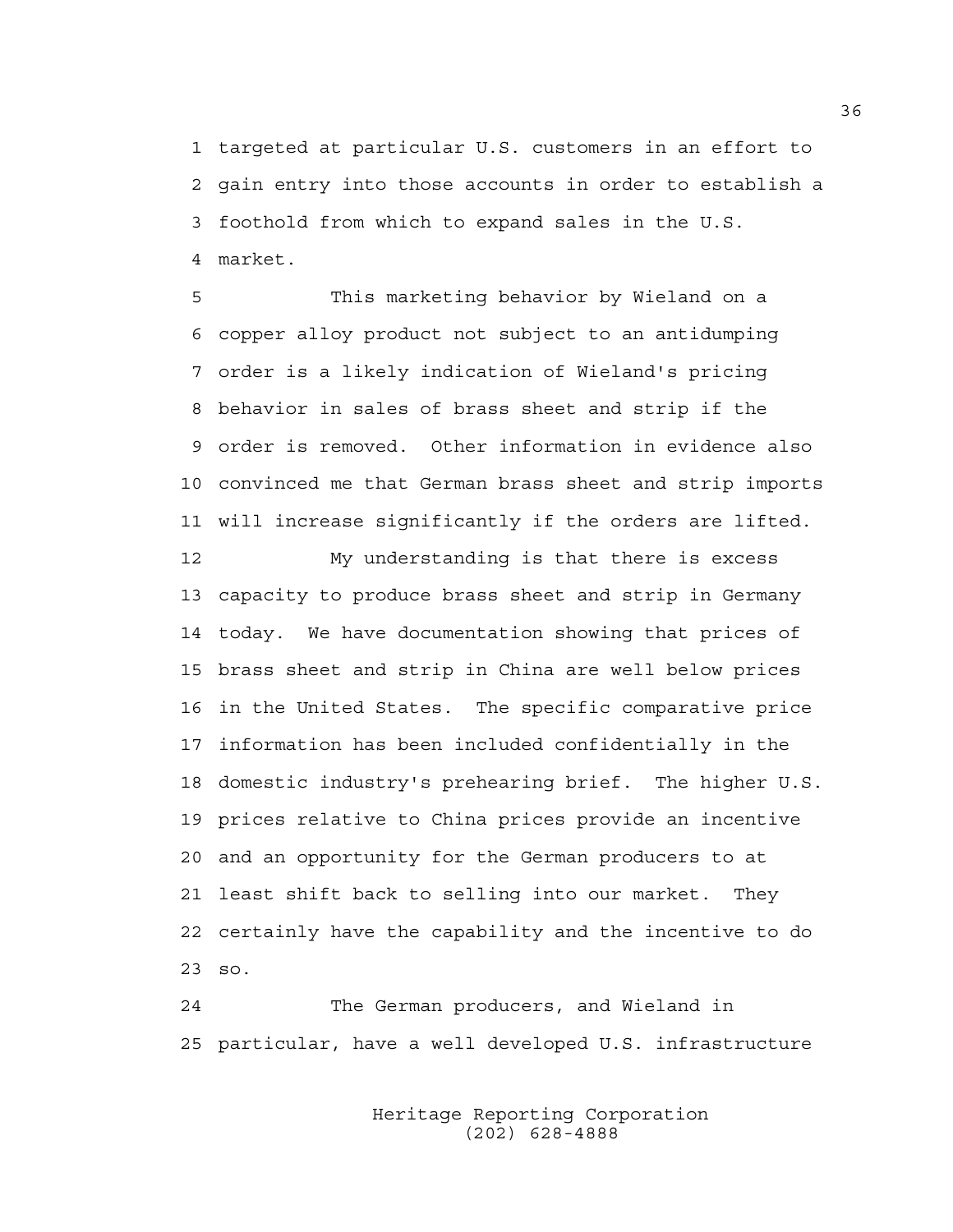1 and market position. It is my belief that if the 2 antidumping order is lifted they will attack the U.S. 3 market by leveraging the three factors of: 1) Open 4 capacity in Germany; 2) A well developed 5 infrastructure in the United States; and 3) Attractive 6 U.S. prices relative to prices in China.

7 My prediction is that the first action by 8 Wieland or Schwermetall will be to displace the U.S. 9 producers' supply position for feedstock that is used 10 for rerolling at Wieland's facility in Wheeling, 11 Illinois. Wieland's U.S. reroll facility currently is 12 being supplied with brass sheet and strip and 13 feedstock from U.S. producers.

14 If the order against Germany is revoked, 15 Wieland USA will immediately stop purchasing from U.S. 16 producers and instead buy feedstocks for its reroll 17 operations from its German affiliate. I should 18 emphasize that this feedstock that would be supplied 19 from Germany is brass sheet and strip subject to the 20 order.

21 From that Stage 1 strategy, what will 22 quickly follow will be a deterioration of U.S. 23 producers' prices, a loss of sales volume by U.S. 24 producers and eventually facility closures and worker 25 layoffs. To prevent the demise of the U.S. industry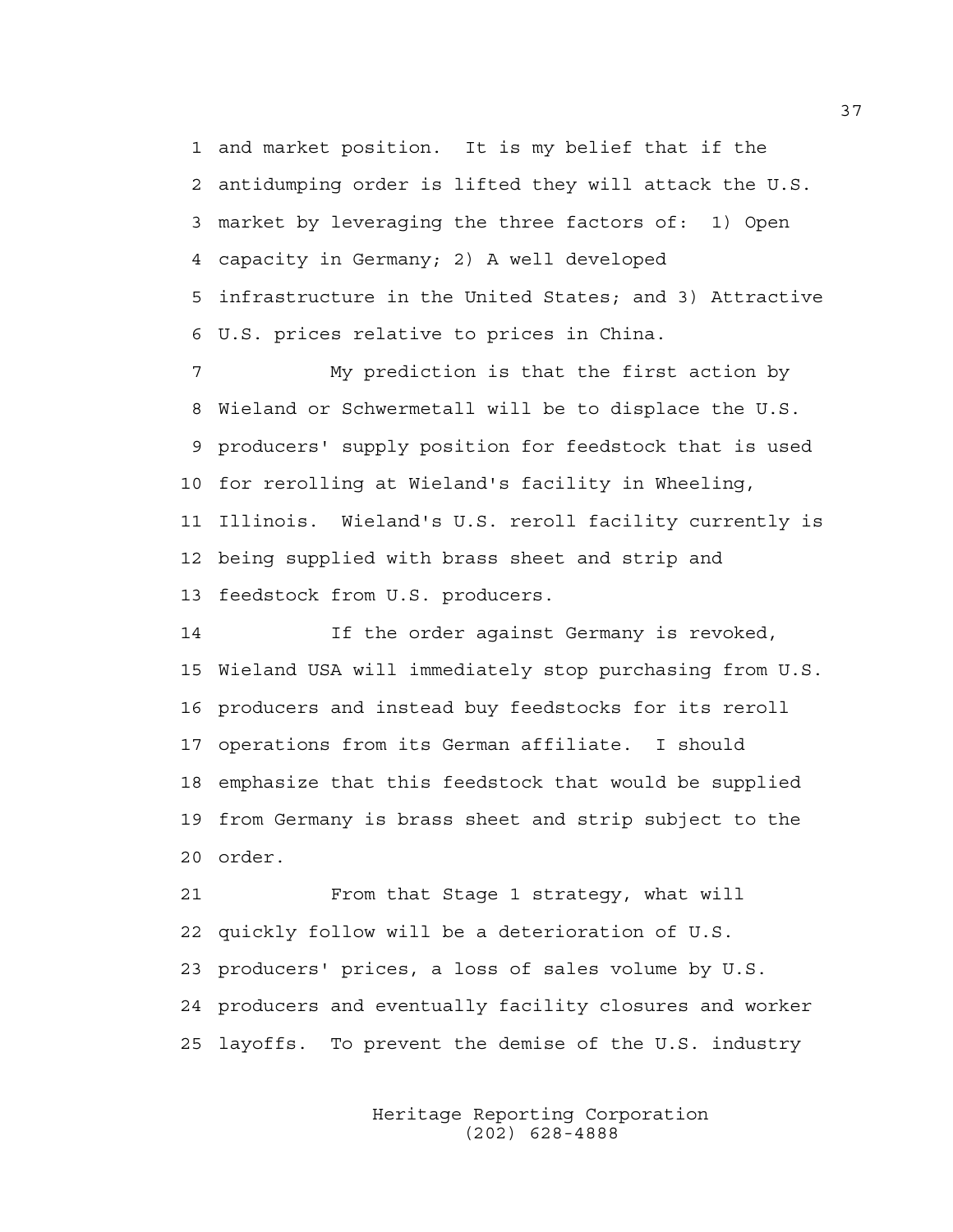1 and producers that supply my company with a quality 2 product, I believe you must leave the duties in place. 3 Thank you.

4 MR. HARTQUIST: Thanks, Dan. We're pleased 5 to have with us Linda Andros of the United 6 Steelworkers.

7 MS. ANDROS: Good morning, Madam Chair, 8 members of the Commission. My name is Linda Andros, 9 and I am the legislative counsel for the United 10 Steelworkers Union.

11 Our union is the largest industrial union in 12 North America with more than 850,000 active members 13 manufacturing a wide array of products, including 14 brass sheet and strip at issue here today. The 15 Steelworkers Union was a co-petitioner in the original 16 investigations and currently represents workers at 17 Aurubis Buffalo in New York and Olin Brass in Ohio.

18 I appreciate the opportunity to testify 19 before you this morning and express the United 20 Steelworkers' concerns regarding the effect that 21 revocation of these orders would have on our members, 22 their communities and their families.

23 For decades, the United Steelworkers has 24 been fighting on the front lines against foreign 25 governments and companies seeking to gain an unfair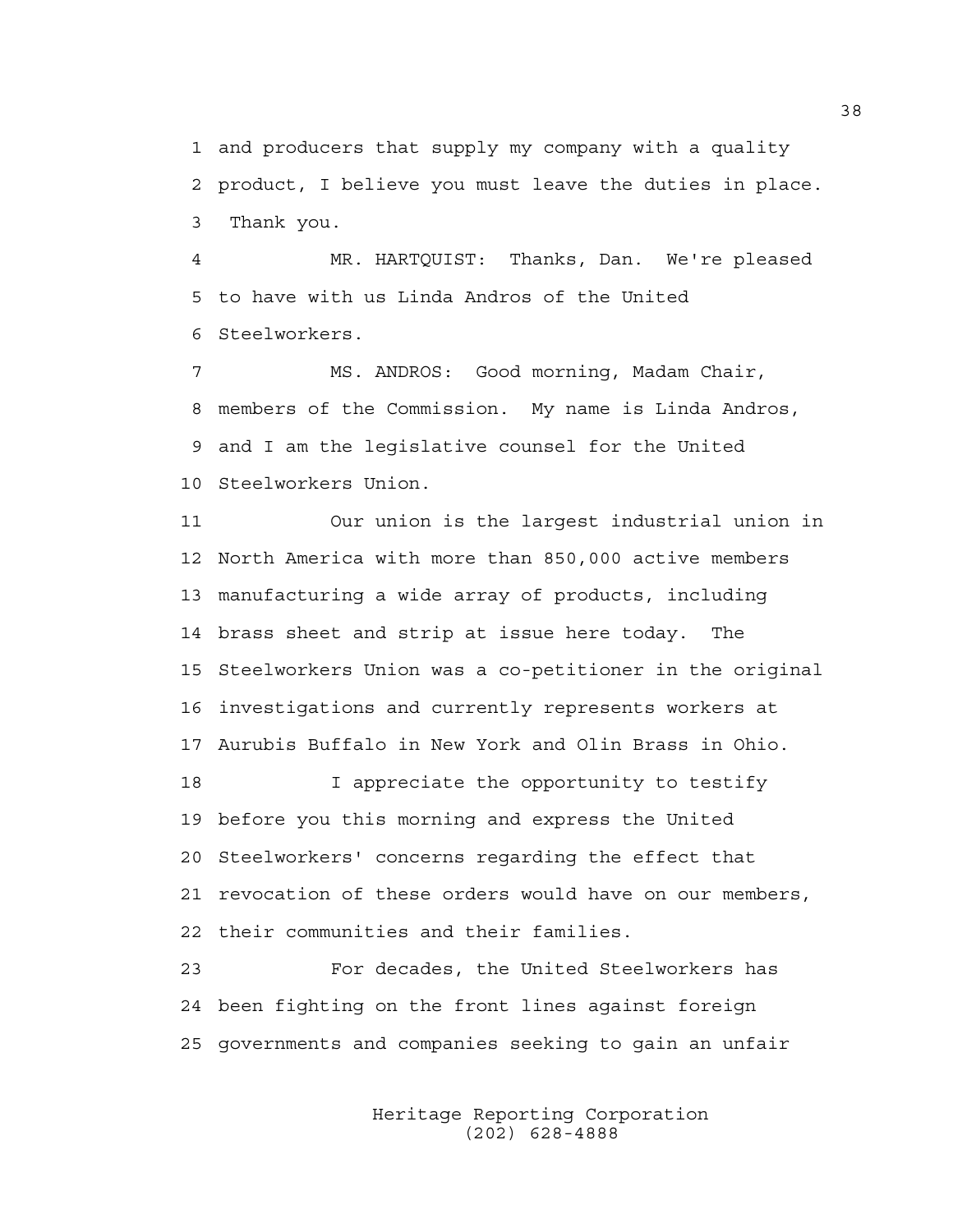1 competitive advantage in the U.S. market by violating 2 the rules of trade. Such anti-competitive actions 3 have had an enormously corrosive effect on our 4 manufacturers and our workers.

5 Before the orders were imposed in these 6 cases the surge in unfairly traded imports from the 7 subject countries was devastating to the U.S. brass 8 sheet and strip industry here, and destroyed the 9 economic livelihood of hundreds of our members. 10 Overall, 300 highly skilled, hardworking employees in 11 this industry lost their jobs at that time. Others 12 saw their work hours and their paychecks cut as 13 employers were forced to cut back production in the 14 face of continued lost sales and revenue, all due to 15 unfairly traded imports.

16 The information the Commission has gathered 17 in this review demonstrates that employment in this 18 industry has continued to decline since the last 19 sunset review. From the level of 1,200 workers in 20 2004, the average number of workers employed fell to 21 just 907 workers during the first nine months of 2011. 22 That translates to a loss of nearly 300 jobs or one-23 fourth of the workforce since the last sunset review, 24 and when you compare the current employment in this 25 industry with employment levels before the orders were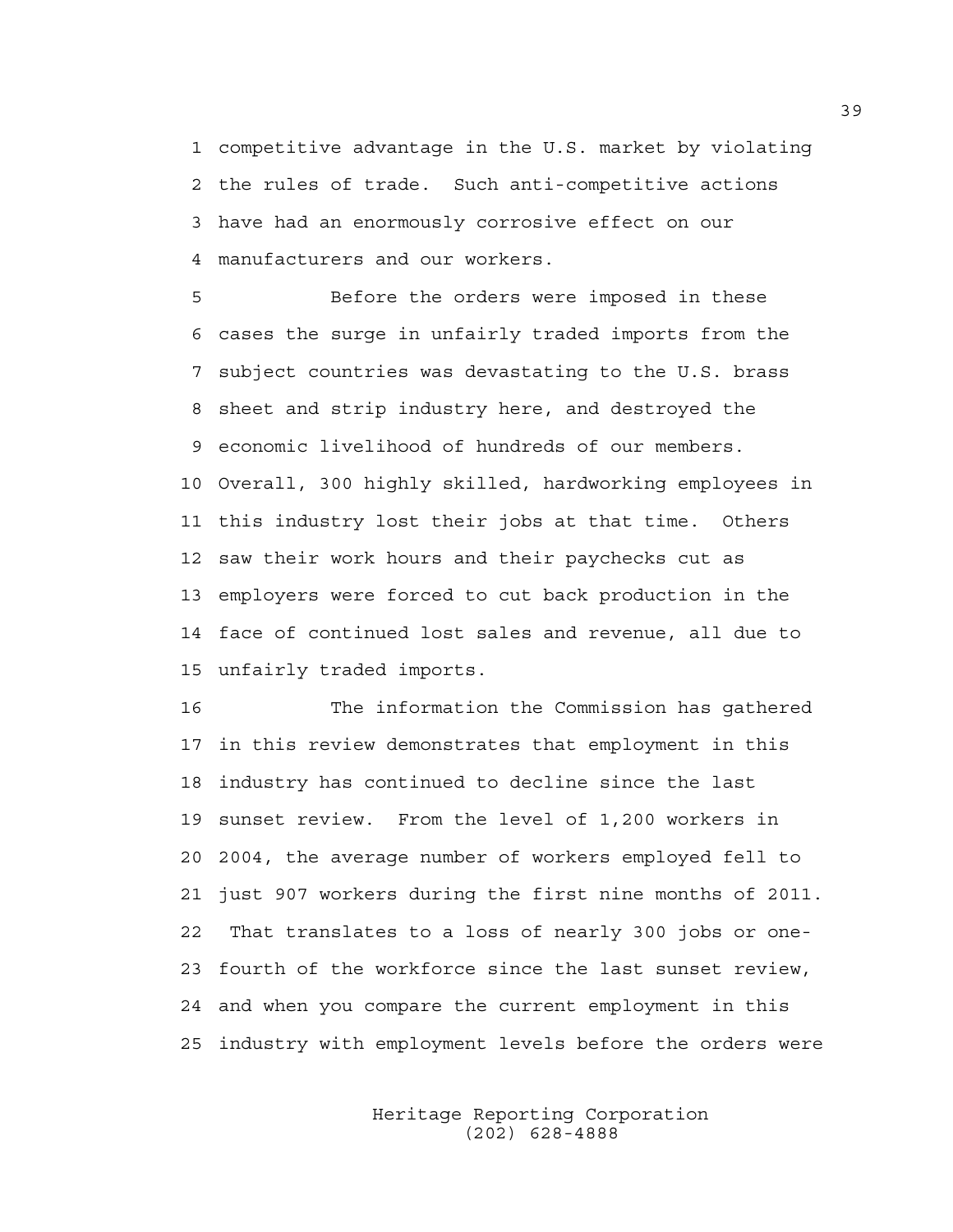1 imposed over 800 jobs have been lost.

2 While it's often easy to just gloss over 3 numbers I want to tell you that each of these jobs as 4 a deeply negative effect on families and workers and 5 obviously their communities.

6 With the current economy still struggling to 7 recover it's hard to see how most of the workers who 8 have lost their jobs in this industry will be able to 9 find alternative employment. In these cases the USW 10 and its members have fought tirelessly to save U.S. 11 jobs and to give our remaining workers a chance of a 12 livelihood and to secure some benefits for our many 13 retirees who have lost benefits they had earned over a 14 lifetime of hard work.

15 The USW worked closely with Aurubis Buffalo 16 and its predecessor company, Outokumpu American Brass, 17 as well as Olin Brass over the years to ensure that 18 the industry can remain competitive in the U.S. and 19 globally. But there is really not much we can do by 20 ourselves if unfairly traded imports are permitted to 21 return to this market without the discipline of trade 22 remedies. That's where the Commission comes in.

23 While vigorous enforcement of our trade laws 24 is always needed, we believe it is even more critical 25 in this case given the decline in demand for brass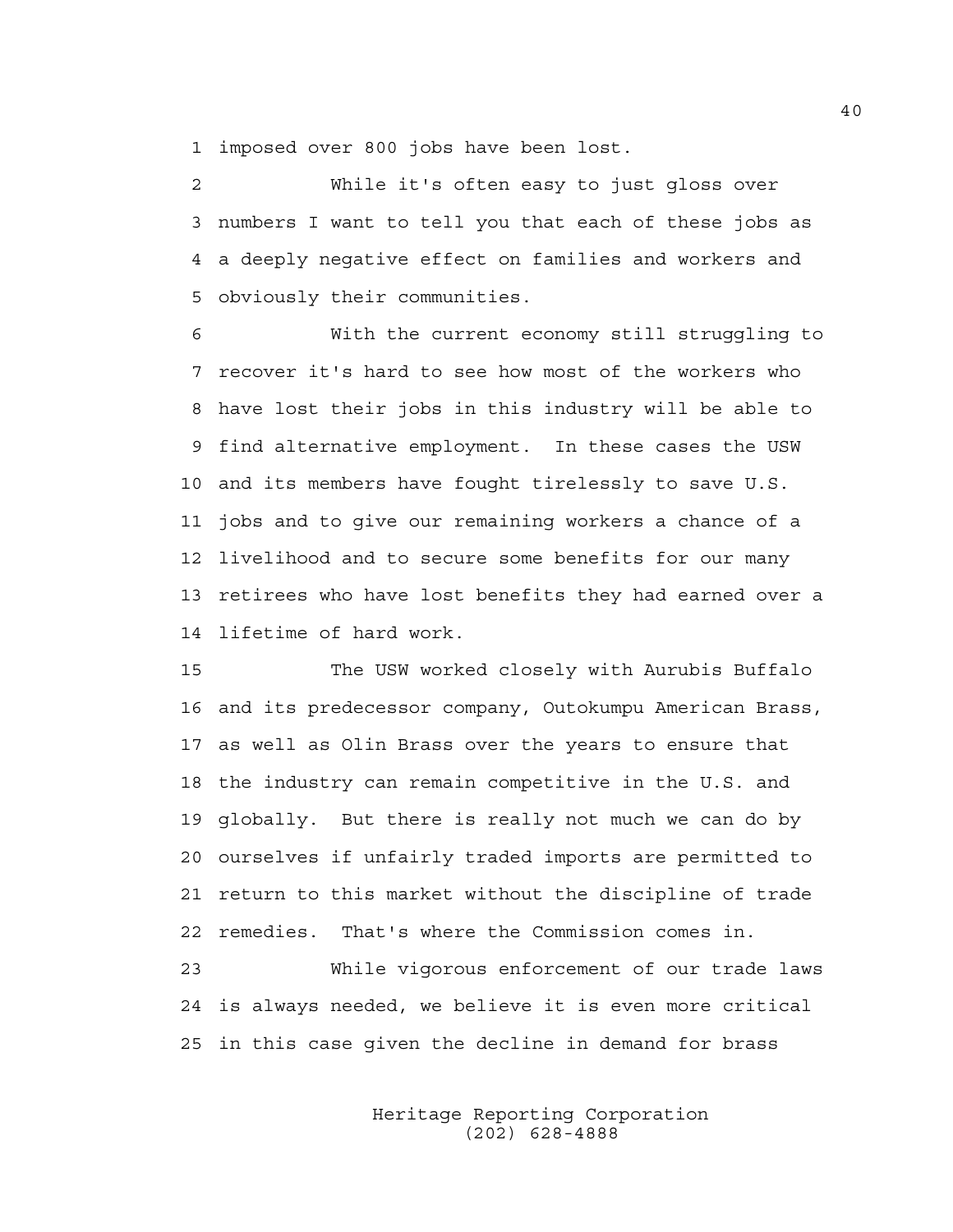1 sheet and strip and the overall weakened economy that 2 the industry and workers are confronted with today. 3 In order for this industry to survive these economic 4 conditions U.S. producers need to be able to increase 5 production and sales so they can continue to put 6 workers back to work.

7 So, on behalf of United Steelworkers and our 8 members in this industry who make brass sheet and 9 strip and their families and communities, I urge you 10 to maintain the antidumping duties. Thank you.

11 MR. HARTQUIST: Thank you very much, Linda. 12 Our next witness is Mike Kerwin of Georgetown 13 Economic Services.

14 MR. KERWIN: Good morning. I am Michael 15 Kerwin of Georgetown Economic Services. This morning 16 I'd like to address the conditions of competition, the 17 likely volume and price effects of the subject imports 18 and the vulnerability of the domestic industry.

19 In making your assessment of the likely 20 impact of the subject imports it is important to bear 21 in mind the key conditions of competition in the U.S. 22 market. First, consumption of brass sheet and strip 23 declined significantly during the period of review. 24 While the Respondents have pointed to the upturn in 25 2010 as an indication of improved market conditions,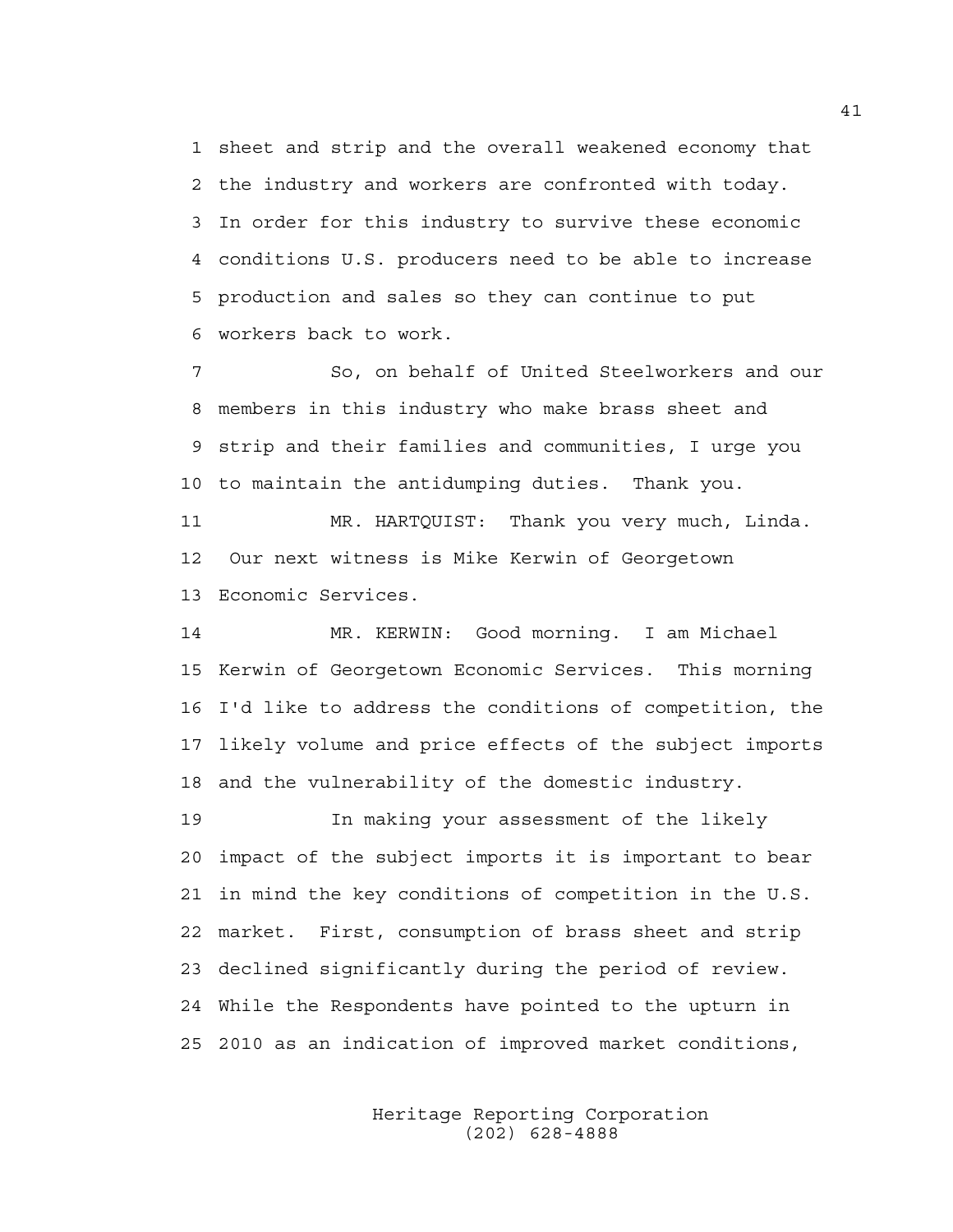1 in truth it was only an improvement in relation to the 2 trough years of the recession. U.S. apparent 3 consumption in 2010 was actually lower than in every 4 year of the original investigations, both previous 5 sunset reviews, and in the initial years of the 6 current review. The market for brass sheet and strip 7 is mature, and as you have heard from our industry 8 witnesses, producers are struggling to adapt to this 9 long-term contraction as indicated by the closure of 10 several mills during the current period of review. 11 In addition, the data for interim 2011,

12 which are largely overlooked by the Respondents in 13 their arguments, show that market conditions have 14 deteriorated since 2010 with consumption of brass 15 sheet and strip contracting by 7 percent.

16 The second significant condition of 17 competition in the U.S. market is the skyrocketing 18 costs of raw materials. In 2011, the price of copper, 19 the most significant cost element in producing brass 20 sheet and strip, reached an all-time high at a level 21 more than three times as high as the beginning of the 22 period of review.

23 While copper prices have fallen a bit from 24 their peak, it appears that they will remain high 25 given China's appetite for the metal and ongoing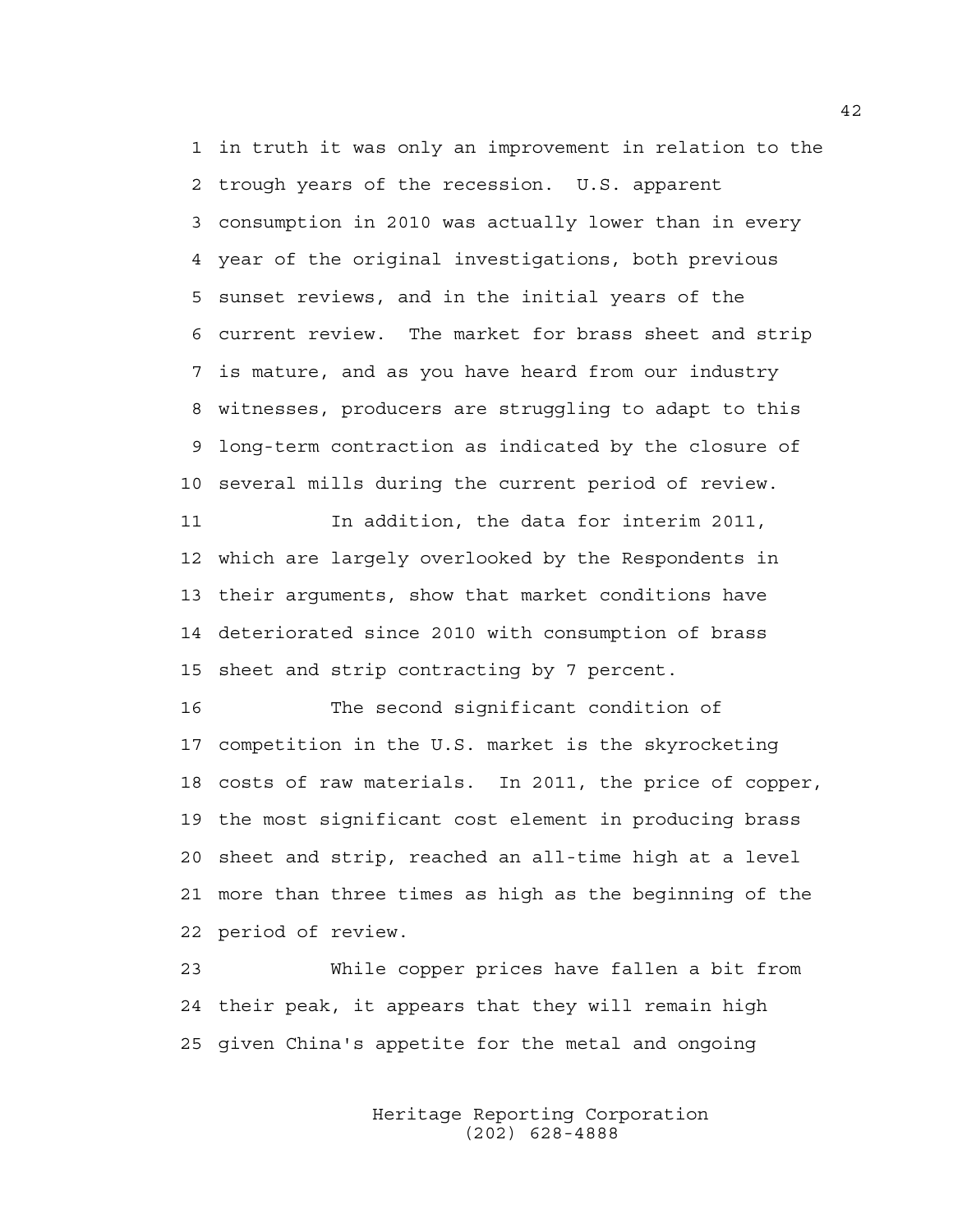1 global supply tensions. Even though metal costs 2 themselves are largely passed through to purchasers, 3 high raw material costs have significantly increased 4 the domestic industry's working capital and inventory 5 carrying costs, and reduced the cost advantages of 6 employing brass scrap in the production process.

7 Further, dramatically higher prices for 8 finished brass sheet and strip have encouraged 9 purchasers to reduce consumption and substitute other 10 input materials.

11 While the German Respondents have cited 12 increased metal costs as a reason they would not 13 export to the U.S. market in the event of revocation, 14 this claim does not hold up to scrutiny.

15 First, Germany exports more flat-rolled 16 brass than any other country in the world and has 17 continued to do so despite increases in metal costs. 18 Second, the German industry, including 19 Wieland and Schwermetall, continues to export 20 substantial and growing volumes of copper and copper 21 alloy flat-rolled product to the U.S. market 22 notwithstanding increased raw material costs. 23 Third, while the German Respondents have

24 cited to U.S. ad valorem tariffs on the rising metal 25 element of brass sheet and strip as a disincentive,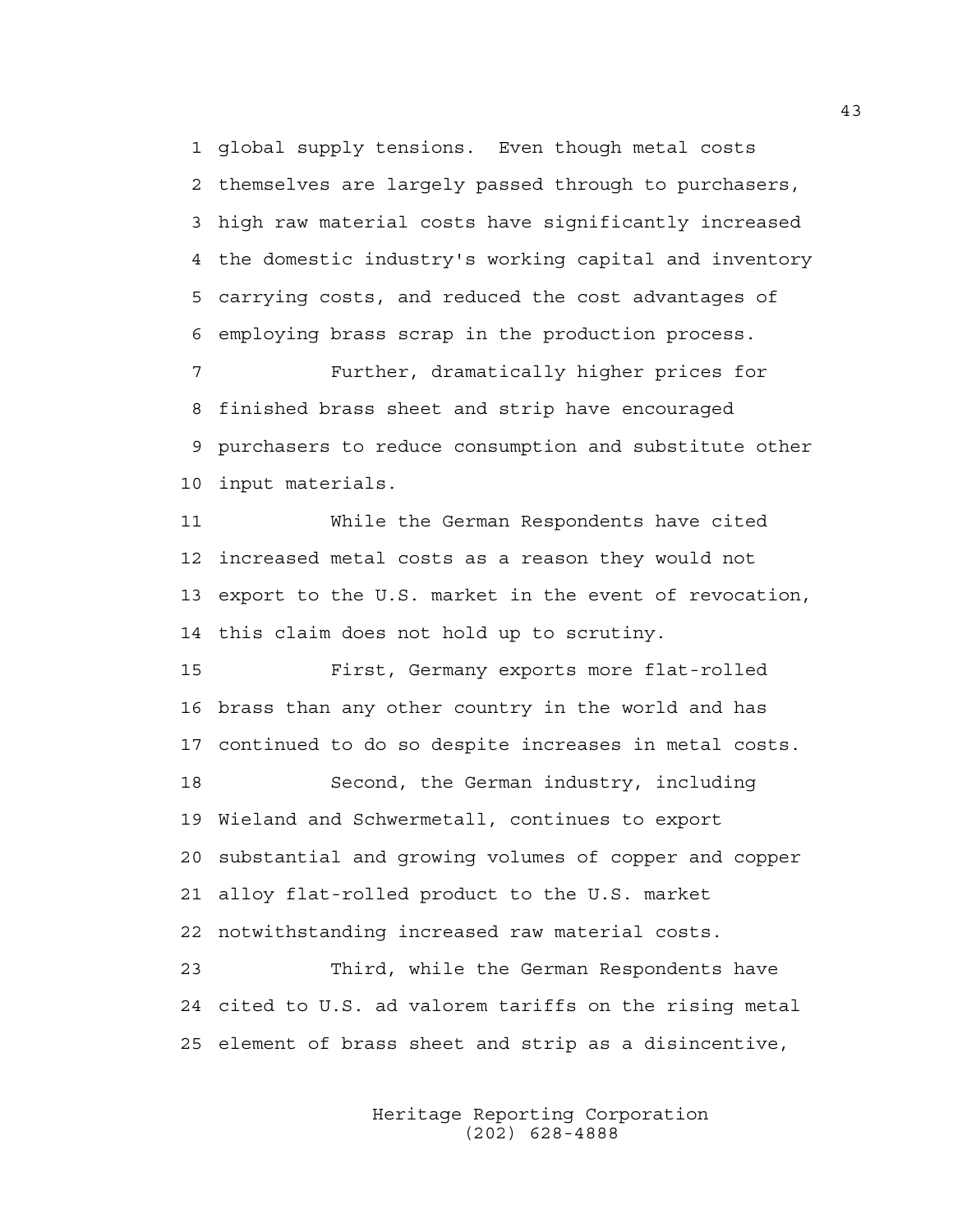1 the U.S. general tariff of 1.9 percent is actually 2 lower than that in many countries, including China, 3 and far lower than the value added taxes of 15 to 25 4 percent that are assessed in all countries of the 5 European Union.

6 The third condition of competition I would 7 like to discuss is the role of China in the global 8 market for brass sheet and strip. China's flat-rolled 9 copper and brass industry is enormous and growing, a 10 major factor in the run-up in global raw materials 11 prices. China's production capacity continues to 12 expand making the global oversupply of brass sheet and 13 strip increasingly dire. China's industry has become 14 essentially self-sufficient and export opportunities 15 to China have shrunk.

16 German Respondents' assertions that 17 opportunities in China have reduced their interest in 18 the U.S. market are belied by recent trade statistics. 19 As shown in this chart and the handout that you have 20 available, U.S. imports from Germany of all types of 21 brass sheet and strip have grown dramatically since 22 2007 and now dwarf German exports to China. Given Mr. 23 Becker's testimony that U.S. prices for brass sheet 24 and strip currently exceed those in China, there is 25 every reason to believe that this trend will continue.

> Heritage Reporting Corporation (202) 628-4888

44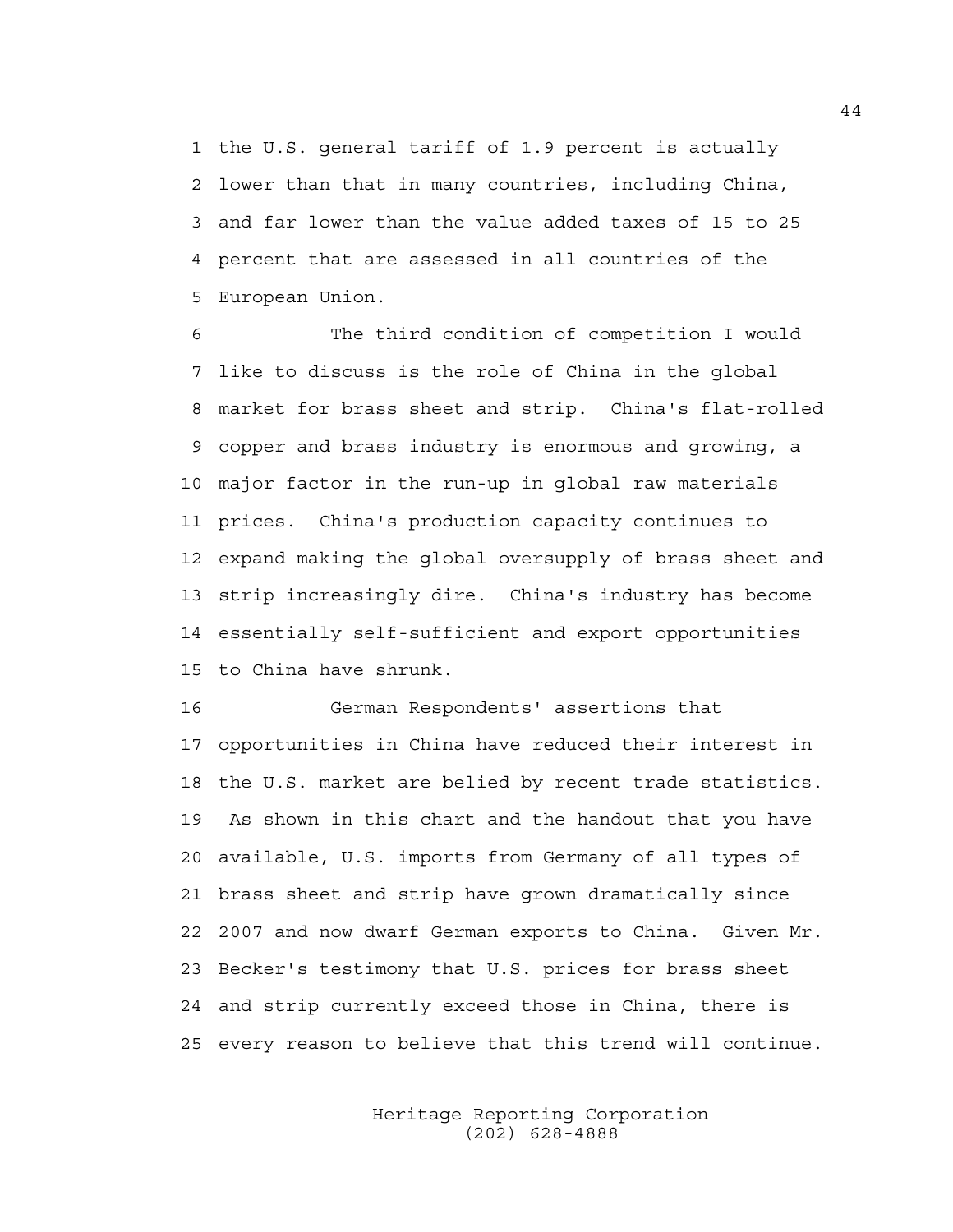1 In light of these conditions of competition 2 the domestic industry is extremely vulnerable to the 3 likely affects of the subject imports. Despite the 4 minimal responses from the French, Italian and 5 Japanese industries, there is ample evidence that they 6 continue to have the ability and desire to ship brass 7 sheet and strip to the U.S. market. While the German 8 industry has provided a somewhat better response that, 9 too, is incomplete.

10 The participants today speak on behalf of 11 three German producers, but do not speak for the other 12 German produces, including KME, MKM, Aurubis, Carl 13 Schreiber, and Dale Sunveger. Without responses from 14 these companies on the record, the self-serving 15 characterizations made by the German Respondents as to 16 the nature of the industry overall should not be taken 17 at face value. The fact of the matter is that KME and 18 MKM are large producers of copper and copper alloy 19 flat-rolled products. They have established sales 20 offices in the U.S. market and are already shipping 21 non-]subject materials to the United States. Further, 22 nearly all of the websites of the non-responding 23 German producers show that they are currently 24 producing 200 series brass sheet and strip.

25 To the knowledge of the domestic industry,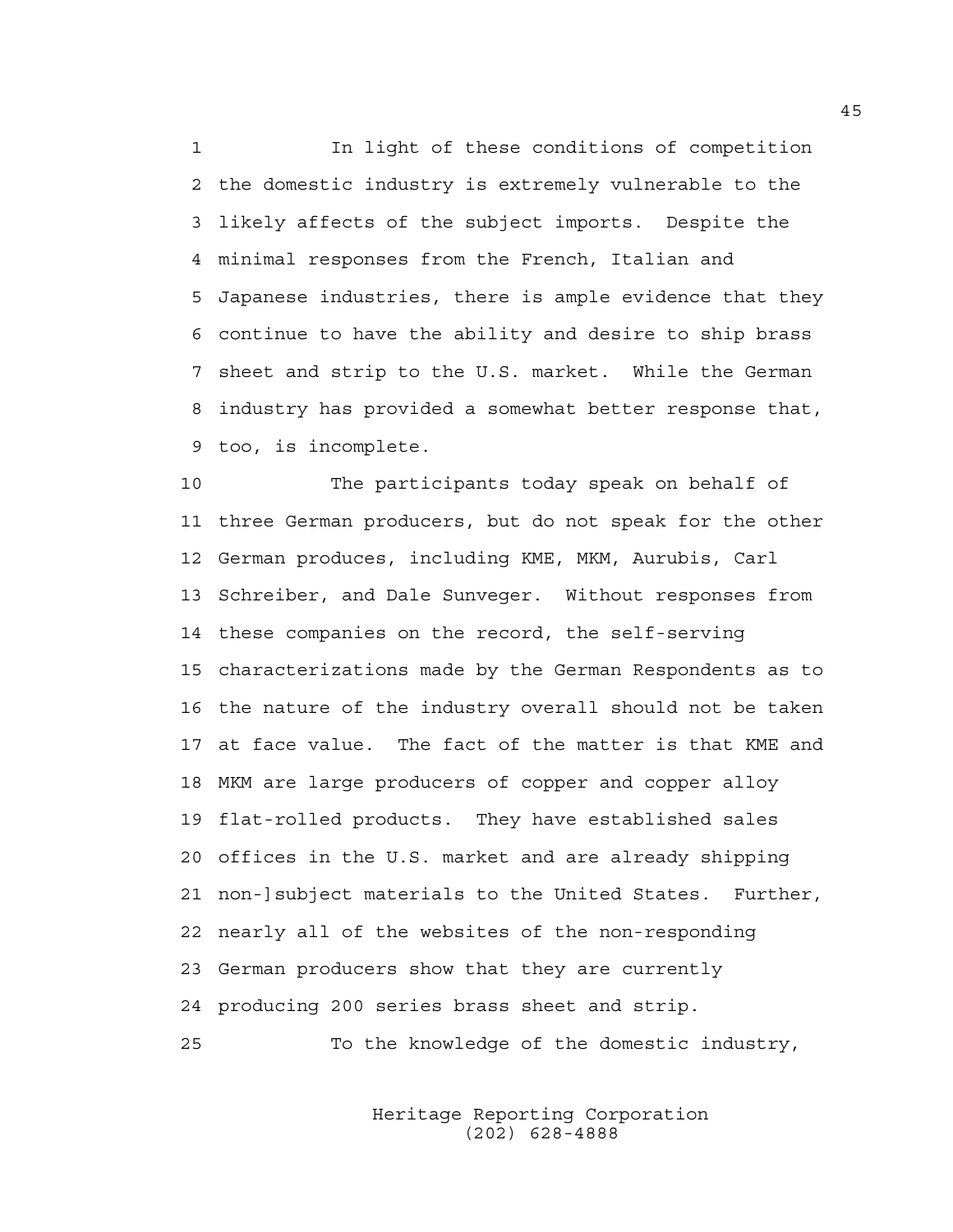1 not a single flat-rolled brass mill in Germany has 2 closed since the time of the original investigation in 3 contrast to the U.S. industry which has seen a number 4 of such closures, including during the period of 5 review. In fact, the German industry at the time of 6 the original investigation did not even include 7 producers in former East Germany, such as MKM. 8 Further, the German industry continues to make 9 substantial capital investments.

10 The website of Schwermetall, for example, 11 states that since the time just before the original 12 investigation its production output has increased ten-13 fold, and that its overall flat-roll capacity is 14 greater than that of the entire U.S. industry to 15 produce brass sheet and strip.

16 Given these changes we believe that if the 17 Commission had a full and accurate response from the 18 German industry it would show a larger capacity than 19 in the original investigation. The public data we 20 have placed on the record indicate producers in the 21 subject countries, and particularly in Germany, are 22 extremely export oriented, able to shift their 23 production from non-subject products, and have an 24 incentive to redirect to the United States those 25 volumes that have been pushed out of the Chinese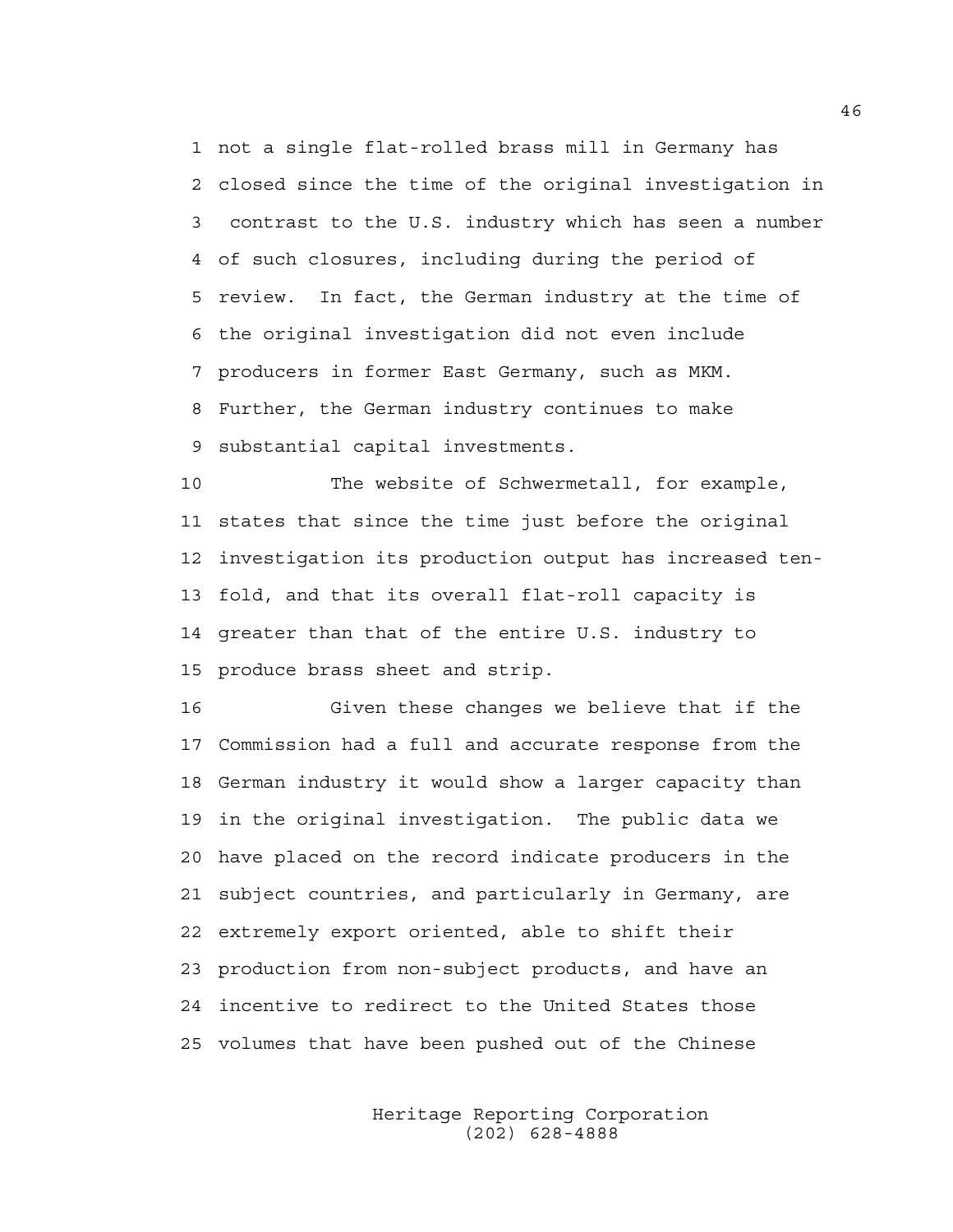1 market.

2 Further, in light of the ongoing financial 3 debacle in the European Union, there will be an 4 increased incentive to shift exports from Europe to 5 the United States, particularly given that the rate of 6 U.S. economic growth, while less then stellar, has 7 exceeded that in Europe in recent quarters.

8 In short, there is substantial evidence to 9 support the conclusion that imports of brass sheet and 10 strip from the subject countries can and will enter 11 the U.S. market in significant quantities in the event 12 of revocation. The pricing evidence from the original 13 investigation taken in conjunction with the testimony 14 you have heard from our industry witnesses as to the 15 continued price aggression in the U.S. market on non-16 subject copper and copper alloy imports indicates that 17 subject imports would enter at low prices and 18 undersell domestic producers. Evidence of record 19 shows that the domestic industry is vulnerable to 20 renewed material injury in the face of this onslaught. 21 In interim 2011, the domestic industry saw a 22 decline in its capacity utilization to just 58 23 percent, a 9 percent reduction in production and 24 domestic shipments, a 26 percent increase in unit cost 25 of goods sold, a 25 percent decline in unit operating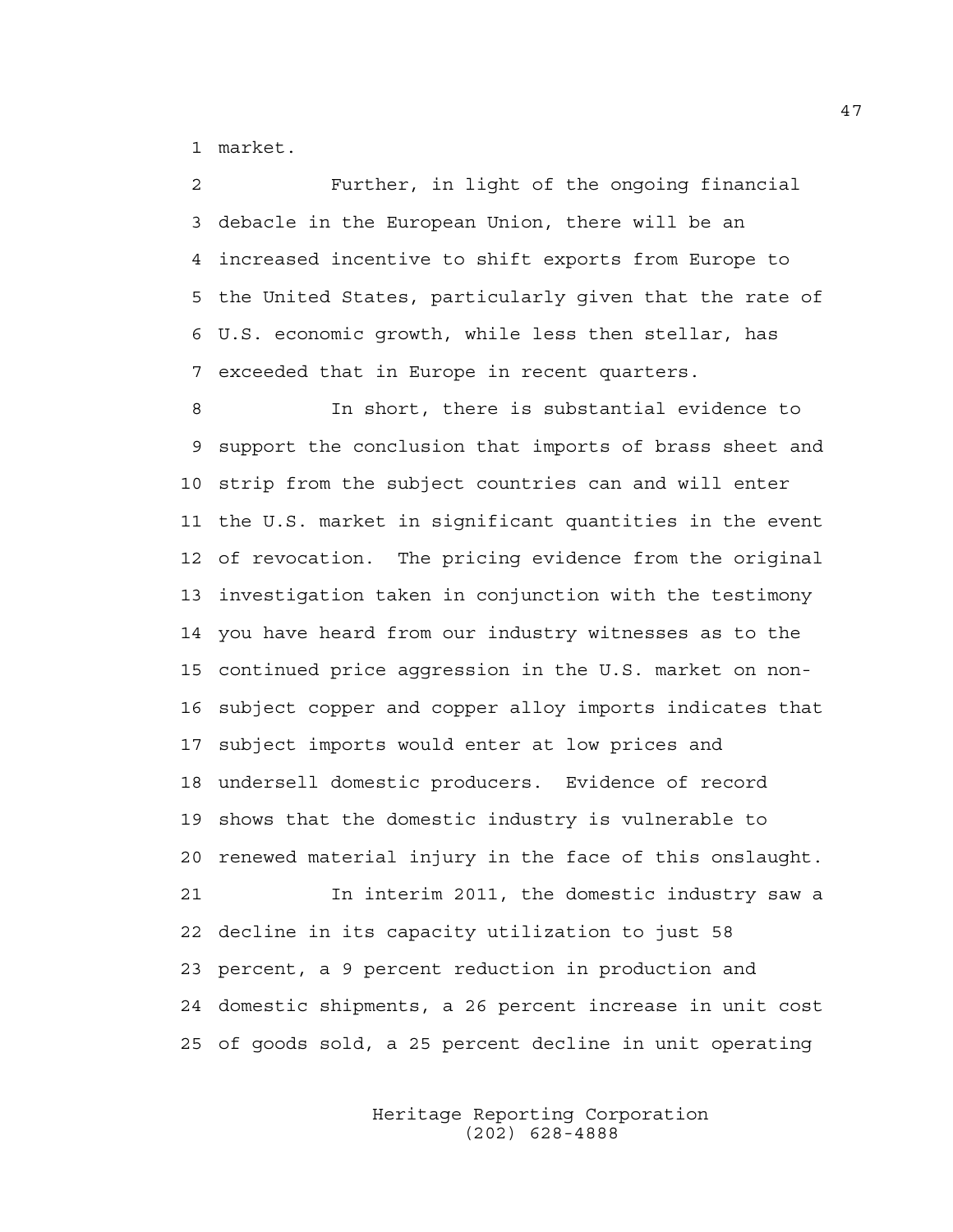1 income, and an operating return of just 1.4 percent, 2 lower than in any year of the period of review other 3 than 2008. This is an industry that is barely keeping 4 its head above water and extremely vulnerable to the 5 renewed injurious impact of the subject imports.

6 Thank you. That concludes my testimony. 7 MR. HARTQUIST: Thanks, Mike. Our last 8 witness this morning is Kathy Cannon.

9 MS. CANNON: Good morning. I am Kathleen 10 Cannon of Kelly Drye. I would like to wrap up our 11 panel's testimony this morning by addressing the issue 12 of cumulation.

13 The factors that the Commission 14 traditionally considers in exercising its discretion 15 to cumulate imports in a sunset review support 16 cumulation here.

17 First, a reasonable overlapping competition 18 among the subject imports and between subject imports 19 of the domestic product is likely. The Commission has 20 consistently recognized the fungible nature of brass 21 sheet and strip in prior segments of this proceeding. 22 The prehearing report in this review concluded that 23 there is a "high degree of substitution between 24 domestic brass sheet and strip" based on the 25 questionnaire responses received.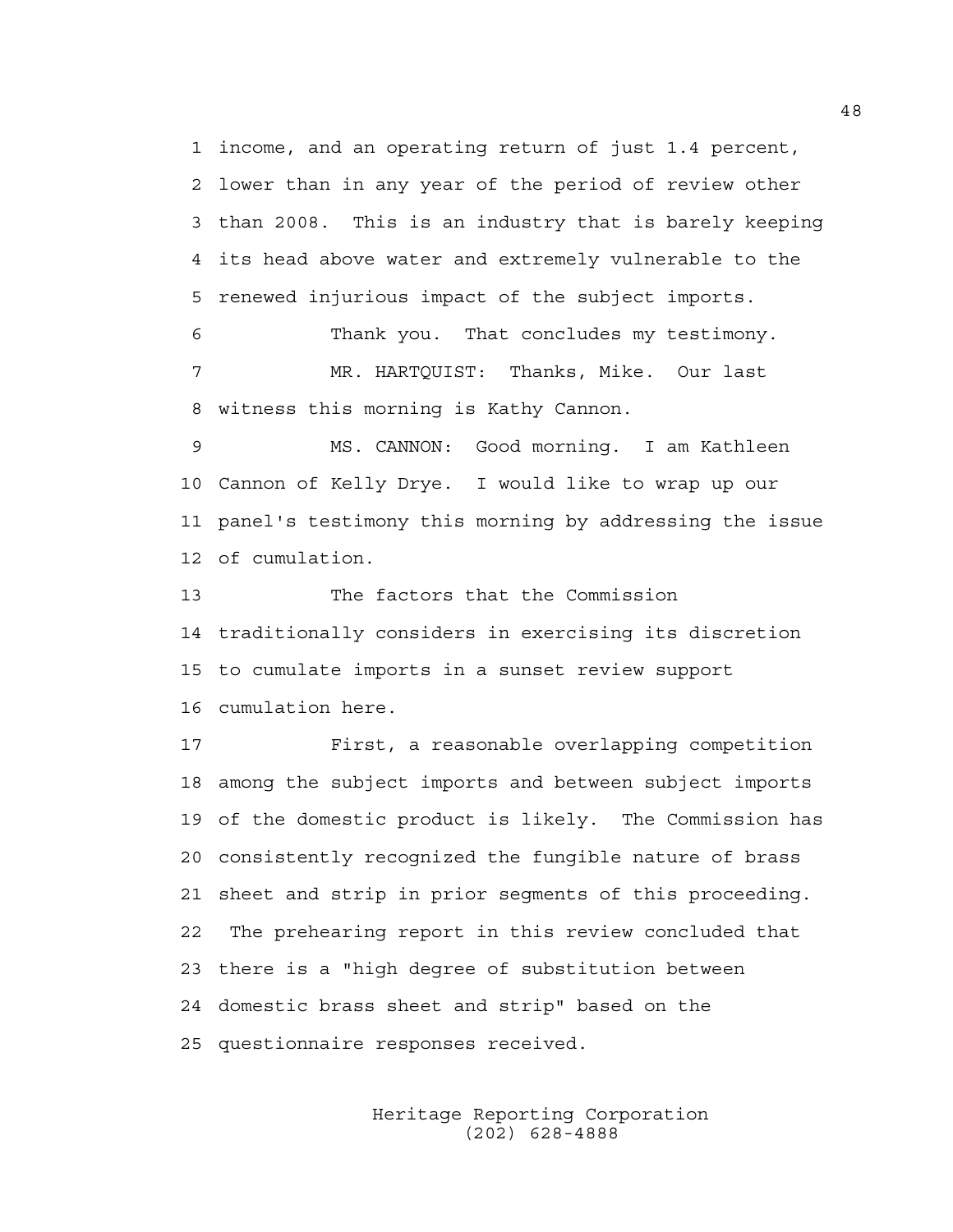1 Arguments by the German producers that their 2 imports during the review period were of higher value 3 products sold at premium prices are the same arguments 4 that were raised and rejected during the last review. 5 As the Commission recognized then and as remains true 6 today, the German producers make the full range of 7 subject merchandise. The specialized products are a 8 small share of their total production. The German 9 product is thus interchangeable with other subject 10 imports and with the domestic product.

11 The German producers have not challenged 12 other factors indicating a likely reasonable overlap 13 of competition such as channels of distribution, 14 geographic sales, and simultaneous market presence. 15 As indicated in our brief, each of these factors also 16 supports a finding of competitive overlap to warrant 17 cumulation. Nothing has changed since the last review 18 when the Commission cumulated all four of the 19 countries to alter that result.

20 The German producers contend that imports 21 from Germany would have no discernable adverse impact 22 and should not be cumulated for that reason. The 23 evidence on which this request is based is unlike any 24 case I have seen in which a no discernable adverse 25 impact finding has been made. Commission findings of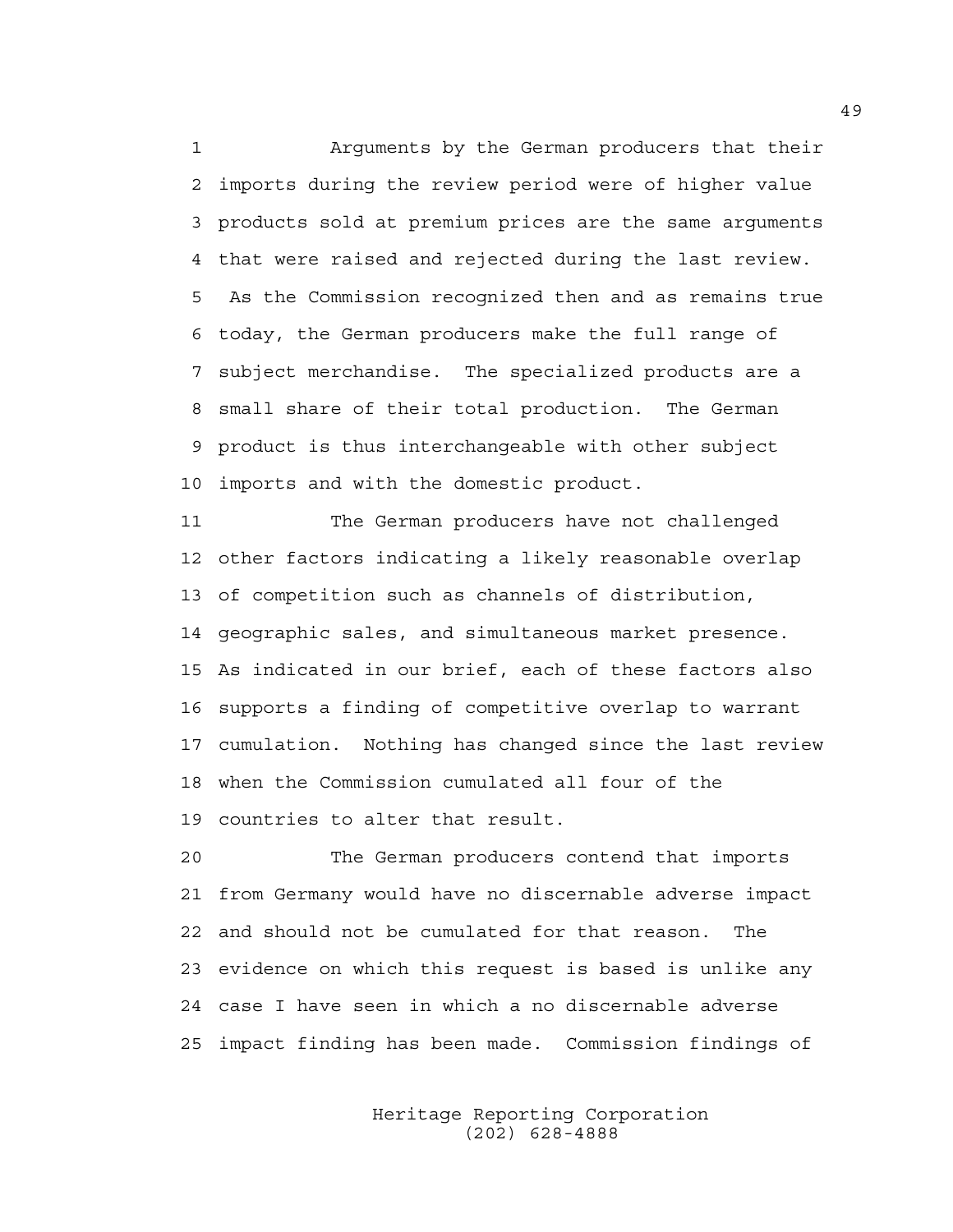1 no discernable adverse impact generally occur in 2 situations where companies submit documentation 3 showing that they have limited capacity, have closed 4 facilities, have very significant volumes of exports, 5 or not been exporting subject product to the United 6 States during the review period. None of those actors 7 applies here.

8 As Mr. Kerwin discussed, German producers 9 have substantial capacity to produce brass sheet and 10 strip. They are extremely export oriented and have 11 continued to export to the U.S. market throughout this 12 review period and they are likely to increase export 13 volumes significantly if revocation occurs. These 14 record facts are not even close to demonstrating a 15 likelihood of no discernable adverse impact nor is the 16 discernable adverse impact exception applicable to any 17 of the other subject countries.

18 Although the German producers have asserted 19 that there is no French production of brass sheet and 20 strip, that is not true. French producer Grusae's 21 website identifies it as a producer of subject brass 22 sheet and strip in France. Respondents state that 23 Grusae is only a re-roller of brass sheet and strip, 24 but as the Commission has recognized and as 25 Respondents concede in describing German re-roller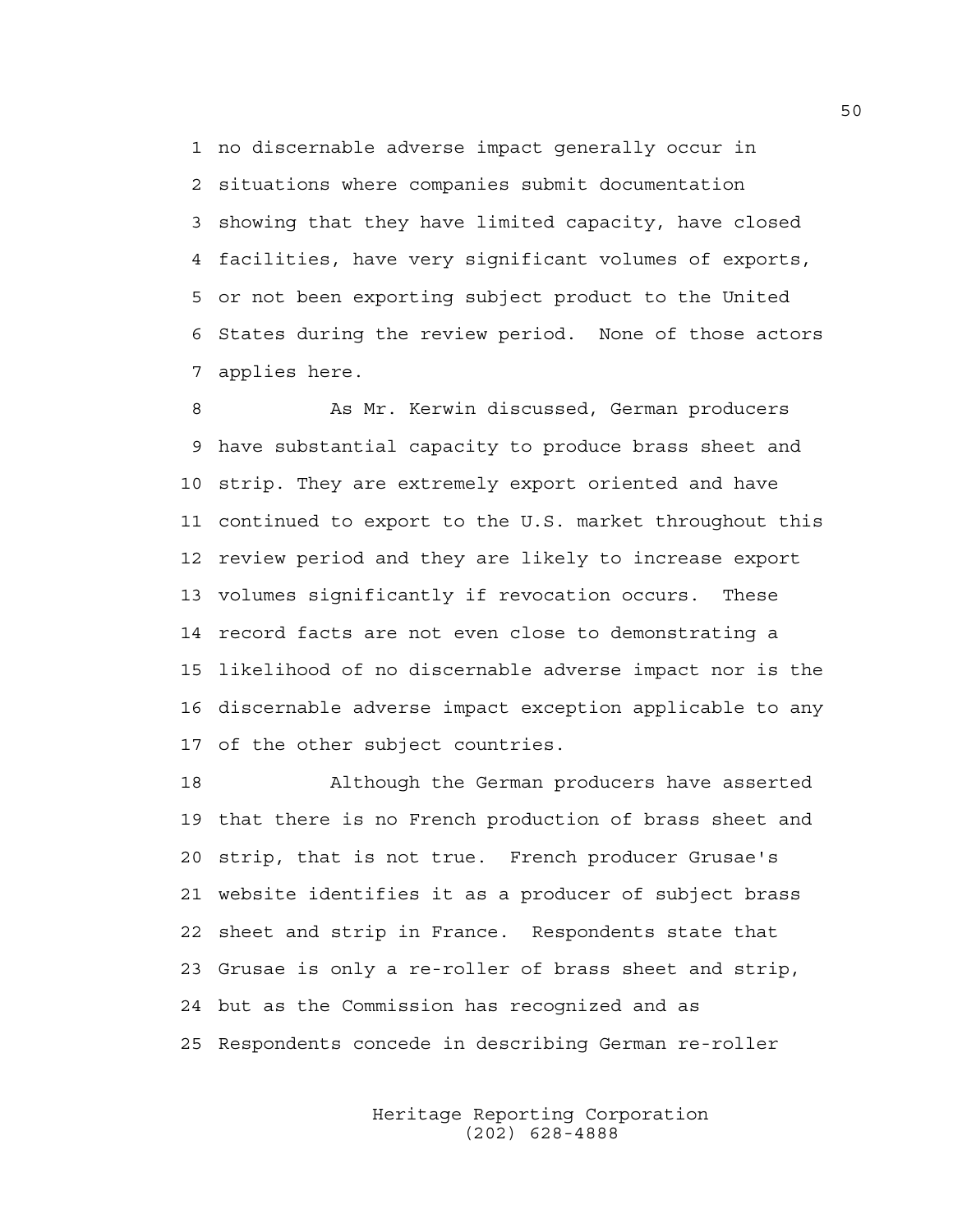1 metals, re-rollers are producers of brass sheet and 2 strip.

3 Respondents also assert that to their 4 knowledge no other producers in France are 5 manufacturing brass sheet and strip. Available 6 information indicates however that other French 7 producers make copper alloy products. This production 8 may well include subject brass sheet and strip, yet 9 none of these producers responded to Commission 10 questionnaires. Given no production of subject 11 produce at Grusae and the absence of responses from 12 any French copper alloy producers that may well also 13 produce subject product, the record does not support a 14 finding of no discernable adverse impact from France.

15 For Italy, out of 10 manufacturers 16 identified by Petitioners and the Commission staff, 17 the Commission received only one usable response. For 18 Japan, out of 22 producers identified the Commission 19 received one usable response. The information 20 provided by the two responding companies provides an 21 indication of production of subject product in each 22 country and likely increased volumes of imports in the 23 event of revocation. The failure of so many other 24 companies to respond, coupled with information that 25 Petitioners have identified on production and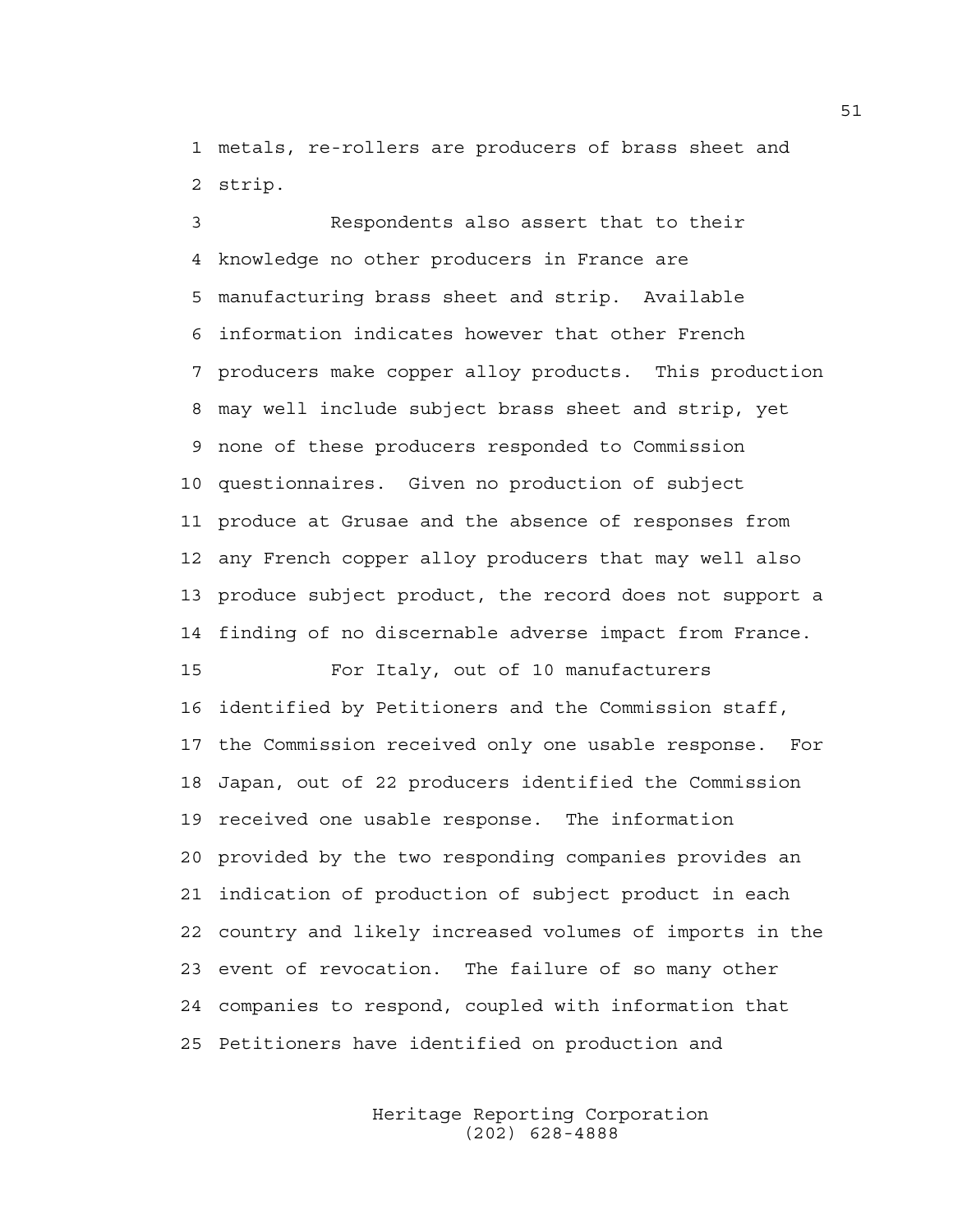1 exportation of brass rolled products by Italy and 2 Japan, provides an indication of a likely discernable 3 adverse impact by imports from each country in the 4 event of revocation.

5 Failing to establish the absence of a 6 discernable adverse impact the German producers 7 alternatively assert that imports from Germany should 8 not be cumulated on the basis of different conditions 9 of competition faced by Germany as compared to other 10 subject countries. Specifically, Respondents point to 11 the affiliations between certain German producers and 12 U.S. producers or re-rollers as providing no incentive 13 to export subject product to the United States. They 14 rely on the recent Commission determination in the 15 stainless steel sheet and strip case in which 16 different competitive conditions were found for Tiss 17 and Krup and also point to the affiliation between 18 Korean producer Prung Son and its U.S. affiliate PMX. 19 Those circumstances bear no relation to the facts 20 presented on Germany here.

21 Initially it should be emphasized that the 22 Commission has not found that foreign ownership per se 23 of a U.S. mill means that there will be no likely 24 imports from the foreign country or the foreign mill. 25 Instead, the Commission, at the direction of the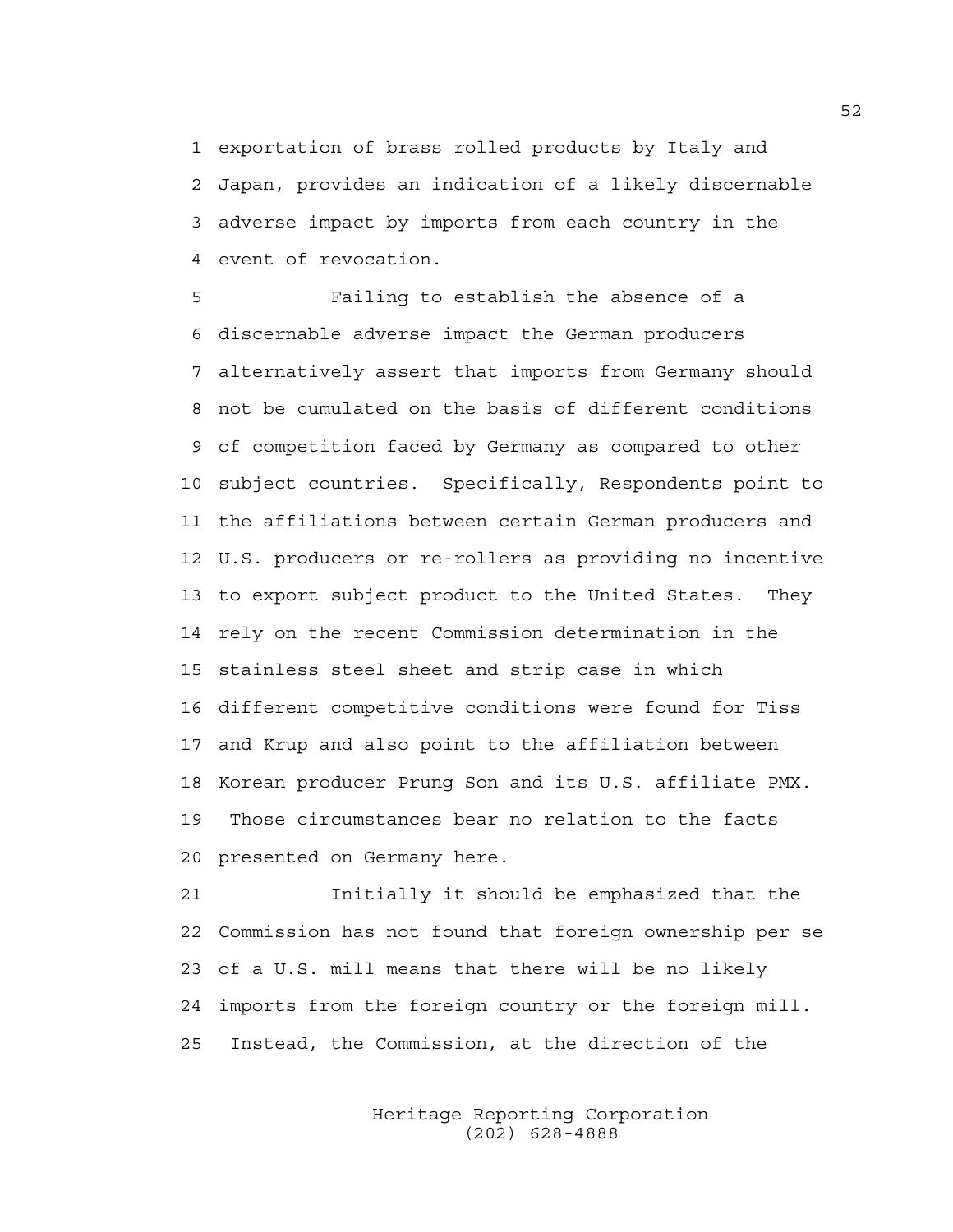1 Court, has undertaken a factually intensive analysis 2 of the policies and practices of the foreign and U.S. 3 mills at issue in each case. The analysis examines, 4 for example, whether the U.S. mill has veto power over 5 imports from the foreign mill such that the imports 6 would not increase if the order were removed.

7 In the other cases the Respondents cite, the 8 U.S. affiliate was a fully integrated producer that 9 reported to the Commission that it would be 10 supplanting imports of the subject product from the 11 foreign country with U.S. production of that product. 12 In the stainless sheet case, Tiss and Krup identified 13 a local supply strategy and the veto power held by the 14 U.S. now that led to the Commission's conclusion. 15 That is not true of the German affiliations 16 Respondents identify.

17 Aurubis Buffalo was recently acquired by 18 Aurubis AG, a company that also owns a German re-19 roller, Aurubis Stolberg. As Mr. Heusner testified, 20 however, his company is an independent entity and has 21 no control over the affiliated German re-roller. There 22 is no evidence of a local supply strategy or that 23 imports from Aurubis Stolberg would be limited by this 24 affiliation. Further, this affiliation has no effect 25 on the other German producers.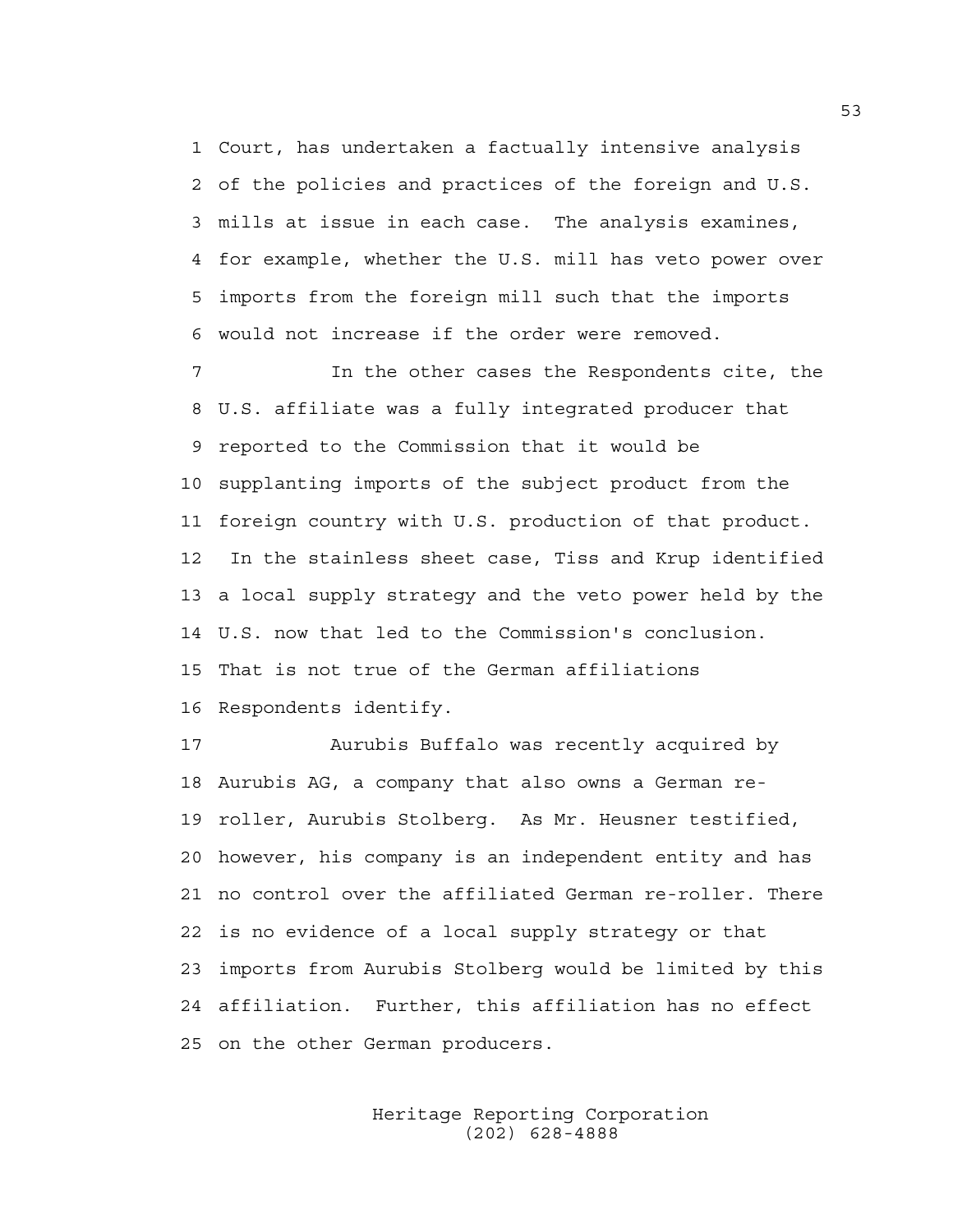1 The only other U.S. company affiliated with 2 a German brass sheet and strip is Wieland Metals. 3 Wieland is a U.S. re-roller, not an integrated brass 4 sheet and strip producer. That difference is 5 important. As a re-roller Wieland must buy brass 6 sheet and strip as feedstock for its mill. As Mr. 7 Becker testified, that feedstock is currently being 8 sourced from domestic mills but if the order is 9 removed Wieland Metals would quickly switch to import 10 the subject product from Germany.

11 In fact, the Commerce Department made this 12 very finding in refusing Wieland's request that revoke 13 the order in the mid-1990s. Commerce stated, "Wieland 14 has built a plant in the United States that uses strip 15 as feed product. We expect if there were no order in 16 place Wieland would naturally prefer to use its own 17 strip from Germany to supply its U.S. plant rather 18 than buy from a competitor."

19 In fact, Wieland Metals is already importing 20 non-subject products from Germany as Mr. Kerwin 21 described. This Commerce finding remains true today 22 and reflects a very different factual scenario from 23 the other cases on which Respondents rely.

24 Simply put, there is no evidence based on 25 the facts presented here that the affiliations between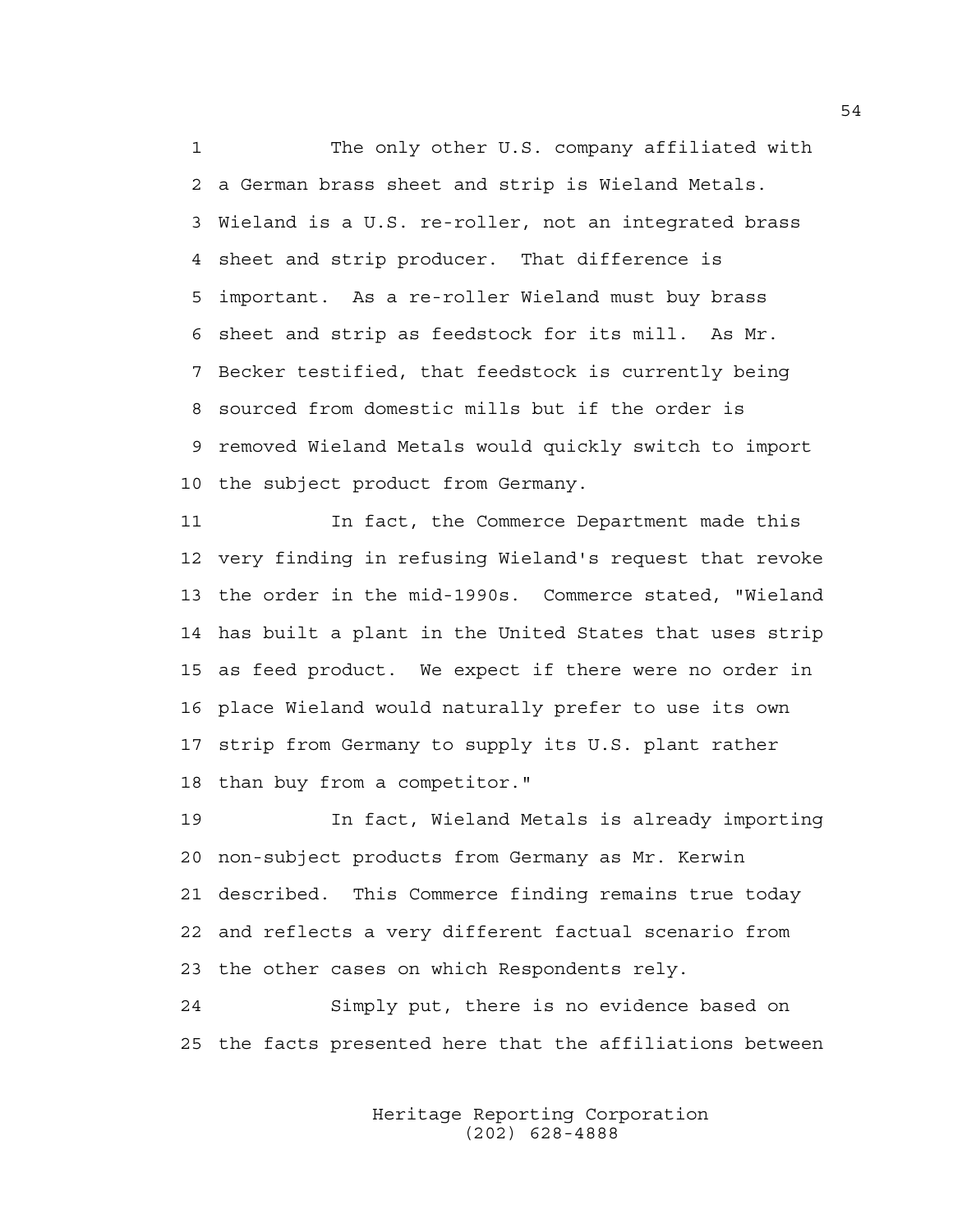1 German and U.S. producers would lead to reduced 2 exports from Germany to the United States. To the 3 contrary, the affiliation between re-roller Wieland 4 and it's Germany parent supplying subject product as 5 feedstock for its operations would lead to increased 6 imports from Germany. Accordingly, these affiliations 7 do not provide a basis for finding different 8 competitive conditions for German imports or for de-9 cumulating imports from Germany when the other factors 10 supporting cumulation are met.

11 Thank you for your attention.

12 MR. HARTOUIST: Thank you, Kathy.

13 Madam Chairman, that concludes our direct 14 testimony and we will be pleased to respond to 15 questions.

16 CHAIRMAN OKUN: Well, thank you. Before we 17 turn to questions let me take this opportunity to 18 welcome all of you to the Commission and to express 19 our appreciation, particularly to the many members of 20 industry who are here today to answer questions and 21 help us better to understand conditions in the 22 industry.

23 We will begin our questions this morning 24 with Commissioner Pinkert.

25 COMMISSIONER PINKERT: Thank you, Madam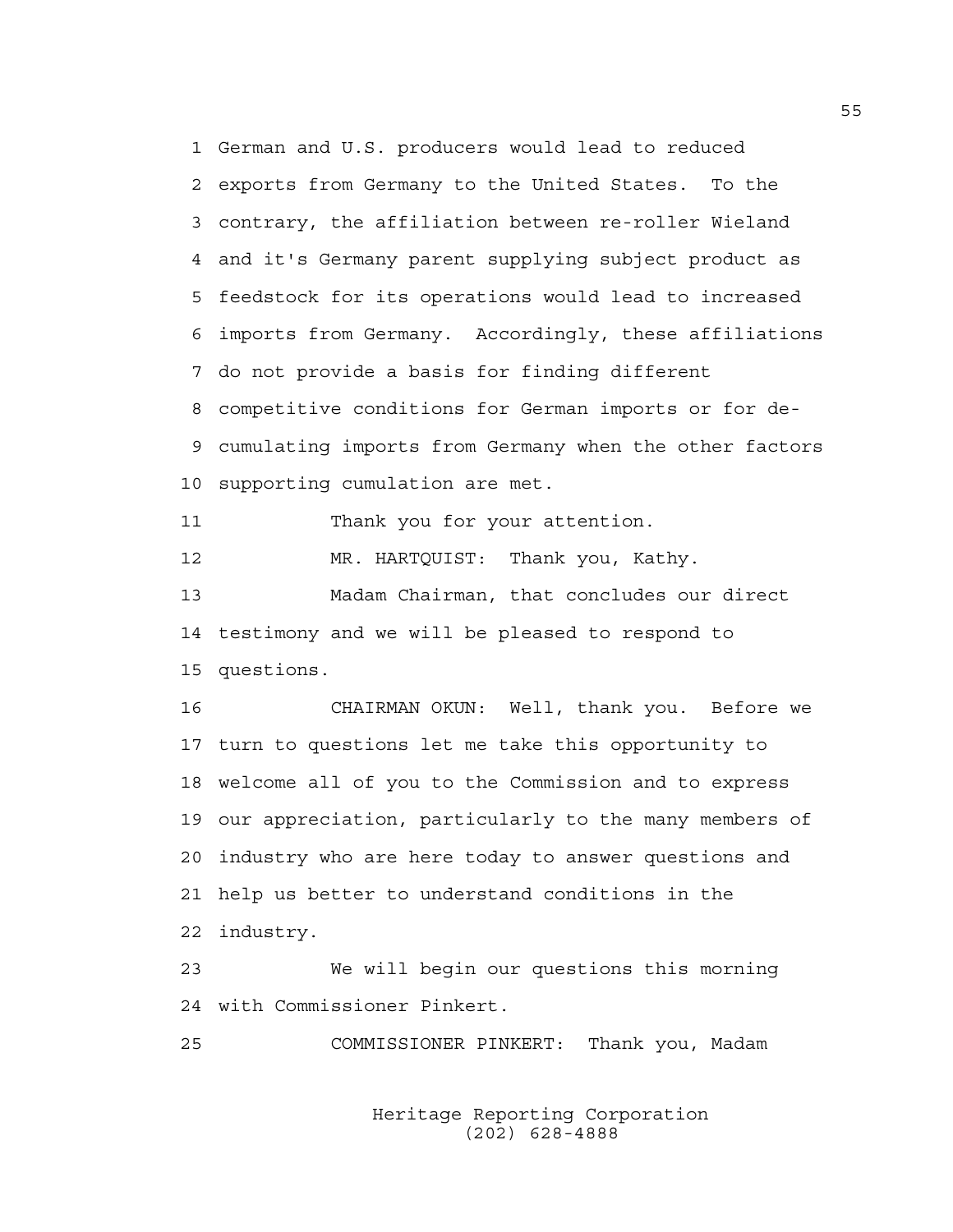1 Chairman, and I join the Chairman in thanking all of 2 you for being here today to help us understand 3 conditions in this industry.

4 I want to begin a question for Mr. Becker. 5 I noted in your testimony that you referred to excess 6 capacity in Germany, or at least your understanding 7 that there was excess capacity. Is it your understand 8 that there is substantial excess capacity for this 9 product in Germany?

10 MR. BECKER: Yes. Yes, I believe there is, 11 Commissioner. The capacity to manufacture the non-12 subject alloys that Mr. Kerwin showed on his chart is 13 transferrable to the subject brass sheet and strip 14 that we have, and I believe that taken in total there 15 is excess capacity in Germany.

16 COMMISSIONER PINKERT: Thank you. Does 17 anybody else on the panel have a comment on that 18 issue?

19 MR. KERWIN: I would add a point. I think 20 currently we have really an incomplete picture of what 21 the German industry looks like given that we only have 22 questionnaire responses from three of the producers, 23 and I won't go into any detail in relation to the 24 questionnaire responses we do have on the record, but 25 we have raised some concerns in our prehearing brief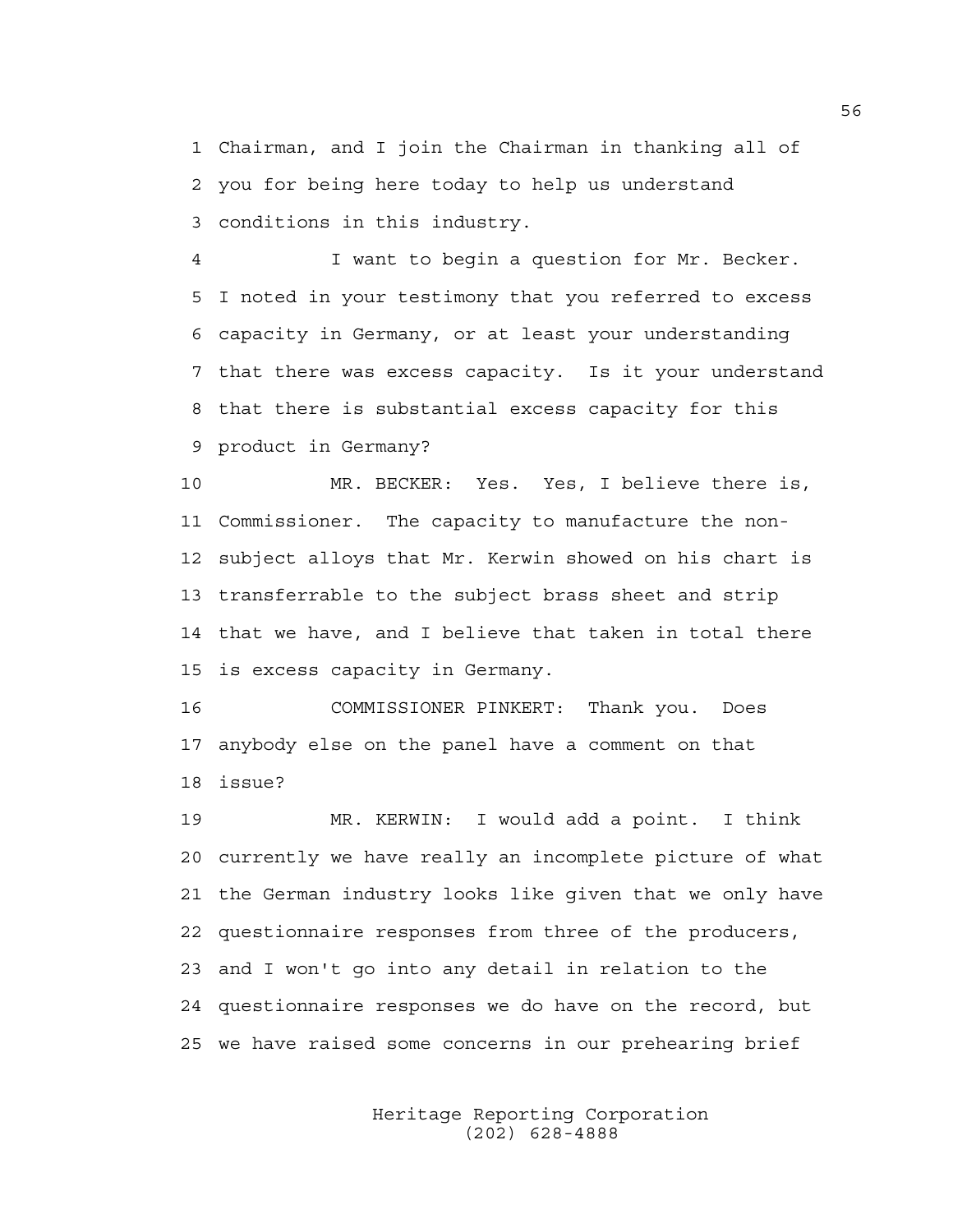1 and in discussions with Commission staff as to some 2 inconsistencies in those data.

3 MR. BOBISH: Also, what I'd like to share is 4 when the Commission toured PMX Industries in Cedar 5 Rapids, Iowa, we clearly pointed out that far and away 6 the majority of the equipment is transferrable from 7 subject items to non-subject items, and only just one 8 specific item in our entire mill is predicated to 200 9 series, so it's relatively easy to move from one to 10 another to increase their capacity for 200 series. 11 COMMISSIONER PINKERT: Thank you. 12 MS. CANNON: Commissioner Pinkert, if I 13 could also add. When Mr. Shor was providing his 14 opening remarks he criticized our analysis of 15 capacity, suggesting that we were really relying on 16 capacity that was in fact being used for other 17 products, not subject brass sheet and strip. And 18 while in fact that capacity could be diverted, that's 19 the product shifting portion of the statutory 20 analysis, our main emphasis here is when you have idle

21 capacity that's been allocated to other products that 22 idle capacity can be used for anything, and so we are 23 also very much trying to encourage the Commission, as 24 Mr. Becker described, to look at the total all 25 capacity existing in these mills that could be used

> Heritage Reporting Corporation (202) 628-4888

57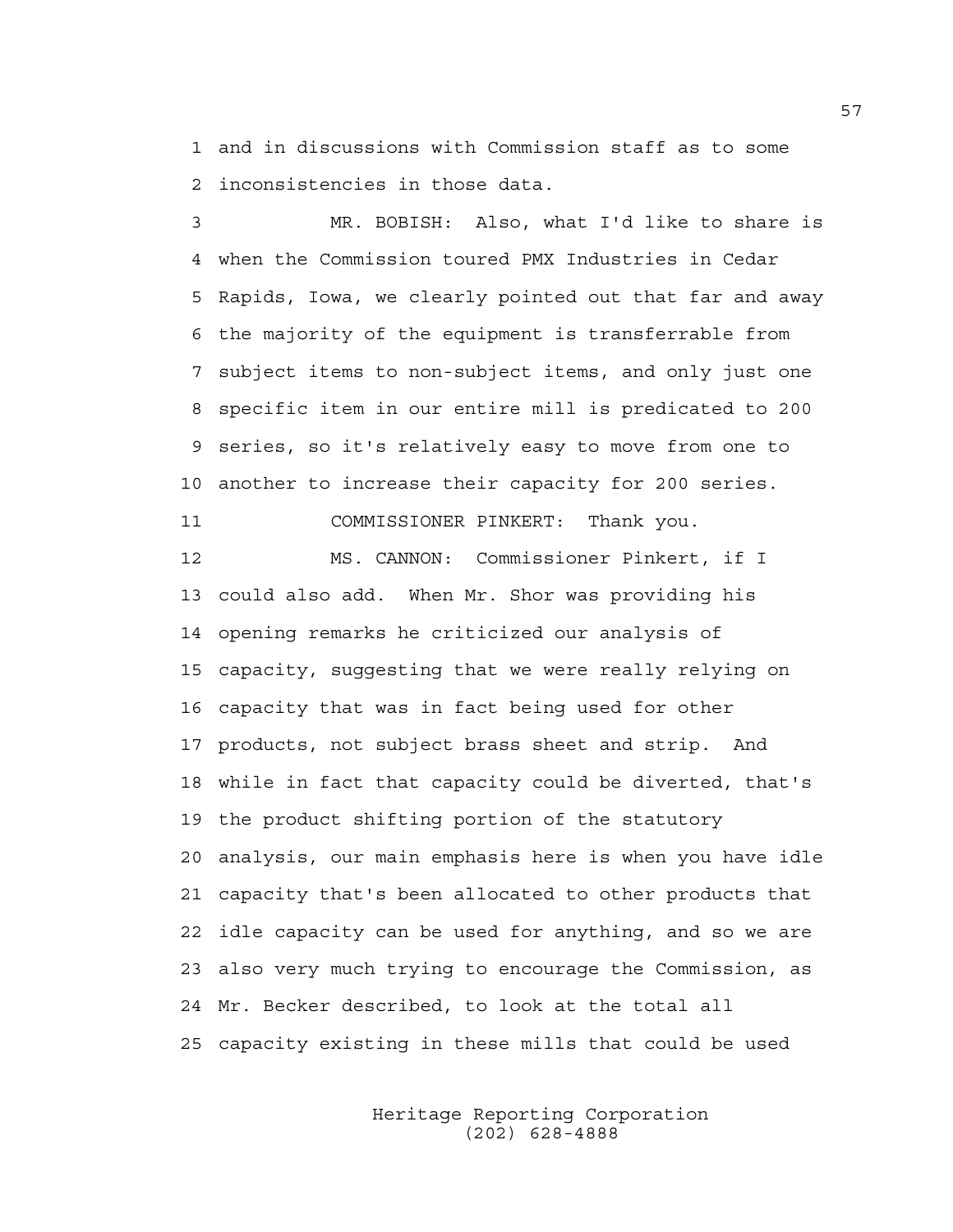1 for anything regardless of how its actually been 2 allocated.

3 COMMISSIONER PINKERT: Thank you. Now, Mr. 4 Heusner, you testified that your company is operating 5 independently of the German parent, and I just want to 6 kind of flush that out.

7 Are you saying that Aurubis AG does not 8 control any of the corporate decisions of the U.S. 9 affiliate?

10 MR. HEUSNER: No, I am not. Of course, the 11 corporation controls five flat-roll product plants 12 around the world, one of them in the U.S.

13 COMMISSIONER PINKERT: Okay, so what did you 14 mean by saying that its independent?

15 MR. HEUSNER: Well, we develop our business 16 plans and our strategy locally to fit the U.S. market. 17 The plant is here to serve the U.S. and the local 18 market.

19 COMMISSIONER PINKERT: Okay. Now I think 20 that, Ms. Cannon, you referenced Mr. Heusner's 21 testimony in arguing that the independence of the U.S. 22 affiliate makes this different from some of the other 23 cases that were relied on by the Respondents. I'm 24 just trying to understand. In what respect is the 25 independence important for your argument?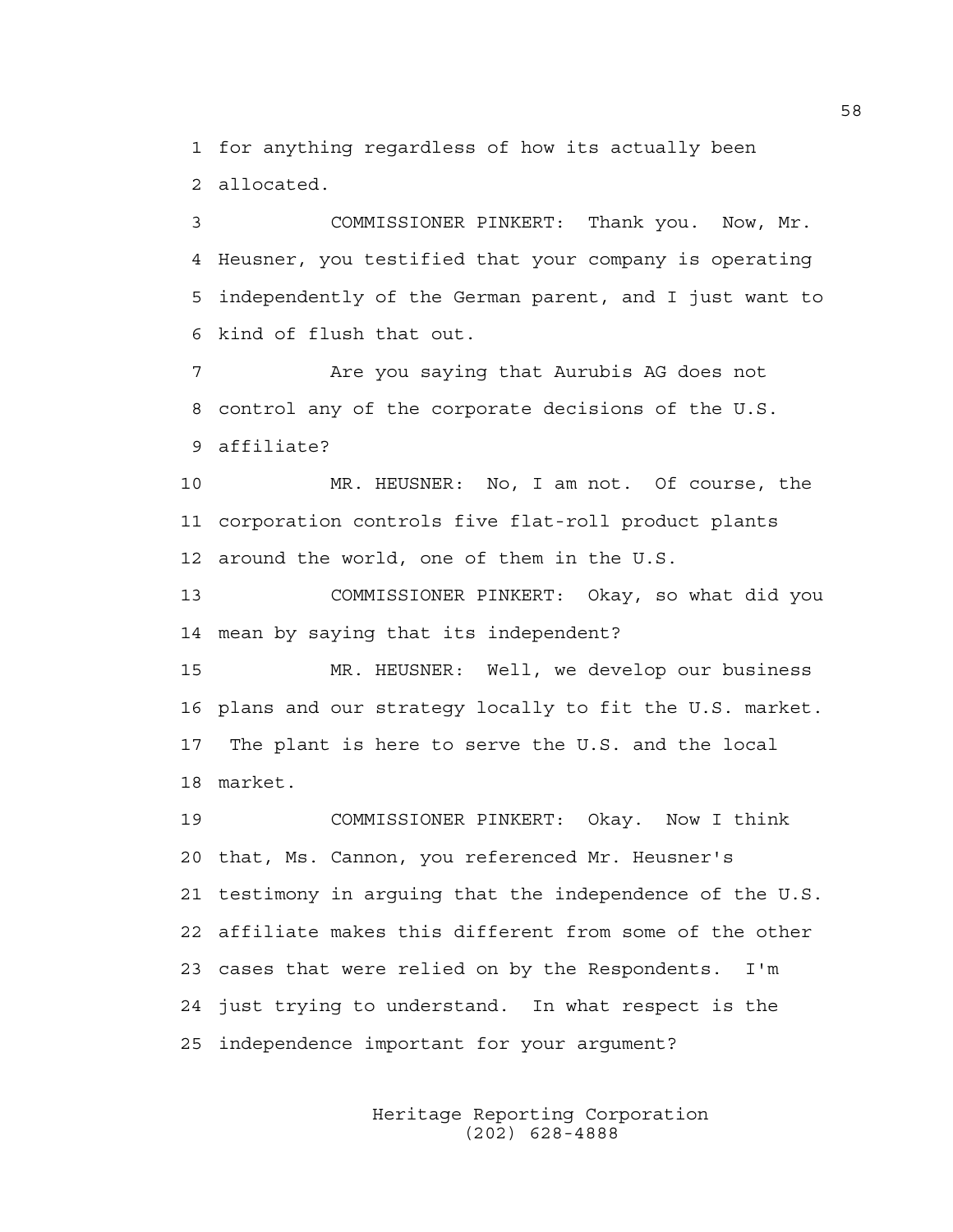1 MS. CANNON: I think, Commissioner Pinkert, 2 based on some of the discussions we have had that some 3 of this would be better address in post-hearing as to 4 exactly how the policies and practices of the company 5 work, but I believe we can explain in post-hearing 6 that the difference in the policies and the way this 7 company operates is not what you have seen in the 8 other cases in terms of the local supply strategies 9 and veto powers and the other factors that you have 10 taken into account in reaching the conclusions you 11 have, but I think that all of us would prefer to 12 address that confidentially.

13 COMMISSIONER PINKERT: Thank you. Now, one 14 of the issues that featured very prominently in the 15 opening argument by Respondents has to do with the 16 non-subject imports, and there seems to be a 17 difference of opinion about whether non-subject 18 imports have gone down during the period because of 19 anemic demand or because of the alleged strength of 20 the U.S. industry. Perhaps this is a question for Mr. 21 Kerwin although anybody in the panel could take a shot 22 at it.

23 How would we know whether it was one or the 24 other or both of those factors driving the non-subject 25 imports during the period?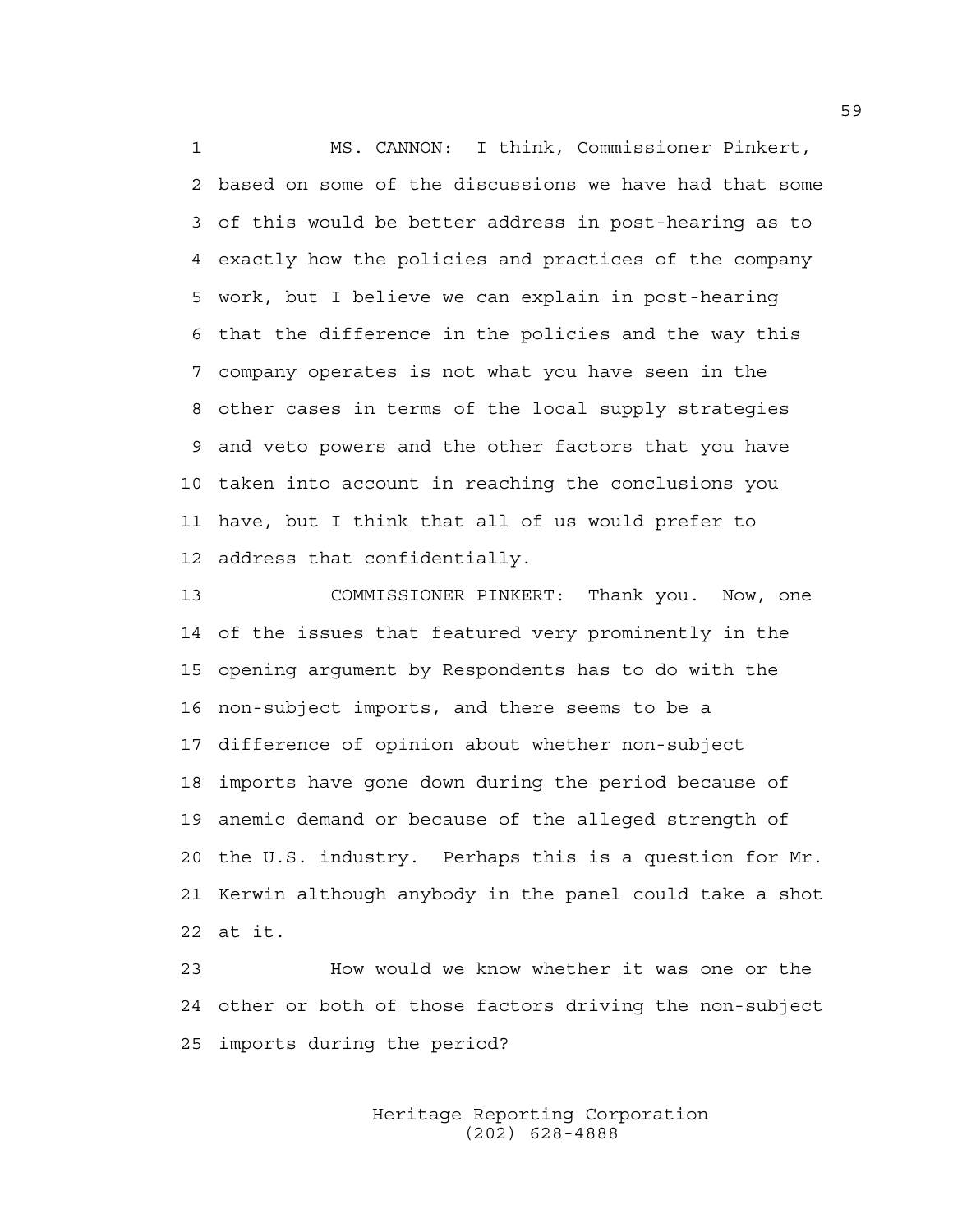1 MR. KERWIN: Well, I think as an initial 2 matter obviously the U.S. economy underwent a 3 recession in this period, so it's not particularly 4 surprising that import volume went down in that 5 period. If you look at the import statistics nearly 6 every import classification in the HTS went down in 7 2009, so that's not particularly compelling.

8 Another important factor if you look at the 9 specifics of the individual countries in which the 10 data are -- the volumes of brass sheet and strip are 11 entering the United States one of the significant non-12 subject sources was Poland, and the producer of brass 13 sheet and strip in Poland is understood to have gone 14 out of business in the period, I believe in 2008. So, 15 one of the significant declines accounting for the 16 overall decline in non-subject imports is the decline 17 in imports from Poland, so that is certainly an 18 element of the answer as well.

19 I don't think you can point to a decline in 20 non-subject imports as an indication of the strength 21 of the domestic industry. This is, as I've mentioned 22 in my testimony, even in 2010, which was an 23 improvement in relation to the trough years of the 24 recession, it's still by historical standards 25 consumption in the United States was very low in 2010.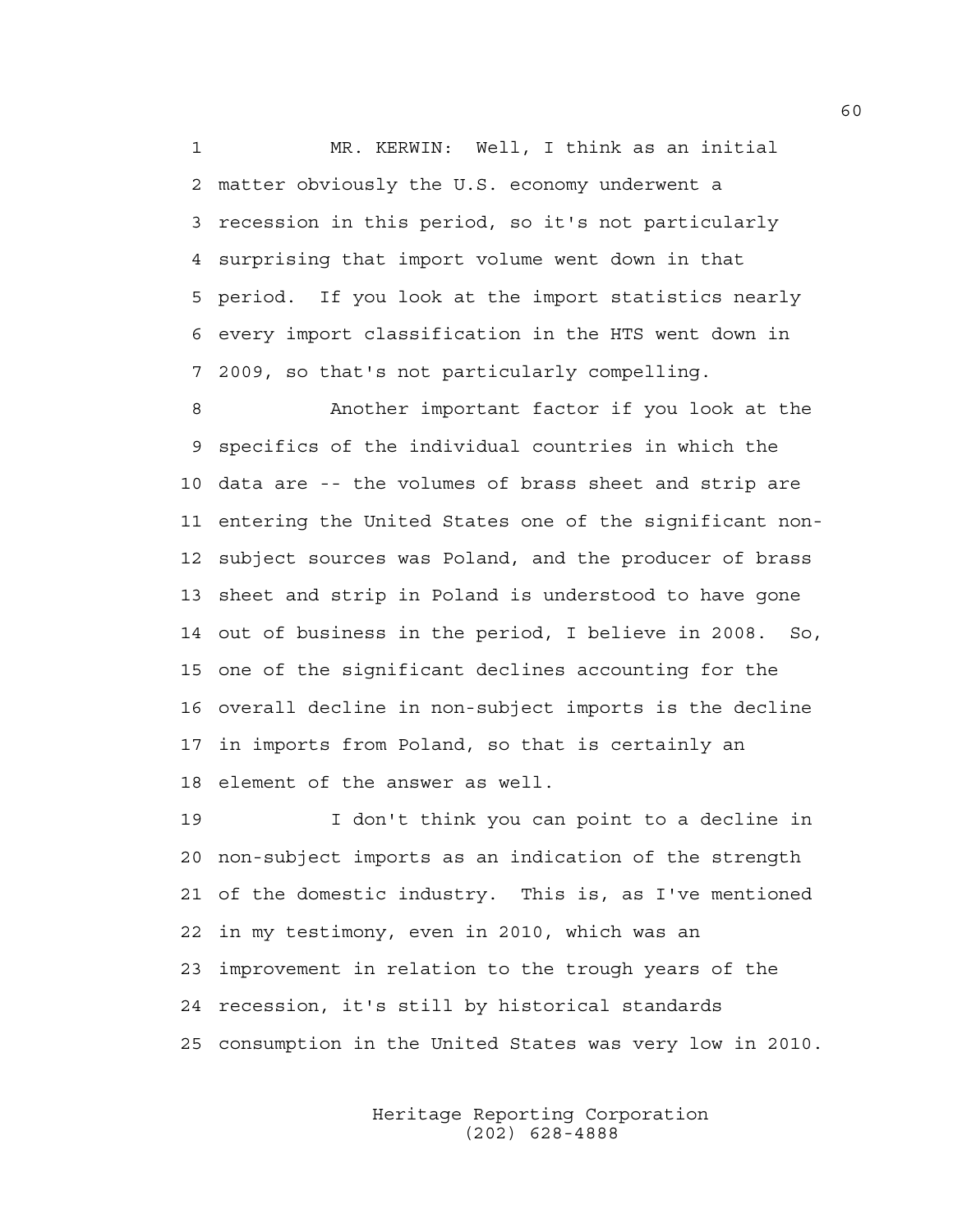1 It was low in comparison to 2005 and 2006 at the 2 beginning of the period of review. It's low in 3 comparison to the previous sunset reviews, and also in 4 relation to the original period of investigation.

5 So, again, I don't think that given that 6 kind of contraction that we're just starting to come 7 out of a recession, I don't think it's unusual to 8 observe this kind of a decline in non-subject imports 9 over this period, particularly when one of the major 10 sources went out of business.

11 COMMISSIONER PINKERT: Thank you. Now, I 12 don't want to characterize any of the arguments that 13 we've seen in the briefs, but I'll just ask this in 14 the form of a question.

15 Does having scrap as an input have an impact 16 on the overall margin that the producer can receive 17 from the product? And if so, does it tend to keep the 18 margins down? Does it tend to keep the margins up? 19 What is the impact of having scrap as an input?

20 MR. BOBISH: Commissioner, quite simply, 21 producers attempt to buy the right grade of scrap to 22 meet the customer's very, very strict requirements. 23 In comparison to buying pure copper cathode which has 24 generally a surcharge on top of the price that we pay 25 through Comex, scrap is purchased at a discount below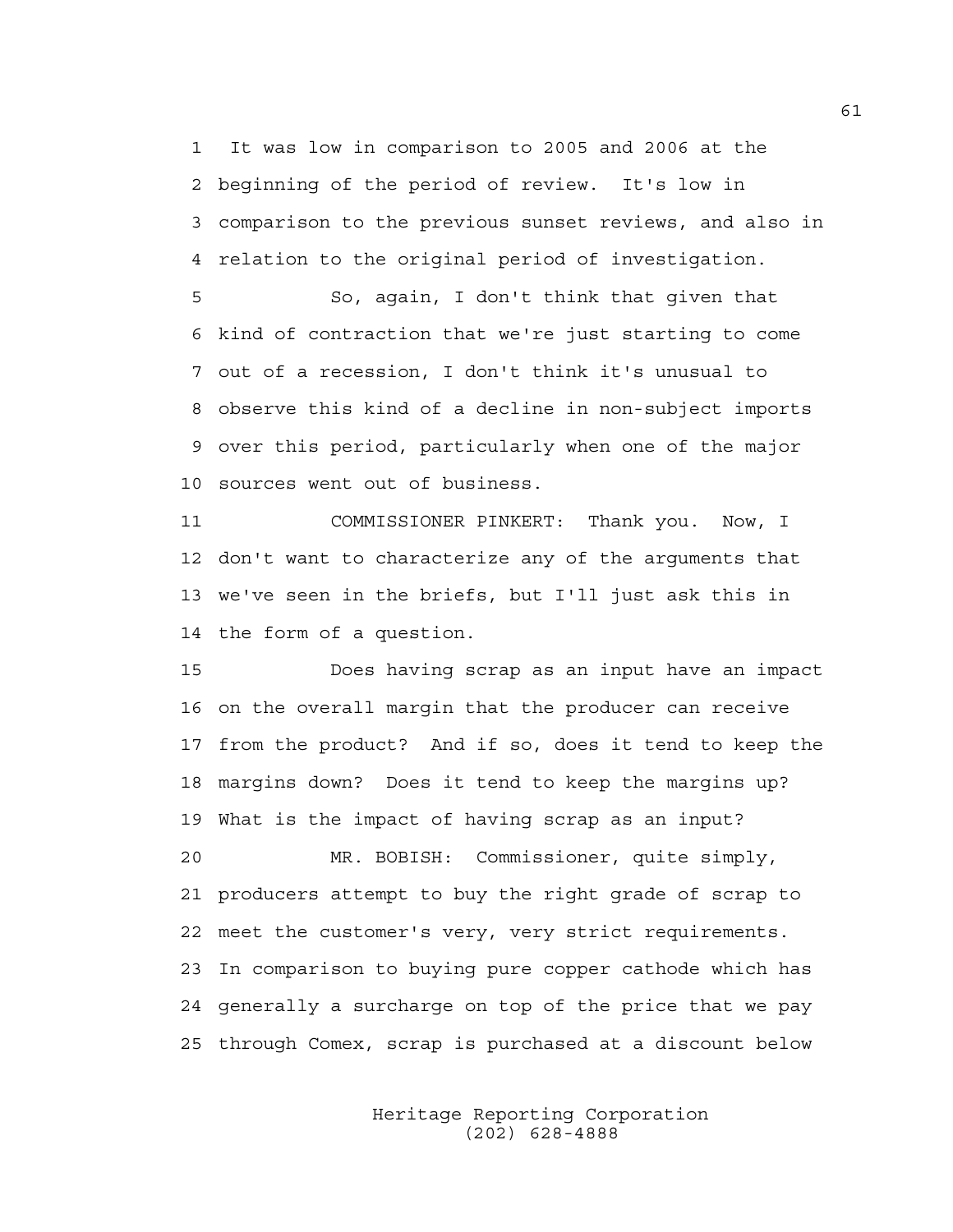1 Comex.

2 So, the idea that, yes, that assists us in 3 our margins assuming you can buy the right grade to 4 meet the customer's requirements. That isn't always 5 the case and often, as an example over the last four 6 years customers' requirements are getting tighter than 7 they ever have been to improve the quality of their 8 product and have no recalls. So, many of us are 9 forced to add copper cathode even into 200 series to 10 make a premium product to meet our customers' 11 requirements where before you may have been able to 12 use 100 percent scrap. I hope I answered your 13 question.

14 COMMISSIONER PINKERT: Thank you. Any other 15 quick comments on that, the panel?

16 MR. HARTQUIST: Just one brief on, 17 Commissioner Pinkert. I know we're going to talk a 18 lot about the pricing structure in this industry today 19 because it's somewhat different from what you see in 20 other industry. You're familiar with the steel 21 industry, for example.

22 The bottom line we're going to argue is the 23 final price no matter what the mix is. The 24 fabrication cost, the cost of raw materials add up to 25 a final price, and that's where the competition is.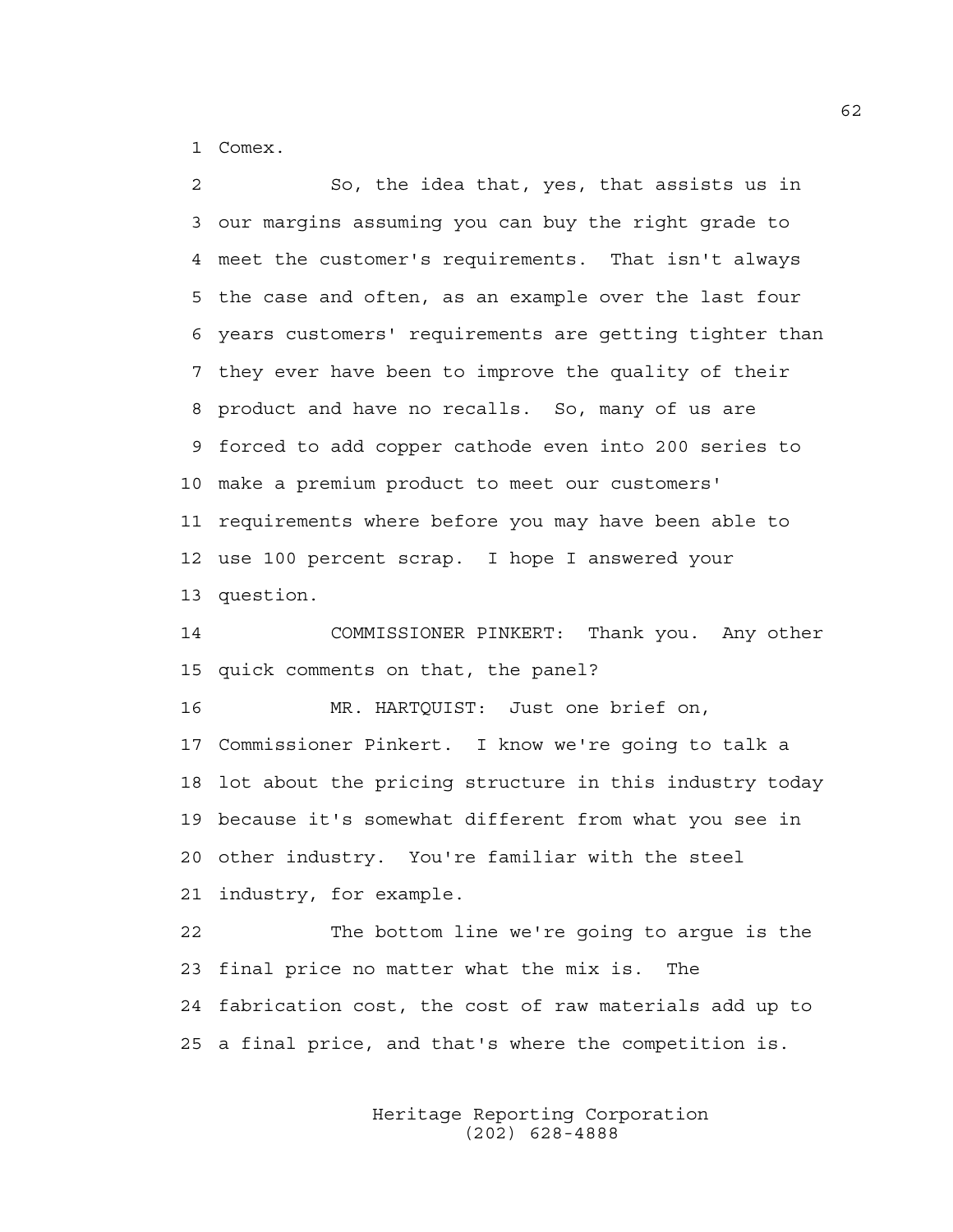1 But I think in further questioning we can talk more 2 and elaborate about how this pricing structure works 3 and essentially whether the producers have a free ride 4 as the Respondents would indicate because of the 5 attempts to pass through the cost of raw materials. 6 What happens after that is the key.

7 COMMISSIONER PINKERT: Thank you. Thank 8 you, Madam Chairman.

9 CHAIRMAN OKUN: Commissioner Johanson. 10 COMMISSIONER JOHANSON: Yes. Thank you all 11 for appearing here today.

12 The Respondents argued that in the 13 foreseeable future imports from Germany are likely to 14 consist of small volumes, especially products with 15 characteristics that U.S. purchasers cannot obtain 16 from U.S. producers or from other subject imports. 17 Are there any products that subject producers can 18 supply that the domestic industry cannot manufacture? 19 MR. BOBISH: None.

20 MR. WERNER: I would concur. In my period 21 in this business there are none that I know of brass 22 sheet and strip.

23 COMMISSIONER JOHANSON: That's very 24 conclusive. Anybody else? Okay, thank you. 25 Respondents in their prehearing briefs that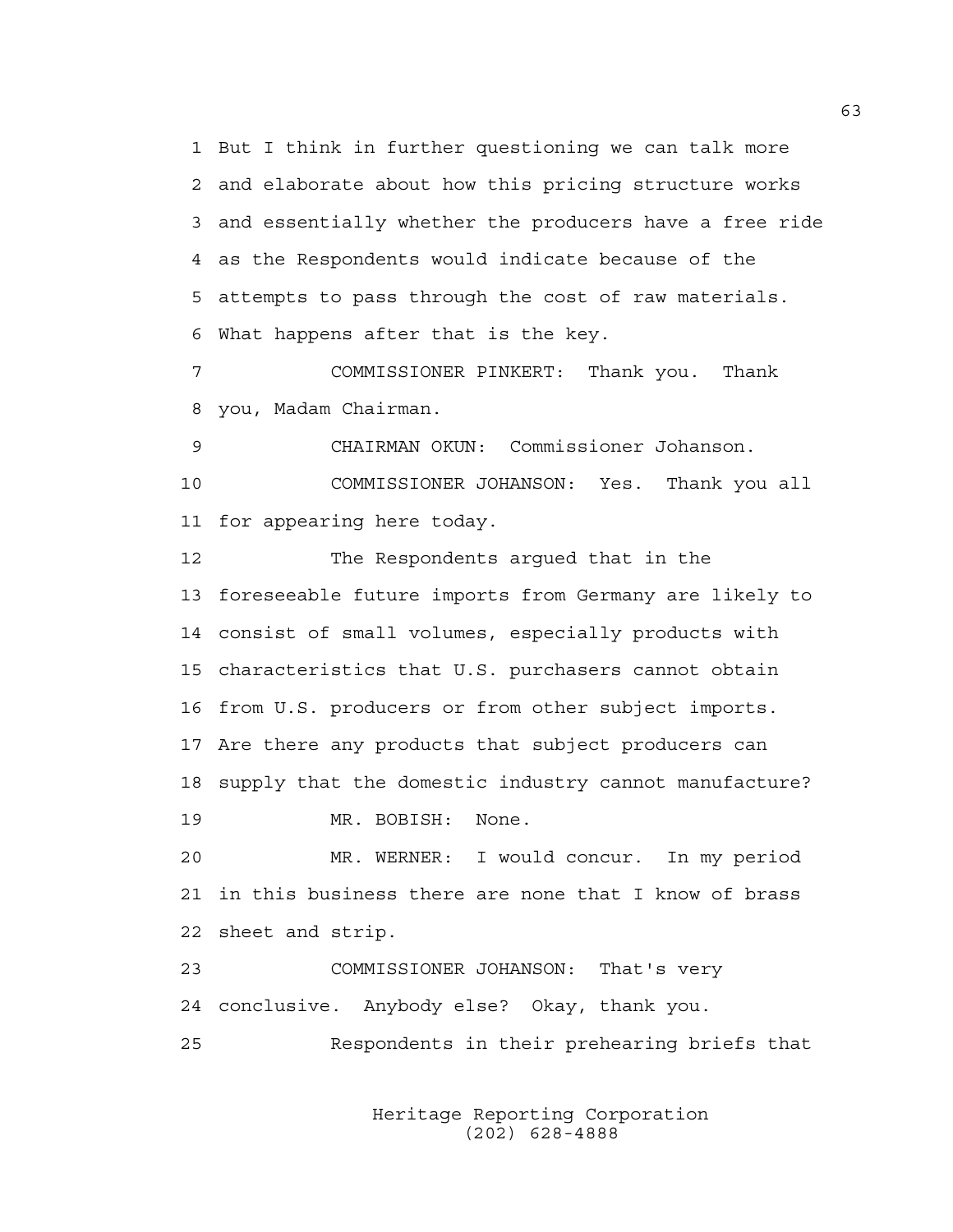1 only small share of the domestic industry's U.S. 2 shipments remain subject to import competition. Is 3 there any portion of U.S. shipments that you would 4 identify is shielded from import competition or any 5 portion that you would identify as particularly 6 vulnerable to import competition?

7 MR. WERNER: Well, I would make a comment 8 that a significant portion of our sales particular to 9 brass go through the supply chain, whether it be 10 downstream operations like A.J. Oster, or the re-11 rollers involved or open distribution, and that is a 12 particularly vulnerable market.

13 You know, the way we are set up, our 14 companies are set up to run as their own profit 15 center, their own companies, so they are free to buy 16 from anyone and not integrate it into the Olin Brass 17 system. So, I think those are particularly vulnerable 18 areas where Olin Brass would be in that situation. 19 MS. CANNON: Commissioner Johanson, if I

20 could add. The Respondents' argument as I recall were 21 twofold. One, that there were internal consumption 22 going on, which I think has disappeared a lot with the 23 ownership changes; and number two, that they 24 considered or characterized toll sales as somehow just 25 something that if a U.S. producer was selling to a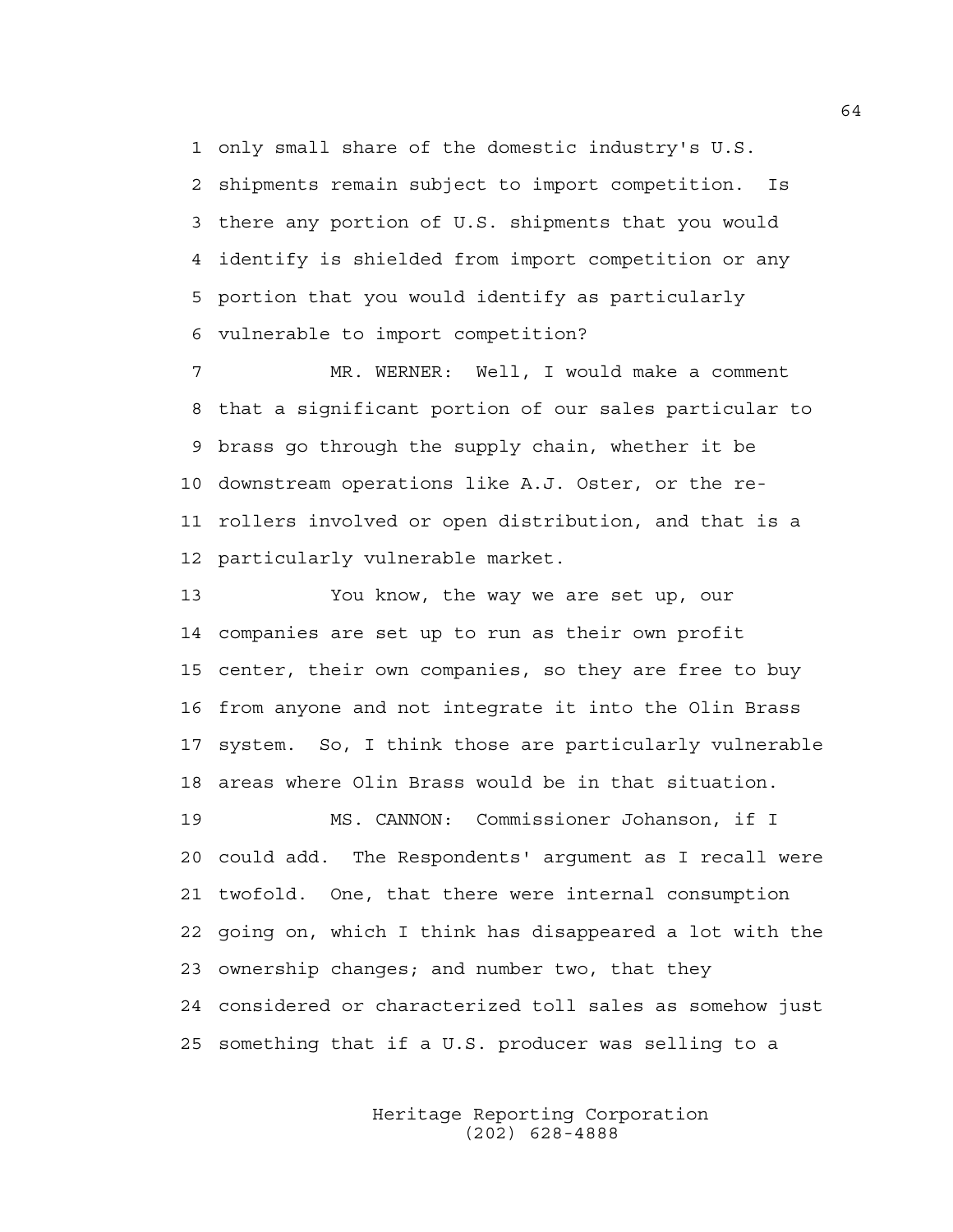1 toll customer that was shielded from competition.

2 And in discussions of this issue yesterday, 3 several of the producers made quite clear that just 4 because you are selling to a toll customer at this 5 point doesn't mean that that customer is a toll 6 customer for all time. It could readily become a non-7 toll customer and purchase on a non-toll basis simply 8 based on the economics, and I would invite maybe Mr. 9 Bobish to elaborate on how that works.

10 MR. BOBISH: Well, first of all, far and 11 away the majority -- toll is a very, very small 12 percentage of the total sales in the United States, 13 and keep in mind if you were a customer and you wanted 14 to buy finished 200 series brass from any of us you 15 may decide to go on the open market and believe that 16 you can buy scrap at a better price for a period of 17 time then or equal to us. But as the economy changes 18 and if China comes into the market and scrap prices 19 rise, and you believe you have no longer an advantage 20 to handle the working capital investment and financing 21 costs, that there is nothing in writing that holds 22 them to not go from January to be on toll to February 23 to be off toll and buy material from us where we have 24 to support the working capital and financial costs of 25 the higher copper products. I hope I answered your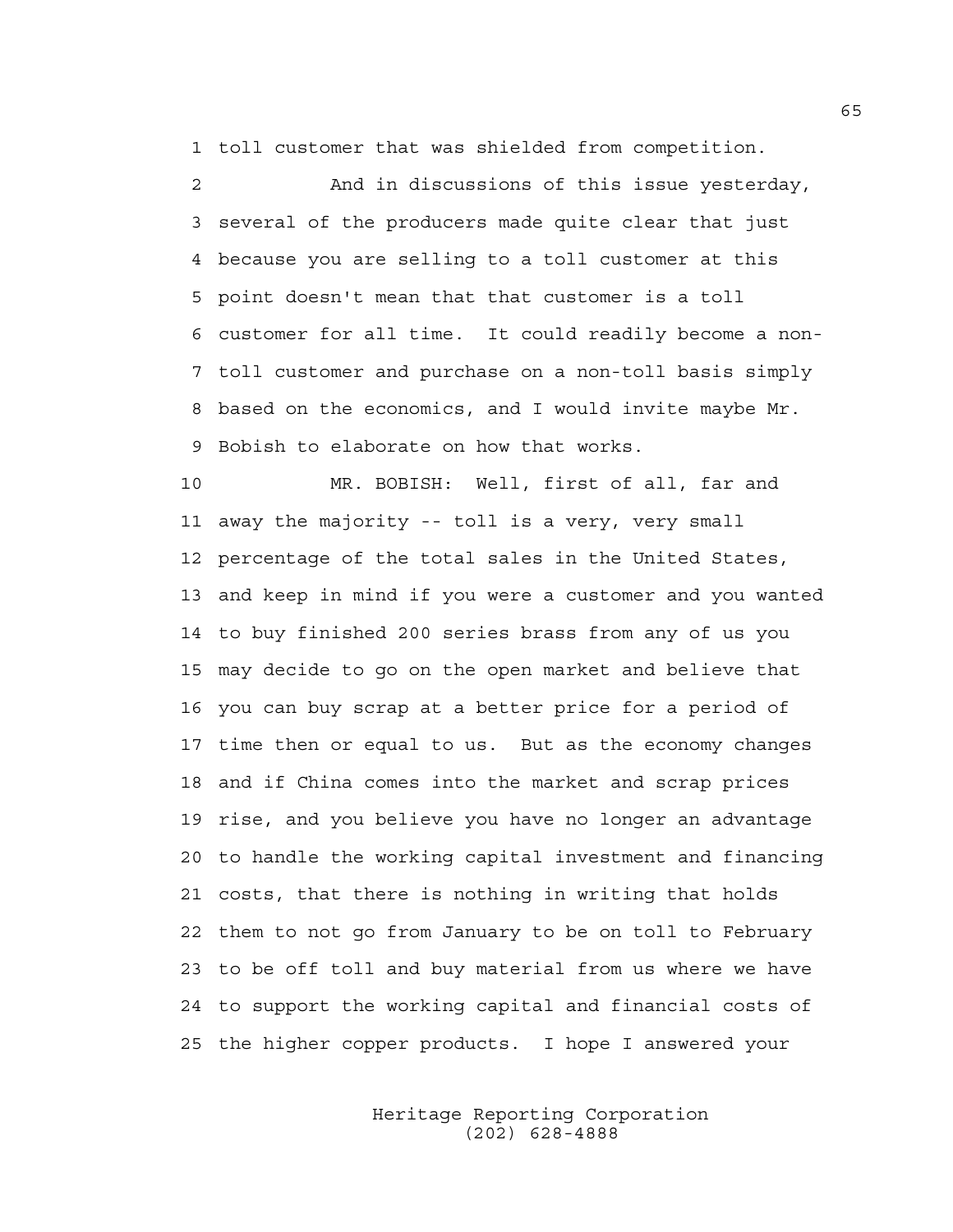1 question.

2 MR. HARTQUIST: Commissioner Johanson, if I 3 can add, I would just like to add one note maybe of 4 amusement. From the Respondents' prehearing brief, 5 the German's prehearing brief about the 6 characterization of the portion of the market which 7 they allege is sort of a captive market not subject to 8 import competition, on page 5 of their brief, and I 9 won't use the numbers because they are APO, they refer 10 to a small share of the market. On page 21 of their 11 brief talking about basically the same situation they 12 refer to a huge share of the market. The interesting 13 thing is that when you look at the numbers the small 14 number is twice as big as the huge number. Just kind 15 of an interesting contrast on how their arguments are 16 structured.

17 COMMISSIONER JOHANSON: Thank you. And 18 going back to Mr. Bobish, how common is it actually to 19 go back and forth between tolled and non-tolled?

20 MR. BOBISH: In the current market over the 21 last review period the majority of the customers that 22 -- whether it be a small number of them -- have stayed 23 on toll. They have occasionally, and I'll be very 24 fair in saying occasionally bounce to a non-toll basis 25 because of a shortage of cathode deliveries into the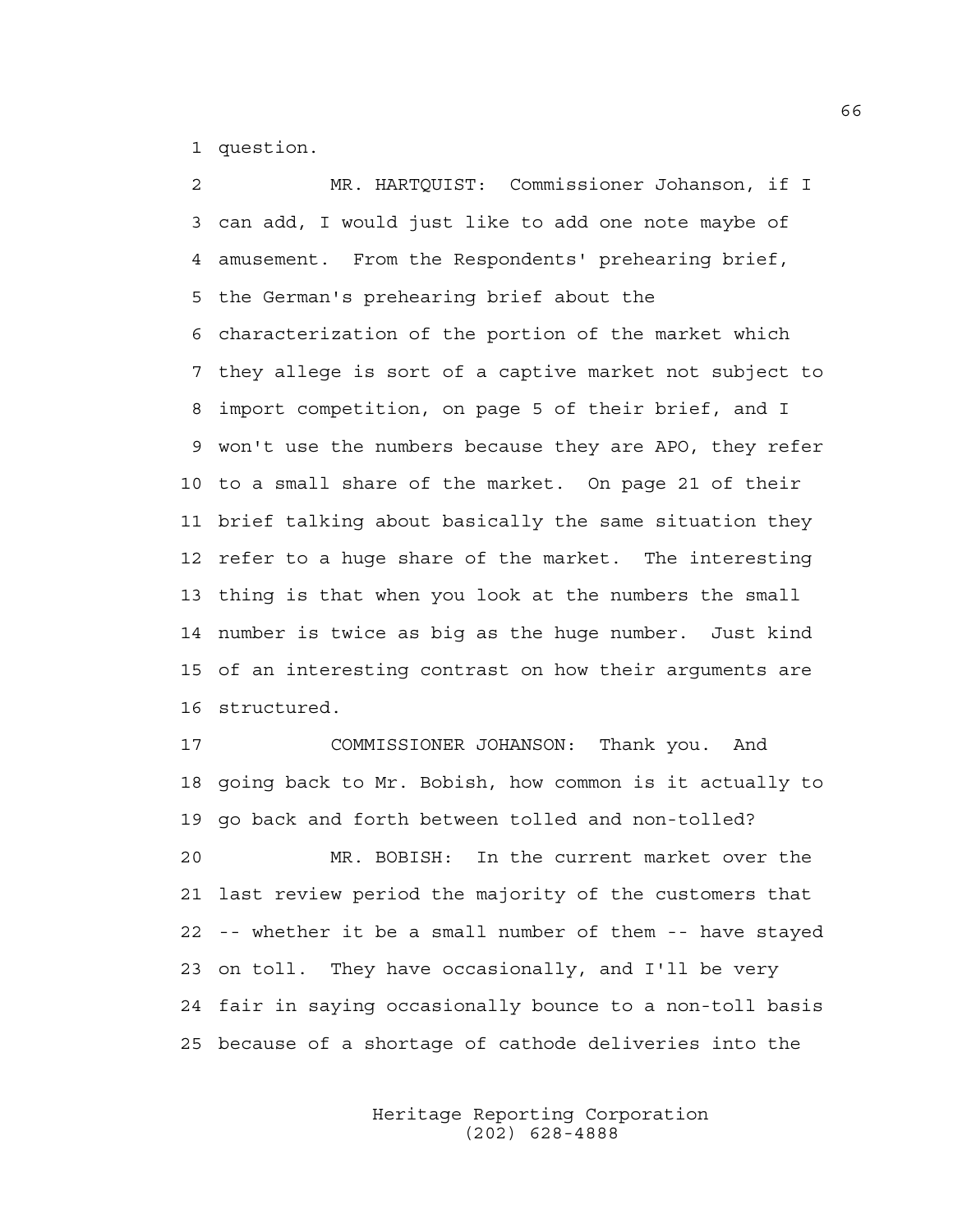1 market, and they had to meet requirements of metal 2 into our plant. But relatively I believe in the 3 industry people try to stay within one basis or 4 another.

5 MR. WERNER: If I can comment, maybe 6 elaborate a little bit on that. You know, one first 7 point is we have limited tolling agreements. Two, if 8 I can explain maybe just the parameters of how they 9 typically work.

10 You have a toll bank and they have to bring 11 the scrap portion in a certain period before the 12 production portion runs, say 60 days prior to the 13 production period. So, they can fluctuate heavily and 14 the agreement is to backup what they don't have in the 15 scrap to backup with cathode, and there is an 16 agreement on that, and we would typically by the 17 cathode.

18 So, there can be quite a bit of fluctuation 19 at times as to how much they're filling into their 20 bank, depending on whether they feel the toll portion 21 with us as a producer would be advantageous or the 22 outright sale of that scrap may be more advantage 23 placed somewhere else. So I hope that helps clarify 24 that they move within the bank and we backfill with 25 cathode when we're not using that scrap.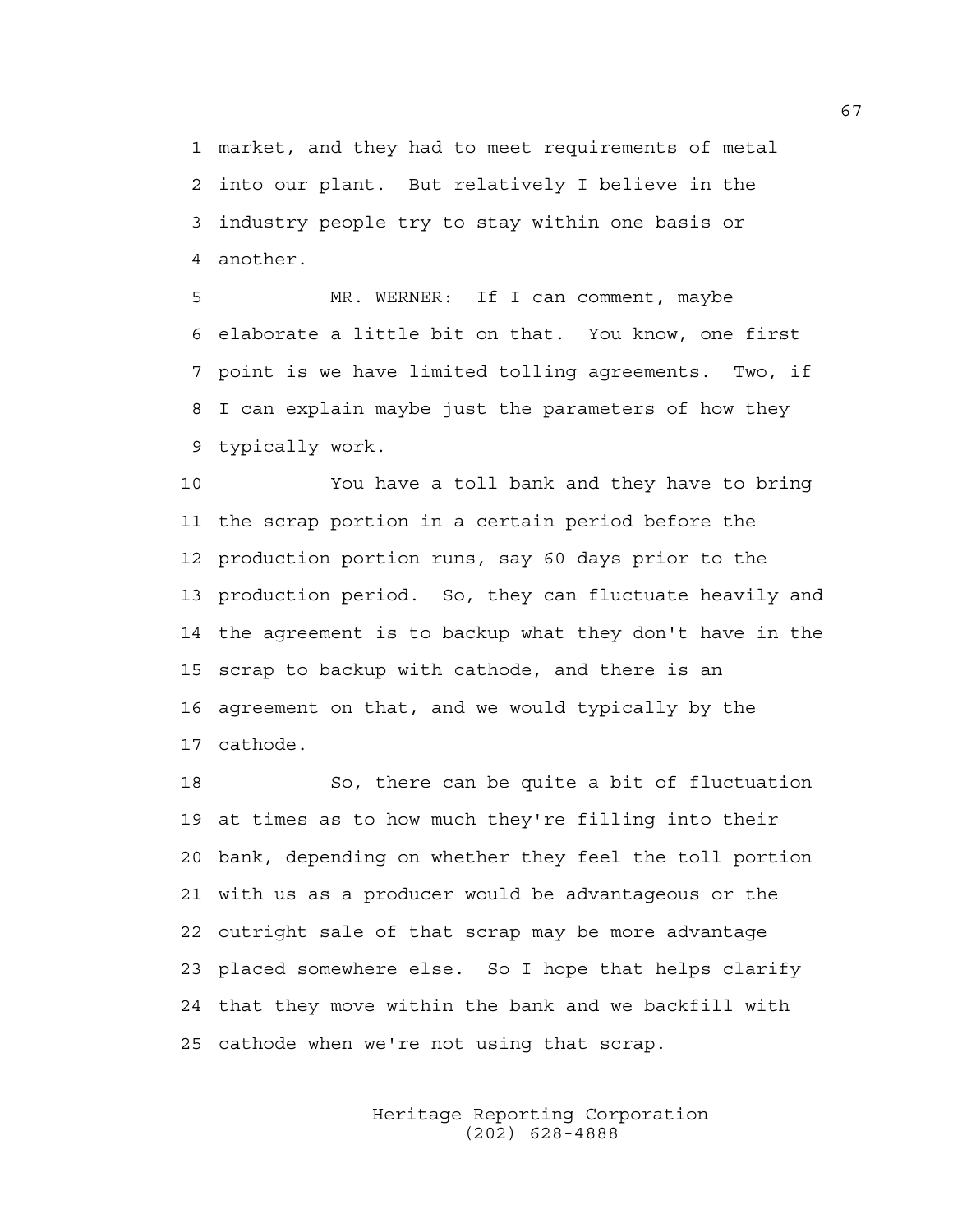1 COMMISSIONER JOHANSON: Are there 2 contractual problems with going back and forth between 3 tolled and non-tolled?

4 MR. WERNER: No, not for us because they're 5 required to bring it in before that point of 6 production which ties into our agreement to provide 7 the cathode which we can go out and get, so that as we 8 begin production we know how much cathode versus scrap 9 could be in a tolling arrangement. Does that make 10 sense about the bank?

11 COMMISSIONER JOHANSON: Yes, it does. Yes. 12 Okay, I just asked you all about the 13 difficulty of going back between tolled and non-14 tolled. I was wondering how difficult it is for 15 purchasers to move between products from different 16 producers, and what would make it difficult to switch 17 from producers, from one producer to another.

18 MR. WERNER: Well, in 200 series brass it is 19 certainly -- again in my company it's very easy to 20 switch most products over typically. The majority of 21 those products are very fungible. They are commodity 22 type of products. Obviously different customers do 23 have different specifications, so there can be a short 24 qualification process in this, nothing compared to the 25 other type of alloys that we sell, but it's relatively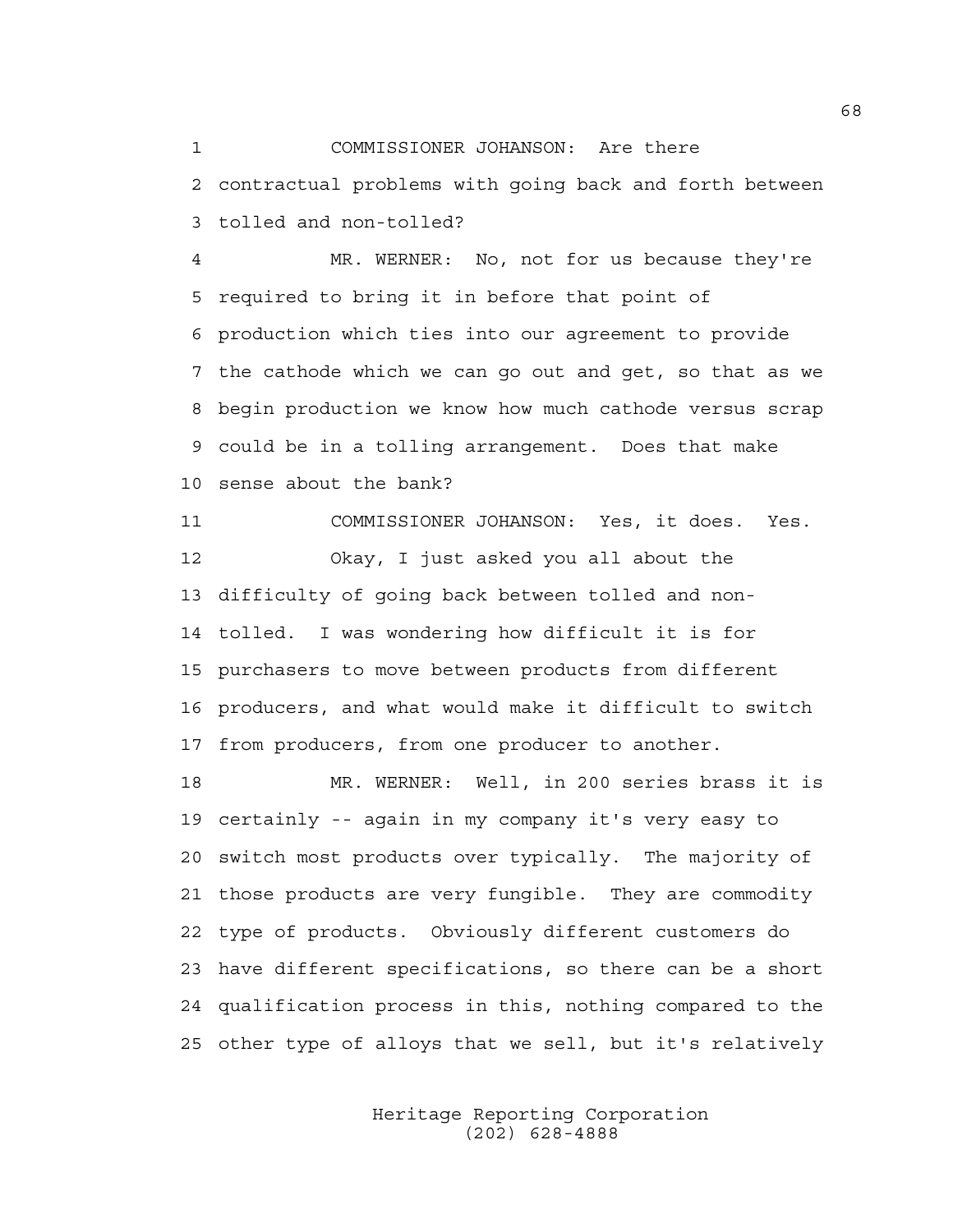1 fluid. Most can do it with a stroke of a pen I would 2 describe it in the U.S. market.

3 MR. BECKER: Mr. Johanson, if I could answer 4 as a customer rather than a producer. We are a large 5 user of 200 series material. We purchase 200 series 6 material from three of the producers here. In the 7 last year we have switched multiple products in large 8 volumes back and forth between the three suppliers.

9 The other thing that I would like to address 10 if I could is go back to the tolling question because 11 I am toll. I am a customer that tolls, and we toll 12 through our primary supplier, but we buy price date of 13 shipment with the supplier supporting the metal from 14 our other suppliers. Contractually we have no 15 restriction of going back and forth on toll versus 16 non-toll. It is simply an economic evaluation. It's 17 a trade. It's a swap. It's very easy.

18 If you are tolling material, you compare a 19 formula of a selling price plus the financing cost of 20 the working capital plus your cost of metal versus the 21 selling price on a non-toll sale, and you make that 22 evaluation, and then you negotiate one or the other. 23 I think for the Respondents to say that toll customers 24 are blocked from their participation is simply not 25 correct. The customers, like I am a customer, I just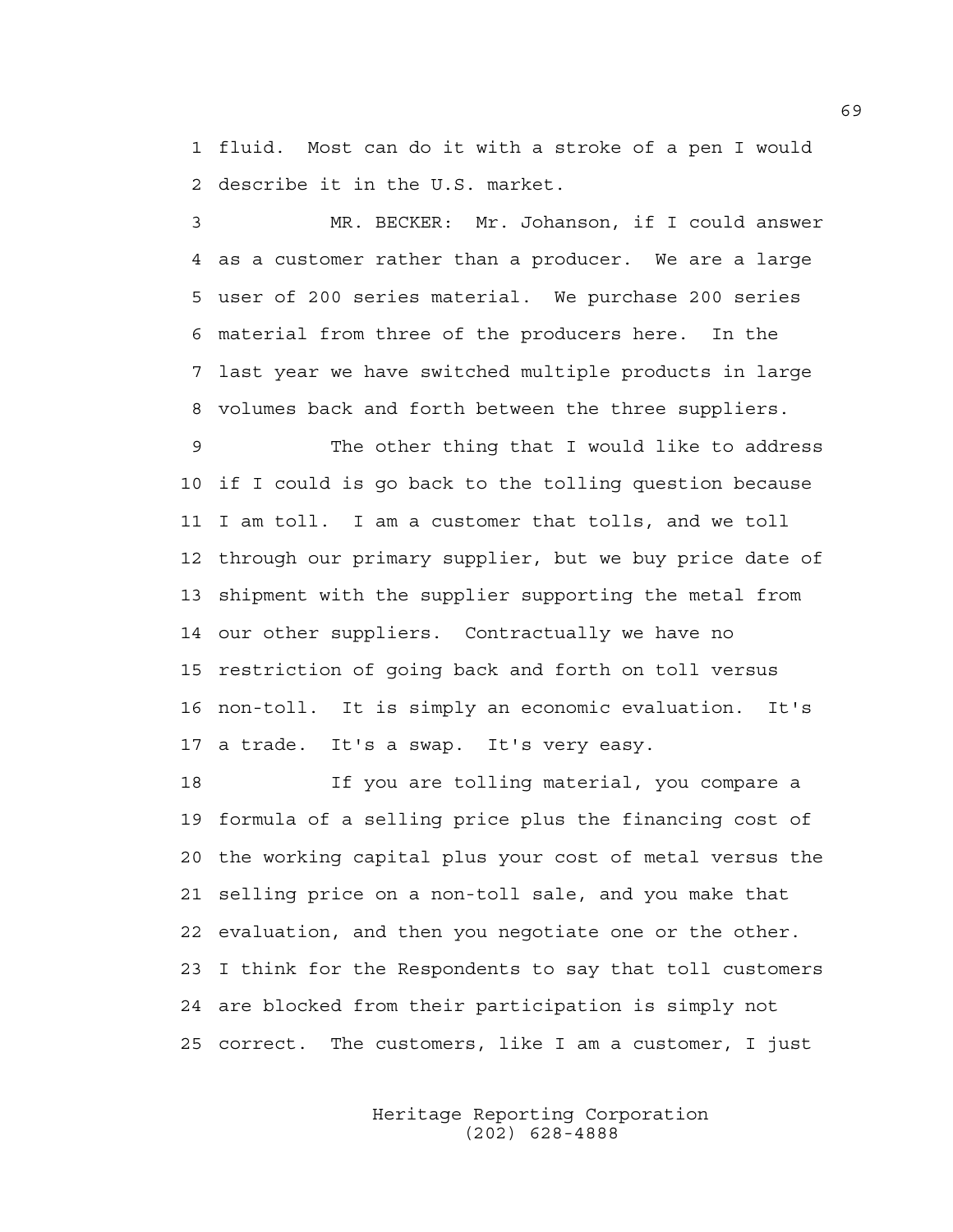1 simply make that evaluation and I buy the metal

2 content from the supplier as opposed to buying cathode 3 and scrap on the outside market and giving it to my 4 supplier to toll or fabricate for me.

5 COMMISSIONER JOHANSON: Okay. Well, thank 6 you. My time is up.

7 CHAIRMAN OKUN: Thank you. Mr. Hartquist, I 8 will take you up on learning more about the pricing in 9 this market, and ask the producers to talk about that, 10 and perhaps if you could begin by responding to 11 Respondents' argument that a better measure in this 12 industry is the fabrication charges relative to 13 operating income.

14 MR. HARTQUIST: Well, let me turn to my 15 clients very quickly here, but I think the reason they 16 argue that is essentially the pricing is keyed off the 17 fabrication cost. That's where there is discretion in 18 setting the price. Since the commodities are 19 typically priced globally, for example, for scrap or 20 for cathode the input materials are pretty well set 21 and with some modifications the companies are 22 basically paying the same price for those materials 23 that all their competitors are.

24 So, then you move on. How much does it cost 25 to convert those raw materials into the finished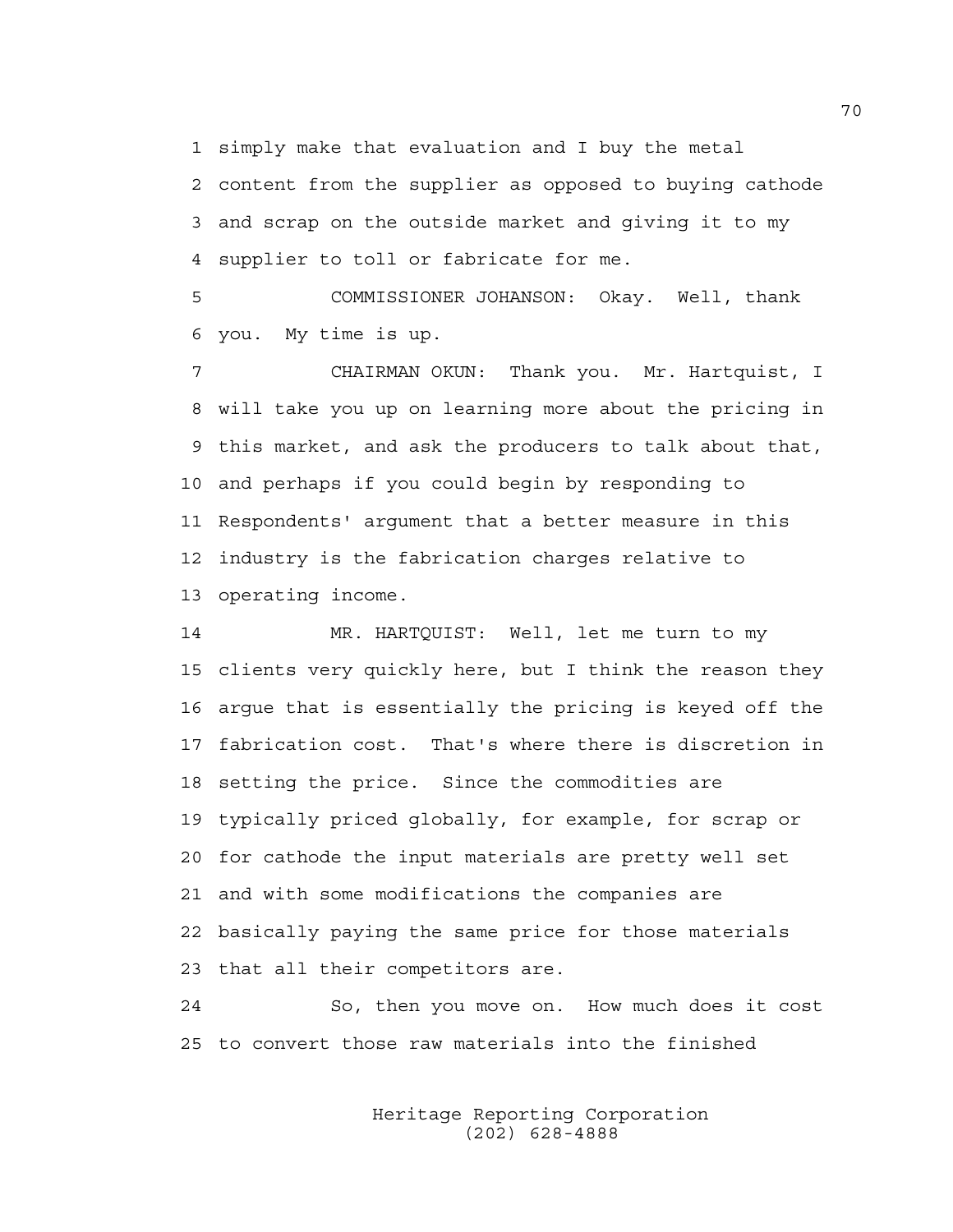1 product, and that's where the battle essentially takes 2 place, but with that let me turn to my clients to 3 elaborate or correct me if I'm wrong.

4 MR. BOBISH: Commissioners, basically what 5 we look at is an entire I'll call it fabrication cost 6 albeit there may be fab., there may be a copper 7 surcharge in there, there may be scrap loss, melt loss 8 charge, we look at what is the entire fee aside from 9 metal that we're charging a customer that gives us a 10 fair return on our investment, and that each customer 11 negotiates that separately.

12 Certain customers due to internal politics 13 I'll describe it are very sensitive to a fabrication 14 change. I cannot go to sell my boss that the 15 fabrication price is going up. So, I may have to make 16 an adjustment with that particular customer on a 17 copper surcharge from a percentage to a percentage to 18 cover additional costs at our plant. But overall what 19 I look at is an -- what we all look at is what the 20 entire charges for converting this metal from raw 21 copper and zinc into 200 series material.

22 MS. CANNON: Commissioner Okun, let me add 23 and then the producers can elaborate, but my first 24 point is we do not agree with Respondents' contention 25 that you should be looking at the fabrication charges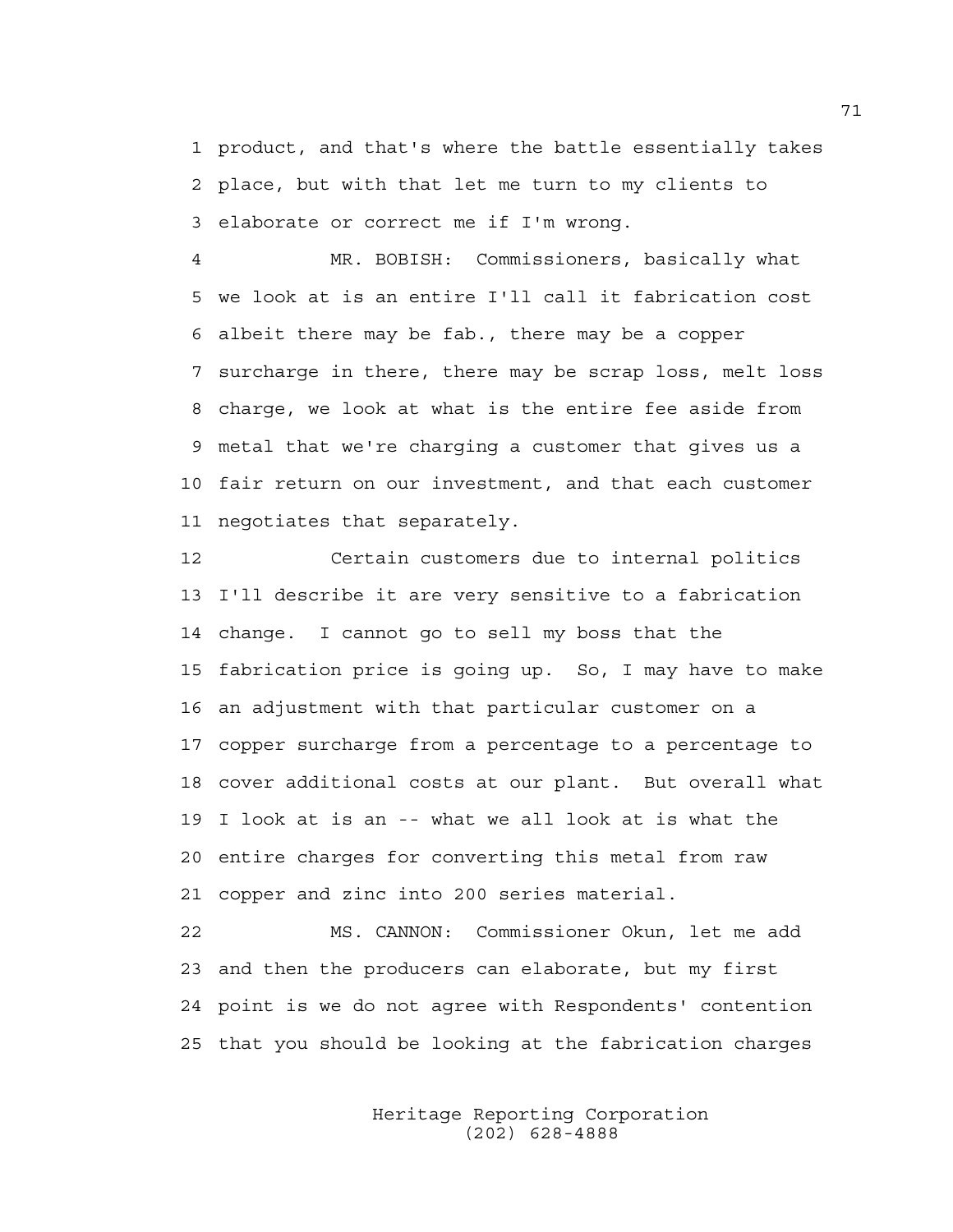1 relative, and limit your analysis to that. And as we 2 discussed this more yesterday, my understanding is 3 that when you have copper costs in particular that 4 have gone through the roof as they have here, those 5 total costs are part of the equation that these 6 producers must look at and they affect many other 7 variables of their cost analysis as well. They affect 8 their working capital. They affect their financing. 9 They affect all kinds of their other costs. And so to 10 try to isolate fabrication cost that is just a small 11 component disregards the total costs and then 12 therefore the total operating revenue and income 13 that's generated, and maybe Mr. Werner might be able 14 to address that in more detail as we discussed 15 yesterday, but that was our conclusion that we would 16 definitely disagree with that position, and it's 17 because of the net effect of some of the -- the total 18 raw material costs have on other costs of the 19 producers.

20 MR. WERNER: Yes. To elaborate, I think 21 that there is not a good built in mechanism within 22 this industry. Either of the parties can help to 23 price the copper and what's traded on the open 24 exchange. However, you know, when you move from \$1.50 25 or \$2.00 to the peaks that we have seen at 4.50 and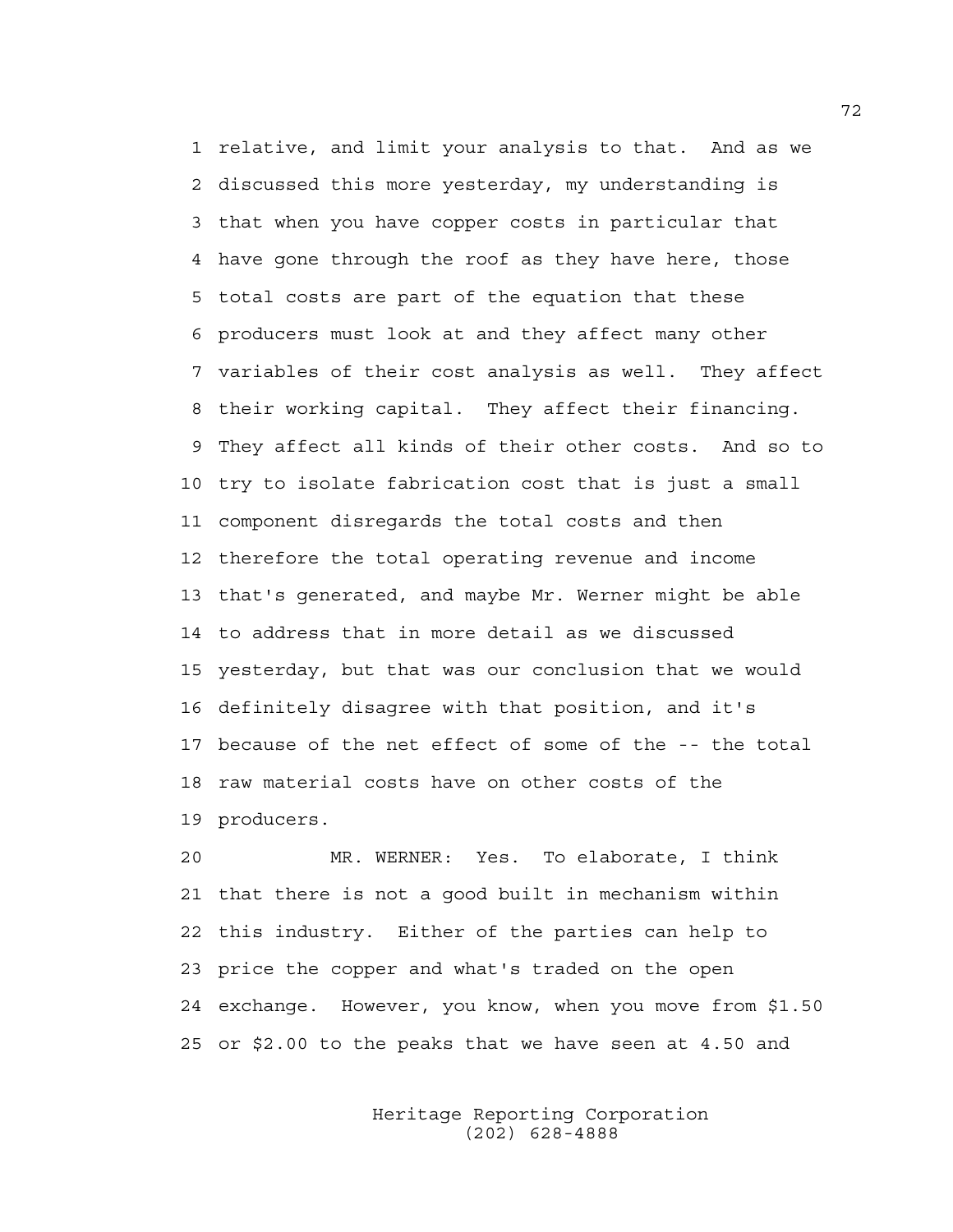1 today slightly under \$4.00, the investment that you 2 have employed in the working capital and the cash 3 employed obviously through the cycle, as you have to 4 buy the raw materials and bring through the cycle, you 5 know, can be significant to the business, and you 6 know, that is really where the cost, you know, has 7 escalated dramatically over the past few years.

8 So, historically I believe this industry has 9 worked at -- I don't know the exact price at the point 10 of the last sunset review, but I think that stability 11 near \$1.50 or \$2.00 was pretty normal, and obviously 12 since that review we have seen copper, you know, 13 bounce very high as we talked about, well above \$4.00 14 and now back to the \$4.00 level. So, you can imagine 15 the amount of capital that needs to be employed to 16 manage that through the process until the final 17 payment from the customer, and we put that money out 18 in particular.

19 MR. BOBISH: I know we switched from pricing 20 to costs, and I just wanted to point something out. 21 Respondents' point is that the effect of the price of 22 copper is just a pass-through. Well, that's not 23 correct. For those of you, again, that toured PMX, 24 when you cast material from raw copper and you alloy 25 it with zinc to do 200 series you have a melt loss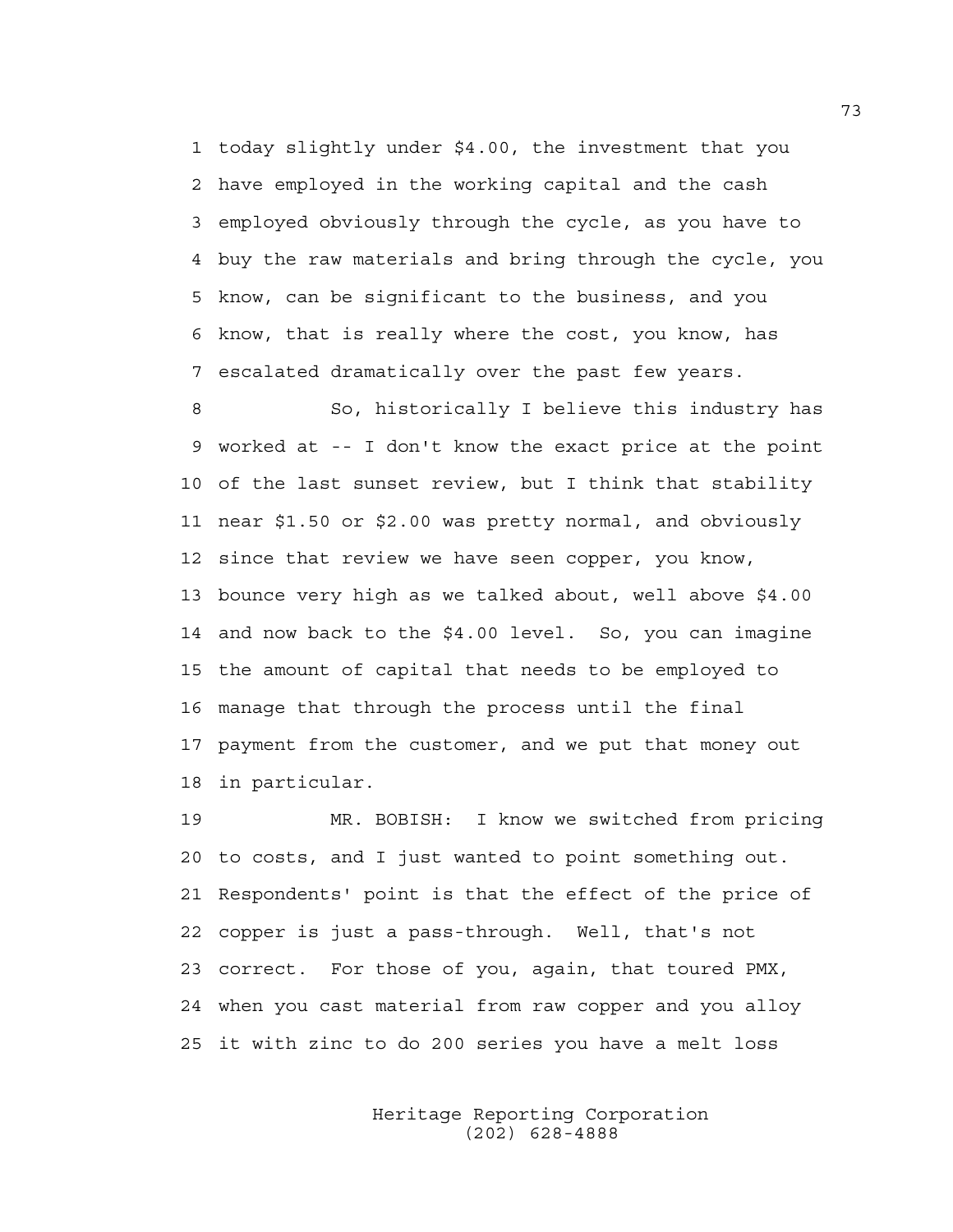1 that literally goes up the stack that you cannot 2 recover.

3 Well, that has a dramatic effect on our 4 business when copper is \$1.50 and you lose a certain 5 percentage up the stack to when copper is \$4.50, and 6 you lose it up the stack. So, when we evaluate our 7 costs and then try to recover that in some sort of 8 pricing, as I stated earlier, and a customer, again 9 internally politically can't pass on a fabrication 10 price, we find a way within the whole number, whether 11 it be a copper surcharge or a melt loss to charge that 12 customer to try to recover some of that. And it's 13 clear, based on our documents, that it's not that any 14 of our -- anyone in our industry has gotten rich in 15 the last five years due to the pressures of smaller 16 volumes.

17 CHAIRMAN OKUN: I appreciate all those 18 responses. When you're looking for demands in this 19 industry and the challenges you face and how that 20 relates to pricing of the product, I'm curious what 21 your perception is looking forward, I mean, both in 22 terms of the raw material costs and what prices will 23 be because I think I've heard you say with respect to 24 demand and declining demand in a mature industry is, 25 in essence there is, I think, substitution to other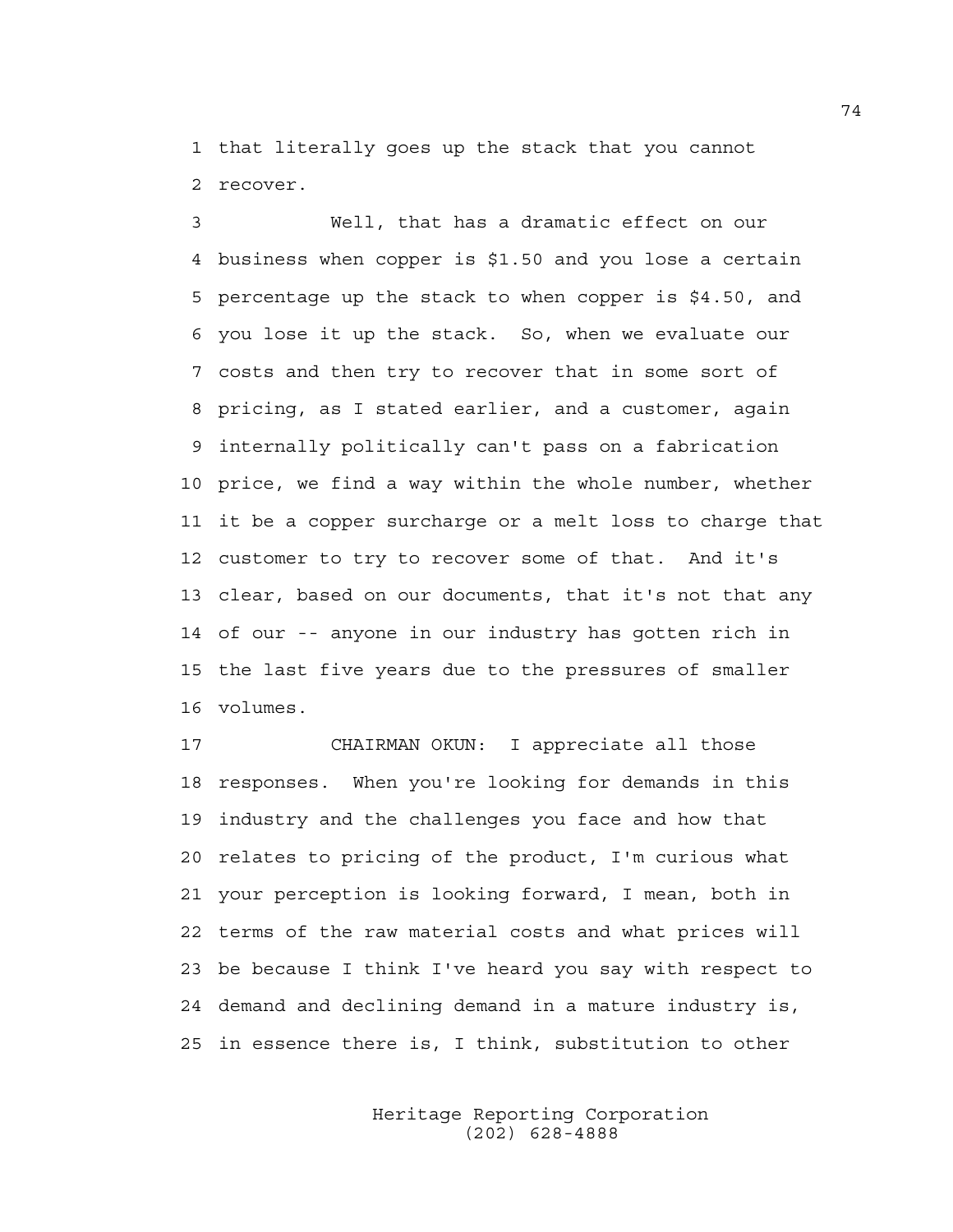1 products and substitution overseas, primarily in 2 China, is there anything likely to change to increase 3 demand in the United States or elsewhere? Do you see 4 any changes in China or other countries that would 5 help us understand what's going to happen with demand 6 in the United States in the reasonable foreseeable 7 future? Any changes? Are you contemplating other 8 strategies?

9 MR. WERNER: Well, two things and to help 10 understand the question is, you know, we do not 11 speculate on the price of copper because it is so 12 volatile within itself, and you know, I mean, it would 13 be our belief that, you know, with the building of 14 infrastructure in China, and some rebuilding that may 15 be going on here that the price of copper itself is 16 probably -- we don't believe it's going to sink back 17 to those levels that we talked about if ever again for 18 quite some time, and believe that it's probably pretty 19 robust, it may even go higher as China moves, I think, 20 on that front.

21 When we look at things on the flat-rolled 22 200 series part of it, and demand situation, you know, 23 without sharing too much about our particular 24 segments, you know, I will comment that we are heavily 25 oriented in brass to the ordnance part of the

> Heritage Reporting Corporation (202) 628-4888

75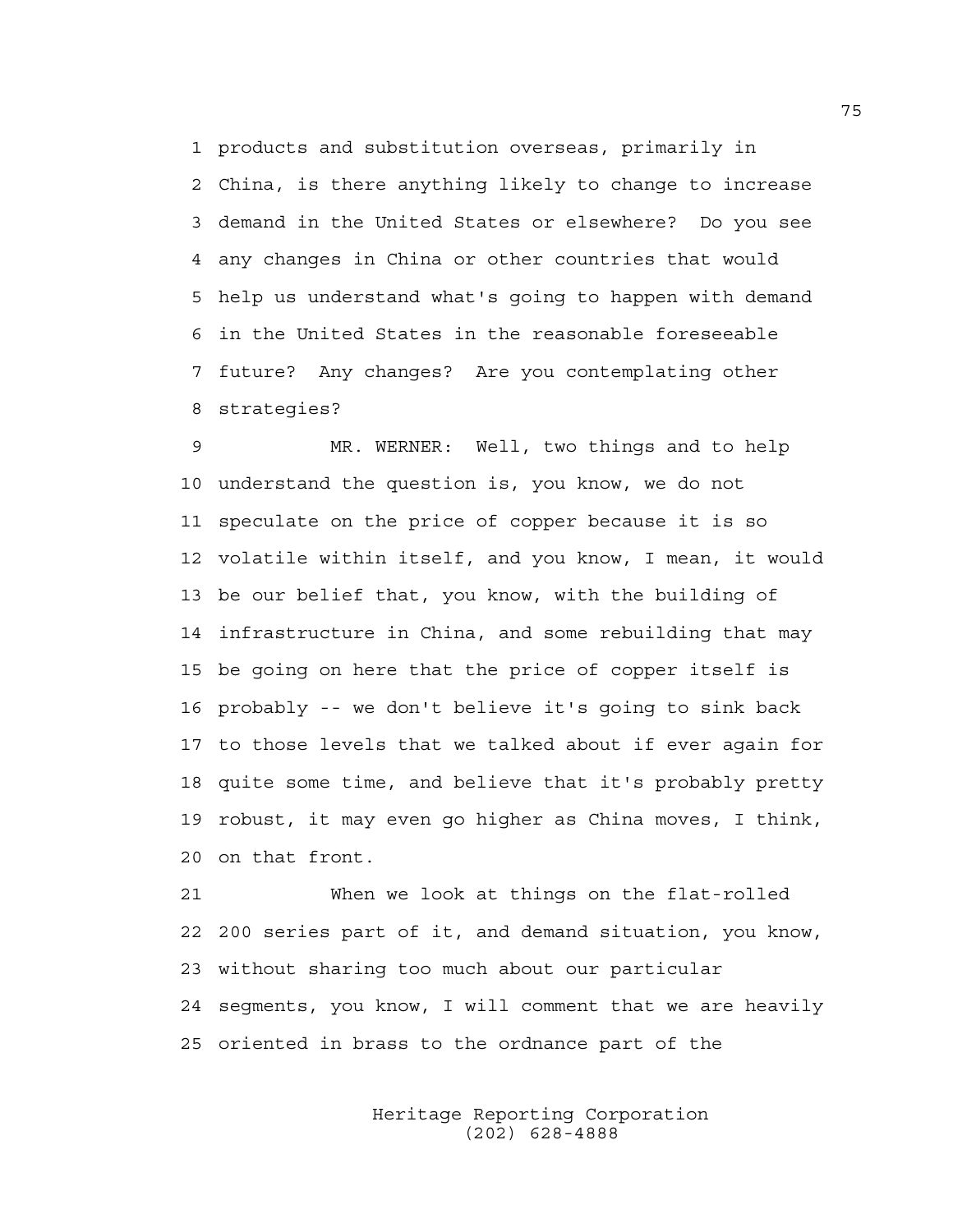1 business, and the military portion of that obviously 2 with some of the happenings in removal from Iraq and 3 maybe further removal from Afghanistan, that portion, 4 at least for the next foreseeable future, is actually 5 a bit of a declining market for us. On the commercial 6 side, commercial ammunition, we consider that to be 7 reasonably flat I guess would be the best way to 8 describe it.

9 So, our actual predictions are a downward 10 trend which that's a major consumer of brass product 11 for us, and then when we look at the automotive part 12 of the market obviously we agree that we've seen an 13 improvement year over year, particularly to 2010 and 14 '11, and we look for a bit of an improvement going 15 into 2012, but we all know the nature of the 16 automotive market is very cyclical and, you know, it's 17 very hard to predict long term what we're going to see 18 there based on sales.

19 And then building and construction being the 20 very low level that it hit we expect a very modest 21 increase. We're not a major player in that ourselves 22 but we do anticipate a modest increase in the very 23 bottom that we've hit, but for the long term 24 foreseeable future we don't see a returning robust 25 building and construction market for another three to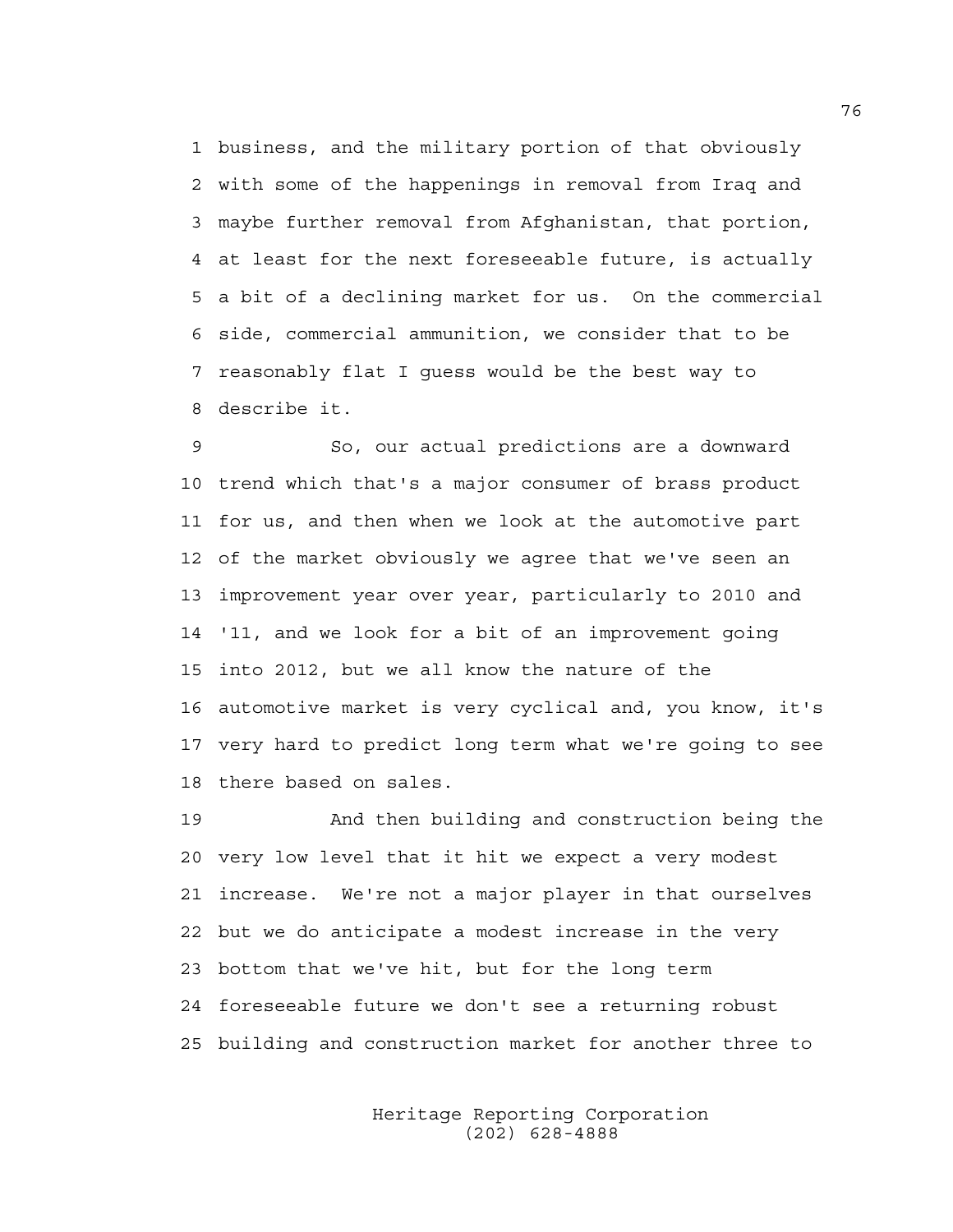1 five years.

2 CHAIRMAN OKUN: Okay. My red light has come 3 on, Mr. Heusner. I'm going to come back to this 4 anyway just to talk about demand overseas as well, so 5 I'll come back and get you on the next round. Thank 6 you very much.

7 Commissioner Williamson.

8 VICE CHAIRMAN WILLIAMSON: Thank you, Madam 9 Chairman. I too want to express my appreciation to 10 the witnesses for coming today and presenting their 11 testimony. Ms. Andros, you talked about the efforts 12 of the steel workers to help the industry become more 13 competitive, and could I ask, maybe if you can mention 14 some of the specific ways in which you have been doing 15 this, which the steel workers have been doing this.

16 MS. ANDROS: Thank you for the question. I 17 would not be able to at this time give any specifics. 18 We can provide that in a posthearing brief. I would 19 just say generally in all our industries, and you've, 20 excuse me, heard us testify at many hearings, we 21 certainly make the utmost efforts to cooperate with 22 our companies so that, and give whatever concessions 23 are necessary that we can keep the company competitive 24 and keep our members working, but for specifics of 25 this industry, I'd just have to defer to a posthearing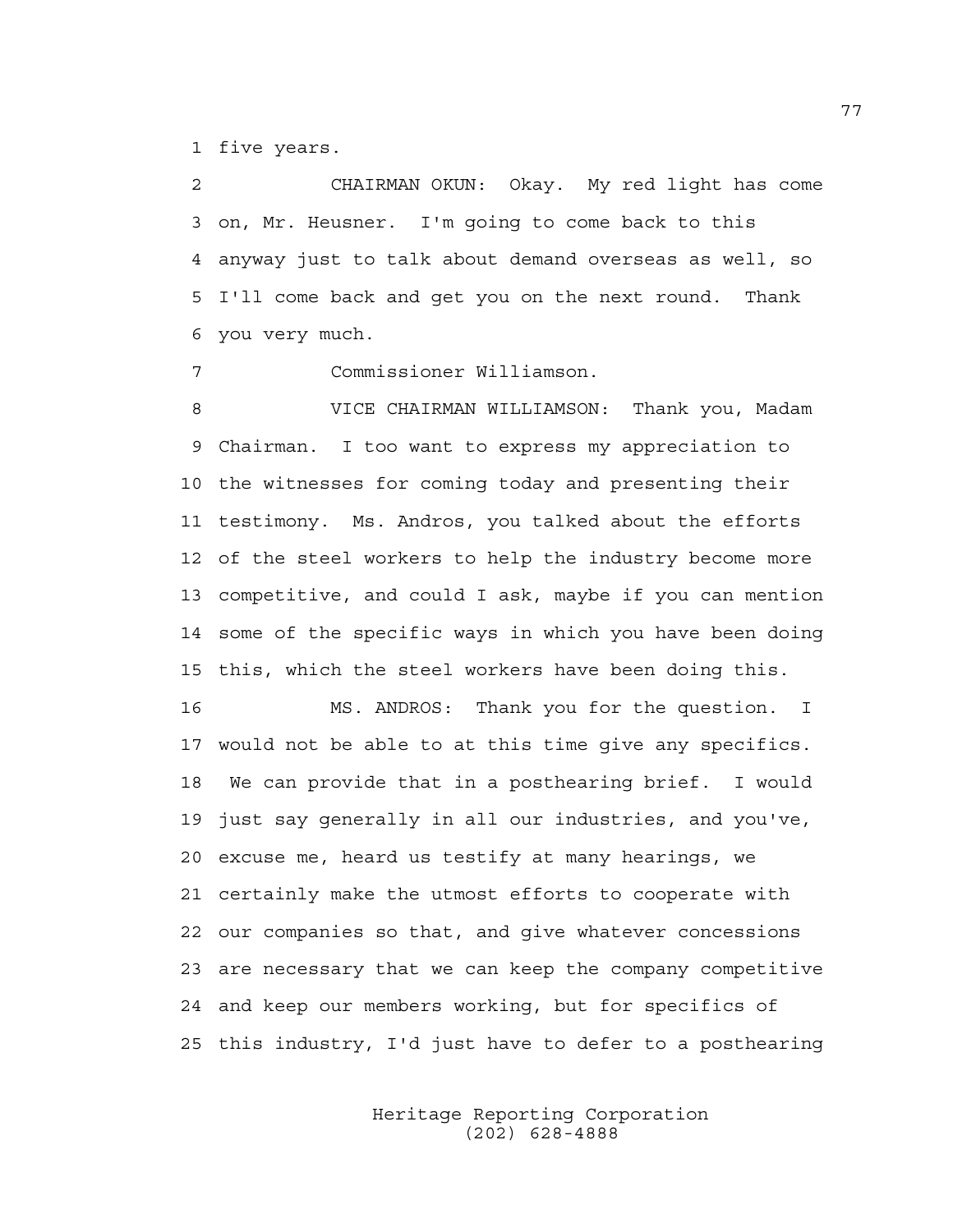1 brief.

2 VICE CHAIRMAN WILLIAMSON: Okay. Yes. I 3 appreciate it. Anything that sort of gives us an 4 indication of how that's going to help the industry 5 compete in the future. 6 MS. ANDROS: Thank you. 7 MR. HEUSNER: Commissioner Williamson? 8 VICE CHAIRMAN WILLIAMSON: Yes? 9 MR. HEUSNER: I can -- 10 VICE CHAIRMAN WILLIAMSON: Sure. 11 MR. HEUSNER: -- take a shot at that. I 12 work, I represent Aurubis Buffalo. We have almost 500 13 steel workers and I can specifically, you know, the 14 cooperation with the steel workers union and 15 management is very strong. We just negotiated a three 16 year contract that had new work rule flexibility that 17 allows the company to become more efficient, we have 18 very good cooperation on work groups that work 19 together to help with the profitability of the plant, 20 so I think there's many instances I can cite in our 21 facility where we've had great cooperation with the 22 steel workers. 23 VICE CHAIRMAN WILLIAMSON: Okay. You were

24 talking, maybe you could, I don't know to what extent 25 either you or Mr. Becker might know, because I think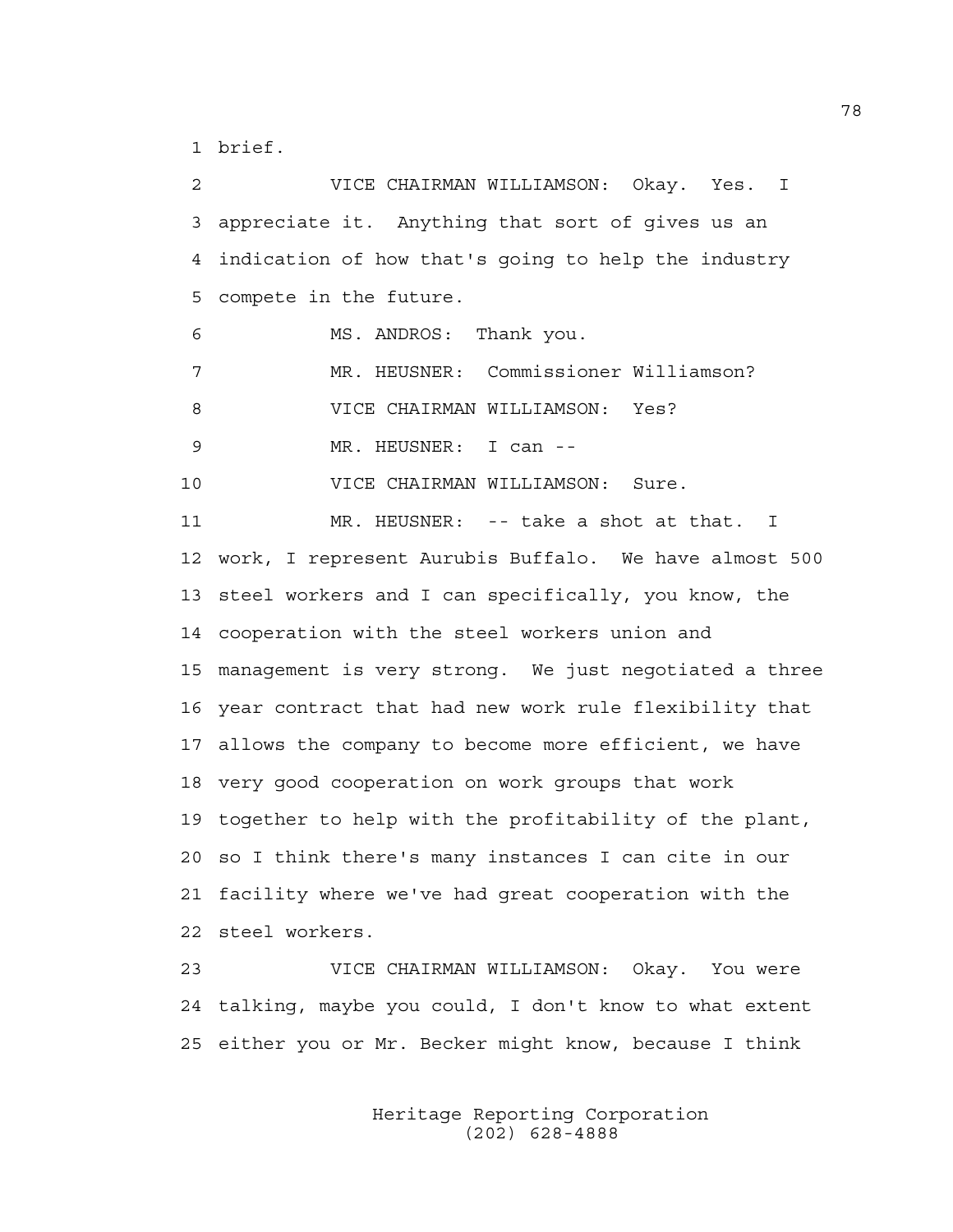1 Mr. Becker made the point that I guess we haven't seen 2 any Germany factories close, and I don't know whether 3 employment in the industry has gone down there or not 4 and so I'm just wondering, what does that say about 5 sort of their competitiveness versus competitiveness 6 of U.S. producers?

7 MR. BECKER: I think they have a better home 8 market in terms of prices, and I think they have taken 9 the opportunity to shift production and products 10 directed at China. That's my opinion. In our market 11 in the United States, substitution and offshoring have 12 been very detrimental to the volumes in the market. 13 So, Mr. Commissioner, that would be my speculation.

14 MR. WERNER: May I say something --

15 VICE CHAIRMAN WILLIAMSON: Okay. Sure, Mr. 16 Werner. Yes.

17 MR. WERNER: I'm just going to go back here 18 to my aluminum experience and the aluminum companies I 19 worked with. We had two plants, one in Koblenz, 20 Germany, and one in Belgium. I can tell you that when 21 we were hitting some of the difficult economic times, 22 you know, the labor relations and the laws involved 23 with layoffs and/or closures were extremely difficult 24 in comparison to anything in the U.S. So I believe 25 that that may very well be part of, you know, the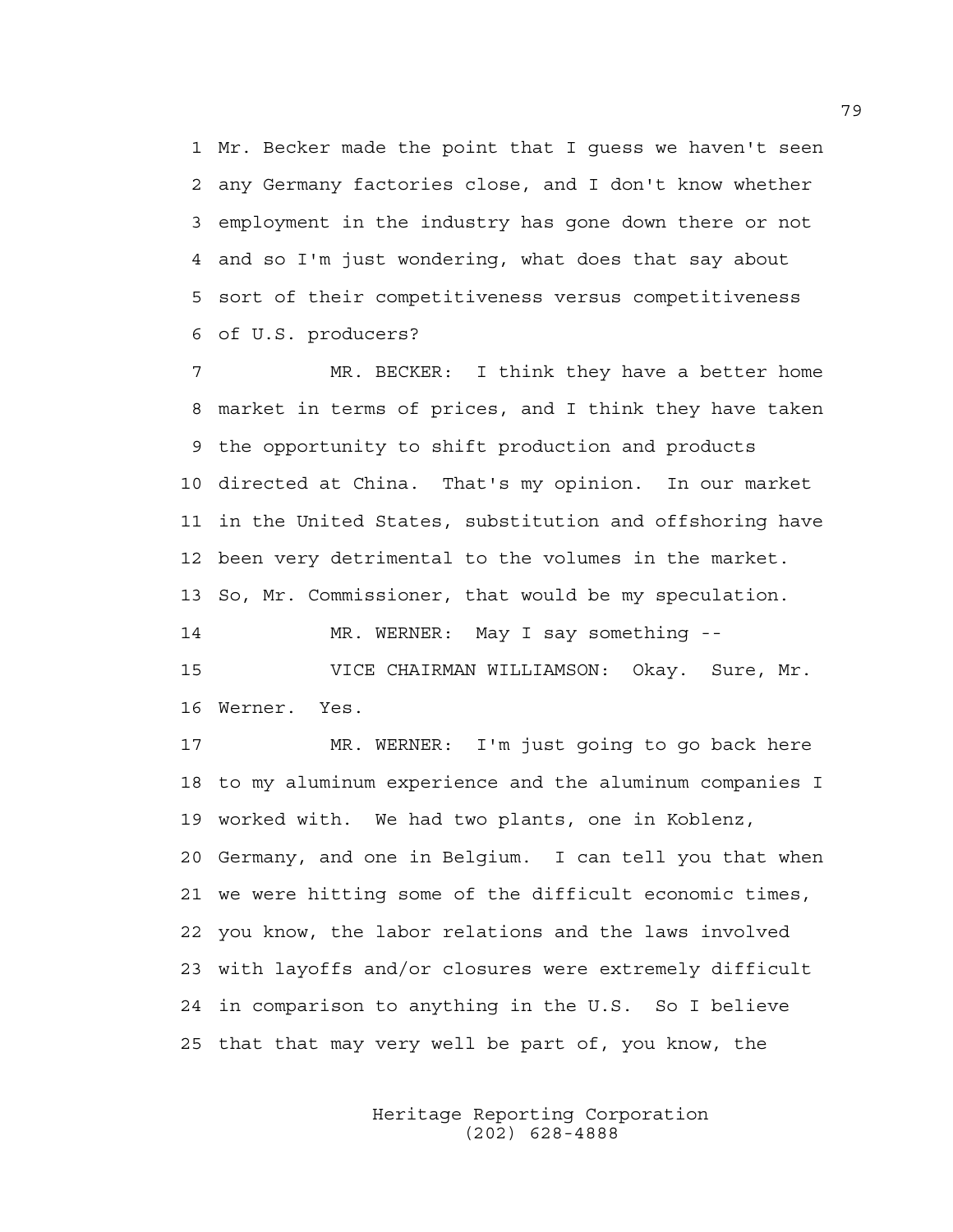1 difficulty for them to close the plant or to lay 2 people off is certainly a whole different structure 3 than we have in the United States.

4 VICE CHAIRMAN WILLIAMSON: Okay. 5 MR. KERWIN: Commissioner Williamson, if I 6 could add one point?

7 VICE CHAIRMAN WILLIAMSON: Sure.

8 MR. KERWIN: I think we've seen this in many 9 industries, that the European Union economies in 10 general and the Japanese economy in general go to 11 extreme efforts to make sure that plants do not close. 12 They do not close manufacturing facilities. They 13 keep them open even when it doesn't necessarily even 14 make economic sense to do so. We've seen some very 15 extreme examples of that over the years.

16 Their economy is not as flexible, they don't 17 have the same attitude of sink or swim that this 18 country has and leaving things to market forces, that 19 if you have overcapacity, and you have increasing 20 imports and that results in overcapacity in the U.S. 21 domestic industry, well, then go ahead and close down 22 a facility. When that happens in other countries, 23 that closure does not occur. In fact, they find ways 24 to keep imports out of their economies so that they 25 can keep their production up and then export their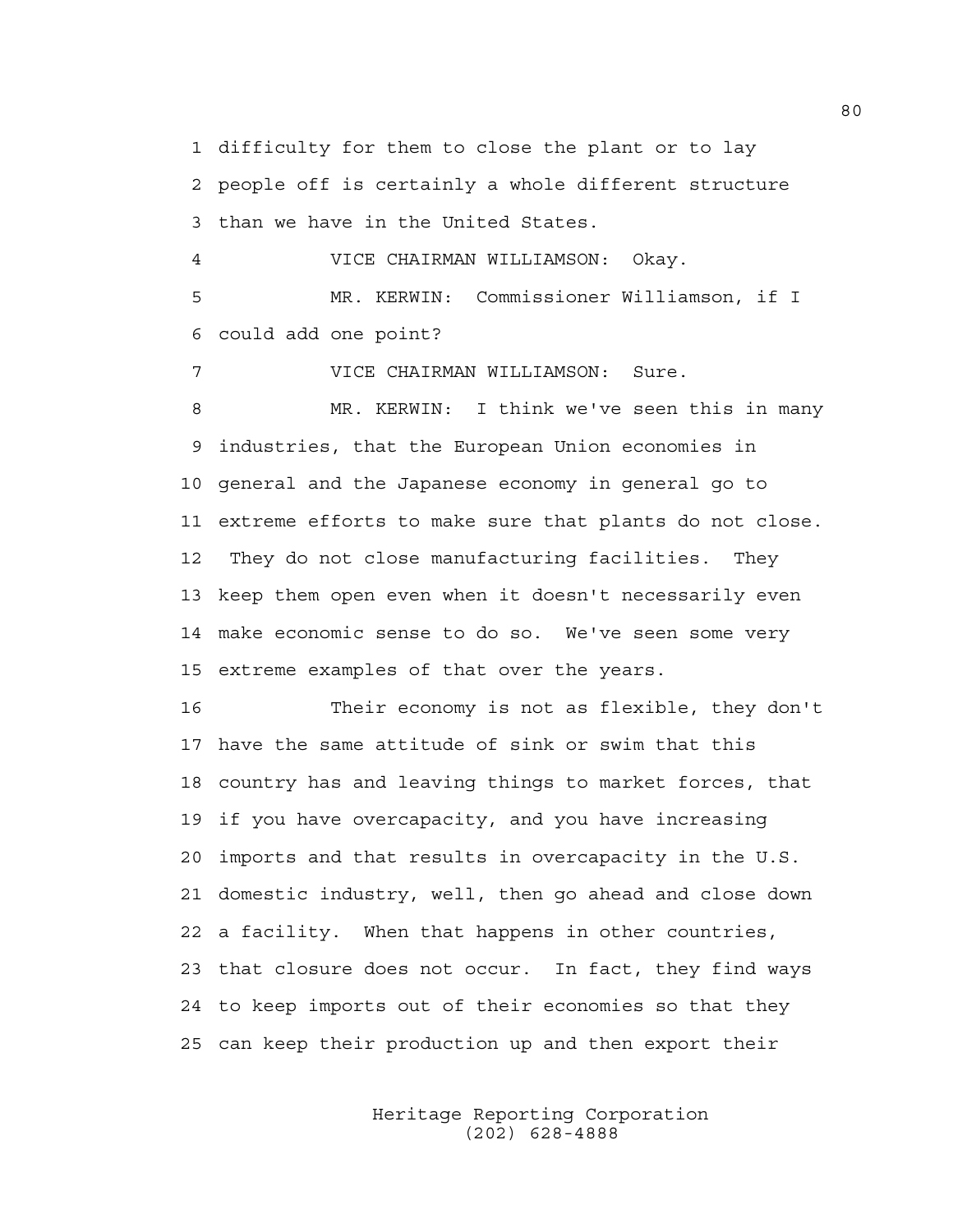1 excess production that cannot be consumed

2 domestically. But we've seen that in many, many --

3 VICE CHAIRMAN WILLIAMSON: Okay. Yes. I 4 guess the question that I have is looking at the 5 foreseeable future, given what's going on in Europe 6 right now, the debt crisis and all of that, any 7 conclusions you might say for what's going to happen 8 say if the orders were lifted here? So anything now 9 or posthearing. I know it's very hard for anybody to 10 predict what's going to happen in Europe, but to the 11 extent that it's relevant to the questions we have to 12 answer here, I would be interested in those comments.

13 MR. KERWIN: My personal opinion, to the 14 extent it means anything, and everybody has an 15 opinion, but it seems to me that the evidence from the 16 last couple of quarters indicates that the U.S. 17 economy is starting to improve slowly, but certainly 18 is showing some signs of life, whereas the EU is, I 19 think, kind of where we were a couple of years ago. 20 They are showing more declines and more in output and 21 increasing unemployment levels. I don't think it's a 22 stretch -- I didn't have a chance this morning to read 23 the full article, but I understand that the EU 24 countries have come to some kind of an agreement as of 25 yesterday in terms of how to handle their financial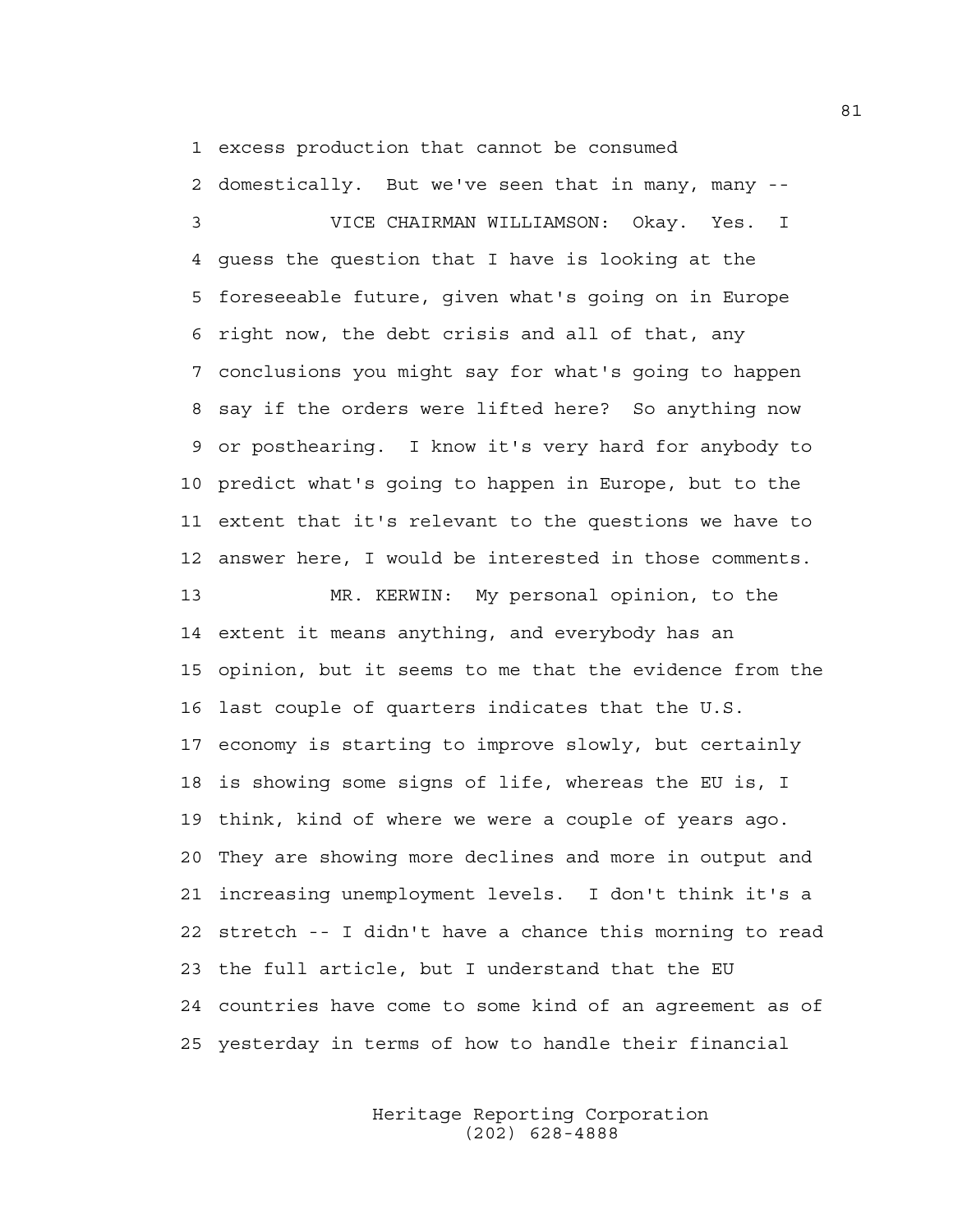1 crisis.

2 VICE CHAIRMAN WILLIAMSON: Another 3 agreement. Yes.

4 MR. KERWIN: Yes. From my understanding of 5 the terms not of that particular agreement, but the 6 effects of the crisis in general and the steps that 7 have been taken up to this point is that it has 8 significantly reduced output and economic levels in 9 those countries that have taken those steps. For 10 example, in Greece it's been a very significant -- 11 VICE CHAIRMAN WILLIAMSON: Okay. Good. 12 MR. KERWIN: My point is long-term, in the 13 longer term, if the EU economies in general are going 14 to be slowing down while the U.S. economy is slowing 15 improving, the brass sheet and strip volumes that are 16 not going to be consumed in Europe will be headed to 17 the United States.

18 VICE CHAIRMAN WILLIAMSON: Okay. Fine. 19 Thank you. Let me just say, posthearing, if there's 20 anything specific on this, that would be helpful. In 21 general terms, how do the profit margins on sales of 22 rerolled material compare to profit margins for 23 nontotal sales of finished brass sheet and strip? 24 Anything you can say now or posthearing.

25 MR. BOBISH: The profit margins on rerolled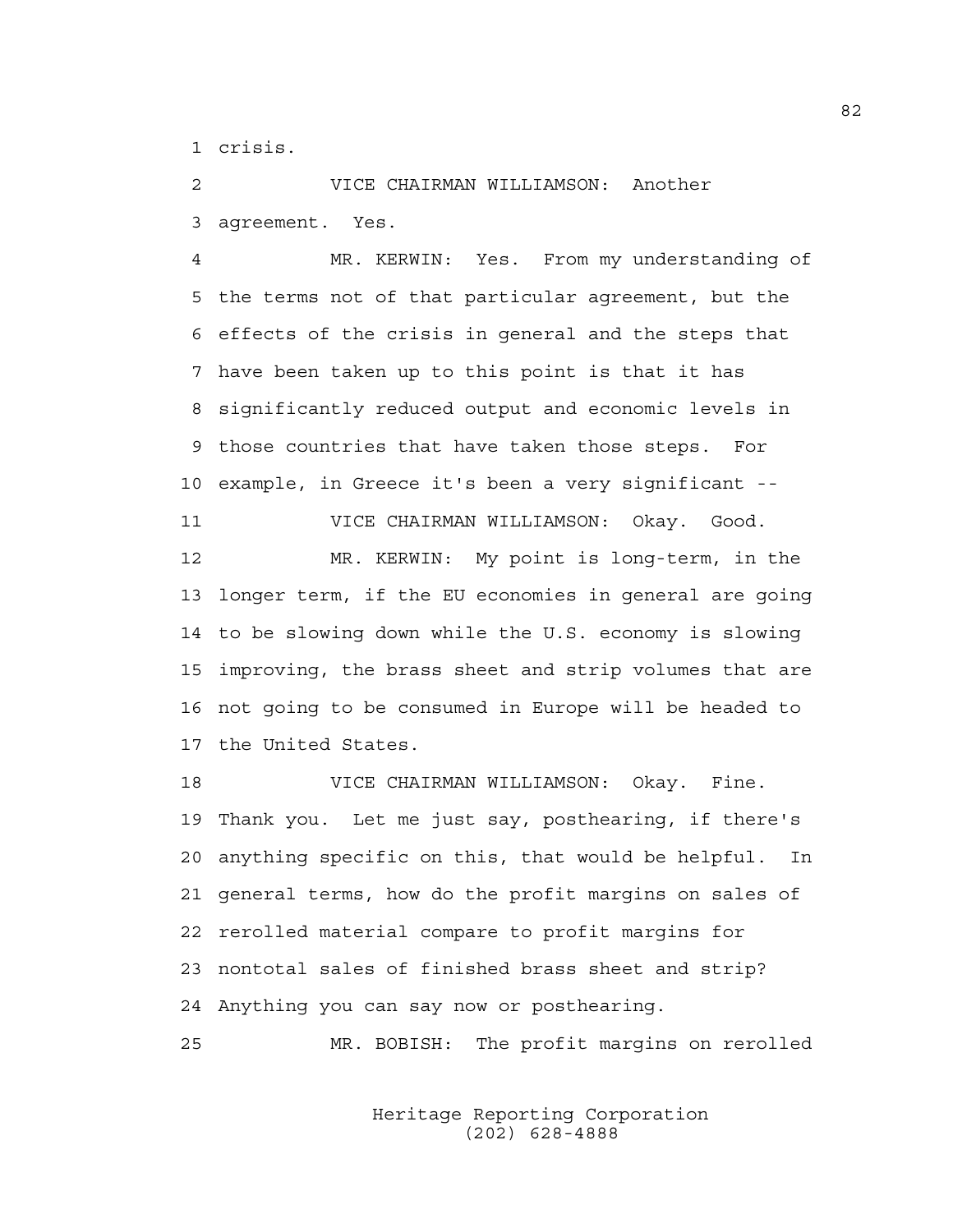1 material are less because there's less work involved. 2 The higher profit items are that you have more work 3 in kind.

4 VICE CHAIRMAN WILLIAMSON: Okay. Okay. 5 Thank you. Anybody else have anything to add? 6 MR. HEUSNER: Yes.

7 VICE CHAIRMAN WILLIAMSON: Yes?

8 MR. HEUSNER: I concur with that. The 9 profit margins are less, and also, in other segments 10 of the business, electronics, ammunition, the margins 11 are better.

12 VICE CHAIRMAN WILLIAMSON: Okay. Thank you. 13 Table II-1 shows the share of domestic shipments of 14 subject imports and nonsubject imports that were sold 15 to distributors and end users. For both subject and 16 nonsubject imports the table shows a larger increase 17 in the percentage sold to distributors between 2007 18 and 2008. Does anyone know why this shift is 19 occurring?

20 MR. BOBISH: May I ask which specific years 21 you're referring to, please?

22 VICE CHAIRMAN WILLIAMSON: It's 2007 to 23 2008. You can sort of see there's a big shift in the 24 amount that distributors are selling or that are going 25 to the distributors. If you don't have an answer now,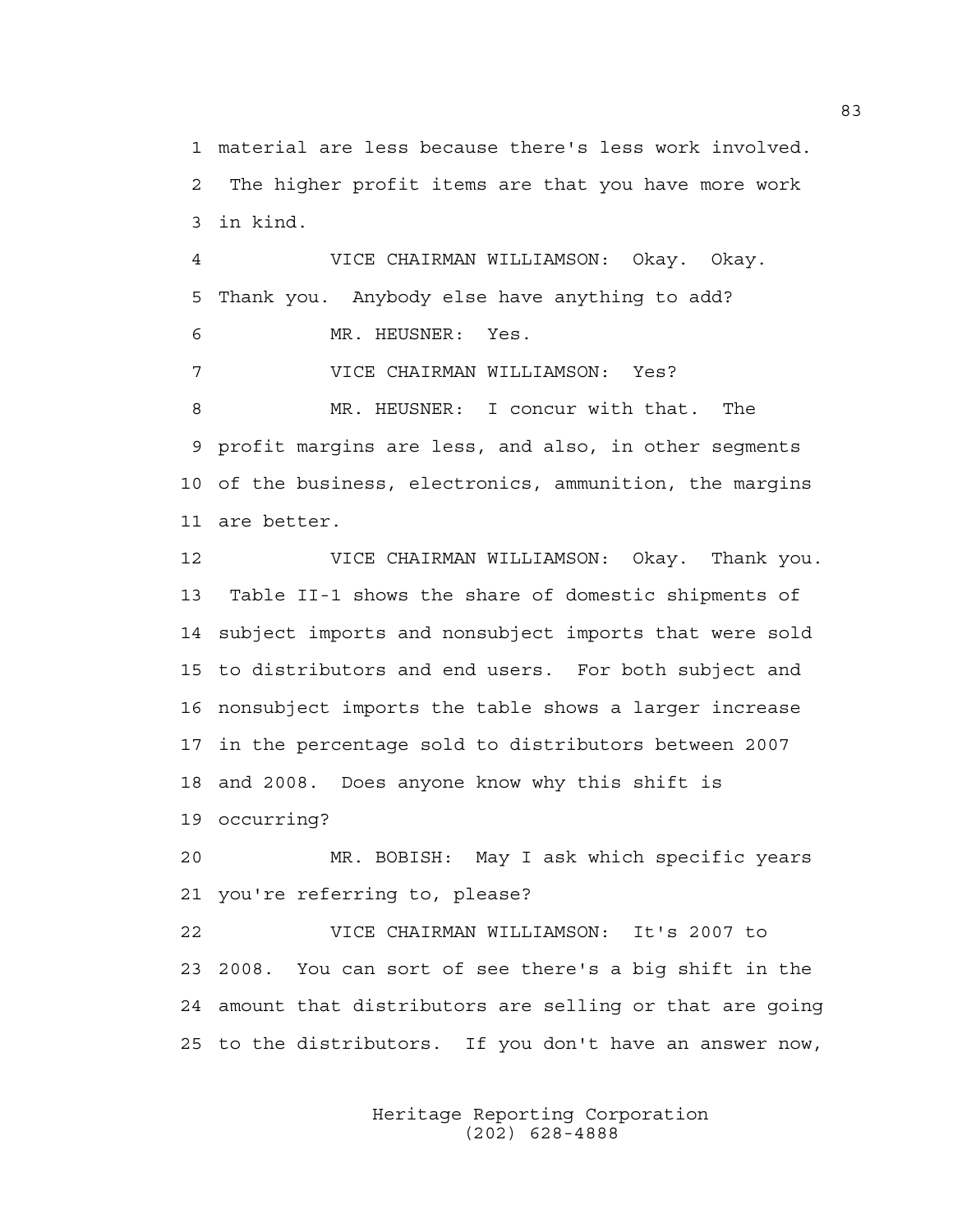1 the posthearing will be fine.

2 MR. WERNER: Commissioner Williamson, if I'm 3 reading this correctly, the big change that I see is 4 in U.S. importers' U.S. shipments of product from 5 Germany, is that correct? 6 VICE CHAIRMAN WILLIAMSON: Yes. 7 MR. WERNER: So not the domestic producers, 8 which those numbers don't show a dramatic shift. 9 VICE CHAIRMAN WILLIAMSON: Yes. You also 10 see something with the nonsubjects, too. Okay. Well, 11 for posthearing, if there's any explanation, that 12 would be helpful. My time is just about to expire, so 13 thank you for those answers. 14 CHAIRMAN OKUN: Commissioner Pearson? 15 COMMISSIONER PEARSON: Thank you, Madam 16 Chairman. Permit me to express my appreciation for 17 the tour of PMX that some of us had a few weeks ago on 18 a balmy January day in Cedar Rapids. It was a great 19 day for a trip. Most interesting. It's clear from 20 this record that apparent consumption of brass in the 21 United States has declined over the period of review. 22 Is the same true globally? What I mean, I mean is 23 the global market for brass shrinking and we're just 24 part of that or is the global market for brass growing 25 and we are just on the shrinking end of it?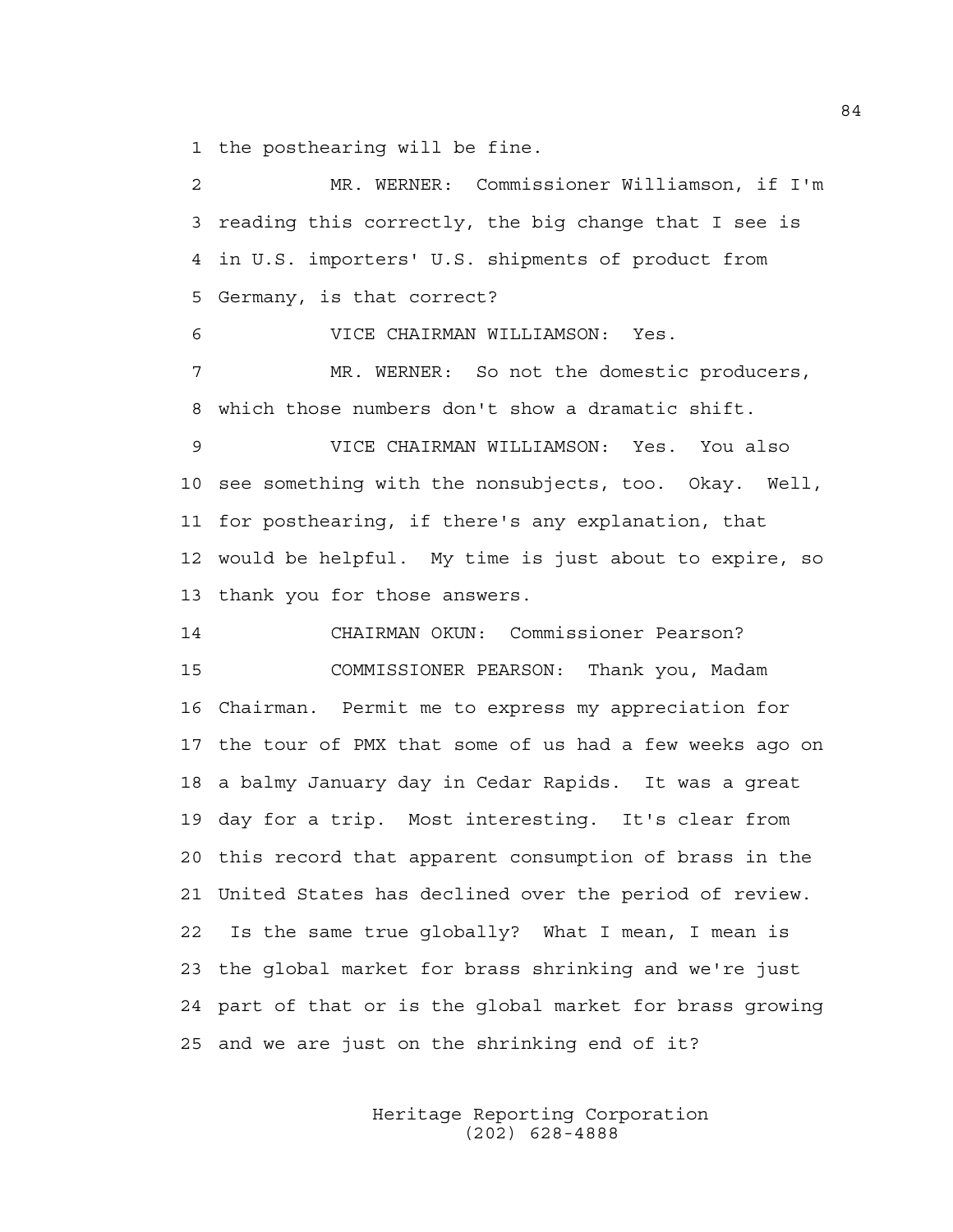1 MR. HEUSNER: No. Globally, the demand for 2 copper products is expanding, but it's almost all in 3 Asia. In the developed markets and Europe and North 4 America there's a decline, but it's overshadowed by 5 growth in Asia.

6 COMMISSIONER PEARSON: And is that true for 7 the subject brass products that we're looking at in 8 this investigation?

9 MR. HEUSNER: I can't speak to that level of 10 detail, but overall flat products, it's true.

11 MR. BOBISH: I'd like to share a specific 12 that certainly that shines on what's happening in 13 Asia. A few years ago, and 200 series brass goes, is 14 quite heavily used in the automotive industry. Wasn't 15 that long ago that China averaged eight cars per 1,000 16 people while the United States averaged roughly 970 17 cars per 1,000 people. You can just imagine the 18 amount of brass that needs to go in as they increase 19 from eight cars per 1,000 people to 16 cars per 1,000 20 people, just 32 cars per 1,000 people. So the growth 21 is in Asia and in India. Yes, worldwide, 200 series 22 is growing heavily, but shrinking here, in the United 23 States.

24 MR. WERNER: I would just include Brazil in 25 that as well, in particular, is growing.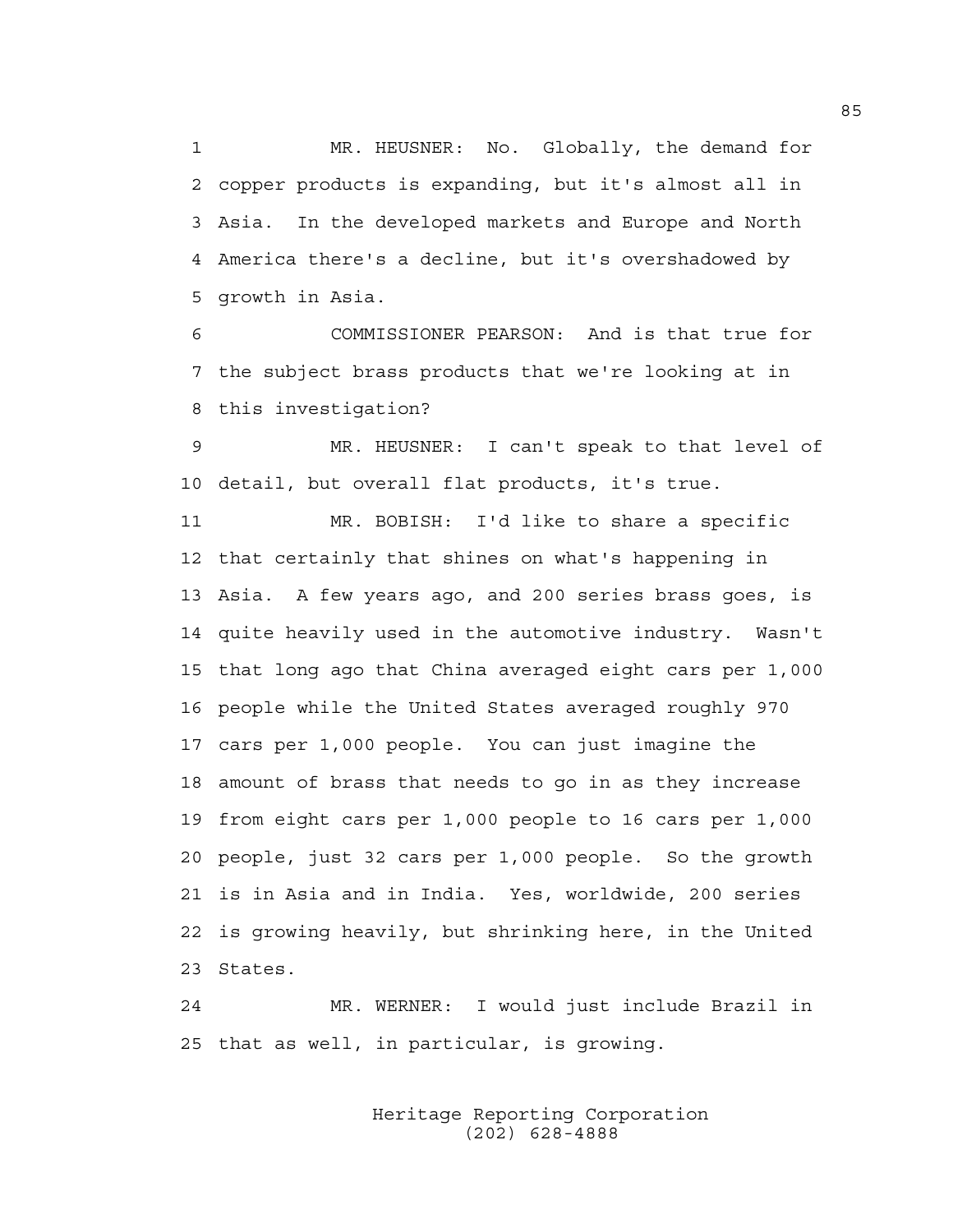1 COMMISSIONER PEARSON: Okay. So I would be 2 correct to understand that globally the 200 series 3 brass product is doing okay, there's demand for it. 4 Here, in the United States, we see a somewhat 5 different picture. And I would be correct to 6 understand that that's largely due to the movement to 7 other countries of some manufacturing that had been 8 here and using brass as an input?

9 MR. HEUSNER: Well, that would be part of 10 the reason. The other part is just the explosive 11 growth in Asia for infrastructure and products that 12 are needed.

13 COMMISSIONER PEARSON: But that wouldn't 14 necessarily decrease the size of the brass industry in 15 the United States, I mean because there's always the 16 possibility that we would be a competitive exporter 17 and that we might benefit from that growth, right? 18 MR. HEUSNER: That could be true, but 19 there's an enormous amount of infrastructure being 20 built in Asia right now to supply that local market. 21 COMMISSIONER PEARSON: Right, but why that 22 would decrease production of brass in the United 23 States is not clear to me. The fact that somebody is 24 growing strongly, you know, it's not a shrinking pie 25 that we have to produce less because they're using

> Heritage Reporting Corporation (202) 628-4888

86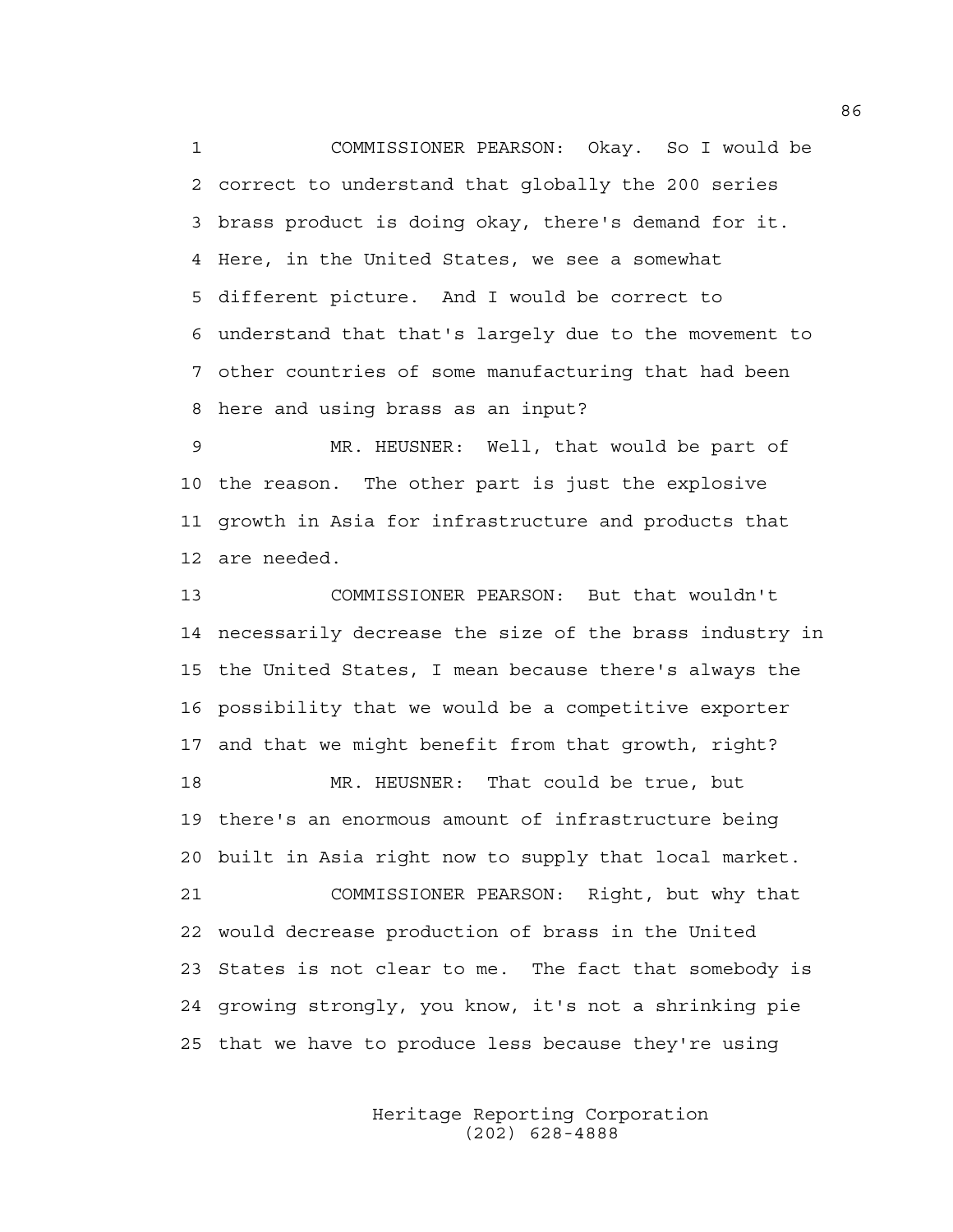1 more, you know?

2 MR. HEUSNER: No. We'd revert to the 3 previous explanation on high copper level, you know, 4 substitution of products, and there is offshoring of 5 some of our domestic industry that we had mentioned. 6 COMMISSIONER PEARSON: Okay.

7 MR. BOBISH: If you just look at the loss of 8 manufacturing jobs in the United States over the last 9 five years, a number of those have just been moved to 10 other countries where they can, they have lower cost 11 labor, and those parts are just simply shipped back to 12 the United States as semi-finished parts or completely 13 finished parts.

14 COMMISSIONER PEARSON: And, Mr. Becker? 15 MR. BECKER: Mr. Pearson, I think I 16 understand your question. The reason that U.S. 17 producers do not shift their capacity to China from 18 the shrinking U.S. market is that the prices in China 19 are too low and they are unattractive, which ties in 20 with our belief that not only are the prices low, 21 there is an increasing production infrastructure in 22 China, and the Europeans, or the Germans, who have 23 been heavily shipping to China, have the opportunity 24 to now divert to our market.

25 COMMISSIONER PEARSON: Okay. Have some of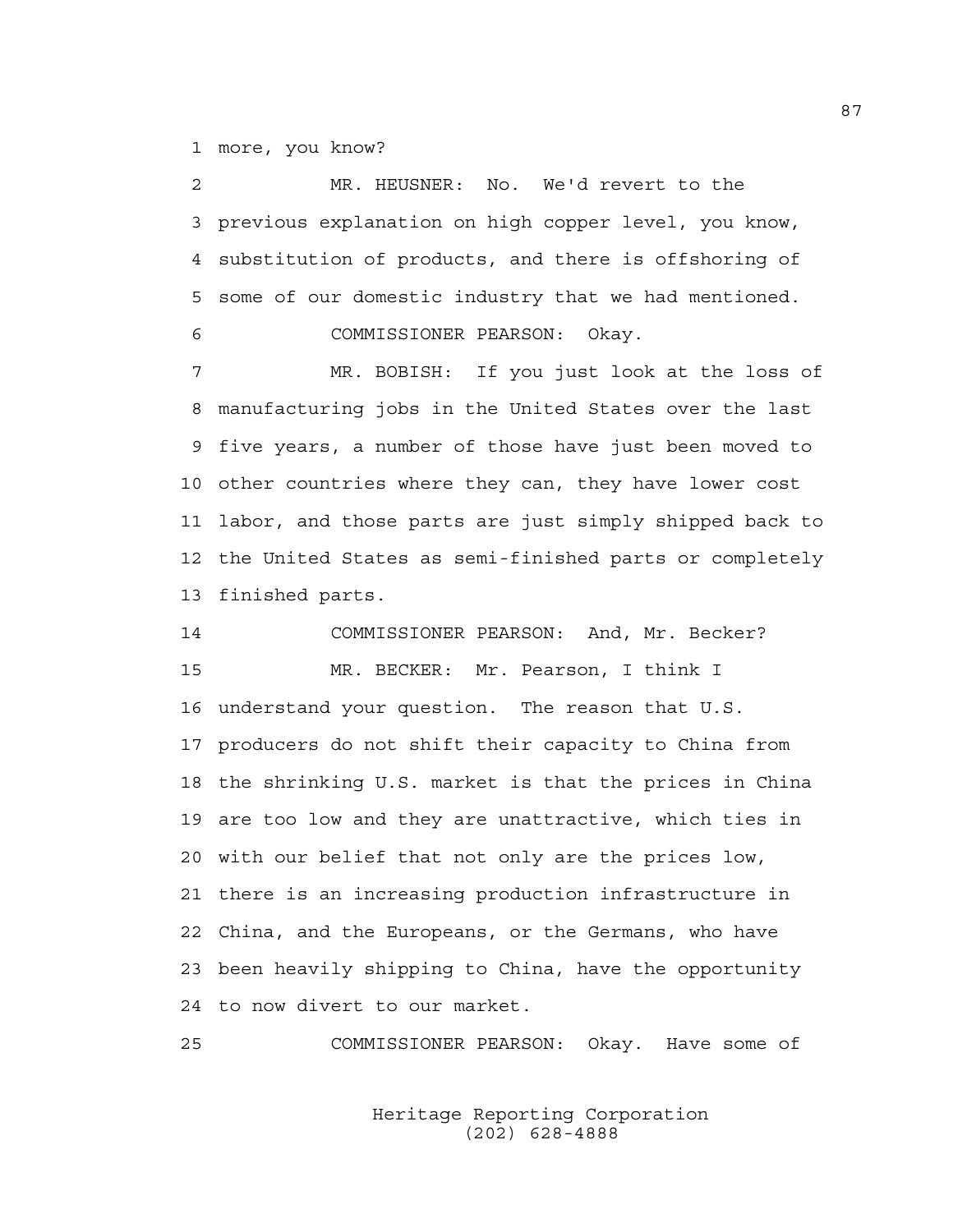1 you had customers move plants out of the United

2 States? Have you had that direct experience? I don't 3 need to know all the details. I'm just wondering if 4 you've seen that in your own businesses.

5 MR. BECKER: We've had a number of plants 6 that have been our customers move to China and other 7 places and we have supplied that information in the 8 prehearing conference. Yeah.

9 COMMISSIONER PEARSON: Okay. Thank you. 10 Okay. So I know earlier the question was asked about 11 what led to the decline in imports of nonsubject brass 12 sheet and strip over the period of review, and, Mr. 13 Kerwin, I think you commented that it's at least due 14 in part to the recession, but looking at the numbers, 15 the decline started right at the beginning of the 16 period of review and, yes, there was a decline in 2009 17 which very likely was related to the recession, but, 18 you know, the pattern of decline seems relatively 19 steady throughout the POR which makes me wonder if 20 there isn't something going on in terms of the 21 changing relative competitiveness of brass production 22 that is leading to less fairly traded brass being 23 imported into the United States. I mean something 24 other than the recession, it seems to me, to be going 25 on here. What's leading to the decline in fairly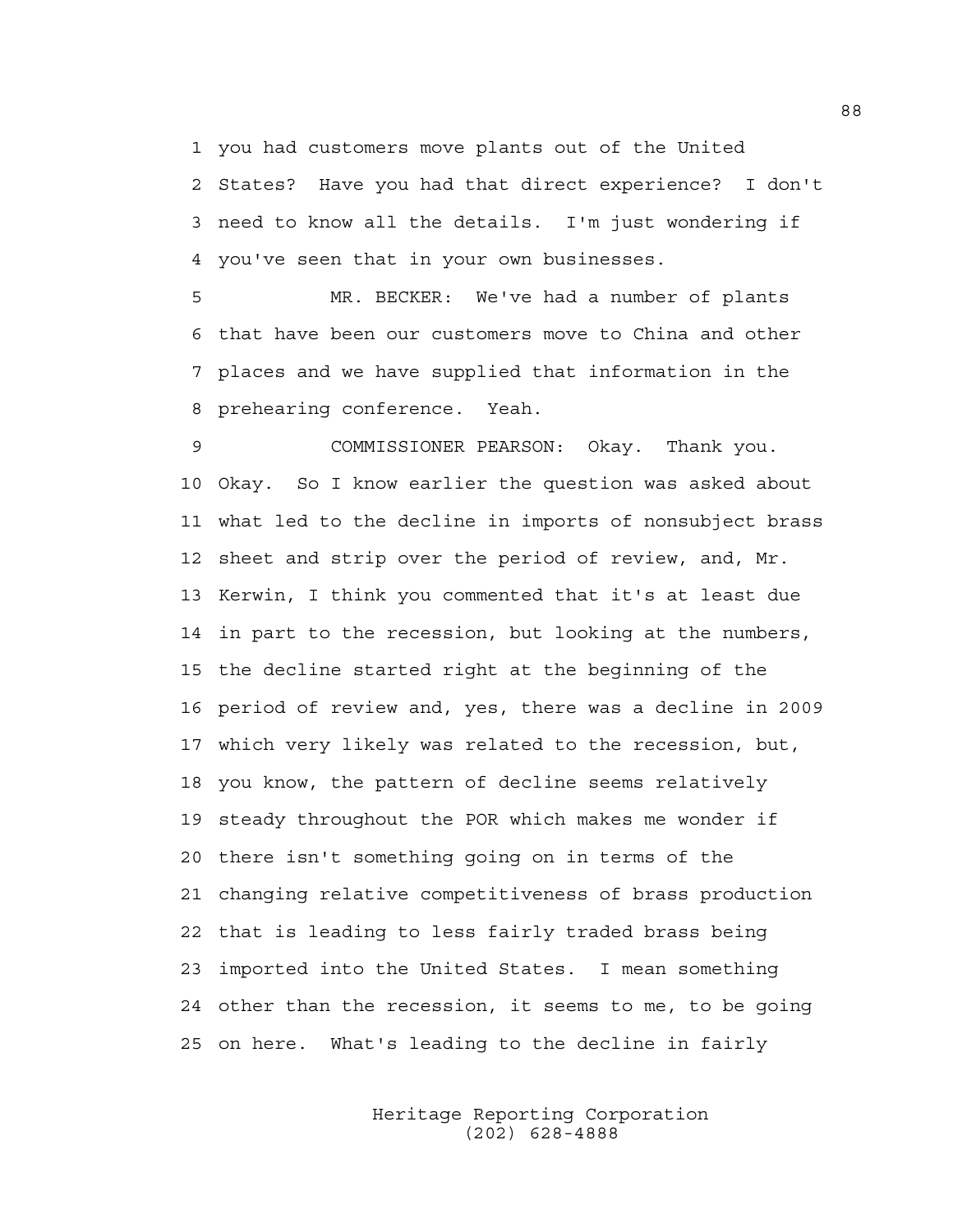1 traded brass coming into the United States?

2 MR. KERWIN: Well, as I mentioned before, 3 one of the significant factors is that decline in 4 imports from Poland which accounted for almost half of 5 the decline from 2005 to 2010, a producer that had 6 been a significant exporter to the United States and 7 closed up shop as of 2008. I think about half that 8 decline is accounted for in relation to Poland alone, 9 if I'm not mistaken. I'm not looking at the numbers 10 currently, but from memory, I think it's a substantial 11 percentage of that decline.

12 COMMISSIONER PEARSON: Okay, but that firm 13 was producing until 2008?

14 MR. KERWIN: That's my recollection. 15 COMMISSIONER PEARSON: Yes. So we still -- 16 MR. KERWIN: We can follow-up in the 17 posthearing brief with the specifics of that, but we 18 discussed that yesterday and my recollection was 2008 19 was when that mill was closed. Maybe it was 2009. 20 You see that the levels of imports from Poland fall to 21 zero from fairly substantial levels at the beginning 22 of the period.

23 MR. BECKER: Mr. Pearson?

24 COMMISSIONER PEARSON: Yes.

25 MR. BECKER: I think what has happened here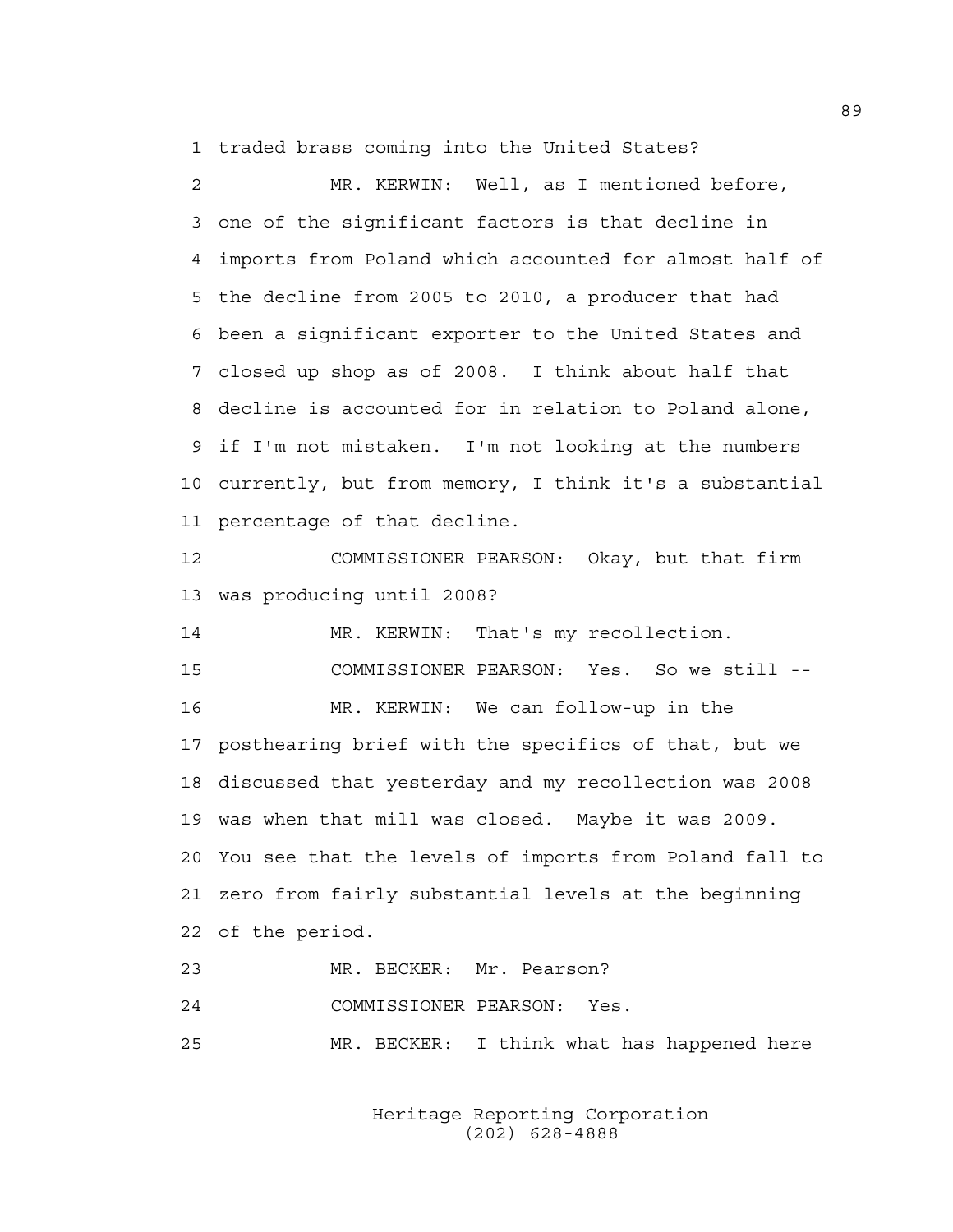1 is that we, as a customer, were importing product from 2 Poland at a rate of 10 to 12 million pounds per year. 3 That was in the year 2000 through 2007, I believe. 4 We shifted that purchasing from Poland to a domestic 5 supplier. That was our decision to do that. Shortly 6 thereafter, that Polish mill, Skopaneze, closed and 7 moved their equipment elsewhere. I believe that that 8 is a big reason why the imports from nonsubject 9 countries were reduced, because of the Polish 10 reduction.

11 COMMISSIONER PEARSON: Okay. Well, thank 12 you for that explanation, but now, anticipating a line 13 of discussion that we may hear from the Respondents' 14 panel, are we sure that what we're not seeing here, in 15 the data, is a reflection of changing terms of trade 16 such that it's less profitable for people to produce 17 brass in other countries and send it here fairly 18 traded than it has been in the past?

19 MR. KERWIN: I'll take an initial crack at 20 that. I think that the numbers that I displayed in my 21 testimony are a major indication that that argument is 22 misplaced. The fact of the matter is the German 23 industry has shipped, and continues to ship, very 24 substantial volumes of not subject brass sheet and 25 strip to this country, but all the other flat-rolled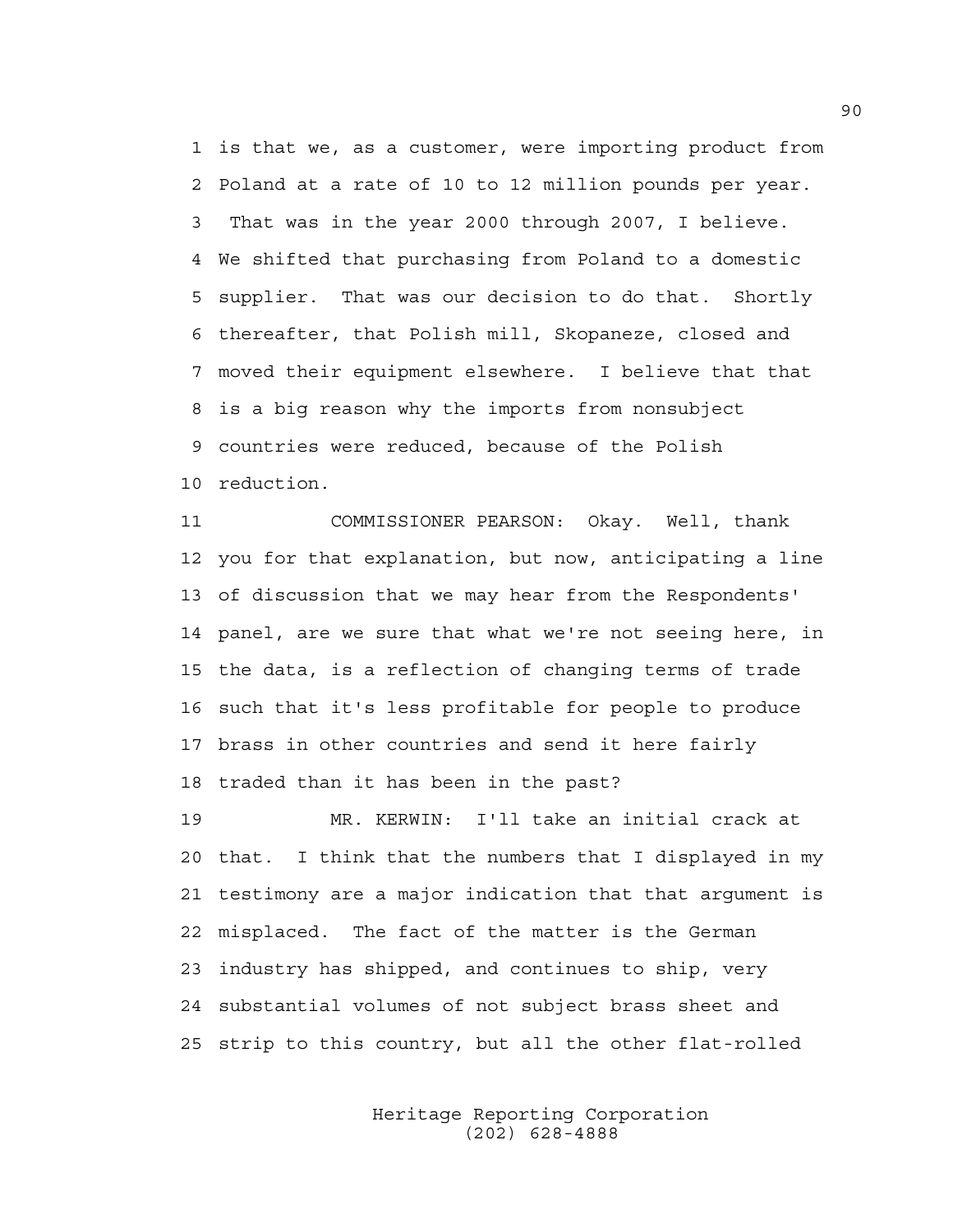1 copper and copper alloy products that are made on this 2 same equipment that just don't happen to be under a 3 dumping order.

4 So the figures that I show indicated that 5 the volumes under the general tariff classifications 6 in which actually brass sheet and strip falls, those 7 imports into the United States from Germany increased 8 dramatically over this period. They increased 9 regardless of what went on with the price of metal, 10 they came in regardless of the 1.9 percent tariff in 11 the United States, they came in regardless of the fact 12 that we have tolling here.

13 I mean all the arguments that they've thrown 14 out as to why it would not make sense to reenter the 15 United States for brass sheet and strip have no 16 application to what they're doing with other related 17 products. They're selling substantial volumes of 18 these products to the United States, and they've done 19 so despite transportation costs or any other factors 20 that they've thrown out as to why they would not 21 reenter the United States for brass sheet and strip. 22 COMMISSIONER PEARSON: Yes. Okay. My time 23 has expired, but for the posthearing could you please 24 elaborate not just on imports of those nonsubject 25 products from Germany, but worldwide? I mean has the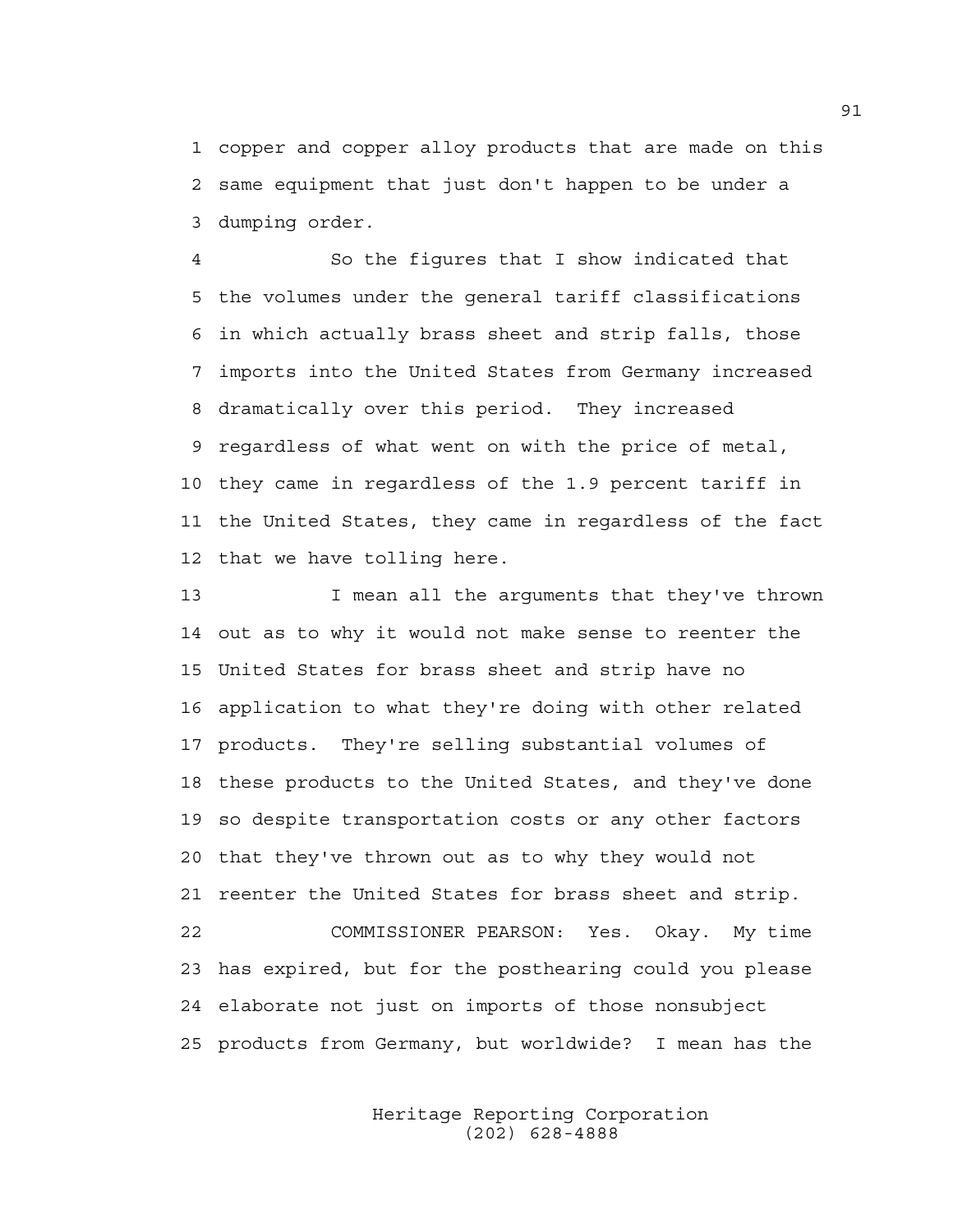1 United States imported more of that stuff in total is 2 what I'm interested in knowing. Thank you, Madam 3 Chairman.

4 MR. KERWIN: We'd be happy to address that. 5 CHAIRMAN OKUN: Commissioner Aranoff? 6 COMMISSIONER ARANOFF: Thank you, Madam 7 Chairman. Join my colleagues in welcoming this 8 morning's panel and also in thanking Mr. Bobish and 9 everyone at PMX for the tour of the plant. I think we 10 walked about six miles that day. Following up on the 11 question that Commissioner Pearson was asking, at 12 least I think it's a little related to his question, 13 there's a lot of discussion in the briefs and there's 14 been a lot of discussion this morning about nonsubject 15 imports from Germany, but not nonsubject imports from 16 the other three subject countries. Is the U.S. 17 importing nonsubject copper and brass products from 18 the other three countries, and, if not, why do you 19 think that is?

20 MR. BOBISH: Each of the countries are 21 shipping some small amounts of nonsubject items into 22 the United States. Quite honestly, I believe that, in 23 my opinion, those countries realize that pricing in 24 the United States, as competitive as it is, there's 25 just no, they cannot make a fair business return on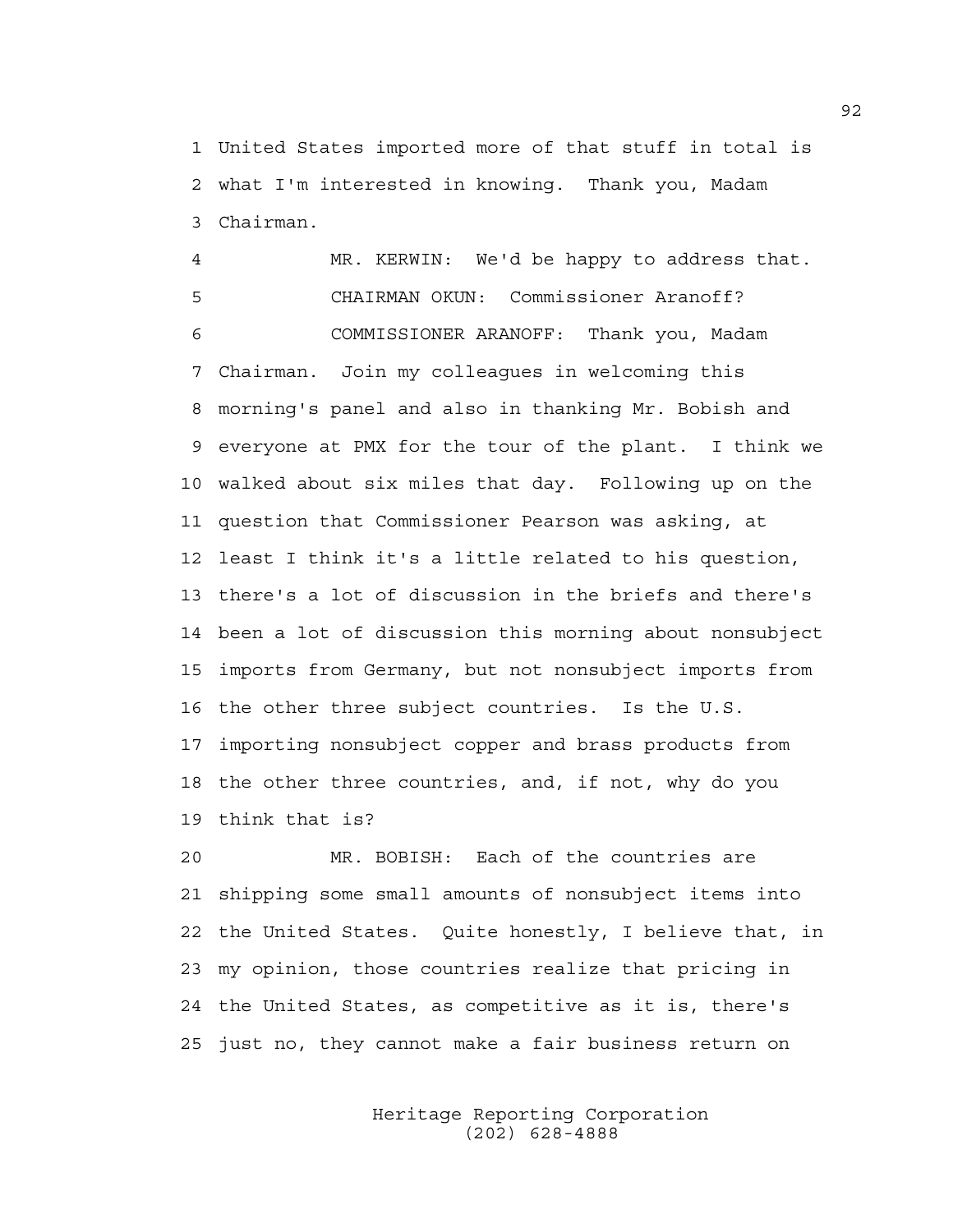1 their investment, while Germany looks at it

2 differently, as we've demonstrated in how they sell 3 into China and how we believe that they continue to 4 sell into the United States, even for nonsubject 5 items, that they, rather than have employees laid off, 6 that it is better to keep them employed and sell 7 products at questionable pricing.

8 COMMISSIONER ARANOFF: Mr. Kerwin, did you 9 want to add something?

10 MR. KERWIN: Yeah. I'd just have to say we 11 don't have that full information currently at our 12 fingertips, but we would be happy to address that in 13 the posthearing brief more fully.

14 COMMISSIONER ARANOFF: I'm interested in it 15 because we're discussing that kind of information 16 about the German industry as an indicator of what 17 might happen if the order is revoked, and so I'd like 18 to look at it for the other three countries in that 19 same way, but also because I think it may shed some 20 light on the dispute about who's actually still 21 producing these products in some of the other 22 countries.

23 MR. KERWIN: Sure. 24 COMMISSIONER ARANOFF: Okay. So anything 25 that you can add. Thank you.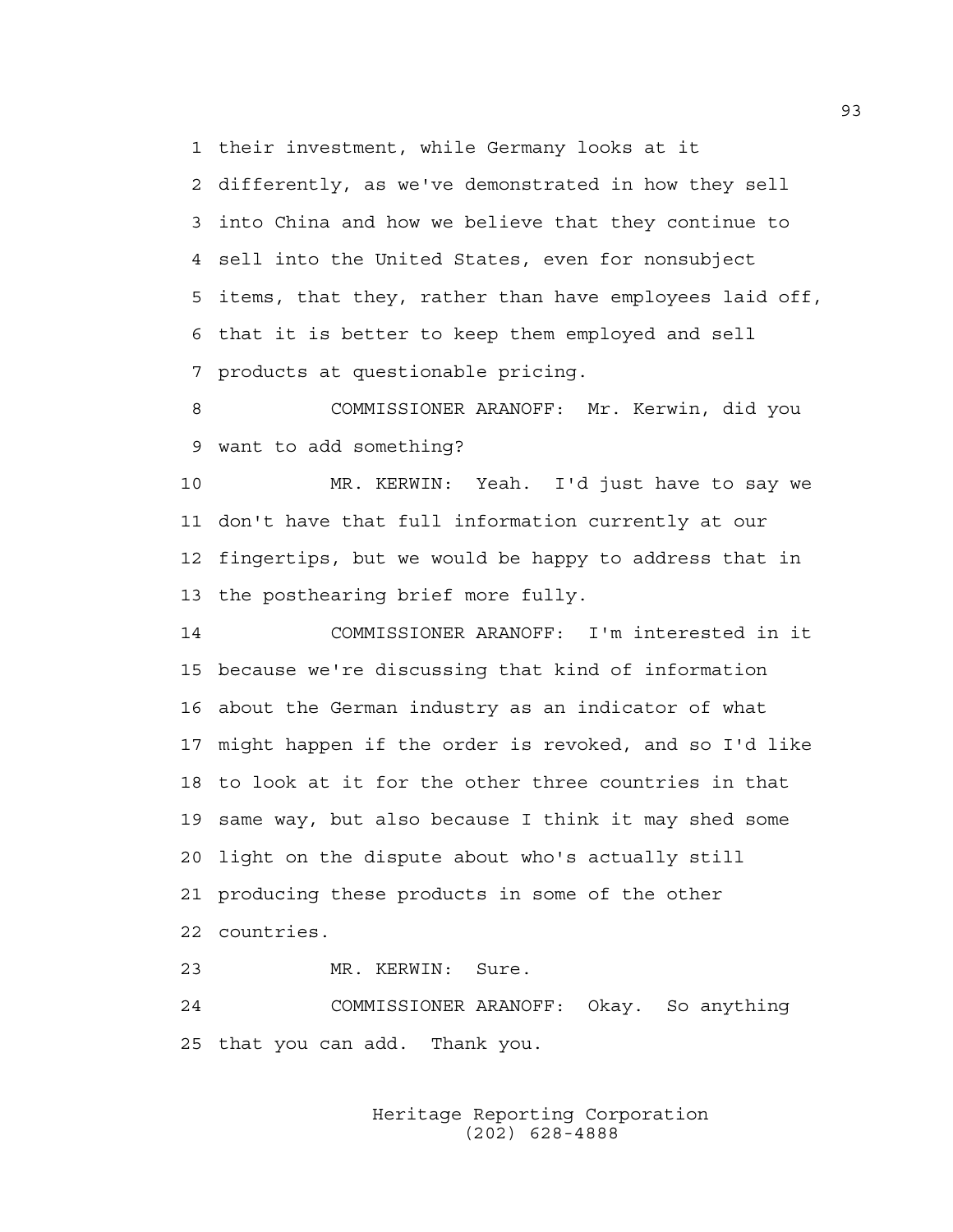1 MR. KERWIN: Uh-huh.

2 COMMISSIONER ARANOFF: I want to return also 3 to a line of questioning that Commissioner Pinkert 4 started in on with respect to the relationship between 5 Aurubis Buffalo and its new owner in Germany. You may 6 need to do this posthearing if the information is 7 confidential. You've indicated that the U.S. plant 8 continues to function as an independent entity with 9 respect to making its own business plans and assessing 10 and serving the U.S. market, and I understand that. 11 To what extent is the current relationship between the 12 U.S. plant and the new owner a work in progress that's 13 still evolving versus something that there's a 14 definitive plan for already?

15 MR. HEUSNER: It's clearly a work in 16 progress. Business plans throughout our plants around 17 the world are being configured right now. We have 18 five plants, one in Germany and then one in the U.S. 19 So that's part of the business plan being developed 20 right now.

21 COMMISSIONER ARANOFF: Okay. Well, we have 22 had prior cases in other industries involving those 23 kinds of acquisitions where parties have come before 24 us and said we're all related companies globally, but 25 we're all independent operators, you know, it's every

> Heritage Reporting Corporation (202) 628-4888

94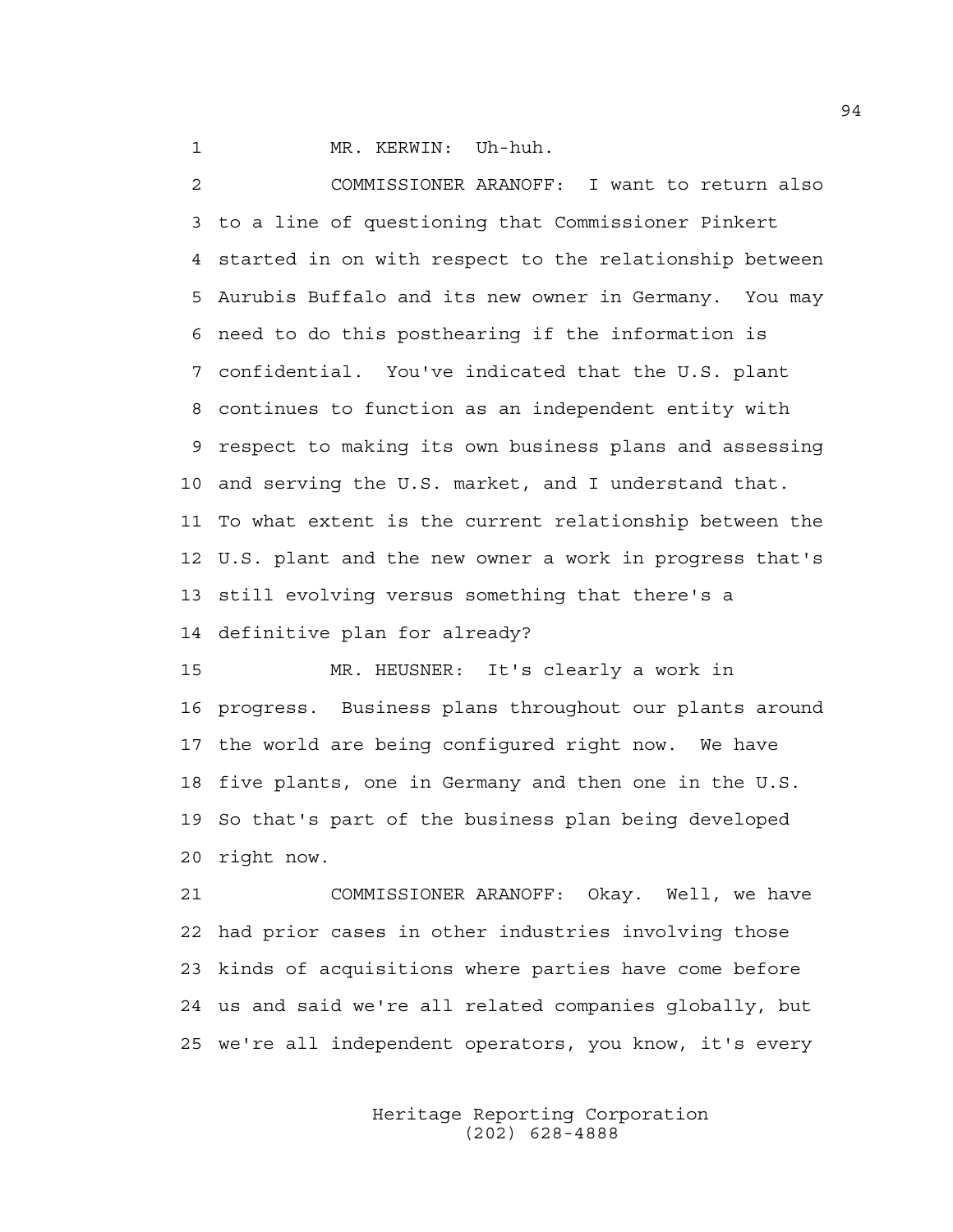1 plant for themselves, and then they come back to us a 2 few years later and go, well, that wasn't really a 3 very smart way to run a business and so it didn't 4 really last and now we have a greater plan in place.

5 So if there's anything that you can put in 6 the record for us that indicates, you know, what the 7 analysis was at the time of the acquisition about how 8 these plants globally would ultimately relate to each 9 other, I think that would be very helpful.

10 MR. HEUSNER: I'd be glad to do that. I'd 11 like to make one point, though, about the situation 12 with the Aurubis plants between the U.S. and Germany. 13 You know, it's quite a bit distinct from the Wieland 14 case. Here, you have a large integrated manufacturer 15 that casts product, and in Germany our facility is 16 essentially a re-roll facility and it's supplied 17 almost all of its product from Schwermetall, so it's 18 considerably different than having an integrated mill 19 in Germany and a re-roll facility in the U.S.

20 COMMISSIONER ARANOFF: Okay. There's been 21 some disagreement among the parties in this case about 22 the importance of contracts, and, in particular, 23 longer-term contracts in sales relationships with your 24 customers. I don't know the extent to which it's 25 definitional or the extent to which it's real as the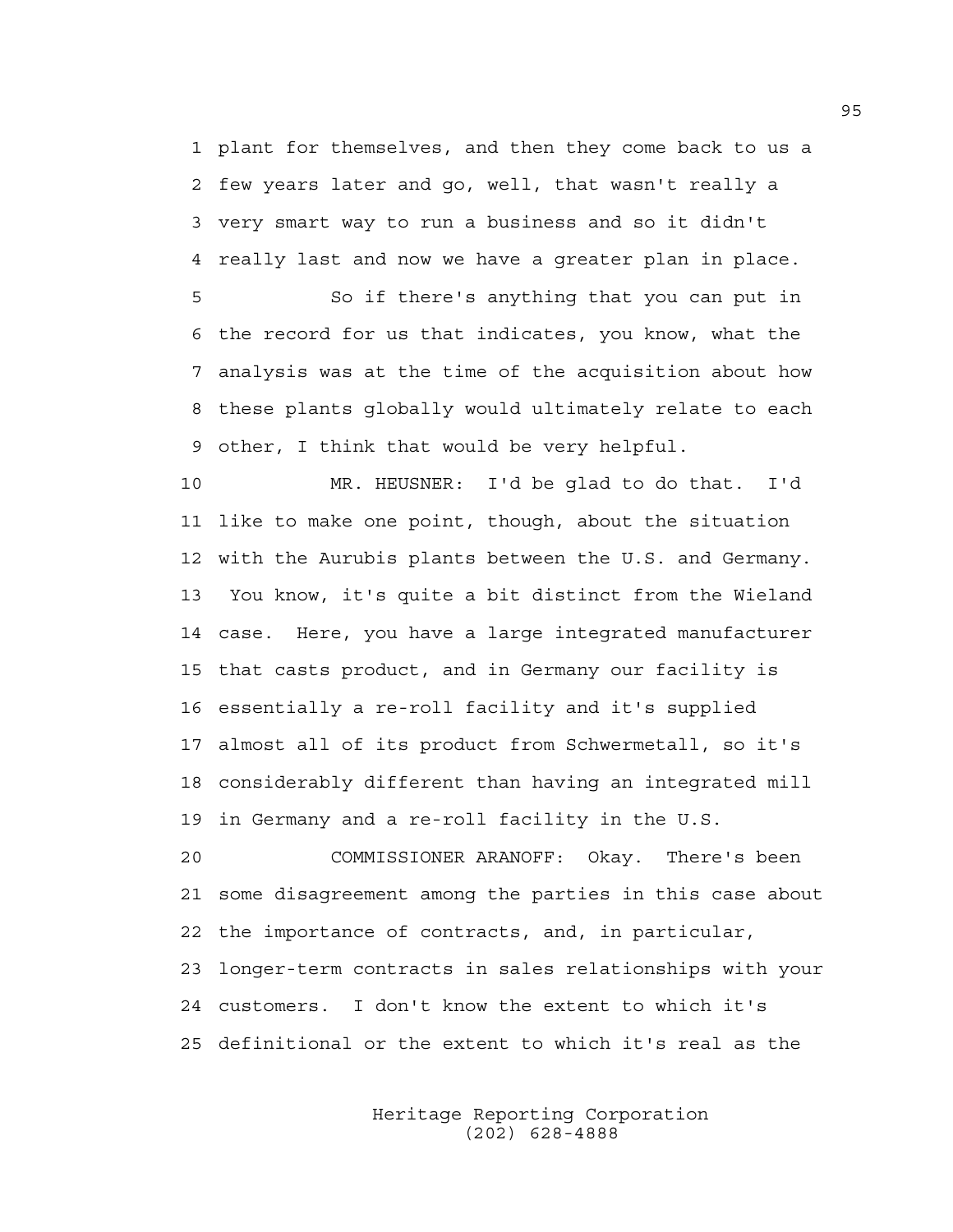1 Commission's questionnaires define long-term contracts 2 in a fairly specific way, but I just want to ask the 3 producers here, do you see a trend towards contracting 4 with customers for longer periods of time than 5 previously, or no change, or shorter periods of time? 6 What's your observation?

7 MR. WERNER: I will comment that if there's 8 any trend, it's probably toward shorter periods of 9 time. There are obviously unique businesses that, you 10 know, such as automotive, where they drive that, and 11 even some in ordnance that we participate in, but as 12 robust as things have been, the contracts, our 13 objective would be to make them as firm as possible 14 for committed volumes or things such as that and the 15 customer obviously has no visibility, so I think that 16 the nature of those contracts are becoming much more 17 fluent than they have been.

18 MR. BOBISH: Quite honestly, the majority of 19 what you hear contract is really a pricing agreement, 20 an agreement for a year and here is your price, but on 21 the customer's side, as Tom Werner just pointed out, 22 no guarantee of volume. So is that really a contract? 23 So far and away the majority of the business that our 24 industry does is not a true contract for any real 25 statement. Even those have escape clauses where due

> Heritage Reporting Corporation (202) 628-4888

96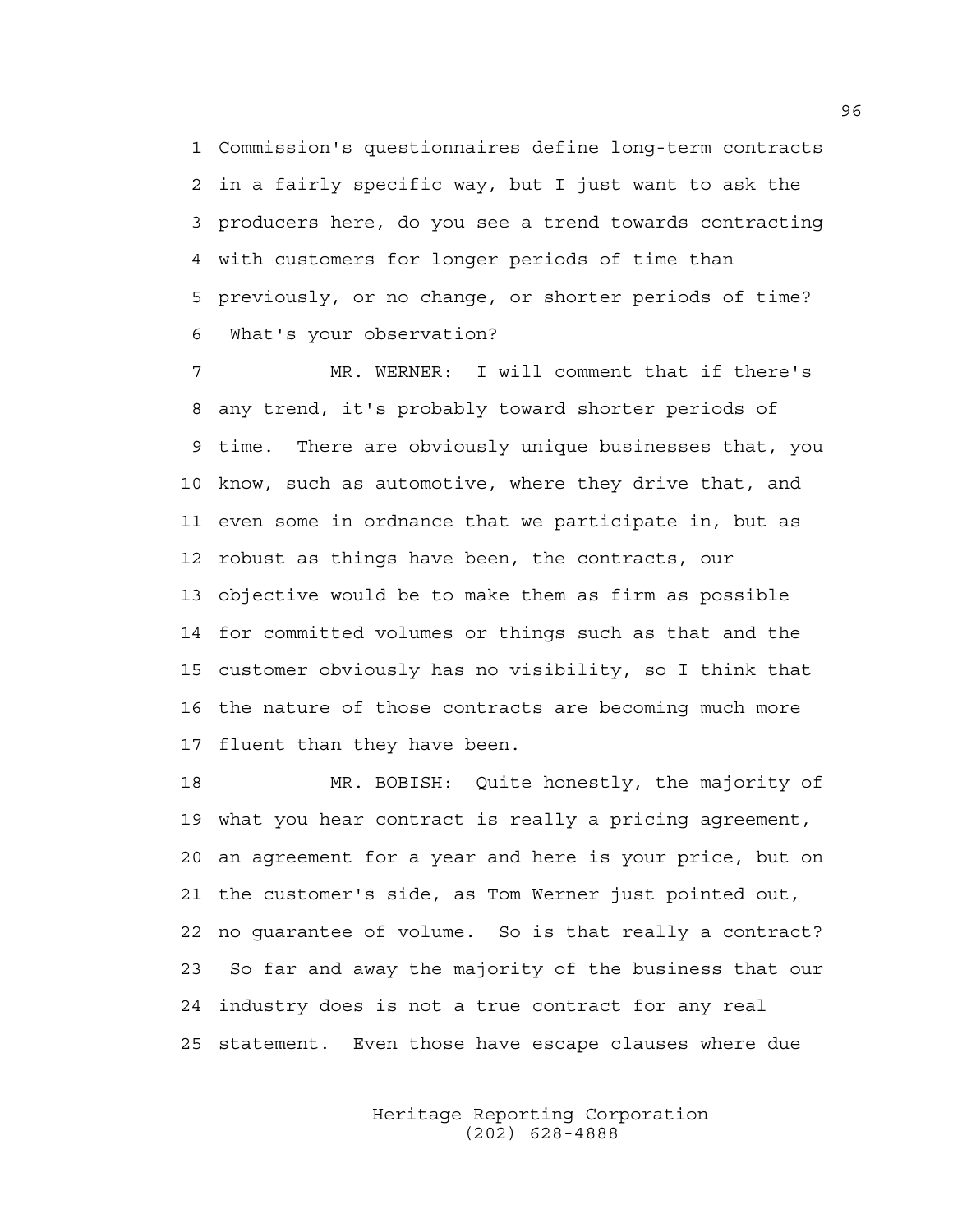1 to quality, or service, or even no fault, no foul, 2 within 90 days, they can switch to any supplier they 3 want.

4 COMMISSIONER ARANOFF: Okay. Sometimes one 5 finds in industry with volatile costs that, you know, 6 purchasers want firm pricing for a longer period of 7 time because they are having trouble dealing with the 8 relativity to, or, have you determined if that has 9 really been a factor in your industry?

10 MR. BOBISH: I would again I think repeat 11 that when they drive back, we try to drive firm volume 12 commitments and that's where we have had the issues 13 that, you know, customers have been unable to do that, 14 and in return, to give firm pricing for really no 15 commitment, you know, to the volumes, you know, we've 16 taken a change in philosophy towards that approach, 17 and I think they have, too.

18 COMMISSIONER ARANOFF: Okay. All right. 19 Thank you. I would like to go back to some of the 20 discussion beginning with Chairman Okun regarding the 21 different surcharges and the way that the total price 22 is put together. I have a short time left so I'm only 23 going to get one of my list of questions in on this 24 and I'll have to come back to the rest. Was there a 25 time in the past where there were basically two pieces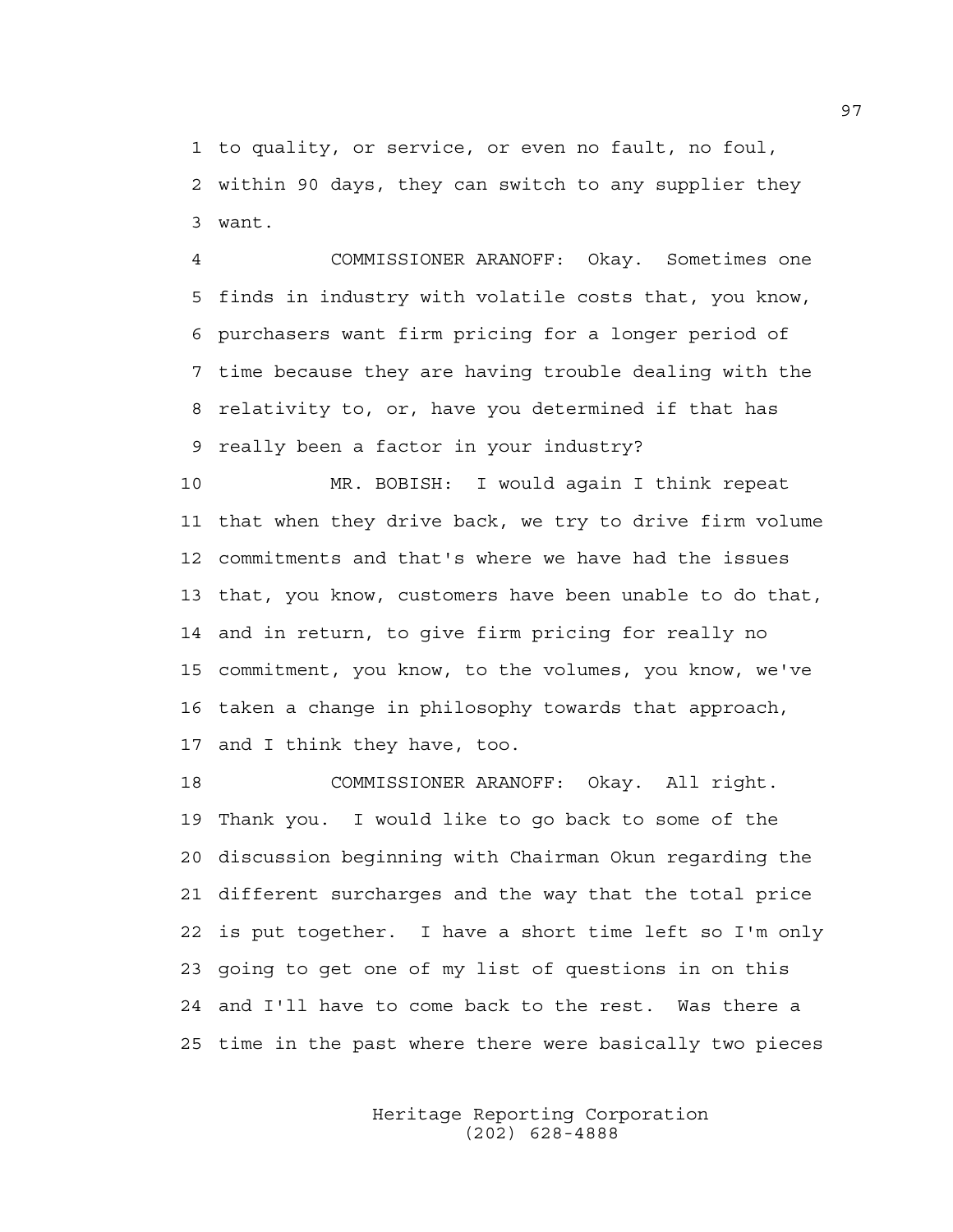1 of the price, the metal cost and a single fabrication 2 number?

3 Now, I mean my impression is it must have 4 started that way and now it seems to have splintered 5 where what used to go into the fabrication cost is now 6 being kind of divided up into constituent pieces which 7 can be manipulated separately. Is that a fair general 8 assessment of what's been going on recently?

9 MR. BOBISH: No. Every customer is 10 different, every customer wants it to their own 11 liking, but no, there have always been multiple 12 factors involved in the pricing. Again, that's all 13 negotiated and agreed upon to what the customer can 14 live with with their management.

15 COMMISSIONER ARANOFF: Okay. Clearly, I 16 started in on this too late in my time so I'm going to 17 come back in the next round rather than pursue it now. 18 Thank you, Madam Chairman.

19 CHAIRMAN OKUN: Commissioner Pinkert? 20 COMMISSIONER PINKERT: Thank you, Madam 21 Chairman. As you know, the Respondents argue that the 22 domestic industry is moving from lower margin products 23 toward higher margin products. You've argued on this 24 panel that you need the sales of the lower margin 25 products in order to make the other sales possible,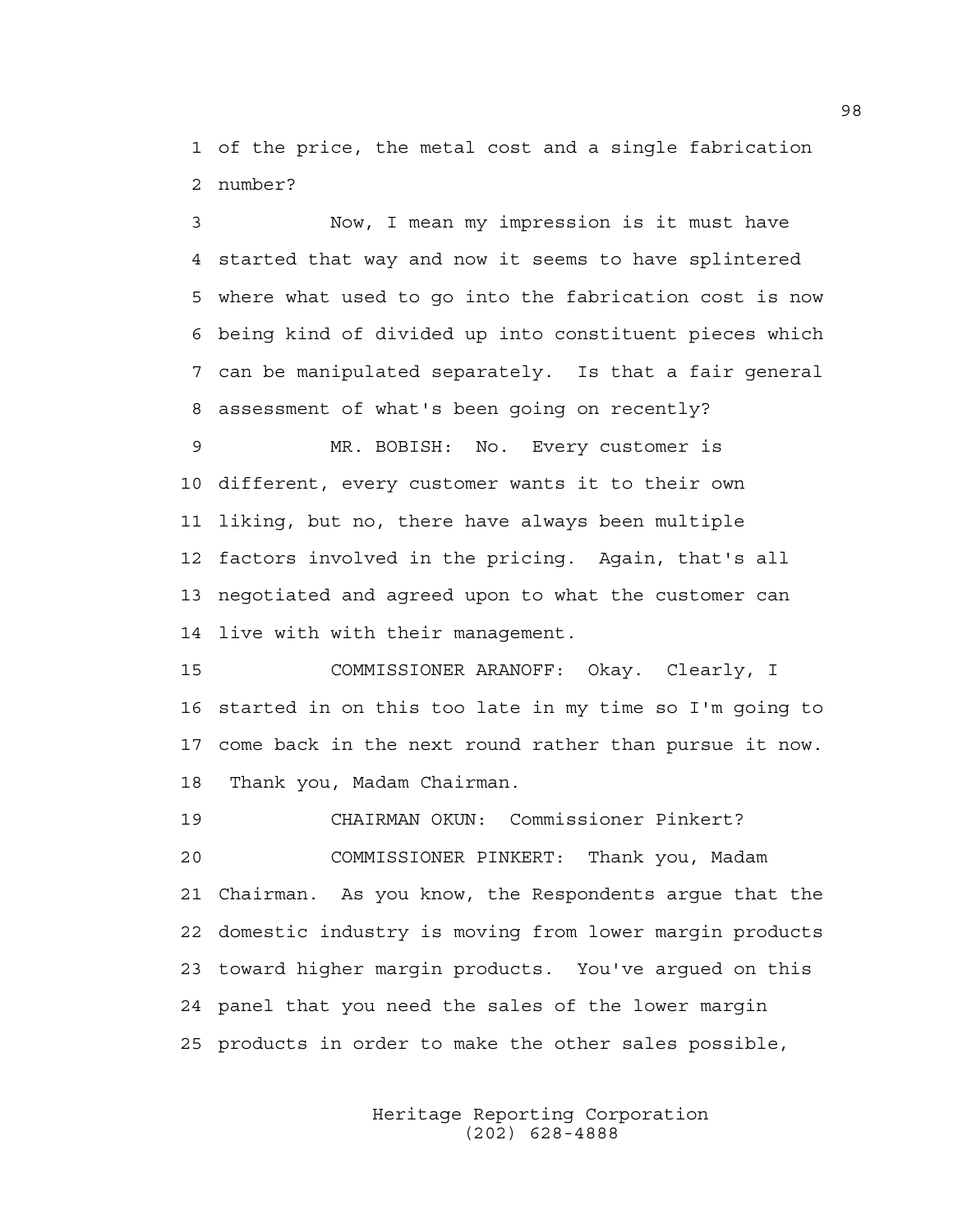1 you need a healthy base. My question is is it 2 possible that both sides are right about this, that 3 there is a movement from the lower to the higher, but 4 that also you need the base with the lower margin 5 products?

6 MR. WERNER: I want to make sure I 7 understand the question properly. The answer is yes, 8 that we need the base of products, obviously. In our 9 case we have seen, you know, ever-increasing 10 competition, particularly from Germany, as well as 11 domestically. Olin certainly had a lot of alloys that 12 have been developed and the licensing agreements had 13 expired and that is a lot more competitive market also 14 than, you know, what we had faced probably as a 15 company four or five years ago. Dan, maybe you can 16 help me, you know, you have a history a bit more on 17 that, but I sense that that's a much more competitive 18 market today as well.

19 MR. BECKER: I agree.

20 MR. KERWIN: I would add one observation 21 which is, from having seen PMX's facility, one of the 22 things that struck me is just how many different stock 23 keeping units, SKUs, that Tom mentioned that number in 24 the thousands, and I think one of the things that the 25 domestic industry has tried to do is to be more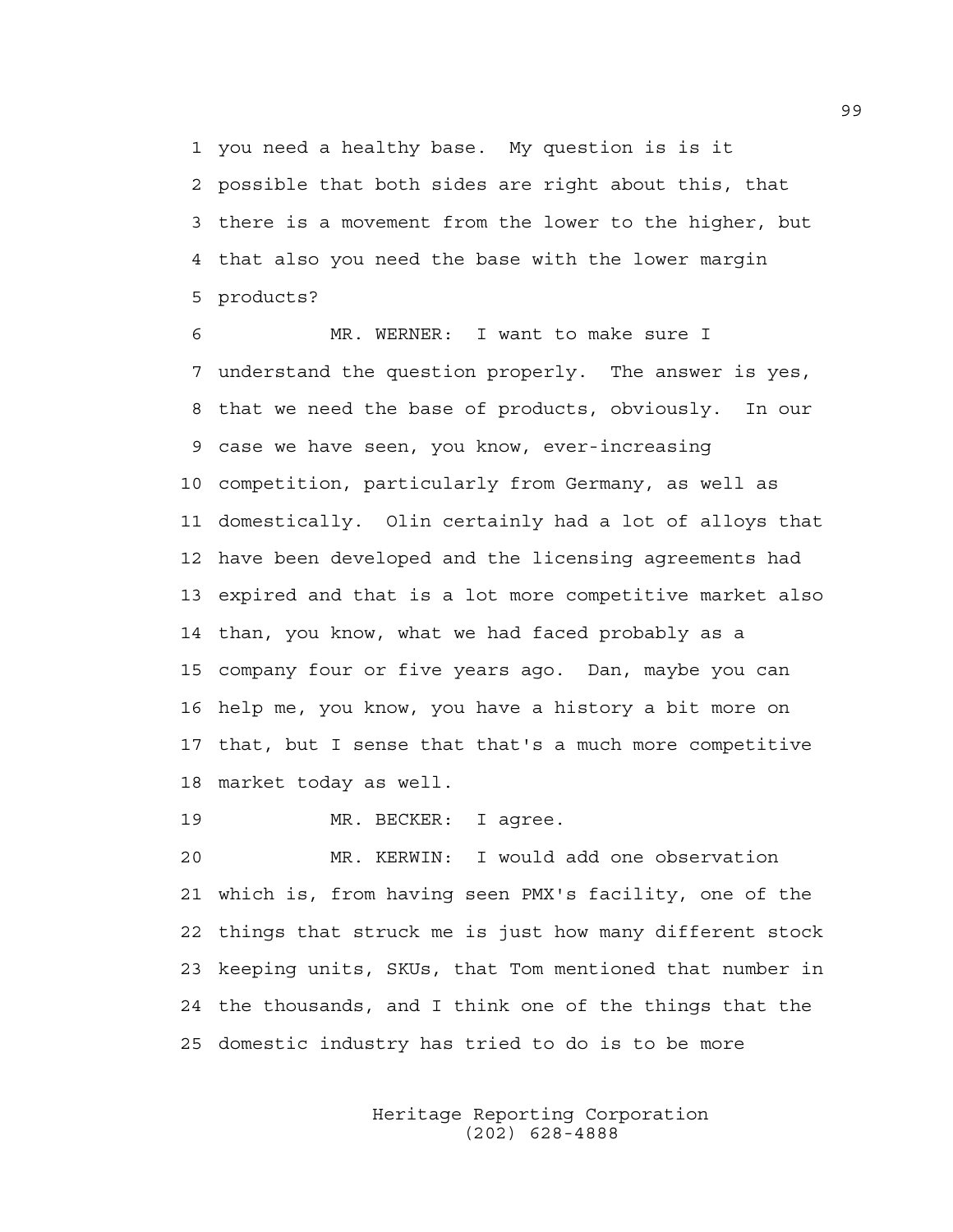1 responsive to customer needs and to offer further 2 distinctions of the given products. So, in other 3 words, instead of offering an entire roll of a 4 product, offering a small piece, a smaller roll, of 5 strip and meeting certain rigid specifications that 6 are set by the customer, so, but that can still be 7 done within the brass sheet and strip category.

8 So, in other words, you are adding value, 9 additional value, to that product so you could say 10 that's a higher unit value product because it's more 11 tailored to the individual customer's needs, and 12 therefore, that customer, because he's going to get 13 better output out of that product when he uses it in 14 his manufacturing process, might be willing to pay a 15 little bit more for that. So that's an indication of 16 a means of improving the value-added on the product, 17 but it would still remain a brass sheet and strip 18 product.

19 MR. BOBISH: Commissioner, if I could add 20 just so you see the whole picture. Roughly eight 21 years ago, PMX Industry was a very vanilla copper and 22 brass mill. To our Respondents, yes, to be a better 23 vendor to our customers and to be a better competitor 24 we've invested millions of dollars in equipment to 25 produce some of these higher valued items. The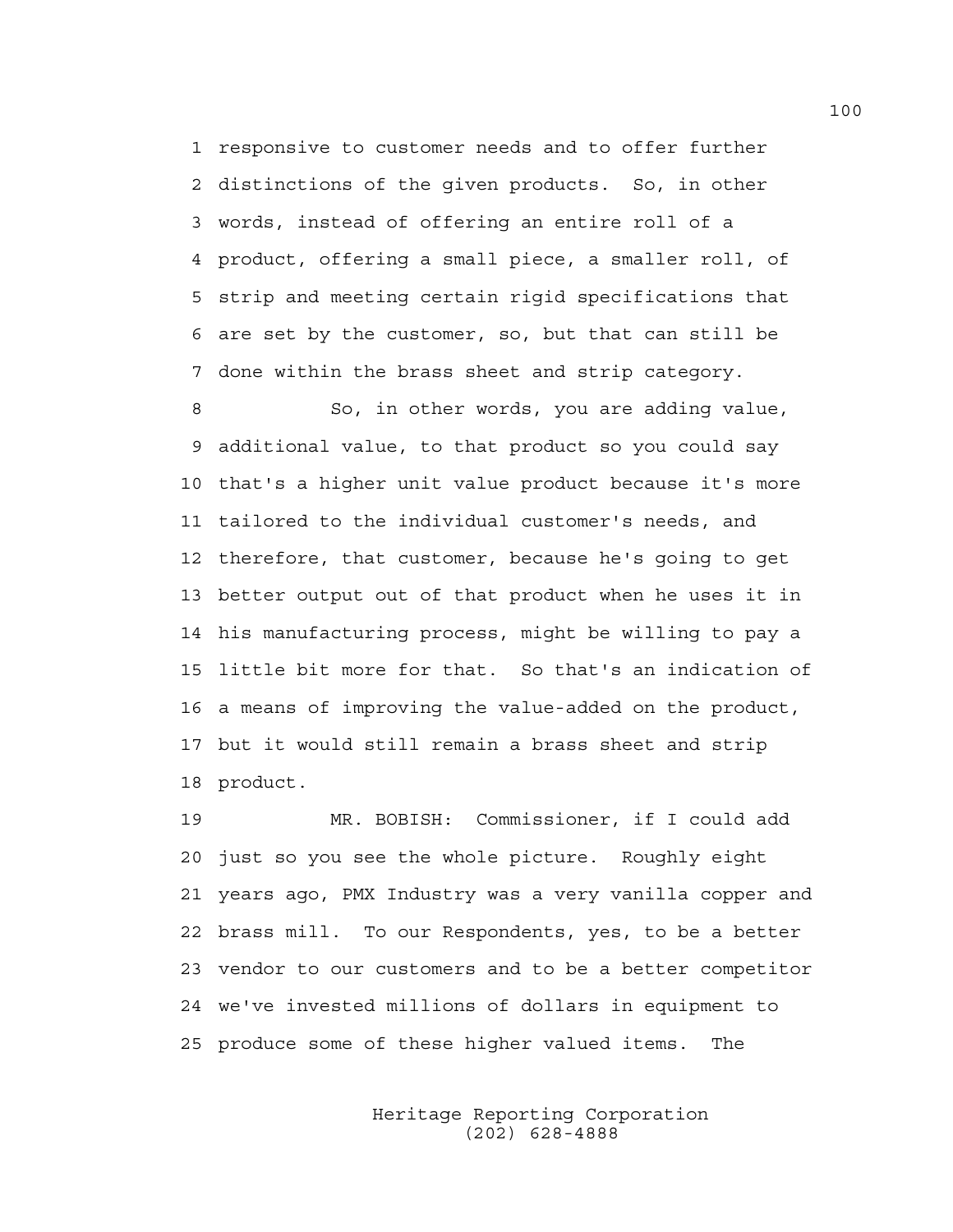1 problem is that now that we're there, those are 2 shrinking, as is the subject material. As we pointed 3 out, you need -- the most viable to produce in the 4 mill is the 200 series.

5 By far anything else in the United States, 6 we all need that first. Everything else is of lesser 7 degree. While the 200 series has been eroding, so has 8 the high-performance alloys. To the chagrin of many 9 of my competitors, we've taken market share in those 10 products, but overall in the United States, those 11 high-performance alloys are not growing either.

12 COMMISSIONER PINKERT: Now, Respondents also 13 argue that underselling by imports from Germany in the 14 original investigation resulted from a very high U.S. 15 dollar exchange rate which doesn't apply to the same 16 degree now. How do you respond to that?

17 MR. KERWIN: I'll take a first crack at 18 that. My response to that again would be to point to 19 the chart that I displayed in my testimony. Whatever 20 is going on with the Euro to dollar exchange rate has 21 not deterred the Germans from shipping to the United 22 States in other alloys. So I mean obviously exchange 23 rates fluctuate, they go up, they go down.

24 Currently, and recently, the dollar has been 25 strengthening in relation to the Euro and it may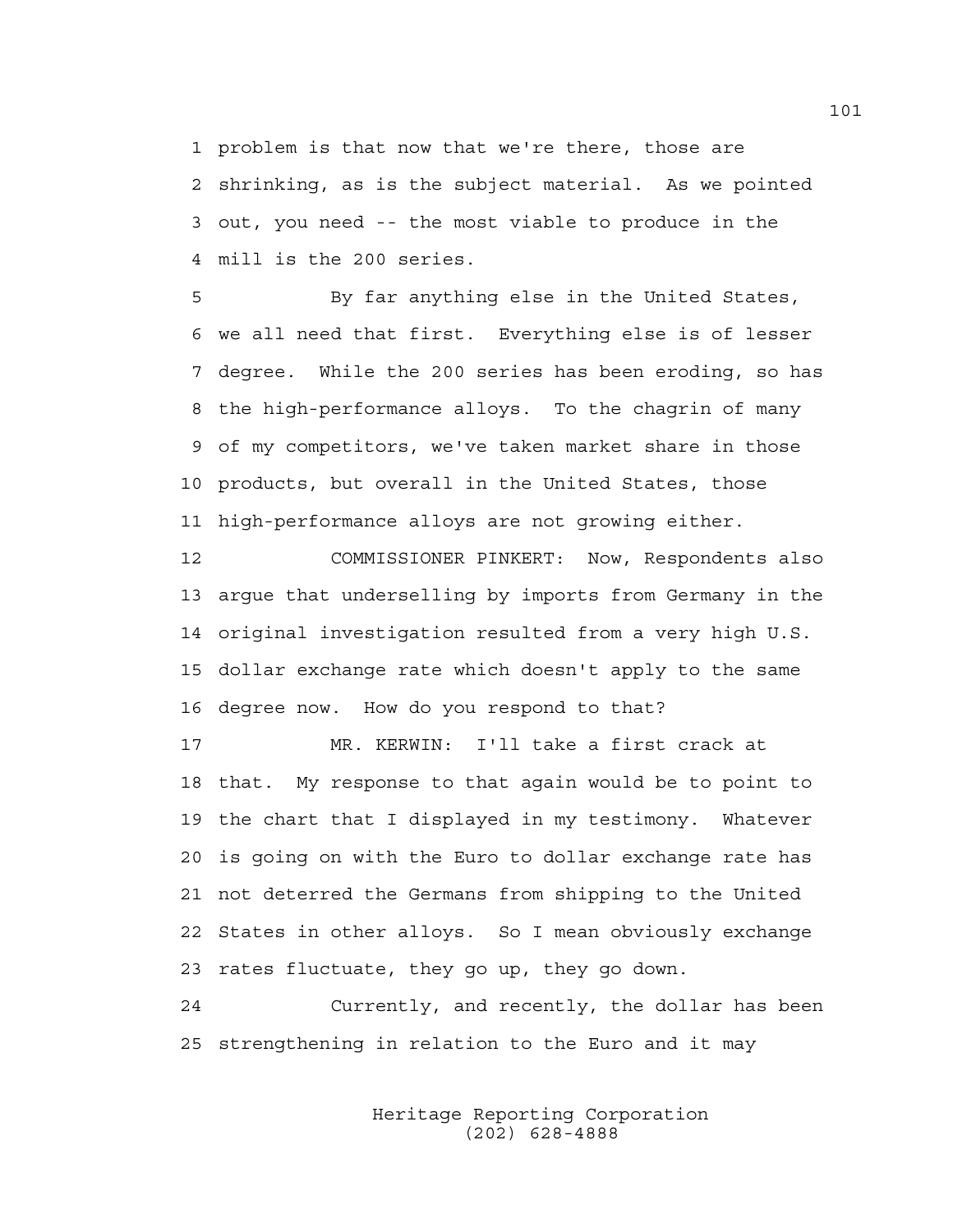1 continue to do so, but I'm not going to hazard a guess 2 as to whether that will, that's likely or not, but the 3 point is that they have in recent history shipped to 4 the United States in these other nonsubject alloys in 5 very substantial quantities regardless of what was 6 happening with the Euro to dollar exchange rate.

7 MR. BECKER: Mr. Pinkert, my experience has 8 been in Germany that their motivation is to capture 9 market share, increase volume and fill capacity 10 irrespective of the exchange rates or the freight 11 rate.

12 MR. BOBISH: It's my understanding that 13 Germany, it's commonplace to run a two year currency 14 hedge, so as where they lock it in, they are pretty 15 well-covered that the fluctuations in currency won't 16 affect those, their overall profitability.

17 COMMISSIONER PINKERT: Thank you. Now, as 18 you know, there was a lot of talk about internal 19 consumption. You've talked a bit about tolling but I 20 want to focus for the moment on the question of how 21 internal consumption can be affected by undersold 22 imports in the event of revocation.

23 MR. HARTQUIST: I think we're not exactly 24 clear on what you're asking, Commissioner Pinkert. 25 How internal consumption could be affected by imports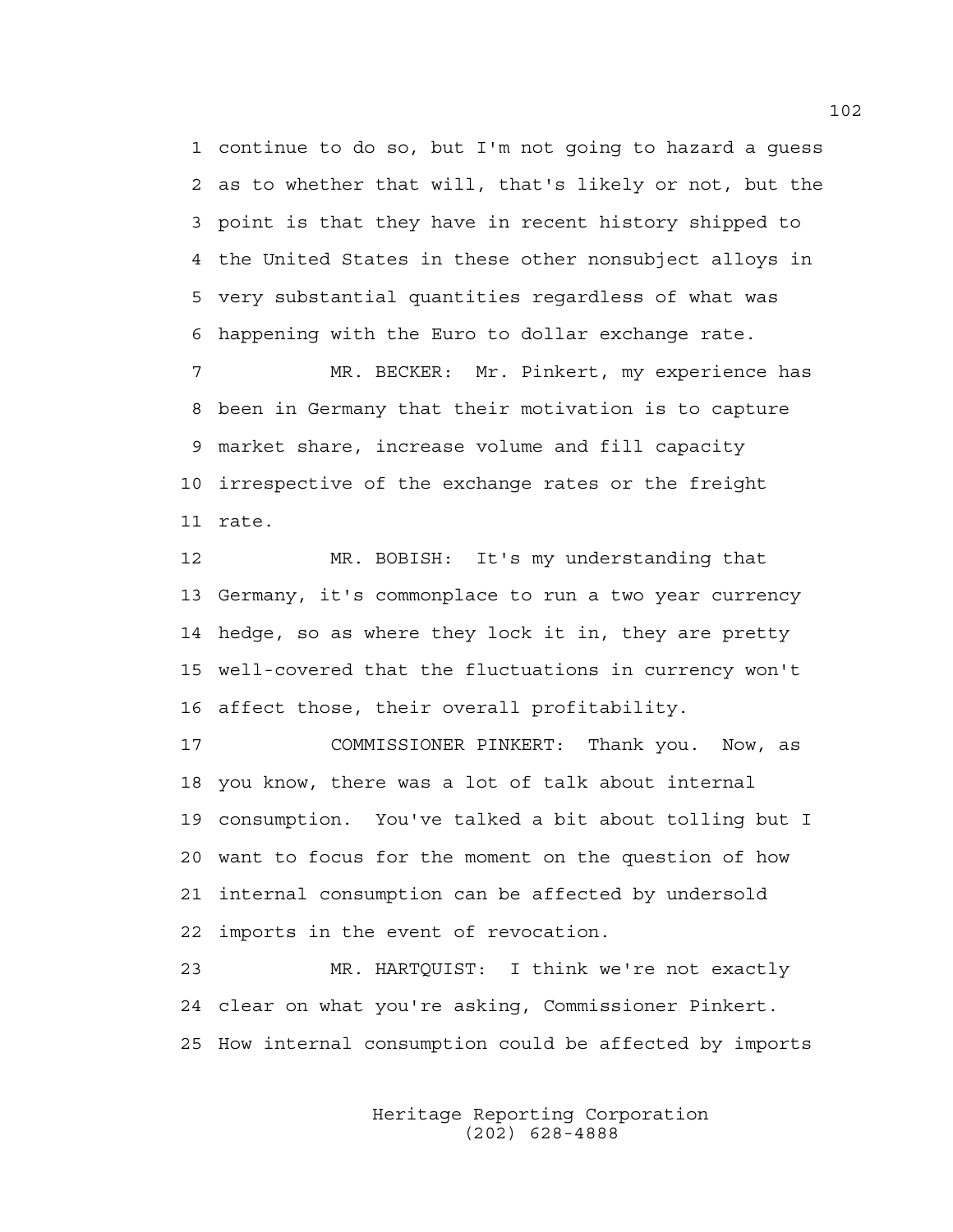1 of the subject material?

2 COMMISSIONER PINKERT: Well, if, in fact, in 3 a particular case we find that there's a substantial 4 amount of internal consumption, does that insulate the 5 domestic industry from the impact of undersold subject 6 imports?

7 MR. HARTQUIST: Okay. I understand, and I 8 think part of the answer on that relates to the 9 structural changes that have occurred in companies 10 like Olin and the Buffalo operation, but, Tom, maybe 11 you want to comment on that in terms of sales to 12 downstream affiliates of Olin.

13 MR. WERNER: Yeah. Well, you know, I guess 14 the comment would be that as we looked at the business 15 under global brass and copper and the new ownership 16 and new management team came forward, it was a fairly 17 integrated business and probably could have been 18 described as, you know, a bit more captive at that 19 time, but we have completely broken those businesses 20 down into separate B&Ls looking at, you know, the 21 value that is added, the return associated with each 22 of the business, and all of our businesses are free to 23 purchase materials from any source that they find is 24 the most competitive, and that's globally, as well as 25 domestically, and they do, such as comments that Dan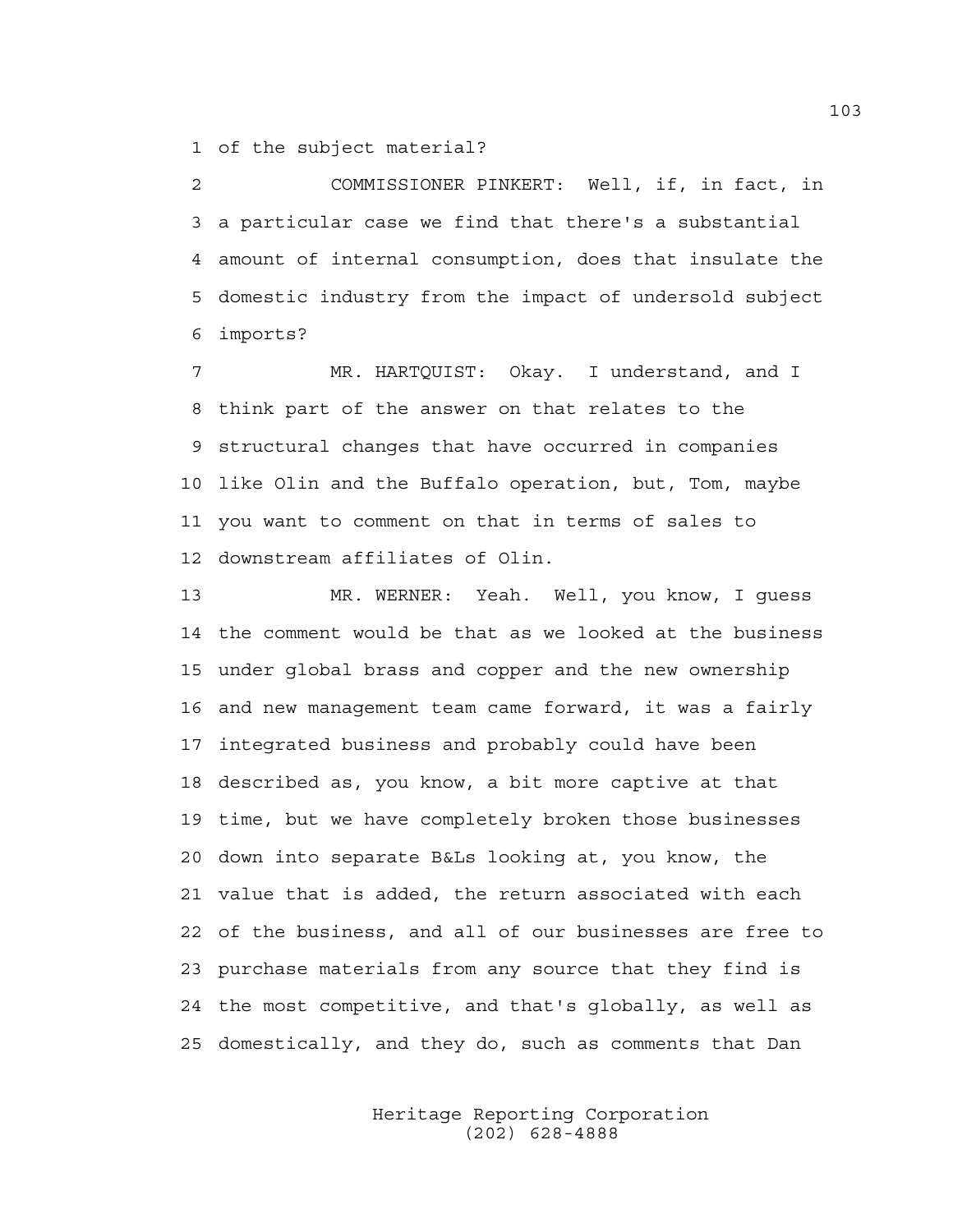1 made, sometimes to our chagrin, but that does happen.

2 So they have to do what's best for their 3 business, and that's really been, you know, I think a 4 pretty major change in, you know, the way those 5 businesses are run and their purchasing patterns have 6 changed recently dramatically over the last couple of 7 years. Does that help?

8 COMMISSIONER PINKERT: Mr. Heusner? 9 MR. HEUSNER: Yes. I can speak. You know, 10 under the Luvata ownership, the Buffalo plant had a 11 fairly large captive customer, a tube making facility 12 in Franklin, Kentucky, that consumes a significant 13 amount of copper strip. Since the sale of the 14 business, that tube plant has remained in the Luvata 15 group, so that is no longer a captive customer, so 16 that's added, you know, a significant amount of volume 17 that's in the market that's up to any competitor to 18 supply.

19 MR. BECKER: I'd just like to add to Mr. 20 Heusner and Mr. Werner's comments. I have been in 21 charge of these internal customers in my career, 22 fabricated components, tube, other re-rolling 23 facilities, and I can tell you that what happens is if 24 the parent company, or the brass mill, charges prices 25 that are not competitive with other sources, then we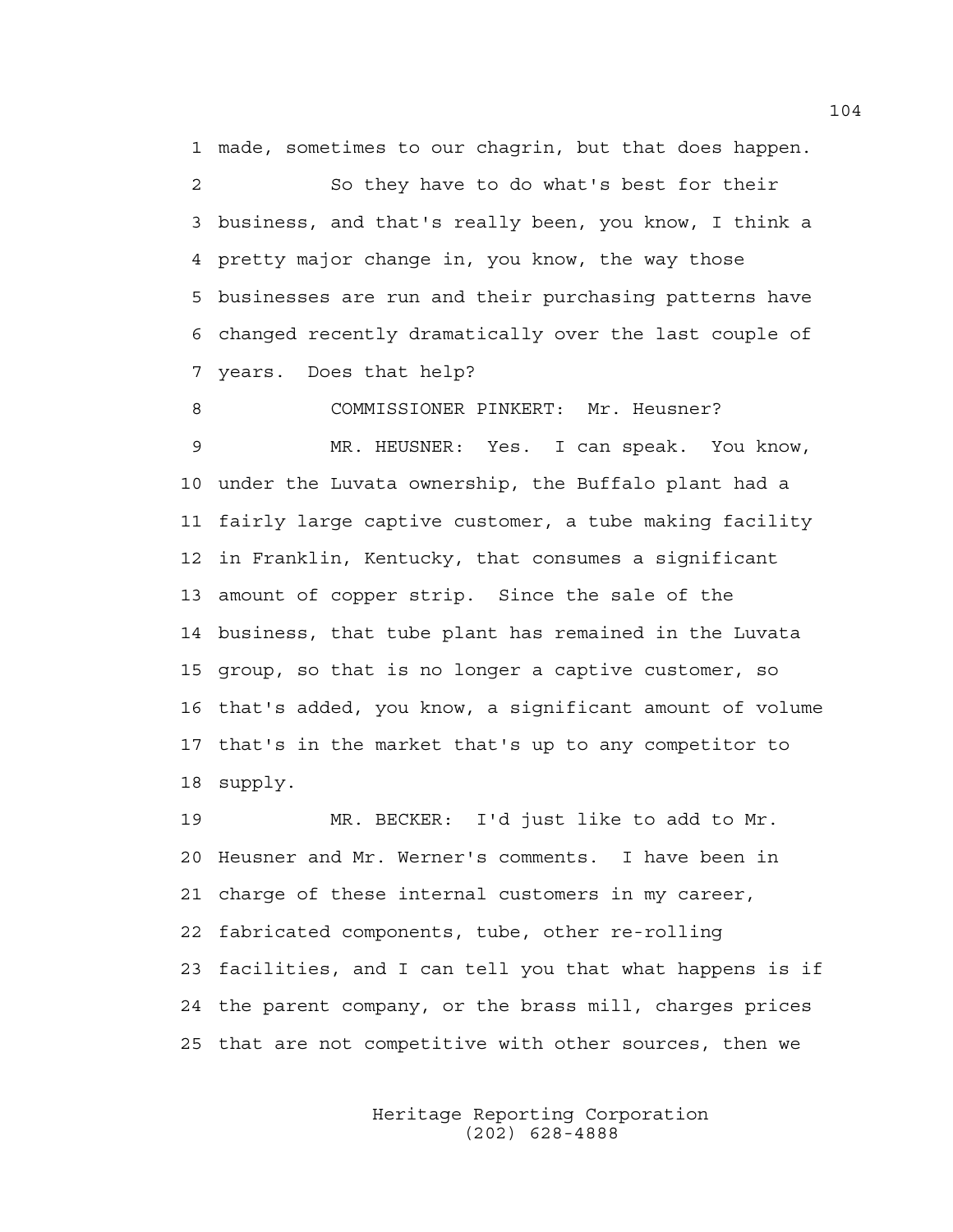1 become noncompetitive as an internal customer and we 2 lose our market share. It's linked together.

3 Economically and through market forces, it just can't 4 get out of sync.

5 MR. BOBISH: I just want to add PMX has no 6 captive audience for us to sell to.

7 COMMISSIONER PINKERT: Thank you. For the 8 posthearing, if you could focus specifically on this 9 issue that Mr. Becker just raised and how the sale of 10 the downstream product can, when it occurs in the 11 context of underselling and so forth, can then affect 12 the competitiveness of the upstream activity, I'd 13 appreciate it. Thank you very much.

14 CHAIRMAN OKUN: Commissioner Johanson? 15 COMMISSIONER JOHANSON: Yes. I thank you, 16 Madam Chairman. I'd like to return to something on 17 which I posed a question earlier, and that is the 18 issue or the contention of Respondents that they're 19 shipping highly customized products to the United 20 States. I'm returning to this because it's a major 21 part of their argument and I'd like to try to just, to 22 figure this out for myself. Along those lines, how 23 much of the U.S. market would you regard as customized 24 as opposed to just plain old commodity product? 25 MR. BOBISH: Every customer has their own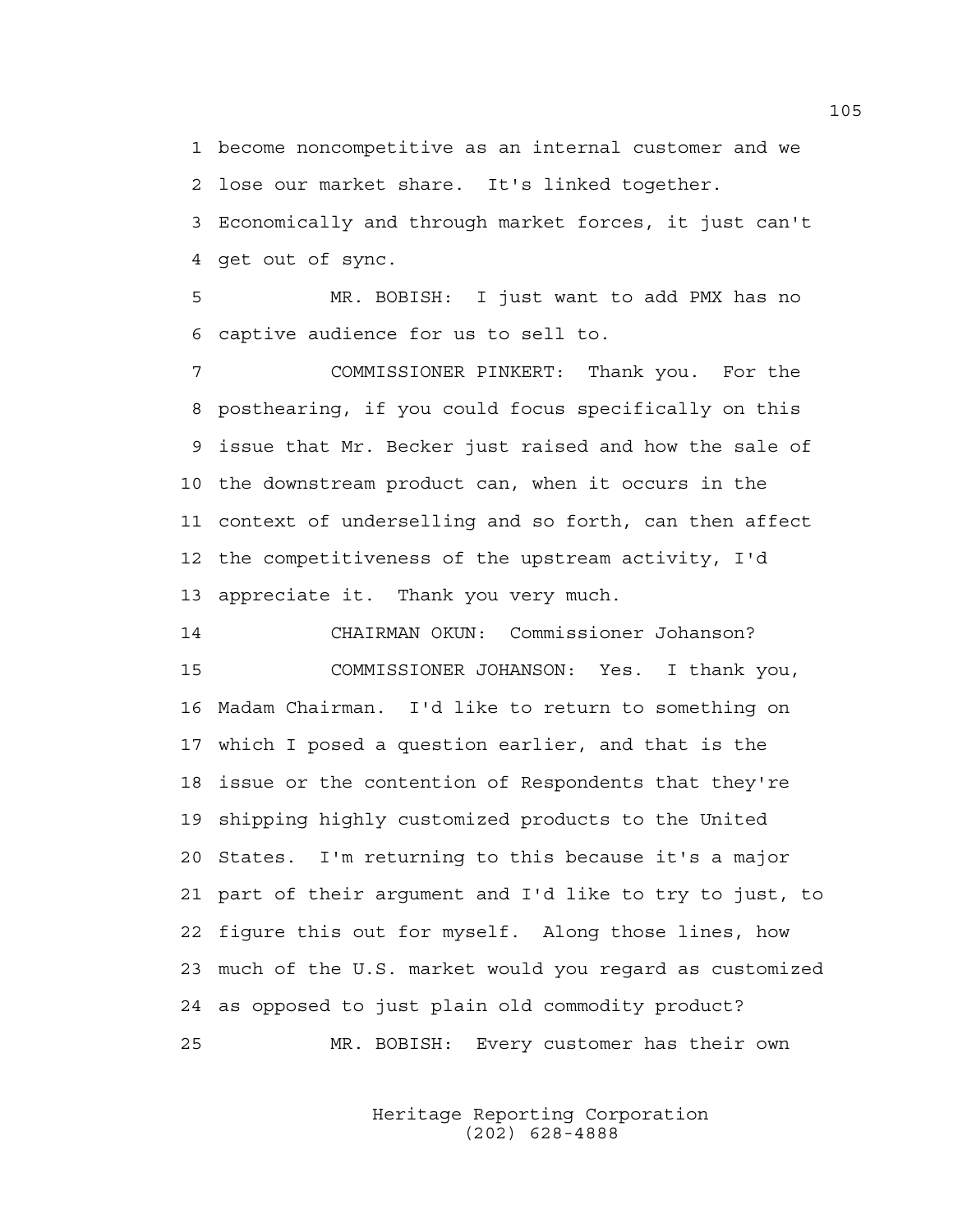1 unique specification, but when you say that it's so 2 unique that none of the integrated mills in the United 3 States can make it, the answer is none. There's zero 4 of that business.

5 COMMISSIONER JOHANSON: Mr. Werner? 6 MR. WERNER: I would have to concur. In 200 7 series of brass, none that I can think of.

8 COMMISSIONER JOHANSON: Mr. Becker, do you 9 have anything to add to that since you've been a 10 purchaser?

11 MR. BECKER: I agree, and I would say that 12 I've read the Respondents' brief and what they do is 13 they say that there are many different variations of 14 200 series brass. There are many tempers, broken down 15 by many widths and other specifications. That's true, 16 but once you meet that specification, it becomes a 17 commodity. So the high number of specifications or 18 combinations has nothing to do with whether it's a 19 commodity product or not, it's whether it's 20 manufacturable by a wide number of suppliers.

21 I would just repeat what the producers have 22 said is that there's no alloy, there's no temper, 23 there's no width, there's no package that I cannot buy 24 domestically, otherwise I would go overseas because I 25 distribute to the full market. So the contention that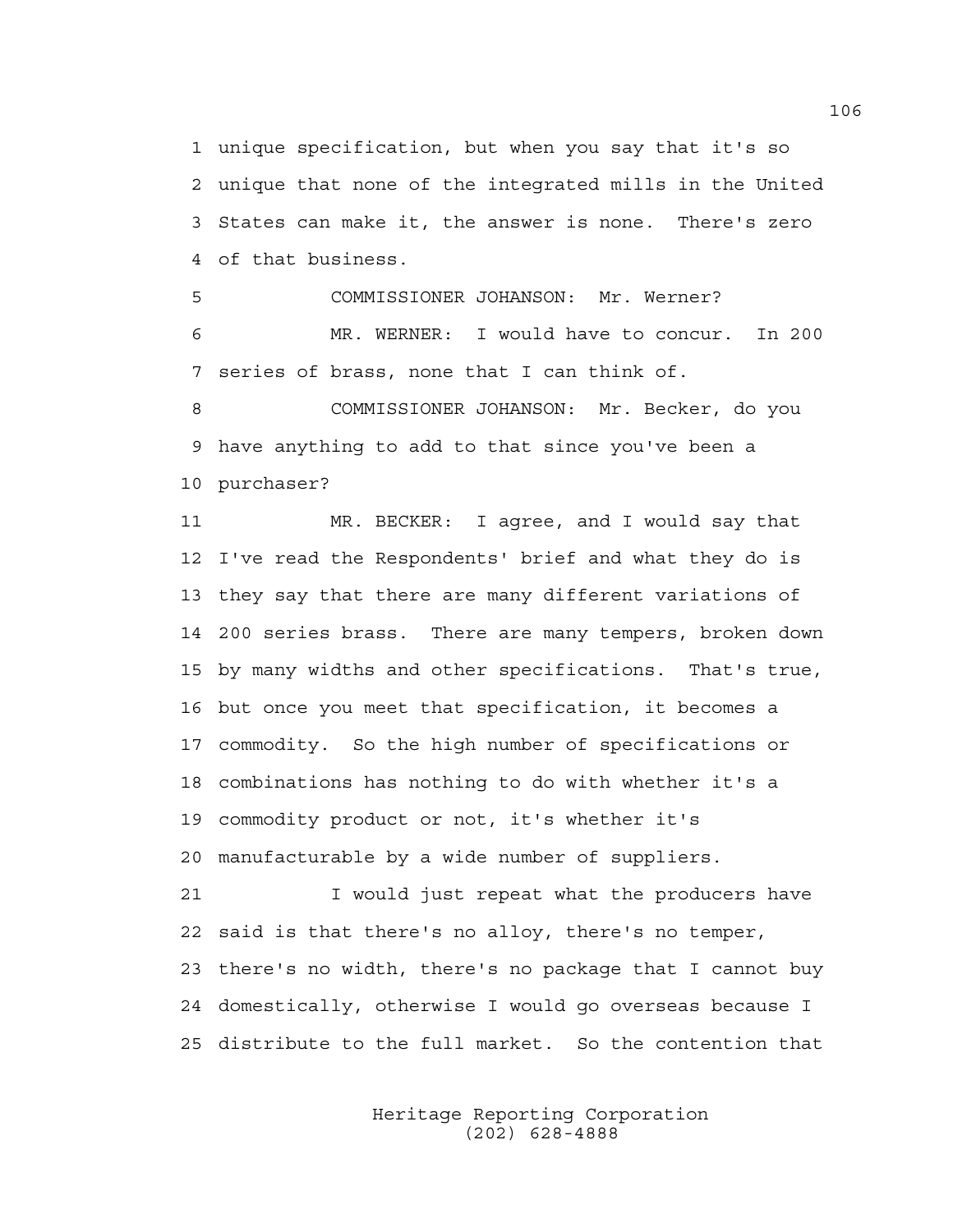1 there is a portion of the 200 series brass product 2 offering that is not available in the United States is 3 just wrong because I supply all segments and we are 4 the largest distributor by far of copper and copper 5 alloys.

6 MR. BOBISH: I'd like to just share one 7 thing. Please don't confuse a negotiation with 8 capability. A customer may come to us asking us to 9 produce something unique, but based on the quantity or 10 price they're willing to pay, we may decide or not 11 decide to manufacturing it at that point. That does 12 not mean that there is a price. There is always a 13 price we would be willing to make it, and part of that 14 negotiation is whether we can come to that agreement 15 or not.

16 COMMISSIONER JOHANSON: Can you think of any 17 purchasers who would want a customized product out of 18 the basic brass sheet and strip? I know I'm digging 19 even deeper into this but I'm just trying to figure 20 this out.

21 MR. BOBISH: To clarify, outside of -- are 22 you talking about alloys outside of 200 series? 23 COMMISSIONER JOHANSON: No. Within the 200 24 series.

25 MR. BUSHELL: Tom?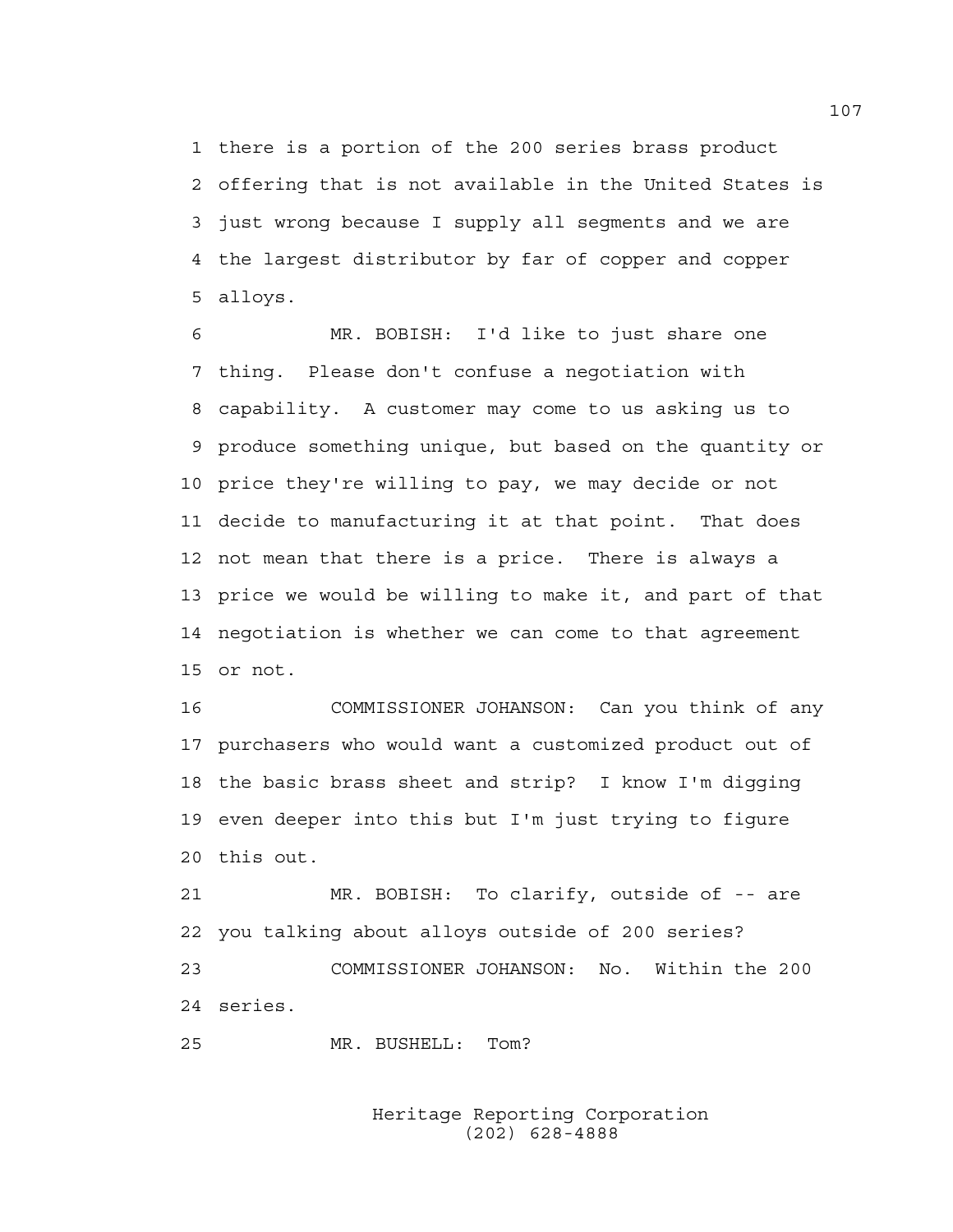1 MR. BOBISH: Again, the only thing I would 2 add is the packaging that is right along your lines of 3 the continuous coil. That is more of a negotiation 4 than a capability.

5 COMMISSIONER JOHANSON: Okay. Thanks. I 6 appreciate it. I understand that a number of 7 purchasers have moved offshore in the past several 8 years, I think largely to China. You read the 9 newspapers about how some industries are moving from 10 China back to the United States. Do you see any of 11 that happening with regard to purchasers of brass 12 sheet and strip?

13 MR. BOBISH: I'm still waiting. I haven't 14 seen any.

15 COMMISSIONER JOHANSON: Okay.

16 MR. HEUSNER: I know of one in the last two 17 years.

18 COMMISSIONER JOHANSON: That's moved back to 19 the United States?

20 MR. HEUSNER: Yes.

21 COMMISSIONER JOHANSON: Thank you. Could we 22 get more information on that in --

23 MR. HEUSNER: Sure.

24 COMMISSIONER JOHANSON: Okay. Thank you. I 25 appreciate it. Also with regard to China, I know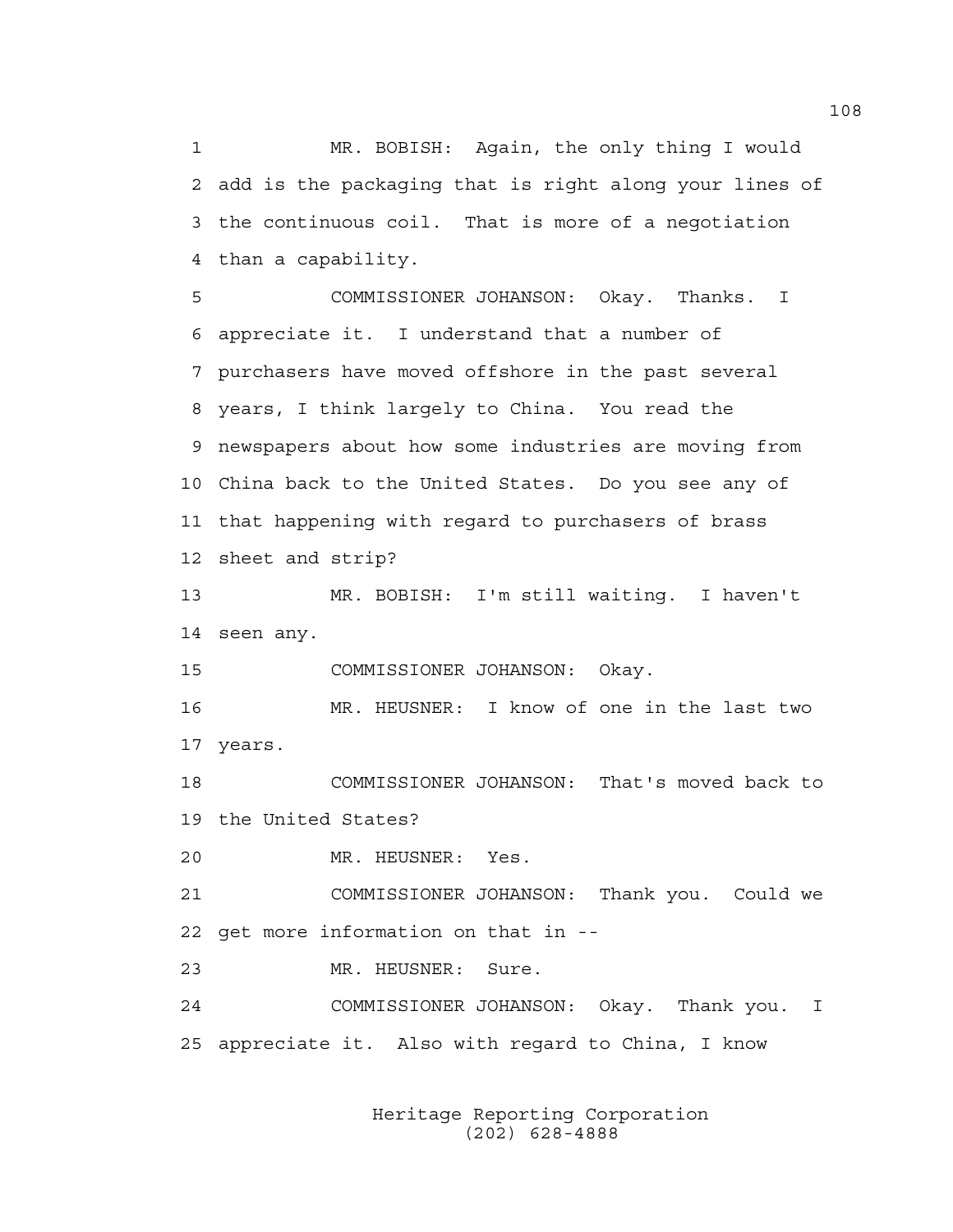1 China is now largely self-sufficient in this product. 2 Do you see the potential for imports from China into 3 the United States?

4 MR. BOBISH: I think it's a little premature 5 to say they're self-sufficient.

6 COMMISSIONER JOHANSON: Or they're close to 7 self-sufficient. They're getting there. Yeah.

8 MR. BOBISH: They're getting closer. 9 They're getting much closer, but I don't see in the 10 next 10 years, as I alluded to earlier about just the 11 increase in cars, I don't see that they'll have the 12 excess capacity in five to 10 years. Certainly, China 13 has been very willing to export everything else to the 14 United States so there will be a point where that will 15 be an issue, but just not in the near future.

16 COMMISSIONER JOHANSON: Okay. Thank you. 17 Also, you all have argued that Germany cannot ship to 18 the United States market without dumping. However, in 19 the staff report, the staff report indicates there's 20 been significant overselling in the U.S. market. I 21 was wondering if you could maybe speak on that for a 22 moment.

23 MR. KERWIN: I would comment on it. I'm 24 weary of getting into too much detail. That might be 25 proprietary. But, you know, as an initial matter,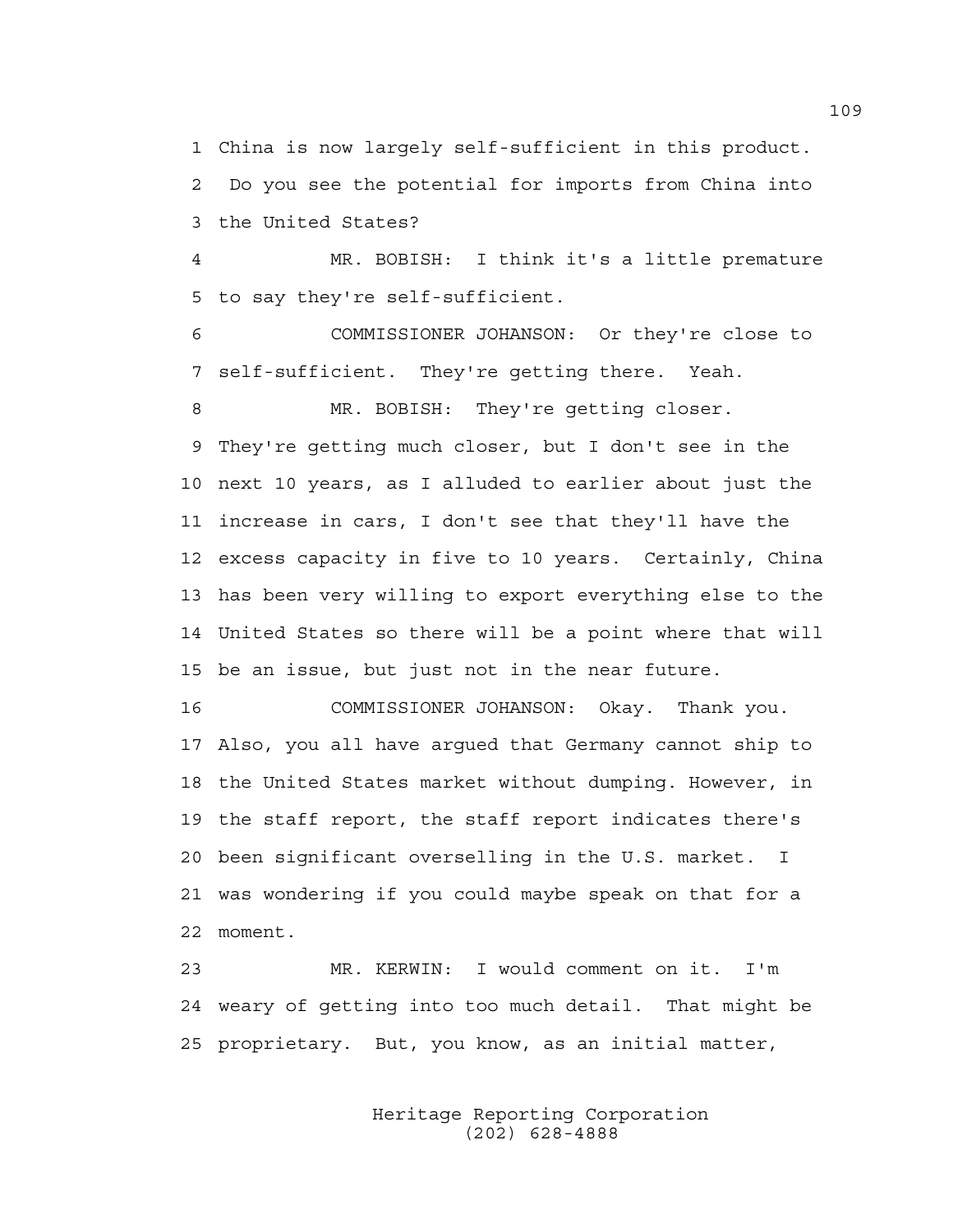1 obviously the volumes that were reported for the 2 pricing products by the domestic industry were 3 significant volumes, very large quantities reported in 4 most quarters of the period, and these were obviously, 5 you know, broadly distributed and widely-used 6 products. I'm guessing, given the level of disparity 7 between the German prices and the U.S. prices, that 8 we're talking about something very, very different. 9 Very minimal quantities being reported and likely not 10 really directly comparable merchandise.

11 MS. CANNON: Commissioner Johanson, if I 12 could just add, I was in a steel case recently where 13 we saw similar huge disparities between the prices, 14 and in probing further, what we found was that while 15 the product reported on the import side was 16 technically within the parameters of the price 17 descriptor, it had some other bells and whistles 18 beyond what was in the price descriptors that 19 explained the huge disparity. I don't know whether 20 we're seeing that here.

21 I'm not speaking to proprietary information 22 because I have no idea, but my guess is because the 23 disparity is that large that there must be something 24 like that that explains it. You don't see that type 25 of disparity in this product for the exact same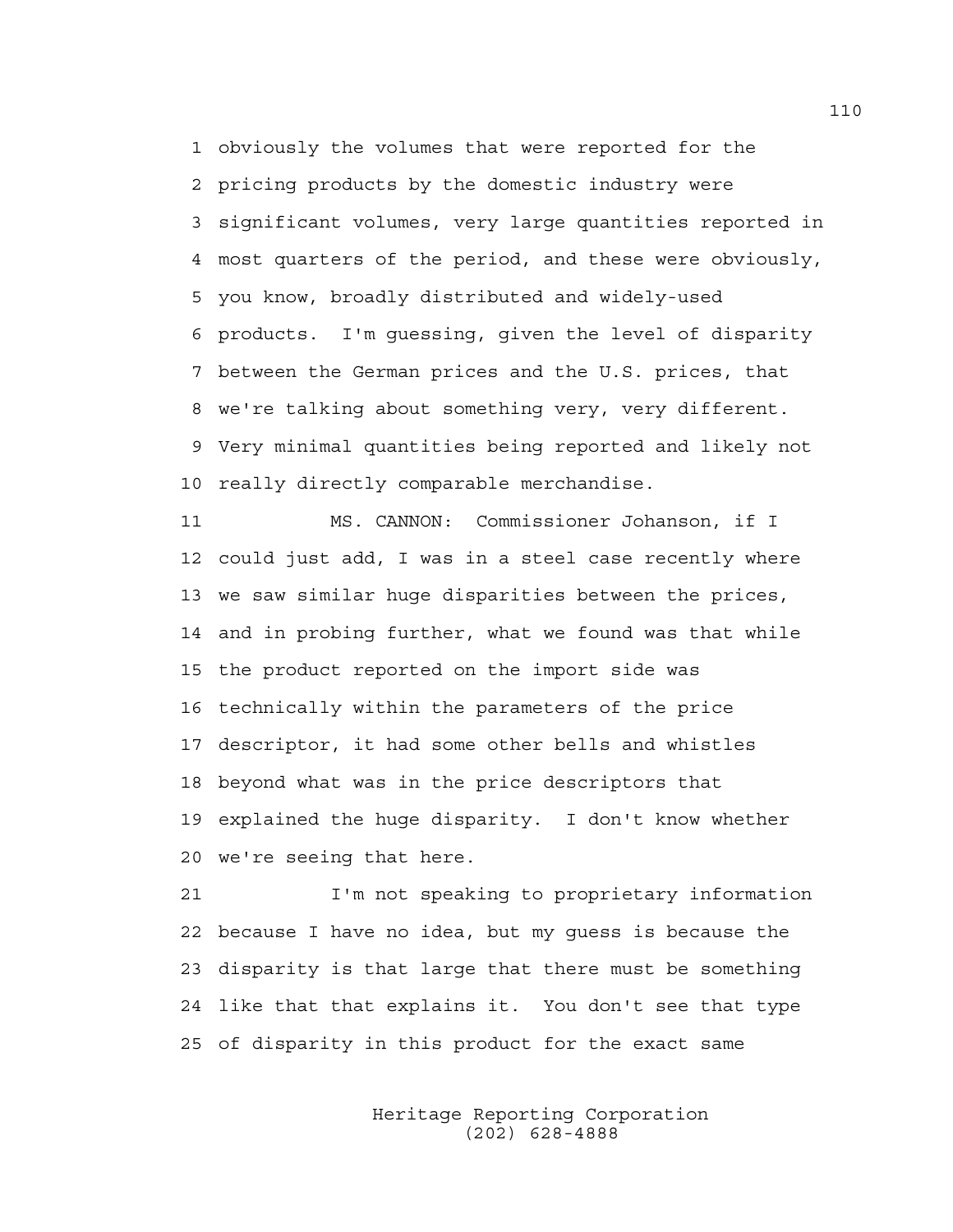1 product because, as Mr. Becker said, once you produce 2 the same product, the same spec, it's fungible and 3 quality or something like that isn't going to allow 4 that type of price differentiation.

5 COMMISSIONER JOHANSON: Okay. Thank you. 6 Moving on to another question, the Respondents contend 7 that the official N-4 statistics are overstated for 8 Germany. Do you all have a comment on that?

9 MR. KERWIN: Well, I think there's no 10 question that the HTS numbers under which brass sheet 11 and strip the subject material falls include also 12 products that are nonsubject, so there's, I mean I 13 think that's true enough that reliance on the official 14 import statistics is going to include some nonsubject 15 project. So I mean in this instance what would make 16 more sense is relying on the questionnaire responses.

17 I think without full information from the 18 questionnaire responses, however, the official import 19 statistics can be examined for the broader trends as 20 an indication of what the German industry is doing in 21 relation to other related products and what they're 22 shipping to the United States, so I think there is 23 certainly significance in those terms, if not that the 24 product is, generally speaking, subject material 25 within the HTS classifications.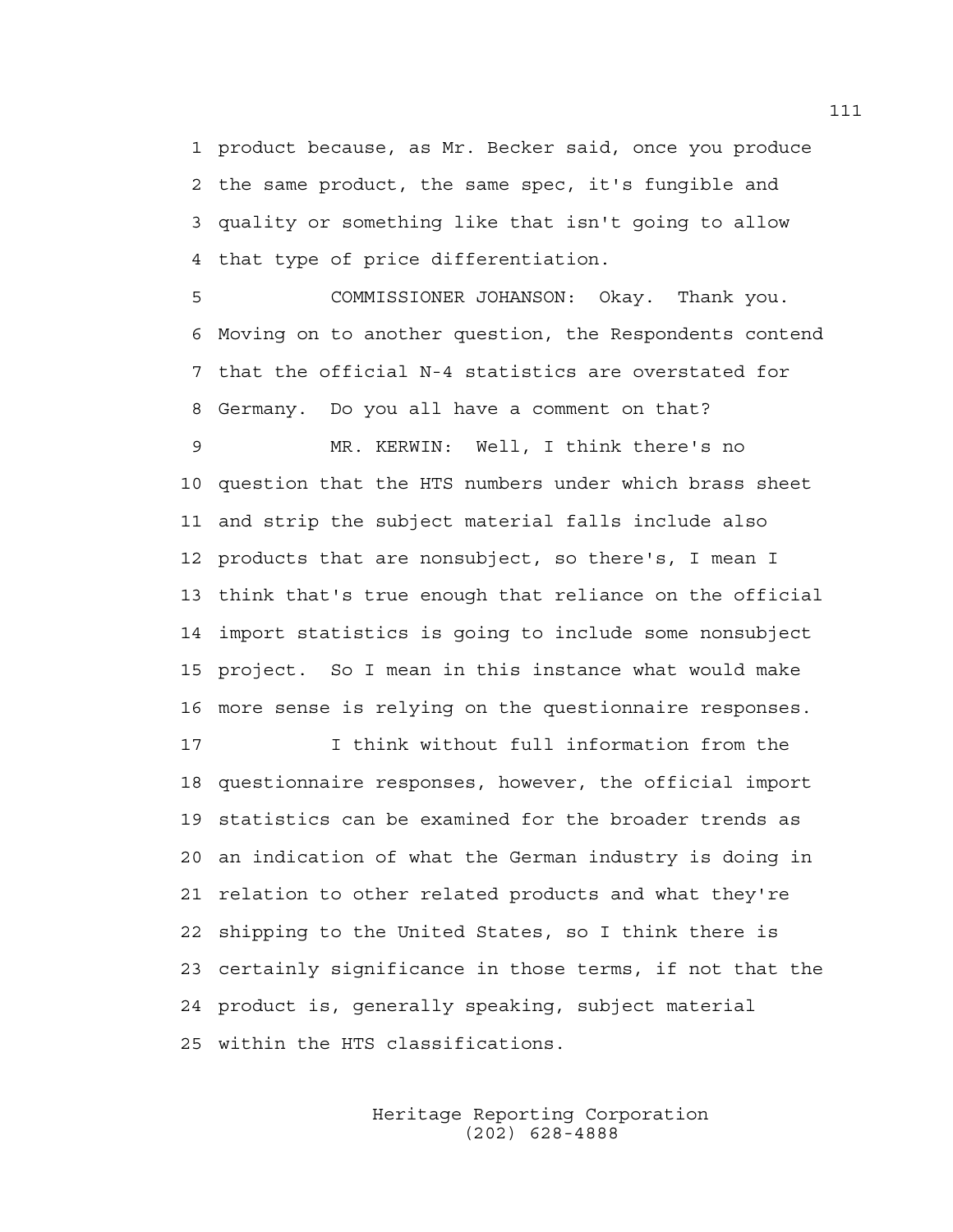1 COMMISSIONER JOHANSON: Okay. Thank you. 2 That helps. I have one final question, and that is if 3 there has been an increase in purchasers' desire for 4 just in time deliveries during the period of review, 5 and, if so, if that has benefitted the domestic 6 industry.

7 MR. BOBISH: We've seen that increase quite 8 a bit, and to be the best vendor you possibly can be, 9 you design a program that meets the customer's 10 requirements. We've been, entire industry's been very 11 willing to do that.

12 MR. BECKER: We're a purchaser and a 13 distributor so our niche in the market is quick 14 deliveries in small quantities. There has been an 15 increase in demand for that. That helps the 16 Respondents because they are, just by definition, it 17 is economical for them to ship full container loads in 18 large quantities, so they can ship to distributors in 19 those large quantities and get to the market.

20 The other way that it helps them is through 21 their affiliate of Wieland Metals in the United States 22 because they perform the same function, yet they have 23 more extensive ability to break down the product. 24 They can change the thickness, not only the width, so 25 they can do either. They can bring in wide width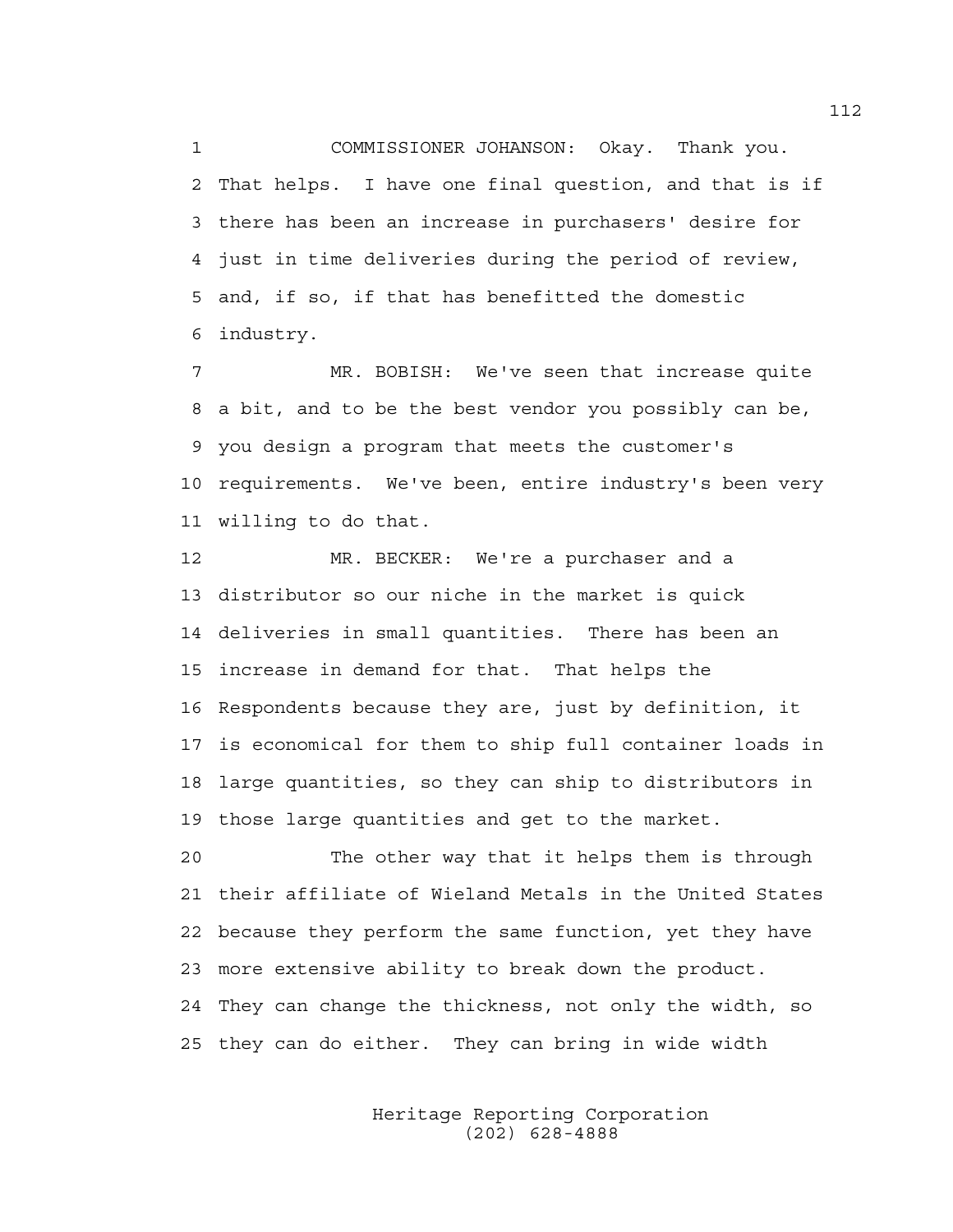1 coils in large quantities and container loads and 2 simply slit them and distribute to the market, or they 3 can bring in a pool of material at a single gauge and 4 change the thickness and then send it to the market. 5 COMMISSIONER JOHANSON: Mr. Becker, wouldn't 6 the longer shipping time put them at a disadvantage? 7 MR. BECKER: Not if they're shipping through 8 distributors or re-rollers because once a customer 9 specification is set, then it's known and it's 10 understood so there will be demand for that product. 11 So they set their casting and production schedules to 12 ship to the United States, warehouse, like we do, in 13 the United States and then ship to the downstream 14 customers of the known specifications. The specs are 15 not unknown so there's no guesswork with it. 16 COMMISSIONER JOHANSON: Okay. Thank you.

17 That is all of my questions.

18 CHAIRMAN OKUN: Let me first just, Ms. 19 Cannon, I know that in response to other questions 20 you'll be addressing the issue of corporate 21 affiliation for Aurubis Buffalo, and the number of 22 specific points that were raised. I just wanted to 23 add in that, Mr. Heusner, you had referenced the flux 24 in business plans, and to the extent it's available, 25 if there is a business plan under which you're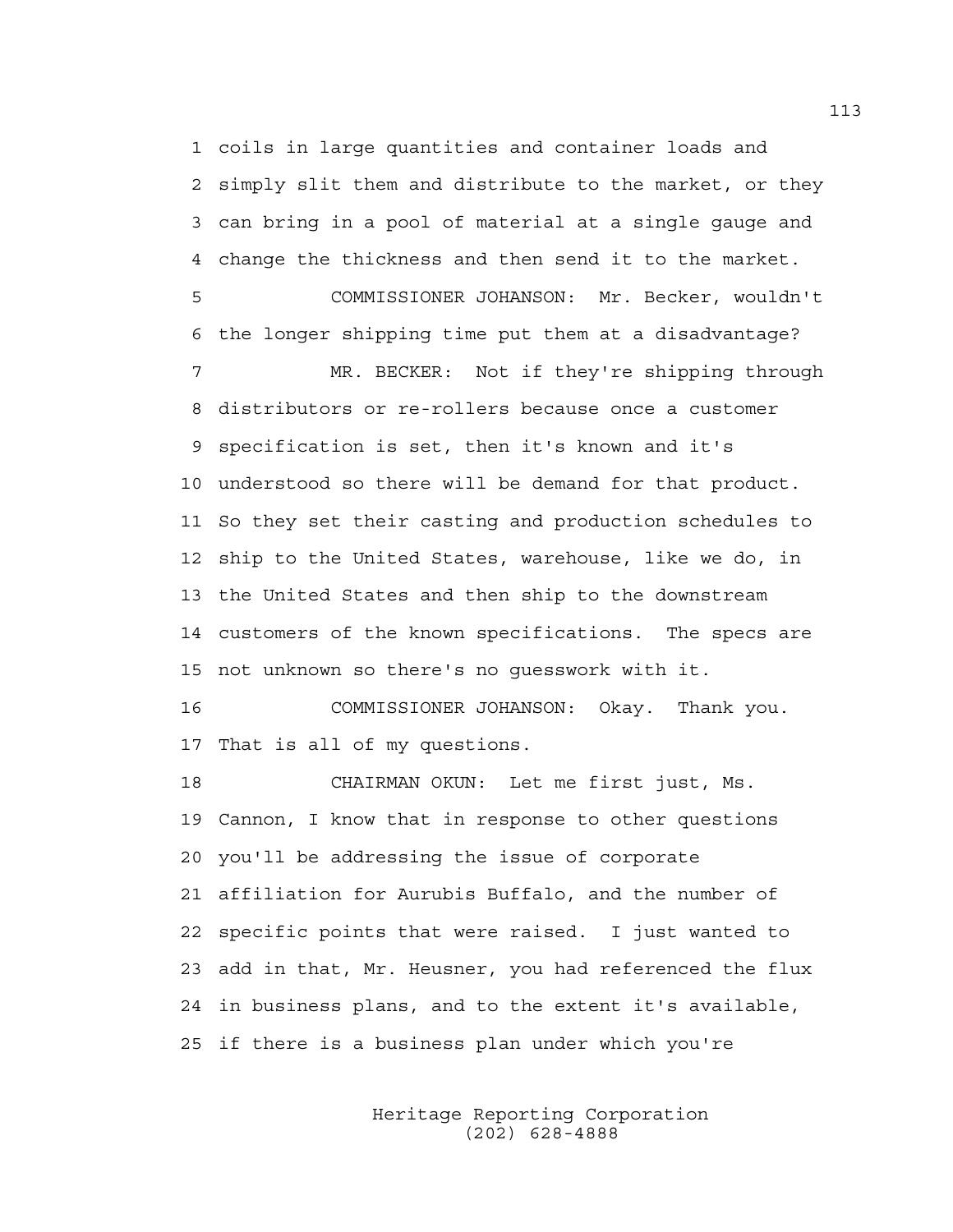1 operating under and that it has a timeframe associated 2 with it, if that could be provided, obviously 3 confidentially, and, Ms. Cannon, if you can take that 4 into account in your analysis.

5 MS. CANNON: We'll do that. Thank you. 6 CHAIRMAN OKUN: Okay. Thank you. Then, Mr. 7 Kerwin, maybe a question best for you. We had a 8 discussion about China and I appreciate the responses 9 we've had on that with respect to both what's going on 10 in that market and what it means as export market. I 11 wonder if you could address Respondent's argument with 12 respect to Germany's home market and what information 13 that you might have been able to obtain to understand 14 what's going on with respect to Germany in what has 15 been a good market for them in their home market.

16 Is that likely to change? Also, if you can 17 talk to the argument about what prices are in Europe 18 and why they don't see an incentive, that that doesn't 19 show an incentive to come back to the U.S. in large 20 quantities.

21 MR. KERWIN: Well, first of all, as Mr. 22 Becker said, there's always an incentive to ship -- 23 whatever your prices are in your home market, you can 24 only sell so much in the home market, so to the extent 25 you have excess capacity, in the view of the Germans,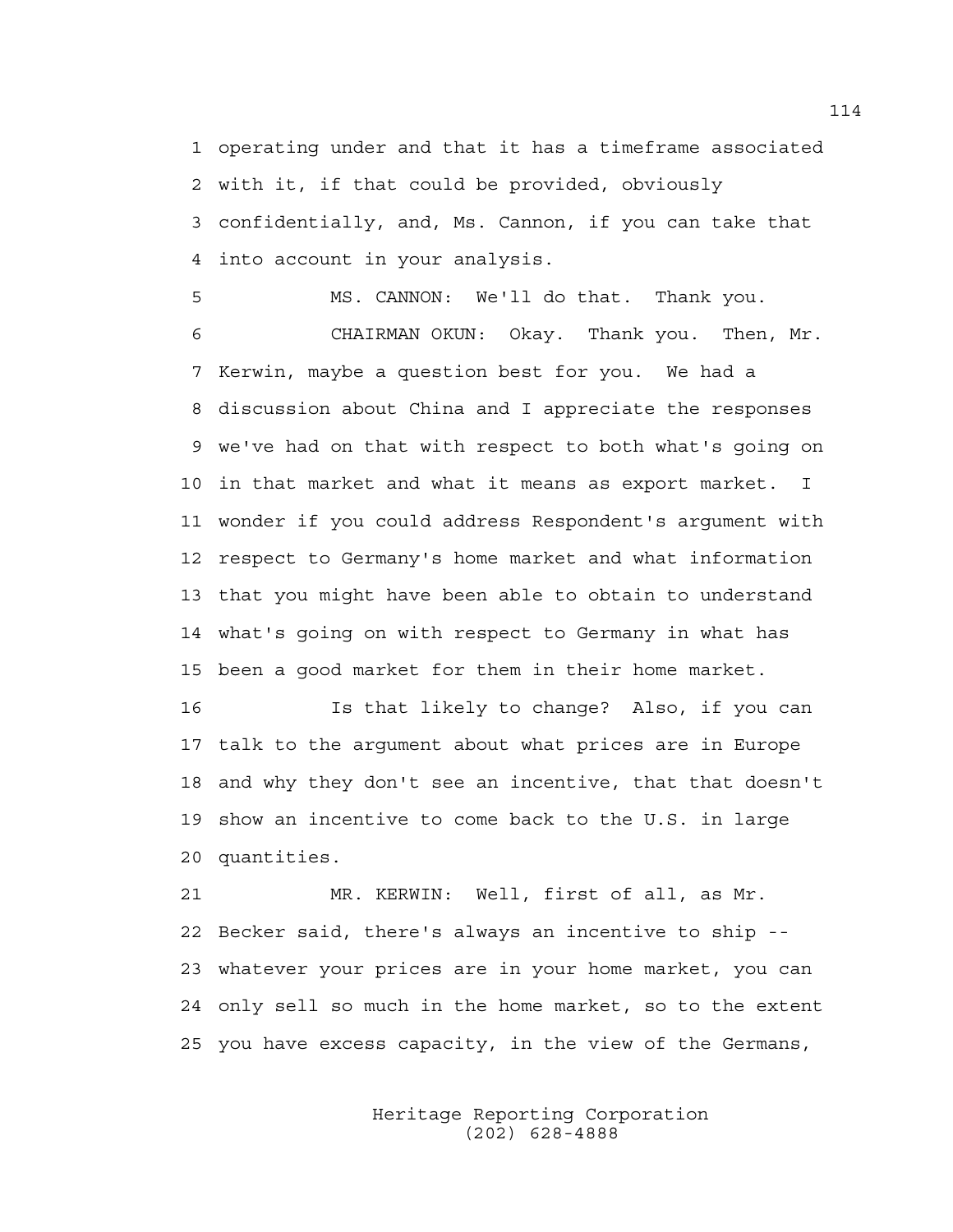1 there's always an incentive to ship oversees, almost 2 to the point of regardless of the price. That's why 3 dumping occurs. I think there are indications that 4 the European economy is slowing down.

5 I think, as a general proposition, the 6 German economy, no question, has performed better than 7 many of the other economies of Europe, but I think 8 that the indications of the last couple of quarters 9 are that their rate of growth is slowing down and that 10 the rest of Europe will be a drag on the German 11 economy as well. I won't go into the specifics, but I 12 think it's significant to look at to compare the 13 questionnaire data of the German Respondents in 2011 14 compared to that in 2010.

15 Otherwise, public accounts of what's going 16 on economically in Europe as compared to what's 17 starting to happen in the United States I think is an 18 indication that there will be an incentive to redirect 19 product that is being sold in Germany and elsewhere in 20 Europe to the United States.

21 CHAIRMAN OKUN: Obviously, I'll be asking 22 the Respondents for additional information on the 23 record to support their contention of that as well, 24 but if there's anything else that you can provide for 25 completeness of our record in helping us understand,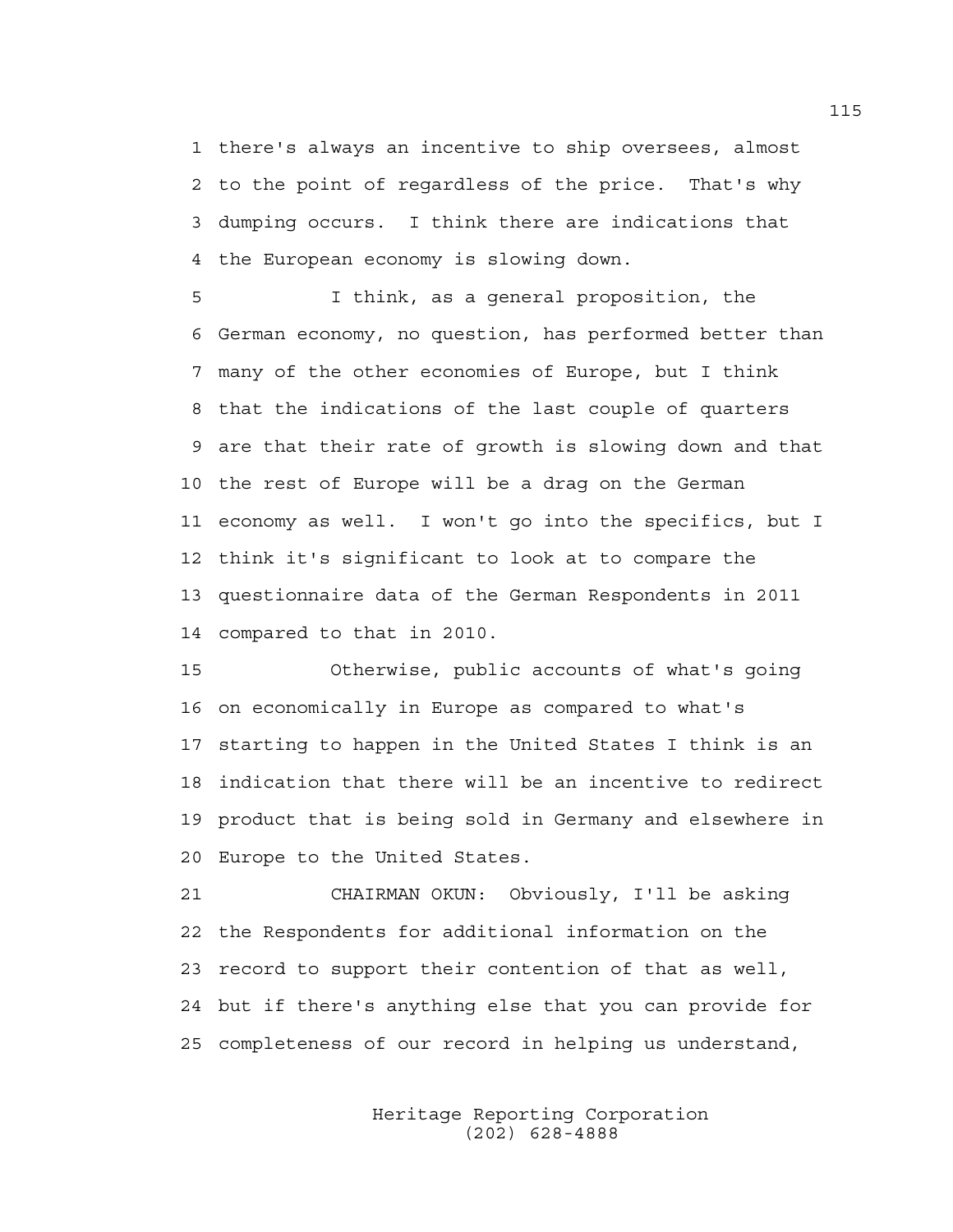1 specifically with respect to, you know, as you know, I 2 mean we could talk about general economic conditions, 3 but to the extent that we can talk about conditions 4 affecting this particular market for the subject 5 product, that's more helpful to our analysis.

6 MR. KERWIN: Well, I'd just add one fact, 7 which is that Germany is the world's largest exporter 8 of this product, so whatever is going on in Germany 9 itself is significant, but obviously this product is a 10 tremendous, there's a tremendous export market for 11 this product for the German manufacturers. They are 12 literally the largest exporters in the world, so I 13 think that's highly significant in this regard.

14 CHAIRMAN OKUN: Okay. Thank you for that. 15 Then, you know, again, to the extent not only of my 16 questions not only in Germany's home market, which has 17 been, and continues to be, imported to them, but also 18 if there are any changes going on with respect to the 19 other producers in the EU or their other markets, and 20 I think that relates to a question that Commissioner 21 Aranoff had about where these producers are and we 22 lack information.

23 Then, just to tie that back to a question I 24 was asking earlier and I think has been followed-up on 25 already, but just what to make of the fall in the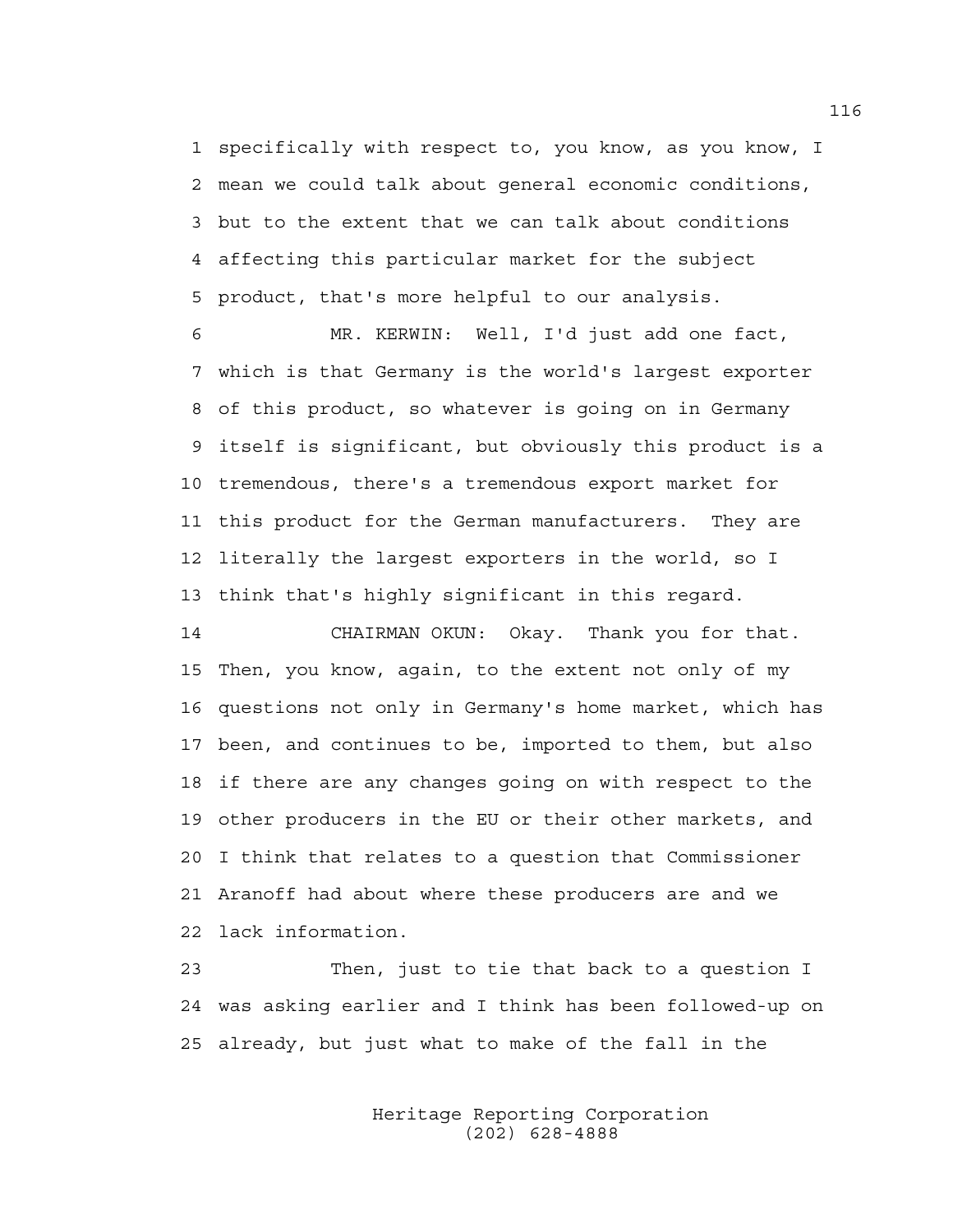1 nonsubject and the increase in the U.S. market share. 2 I know that one of the responses was when Poland left 3 the market, Mr. Becker, you went to a domestic source. 4 Maybe I can ask you, and you might have to provide 5 this confidentially, was price a reason? What was the 6 reason for that? Is that something you could provide 7 posthearing, why you shifted from Poland to a domestic 8 producer?

9 MR. BECKER: I would prefer to do that 10 posthearing.

11 CHAIRMAN OKUN: Okay. I welcome looking at 12 that. Then, just more broadly, does it tell us 13 anything? So this is an order, as you know, been in 14 effect for the sort of second, or no, third review. 15 We've had countries come out from under the order and 16 this is not a case where we have seen a surge from 17 those countries coming back in when they were taken 18 out from the order. How did the subject countries 19 here differ from those that have come out from the 20 order? What would I look at to say this is different, 21 this is not a case where I should take a country out 22 of the order even though the other countries that I've 23 taken out of the order have not come back into the 24 market?

25 MR. HARTQUIST: May we respond to that in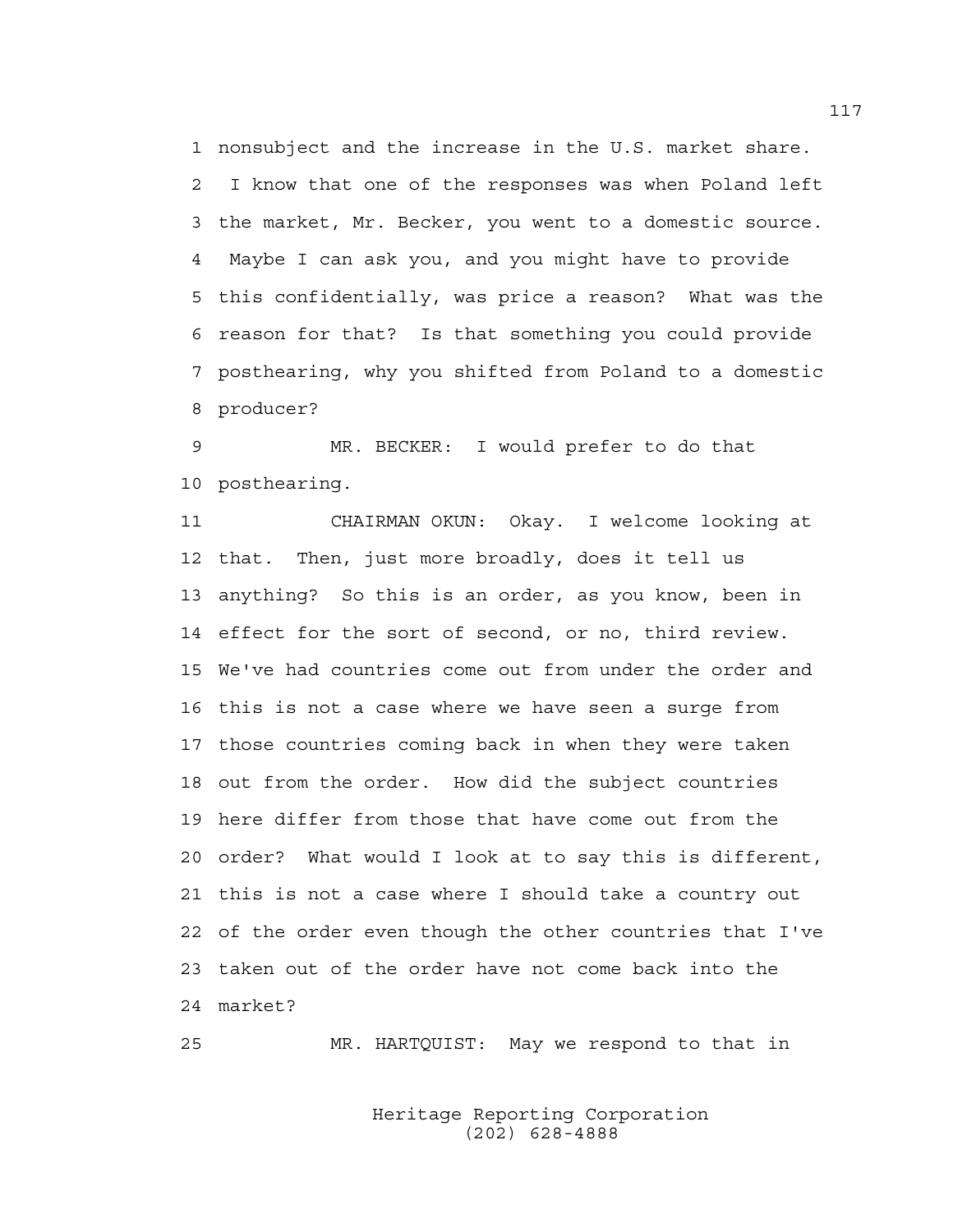1 the brief?

2 CHAIRMAN OKUN: Sure, absolutely. 3 MS. CANNON: I could probably just add -- 4 CHAIRMAN OKUN: Yes.

5 MS. CANNON: -- a couple of things, and I 6 think we can supplement it in the brief. But, you 7 know, when you looked at each of the countries that 8 you took out from the order, there were very specific 9 facts that you looked at, you know. There was a 10 shutdown of operations in Canada. There was a 11 shutdown of operations in Sweden. There were very 12 specific facts as to Korea with the affiliation of an 13 integrated producer, and only, you know, the main 14 producer in Korea being affiliated.

15 So there were very discrete facts that 16 applied to each of those that we're not seeing here. 17 Part of the reason we're not seeing a lot of that here 18 is because of the lack of cooperation of these 19 companies, whereas in the other cases, you were 20 generally getting cooperation and information from the 21 companies that allowed you to reach conclusions as to 22 revocation.

23 I think that's quite a significant 24 difference. And if you would permit me, Chairman 25 Okun, I would like to go back to your initial question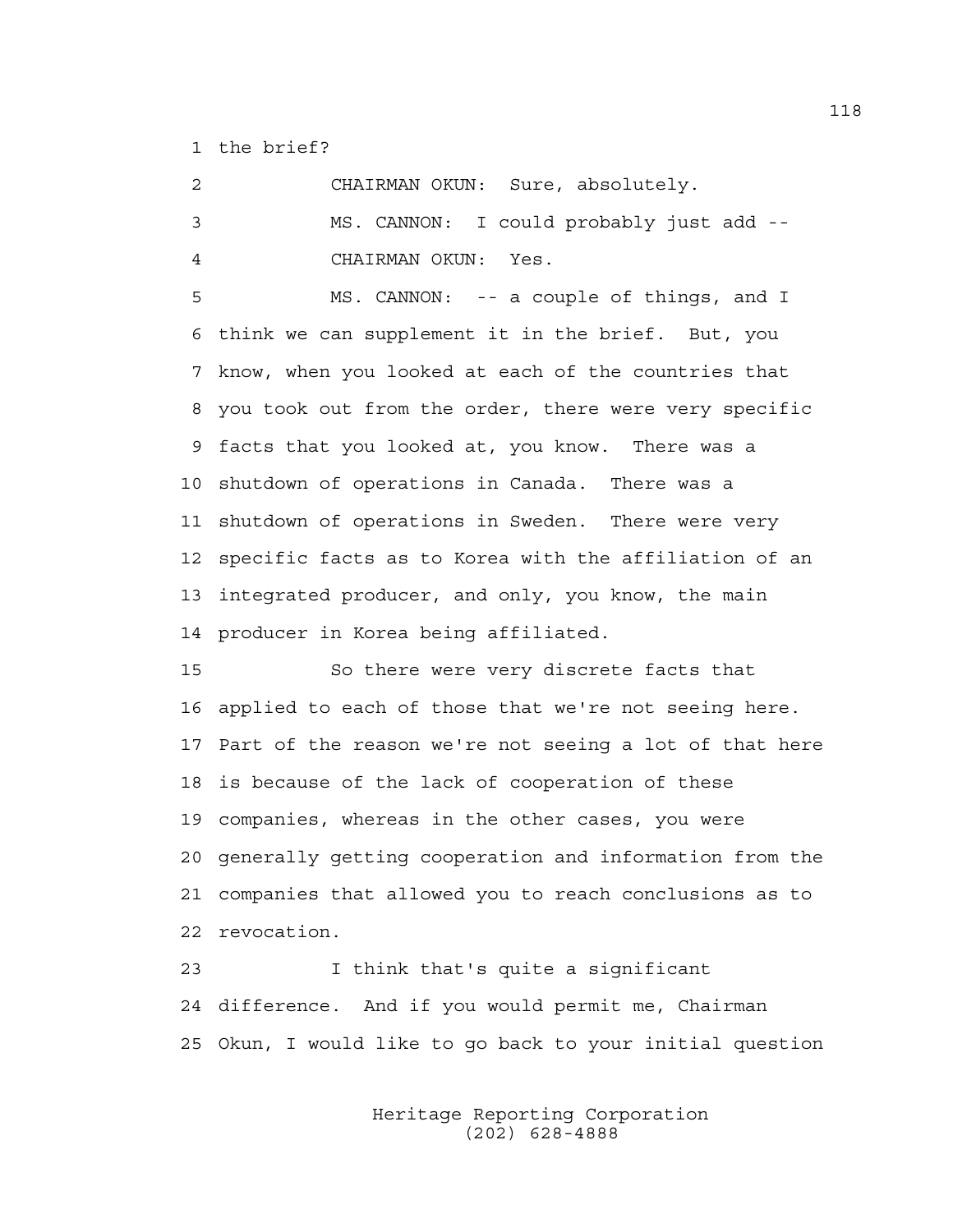1 and that of Commissioner Pinkert and others on the 2 Aurubis situation.

3 CHAIRMAN OKUN: Please.

4 MS. CANNON: Just to back up on that for a 5 moment, I think that the focus on that particular 6 affiliation is getting a little overblown, given the 7 relative size of that company. As Mr. Heusner 8 testified, you're talking about a reroller in Germany, 9 you know, and whether one reroller would sell or not 10 sell here based on this new affiliation. And we'll 11 explore the specifics of that, as you've requested, in 12 our brief.

13 But what I don't want to have overlooked is 14 that there are massive other producers in Germany, and 15 those have been the focus of our discussion here 16 today, the Wieland situation, Schwermetall, the other 17 non-responding producers that Mr. Kerwin discussed. 18 And so -- and frankly, whether or not the Aurubis 19 Stolberg reroll mill sent a pound into the United 20 States shouldn't affect your conclusions here as to 21 affiliation because there are so many other companies 22 that are likely to do so, including Wieland, because 23 of the affiliation.

24 So I know in other cases you've recognized 25 that, that when you have affiliation, it's just one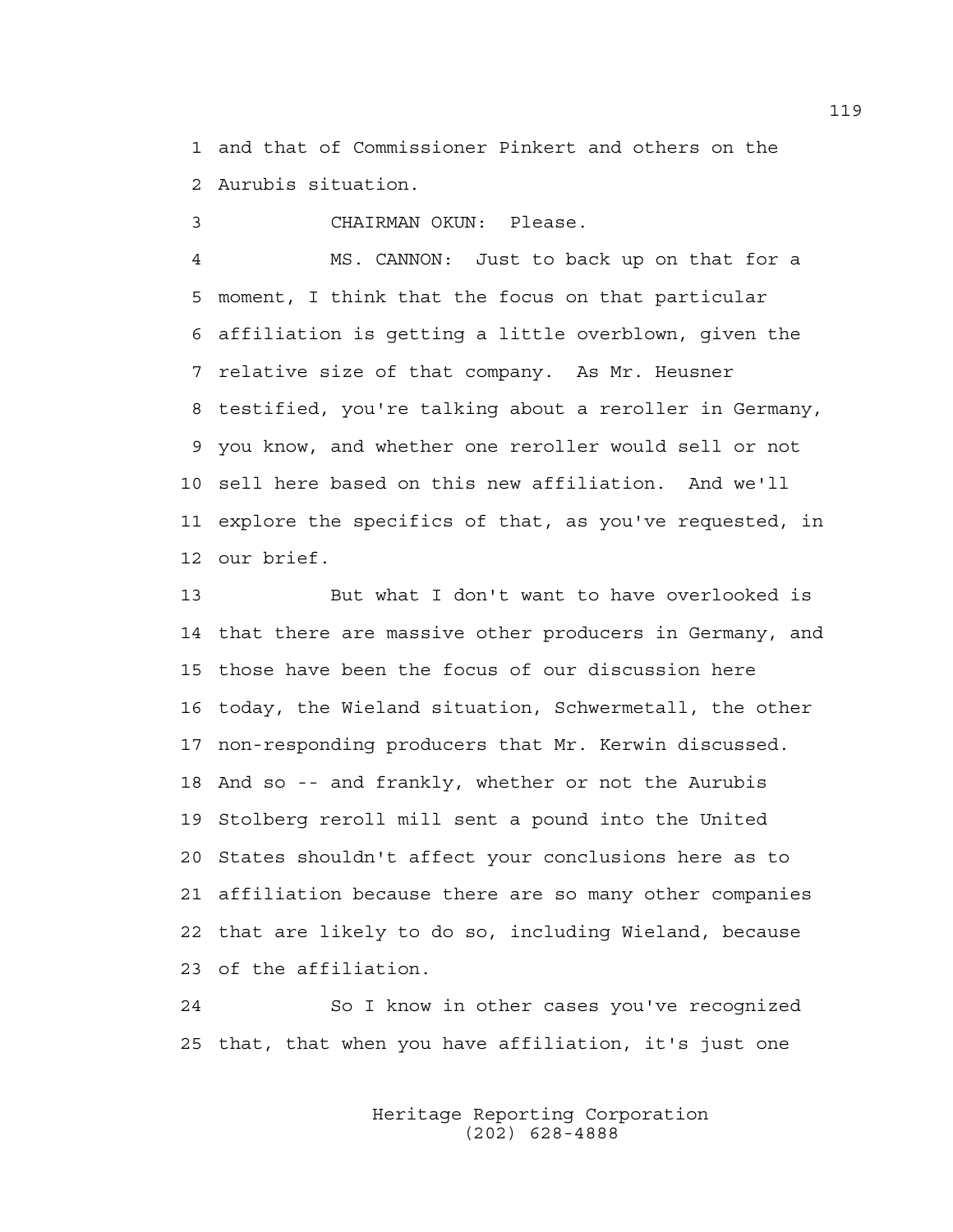1 company, and you have so many other producers. That 2 isn't something that should really influence your 3 overall analysis as to likely exports. So I just 4 wanted to make that clarification.

5 CHAIRMAN OKUN: I appreciate that comment. 6 I think the request that we made is just that we need 7 a complete record on it to understand that because 8 that wasn't addressed for purposes of the prehearing. 9 So that would be very helpful. And then just again -- 10 and I know you've responded in some ways. But I guess 11 what I think is interesting about there not being an 12 increase in nonsubject -- and again, it might be 13 because the producers that are left under order are 14 the only ones that could feel this. But I think when 15 you hear this is a highly fungible product, that the 16 prices were rising, even though again it was a 17 recessionary period in the U.S., and that the 18 incentive of any producer is to fill their mill, and 19 therefore they're going to ship whatever excess 20 capacity, I guess it does -- I guess I am still 21 curious about what was going on during the period of 22 review here and what it tells us about what is likely 23 to happen if an order were lifted.

24 I mean, is this market an attractive market, 25 where those same incentives were in place other than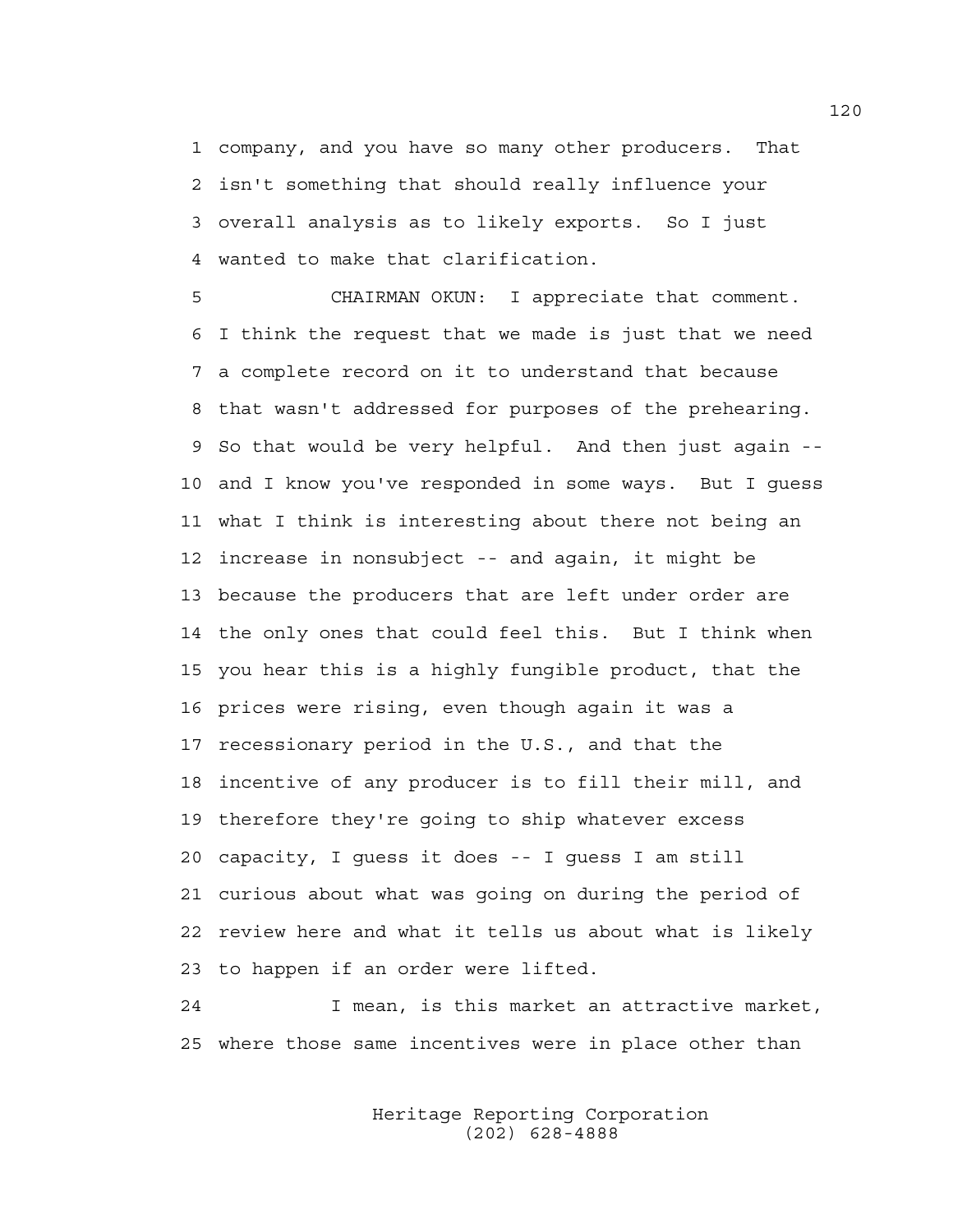1 demand was declining? But again, with other cases, 2 demand has been declining in the U.S., and the U.S. 3 producers have not been able to hold onto market 4 share. They've been unable to do that. So I'm just 5 trying to understand that, how -- you know, what 6 explains that and how that informs my analysis looking 7 forward. Do you want to take a crack at that?

8 MR. HARTQUIST: We'll certainly comment 9 further on that in the brief, Madame Chairman. But I 10 would just say the last few years, the U.S. market has 11 been depressed for everyone. And we have seen here, 12 as we have seen in other products, a lack of interest 13 of foreign producers in the market because it was 14 tough to make money in this market, and the 15 profitability of the domestic producers is evidence of 16 that.

17 As to what happens in the future, though, 18 you see producers, including the Germans, who are very 19 anxious to get rid of this order, who have litigated 20 throughout the lifetime of this order to try to get 21 their margins down, get rid of the order, 22 unsuccessfully thus far. And these companies have an 23 intense interest in the termination of this order 24 because I think they expect that this market is going 25 to improve in the future, and they want to be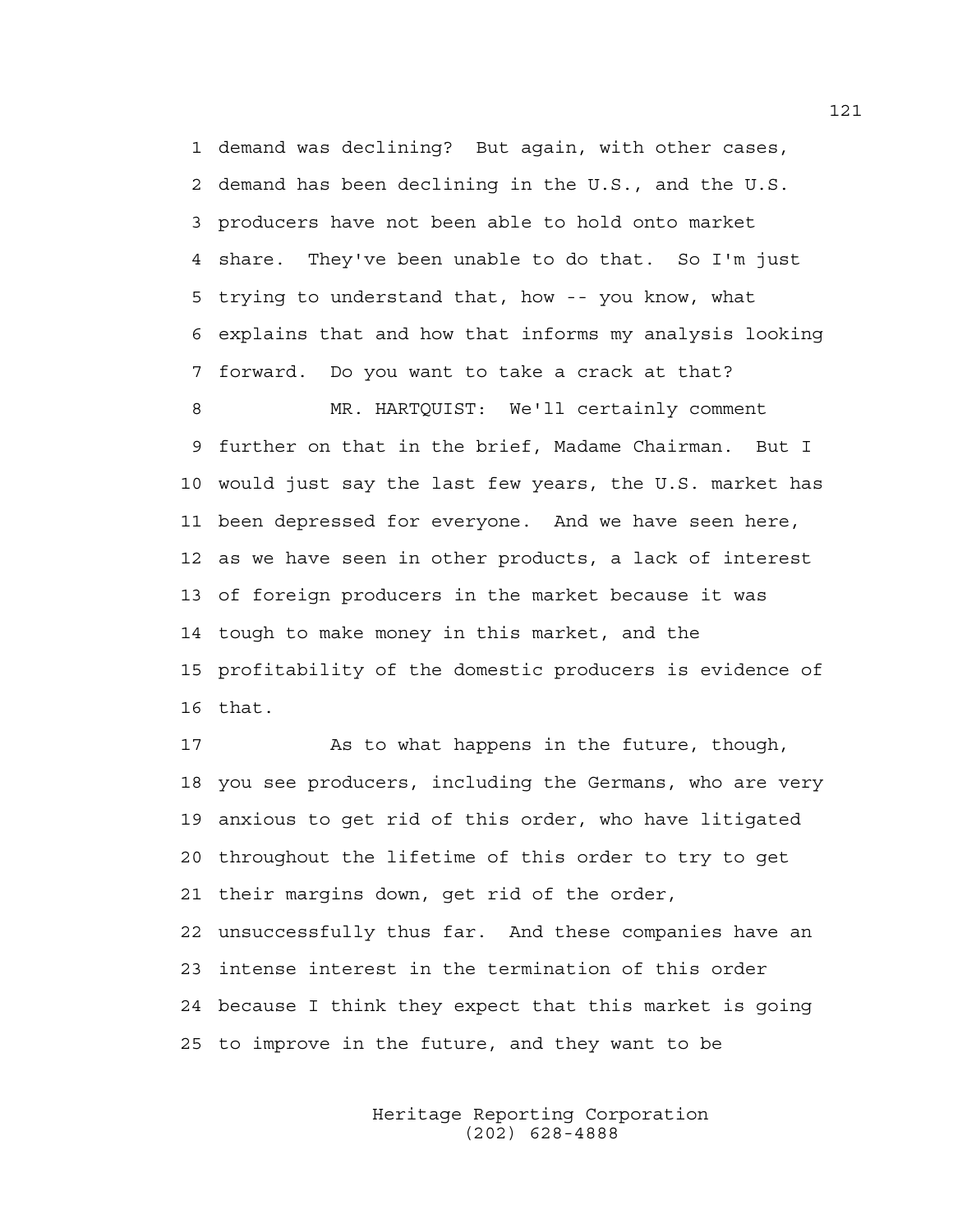1 positioned to participate in it. And we believe

2 that's probably the motivation of other companies from 3 the subject countries, most of whom you haven't heard 4 of, you haven't heard from.

5 CHAIRMAN OKUN: Okay. I appreciate all of 6 those comments. Vice Chairman Williamson.

7 VICE CHAIRMAN WILLIAMSON: Thank you, Madame 8 Chairman. Just a couple of questions. Mr. Shor's 9 opening statement raised the question, why was someone 10 paid 22 cents to ship a product to the U.S. that was 11 worth only 28 cents. And I was wondering, do you have 12 an answer to that, or do you want to address that 13 question? I don't think I've heard anybody comment on 14 that. And if you want to do it post-hearing, that's 15 okay.

16 MR. KERWIN: My first observation would be 17 the product is not worth 28 cents. That's obviously a 18 ludicrous thought there. The average unit values of 19 the product greatly exceed that.

20 The second observation I would have is that 21 actually the cost of ocean freight is reasonably -- 22 it's not that significant. When you look at typically 23 inland freight within the United States and compare it 24 to ocean freight rates on a per pound basis, it is 25 oftentimes cheaper to literally ship something form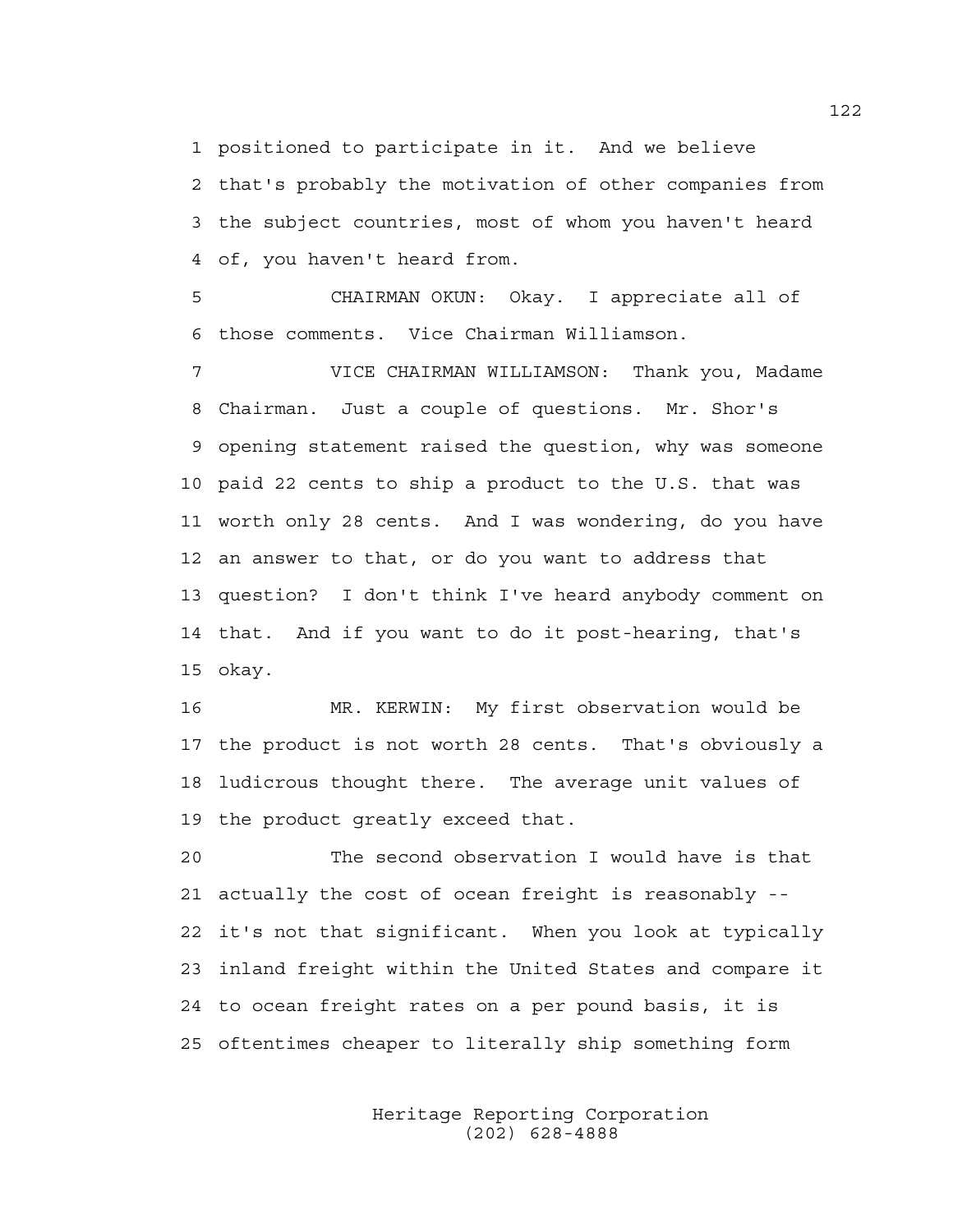1 Europe to the United States than it is to ship it from 2 one state in the United States to another state.

3 It depends where the customer is located, 4 and it depends where the production facility is 5 located. But the idea that ocean freight rates are 6 somehow going to preclude you from shipping product to 7 the United States is ridiculous. Again, I hate to 8 keep harping on this, but the graph that I showed 9 indicates that they have increased their shipments of 10 flat-rolled brass to the United States very, very 11 substantially in this period, regardless of what has 12 gone on with ocean freight rates.

13 And, you know, depending on where a U.S. 14 facility is located, transportation is always an 15 issue, of course. But shipping from Buffalo to 16 California is not exactly a cheap proposition either. 17 And I would assume that in many instances, shipping 18 from overseas to a California customer, the freight 19 would actually be lower for the ocean freight than for 20 the inland freight.

21 VICE CHAIRMAN WILLIAMSON: Okay. Thank you. 22 As someone who used to work for a port authority, this 23 question intrigues me, so if there is anything further 24 specific, I'm sure the Respondents are probably going 25 to have more details on it. So if you do think of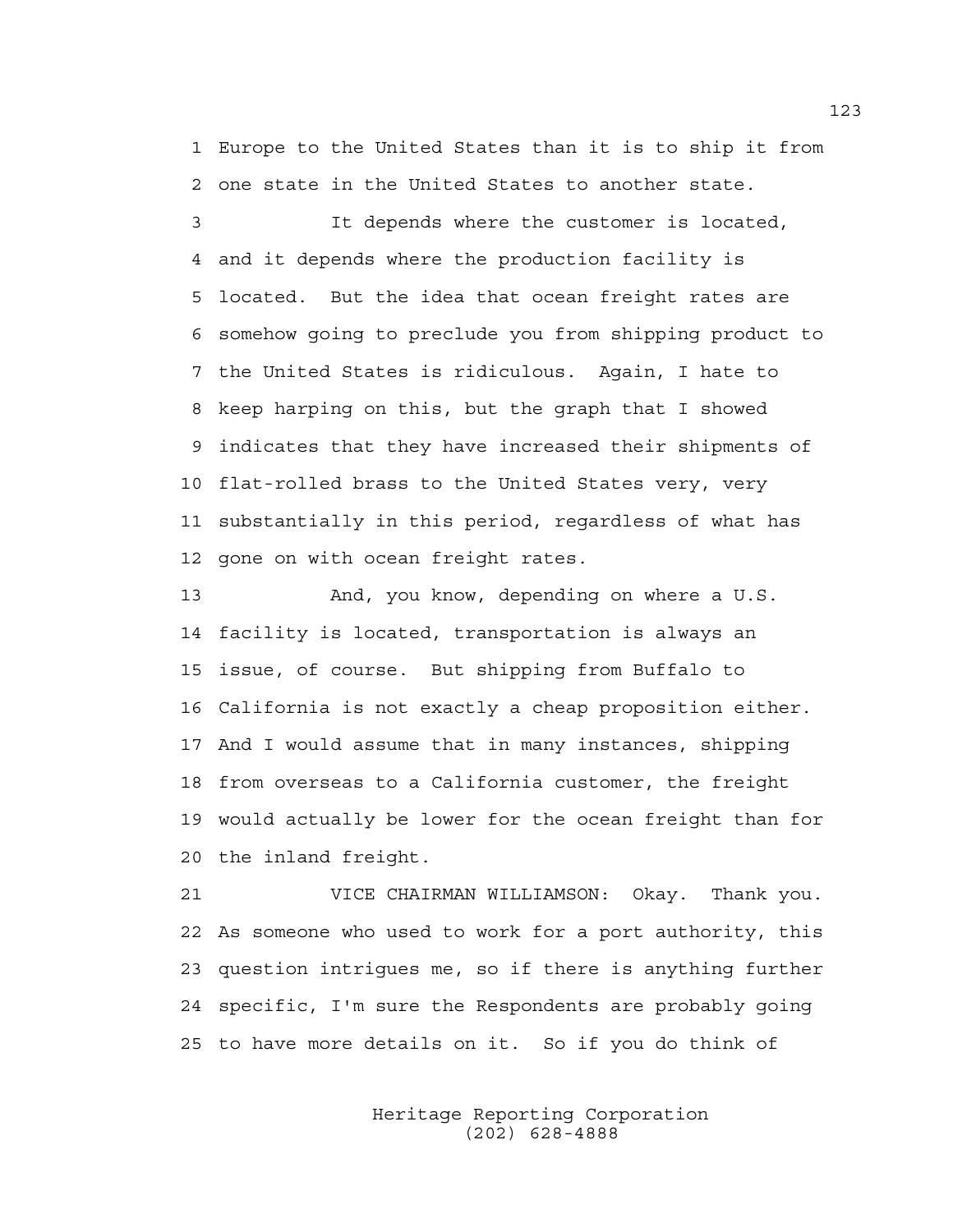1 anything else on that, I would be interested in it. 2 MR. WERNER: I have an additional comment on 3 that.

4 VICE CHAIRMAN WILLIAMSON: Sure.

5 MR. WERNER: I believe the reference -- and 6 I want to make sure that I have it right -- was in 7 reference to the current supply of the Wieland reroll 8 facility, of which domestic suppliers, you know, 9 supply that current material. And the only point that 10 I would make there is I don't know the numbers. I can 11 test those numbers. But even if they were bringing 12 that product in the reroll form at break-even, the 13 value added at the reroll facility then would be 14 increasing their position in segments and market 15 shares, you know, down through the value-added of the 16 reroll and slitting and plating and all the other 17 things they do at that facility.

18 VICE CHAIRMAN WILLIAMSON: You mean the 19 facility in the U.S.

20 MR. WERNER: Yes, the reroll facility.

21 VICE CHAIRMAN WILLIAMSON: Okay.

22 MR. WERNER: So if I got the reference 23 right, I mean, that was a little bit of contesting 24 would we immediately lose that business, you know, to 25 their own internal supply. And at break-even, we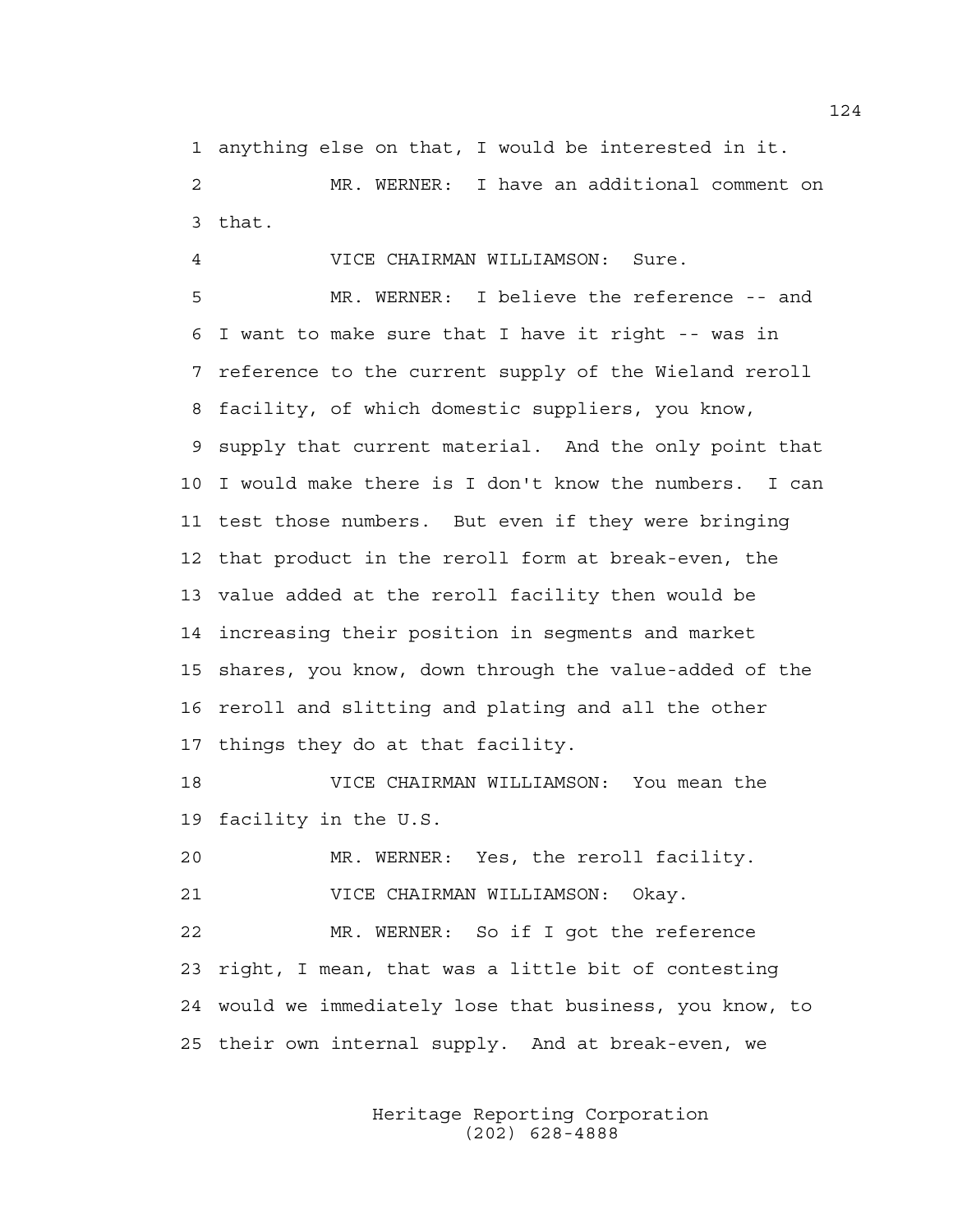1 probably would.

2 VICE CHAIRMAN WILLIAMSON: Okay. 3 MR. WERNER: Okay? 4 VICE CHAIRMAN WILLIAMSON: I think I 5 understand what you're saying. Okay.

6 MR. WERNER: Okay.

7 VICE CHAIRMAN WILLIAMSON: I thank you for 8 those answers. Just one last question. On table 3-5, 9 it talks about production capacity utilization for 10 alternative products. And there we talk about -- the 11 table talks about nonsubject and subject. I assume 12 what we really mean is out-of-scope products since 13 we're talking about something that is different from 14 really the subject product.

15 But in any case, the point is made that from 16 2005 to 2010, the hot rolling, cold rolling, and 17 annealing of the out-of-scope copper products declined 18 much more than the subject and sheet stripped products 19 did, in general. And I was just wondering if anybody 20 had an explanation for that, and if you don't have it 21 now, if you have it post-hearing, that would be fine. 22 MR. BUSHELL: Could you ask the question 23 again? I just want to make sure I heard you right. 24 VICE CHAIRMAN WILLIAMSON: I guess the 25 question is why did the out-of-scope products seem to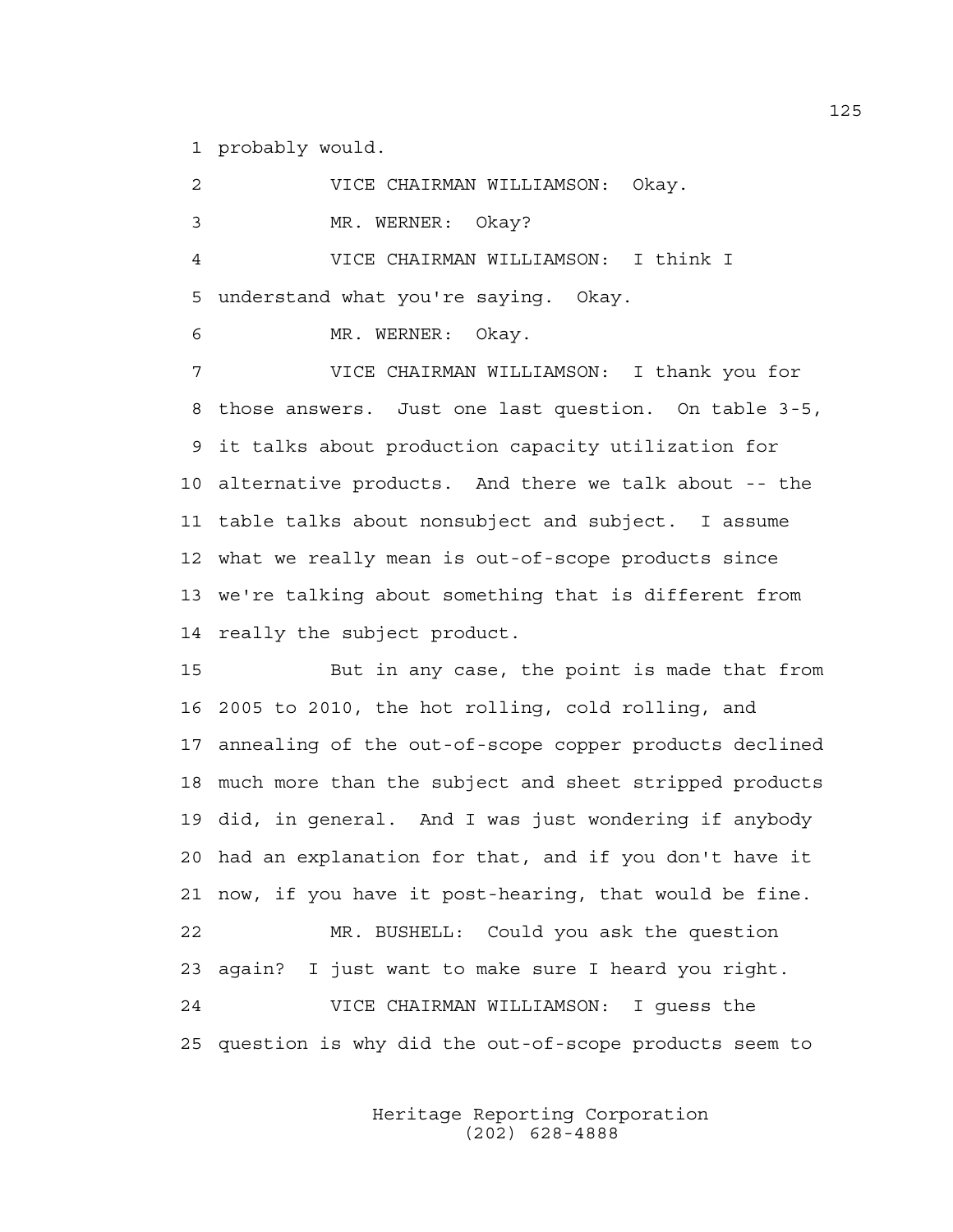1 decline more between 2005 and 2010 than the subject 2 products for those different --

3 MR. BUSHELL: And that's what we would have 4 prepped as well, if I'm hearing you right. So the 200 5 series actually was buoyed higher than the others, 6 right? And we would agree with that, the higher end 7 of -- okay.

8 VICE CHAIRMAN WILLIAMSON: Go ahead. I'm 9 sorry.

10 MR. BUSHELL: Oh, I'm sorry. I thought you 11 were saying to stop.

12 VICE CHAIRMAN WILLIAMSON: No. I was -- 13 could you identify yourself for the --

14 MR. BUSHELL: Yeah, Vince Bushell.

15 VICE CHAIRMAN WILLIAMSON: Thank you.

16 MR. BUSHELL: Marketing Director, Olin

17 Brass.

18 VICE CHAIRMAN WILLIAMSON: Okay.

19 MR. BUSHELL: And in fact, that's what we 20 would have said prior as well, is yes. As everything 21 contracted on total U.S. demand, the subject material 22 becomes even more important because it becomes more of 23 the pie, it becomes more of the U.S. demand as far as 24 a percentage. So my answer, it's not the total answer 25 for the industry, but what I see of the industry is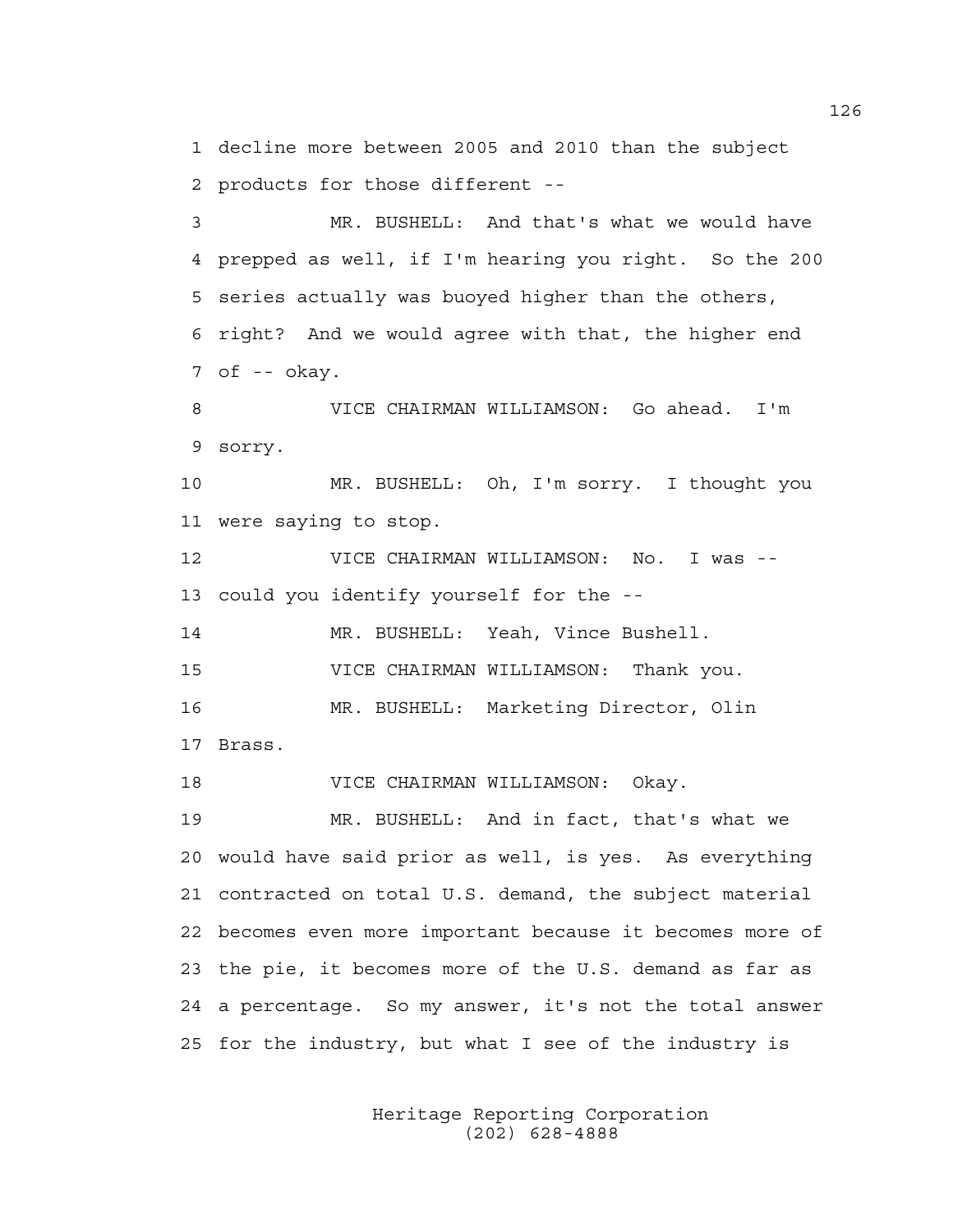1 that is your ammunition, and keeping the higher

2 percentage compared to the rest of the market

3 contracting more.

4 VICE CHAIRMAN WILLIAMSON: Okay. So you say 5 these things out-of-scope would be contracting more 6 than the CD-200?

7 MR. BUSHELL: The 200 series have contracted 8 less.

9 VICE CHAIRMAN WILLIAMSON: Okay.

10 MR. BOBISH: You know, Commissioner --

11 VICE CHAIRMAN WILLIAMSON: Yes.

12 MR. BOBISH: I pointed out earlier the fact 13 that the Respondents believe that we're spending all 14 our time working on high-performance alloys. And 15 again, as much as we would love the market to be 16 growing, this data clearly shows that all of those 17 items are shrinking away as well.

18 VICE CHAIRMAN WILLIAMSON: Okay, good. 19 Okay. Thank you for that clarification. And with 20 that, I have no further questions. I want to thank 21 the witnesses for their testimony.

22 CHAIRMAN OKUN: Commissioner Pearson? 23 COMMISSIONER PEARSON: Thank you, Madame 24 Chairman. The junior Respondents have claimed that 25 the French producer Griset, its operations are limited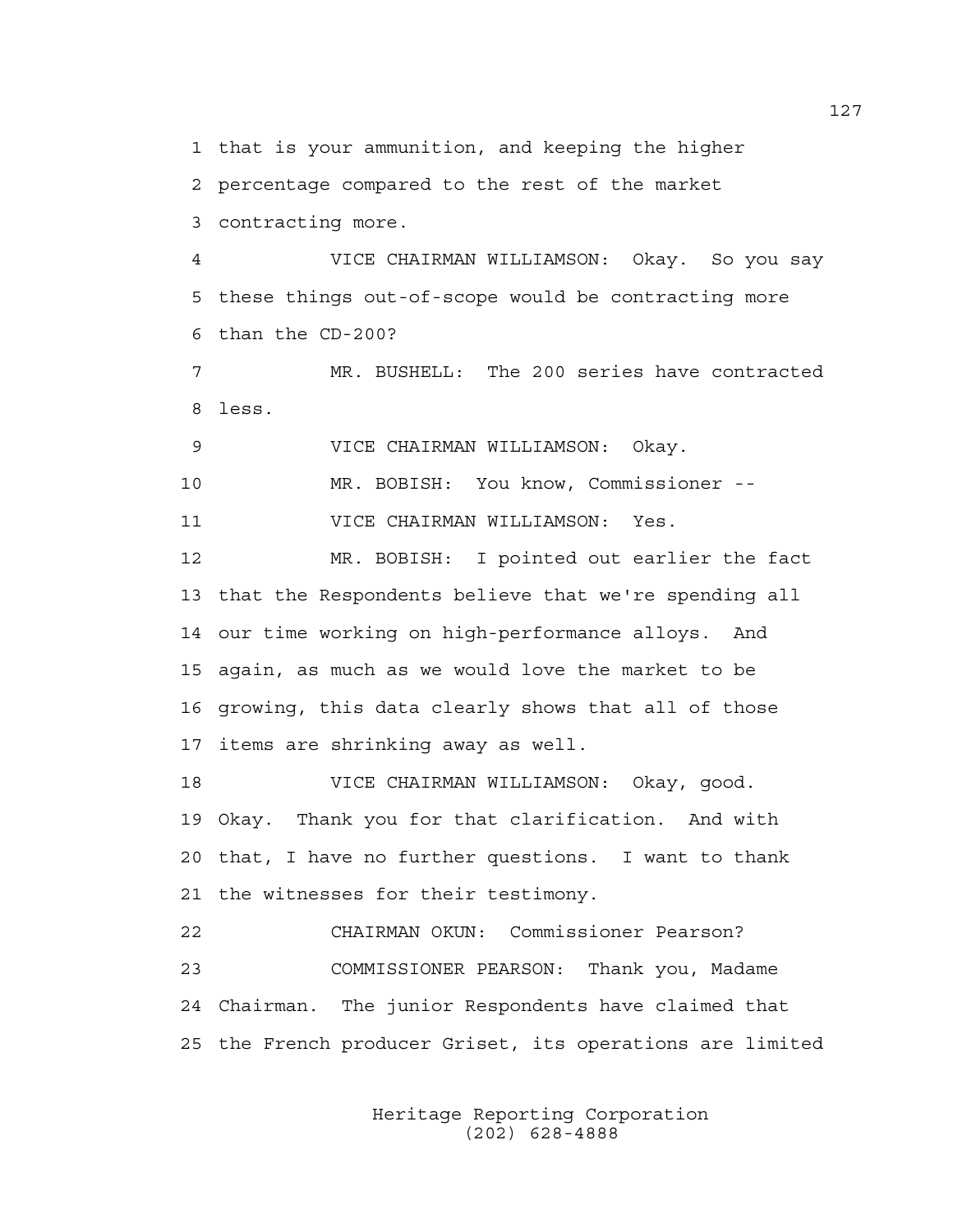1 to rerolling material that's sourced from Germany. 2 And, Ms. Cannon, you had touched on this. If that's 3 true, could that change and no discernible adverse 4 impact analysis with respect to France?

5 MS. CANNON: No. The production by reroller 6 is production. The Commission has found that 7 rerollers are producers of the product in the United 8 States when looking at this issue. Respondents agree 9 with that. So I'm not really sure how they get from 10 that analysis to a conclusion that the French producer 11 Griset somehow is not producing subject product. It's 12 producing just as Wieland Metals and other rerollers 13 are in the United States. And there is -- I don't 14 know how far you want to go into some of the other 15 points they made on substantial transformation and 16 issues of that type.

17 COMMISSIONER PEARSON: Actually, I am 18 curious. Would this be considered production of 19 Germany or production of France? How would the 20 Customs and Border Protection treat it?

21 MS. CANNON: The analysis that they present 22 I think is misplaced because they focused on a finding 23 by Customs that is not applicable in this case. The 24 Commerce Department, when it looks at what a product 25 -- whether a product is subject to an antidumping duty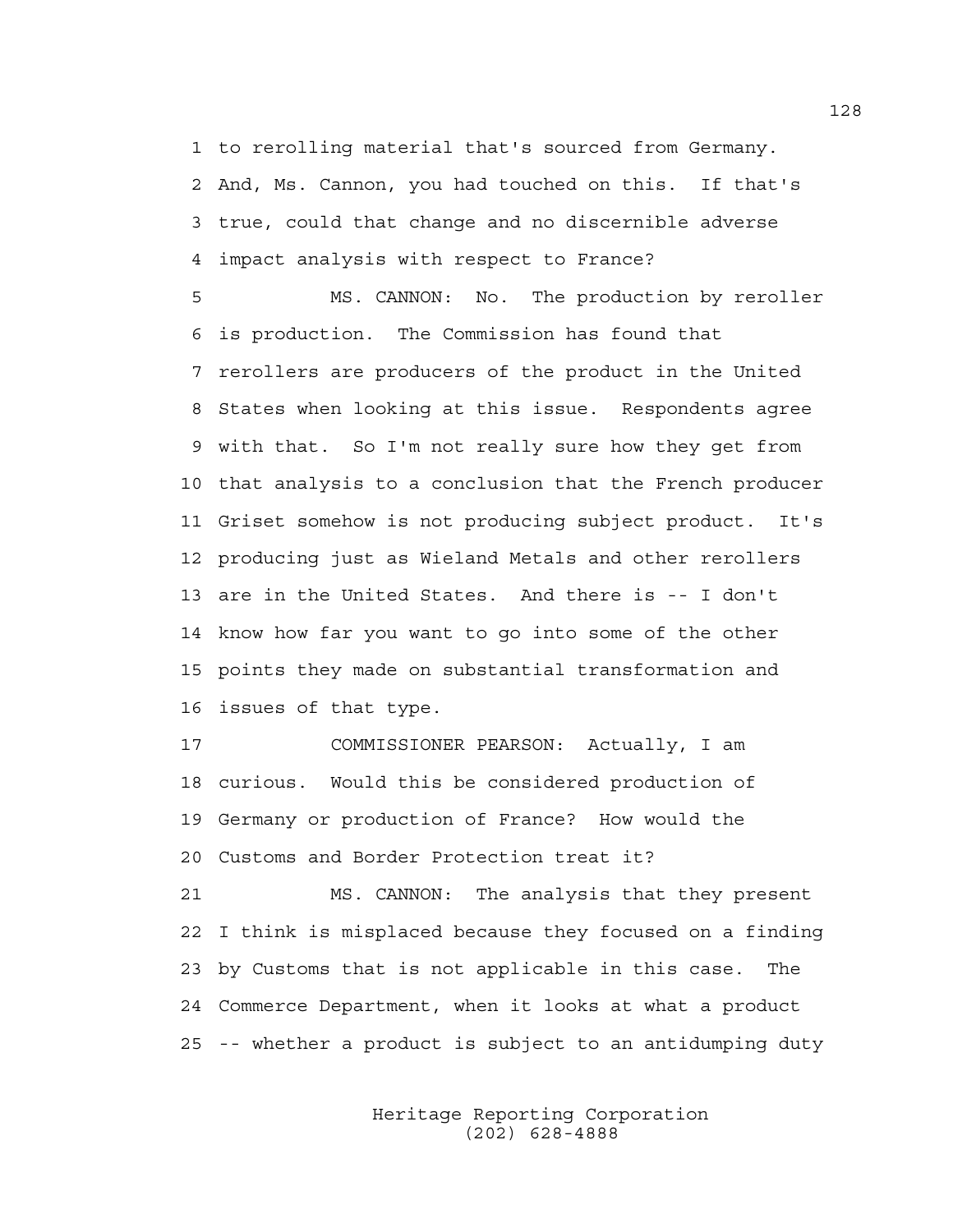1 or not conducts its own analysis. It doesn't rely on 2 a Customs finding. And if you look at the specific 3 finding, there were very discrete facts that were 4 presented in this finding, without going into details, 5 as to exactly what was undertaken for Customs to find 6 it to be substantial transformation.

7 But if you read the Customs ruling, Customs 8 was quite clear that its finding was made only for 9 purposes of country of origin and not for any other 10 purposes beyond that. So in the context of what the 11 finding was, it doesn't translate into a conclusion 12 that for the dumping law Griset is not producing 13 product that would be subject to the dumping order if 14 exported to the United States.

15 COMMISSIONER PEARSON: Right. But I'm still 16 trying to sort out, would that be product of Germany 17 that's rerolled in France and enters the United States 18 as a German product? Or would it be a French product 19 once it has been rerolled? Because I don't know what 20 it takes for substantial transformation. You know, 21 they've got to shift out of one four-digit category to 22 another?

23 MS. CANNON: Right. And in order -- I mean, 24 they've looked at this for Customs purposes, to 25 determine for country-of-origin marking what they're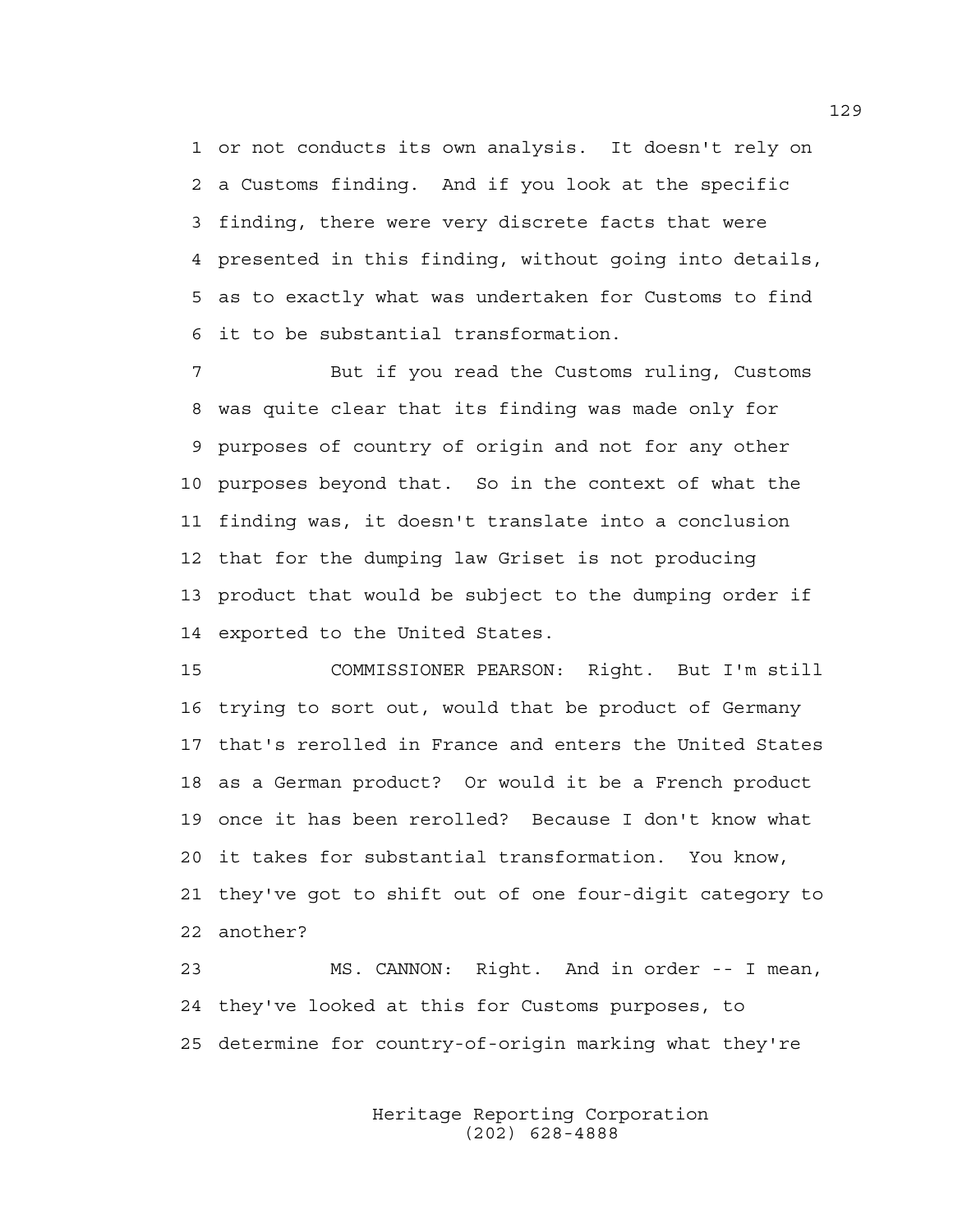1 going to classify it to be. But what they've not done 2 is go to the Commerce Department and say this product 3 that is being made by Griset, I want you to look at 4 this, Commerce, and tell us for purposes of the 5 antidumping order and the scope of this case whether 6 this product should be subject to the French dumping 7 duties or should not be subject to the French dumping 8 duties.

9 There is no finding on those lines. And 10 absent that finding, you don't take a Customs ruling 11 on country of origin and somehow try to put it into 12 this case and divine that all of this product is not 13 product of France. It is product of France. It is 14 being produced by a reroller in France, and there 15 hasn't been any finding to the contrary. It's being 16 reported as product of France coming into this 17 country.

18 COMMISSIONER PEARSON: So are you saying 19 that if we revoked the order with respect to France, 20 that you believe that Griset could continue to bring 21 material from Germany, reroll it in France, and export 22 it to the United States without being subject to the 23 antidumping duty order --

24 MS. CANNON: Absent some -- 25 COMMISSIONER PEARSON: -- that would in this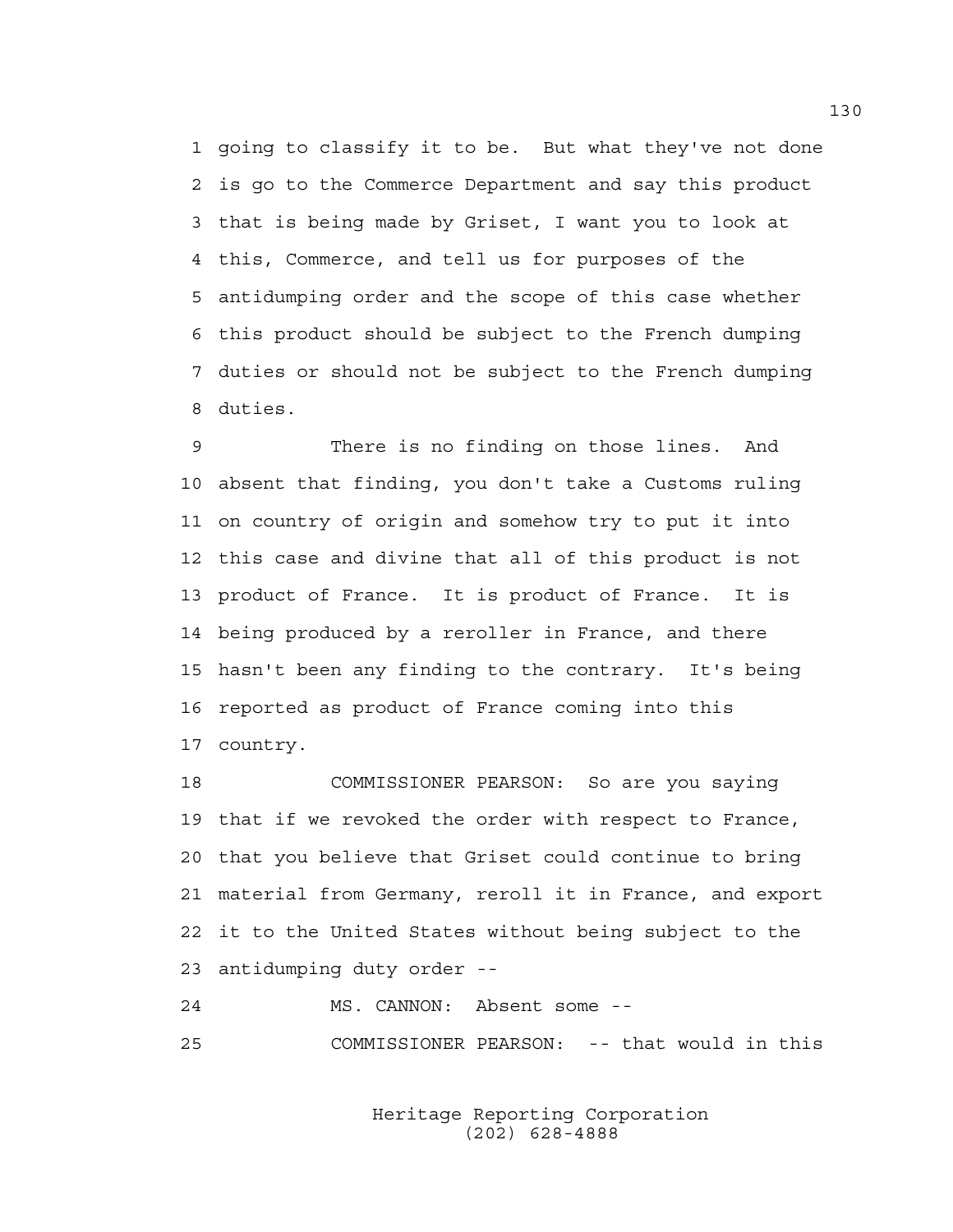1 hypothetical remain in effect on Germany?

2 MS. CANNON: Absent some finding by Commerce 3 to the contrary, yes.

4 COMMISSIONER PEARSON: You've made arguments 5 like this before. How do you weigh them now? Because 6 we are going to get too far down in the weeds for me. 7 I mean, I can understand some of the technicalities, 8 but I don't know how it all comes together.

9 MS. CANNON: Well, I think it all depends on 10 the facts of each case. And what I'm saying here is 11 that what was found in the substantial transformation 12 finding that they cite had very discrete facts. They 13 presented it on that basis of what if this specific 14 situation occurs and Customs issued a ruling, and 15 Customs said this ruling is for country-of-origin 16 purposes, for, you know, not -- it didn't say this is 17 for determining if it's a subject product of France or 18 Germany or wherever for a dumping order. There is no 19 finding to that effect. And if you don't have that 20 finding, then you don't all of a sudden assume that 21 every product that is subject product -- nobody is 22 challenging that, that what Griset is rerolling in 23 France and exporting to the United States isn't 24 subject product, has somehow been transformed into the 25 product of a different country for purposes of the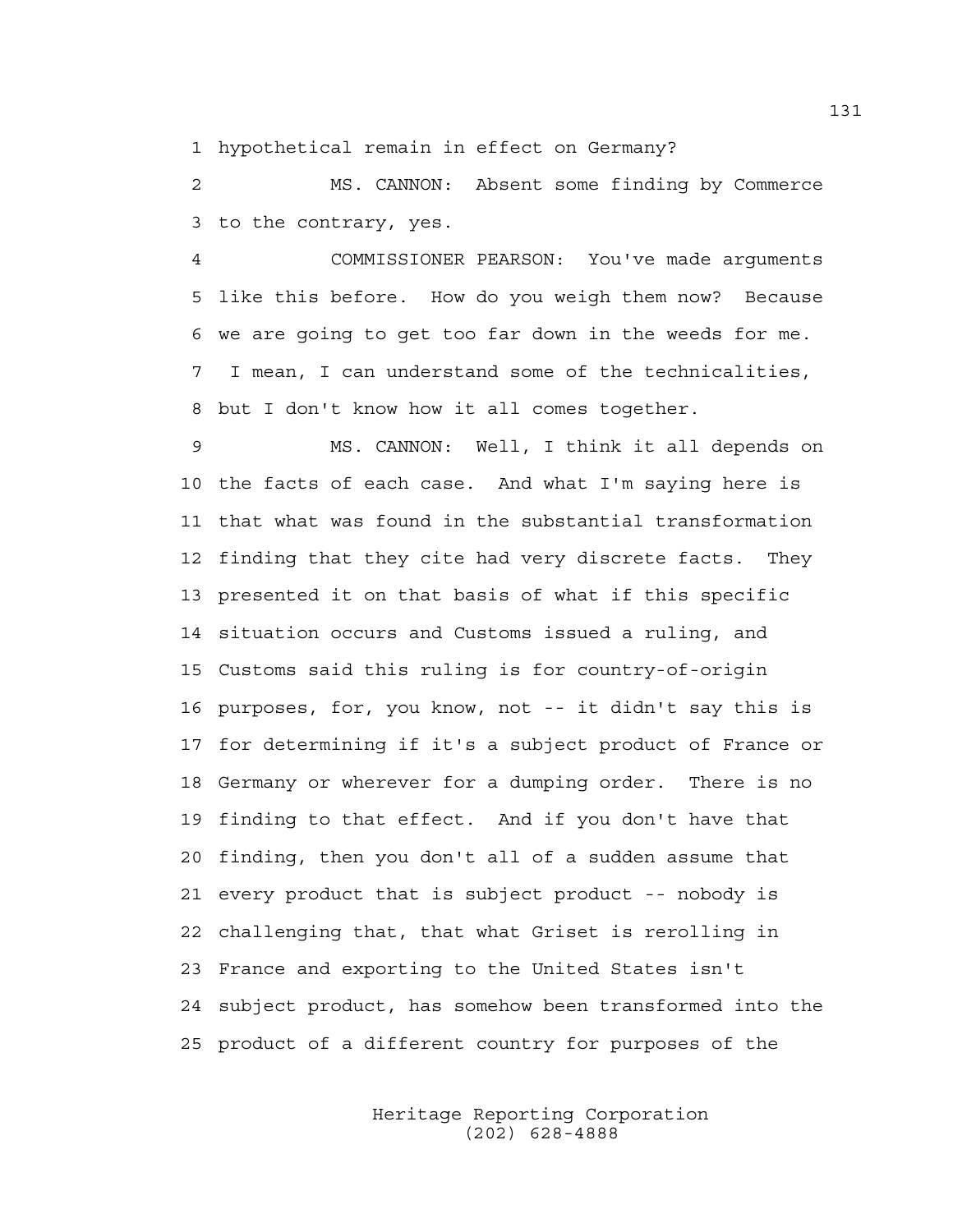1 dumping law.

2 MR. HARTQUIST: Commissioner Pearson, this 3 is not an unusual situation that we see in these types 4 of international trade regulatory policies. And we 5 deal with this all the time. There are different 6 agencies that have different rules on what is an 7 American product, how much must be produced here for 8 Buy America purposes.

9 The agencies differ from agency to agency. 10 And similarly, the findings of one agency, as Kathy 11 has indicated, are not controlling of another agency. 12 And so I'm not saying this is a good situation, but 13 it is the state of the law today. And I think Kathy 14 has adequately described the situation in response to 15 your question.

16 COMMISSIONER PEARSON: Do you have 17 information regarding whether Griset is doing any hot-18 end work on the production of brass? I mean, are they 19 just rerolling, or do they have hot-end production or 20 the capability for the melt production?

21 MS. CANNON: We looked at their website, and 22 we've put on the record information on their website 23 which suggested they do have hot-end production, too. 24 So it's unclear exactly what they're doing. We know 25 what is out there publicly available, and we know what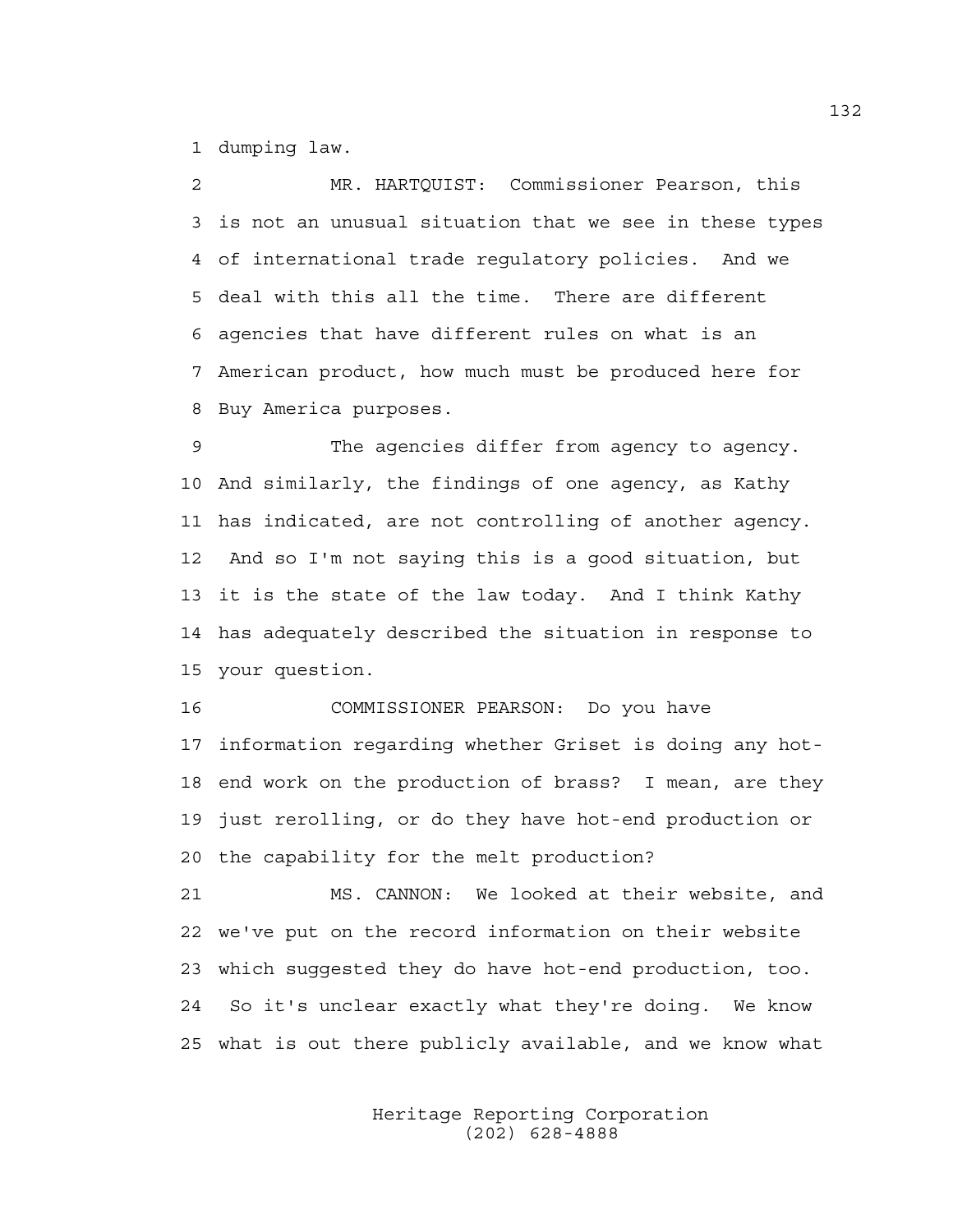1 the German producers have stated. They understand 2 it's going on. We don't necessarily know exactly what 3 is going on with respect to this product at Griset, 4 but we do know what they're holding themselves out to 5 be, which seems to be able to do the hot-end as well 6 as the rerolling, according to their website, and they 7 haven't responded to any of your questionnaires to 8 provide the Commission with further details as to 9 their actual production capabilities.

10 COMMISSIONER PEARSON: Okay. But if we 11 would find that they no longer had hot-end production, 12 that would put them more in the category of companies 13 that we have found no longer were producers in some 14 other cases, right? So isn't there half an argument 15 here for revoking the order on France? And, of 16 course, we have no French attorneys here representing 17 them.

18 But I'm just trying to understand this in 19 the context of some other things we have done. And I 20 probably --

21 MR. HARTQUIST: I don't think so, 22 Commissioner Pearson. As Kathy has testified earlier, 23 it's very clear that rerollers -- the product of 24 rerollers is part of this case. It is subject 25 merchandise. And so if you find there is no hot-end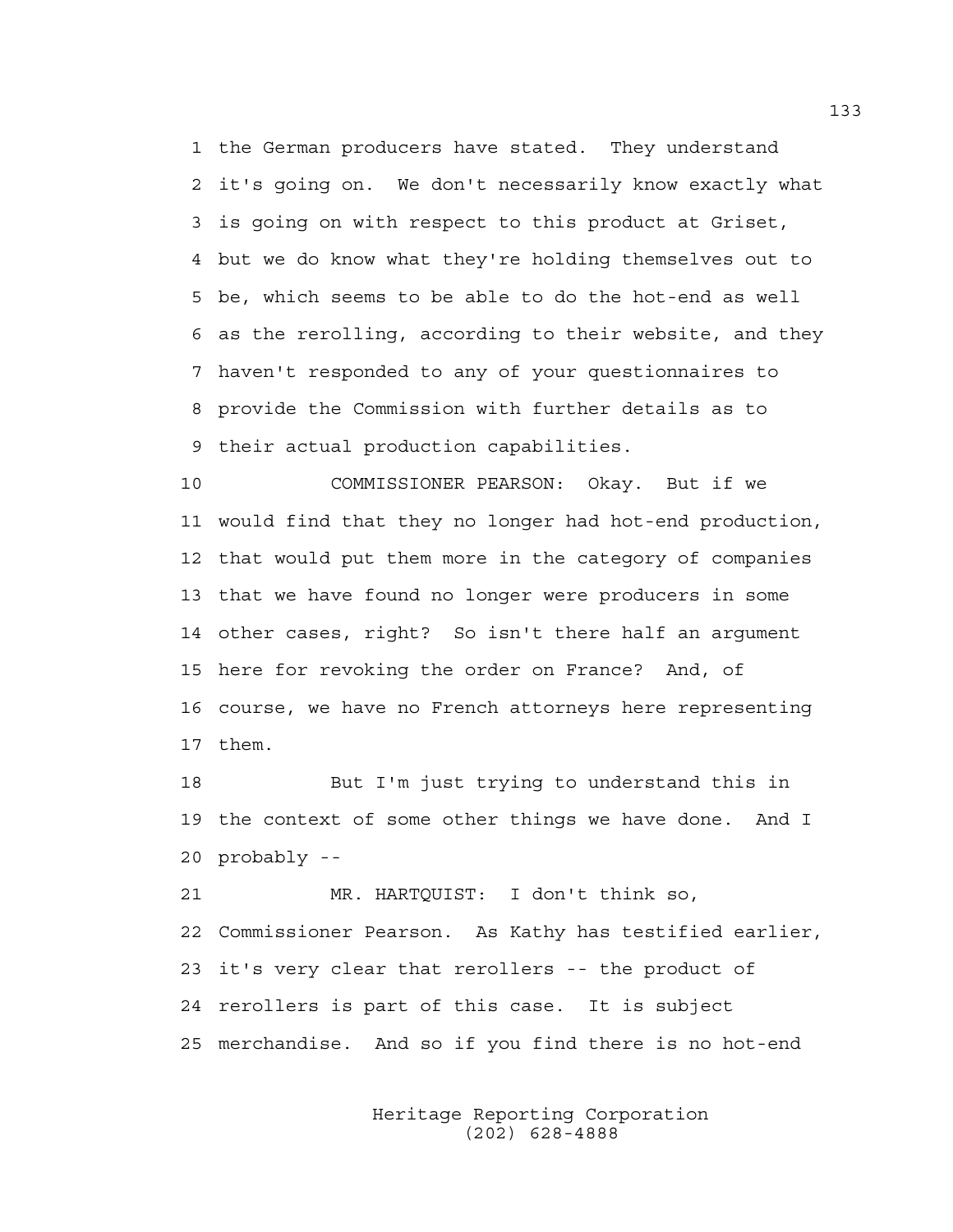1 at Griset, there is a still a foreign reroller sending 2 subject material or capable of sending subject 3 material into the U.S.

4 COMMISSIONER PEARSON: Right. But if we 5 revoke the order with respect to France, I'm just not 6 sure that that material still would not be subject to 7 the order on Germany, given what we understand of the 8 relationship of the original material for rerolling 9 coming from Germany to France. So I'm just fuzzy on 10 this.

11 It seems to me that perhaps we could revoke 12 the order on France and have no effect at all on your 13 industry because it would have no effect at all on the 14 ability of product from Germany to enter the United 15 States.

16 MS. CANNON: But absent a finding -- I mean, 17 I think this is in the parameters of the Commerce 18 Department and what falls within the scope of the 19 case. If they were to revoke an order, it would be up 20 to Commerce's directions to Customs as to what they 21 were going to impose duties on. And if Commerce was 22 to tell Customs, you have to impose duties against 23 Germany on products exported by France, that's quite 24 different, right, than saying --

25 COMMISSIONER PEARSON: Well, but we have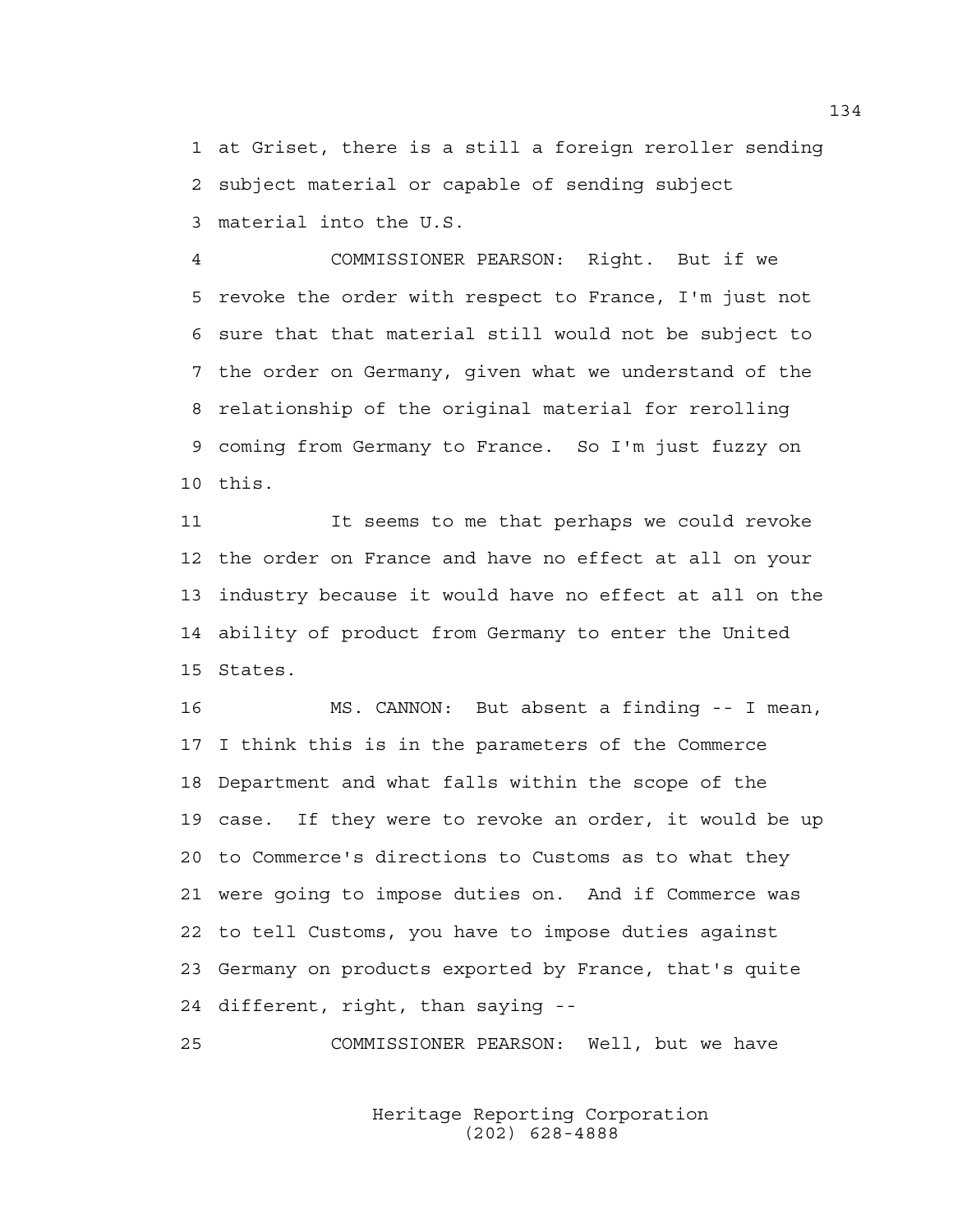1 transhipment limits on lots of stuff. So --

2 MS. CANNON: If it's found to be 3 transhipment. And that goes exactly to my point, 4 Commissioner Pearson. We haven't found -- we don't 5 have any findings by Commerce here on scope or on any 6 of those factors. They're pointing to a Customs 7 finding in a very discrete context on substantial 8 transformation that says specifically it's only for 9 country-of-origin purposes.

10 So I'm not sure how that translates into a 11 broader finding that somehow if you revoke the order, 12 it wouldn't be subject product coming in, or that 13 there isn't currently subject product coming in that 14 right now would be subject to the duty. I believe it 15 is subject to the duty. If Griset exports product 16 here, it should be subject to the duties as a French 17 product, not as a German product.

18 There is nothing out there from Commerce 19 saying otherwise in terms of the dumping law.

20 MR. BECKINGTON: Commissioner Pearson, if I 21 may just quickly say, what I think my colleagues are 22 saying is that it has been perfectly within the realm 23 of possibility for the French to go to the Commerce 24 Department for the past 25 years and ask for a scope 25 ruling of whether Griset is selling French-origin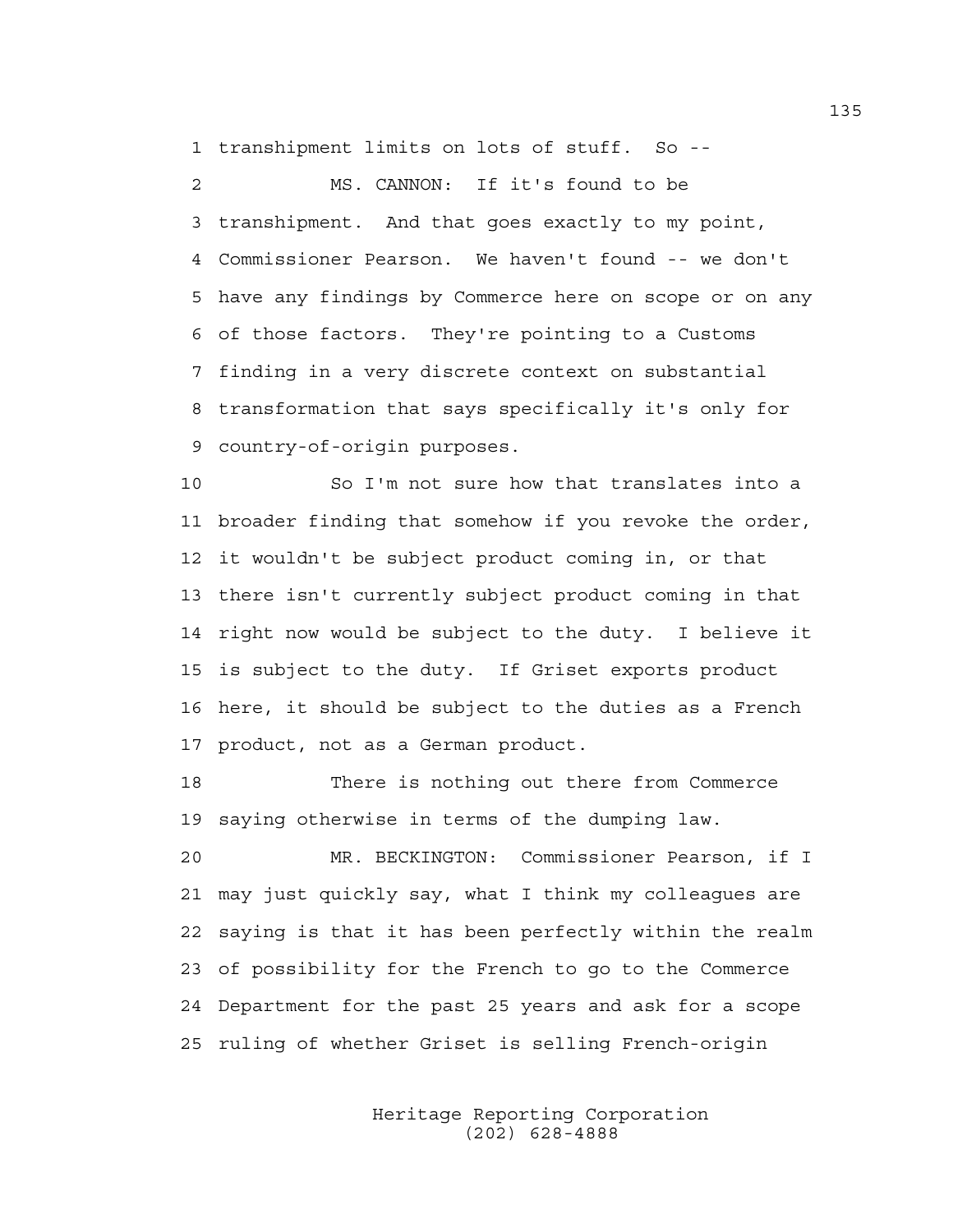1 brass or German-origin brass. And the details, as Ms. 2 Cannon has said, are very precise here. Other 3 respondents, during the course of the history of these 4 cases, have gone to Commerce and asked for scope 5 rulings. Not exactly along the lines that we're 6 discussing here with respect to dimensions and 7 tolerances and so on, but if you'll go back, you'll 8 see there was an attempt by the Germans, which was 9 successful, actually, to have manganese brass, which 10 is a CDA-688 alloy, removed from coverage of the 11 order, and have it very precise, very specific, and 12 coming straight from Commerce with respect to the 13 dumping law, not with respect to Customs and Customs 14 law.

15 So they could have gone here. And the facts 16 substantially -- the evidence is that Griset is a 17 reroller. It is a producer of brass. It is located 18 in France. It has not availed itself of the 19 opportunity to go to the Commerce Department for a 20 scope ruling. So there is, it seems to me, no 21 substantial evidence to indicate that it's German 22 origin, and that if the French order were revoked, 23 that would be neither here nor there.

24 COMMISSIONER PEARSON: Okay. Well, thank 25 you for that. And for the benefit of the court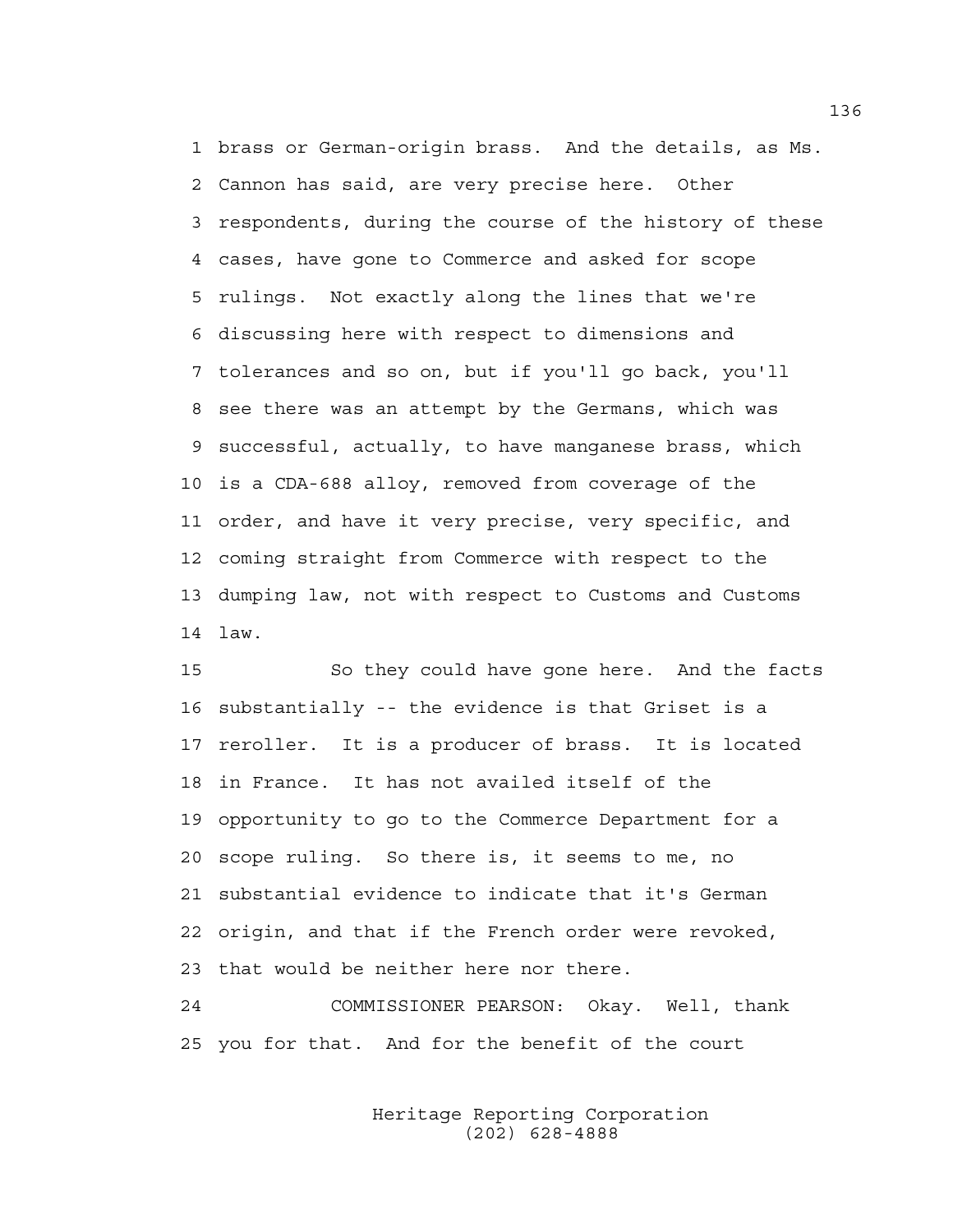1 reporter, that was Mr. Beckington. I took a whole 2 round for that issue. And I thank you for your 3 responses. I feel actually better now about having 4 done that because I was a little confused to start, 5 and I'm still at least somewhat confused, but it was 6 an issue that I'm glad we could explore. Thank you, 7 Madame Chairman.

8 CHAIRMAN OKUN: Commissioner Aranoff. 9 COMMISSIONER ARANOFF: Thank you, Madame 10 Chairman. I'm going to follow up on an issue that 11 Commissioner Johanson raised regarding the import data 12 in these reviews. As you know, the Respondents are 13 contending that the Commissioner should not use 14 official import statistics because they claim that 15 most of what is in there is nonsubject merchandise.

16 Mr. Kerwin said yes he agrees that there are 17 some nonsubject merchandise in there. The best that 18 we can say, I guess, given that -- is we don't know 19 how much. Respondents then suggest that there is an 20 alternate data set that would be more accurate that 21 the Commission should look at, and that's the data 22 maintained on volumes that are paying dumping duties 23 that CDP maintains.

24 Can you comment on whether the Commission 25 should seek to use this kind of data? Or are there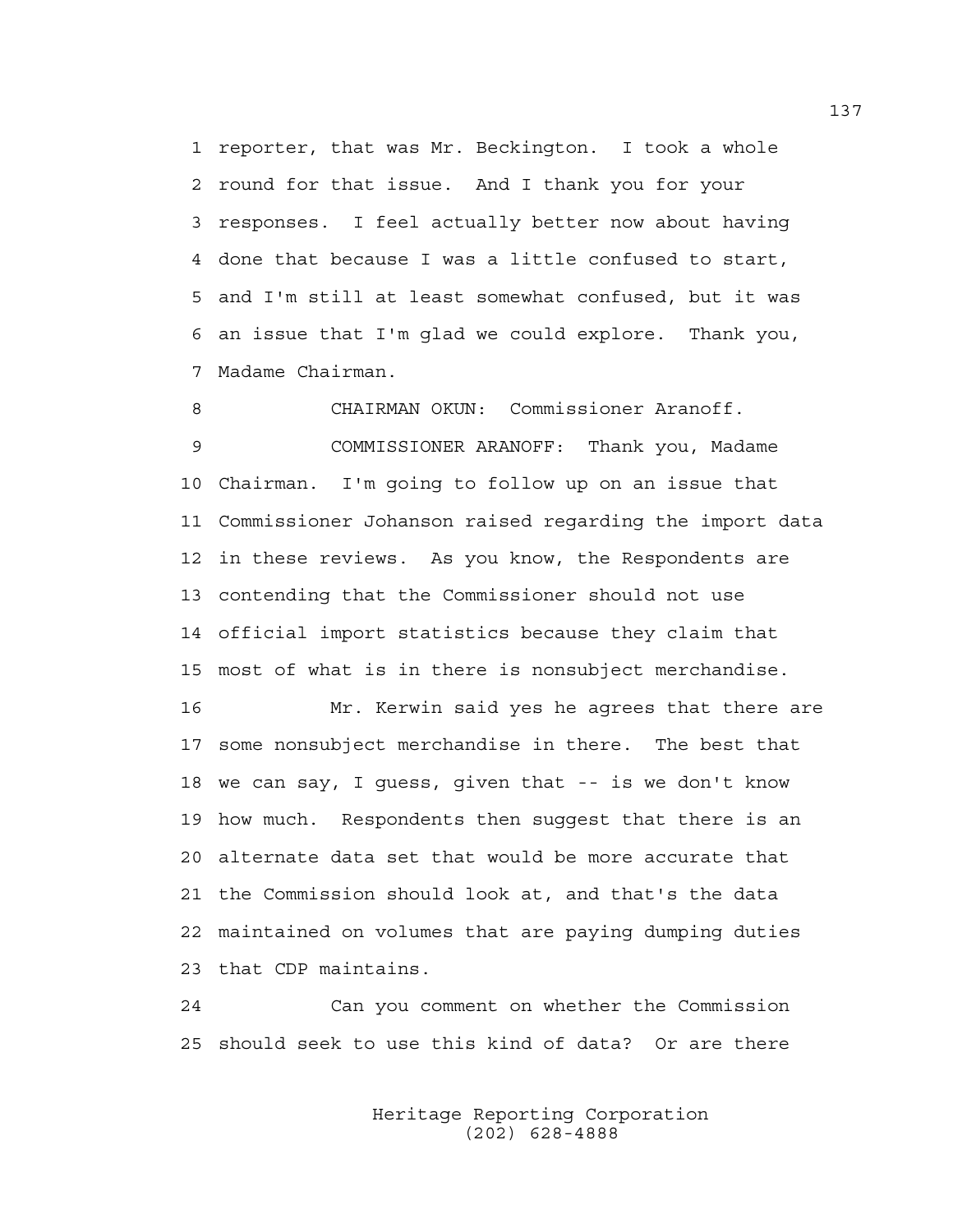1 any other ways of adjusting official statistics to 2 remove nonsubject merchandise?

3 MR. KERWIN: I think I would say as an 4 initial matter that the focus on what the proper 5 database of what the actual subject imports are that 6 are coming in from Germany is a little -- I don't want 7 to say it's misplaced. I understand your concern. 8 But ultimately, Wieland and the German producers have 9 shown that they really can't ship to the United States 10 without dumping into this market.

11 So there is no great surprise that what is 12 being shipped here is minimal volumes of subject 13 imports. So while I understand the desire to have a 14 database that is as accurate as possible, I don't 15 think it's that surprising that we're talking about 16 minimal volumes of subject imports entering under -- 17 in the context of a sunset review, when these orders 18 have been effective.

19 So, I mean, we cite to the broader category 20 of flat rolled brass, which includes some subject and 21 some nonsubject, as the best information that we have, 22 and also to look at that category and some of the 23 other flat rolled copper and copper alloy categories 24 that are not subject as an indication of the 25 intentions and the current actions of the Germans in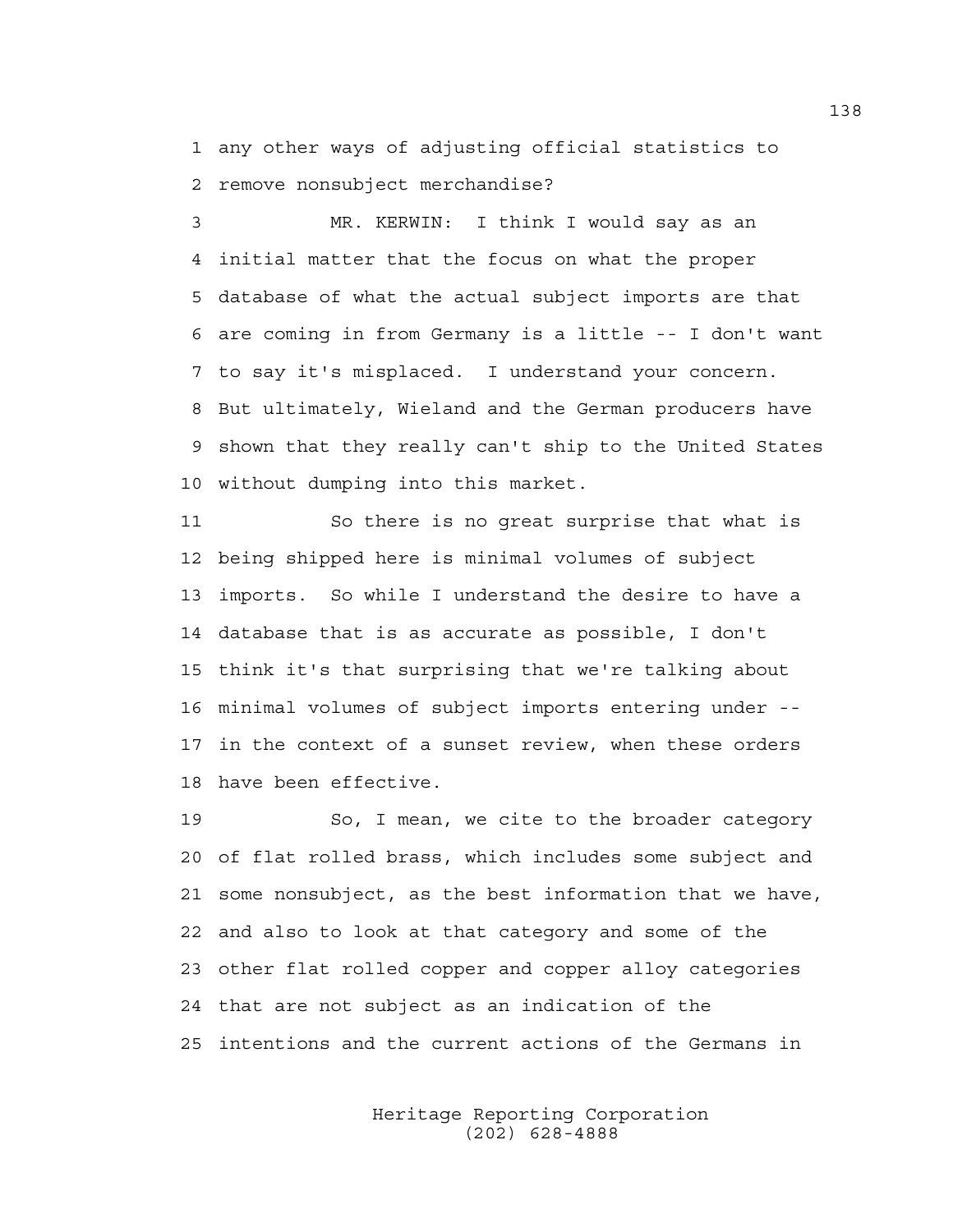1 relation to the U.S. market.

2 They currently are shipping to this market. 3 They are increasing their volumes. They are doing so 4 despite all of these purported impediments to the 5 shipments. I think that their actions in relation to 6 the products that are being produced on the exact same 7 production equipment by the same producers, and that 8 those imports are increasing over the period that we 9 are looking at, is an indication of their likely 10 behavior in the event of revocation because that's the 11 change that we're talking about, not what they've done 12 under the existing dumping order because those volumes 13 are in a sense, to my mind, almost irrelevant because 14 they have not been able to ship this market at prices 15 that are not --

16 COMMISSIONER ARANOFF: Okay. I understand 17 the point that you're making. Thanks. One of the 18 arguments that the Respondents made that I don't think 19 you've been able specifically to respond to today is 20 this idea that the domestic industry is immune from a 21 cost-price squeeze because of the way that variable 22 costs are passed on to customers through the pricing 23 formula.

24 So I guess I would ask whether you agree 25 with that assessment that the domestic industry is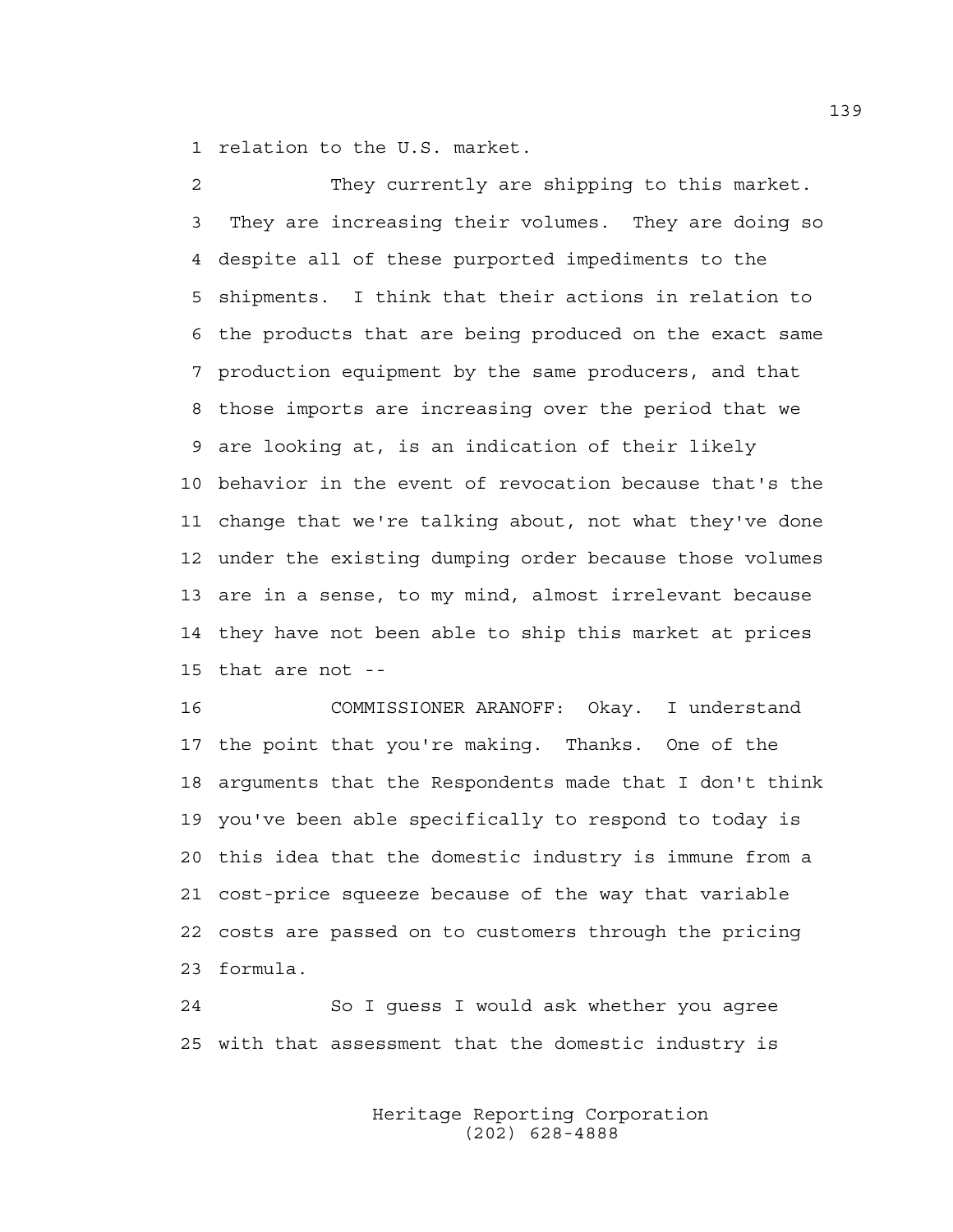1 immune from a cost-price squeeze. And if you don't, 2 if you could explain the mechanism by which a cost-3 price squeeze is possible, given the way that variable 4 costs fit into the price formula.

5 MR. BOBISH: Commissioner, I guess what I 6 would like to address is -- say is that none of us are 7 cost-plus sellers. We sell into a market as the 8 market dictates, so that there are oftentimes where 9 costs go up that we can't pass on to our customers due 10 to competition. So I don't know if that answers your 11 question, but we're not immune to cost changes, and 12 it's not an automatic pass-through, as these things 13 happen, that we can add to our selling price, our 14 fabrication price, to our customers.

15 MR. WERNER: I would go back to what we 16 talked about in terms of, you know, the employment of 17 working capital involved with the price, the shrinkage 18 rates that we have. There is no mechanism built into 19 the fabrication price increase, or even the surcharges 20 are more energy-related than they are to those kind of 21 factors. So those cost controls that, you know, we've 22 been experiencing the rise in costs through the 23 production method, we have not had a way to pass those 24 on through to customers.

25 COMMISSIONER ARANOFF: We do have reported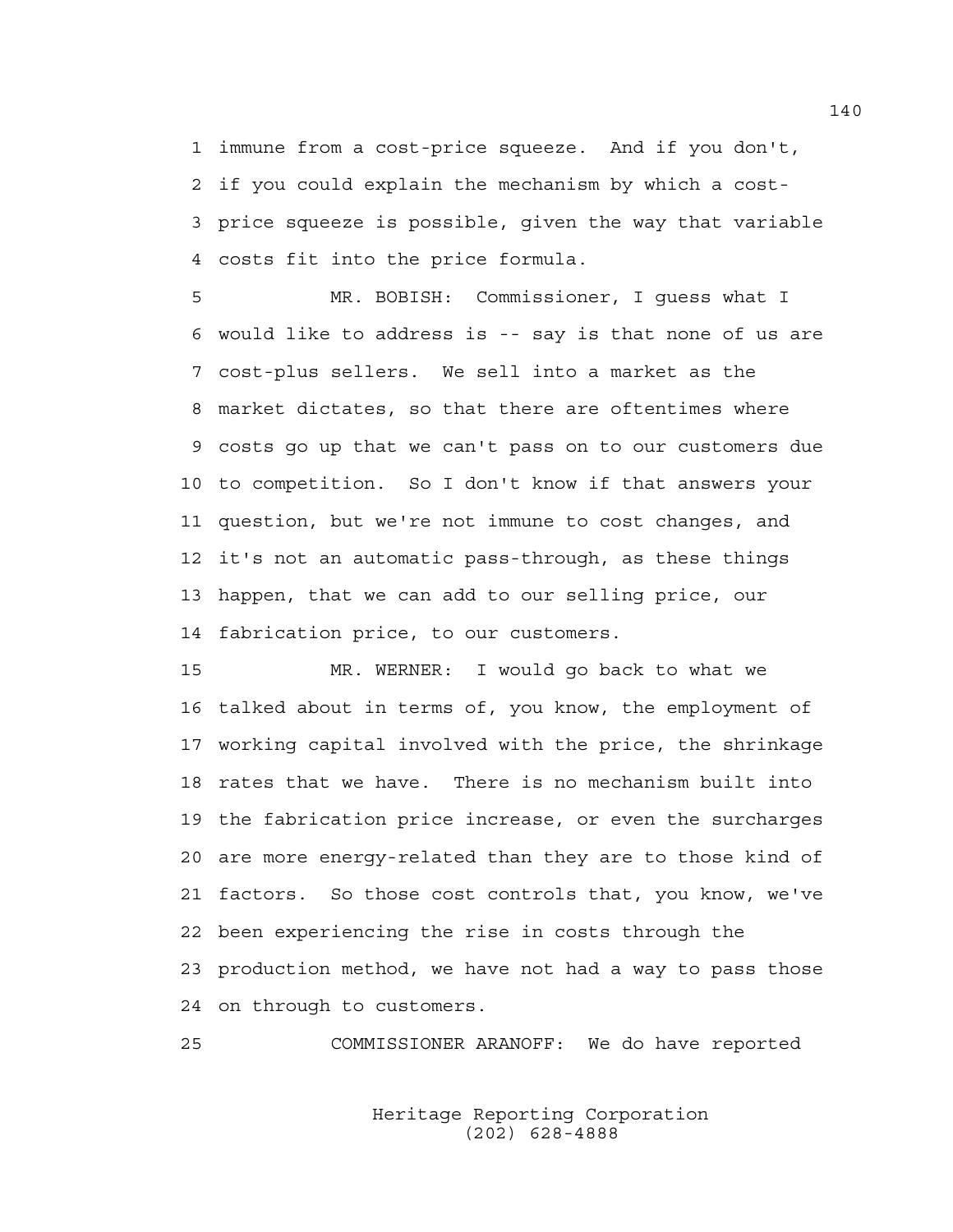1 to us in various of the questionnaires things like 2 capital surcharges and rule loss surcharges, in 3 addition to transportation, energy, and obviously the 4 metals themselves that come off the index. Plus I 5 think some people were mentioning the uptick off of 6 that that can be charged for transportation of the 7 metals or maybe for other reasons.

8 So it seems as though each time there is a 9 piece that's moving, there is a way that's found to 10 capture it in the pricing formula. And while I 11 understand that you aren't going to be spot-on 100 12 percent of the time, it does look like you've taken 13 significant steps to reduce your exposure to 14 variations in a lot of your costs. And that does seem 15 to speak to this issue of how then does one get in a 16 cost-price squeeze.

17 MR. HEUSNER: Yes, Commissioner Aranoff. I 18 think if we had perfect elasticity of pricing, and we 19 could cover all our costs, I think you wouldn't be 20 looking at operating profit information that's in 21 front of you now over the last five years, and as poor 22 as it is. I think Mr. Hartquist testified on how poor 23 it is in the industry.

24 If we had the ability to cover these costs 25 and improve our profit margins with prices in any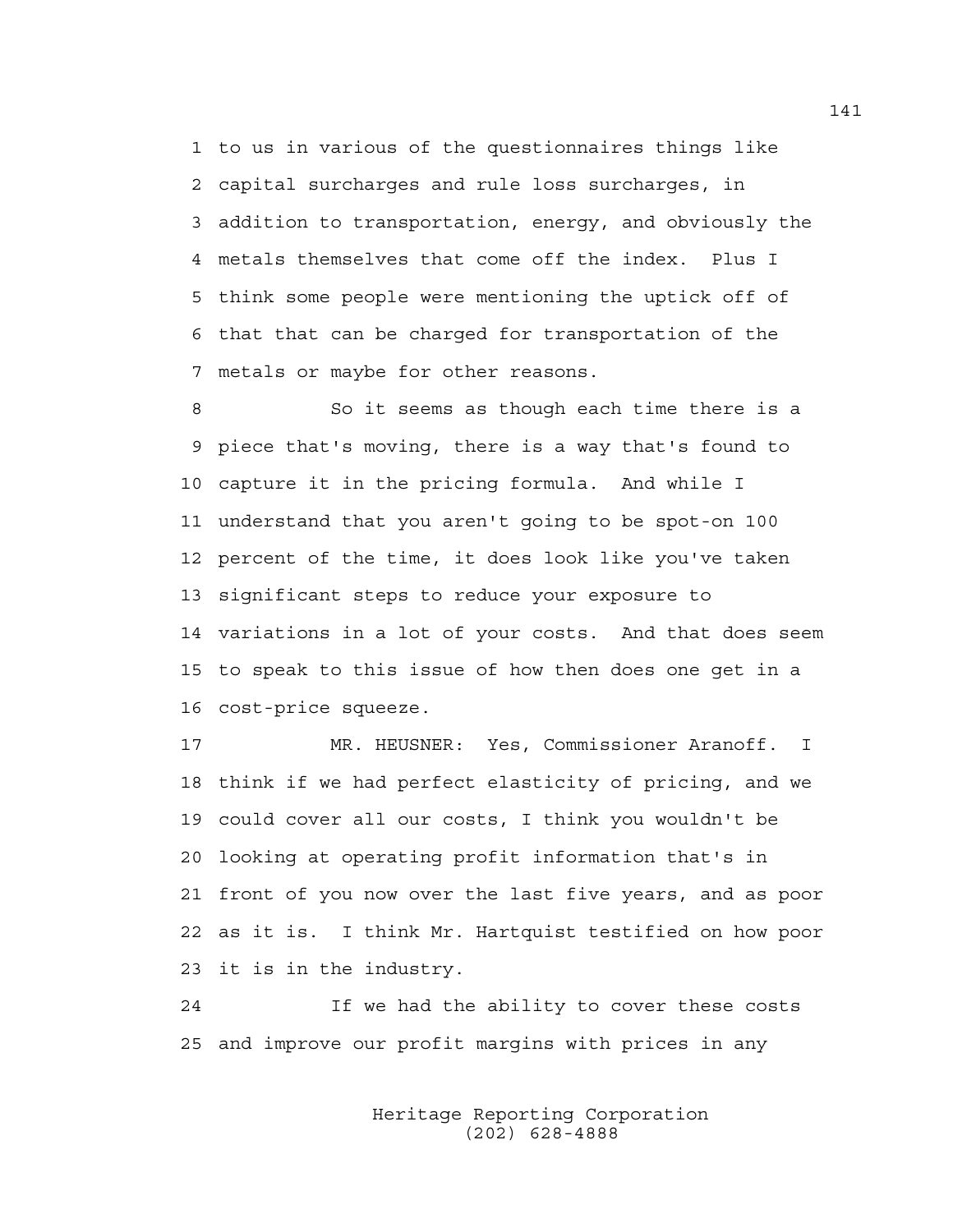1 form, whether they're surcharges or fabrication or 2 metal ladders, you know, we would try to do that. The 3 fact of the matter is it's not possible, and it's 4 reflected in those numbers.

5 MR. HARTQUIST: Yeah. I think what is going 6 on here, Commissioner Aranoff, is really a description 7 of the complexity of the pricing mechanism in this 8 industry. You have so many variable factors and so 9 many highly volatile factors, and you have customers 10 that may be more willing to accept an argument that, 11 yeah, the copper price has gone up, and therefore our 12 price has to go up, and others who will say, I don't 13 care if the copper price went up. I'm not going to 14 pay more than X dollars a pound for the product.

15 So in the end, when you go through all of 16 these explanations as to the component parts of a 17 price negotiation, it gets down to what the final 18 price is. And if your price, the domestic price, is a 19 dollar, and the import price is 98 cents, you lose. 20 It's just that simple.

21 COMMISSIONER ARANOFF: Okay.

22 MR. BOBISH: I'd like to add that as the key 23 component as our base of 200 series brass has shrunk 24 away, our costs have gone up because we don't have 25 that to absorb the overhead. And as that happens, as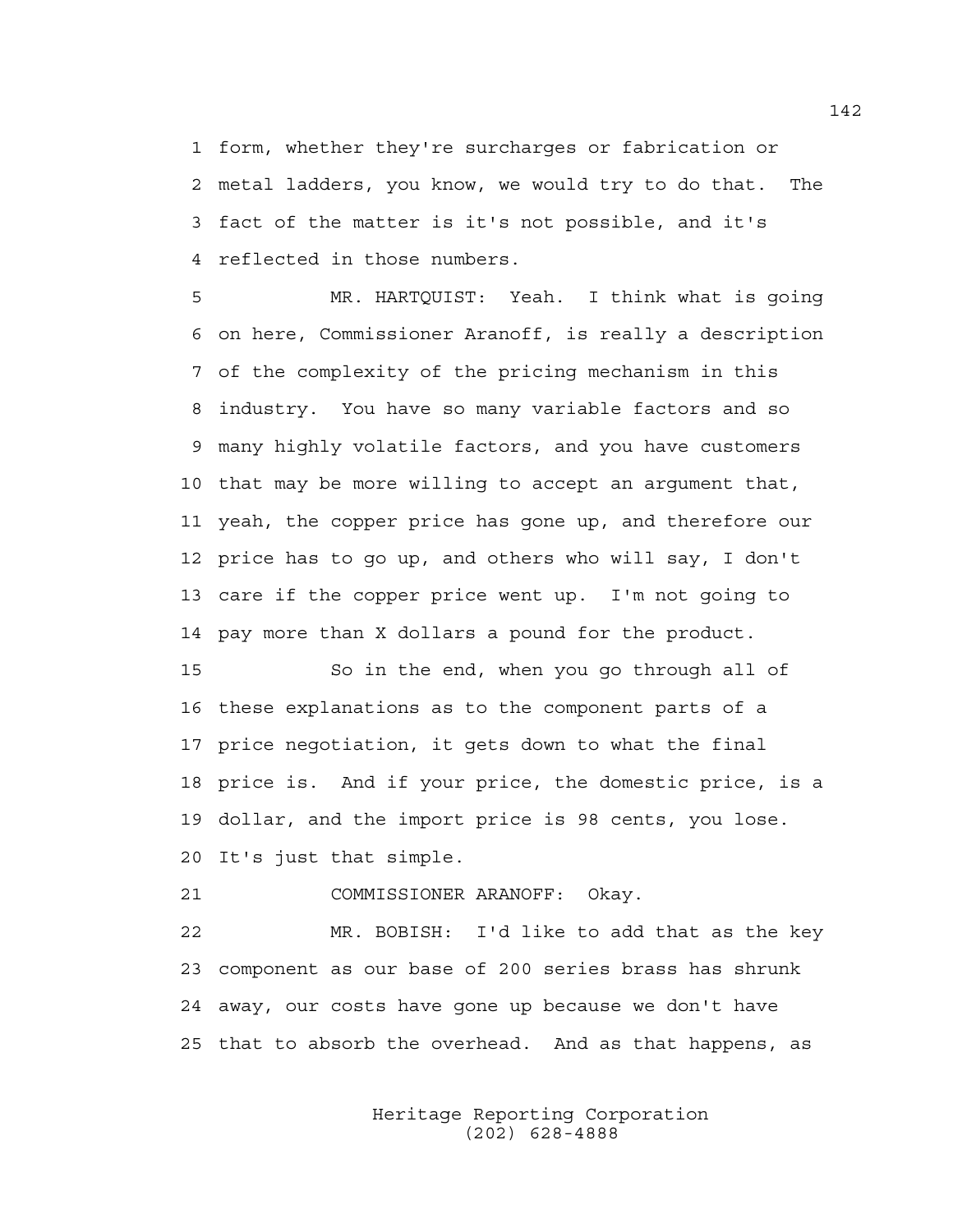1 we have all alluded to, those can't just arbitrarily 2 be added to a customer at a price per pound. The 3 situation is that the U.S. industry is all competing 4 for a smaller piece of the pie. And we all need as 5 much volume to absorb this fixed overhead.

6 Our plants all over the country are billions 7 of dollars in investment, billions. And that overhead 8 absorption is enormous, so that we're all fighting to 9 fill our mills as completely as possible. And because 10 we can't, those increase our costs that can't 11 necessarily be passed on because our competitor is 12 trying to fill his mill, and he'll take it at a price 13 because he can't just let his competitor take -- you 14 know, they can't allow PMX Industry to be full, and 15 them to be half full.

16 MR. KERWIN: Commissioner Aranoff, if I 17 could just add, in the aggregate that the domestic 18 industry -- the unit cost of goods sold from 2005 to 19 2010 increased at a faster rate than the net sales, 20 the unit value of net sales. That is an indication of 21 a cost-price squeeze.

22 COMMISSIONER ARANOFF: Okay. I appreciate 23 all of those answers. Thank you, Madame Chairman. 24 CHAIRMAN OKUN: All right. Do you have 25 further questions? Go ahead.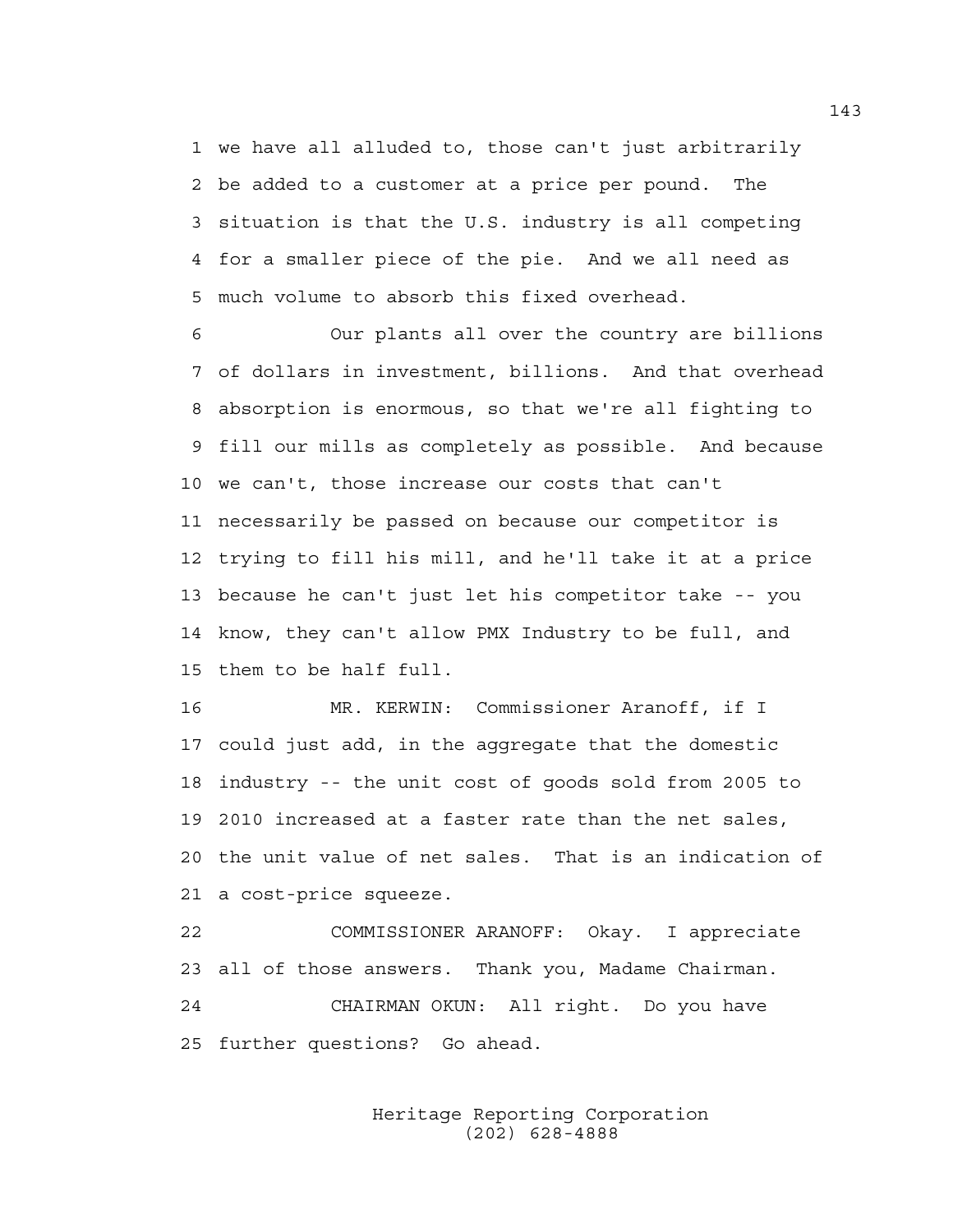1 COMMISSIONER ARANOFF: Nobody else has 2 further questions? All right. Then I'll just keep 3 going. One of the arguments that the Respondents also 4 made was that given the way that ownership has changed 5 for several of the larger producers in the industry 6 during this period of review, that this is now an 7 industry with very low fixed costs. And I wanted to 8 give you an opportunity to respond to that because in 9 the Respondent's view, that significantly reduces the 10 vulnerability of the domestic industry.

11 MR. HARTQUIST: We'll be delighted to 12 respond to that, but I think to do that adequately, 13 we're going to have to deal with some confidential 14 information. And so I would prefer to put that in the 15 brief, where I think we can give you a better 16 explanation.

17 COMMISSIONER ARANOFF: Okay. I appreciate 18 that. One more question that I wanted to ask you, 19 another argument by Respondents that I wanted to ask 20 you to respond to. In the original investigations, 21 the Commission found underselling by subject imports 22 to be significant. German producers argue that -- of 23 course, that was on a cumulated basis. German 24 producers argue that at the same time that German 25 imports were underselling during the original period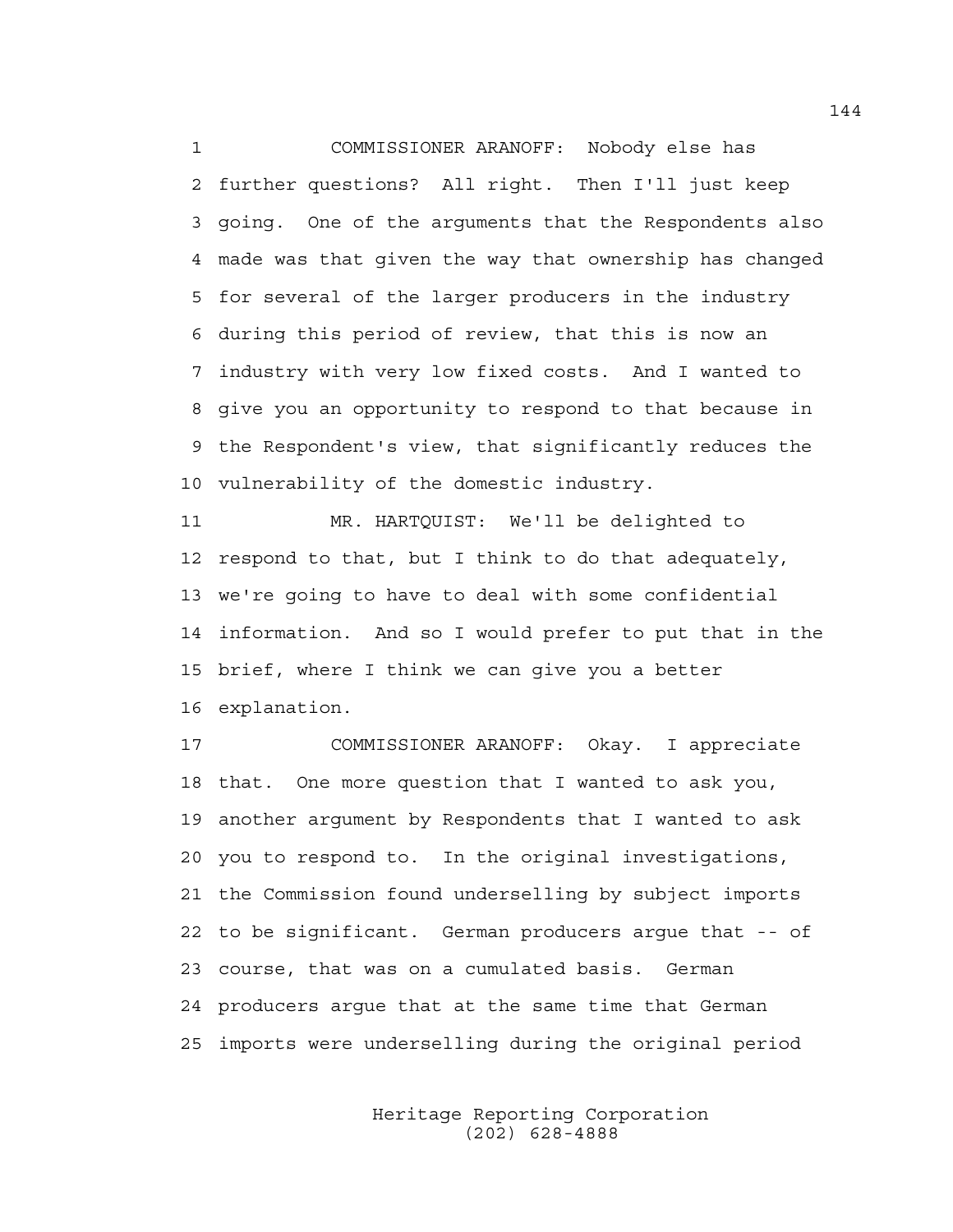1 of investigation, German producers looked at alone 2 were losing U.S. market share. And they reasoned that 3 if underselling in the original period did not result 4 in increased market share for the German industry in 5 the U.S., then that would not be a successful strategy 6 for the German industry to pursue in the event that 7 the order on Germany were revoked. Do you agree with 8 that logic?

9 MR. BECKER: Mrs. Aranoff, if in fact the 10 imports were going down at the time of the original 11 investigation, I wasn't aware of that. But I would 12 repeat that the German industry is focused on 13 capturing market share and gaining volume. And now 14 they have zero position or next to zero position in 15 the 200 series alloys. So my belief would be that if 16 the duties are lifted, then they would do what is 17 necessary to fill that capacity.

18 COMMISSIONER ARANOFF: Okay. Mr. Kerwin, 19 did you want to add something?

20 MR. KERWIN: I would just add that the 21 market share held by the German imports in the 22 original investigation was highly substantial 23 throughout. They were easily the biggest source of 24 the product at that time. And you also have to look 25 at the trends, I think, of that period in the context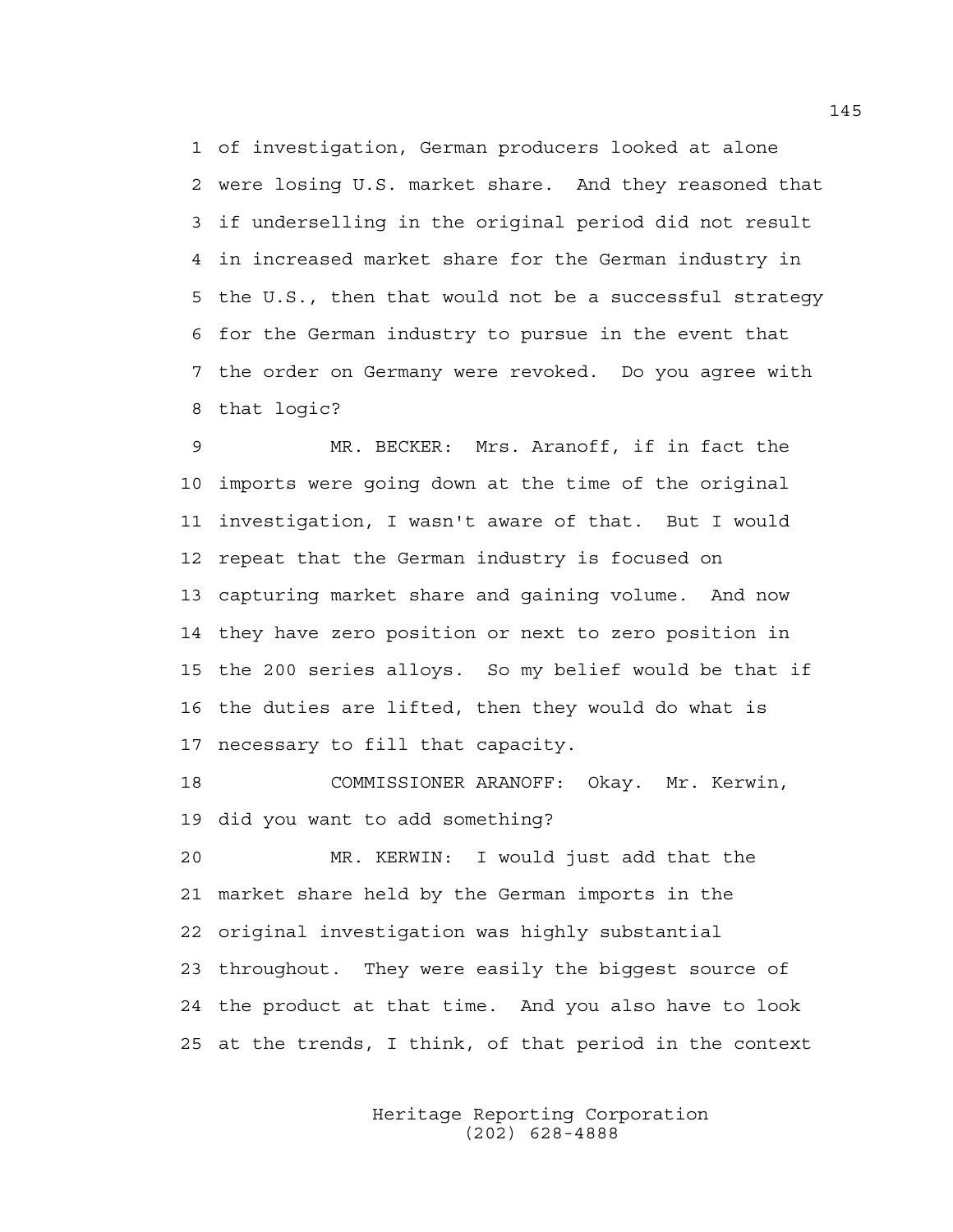1 of, well, we've had some major changes in average unit 2 values and prices during the current period, but much 3 of that has been driven by raw materials cost. So 4 without knowing the precise details of what the price 5 of copper was in any one of those years, I don't think 6 you can draw the conclusion that that was -- in the 7 first place, that the pricing actually declined. And 8 then you also have the factor of what was going on 9 with market demand.

10 I think 1984 was a high point of U.S. 11 consumption for that period. So there are other 12 factors that are going to come into play to change the 13 price. But no question throughout that entire 14 original period of investigation the German's market 15 share was highly significant. It was highly 16 significant a the beginning of the period. So I don't 17 know that I would say there should be some obvious 18 correlation between what went -- you know, minor 19 modifications in price and changes in market share. 20 COMMISSIONER ARANOFF: Okay. I appreciate 21 all of those answers, and I thank everyone on the 22 panel. And with that, Madame Chairman, I have no 23 further questions.

24 CHAIRMAN OKUN: Let me turn to Commission 25 staff to see if they have questions of this panel.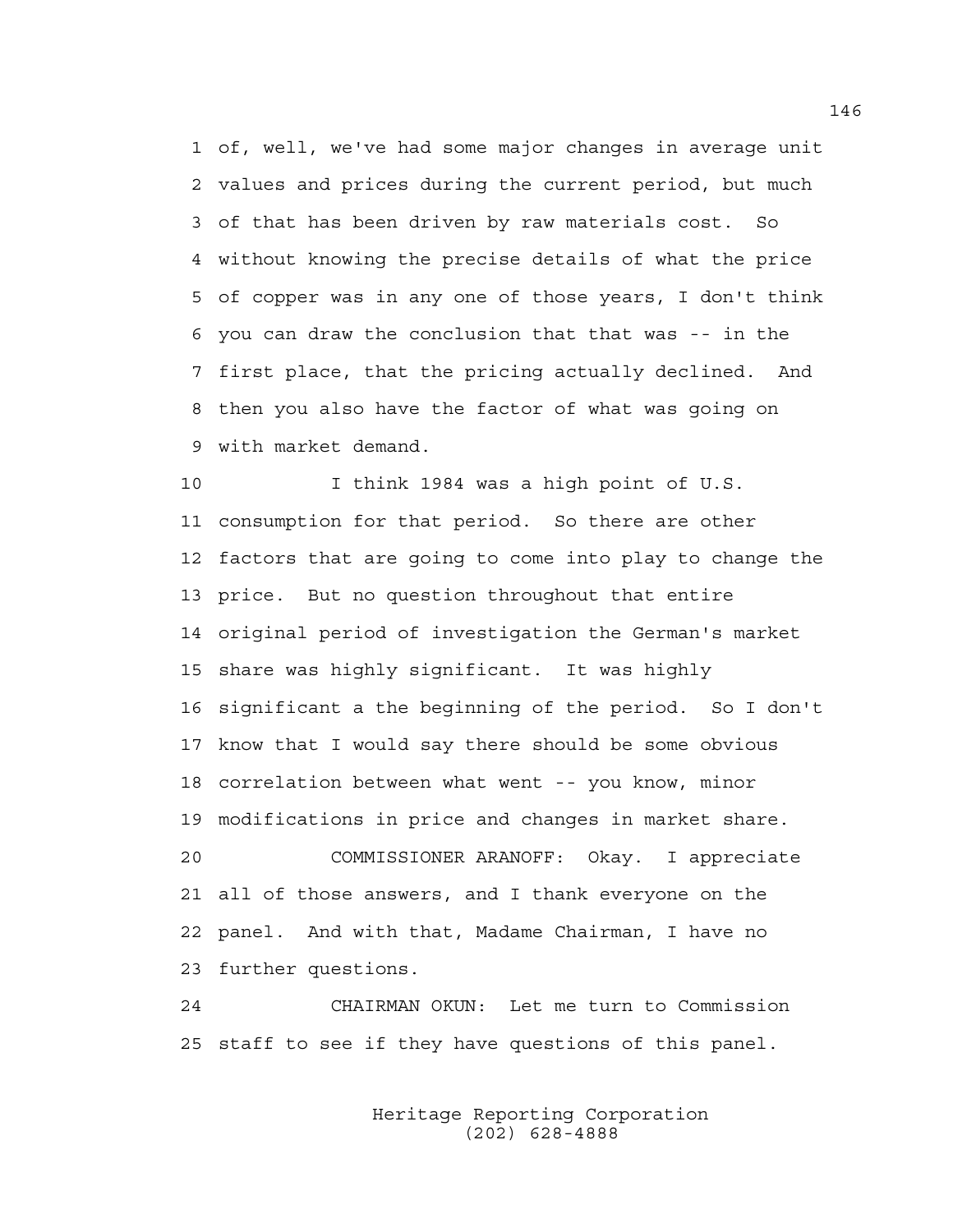1 MR. McCLURE: Jim McClure, Office of 2 Investigations. Madame Chairman, Commission staff has 3 no questions.

4 CHAIRMAN OKUN: Thank you. Let me turn to 5 those in opposition to continuation of the order to 6 see if they have questions for this panel.

7 MR. SHOR: Yes, I do have several questions, 8 Madame Chairman.

9 CHAIRMAN OKUN: Okay.

10 MR. SHOR: For Mr. Becker, is Aurubis 11 Buffalo shipping any BSS reroll material from its 12 integrated plant here to its reroll facility in 13 Germany? Mr. Heusner, I'm sorry.

14 MR. HEUSNER: No.

15 MR. SHOR: I have a question for Mr. Becker. 16 You talked much about how Germany wants to dump and 17 gain market share, and they've been very successful in 18 China. What is Germany's market share for BSS in 19 China?

20 MR. BECKER: I do not know the answer to 21 that question.

22 MR. SHOR: What is the quantity Germany is 23 shipping to China?

24 MR. BECKER: I do not know the exact 25 quantity.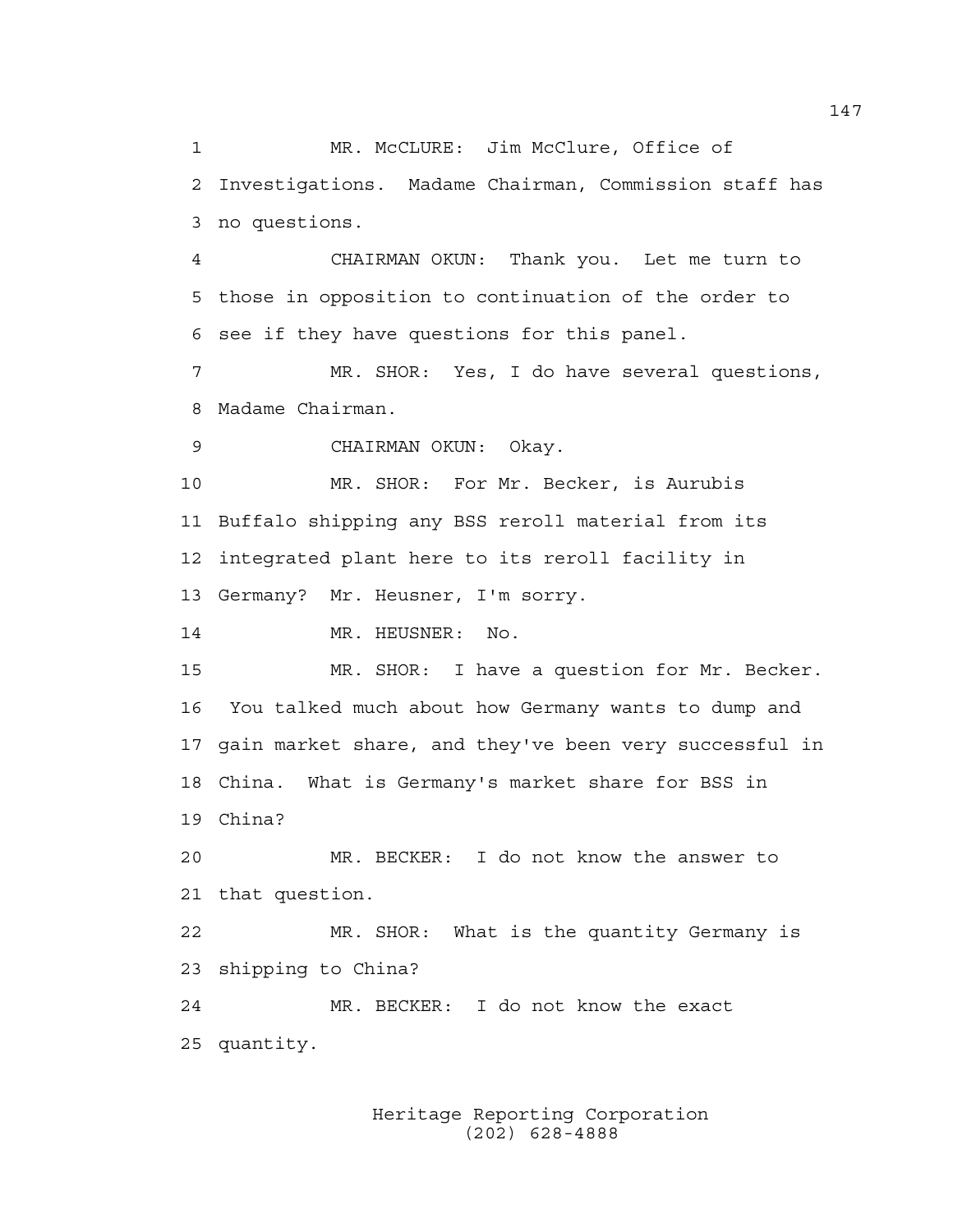1 MR. SHOR: Then upon what facts do you base 2 your testimony?

3 MR. BECKER: My testimony is based on the 4 fact that Olin Corporation has a joint venture company 5 in Guangzhou, China. They have tried to compete with 6 200 series material throughout China. And so they are 7 aware, very aware, of the strong market penetration 8 and strong actions that Wieland has had and success in 9 selling 200 series alloys, and have had difficulty 10 competing with them.

11 It's my understanding that to support the 12 consumption in China and the shipments in China, that 13 Wieland has significant warehousing, significant 14 stocks of material in the mainland China, and they 15 have reroll facilities, I believe, in Singapore. And 16 so my information comes from our employees that are 17 doing business in China.

18 Our current general manager who works 19 directly for me is in Yorba Linda, California, and he 20 started our facility in Guangzhou, China nine years 21 ago, and he stayed there for seven years competing in 22 the market in 200 series alloys. We tried many things 23 to try to penetrate the market there, but we had a 24 great deal of difficulty, and a primary competitor was 25 Wieland. So that's what I base my statements on.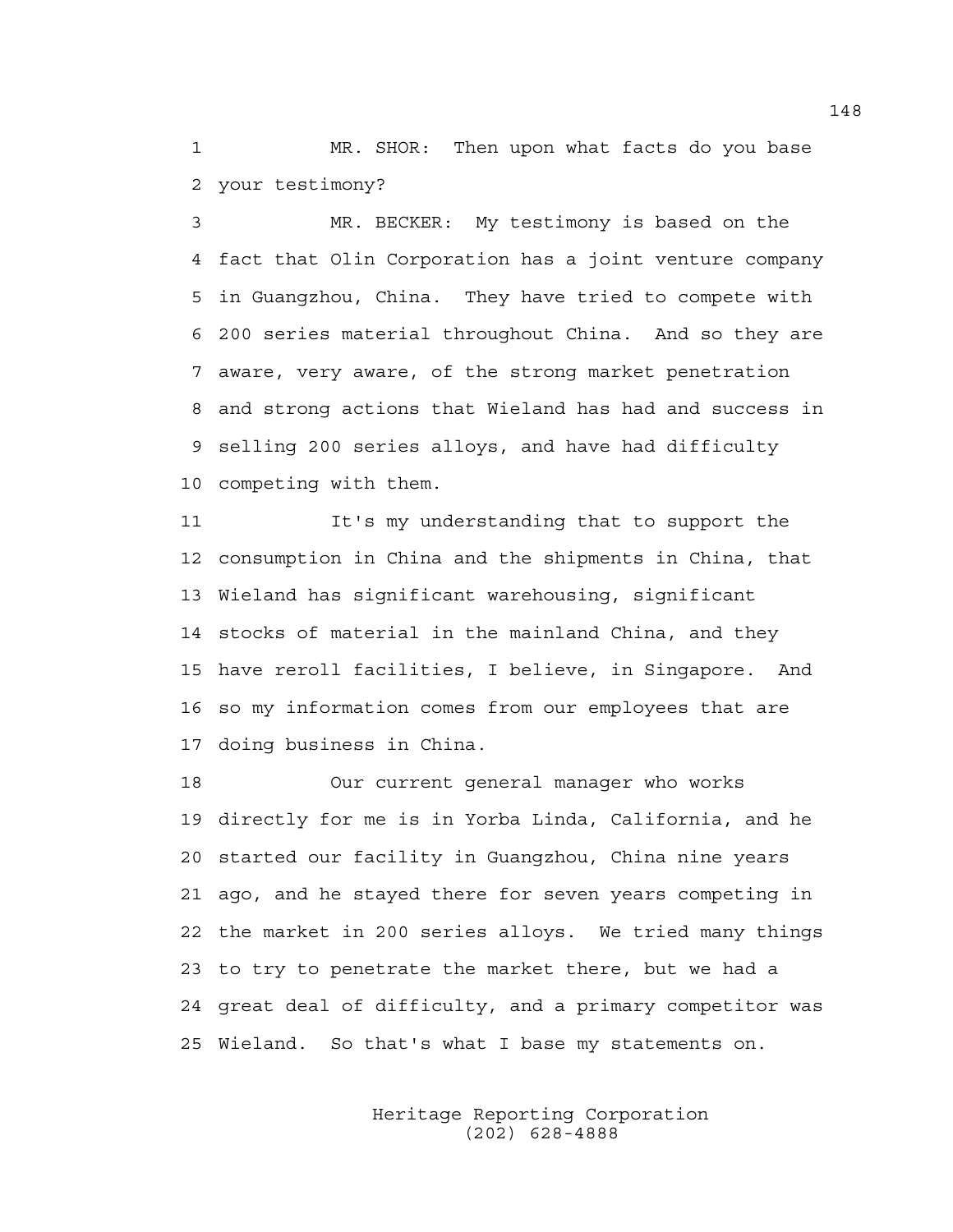1 MR. SHOR: And these significant quantities 2 of material that Wieland has there of which you speak, 3 can you put a number on what you consider to be 4 significant?

5 MR. BECKER: We would like to give 6 information about that post-hearing.

7 MR. SHOR: Thank you. I have a question for 8 Ms. Cannon. If Wieland were to ship BSS reroll 9 material to its affiliate in the U.K., reroll it, and 10 then ship it to the United States, is it Petitioner's 11 position -- forget what Commerce might do. Is it your 12 position as counsel to Petitioners that that material 13 is not subject to the order?

14 MS. CANNON: At this point, without a 15 finding, that is my position. There would have to be 16 an analysis by Commerce, and if that happened, we 17 could look at it. We could raise an inquiry or 18 Respondents could certainly raise an inquiry, and it 19 would be up to Commerce to examine. But absent a 20 finding by Commerce, if that is happening right now, 21 then that's being considered the product of the U.K., 22 as I understand it.

23 MR. SHOR: I have no further questions. 24 CHAIRMAN OKUN: Thank you. This would be a 25 good time to take a lunch break. Before doing so, let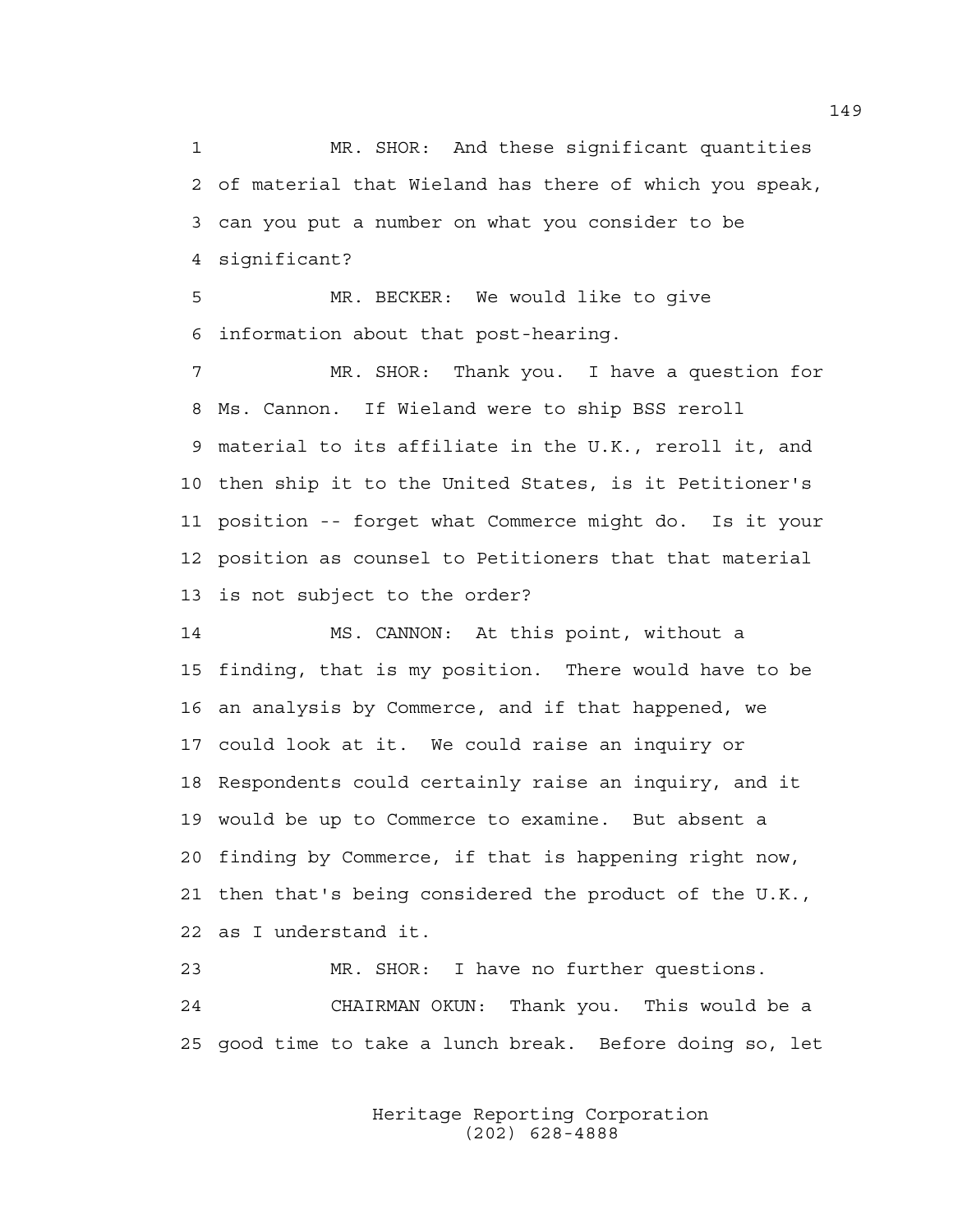Heritage Reporting Corporation 1 me take this opportunity once again thank all of this 2 panel's witnesses for being here and responding to our 3 many questions. We look forward to your post-hearing 4 submissions. And to remind everyone here that the 5 room is not secure, so please take any confidential 6 business information with you when we break for lunch. 7 And we'll take an hour break, so we'll come back at 8 five to 2:00. 9 (Whereupon, at 12:55 p.m., a luncheon recess 10 was taken.) 11 // 12 // 13 // 14 // 15 // 16 // 17 // 18 // 19 // 20 // 21 // 22 // 23 // 24 // 25 // 26

(202) 628-4888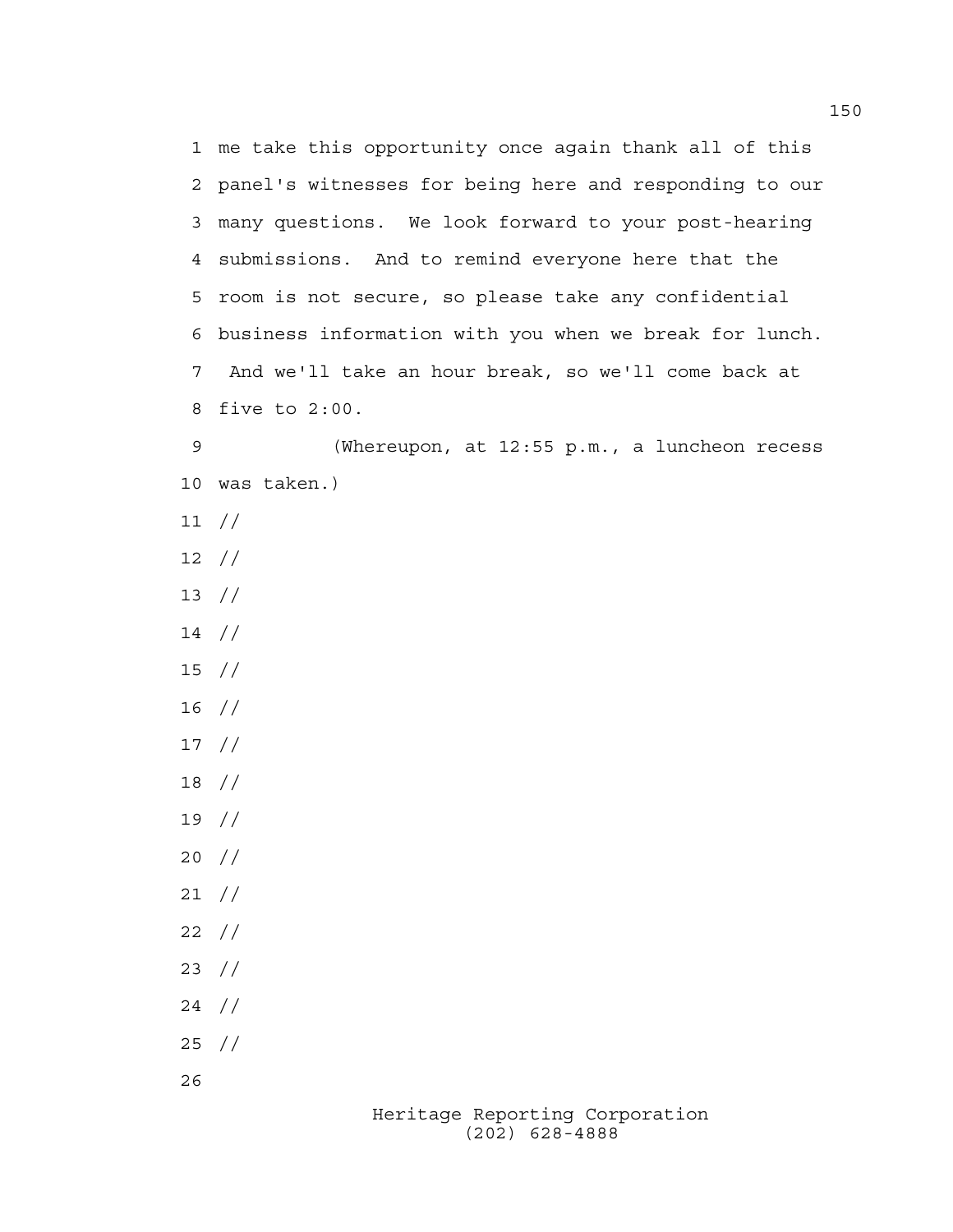1 A F T E R N O O N S E S S I O N 2 (1:56 p.m.) 3 CHAIRMAN OKUN: Good afternoon. This 4 hearing of the U.S. International Trade Commission 5 will now resume. Mr. Secretary, I see that the second 6 panel has been seated. Have all of the witnesses been 7 sworn? 8 MR. BISHOP: Yes, Madame Chairman. Those in 9 opposition to continuation of the antidumping duty 10 orders have been seated. All witnesses have been 11 sworn. 12 CHAIRMAN OKUN: Thank you. You may proceed. 13 MR. CONNELLY: Madame Chairman, I'm Warren 14 Connelly with the law firm of Akin Gump Strauss Hauer 15 and Feld, here on behalf of T.E. Connectivity and Tyco 16 Electronics. Tyco's testimony will be presented this 17 afternoon by Mike Stockton. So without further ado, 18 we'll turn it over to Mike. 19 MR. STOCKTON: Good afternoon. My name is 20 Michael Stockton, and I am the global commodity 21 director for metals at Tyco Electronics Corporation, a 22 U.S. member of the T.E. Connectivity family of 23 companies. 24 My job is to manage T.E.'s global purchases 25 of metals, including brass sheet and strip. Our team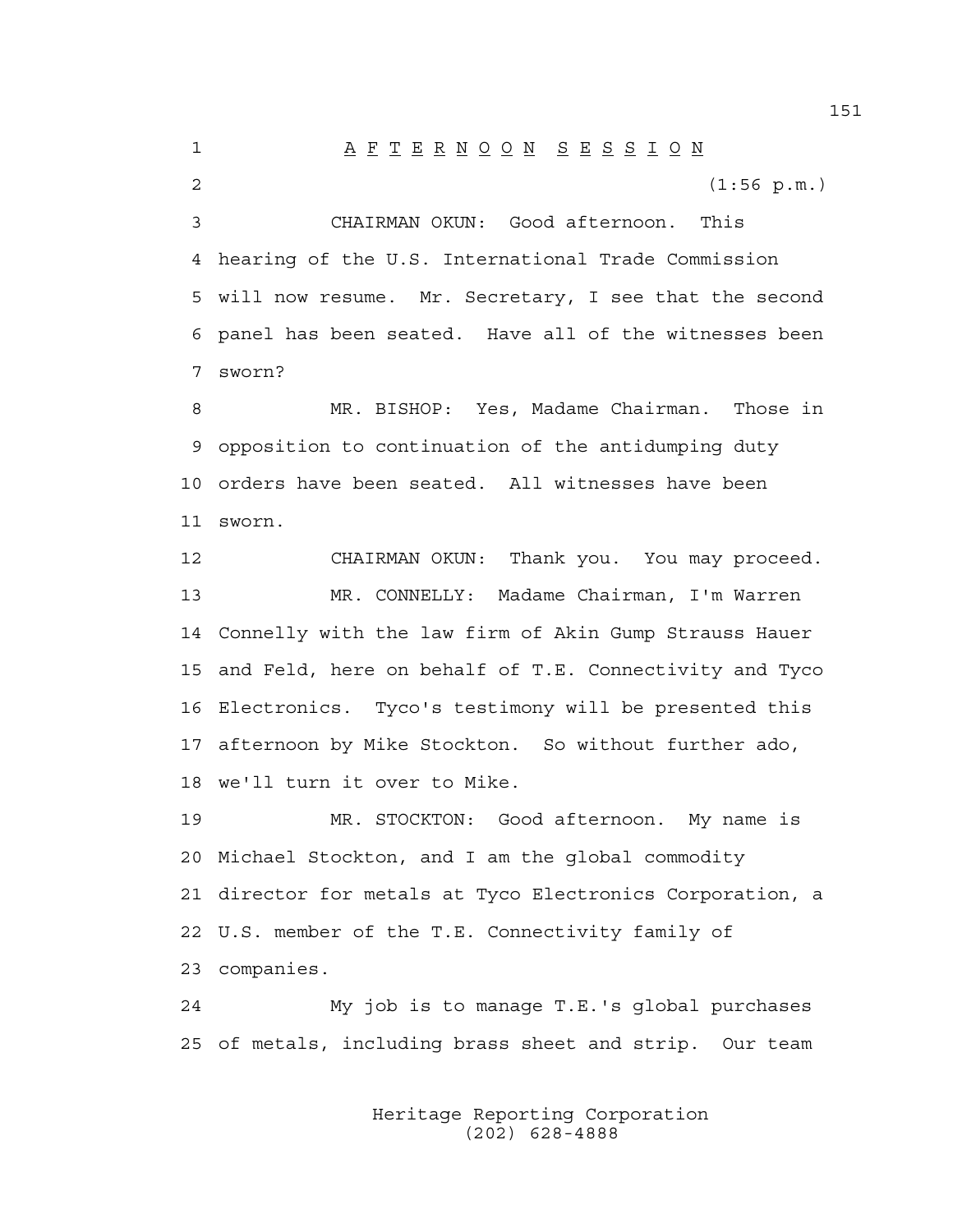1 purchases over \$1 billion of metals annually, and we 2 are responsible for ensuring that our factories in the 3 U.S. and abroad receive the highest levels of quality, 4 delivery, and service for everything that we buy.

5 T.E. Connectivity is a \$14 billion company 6 that designs and manufactures over a half million 7 distinct components. We have customers in virtually 8 every industry, including consumer electronics, 9 energy, medical devices, automotive, aerospace, and 10 communication networks. T.E. is the largest connector 11 company in the U.S. and the world, and therefore one 12 of the largest users of brass sheet and strip for 13 connector applications.

14 T.E. produces connectors in 10 factories 15 located in Pennsylvania, North and South Carolina, 16 Ohio, and Minnesota. We employ over 20,000 people in 17 the United States, and we use over 14 million pounds 18 of 200 series brass each year. The majority of this 19 material is C260 cartridge brass, which we use in our 20 stamping processes. Our primary suppliers are 21 Aurubis, PMX, and Wieland North America.

22 T.E. has over 25 additional facilities in 23 Europe, India, Australia, Brazil, China, Japan, and 24 Korea that engage in connector manufacturing. These 25 plants use over 14,000 metric tons of brass sheet and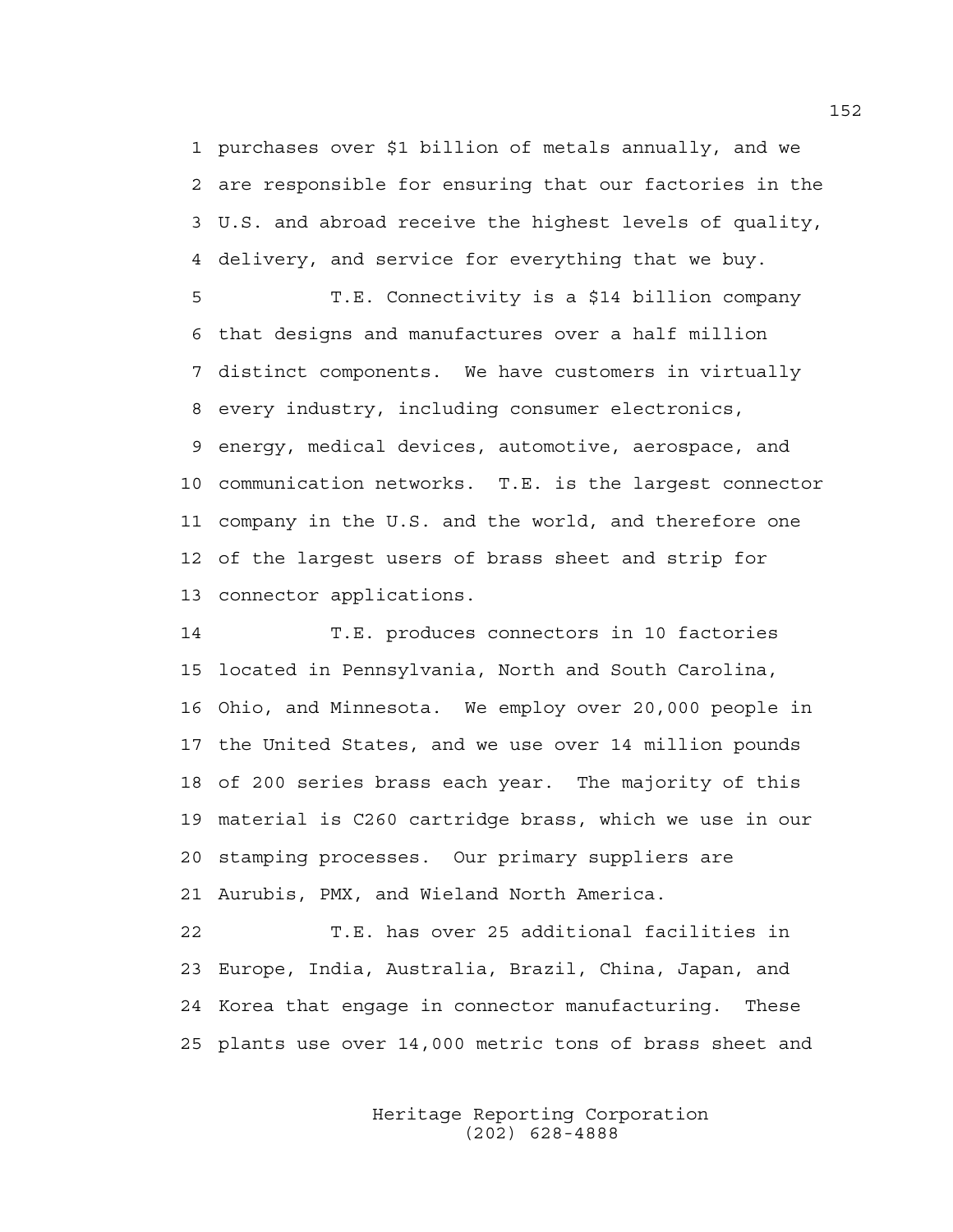1 strip each year, and 260, 230, and C268 are the 2 typical grades. Our primary suppliers in these 3 regions are Wieland, KME, Aurubis, Poongsan, the 4 parent company of PMX, Doha and Kobe.

5 Our overseas manufacturing operations also 6 serve the U.S. markets. When choosing suppliers, our 7 greatest needs are for quality, on-time delivery, 8 service, and price, in that order. Quality is 9 extremely significant, as many of our products end up 10 in safety-related or military applications, where a 11 failure could be disastrous. T.E. has a reputation 12 for producing high quality products, and our supply 13 base is key in upholding and improving our reputation.

14 On-time delivery by our suppliers is also 15 important, as this has a major impact on whether T.E. 16 will be able to meet the needs of our many customers. 17 Unfortunately, we experienced a much lower on-time 18 delivery rate from U.S. producers in 2009 and 2010 19 than from our suppliers elsewhere. In the connector 20 business, missing shipments to customers by even one 21 day can mean the loss of large orders and can damage 22 our brand permanently. Our contracts with U.S. 23 customers often require us to pay a penalty if we miss 24 a scheduled delivery date.

25 Service is also a key requirement when doing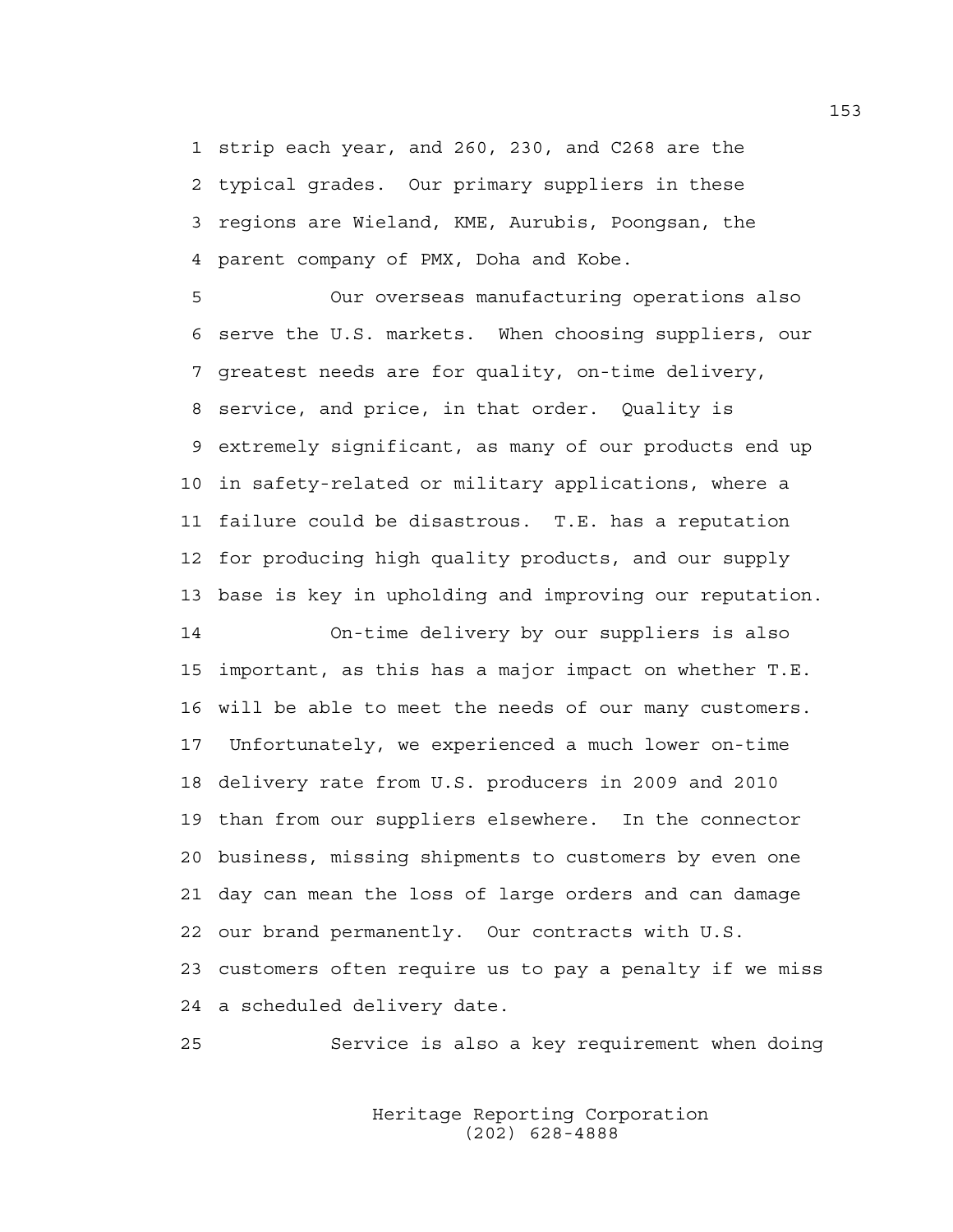1 business with T.E. We are a large company with 2 diverse sites and businesses that have different 3 needs. Therefore, strong customer service by our 4 supply base is crucial. We require partners who 5 invest in R&D, continuously improve their materials, 6 and maintain internal technical resources. T.E. 7 provides growth opportunities for suppliers who 8 consistently suggest new ideas that aid T.E. in 9 winning business through innovation.

10 Pricing is also an important factor that 11 allows T.E. to remain competitive in the marketplace. 12 However, we simply will not sacrifice quality or 13 delivery in order to gain a pricing advantage. In 14 fact, T.E. has moved away from suppliers in the past 15 that offered pricing advantages, but failed to meet 16 our criteria on quality and delivery.

17 I want to now turn to a description of our 18 domestic suppliers. First, we are not here today to 19 criticize U.S. suppliers. In fact, we are usually 20 very satisfied with their performance. That's not 21 always the case. T.E. prefers to source its large 22 annual quantities of brass sheet and strip from mills 23 rather than rerollers. This is because materials 24 received directly from the original melting source, 25 that is, from an integrated mill, typically have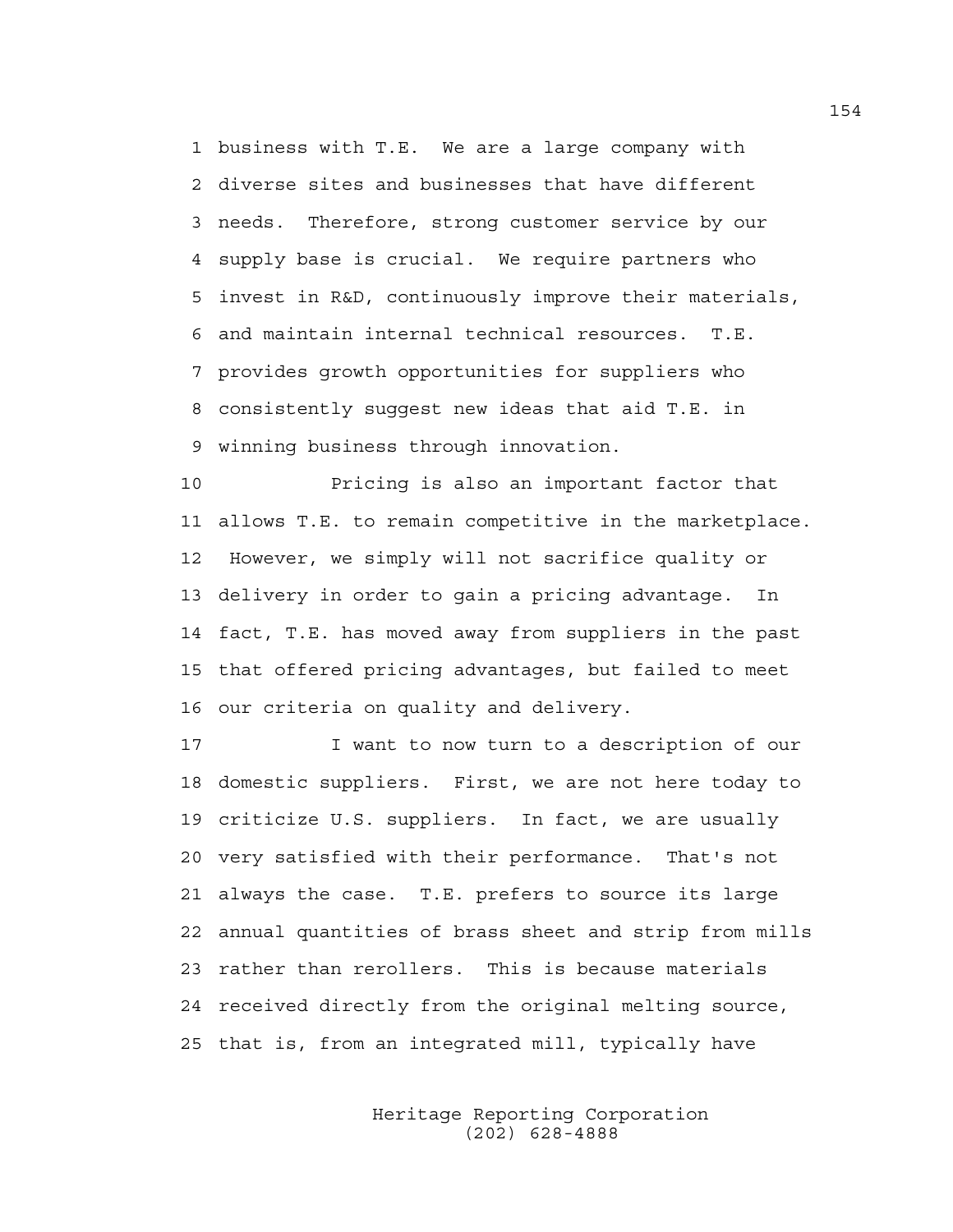1 higher quality, and direct sourcing reduces the number 2 of parties involved if a quality concern arises.

3 In terms of delivery, T.E. finds that 4 rerollers are advantageous for small quantities, but 5 can be constrained in their delivery of any quantity 6 if the market is tight. In a tight market, rerollers 7 often receive their input material from integrated 8 mills only after the integrated mills' needs have been 9 satisfied.

10 Right now, we purchase from four domestic 11 companies. First, PMX is a high-quality supplier to 12 T.E. for brass sheet and strip. T.E. has a good 13 working relationship with PMX. However, when a 14 constrained U.S. supply of brass forced PMX into 15 longer lead times, T.E. had to purchase quantities 16 from other mills. Eventually, we had to permanently 17 move some brass business away from PMX because they 18 could not tell us when they would be able to resume 19 shipping on time at a greater than 90 percent rate. 20 Another area of concern regarding PMX is the need to 21 provide greater technical support.

22 Our second supplier is Aurubis Buffalo. 23 Aurubis is a high-quality and our largest U.S. 24 supplier. Aurubis is a full-service supplier to T.E. 25 and maintains an active technical service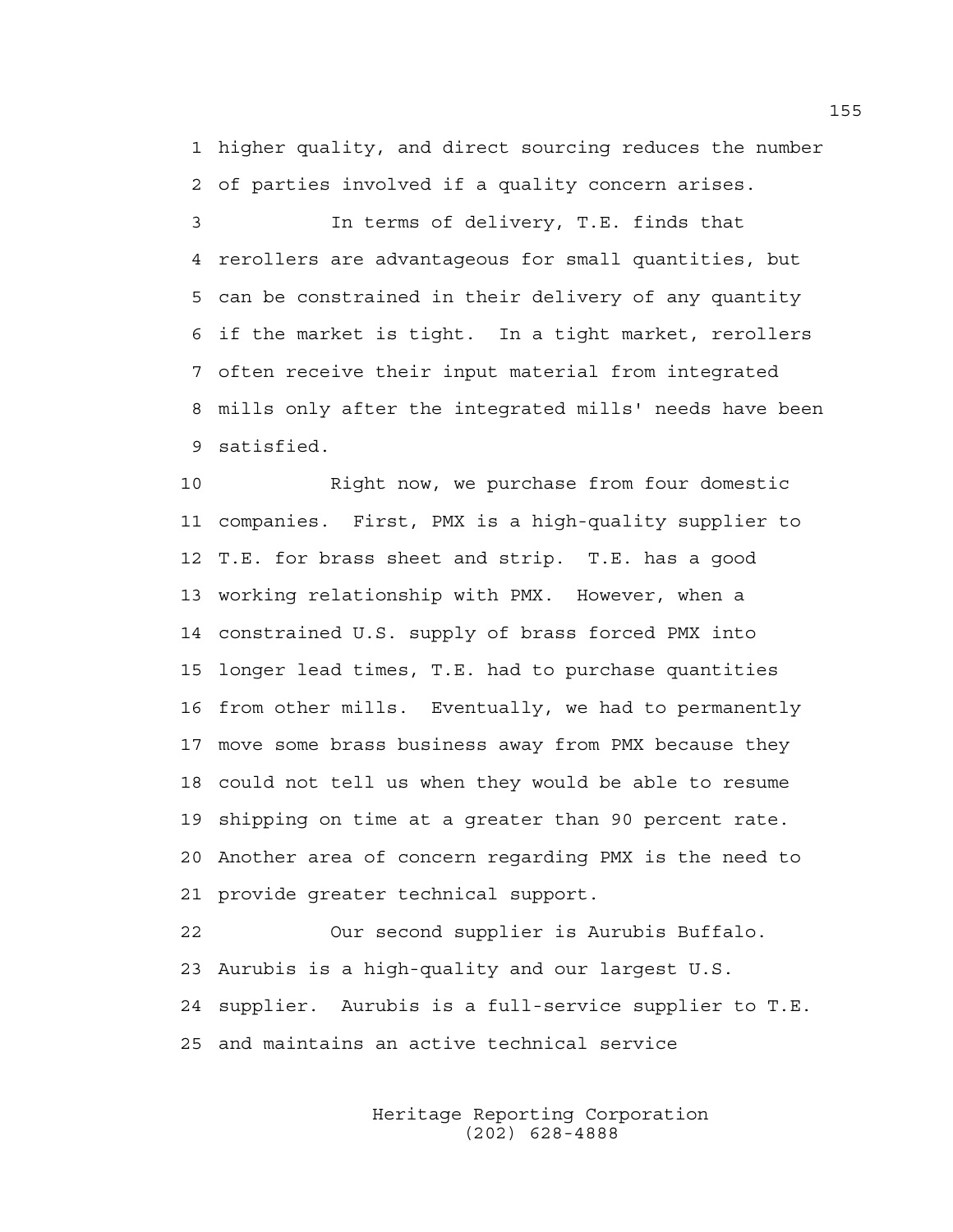1 representative as well as a number of customer service 2 personnel. Aurubis now ships at a greater than 90 3 percent on-time rate to our U.S. plants, and we are 4 very appreciative of this level of service. Also, 5 when the U.S. emerged from its last economic downturn, 6 Aurubis struggled to supply us.

7 Our third U.S. supplier is Wieland North 8 America. Wieland is a high-quality reroller and is 9 one of T.E.'s largest brass suppliers in the U.S. 10 Using a reroller is a departure from our normal 11 sourcing strategy, as we typically favor sourcing from 12 integrated mills. However, strong customer and 13 technical service, as well as a large global 14 relationship, have made Wieland an attractive partner.

15 T.E. views Wieland globally as a leader in 16 R&D, and this translates into excellent technical 17 service. In the past, T.E. also had quality issues 18 with Wieland, and much of this problem stemmed from 19 the receipt of lower quality input materials from 20 their domestic sources. When T.E. analyzed the 21 situation, we found that the material sent to Wieland 22 was sometimes not of the same quality as the mills 23 themselves would use for their own products. This 24 created a major concern on our part because quality 25 issues with Wieland often led to a long, drawn-out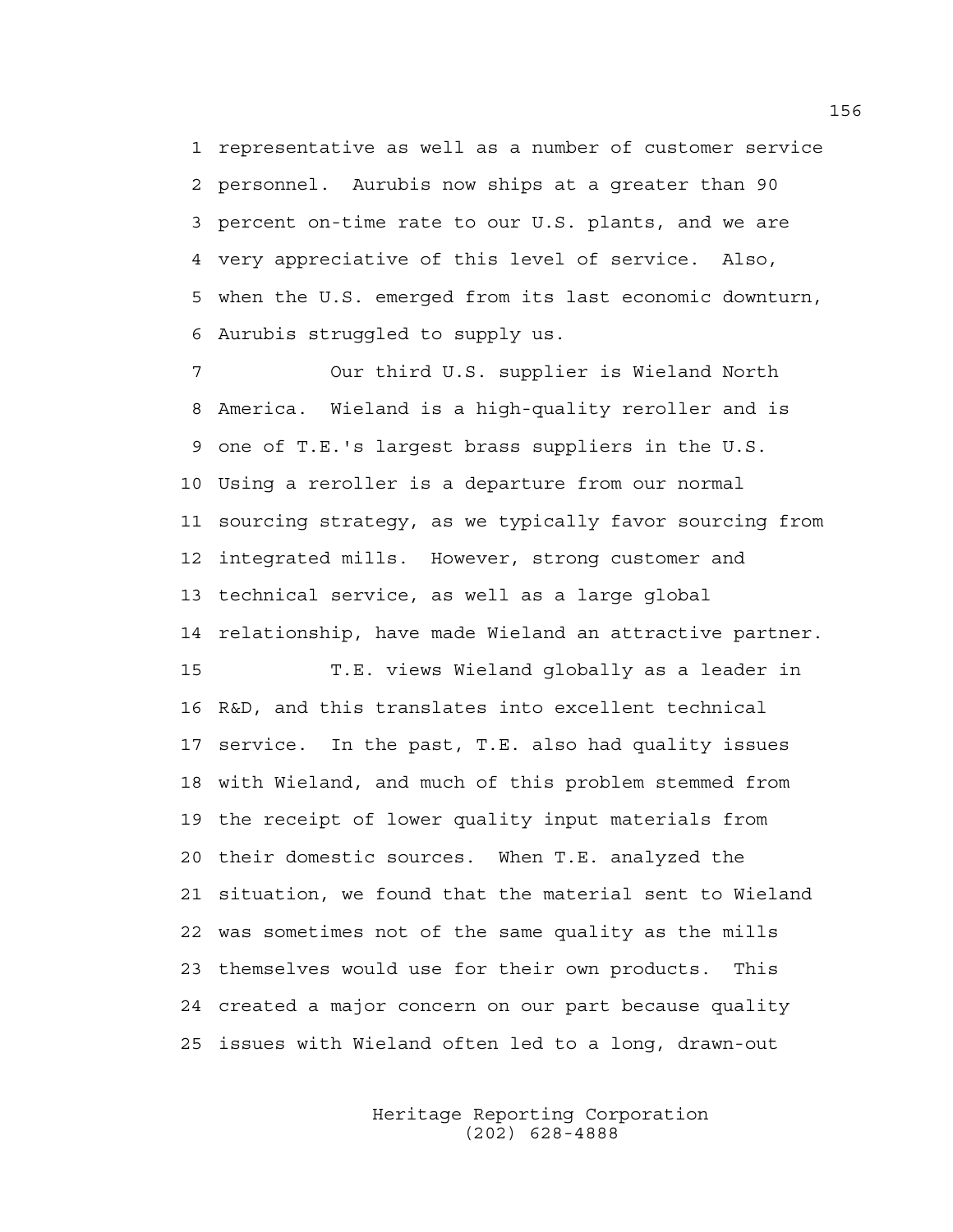1 argument over whether it or its input supplier is at 2 fault.

3 Finally, T.E. has a very small relationship 4 with Olin and its subsidiary companies. Prior to 5 2009, T.E. was a large customer of Olin through one of 6 Olin's Oster distribution facilities. At that time, 7 Oster acted as the service arm for the Olin integrated 8 mill and provided T.E. with small just-in-time 9 quantities from its Allentown, Pennsylvania facility. 10 After a private equity firm bought Olin, 11 Olin announced unsatisfactory commercial demands, 12 which T.E. declined. Olin then announced the closure 13 of its Allentown facility, and T.E. moved its business 14 to other domestic sources. Since this time, T.E. has 15 kept in contact with Olin, but no new business has 16 developed. T.E. finds the Olin business strategy 17 confusing at best, and with a multitude of personnel 18 changes and dismissals, the customer technical service 19 position that Olin once led now appears to have

20 greatly diminished.

21 As a result, we are not at all confident 22 that Olin can become a reliable supplier in the 23 future. In fact, their on-time delivery rate has 24 declined significantly in the recent past.

25 Now I would like to explain why we favor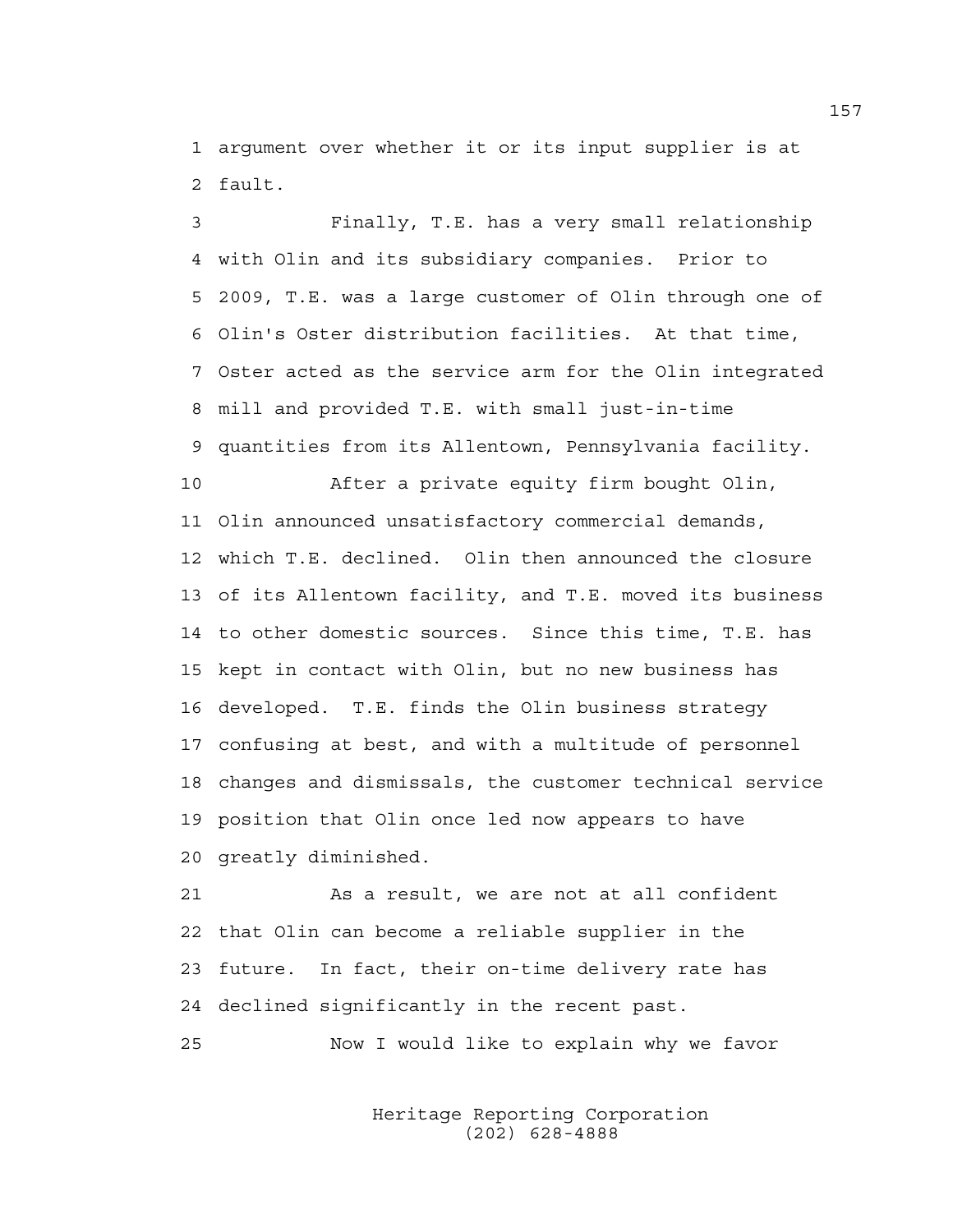1 revocation. First, we don't intend to greatly expand 2 our imports if the order is revoked. We have no 3 interest in lengthening our supply chain back to 4 Europe or Asia.

5 Second, T.E. has an interest in expanding 6 its usage of a certain lower copper brass alloy. 7 Today, this alloy is not commercially available in the 8 United States. It is, however, widely produced and 9 used in the subject countries other than Japan. T.E. 10 strongly prefers to use material from a proven source. 11 Olin is producing this alloy in a very limited 12 quantity for one customer. PMX has stated that making 13 this alloy will be challenging due to the type of 14 internal process that they employ.

15 T.E. makes global products. As an example, 16 we often make the same product in multiple regions, 17 and therefore we wish to use similar raw materials in 18 all regions. Due to the limited availability of this 19 alloy in the U.S., T.E. does not view the U.S. market 20 as competitive with the rest of the world.

21 Third, there are only three integrated brass 22 mills in the United States. The limited domestic 23 supply base constantly reminds T.E. that brass is not 24 a desirable product for them to produce because of its 25 low fabrication value. Brass is the low-cost copper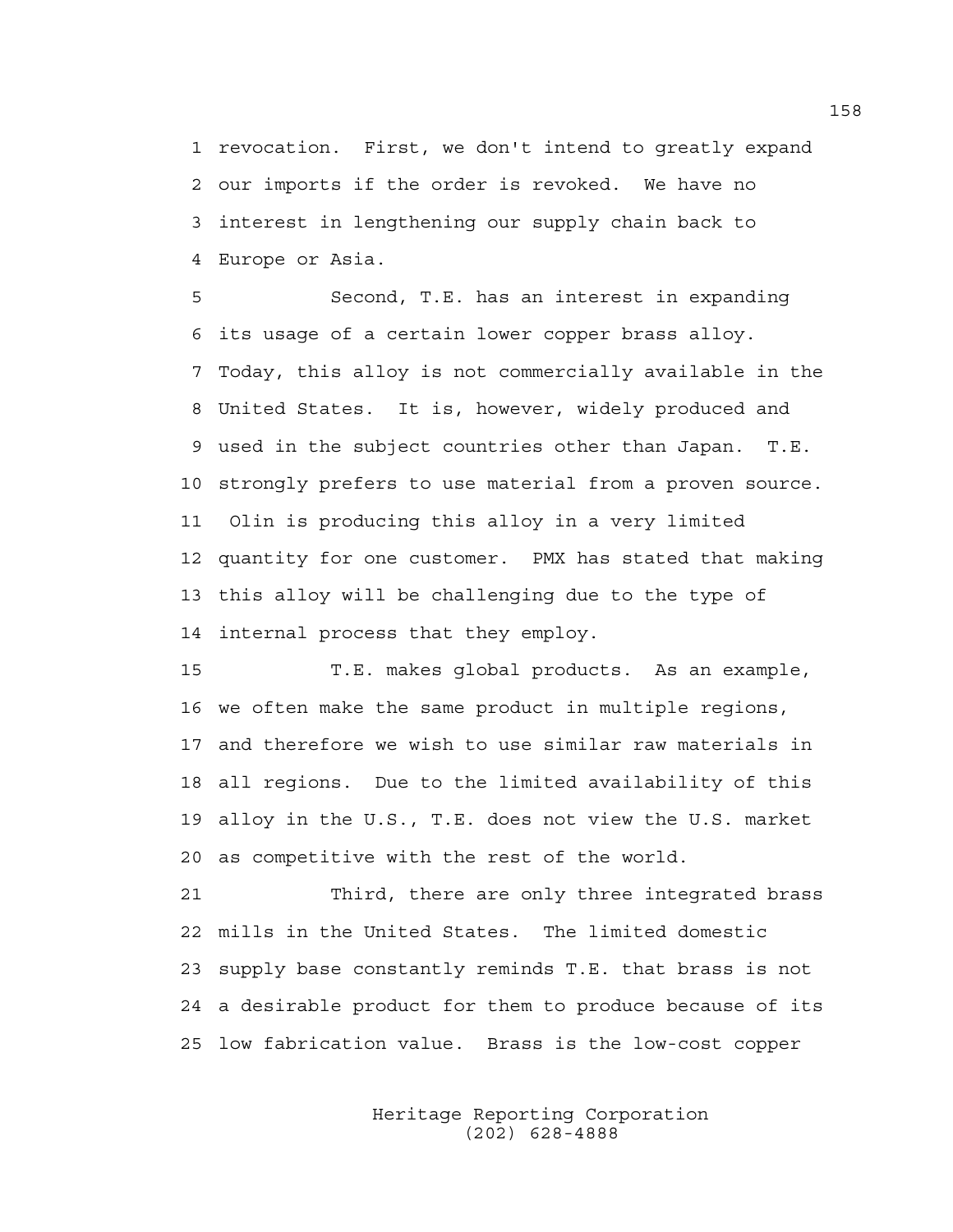1 alloy, and globally is viewed as a basic commodity 2 with low profit margins. In fact, one domestic 3 producer told us that they had no desire to continue 4 to produce brass and were interested mainly in higher 5 performance alloys.

6 In addition, the possibility, if not the 7 likelihood, of supply interruptions due to natural 8 disaster or man-made problems means that our supply 9 flexibility is extremely limited. Therefore, 10 additional sources are needed to ensure adequate 11 supply for our ten U.S. factories.

12 Fourth, we feel that the impact of 13 revocation on the U.S. industry would be minimal from 14 both a volume and price standpoint. Japan has little 15 interest in supplying to the U.S. due to the long 16 transit time and the extremely high value of the yen. 17 The subject European countries also face a 18 disadvantageous currency scenario. Moreover, foreign 19 producers are unlikely to ship in small quantities 20 given the need to satisfy just-in-time inventory 21 requirements. Importantly, U.S. producers currently 22 earn lower fabrication pricing on brass versus other 23 countries. So this would also discourage imports. 24 Finally, the high cost of materials such as 25 copper would likely cause limited imports from subject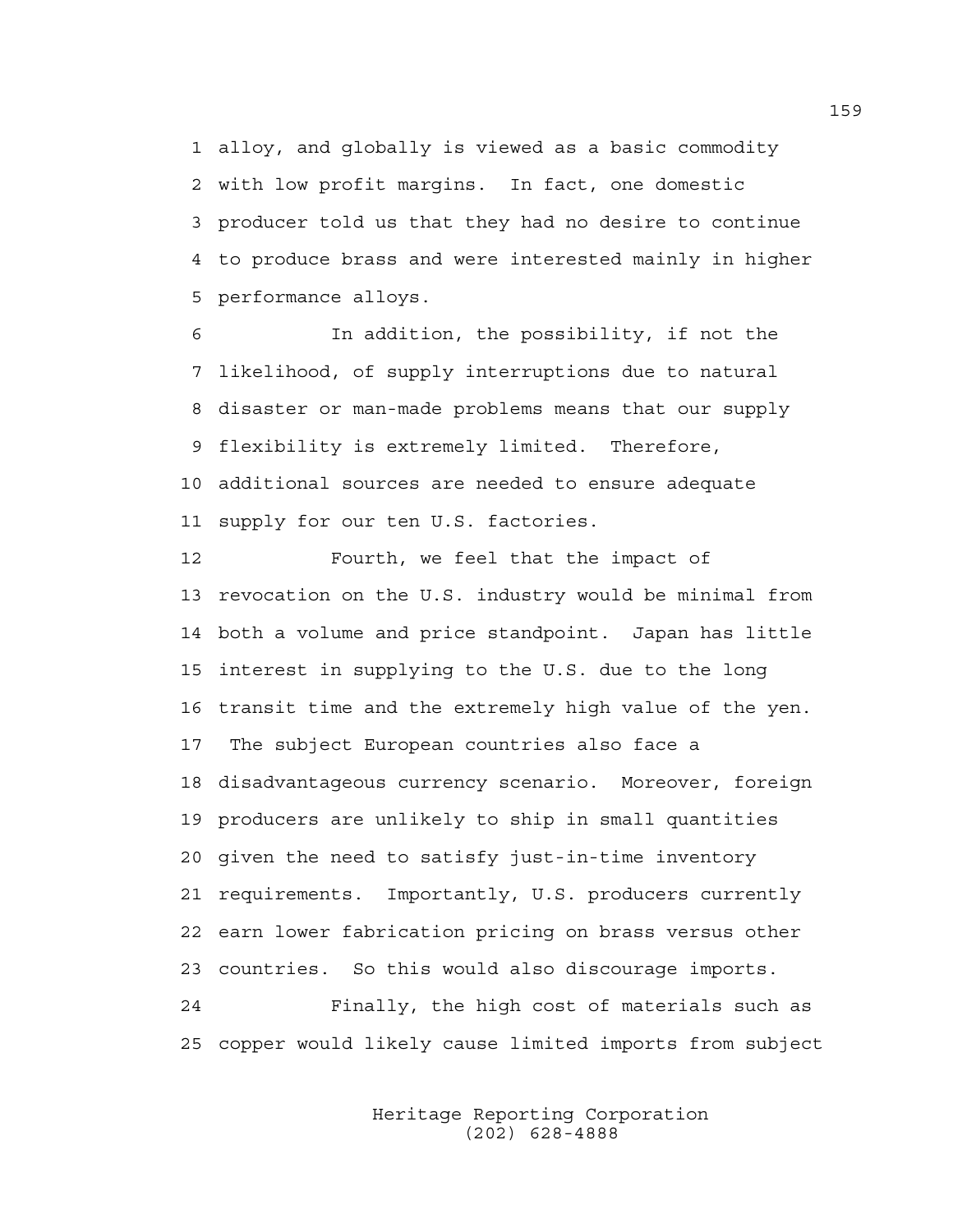1 countries. Holding brass during transit and then in 2 storage once in the U.S. is expensive. T.E. orders 3 minimum quantities for each delivery, and therefore 4 asks its supply base to hold inventory. Due to the 5 longer supply chain of subject country mills, it is 6 unlikely that these mills would agree to such high 7 inventory holding costs.

8 In T.E.'s case, our global relationships 9 with suppliers from subject countries generally lie in 10 Germany. Therefore, Germany is the only country that 11 could receive orders from T.E. sites in the U.S.

12 In conclusion, I want to thank the 13 Commission for the opportunity to appear today and 14 express T.E.'s concerns with continuing the 15 restriction on subject imports. We need more sources 16 of supply, and the most likely source is in Germany, 17 not the United States. Thank you.

18 MR. SHOR: Madame Chairman, I'd now like to 19 introduce Markus Schuler from Wieland Metals in 20 Illinois.

21 MR. SCHULER: Good afternoon, members of the 22 Commission. My name is Markus Schuler. I'm the 23 executive vice president of Wieland Metals, Inc., the 24 United States subsidiary of Wieland-Werke. Wieland 25 Metals owns and operates a copper and copper alloy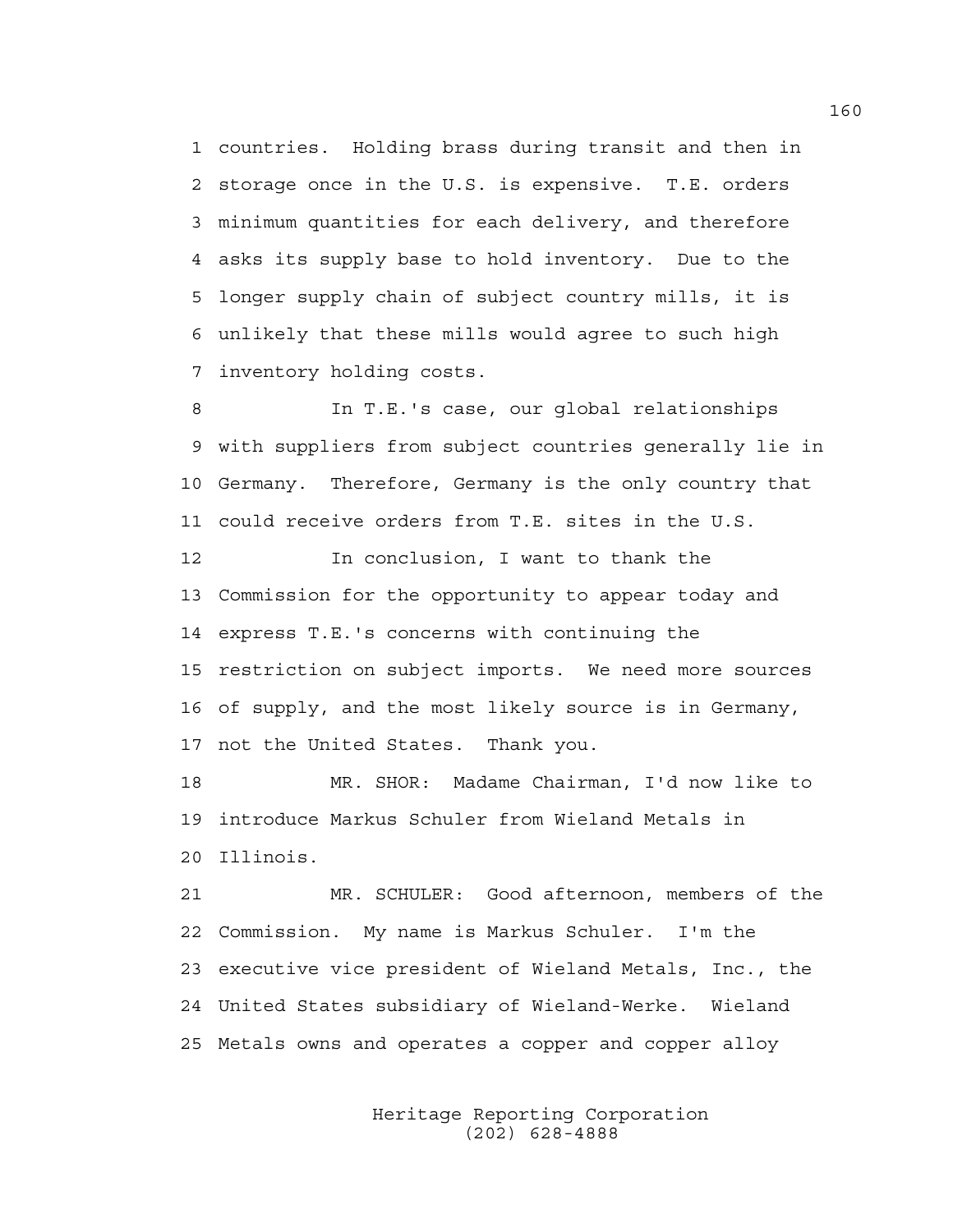1 reroll mill outside of Chicago. We produce subject 2 brass strip and other alloys right here in the United 3 States. Since 2004, I have been responsible for all 4 of the day-to-day operations of Wieland Metals.

5 The U.S. market today for BSS does not 6 resemble the market that existed five years ago, much 7 less the market that existed when I arrived in the 8 late nineties, or prior to the 1987 antidumping order. 9 The first thing that has changed are the customers. 10 Let's go back in time to the early 1980s. Wieland had 11 no manufacturing presence in the U.S. market. Our 12 principal U.S. customers for subject brass from 13 Germany were end users who bought large volumes of 14 standardized products at low prices. Our biggest 15 customers included lock manufacturers, companies like 16 Schlage and Weiser, and razor manufacturer Gillette.

17 These customers could forecast their needs 18 months in advance. We could ship them product by the 19 container load, and they could accommodate the three 20 to four months lead times that were required to order, 21 produce, and deliver brass from Germany by maintaining 22 large inventories. But these customers all produced 23 low-end products, which are no longer manufactured 24 here. Gillette razors no longer use brass, and our 25 former lock customers all moved their production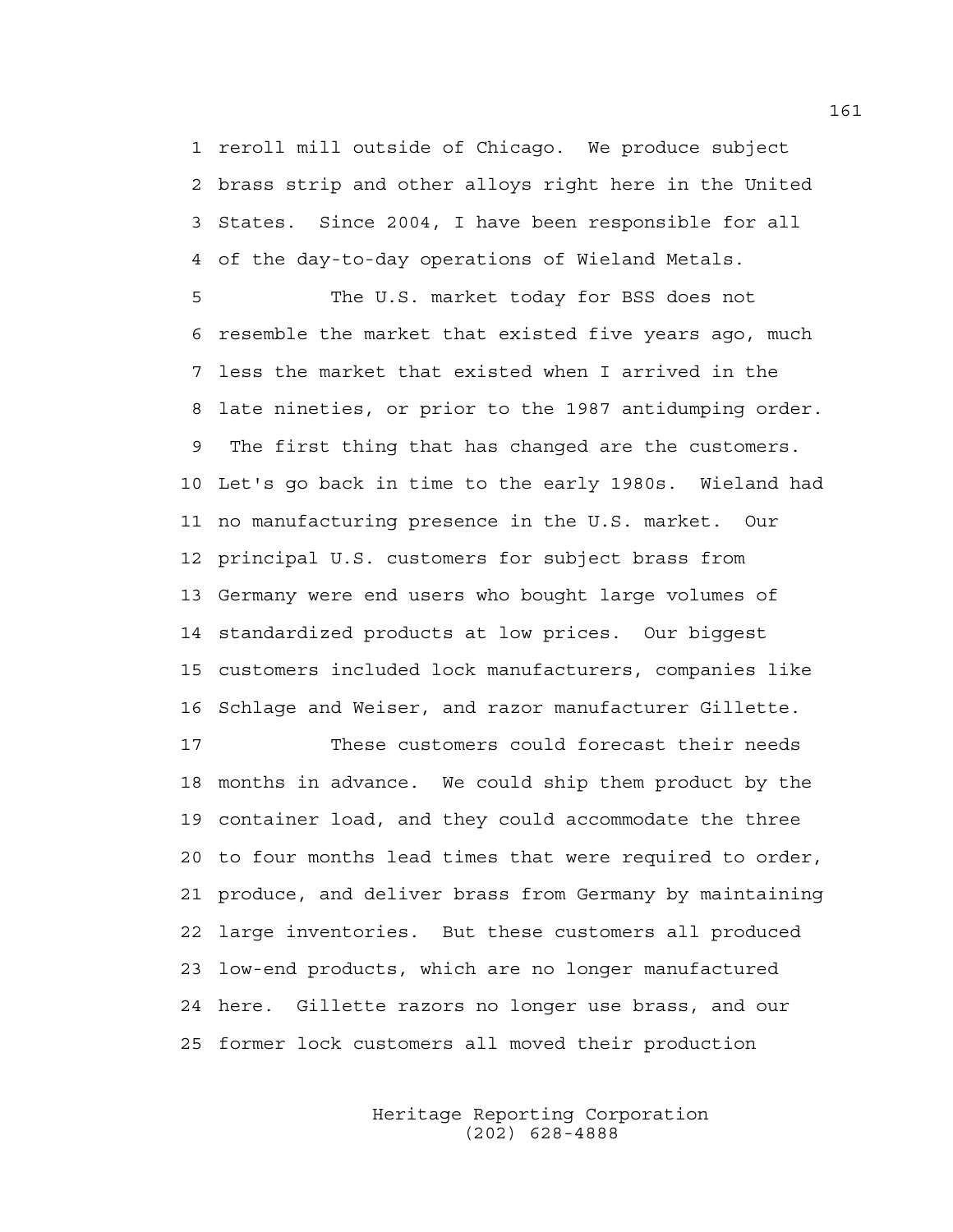1 operations to China.

2 The market for high-volume products with 3 predictable quantities ordered by end users months in 4 advance from foreign brass producers evaporated in the 5 1990s. Most purchasers in the U.S. today demand much 6 shorter lead times and smaller quantities of a greater 7 number of products. And the few remaining high-volume 8 users like the munitions industry now all rely upon 9 scrap tolling arrangements, which overseas suppliers 10 cannot accommodate.

11 Wieland saw this trend and changed its 12 business model. We initially invested \$30 million to 13 construct a reroll plant in the U.S. that began 14 operations in 1987. It enabled us to supply end users 15 smaller quantities on short notice. Primary mills 16 cast, hot-roll and cold-roll copper, brass, and other 17 alloys. The slabs they cast weigh over 15,000 pounds, 18 and the typical minimum order is one to three slabs or 19 15- to 50,000 pounds.

20 Because we do not need to produce slabs, our 21 minimum order is 1,000 to 3,000 pounds. Because we do 22 not have to cast and hot roll metal, our lead time 23 ranges from one to three weeks. This compares to six 24 weeks or more for primary mills, and three to four 25 months for BSS producers in Germany and the other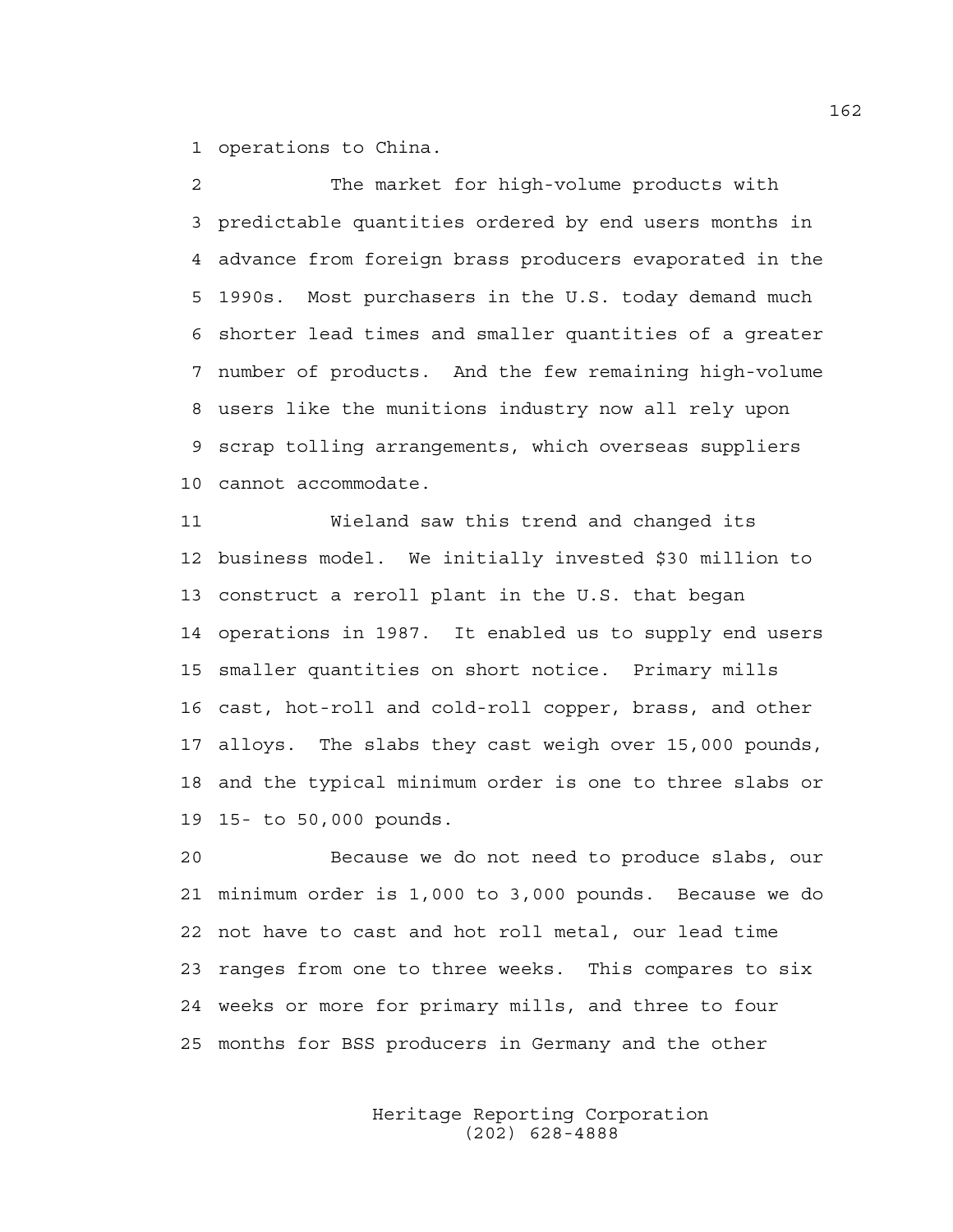1 subject countries.

2 A second condition that had changed are 3 copper and zinc prices. Copper used to be under a 4 dollar a pound. In our current period, it rose to 5 historic levels, over four U.S. dollars a pound. U.S. 6 BSS prices have risen by more than the metal costs. 7 Customers have coped by slashing inventories and 8 requiring lower volume just-in-time deliveries. That 9 is our sweet spot.

10 When I began in the business, our order 11 confirmations used to specify delivery by the month. 12 We would say, for example, delivery by the end of 13 March. Now we have to specify the date, and the 14 customer sometimes will phone us to schedule the hour. 15 No subject producer in Germany, France, Italy, or 16 Japan can meet these U.S. purchasers' current needs 17 without stocking substantial inventory here, and that 18 is a prohibitively expensive and risky proposition in 19 an era of record high metal prices, product 20 customization and multiplication, and demand 21 uncertainty.

22 Today, the Wieland Group profitably serves 23 the U.S. market by rerolling at Wieland Metals, BSS 24 reroll material purchased from U.S. primary producers, 25 including Olin and Aurubis Buffalo. You have our data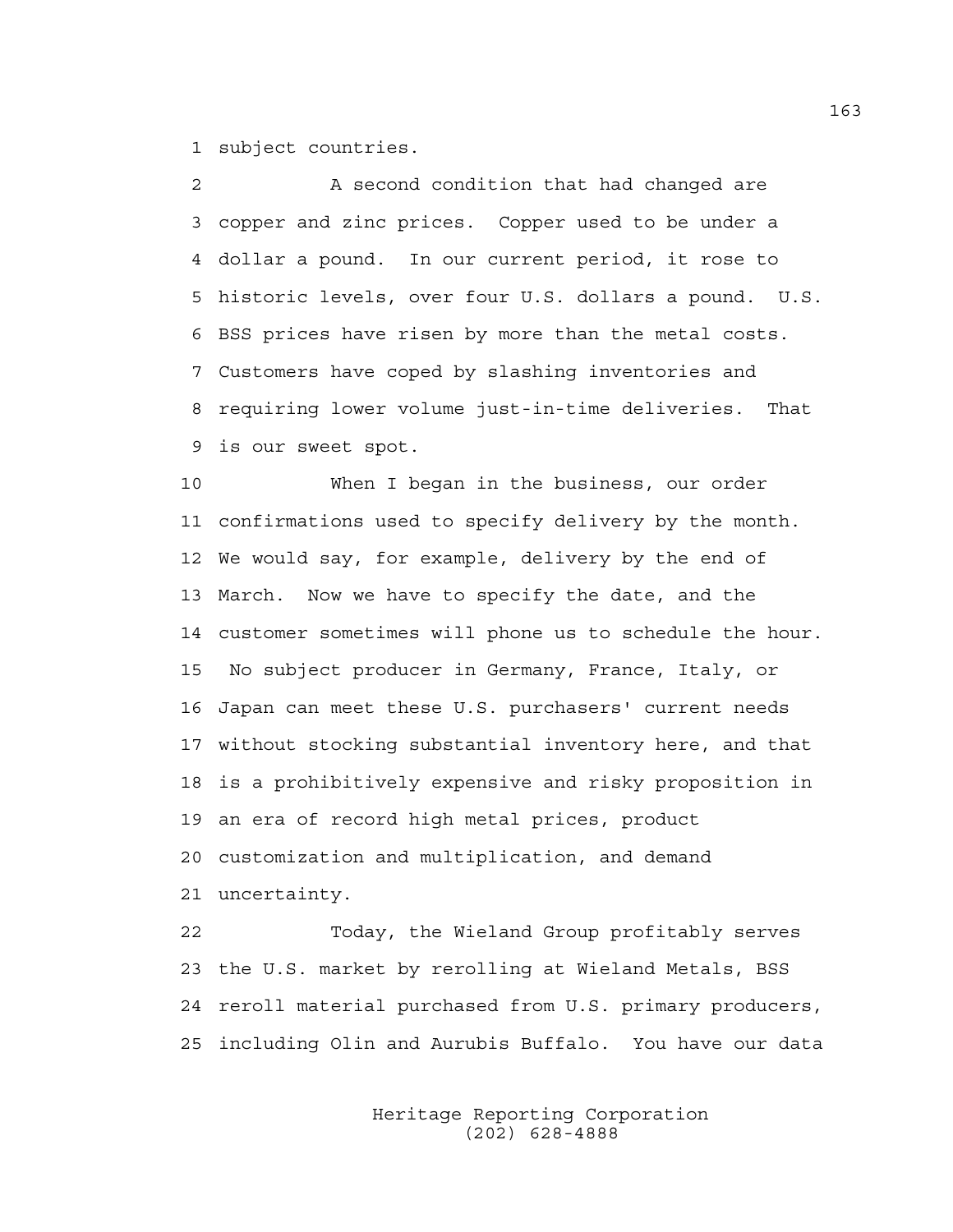1 that prove this fact. Imports from Germany are 2 negligible and consist primarily of specialty products 3 and alloys that are not available domestically. 4 Subject imports are likely to remain insignificant 5 because foreign producers simply cannot meet the 6 changed market requirements. For confirmation, you 7 need look no further than nonsubject imports, which 8 have declined by over 50 percent since 2004.

9 This takes me to the second issue I want to 10 discuss today, the domestic industry's contention that 11 Wieland Germany would reenter the U.S. BSS market by 12 shipping BSS reroll material to Wieland Metals. This 13 is nonsense, and they know better. BSS reroll 14 material is the lowest margin product of the lowest 15 margin copper alloy. It is a thick-gauge with no 16 finishing requirements. It is product two in your 17 pricing comparisons.

18 You have data showing the U.S. producer 19 fabrication price over the POR to be a consistent 25 20 to 28 cents per pound, with the total price including 21 metal now in the range of \$3.50 to \$4 a pound. To 22 import that material from Germany, we would have to 23 pay freight of 12 cents per pound. The ordinary 1.9 24 percent duty would add 7 cents. It would cost an 25 additional 2 to 3 cents to finance the metal until it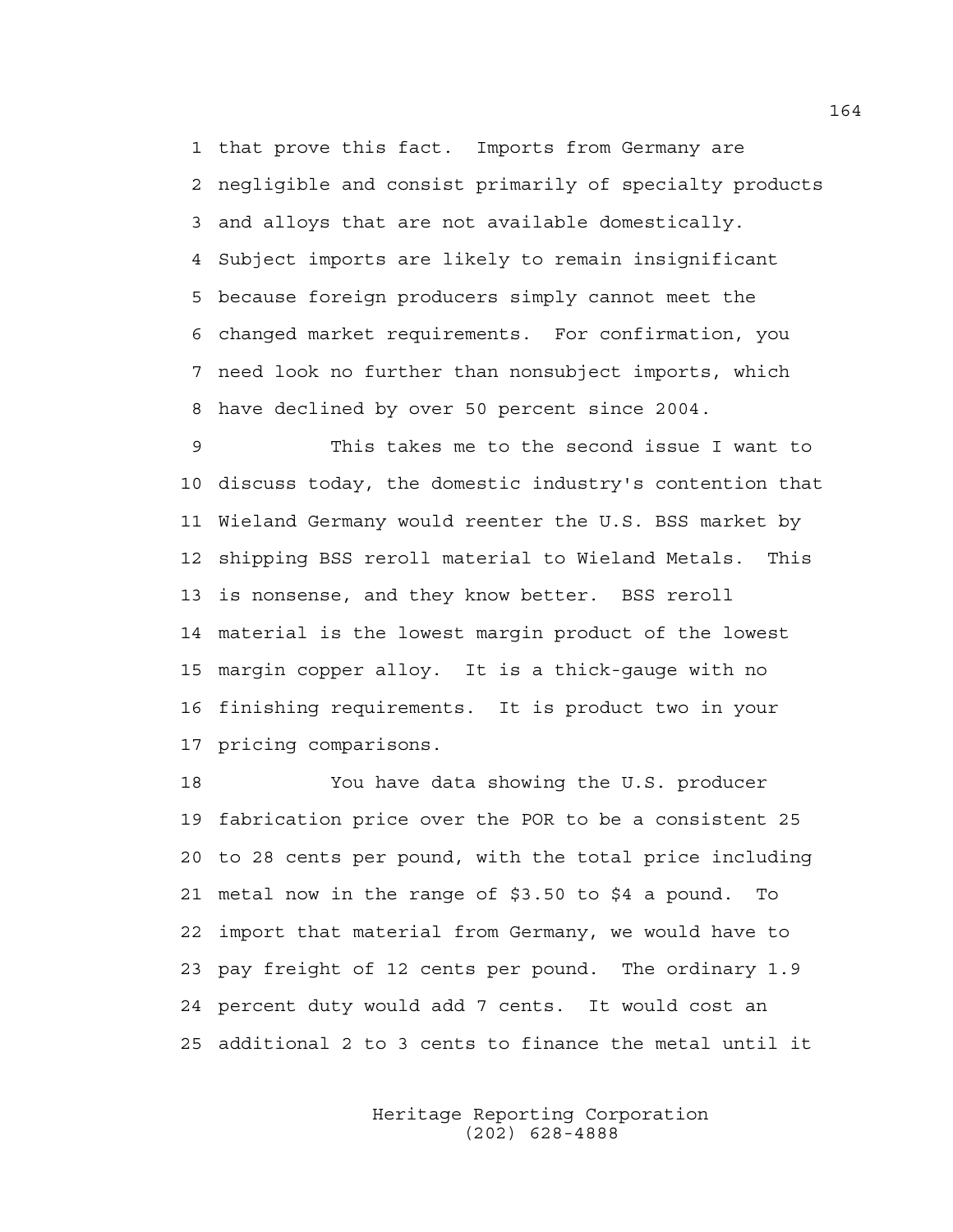1 arrived here. The total cost just to get it here 2 would be 21 or 22 cents per pound, more than 3 eliminating any margin on the product.

4 We used to be able to get some of this 5 material from low-cost countries like Bulgaria, but 6 not anymore, given those movement costs. Wieland 7 Germany could not recover even its variable production 8 costs to ship a product that we can and do buy much 9 more cheaply here. Wieland Germany does not ship BSS 10 reroll material to the U.S., and it never has. It 11 simply is uneconomical for Wieland or any other 12 subject producer to sell us BSS reroll material at 13 past, current, and foreseeable domestic supplier price 14 levels, much less at prices that would undersell 15 domestic producers.

16 Rather than deal with the numbers, domestic 17 producers provide you in their brief page after page 18 of Piers data showing that Wieland Germany ships lots 19 of other copper and alloy products to Wieland Metals. 20 This is unsurprising and not particularly relevant. 21 All of these other products have higher margins 22 capable of bearing the freight, duty and the financing 23 costs.

24 For example, we bring in phosphor bronze and 25 high-performance alloys from Germany, all of which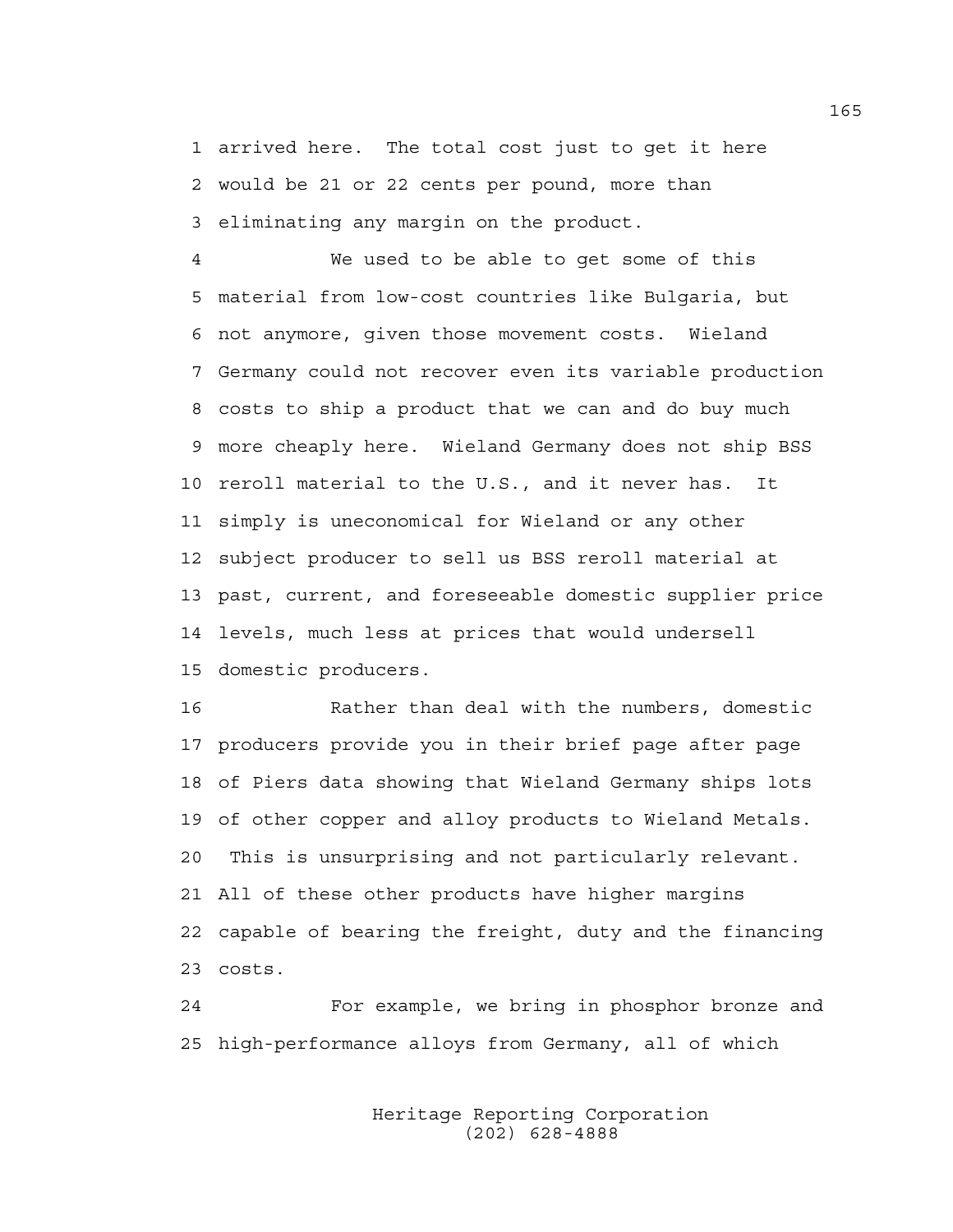1 have fabrication charges of between one and two 2 dollars per pound. We also bring in some pure copper 3 alloys, but the duty rate on pure copper is only 1 4 percent, and we bring in mostly high value added, tin-5 plated C110 copper and high-value added C102 copper 6 coils.

7 We also buy standard copper reroll material 8 domestically. But perhaps most importantly, the 9 Commission needs to understand that the markets for 10 brass and copper here are different. Wieland Metals, 11 on its sales of downstream brass and copper coils, 12 earns margins over metal index prices on even standard 13 copper products that are roughly double those we see 14 on our BSS products.

15 These market conditions allow us to absorb 16 higher import costs in copper than we could for brass. 17 Certain domestic producers know we have no intention 18 of importing BSS reroll material if the orders are 19 revoked. They know this because I have approached 20 them about entering into long-term contracts to 21 continue purchasing our current volumes.

22 I would next like to address the argument by 23 domestic primary producers that toll processing is not 24 a captive market segment for them. They contend that 25 U.S. purchasers could arrange to buy brass scrap or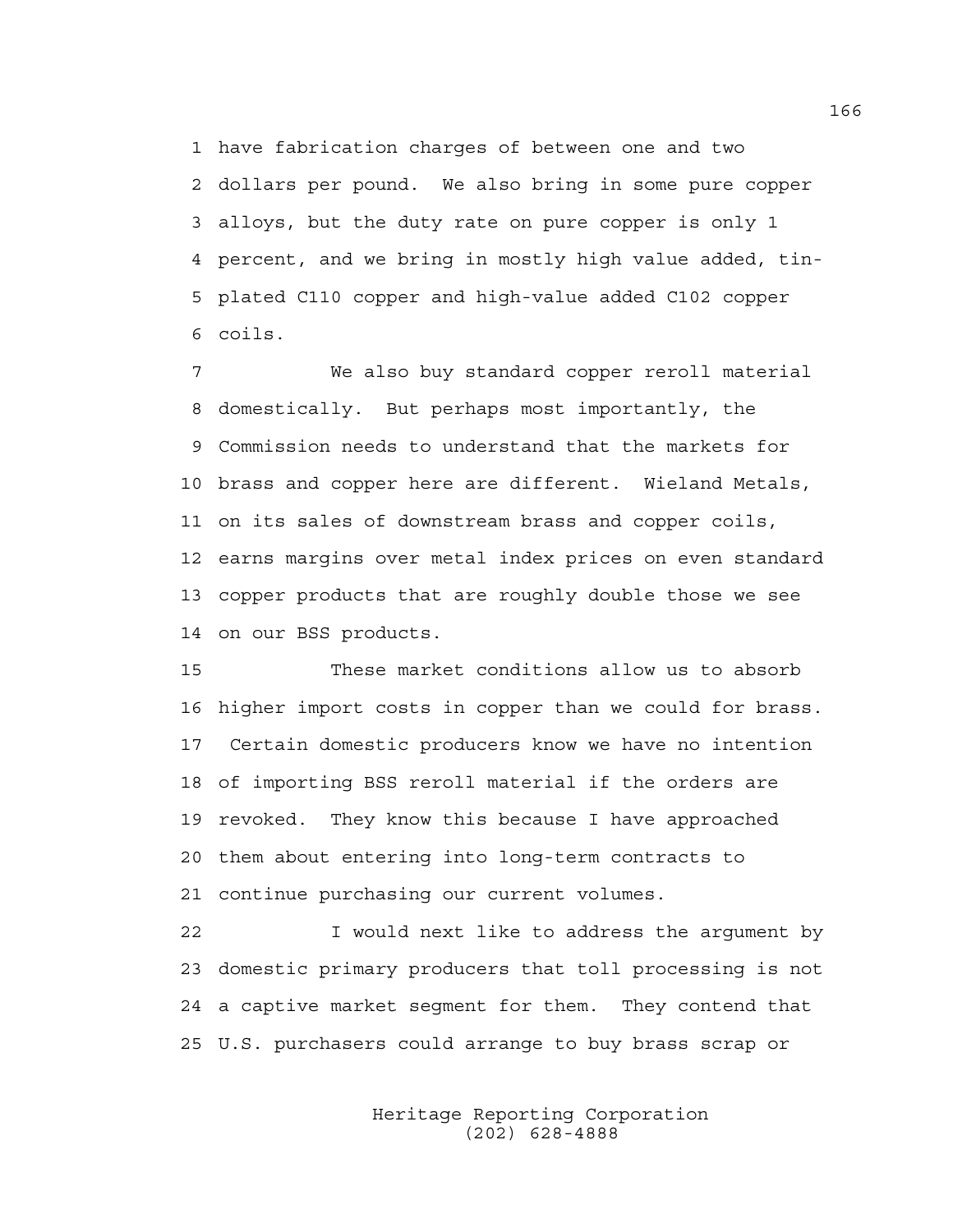1 virgin metal from dealers in Germany or other subject 2 countries and have it delivered to subject producers 3 for toll processing. This cannot be a serious 4 contention.

5 First, most toll processors are seeking to 6 reuse their own production scrap, and buying metal in 7 Germany hardly meets that need. Second, if a scrap 8 dealer could be found, I presume he would want to earn 9 a profit on the transaction. The addition of such a 10 middle man would render the whole arrangement 11 pointless for the customer because there is not a 12 significant enough discount between scrap brass values 13 and virgin metal prices.

14 Finally, buying virgin metal is hardly a 15 solution. Brass is relatively cheap because it is 16 made mostly from scrap. Buying virgin metal for toll 17 processing makes little sense because they would be 18 paying a premium for their metal and have to finance 19 it for months longer. It would raise the customer's 20 total cost, not lower it.

21 I did some checking, and we could find no 22 record of any U.S. customer of Wieland ever purchasing 23 either virgin metal or scrap in Europe for toll 24 processing by Wieland into BSS.

25 Finally, I wish to conclude my remarks by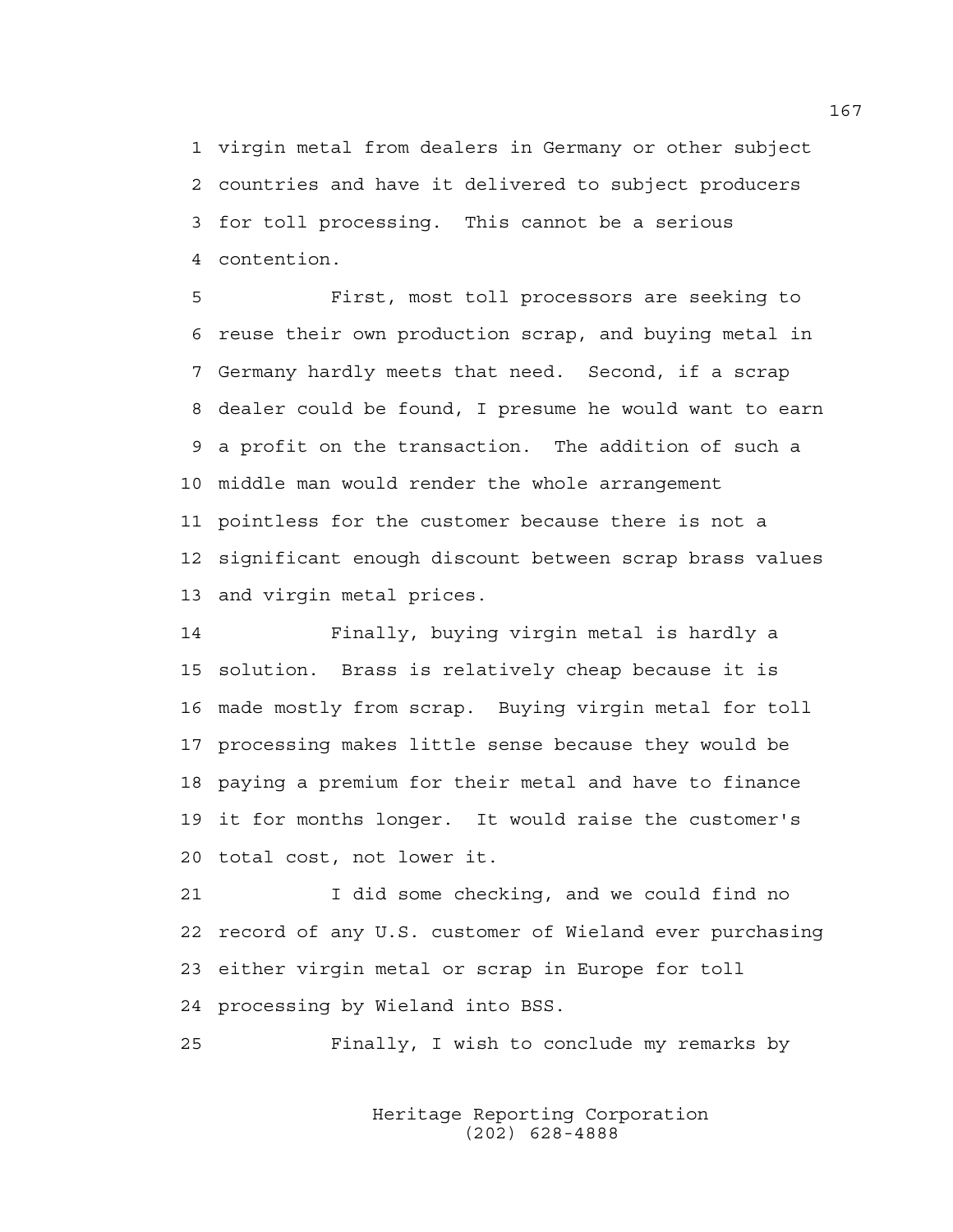1 briefly discussing current trends in the domestic BSS 2 industry. First, prices have been increasing, 3 increasing rapidly, and faster than raw material 4 costs. This trend continues as I speak. I look back 5 at the prices we pay for BSS reroll material to Olin 6 and Aurubis. From 2006 through 2011, the price we 7 paid over the metal index increased by over 50 8 percent, and prices continue to rise.

9 On January 20, Aurubis Buffalo announced a 10 10 percent price increase on rolled products 11 fabrication charges. That includes BSS. On 12 January 25, Revere Copper announced a similar price 13 increase. Olin's announcement of a five cent increase 14 per pound came on Friday.

15 Second, demand conditions are improving, 16 driven by increasing demand in the automotive sector. 17 Our expectation is that 2012 will be better than 18 2011, and will approach and perhaps exceed 2010. 19 Based on shipments and orders received, January 2012 20 appears set to exceed both January 2011 and January 21 2010 in both volumes and profits.

22 The trends are all headed in the right 23 direction. For now and for the foreseeable future, we 24 see BSS demand and prices improving, not just for us, 25 but for the industry as a whole. The antidumping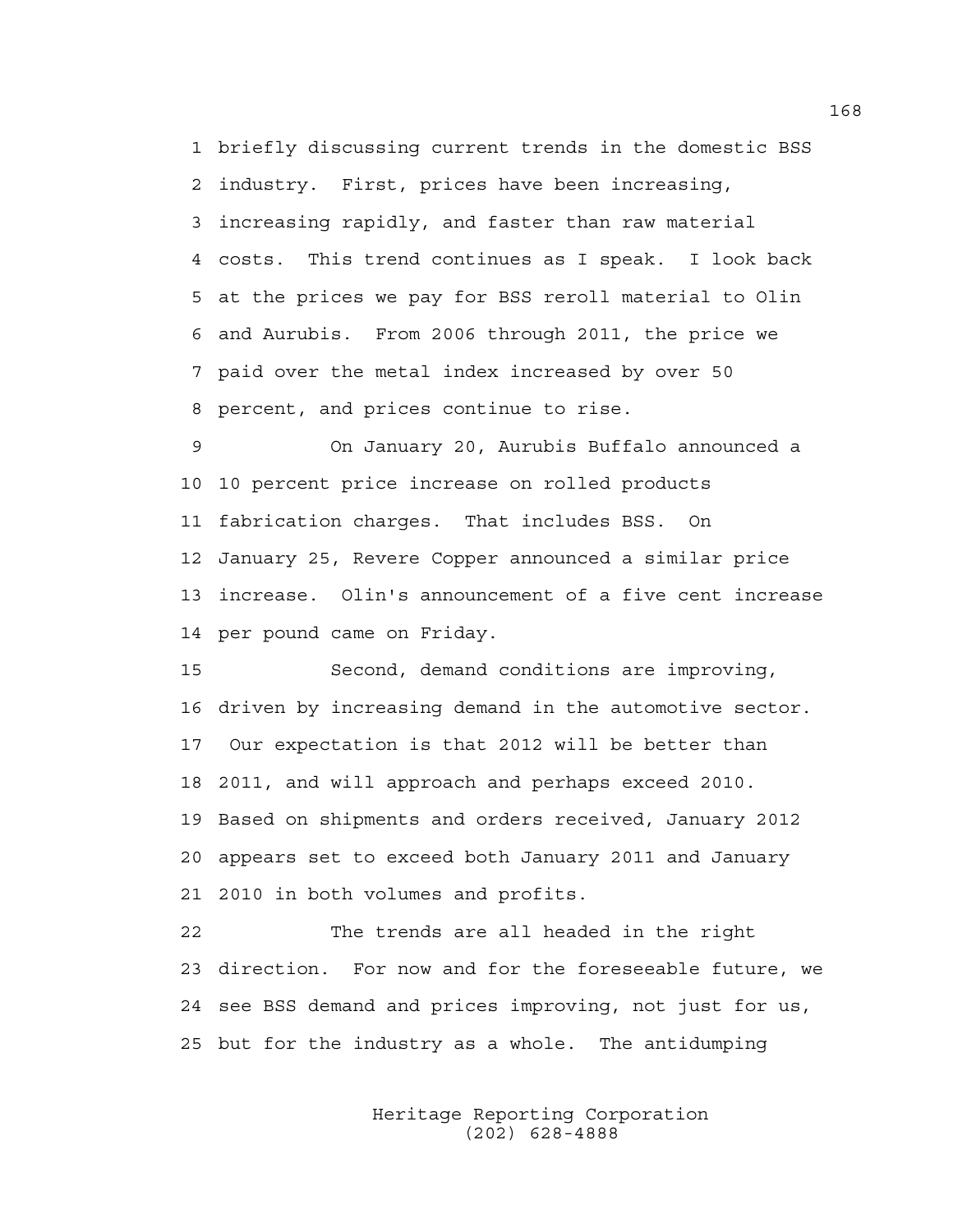1 orders before the Commission have outlived their 2 usefulness, and after over 24 years should be 3 terminated.

4 That concludes my remarks. I would like to 5 introduce Werner Traa from Wieland Germany. Thank you 6 very much.

7 MR. TRAA: Thank you. Good afternoon, 8 members of the Commission. My name is Werner Traa. I 9 am one of four members of the executive board of 10 Wieland. I'm responsible for worldwide marketing and 11 strategy for all product lines. I've been at Wieland 12 for 33 years, including 10 years in my current 13 position.

14 First, I would like to look back at 1984. 15 That was the last year in which German imports of BSS 16 were large and increasing. There were very special 17 economic conditions: surging demand following a 18 recession and an extraordinarily high U.S. dollar. 19 And one remark, this was even before PMX opened in 20 1992.

21 U.S. production capacity was insufficient to 22 meet the demand. Buyers scrambled. U.S. companies we 23 had no prior dealings with were calling Germany asking 24 for brass. I was a young salesman back then. I never 25 forget receiving a call from a company in the U.S. I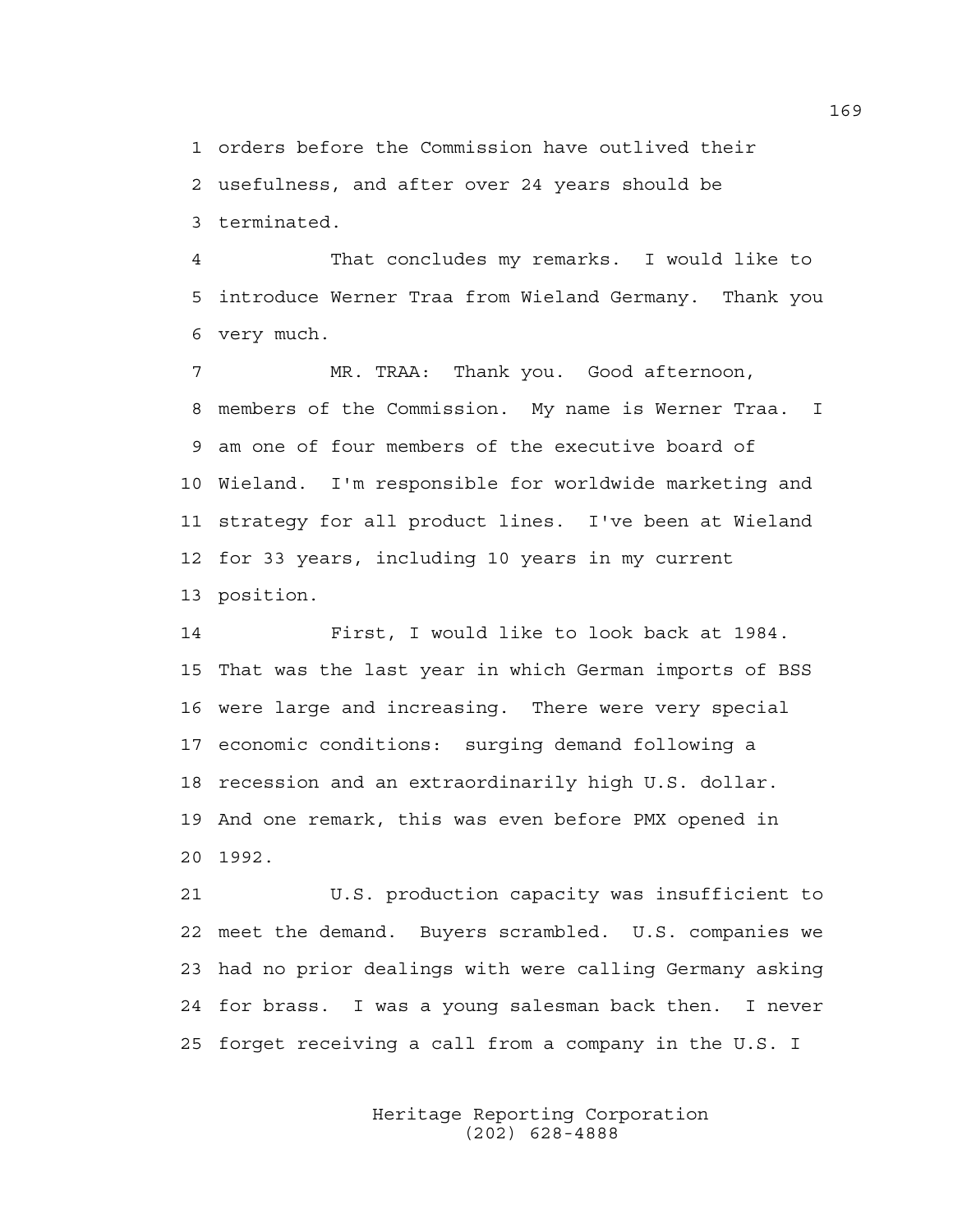1 had never heard of asking for three container loads of 2 brass, around 120,000 pounds, as a trial shipment.

3 That was a pretty large trial, and they called me.

4 But once U.S. demand stabilized and the 5 dollar softened, imports of BSS from Germany dropped 6 by 30 percent in 1985, a year before the antidumping 7 petition was even filed, and by almost 60 percent by 8 1987, when the order was entered. The import volumes 9 you found to be cause of injury over 25 years ago 10 resulted from unusual economic conditions that no 11 longer exist.

12 The second point I would like to make -- and 13 that may sound funny, but today is 2012. This is an 14 obvious point, but much of what I heard this morning 15 was relevant to 1984 and not to 2012. BSS imports 16 from Germany have continued the downward trend that 17 began in '85, unrelated to the order, and now are 18 tiny. Many changes have occurred since 1984, and even 19 since 2005, to make it impossible to contemplate 20 significantly increased imports of BSS from Germany. 21 First, the predominant German BSS producers 22 all now own production plants in the U.S. -- Wieland, 23 Aurubis, and our joint venture, Schwermetall, are not 24 going to undercut those investments. Just who is it 25 that the Petitioners think are going to flood the U.S.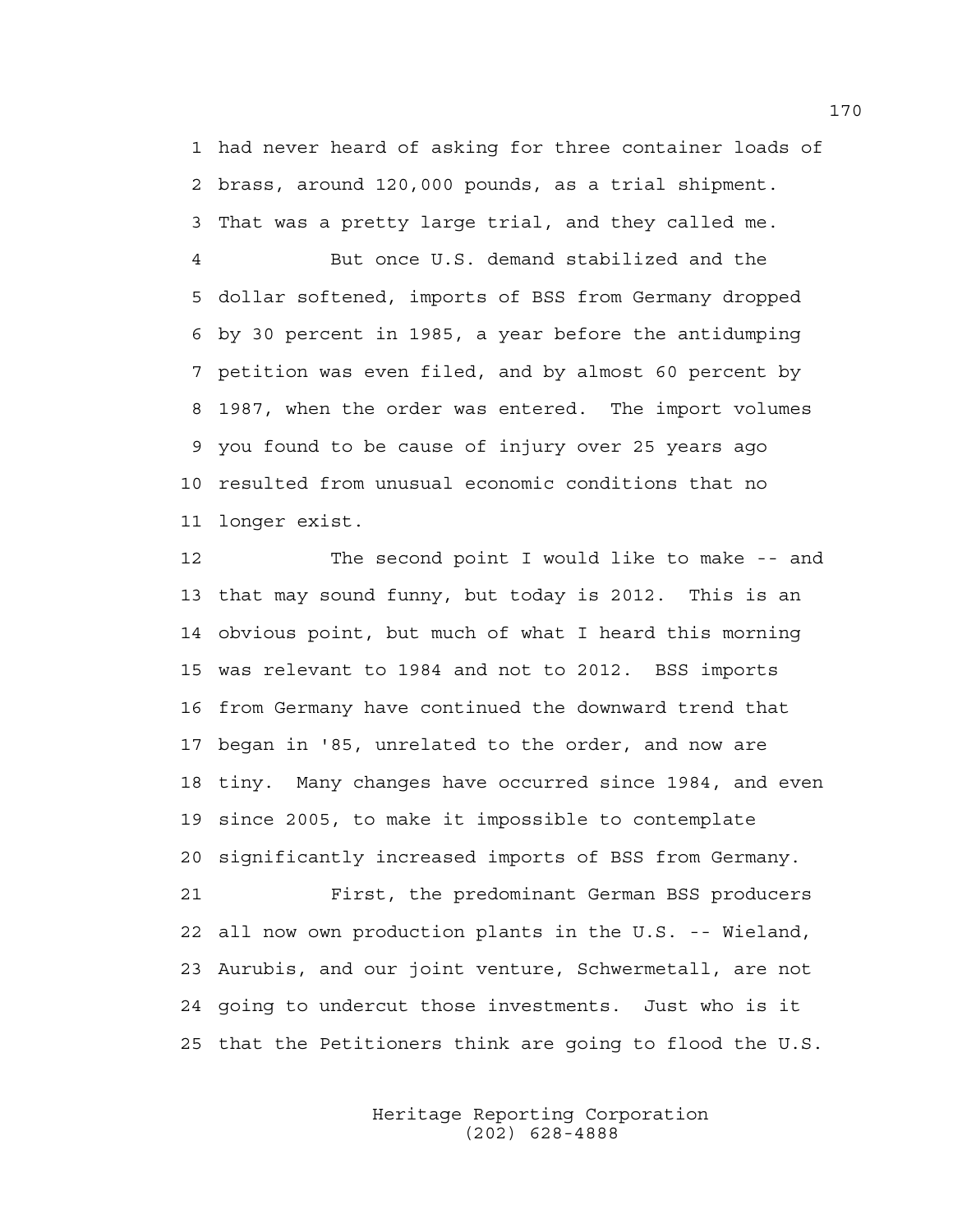1 market?

2 Second, as Mr. Schuler explained, the BSS 3 market has changed. The types of U.S. customers we 4 previously served from Germany no longer exist. And 5 the market has changed and no longer allows a producer 6 an ocean away to ship large volumes of single product 7 with lead times of three months or more to a customer 8 who would store it in inventory.

9 Third, the German industry also has changed. 10 We have worked over the past 25 years to improve our 11 productivity. That has meant increasing our -- 12 profitability, sorry, improved our profitability. 13 That has meant increasing our production and sales of 14 other alloys and reducing our production and sales of 15 BSS. We are producing much less BSS today than we 16 were in the 1980s.

17 Let me explain why. No rolling mill in 18 Germany or the United States is dedicated exclusively 19 to BSS. Instead, we cover the entire spectrum of 20 copper alloys. We currently produce 62 alloys, only 8 21 of which are BSS. Of all the alloys we or Olin or 22 Aurubis produce, subject brass is the easiest to 23 produce. It can be produced on the least 24 sophisticated equipment with the lowest investment in 25 technology. It can be products mostly with scrap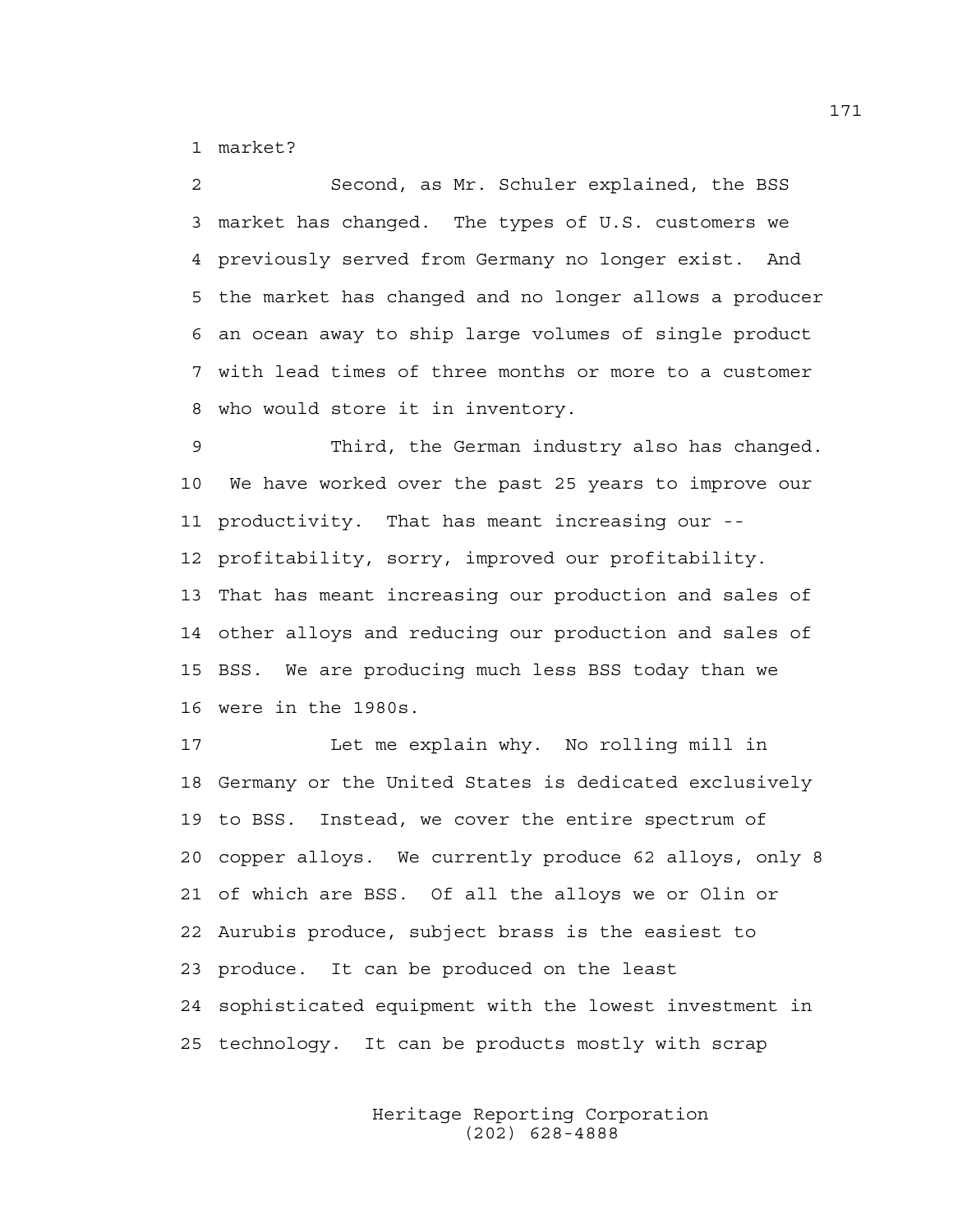1 metal. It is the entry level product.

2 It is thus widely produced and available, 3 making the market for BSS highly competitive. But for 4 all of these same reasons, it stands lowest in the 5 value chain. It is absolutely critical that you 6 understand that BSS has the lowest profit margin of 7 any of the alloys we produce.

8 The key to improving profitability in a 9 high-wage country like Germany or Japan, France, or 10 Italy is to move up the value chain. And that is 11 exactly what happened over the last 25 years. The 12 German industry invested hundreds of millions of 13 dollars in better technology and more sophisticated 14 equipment. We have invested not to produce more 15 quantity, but to produce more difficult products.

16 We have reduced our production of low margin 17 subject brass and increased our production, for 18 example, of phosphor bronzes and high-performance 19 alloys. These alloys are more difficult to produce 20 and require more advanced equipment. The margins on 21 these products are two to ten times higher than for 22 BSS. We have successfully shifted production from low 23 margin BSS to higher-margin alloys, and there is no 24 incentive to make -- to shift back to the low-margin 25 BSS alloys.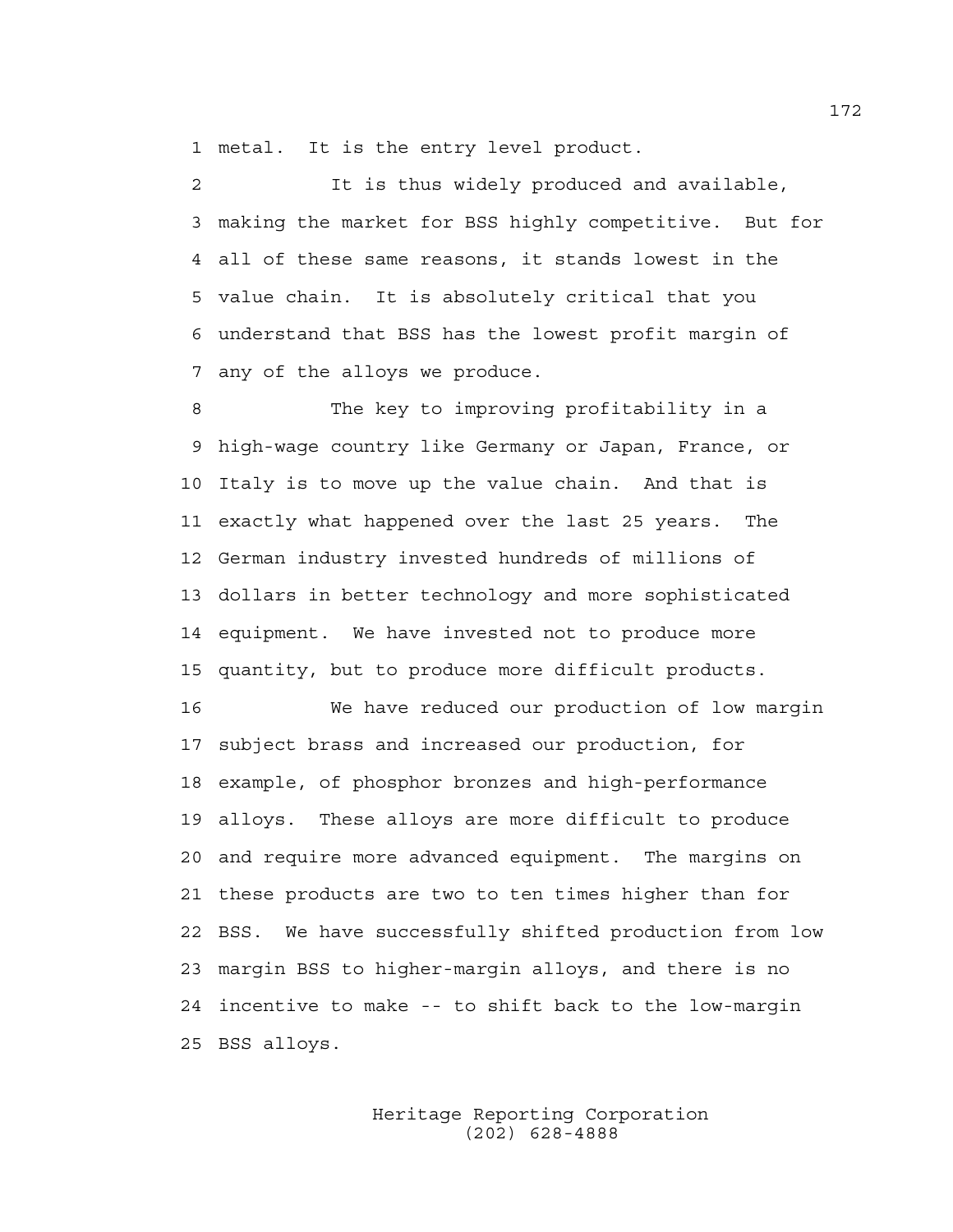1 Product shifting makes no sense, nor does 2 market shifting. As Mr. Goertges will explain, we get 3 higher prices in our front yard and in our back yard, 4 in Germany and the rest of Europe. There we have low 5 freight costs, no duty costs, no currency risk. We 6 control distribution through a network of 15 slitting 7 centers in Europe. But most important, we can provide 8 what our customers now demand: just-in-time 9 deliveries, customized products, and reasonable lead 10 times.

11 We have long-term relationships and 12 contracts with our customers. Would somebody please 13 explain to me why we should stop supplying these 14 existing customers and incur higher transport costs to 15 sell at lower prices in the United States?

16 I have read Petitioner's arguments about 17 changes in trade flow between European countries. 18 Quite frankly, I don't understand how that shows that 19 we have any incentive to divert sales from our main 20 markets to the U.S. The changes in brass shipments 21 among European countries are all about inter-company 22 production strategies, and have nothing to do with 23 changes in end customers due to changes in price. 24 For example, Italian exports increased over

25 the POR because KME centralized its brass production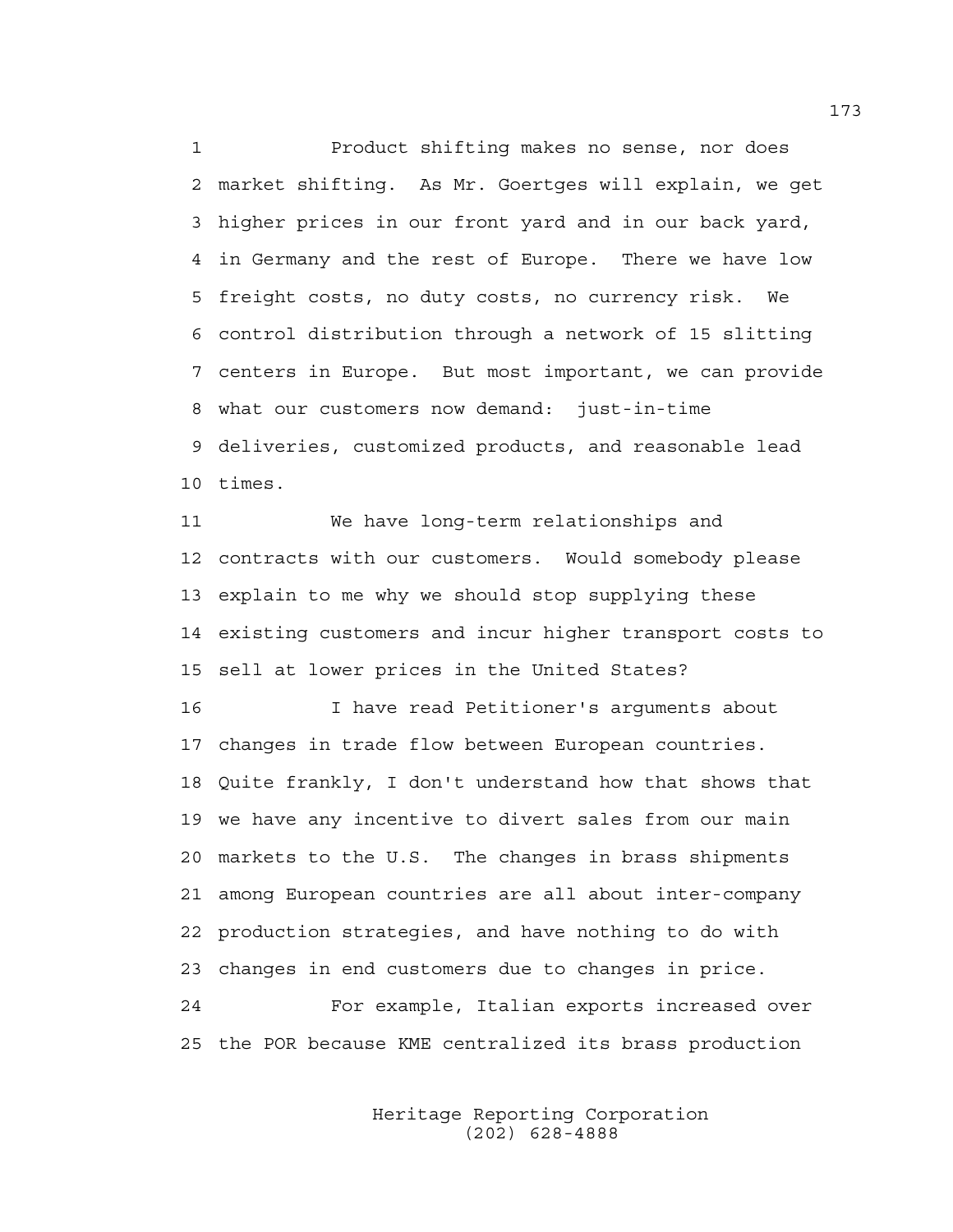1 in Italy and began supplying its French and German 2 subsidiaries from Italy.

3 Let me spend a minute to describe the German 4 industry's BSS capacity and production. The massive 5 excess capacity I read about in Petitioner's brief 6 exists only in a lawyer's imagination. They appear to 7 wildly overstate BSS capacity by including capacity we 8 use to produce more profitable, nonsubject alloys.

9 They also fail to consider that capacity 10 that actually exists is really being fully utilized. 11 Petitioners also wildly overstate the number of German 12 producers. I can tell you categorically that there 13 are only three basic BSS producers in Germany today, 14 and you have questionnaire responses from all of them. 15 There are Wieland, Schwermetall, and Messingwerk 16 Plettenberg.

17 Moreover, outside of Petitioner's affiliate, 18 Aurubis Stolberg, there are no longer any significant 19 rerollers of BSS in Germany. Carl Schreiber, as your 20 staff report indicates, does not produce BSS. It 21 produces products over 5 millimeters in thickness, 22 mostly plate. Petitioners photocopy page after page 23 from their website, but no one, really no one of them, 24 has the word strip on it. Carl Schreiber is only 25 producing plates.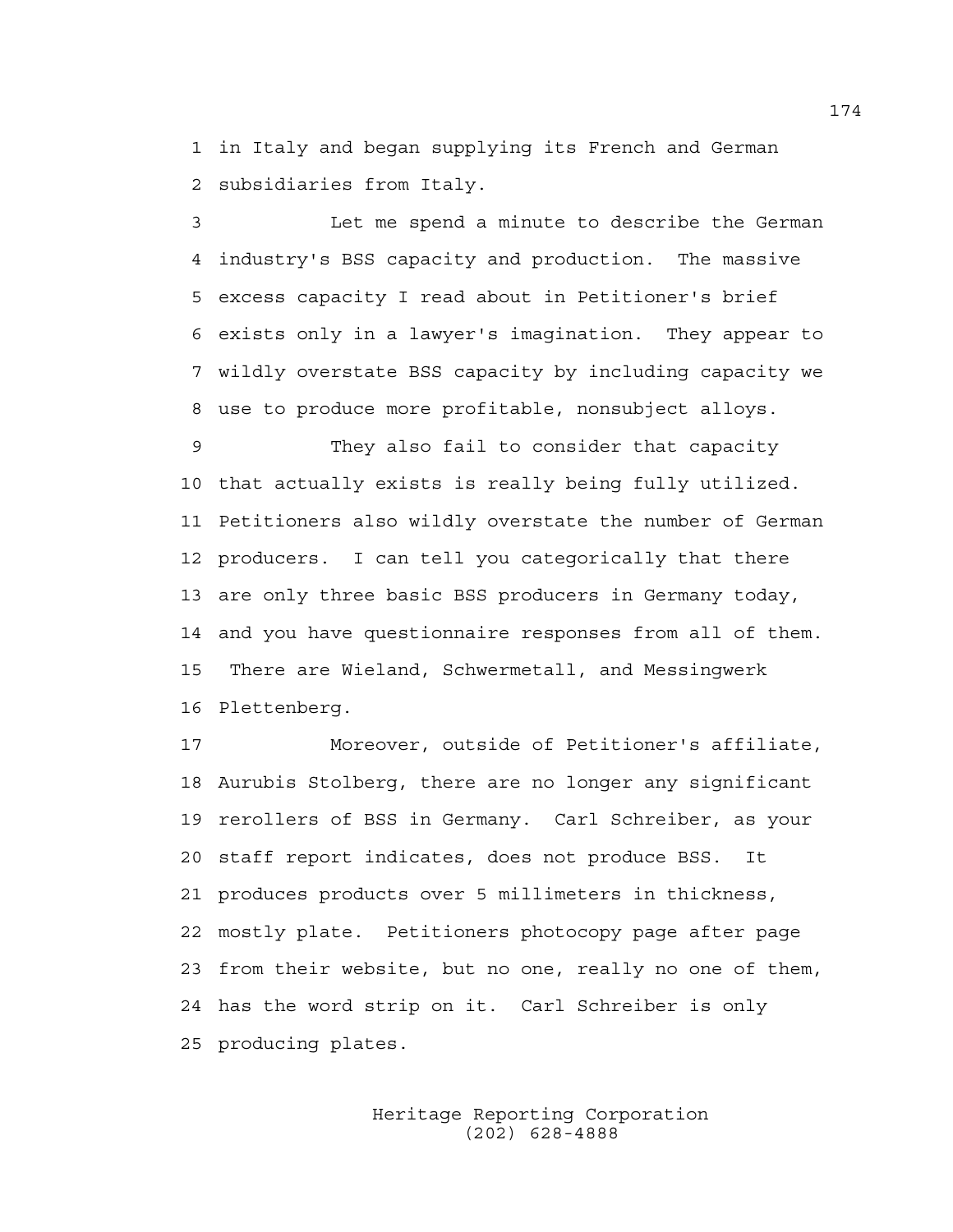1 Diehl Sundwiger does not cast BSS. It used 2 to reroll BSS, but no more. It now specializes in 3 phosphor bronze, nickel, and high-performance alloys. 4 That is true for all Diehl Group companies, including 5 Griset in France and, by the way, the Miller Company 6 in Connecticut, which Diehl acquired in 2000.

7 KME stopped casting and hot rolling brass in 8 Germany in 2001. It now only rerolls small quantities 9 that it gets from Schwermetall, and therefore those 10 volumes have been reported. It may also get small 11 quantities from Italy, but even so that would be 12 Italian brass and not German.

13 MKM mainly produces pure copper. It does 14 not cast or hot roll brass and is technically 15 incapable of doing so. It may have rerolled small 16 volumes of BSS in the past, but my understanding is 17 that they stopped a couple of years ago. Again, I ask 18 you, who is it that Petitioners think is going to 19 flood the U.S. market with cheap BSS?

20 The low-cost producers in the world today 21 are located in China, Poland, Turkey, Bulgaria. None 22 of them is exporting to the United States. I was in 23 Bulgaria, in Sofia, in March 2007, and know for a fact 24 that they have a huge plant with low labor costs and 25 very low energy costs, and 120 million pounds of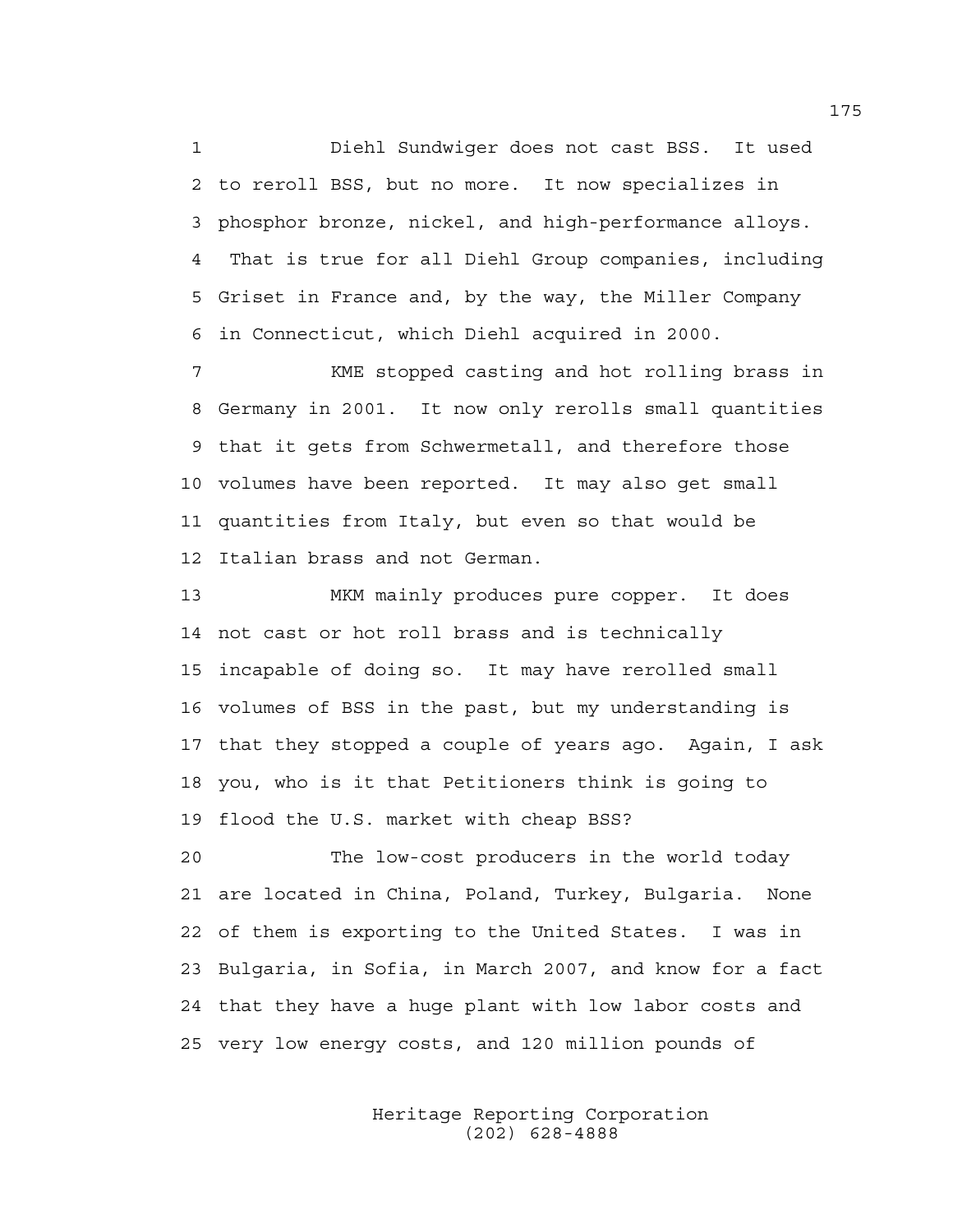1 excess capacity, massive excess capacity, to use the 2 favorite word of the other side.

3 Poland we heard today, they used to have two 4 plants. One of them closed. This is a fact. The 5 equipment is shipped, or was shipped, to Brazil, to my 6 knowledge. The other plant, of Hutmen is still 7 operating. So Poland is still operating, but zero 8 imports to the U.S.

9 If these countries and others not subject to 10 the order are not interested in the U.S. market, where 11 is the incentive for a high-cost German producer or a 12 Japanese producer with the yen at 77? Japanese 13 producers sell whatever BSS they still produce in 14 their closed home market. And then they produce 15 nonsubject high-performance alloys for the automotive 16 and electronics industry in Asia. They cannot sell 17 BSS to the U.S. under current or foreseeable 18 conditions, and probably not in my lifetime.

19 In Italy, the only significant producer is 20 KME. KME, to my knowledge, is focused on Italy and 21 Europe exclusively, and it intends to remain so. They 22 just built a brand new slitting center in Italy. 23 Lower cost, nonsubject producers are retreating from 24 the U.S. market. There is no reason to believe that 25 under current and foreseeable conditions subject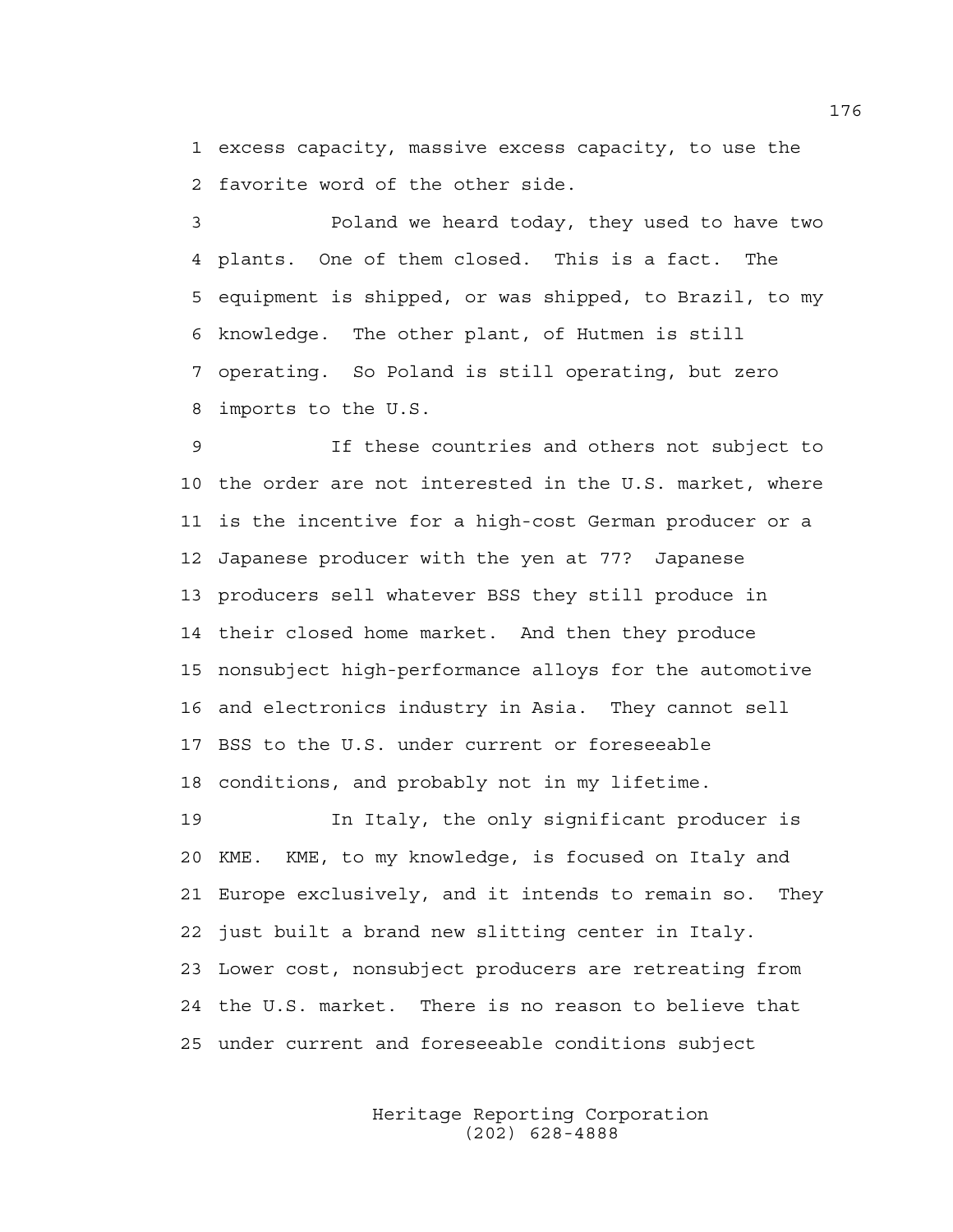1 producers would follow an opposite trend.

2 Now, I would like to conclude by addressing 3 Asia. Asia proves for my feeling our case. Asia is a 4 more attractive market than the U.S., yet German 5 exports to Asia are low and have been declining. If 6 Petitioner's theory of massive excess capacity in 7 Germany, the need to spread fixed costs, and the 8 incentive for market shifting were true, why were 9 German exports to a growing market with insufficient 10 production not increasing?

11 Asia is the world's largest market for BSS 12 by far, with annual consumption of over 2 billion 13 pounds. Consumption has been growing at 5 to 10 14 percent annually for years. There are no antidumping 15 orders. Freight from Germany is two-thirds lower to 16 Asia than to the U.S. We have a cold rolling mill in 17 Singapore, just as in the U.S. Unlike in the U.S., 18 unlike in the United States, BSS demand in Asia has 19 exceeded production capacity throughout the POR. We 20 do not sell significant quantities to Asia for the 21 same reason we would not sell significant quantities 22 in the U.S. if the order is terminated.

23 After listening to Mr. Baker -- Becker, 24 sorry -- this morning, I was surprised. It may 25 surprise you that our market share in China in BSS is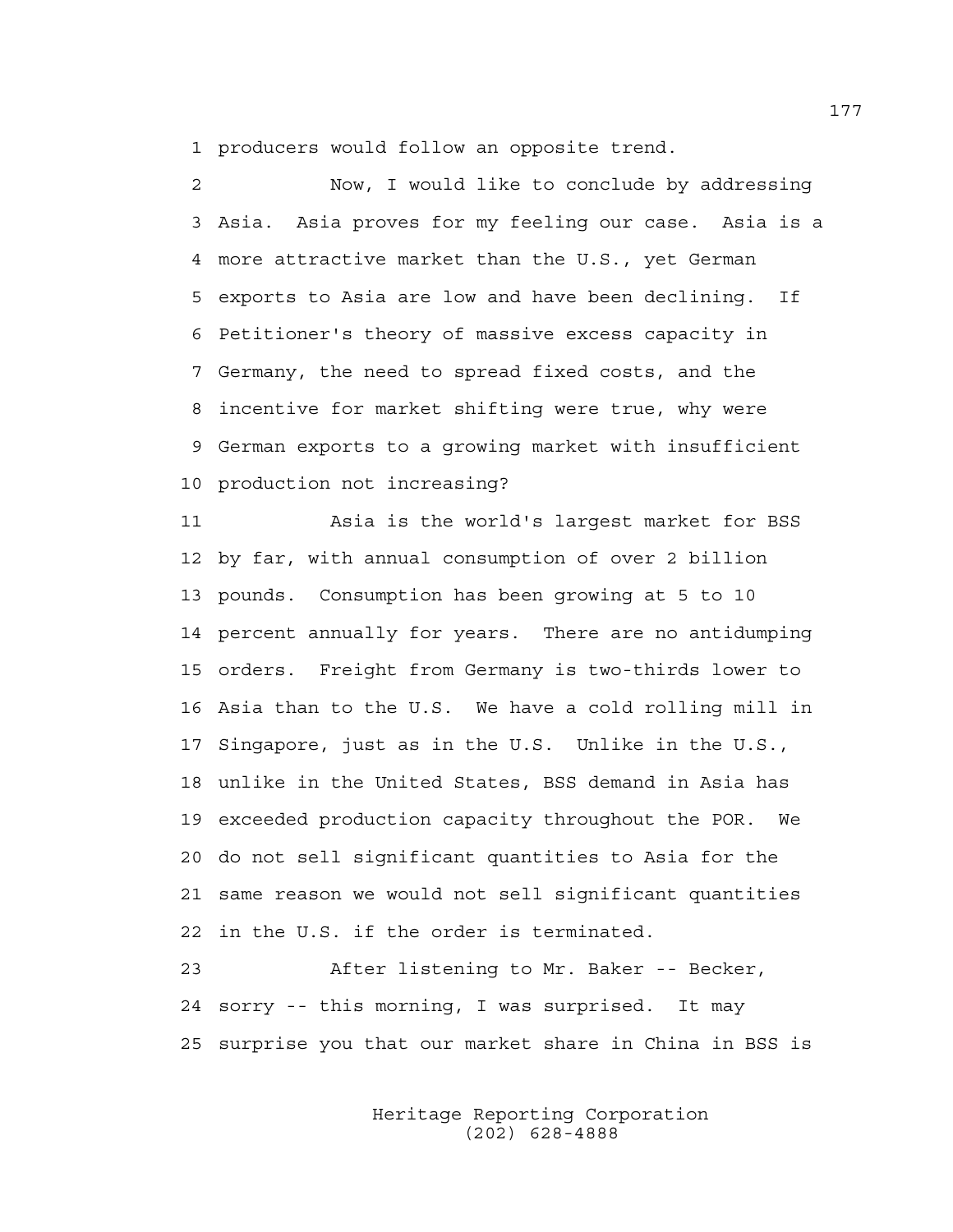1 0.12 percent. We cannot compete in the mass market 2 selling large quantities of BSS at low prices, and do 3 not try to.

4 Thank you very much for your attention, and 5 I would like to introduce my colleague, Olaf Goertges.

6 MR. GOERTGES: Yeah. Thank you very much. 7 Good afternoon, Madame Chairman, members of the 8 Commission. My name is Olaf Goertges. Since 2002, I 9 have been vice president of the rolled products 10 business group for Wieland. I'm responsible for the 11 Wieland Group's rolled products strategy worldwide.

12 There are several developments in the BSS 13 market that are important in analyzing the issues you 14 face. First, BSS is a customized product that is 15 manufactured to order. We do not produce anything 16 until we have a confirmed order specifying a form, 17 alloy, temper, thickness, width, coating, and any 18 special finish. We have no inventory to ship to the 19 U.S.

20 Second, BSS is a semifinished product. The 21 end users are mostly intermediate manufacturers who 22 use our strip to produce electrical connectors, shell 23 casings, and the like, that then are sold to 24 manufacturers of finished products like automobiles, 25 electronics, and munitions.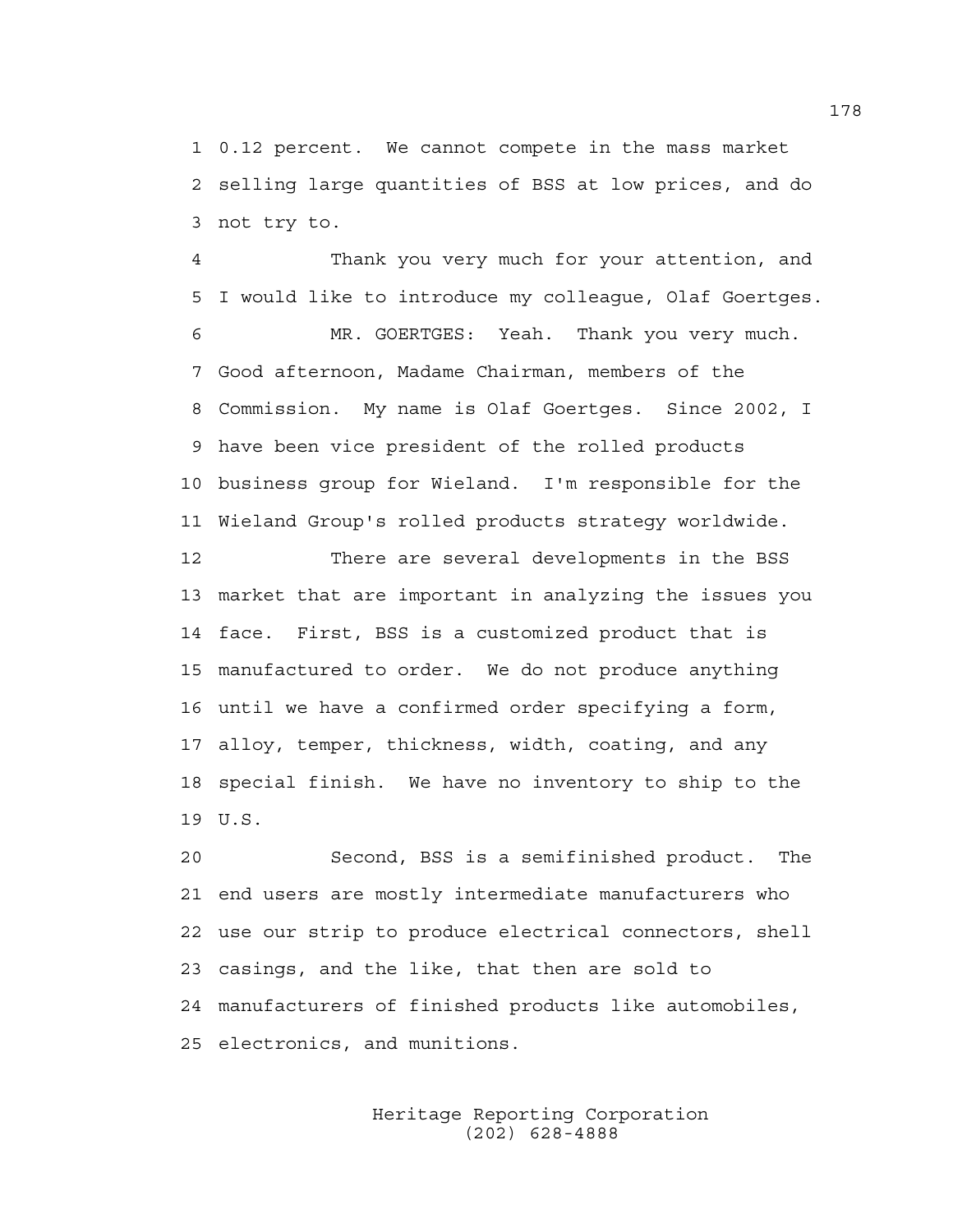1 Third, the industry is characterized by 2 long-term customer-supplier relationships. Contrary 3 to what Petitioners suggest, BSS is not a fungible 4 commodity product for which purchasers switch 5 suppliers whenever someone offers a better price. BSS 6 is not sold by auction or over the internet because 7 brass from different mills produced to the same 8 specification will behave differently depending upon 9 how it's cast, rolled, and annealed. Users optimize 10 their equipment based on the characteristics of their 11 supplier's brass, and they do not easily switch.

12 Another factor supporting long-term supplier 13 relations are modern quality assurance systems and 14 certification requirements. These have names like QS-15 9000 and TS-16949. Our customers utilize rigorous 16 supply chain qualification and validation. None of 17 this existed at the time of your original 18 investigation. Now more than 80 percent of our 19 business requires it.

20 Before Wieland can sell BSS strip to any 21 supplier in the automotive sector, for example, we 22 have to undergo a lengthy qualification process. The 23 customers of our customers also have to approve 24 Wieland as a supplier. Purchasers cannot switch BSS 25 suppliers without first qualifying the supplier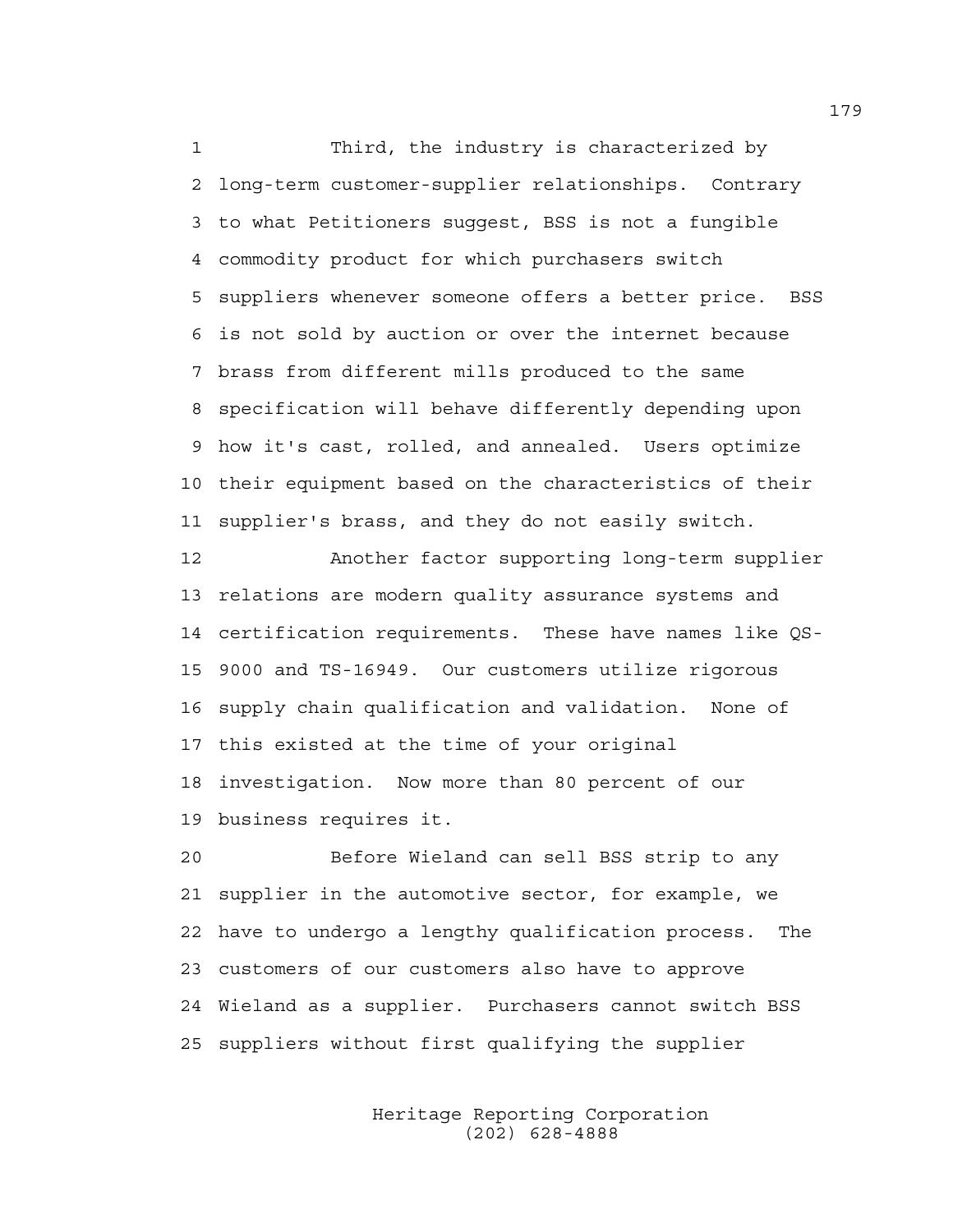1 itself, and then also convincing its own customers.

2 This is time-consuming, expensive, and 3 infrequent. For this and other reasons, 80 percent of 4 the Wieland Group's BSS sales worldwide are made under 5 long-term contracts of a year or more, and the same 6 has to be true, in my opinion, for the U.S. domestic 7 industry.

8 Fourth, the record prices for copper and 9 zinc we saw over the review period only accelerated 10 the trend of customers worldwide to demanding just-in-11 time delivery. No customer wants to hold tons of BSS 12 in inventory at over four dollars per pound. 13 Producers can cope only by being local. One cannot 14 compete under today's conditions by being located on a 15 different continent.

16 This is why Wieland serves Europe from its 17 base in Germany and from slitting centers in France, 18 Great Britain, and Spain, and why it opened reroll 19 mills in the United States and in Singapore.

20 Let me turn now to current trends. 2010 was 21 a great year overall for our rolled products. Demand 22 picked up worldwide following the recession. We ran 23 our mills in Germany at full capacity, increased our 24 value added, and raised prices. I was very happy. 25 And by full capacity, I mean full capacity. In some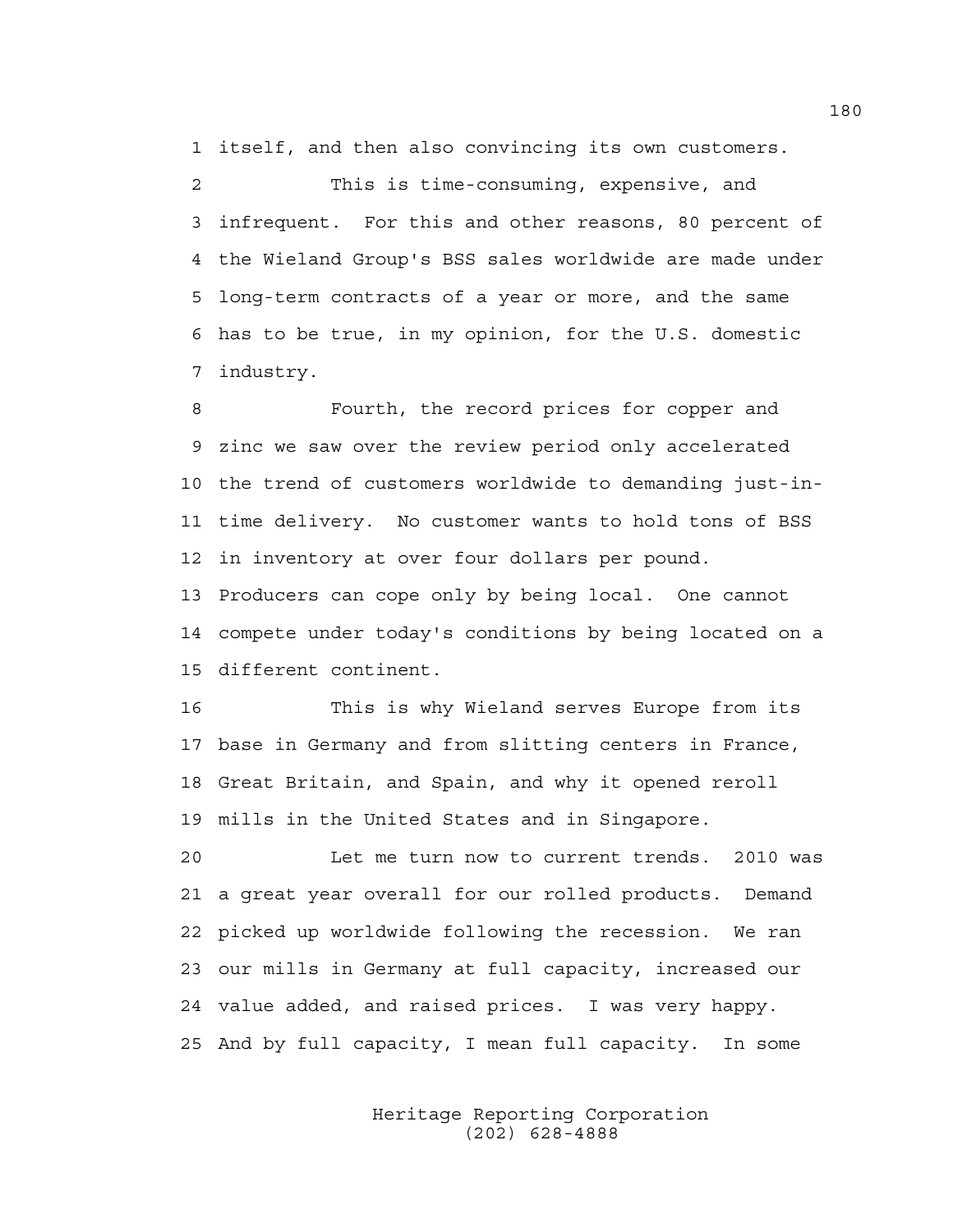1 months, we resorted to overtime and double overtime 2 shifts.

3 Due to strong demand, lead times became 4 longer, up to three months and more. We focused on 5 our most important customers and transitioned existing 6 customers with low potential to alternative sources of 7 supply. We certainly had no ability to expand into 8 new markets.

9 In 2011, we saw a bit of a slowdown, 10 stemming from the uncertainty surrounding the European 11 debt situation. But it was not a significant 12 slowdown. Our overall production and utilization 13 levels for all alloys over the year dropped by about 2 14 percent. The drop was concentrated in a short period 15 of time, from around summer to November. Demand for 16 BSS dropped by a bit more, but we were able to offset 17 that with increases in higher margin alloys. I was 18 nervous, but still very happy.

19 The slowdown we saw in 2011 bottomed out in 20 November, and then we saw demand pick up. The change 21 was significant enough that we took the opportunity to 22 raise prices, as did others. In November 2011, 23 Wieland raised its fabrication prices across the board 24 by 5 to 7 percent, including for BSS. That increase 25 has stuck.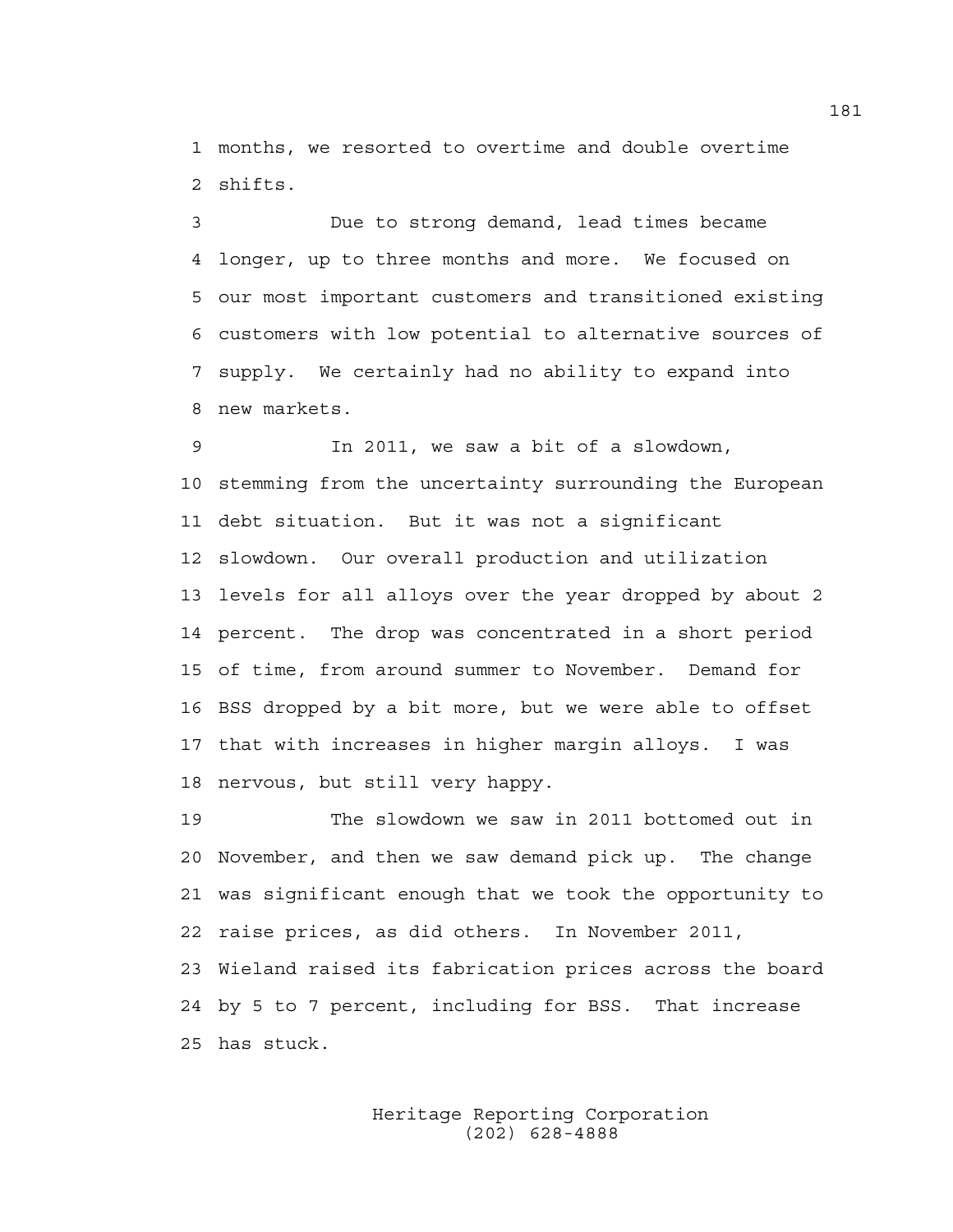1 KME also announced a 7 percent increase, and 2 we just saw that Aurubis, Olin, and Revere all 3 announced price increases in the United States in 4 January 2012. Plainly, the industry around the world 5 is perking up. Orders for BSS and other rolled 6 products picked up further in January. Today and 7 going forward, we see a 2012 that will probably fall 8 in between our 2010 and 2011 experiences.

9 Our key drivers are demand from the auto and 10 the electronics industry, and both are experiencing 11 improving demand. We are operating again at full 12 capacity, and we see no signs of that easing. We are 13 not experiencing resistance to our price increase. I 14 should also add that we have no increase -- not 15 increased our rolled products capacity in Germany in 16 recent years, and we have no plans to do so.

17 I was really amused to read in the 18 Petitioner's brief, on page 19, about our investment 19 in a new billet-casting facility. Billet is circular 20 and used to produce rod and wire. It is not used to 21 produce flat products like BSS.

22 On prices, we provided with information on 23 relative prices in our different markets. We gave you 24 the data we had, and that from our perspective are 25 most relevant to us, actual weighted average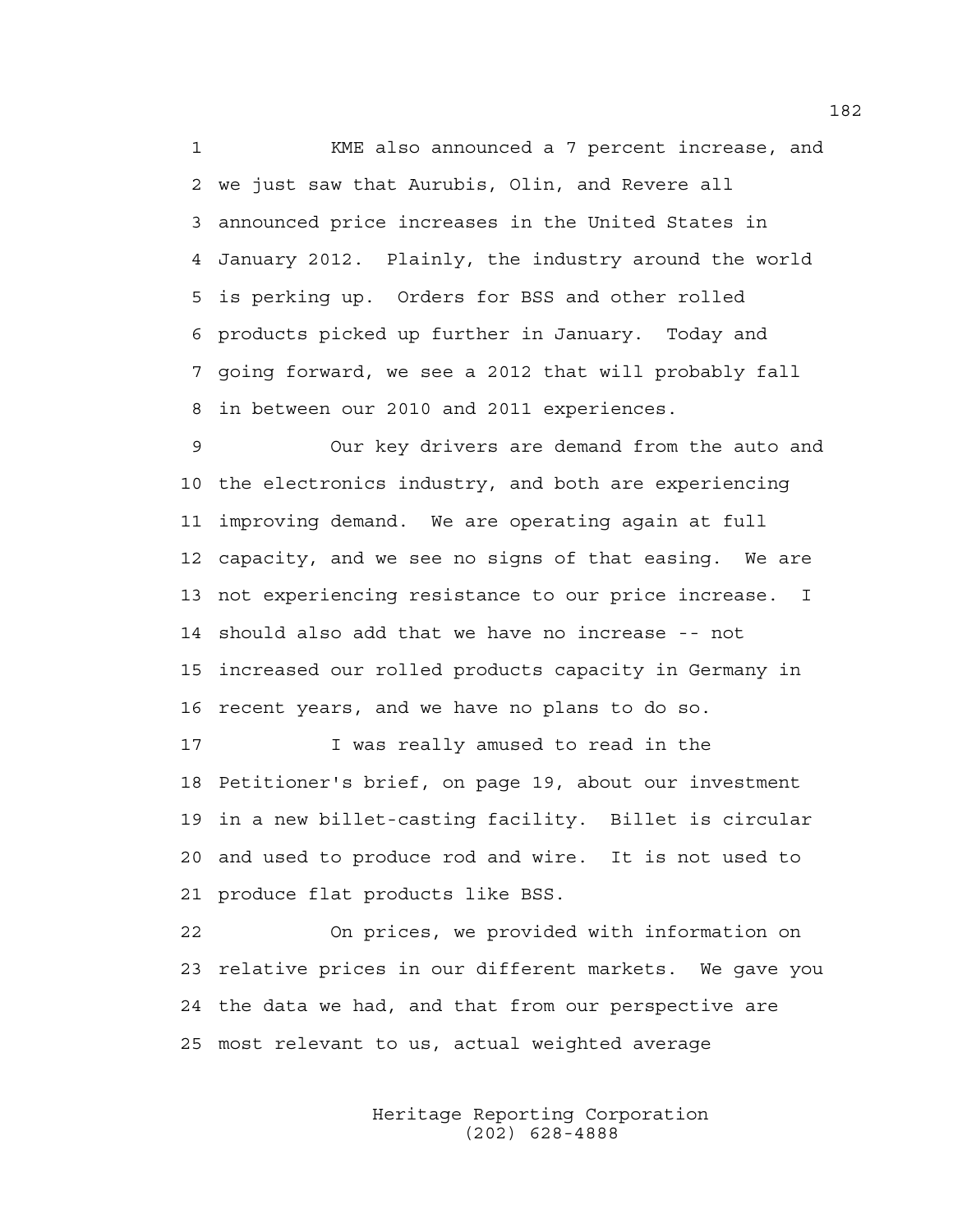1 fabrication prices in our different markets. Metal 2 prices are volatile and affected by timing 3 differences. But fabrication prices show where we 4 make our money. And our prices reflect our product 5 mix and customers and show the incentives we face.

6 We controlled for distribution channel. We 7 looked at Wieland Metals BSS sales in the United 8 States, Wieland Singapore sales in Asia, and Wieland 9 Germany sales in both Germany and the rest of Europe 10 over our last fiscal year. The data are in our 11 prehearing brief. BSS prices for us were lowest in 12 the U.S. They were higher in Germany, higher in 13 Europe, and higher for us in Asia.

14 Petitioners have affiliated companies around 15 the globe, but they have not come forward with their 16 data. Instead, they use the average unit value data 17 from the Commission's questionnaires. For example, 18 they compare the AUV of German exports to the U.S. to 19 the AUV of German sales to their home market, and 20 conclude that prices in the U.S. are higher.

21 But this is an apples to oranges comparison. 22 All subject producers' exports to the U.S. are full-23 priced sales. The AUV includes both fabrication and 24 metal. On the other hand, our sales in Germany and 25 Europe are a mix of tolled and full-priced sales. For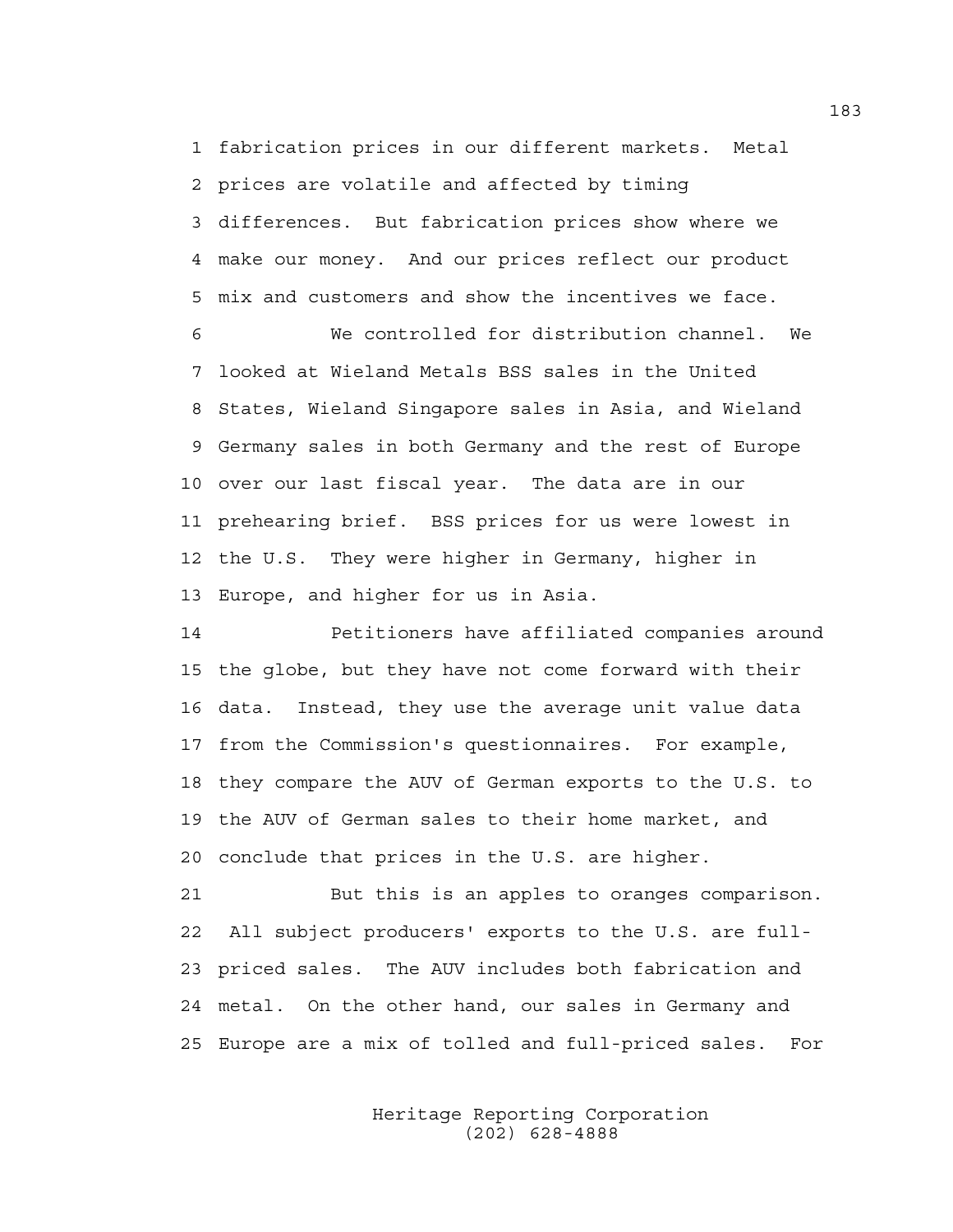1 Wieland, for example, tolling sales comprise around 64 2 percent of our home market sales volumes, and around 3 45 percent of our sales in the rest of Europe.

4 Tolled sales do not include metal, which 5 accounts for 75 to 95 percent of the total price for 6 full-priced sales. So Petitioners are comparing the 7 price of a three-course meal in the U.S. with the 8 price of the appetizer in Germany. Too, the prices of 9 German BSS sold in the U.S. are higher than domestic 10 producer prices.

11 I would now like to attempt to tie all of 12 our comments together to explain why Wieland and other 13 German producers have no incentive to increase BSS 14 exports to the U.S., or to price undersell U.S. 15 producer prices if the order is terminated.

16 First, we have invested in production plants 17 in the U.S. and would have no incentive to undercut 18 our own investments. We can serve the just-in-time 19 delivery needs of U.S. customers from Wieland Metals 20 in Wheeling and cannot meet those needs from Germany. 21 Second, we have no existing inventory to

22 ship to the U.S.

23 Third, we cannot use excess capacity to 24 produce more BSS because we have no excess capacity. 25 Fourth, we will not shift other products to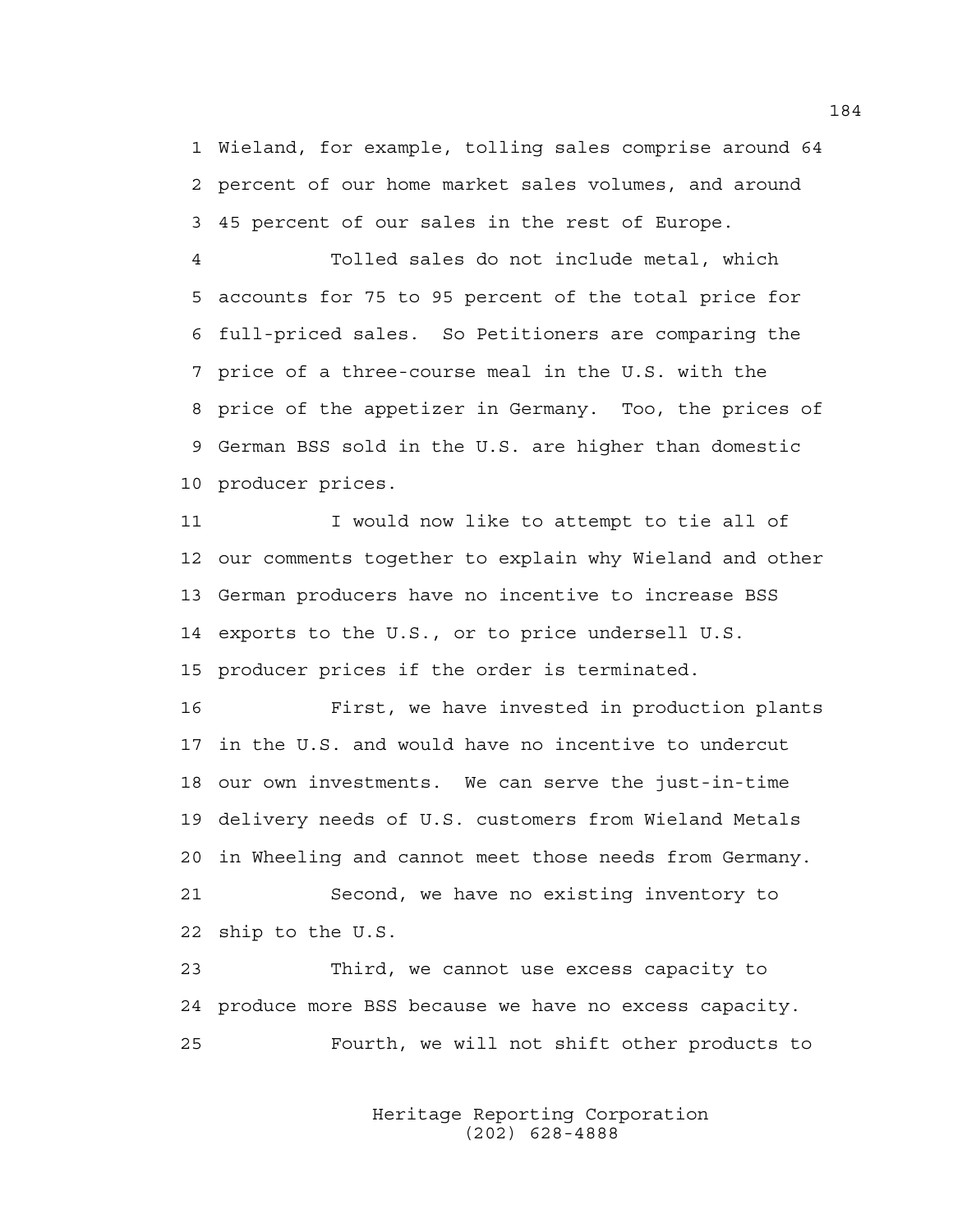1 BSS because BSS is our lowest margin alloy. And, as 2 Mr. Schuler highlighted, we certainly have no 3 incentive to shift to producing the lowest margin 4 product in the lowest margin alloy, BSS reroll 5 material, and incur transport costs of 21 to 22 cents 6 per pound to ship a 28-cent product.

7 Fifth, we will not shift BSS other markets 8 to the U.S. because the prices we obtain are higher in 9 our existing markets, and it would also cost more to 10 ship BSS to the U.S. than to any of these markets. We 11 also cannot shift products or markets because we are 12 locked into long-term contracts or otherwise committed 13 to maintaining long-term relationships.

14 So if we would not ship more BSS to the 15 U.S., why are we here? Why do we care if the order is 16 revoked? There are two main reasons. First, one 17 never knows what the future will bring. Wieland 18 Metals in Wheeling, its principal BSS supplier is 19 Olin. Olin's current owner is a private equity fund 20 looking for an exit. They filed for a public 21 offering, but that has not occurred.

22 Just last week, we received a proposal from 23 an investment bank indicating that the company is for 24 sale. We are concerned about Olin's future.

25 The second reason is past experience. We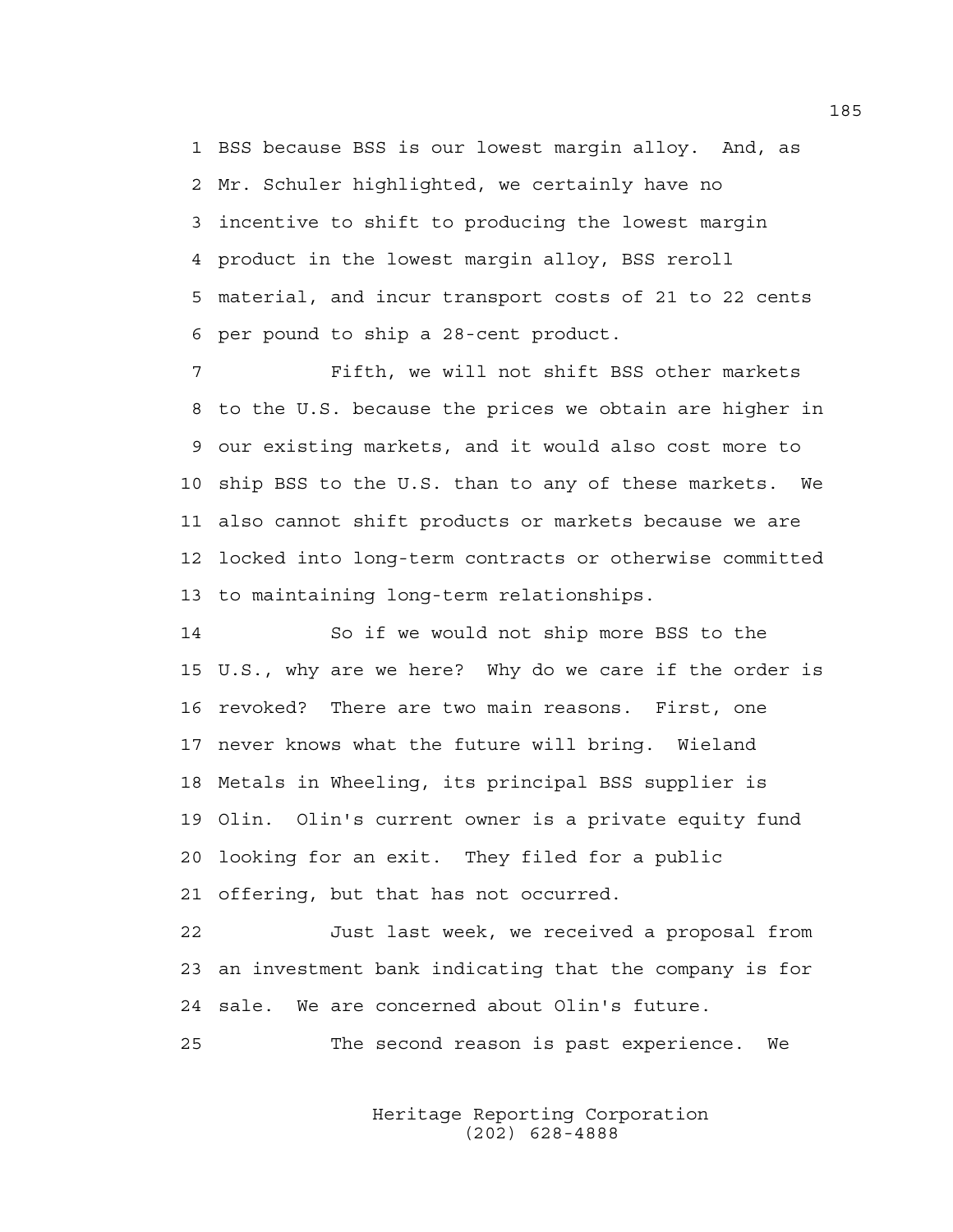1 remember the Melt shop fire Olin experienced during 2 the last review period and the disruptions it caused 3 us. We also remember when Luvata broke our contract 4 in 2000 and refused to supply us. We remember Olin 5 and Luvata putting Wieland Metals on allocation in 6 2010. We need to preserve supply security for Wieland 7 Metals in Wheeling, where we employ 100 people.

8 Thank you very much for your consideration. 9 MR. SHOR: Madame Chairman, that concludes 10 our presentation, and we'd like to reserve the 11 remainder of our time.

12 CHAIRMAN OKUN: Thank you very much. And 13 before we turn to questions, let me take this 14 opportunity to thank this panel for appearing, and in 15 particular for the industry witnesses who have 16 traveled to be with us and answer our questions. We 17 very much appreciate your participation. Just a 18 reminder to repeat your name for the benefit of the 19 court reporter, and we'll start our questions this 20 afternoon with Commissioner Johanson.

21 COMMISSIONER JOHANSON: Yes. Thank you, 22 Madame Chairman. And also, I would like to thank the 23 panel for being here today. I realize that some of 24 you traveled a very long way. So thank you for 25 appearing before us.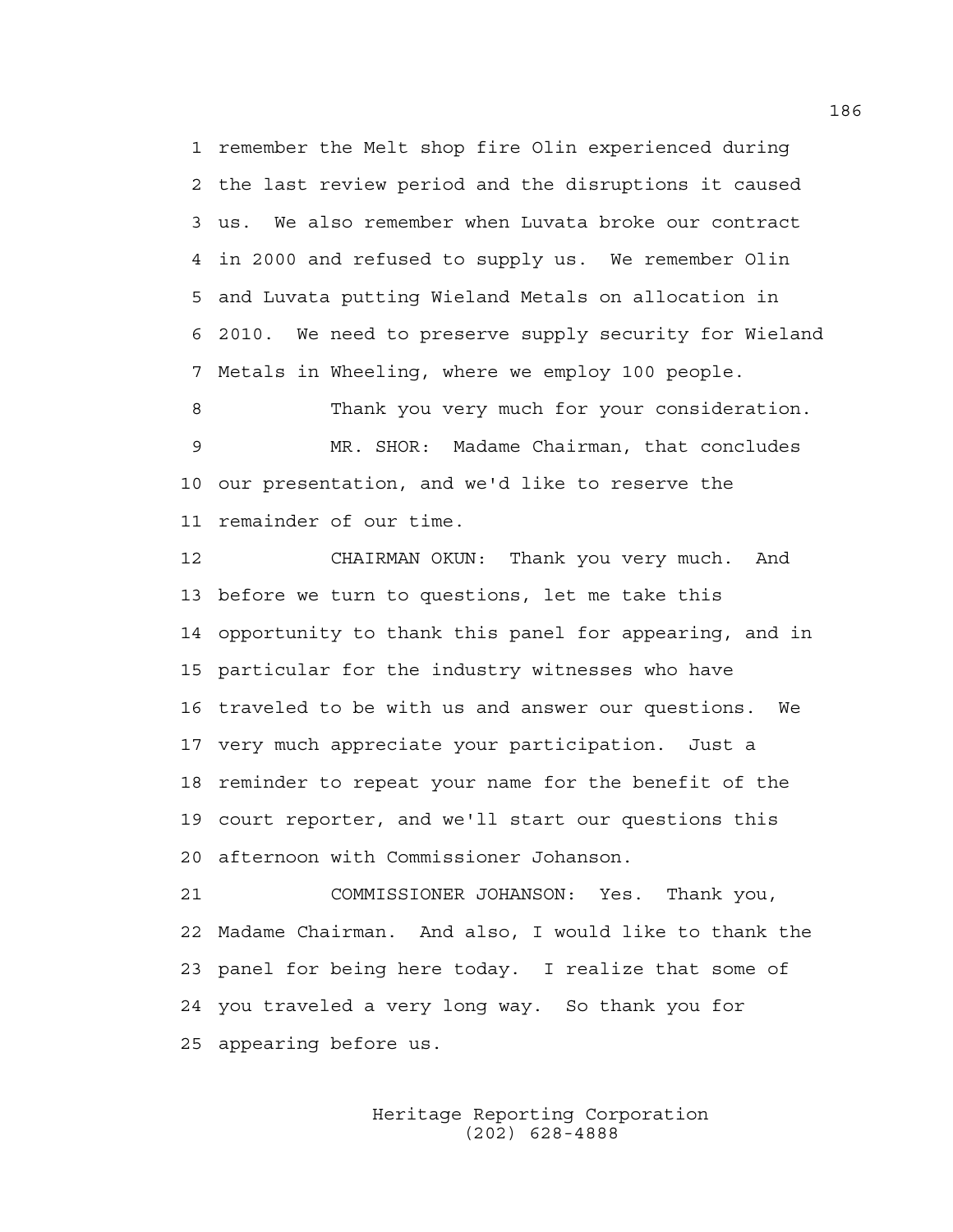1 I'd like to begin by where I finished off 2 with the domestic panel earlier today, and that is the 3 issue of customized product being sent from Germany, 4 you all allege as being sent from Germany to the 5 United States and not pure commodity BSS. I was 6 wondering if you could give some examples of what type 7 of product is manufactured and shipped to the United 8 States from Germany which cannot be manufactured here 9 in the United States.

10 MR. SHOR: This is Mike Shor for the 11 Respondents. I think you have some of that 12 information in your staff report. There was one of 13 the five products selected for product comparisons, 14 was a particular alloy that was 37 percent zinc and 15 the remainder copper. And if you look at the 16 comparisons, you'll see prices for the German product, 17 but you won't see any prices for the domestic product. 18 That's because no domestic producer currently 19 supplies it.

20 I want to point out one thing. When you 21 asked the domestic -- you asked the domestic industry 22 the wrong question. You asked them, could you supply 23 everything that is supplied from Germany. You didn't 24 ask them do you currently supply everything from 25 Germany. That is a product that they all will say,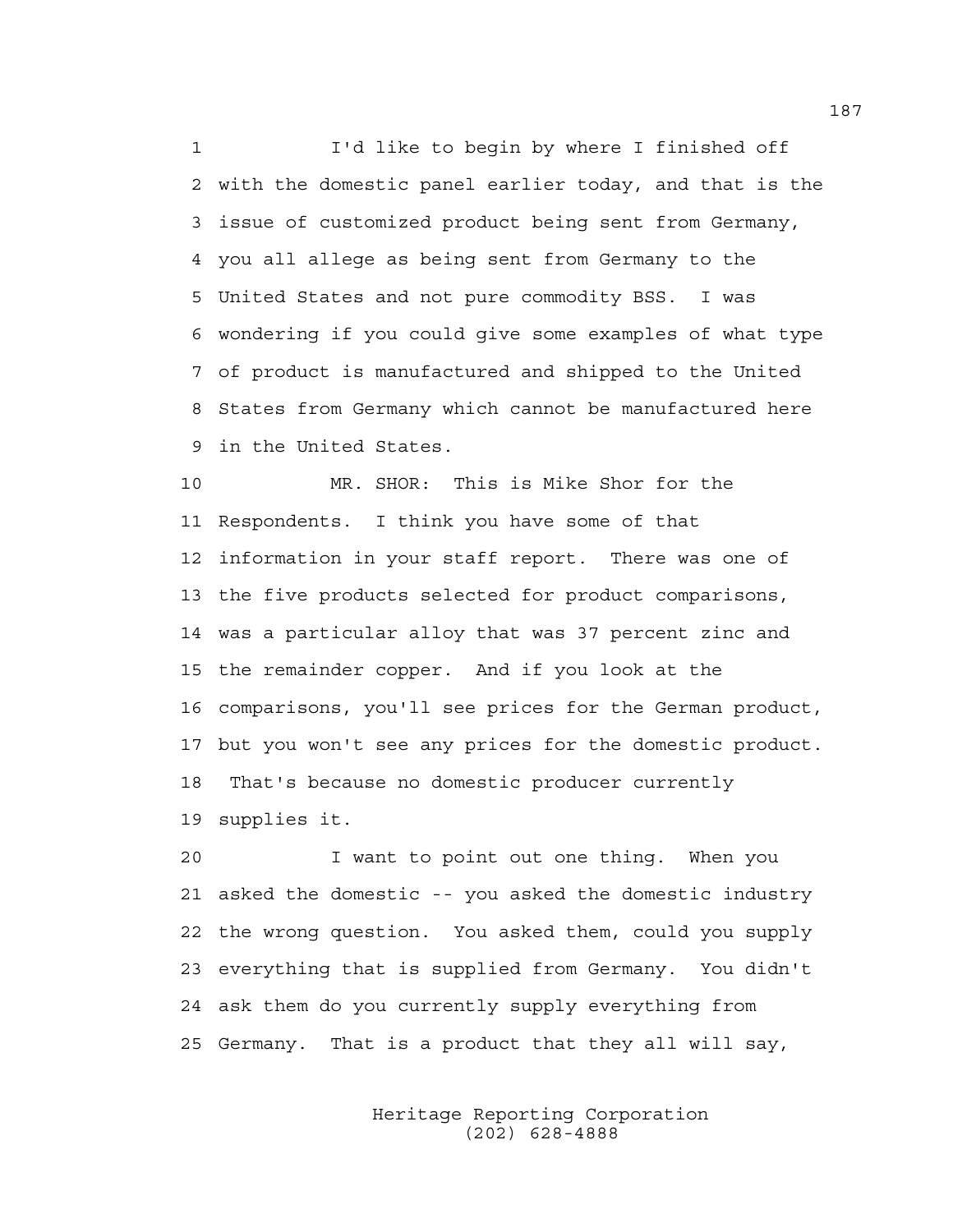1 sure, we could supply it. But none of them do 2 commercially, and that's what Tyco Electronics 3 verified in their testimony.

4 I think also, if you look at some of the 5 purchaser responses, they talk about ordering small 6 quantities of products with particular finish 7 characteristics that they didn't think they could 8 obtain in the United States. So we're not talking 9 about products with particular temper or size 10 characteristics. That they correctly say everyone 11 could produce. It's just -- and I don't know how to 12 explain it other than to have Olaf explain.

13 Every brass mill has its own unique 14 characteristics. It has to do with the weight, with 15 the temperature at which the metal is cast, the 16 temperature at which it's rolled, how it is annealed. 17 And the performance characteristics, the finish, the 18 shine, whether it draws a certain way vary from mill 19 to mill.

20 It's not to say one is a better quality than 21 another. But each has unique characteristics, and 22 certain customers prefer certain characteristics. So 23 to sum, in answer to your question, the zinc 37 is a 24 product that is not commercially available in the U.S. 25 that is produced in Germany. It was the largest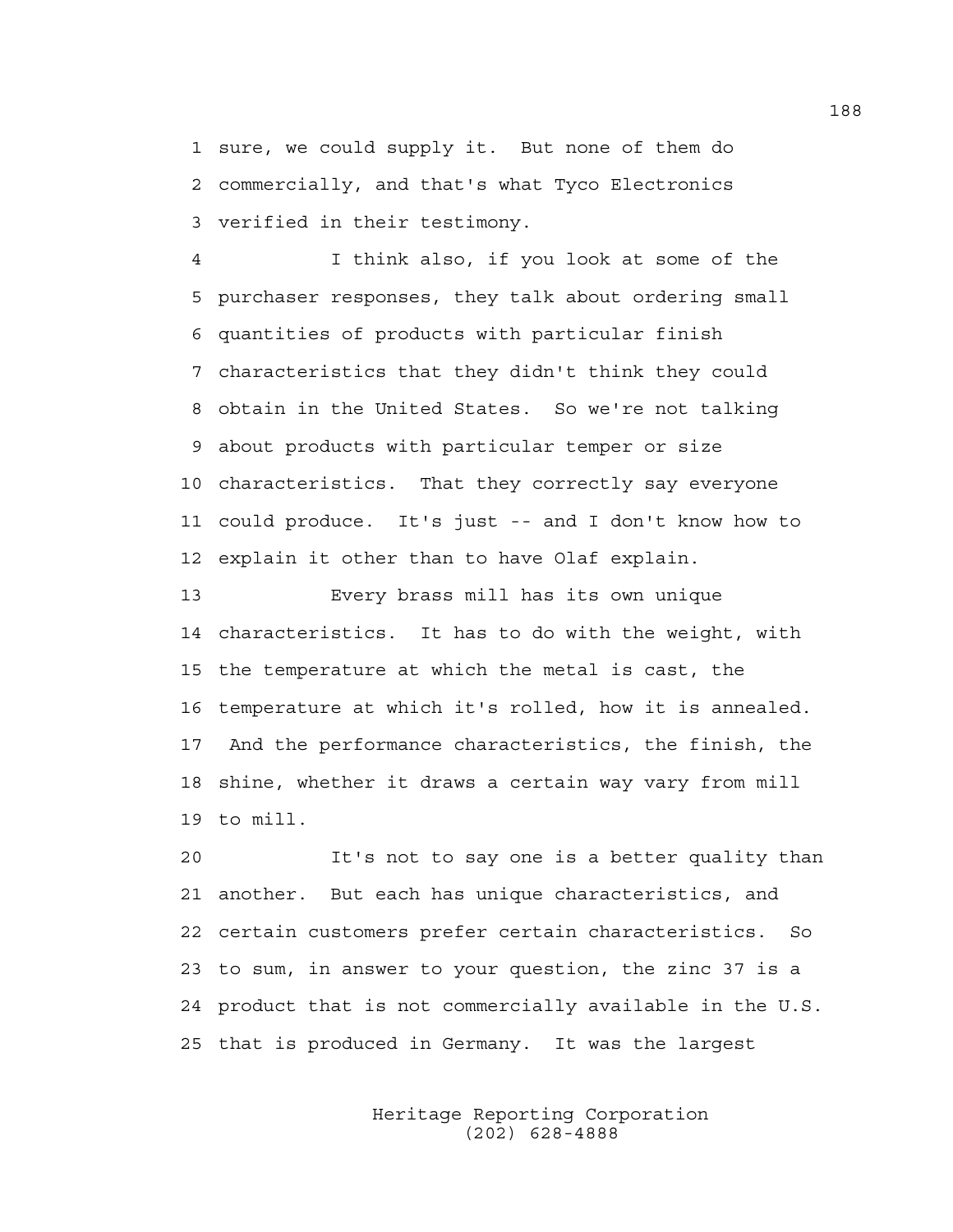1 product, largest volume product, shipped here during 2 the POR. It is not available commercially in the 3 United States. And the remaining products are 4 products with particular characteristics that 5 customers prefer a German product to an American 6 product.

7 COMMISSIONER JOHANSON: What total share of 8 -- let's say percentage-wise of these customized 9 specialized products are entering the United States 10 from Germany as opposed to regular commodity BSS? Do 11 you have an idea on that, by chance?

12 MR. SHOR: Well, let me respond this way. 13 We think the total volume -- we know the total volume 14 of subject imports from Germany is what I would term 15 negligible because we got the data from Customs for 16 the Commerce proceeding. It's under APO, so I can't 17 release that. So it's a very small volume, and we 18 think everything that comes in from Germany falls into 19 that category. Otherwise, there is no explanation for 20 81 percent overselling margins.

21 If it's a commodity product, and everything 22 is the same, you can never have overselling margins of 23 that magnitude.

24 COMMISSIONER JOHANSON: Okay. Thank you. 25 Moving on to something else, the Petitioners cite to -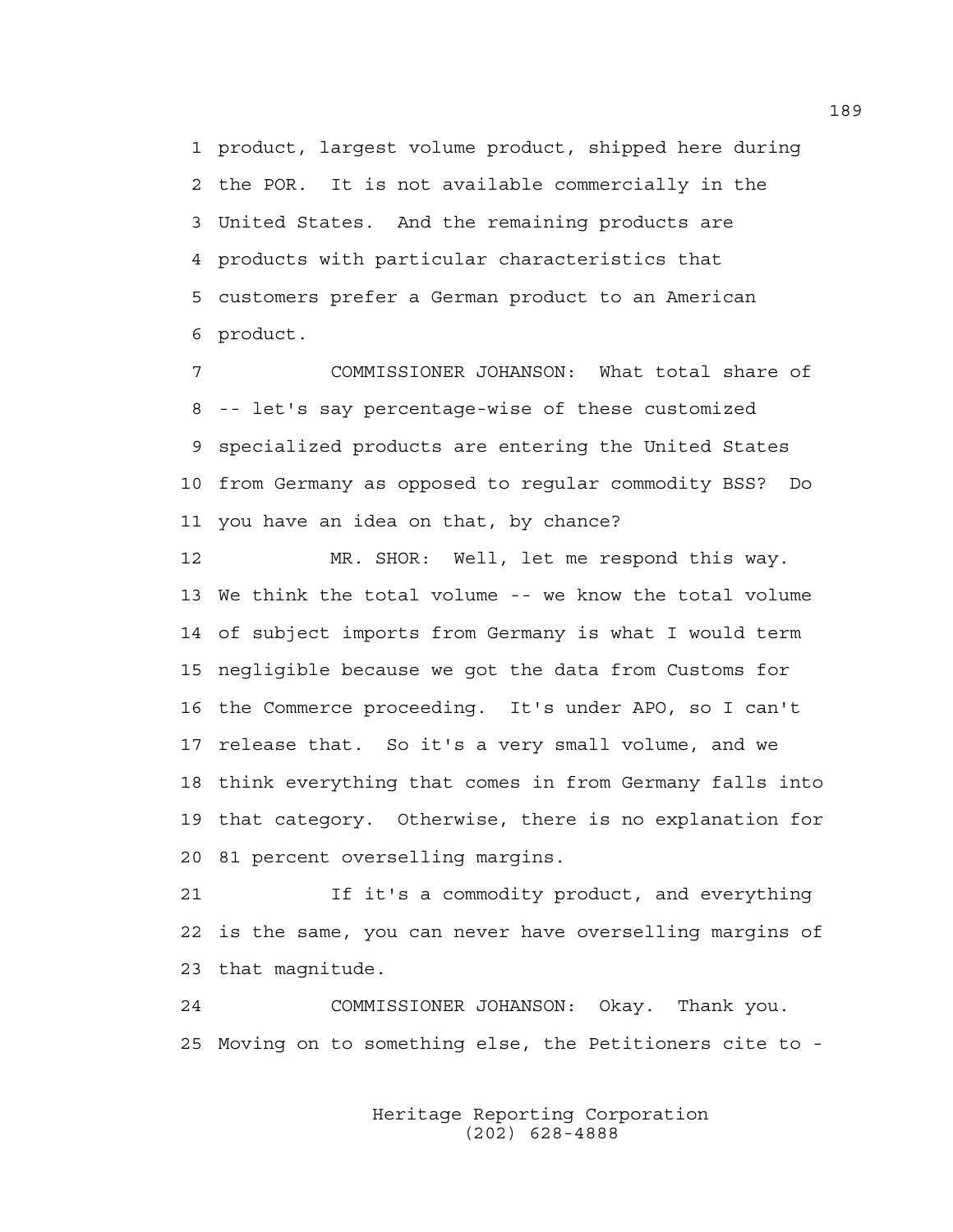1 - state that the German industry is expanding into new 2 capital investments, which I assume is new capacity. 3 I know, Mr. Goertges, you touched upon that briefly, 4 upon possible new capacity, what the Petitioners 5 allege was new capacity of BSS. I was wondering if 6 you all could explain any other new capacity that 7 might be coming online in Germany and when that might 8 happen.

9 COMMISSIONER JOHANSON: Or for that matter, 10 not just in Germany but any other of the subject 11 countries.

12 MR. Goertges: As far as we know from our 13 experience, there's no significant investment in 14 Germany or in the other subject countries to increase 15 the capacity for BSS production.

16 MR. SHOR: I can address every example that 17 the Petitioners gave, and they're all bogus. They 18 talked about the increase in billet capacity at 19 Wieland. Why they're talking about billet God only 20 knows because billet has nothing to do with BSS. They 21 also talked about an improvement in the rolling mill 22 at Messingwerk Plettenberg. If you read Messingwerk 23 Plettenberg's response, its capacity constraint is at 24 its melting furnace and the casting capability, so 25 increasing rolling mill production equipment doesn't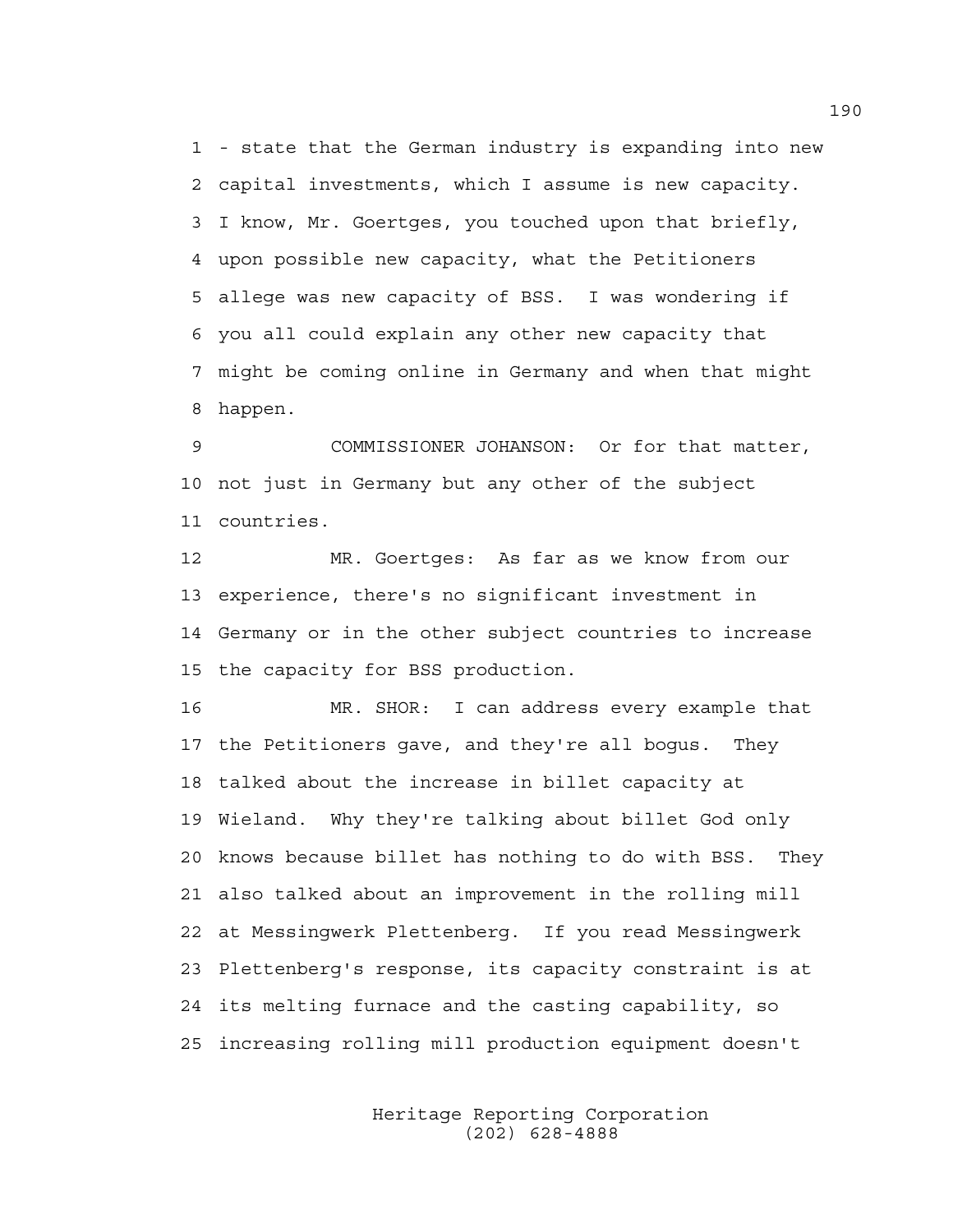1 at all affect its capacity, so they point to nothing. 2 COMMISSIONER JOHANSON: Even though German

3 capacity is very high right now, is the industry 4 contemplating adding new capacity?

5 MR. TRAA: This is Werner Traa. Not to my 6 knowledge, but please keep in mind that every company 7 constantly renews their equipment. For example, we 8 commissioned one year ago a new rolling mill in one of 9 our plants in the Black Forest, in Metalwerke 10 Schwarzwald as former known, but this is a replacement 11 for existing rolling mills, so we basically put a new 12 rolling mill in place and then decommission one or two 13 older ones which are more than 40 or 50 years old.

14 So this is a constant thing that we invest 15 in new equipment, but I'm sure the Petitioners do the 16 same in their plants in the United States, but there 17 is no additional capacity to my knowledge in the 18 countries we talk about.

19 COMMISSIONER JOHANSON: Okay. Thank you. 20 You all describe the U.S. industry as being in a 21 fairly healthy state at this point, and apparently 22 China is as well if China is close to self-23 sufficiency. I was wondering what is the state of the 24 German industry at this point? The question is what's 25 the profitability of the German industry? Do you want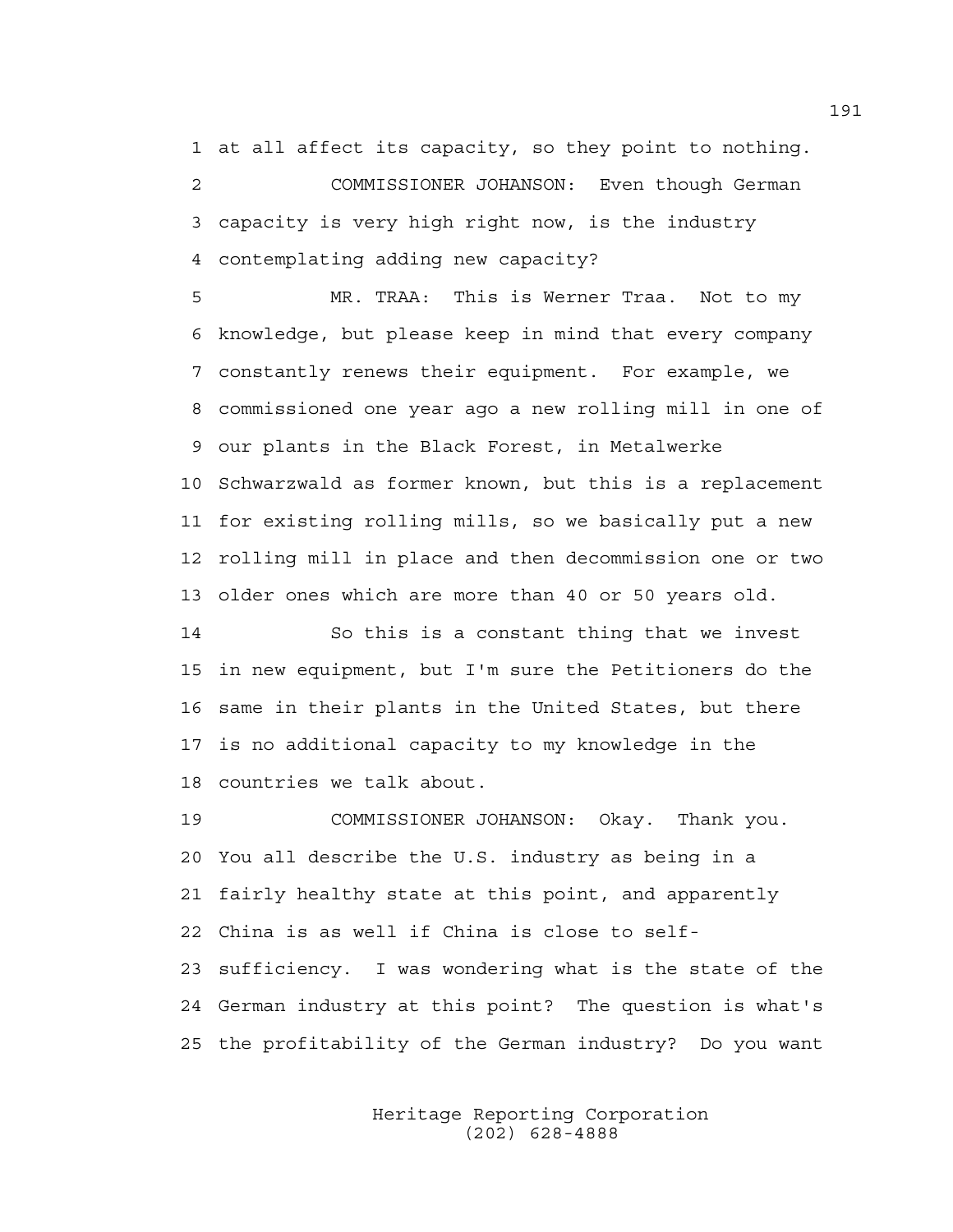1 to comment, or do you want to address that post --

2 MR. SHOR: We'll provide data in a our post-3 hearing brief.

4 COMMISSIONER JOHANSON: Okay. I understand. 5 Certainly, and also I'd like to address another issue 6 which came up this morning, and that is the issue of 7 production in France. Are you aware of any mills 8 operating in France?

9 MR. SHOR: Yes. Mr. Traa can answer that. 10 Just so everyone understands, because of the 11 relationship between Wieland and Schwermetall, Mr. 12 Traa is on the board of directors of Schwermetall, so 13 he can talk about Schwermetall as well as Wieland.

14 COMMISSIONER JOHANSON: Okay. Thank you. 15 MR. SHOR: We can provide data in our post-16 hearing brief of Schwermetall's sales to Griset, but 17 we know that Griset is the only company in France that 18 currently re-rolls brass sheet and strip. There is no 19 other producer in France.

20 COMMISSIONER JOHANSON: Okay. Thank you. I 21 have no further questions at this time. Thank you.

22 CHAIRMAN OKUN: Thank you, and again, thank 23 you for all your responses. Let's see. Mr. Stockton, 24 I think I'll start with you, and you give a good 25 perspective of a global purchaser and what you're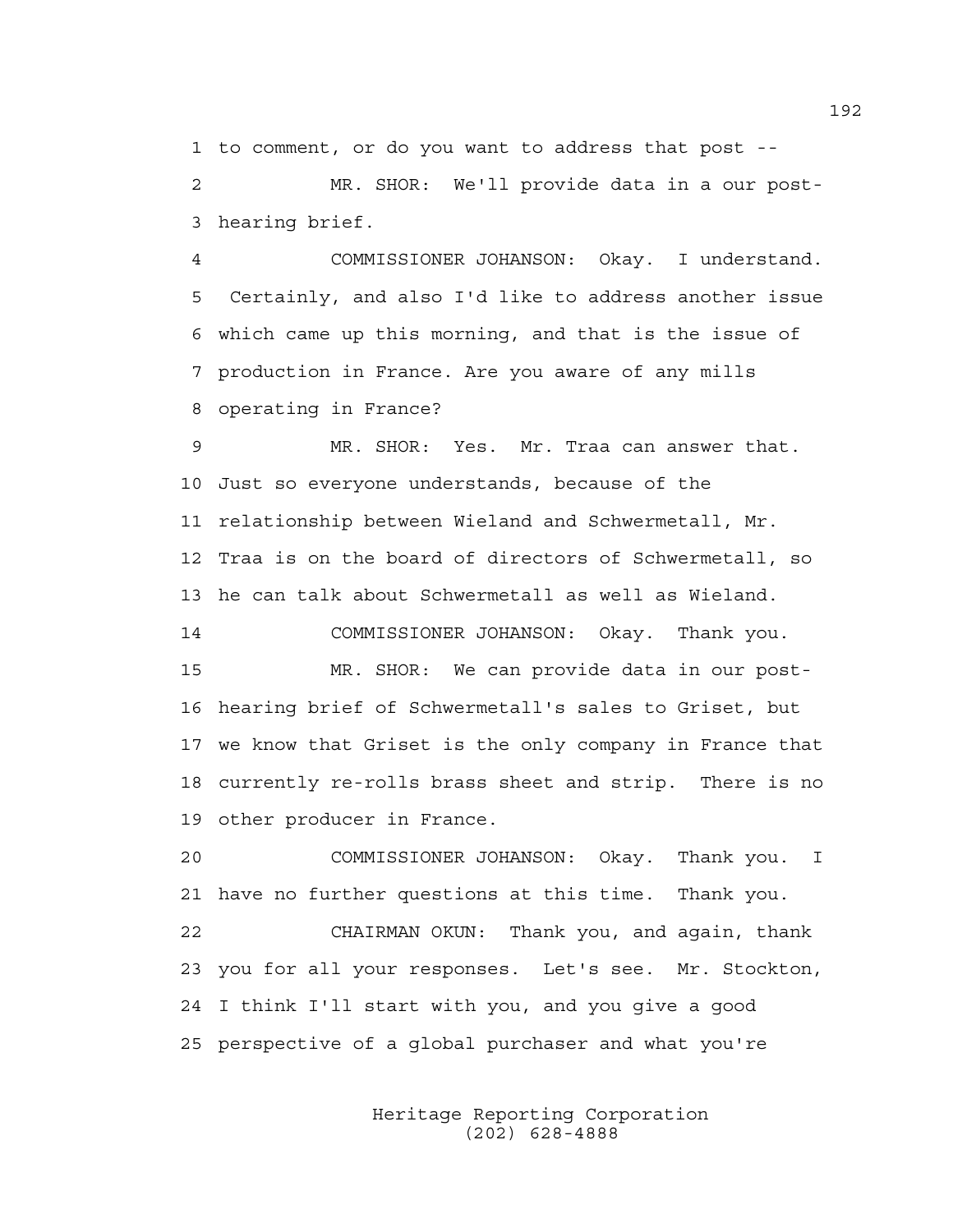1 looking for and the reasons and some of the issues 2 you've had with the domestic industry. I wanted to 3 make sure I understood. When you were describing 4 where you can get supply, you mentioned German 5 suppliers, not any of the other subject countries, 6 France, Italy. Can you give more details on that on 7 why they would not be someone you'd be looking to?

8 MR. STOCKTON: Yes, and we'll elaborate more 9 in the post-hearing response, but at this time, German 10 suppliers are the only supplier who would, in my mind, 11 potentially respond to any quotations, so Japan, 12 Italy, France wouldn't respond even for other copper 13 products that we buy.

14 CHAIRMAN OKUN: And is that because of the 15 type or the quantity? I wasn't sure I understood why 16 they wouldn't respond.

17 MR. STOCKTON: They would not be able to 18 meet any of our supply chain needs. I would say the 19 small quantities, et cetera. Japan hasn't quoted for 20 years into the U.S., and France the same, and I can't 21 think of Italy, maybe some non-brass products, but by 22 and large, not a huge participant here for us at 23 least.

24 CHAIRMAN OKUN: Okay. And then would you be 25 able to give from your company's perspective where you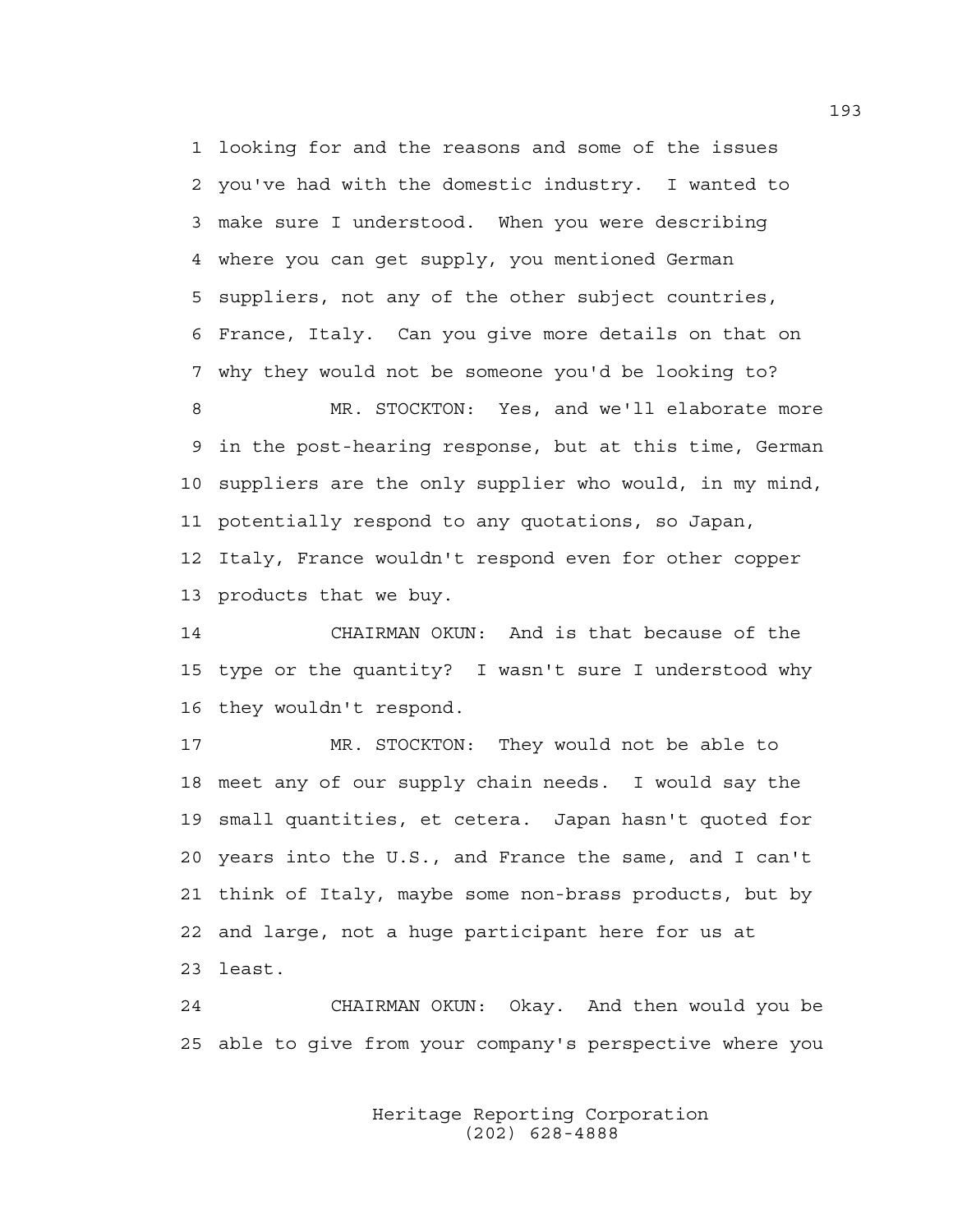1 see demand in the different markets? I mean, we heard 2 testimony this morning about demand conditions in Asia 3 versus the United States. Did you have any different 4 perspective or could you ID a perspective?

5 MR. STOCKTON: I think once again we'll 6 share that information confidentially.

7 CHAIRMAN OKUN: Okay. That's fine. Thank 8 you very much. I appreciate those answers. Mr. 9 Schuler, let me ask you to respond to one of the 10 issues that came up this morning, and the other 11 representatives might have some perspective as well, 12 and that was that if we looked at other non-subject 13 imports from Germany, that's an indication of 14 Germany's desire to send product, including subject 15 product, into the United States and shows that 16 they're, I guess, according to Petitioners' arguments, 17 both an incentive and an ability to quickly penetrate 18 the market.

19 Can you comment on that and what it means 20 for our analysis?

21 MR. SCHULER: Yes, Madam Chairman, thank 22 you. Yes, I surely can. I think again just as a 23 question that has sort of two aspects to it, one I 24 think we alluded and pretty much everybody else 25 alluded to it, too, supply requirements today do not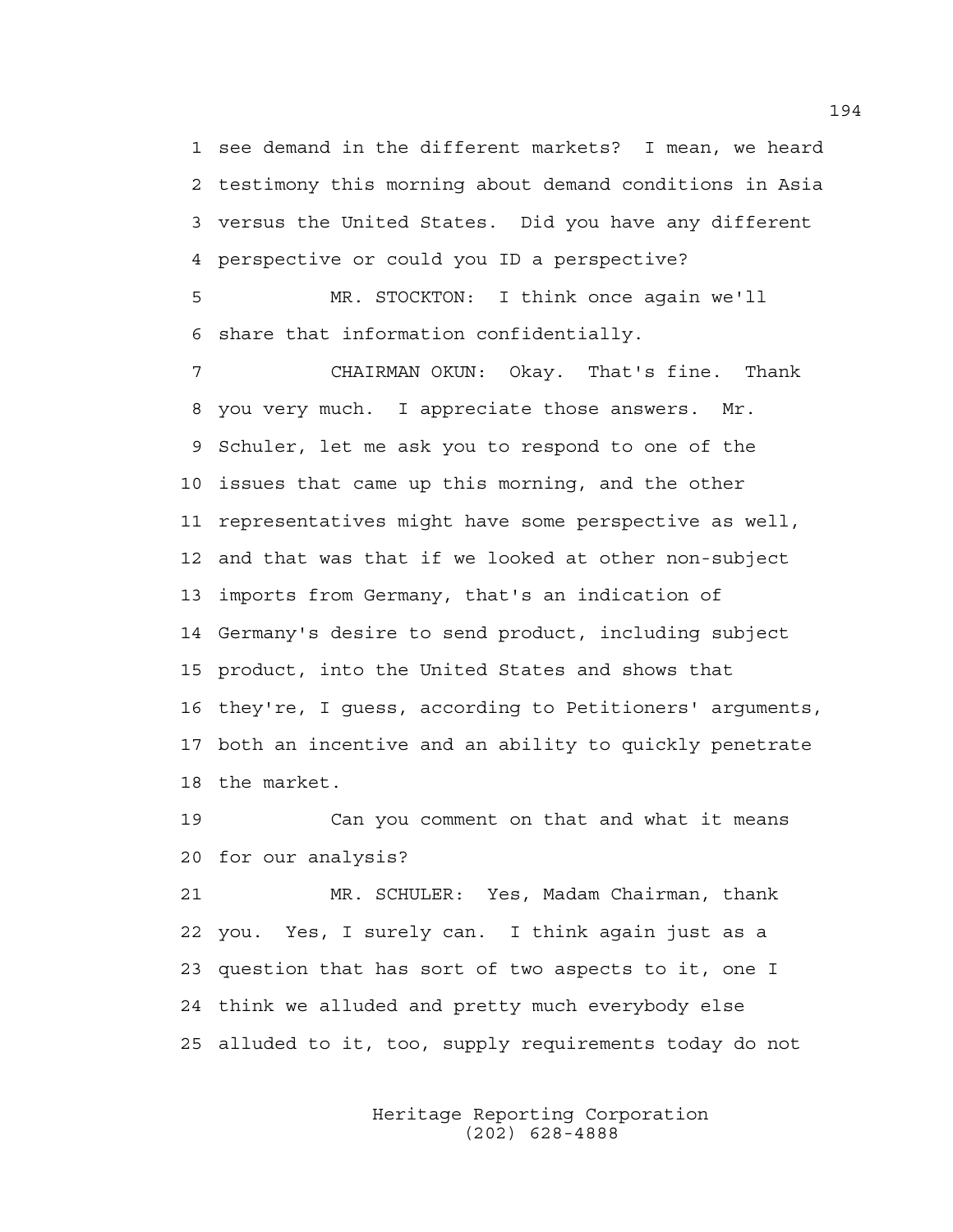1 allow overseas suppliers to really be a sizable 2 contributor to any customer's needs here on a direct 3 shipment basis because stocking material at those 4 prohibitively high material costs is just unaffordable 5 for everybody. The premiums that this would require 6 are just not being paid.

7 Demand changes, fluctuations in demand are 8 constant, and having a supplier pipeline that's three 9 or four months long just really doesn't accommodate 10 that any more at this date, so that's just, I think, 11 something we will certainly all agree on. The other 12 issue is that the new can, and this is some of the 13 contentions that we're talking about now, you can sort 14 of go backwards in the value-add chain and say we will 15 supply product that can be still distributed to 16 different customers because it's not maybe produced to 17 the final finish stages, the typical role then as a 18 re-roller, the role that we currently have in the U.S. 19 market, and here, it's simply the price question.

20 I know for a fact that the freight cost from 21 Germany here are 12 cents a pound because it is based 22 on the invoices we get from our freight forwarders. 23 The duty rates are six to seven or eight cents per 24 pound on the subject material, and the financing does 25 need to be considered at the copper cost that we're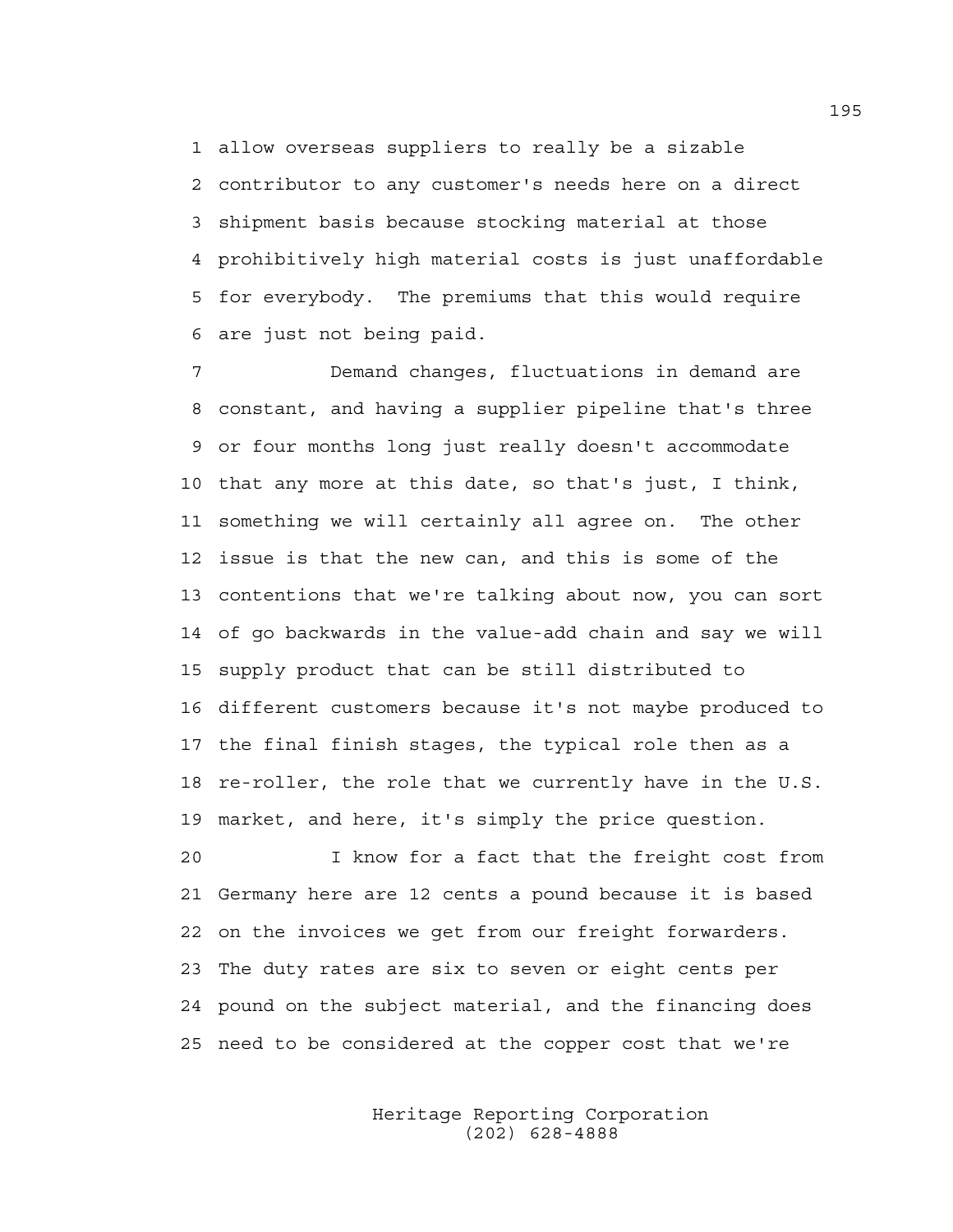1 facing today, so we do look at substantiated 21, 22 or 2 so cents depending on the metal value and what it will 3 cost the foreign producer to bring the material only 4 here, and the product does sell, and your data shows 5 that, at 25 to 28 cents.

6 Yes, there are also other add-ons in terms 7 of financing charges, transportation charges, energy 8 adders, but those are costs that foreign producers and 9 that some in the subject countries also include and 10 also charge, so it is a very fair basis to compare the 11 28-cent fabrication to the 22 cents it already costs 12 to bring it here. I think the whole industry would be 13 very happy if those margins would allow you to still 14 make money on such a product. It is simply totally 15 out of the question.

16 MR. SHOR: Commissioner Okun, if I could 17 take a crack at that question because I think it gets 18 at the heart of the Petitioners' argument? I'd answer 19 it this way: Germany can ship BMW automobiles and 20 Mercedes automobiles here and make a profit, so the 21 question is why doesn't that prove that brass can be 22 shipped here from Germany? Well, the answer is that 23 the markets are completely different. The prices are 24 completely different, and the markup is completely 25 different.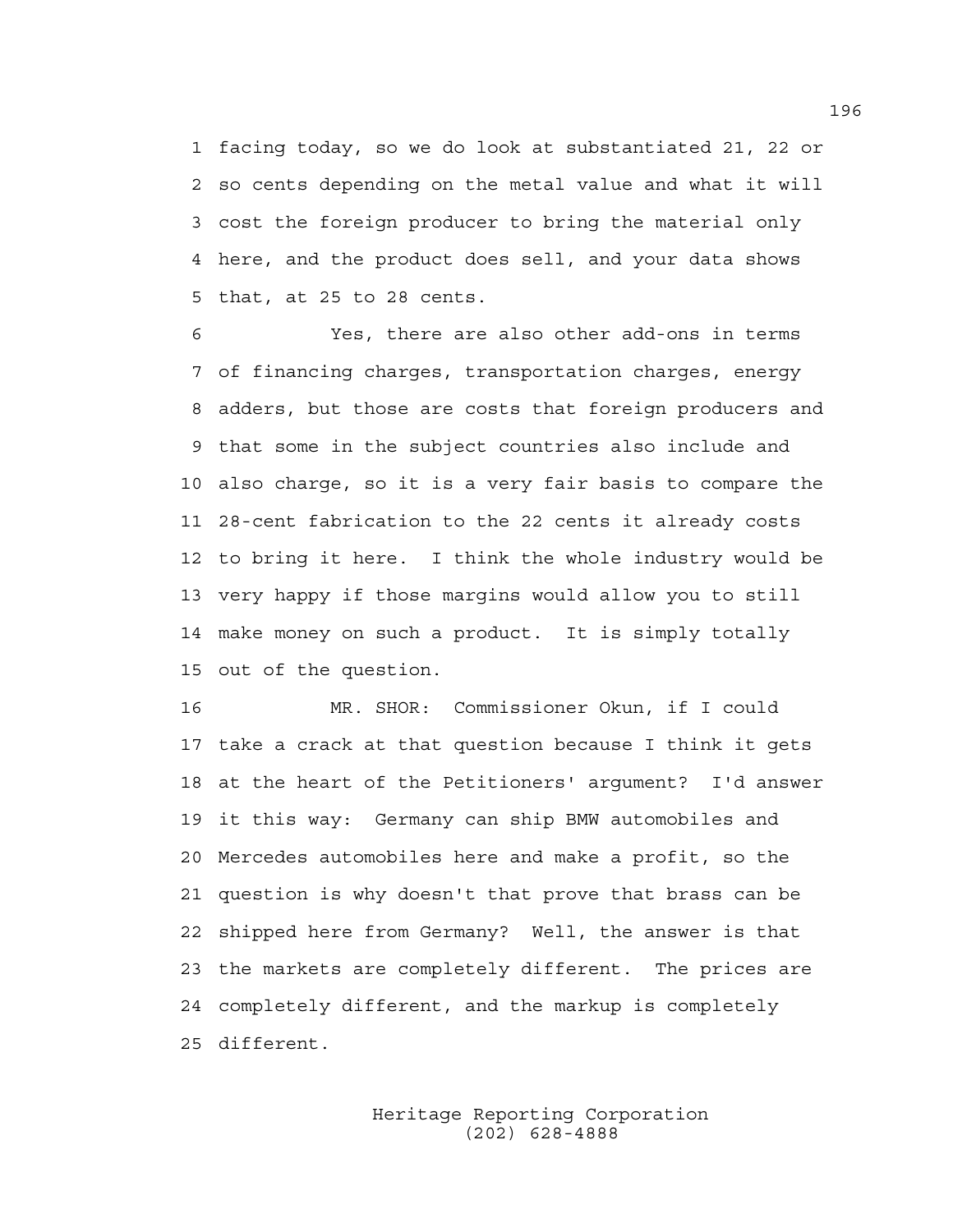1 So then the question for you is all of these 2 other alloys they mentioned, the pure coppers, the 3 phosphor bronze and the high-performance alloys, are 4 those more like the BMWs, or are they more like brass? 5 They don't do that comparison. They just assert that 6 well, you can ship other products here, so you must be 7 able to ship brass, but the answer is that the 8 economics of the industries are different. That was 9 the focus of Mr. Schuler's testimony, and I think it's 10 point of agreement with the Petitioners.

11 If I recall the testimony this morning, 12 there was no dispute in this proceeding that of all 13 the copper alloys, brass, Series 200 has the lowest 14 margins of any product. What that means is it is more 15 difficult to ship that long distances than other 16 products because there's not enough of a margin to 17 bear the freight cost, and that's why the question 18 isn't really can you ship copper here?

19 Mr. Schuler will tell you that the margins 20 on copper are double that on brass, but the question 21 is he can buy BSS re-roll material here from Olin for 22 28 cents a pound delivered. It will cost him 24 cents 23 a pound just to get the material here from Germany. 24 There's no incentive at all for him to switch from 25 buying from Olin to Germany. It just doesn't make any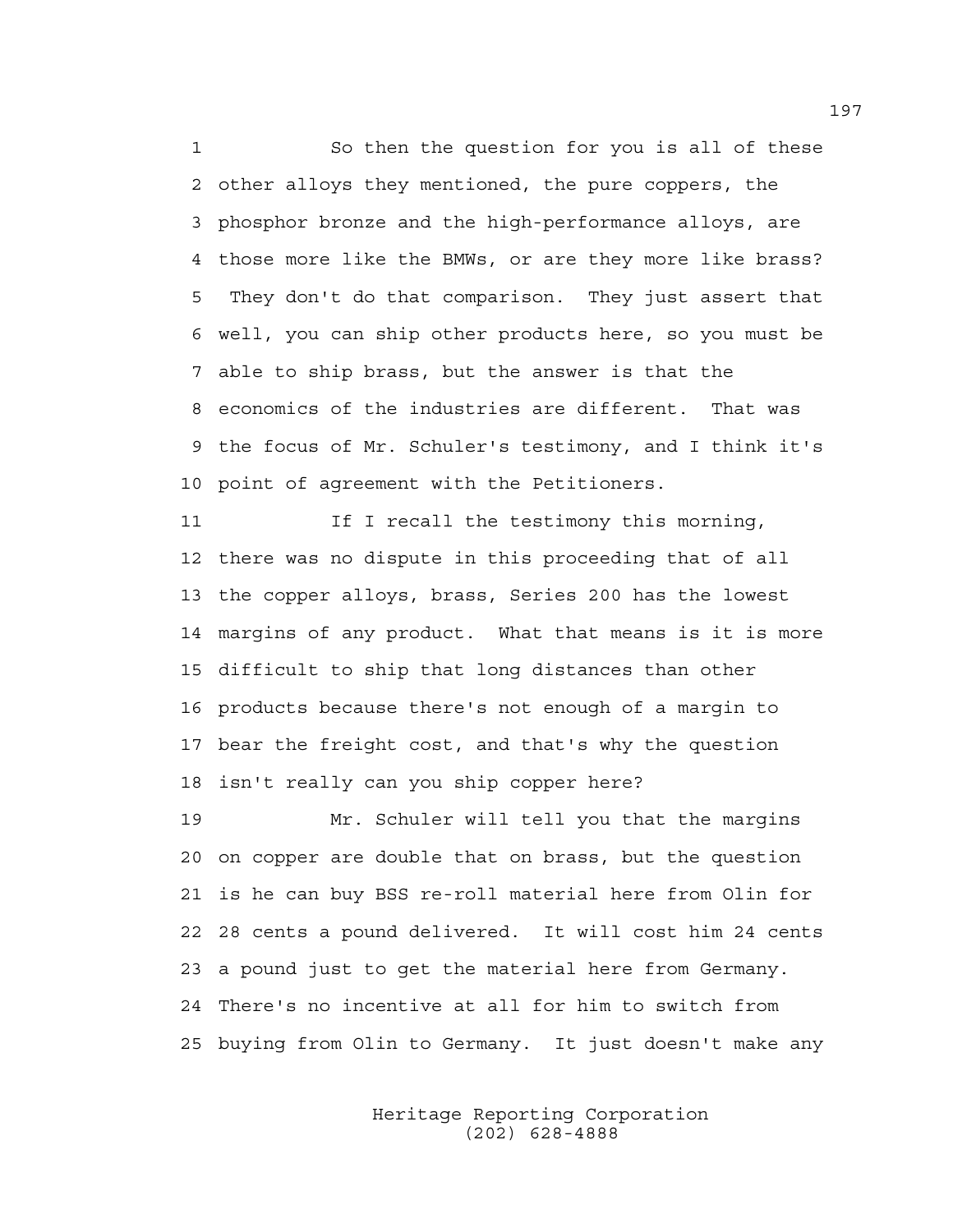1 sense.

2 CHAIRMAN OKUN: Then, let me followup with a 3 question somewhat related, although, I guess, kind of 4 in a different way which is one of the arguments that 5 we raised with the Petitioners this morning, one of 6 your arguments was if you look at what happened during 7 the period of review in a domestic industry that 8 controls 92 percent of the market and non-subjects 9 going out of the market, a couple of the responses 10 this morning, one was Germany is unlike the other non-11 subject producers who've been in the market because of 12 just the size in its export orientation, so maybe 13 address that.

14 Then second, along with that the argument 15 that yes, this is a low-value product, but the mills 16 to run efficiently need to ship the low value and the 17 high value, and that's your incentive to be in this 18 market as well at different levels so companies don't 19 just have an incentive to do the higher value. If you 20 could address those two?

21 MR. SHOR: Well, there were a lot of 22 responses that I heard to the question of can you 23 explain to us why non-subject imports are declining if 24 everything you say is true? I don't think any of them 25 were terribly coherent or responsive. The Polish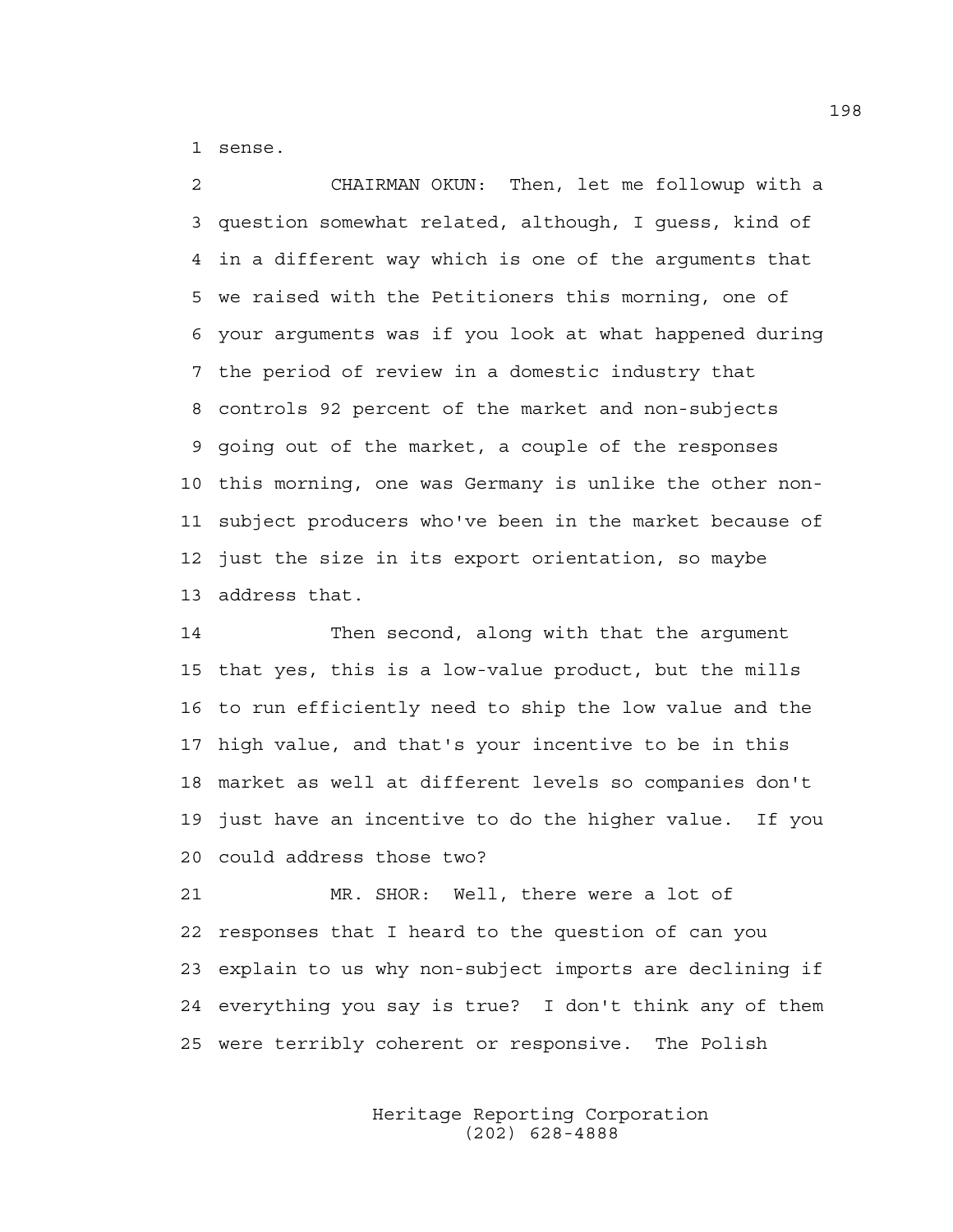1 issue, it's not true that Poland ceased production, 2 and they also failed to explain why imports slowed 3 before they stopped. The fact is that the U.S. market 4 is the low-priced market in the world today other than 5 China. We agree with them that China is lower-priced 6 than the U.S. We do agree with that, but they won't 7 say anything about Europe or Germany.

8 In response to the issue of export 9 orientation of Germany, Germany exports very little 10 outside of the EU. Germany is twice as big today as 11 it was in 1984. The EU went from 10 members to 23 12 members. When you talk about export orientation, I 13 think there's a difference between exporting close in 14 where you can ship everything by truck, and there's a 15 common currency, to shipping to Asia or to the United 16 States. Very little brass from Germany is shipped to 17 Asia, and very little is shipped to the United States.

18 In terms of the argument about needing to 19 run your base load capacity, again the reason I asked 20 Mr. Becker the questions I did this morning is we 21 think Asia proves our case, not their case. If 22 everything they say is true, that we have excess 23 capacity, that we need to maximize our base load and 24 run at capacity by exporting at whatever price to 25 whatever market -- how can you explain that our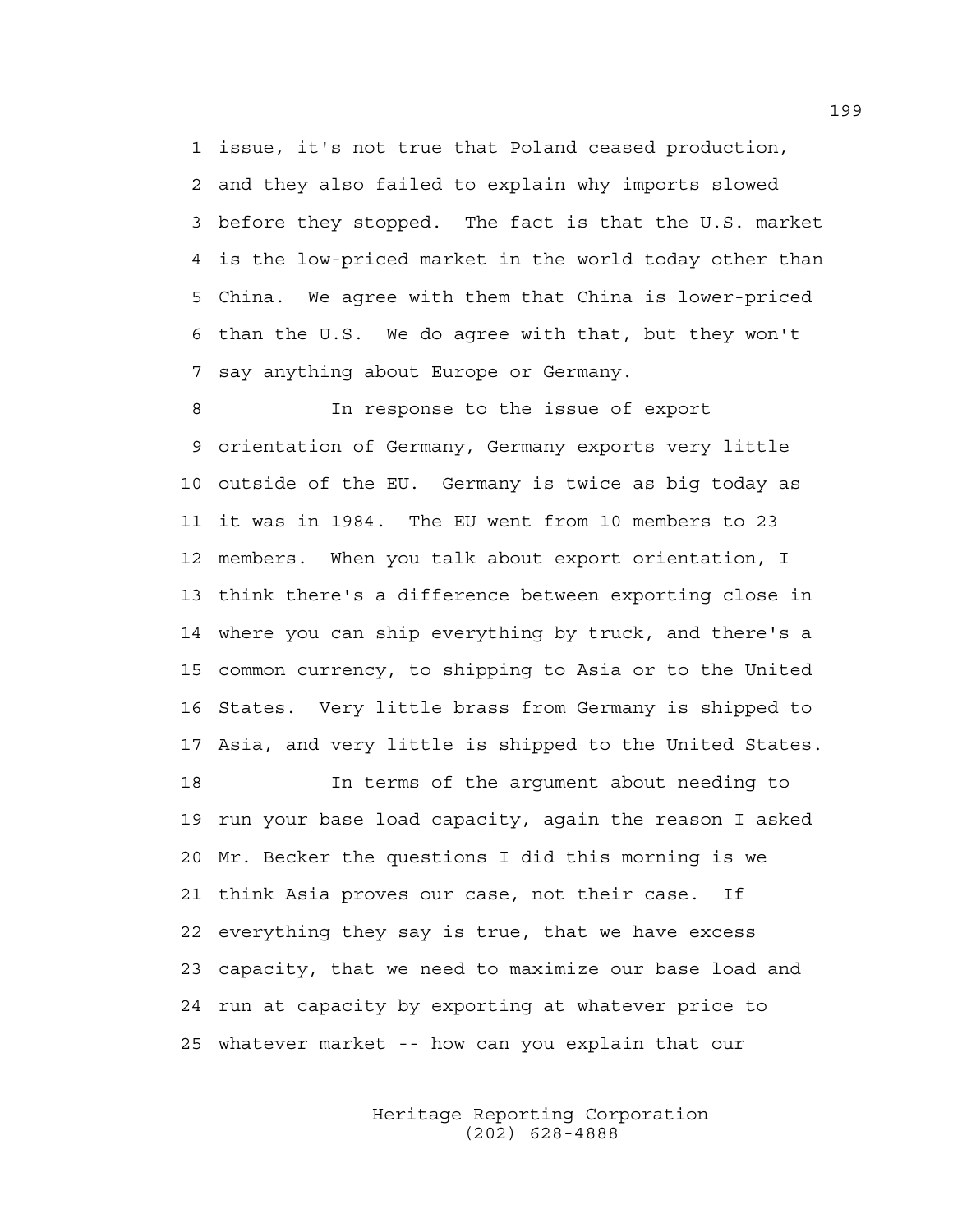1 exports to Asia decreased over the POR? They didn't 2 increase. They decreased, and they're insignificant.

3 The interesting thing about Mr. Kerwin's 4 chart with the red and the white bars about other 5 products to the United States and brass to Asia, I 6 wish I had that chart up there because you should look 7 at the units. The total volume imported into China 8 from Germany was 2 million pounds. That's nothing. 9 As Mr. Traa said, Wieland's market share in the China 10 market was around 0.12 percent, 2 billion pounds is 11 what they consumed, and Germany is selling 2 million 12 pounds? How does that prove their case?

13 CHAIRMAN OKUN: Okay. I asked a question, 14 and I want to have the producers answer as well, but 15 I'm out of time, so I'll come back to it. I 16 appreciate those responses, and I'll turn to Vice 17 Chairman Williamson.

18 VICE CHAIRMAN WILLIAMSON: Thank you, Madam 19 Chairman. I do want to express our appreciation to 20 the witnesses for coming today, especially those of 21 you who had to travel a distance. Mr. Goertges, you 22 explained the only reasons why you don't expect to see 23 any shipments from Germany to the U.S. market, and 24 then in response to the question why do you want the 25 orders removed, it just sounded like it was all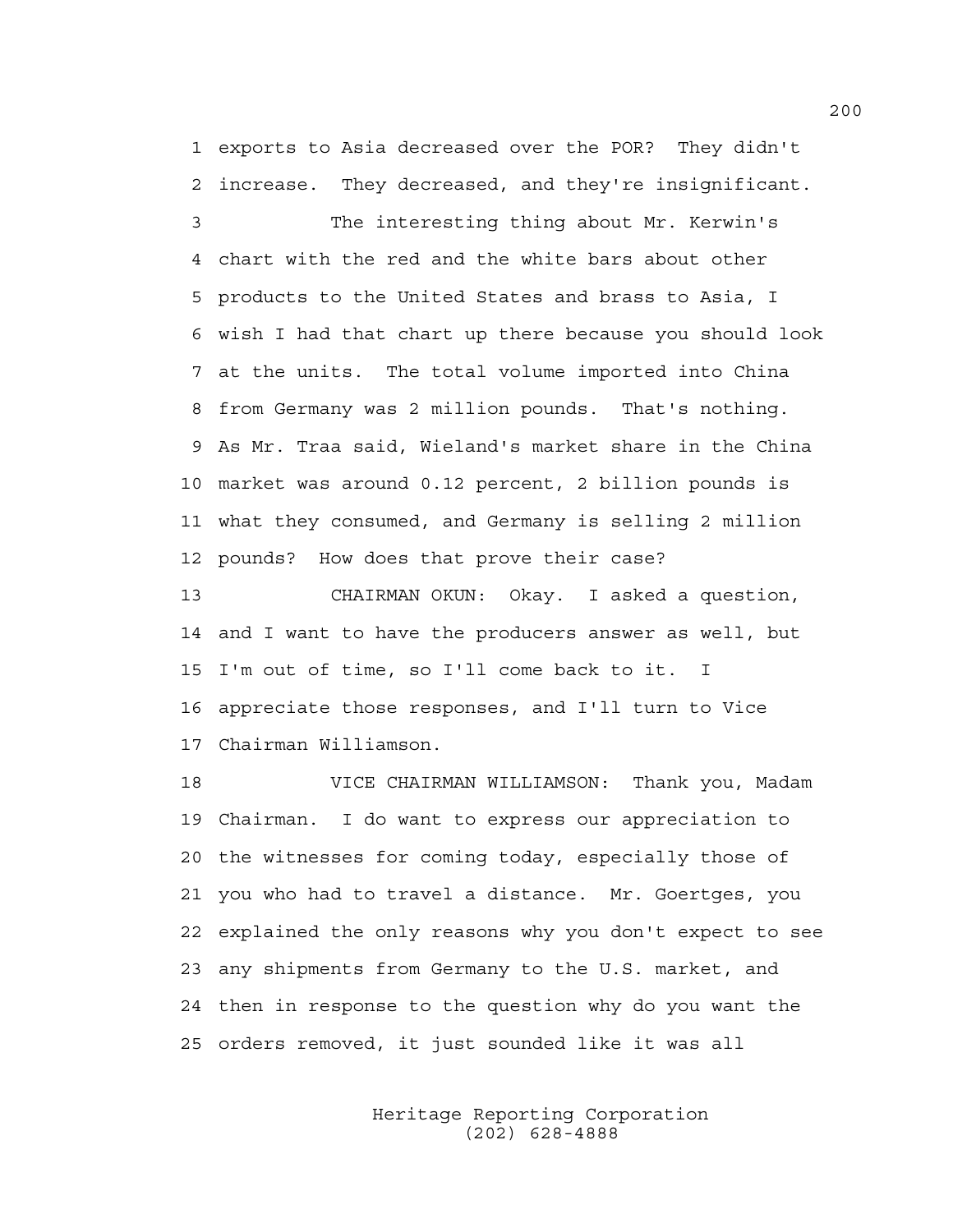1 dependent on you want to be able to have the ability 2 to do that.

3 So if it doesn't make any sense to do it, I 4 still don't understand why do you want to have the 5 orders removed? I realize that the uncertainty is 6 anything can happen. You talked about Olin, but I was 7 wondering if you could elaborate on that because I 8 didn't quite fully understand the --

9 MR. GOERTGES: Olaf Goertges. It is true 10 that we want to have the security of supply for our 11 worldwide operating customers, so when we discuss with 12 customers who are operating like TE Connectivity as 13 Mr. Stockman explained before, we have global 14 contracts to those customers, and then when we step 15 into those customers, it's our engagement to supply 16 those customers, wherever they are operating.

17 So we have to have the security when we go 18 into such kind of contracts that we now have to make 19 sure that we can deliver them also in the United 20 States, so Mr. Schuler has a contract with TE 21 Connectivity also for brass as we heard before, so we 22 need to have the security to deliver and to engage our 23 contracts with those customers.

24 MR. SHOR: Commissioner Williams, if I could 25 respond also? Respondents in these proceedings are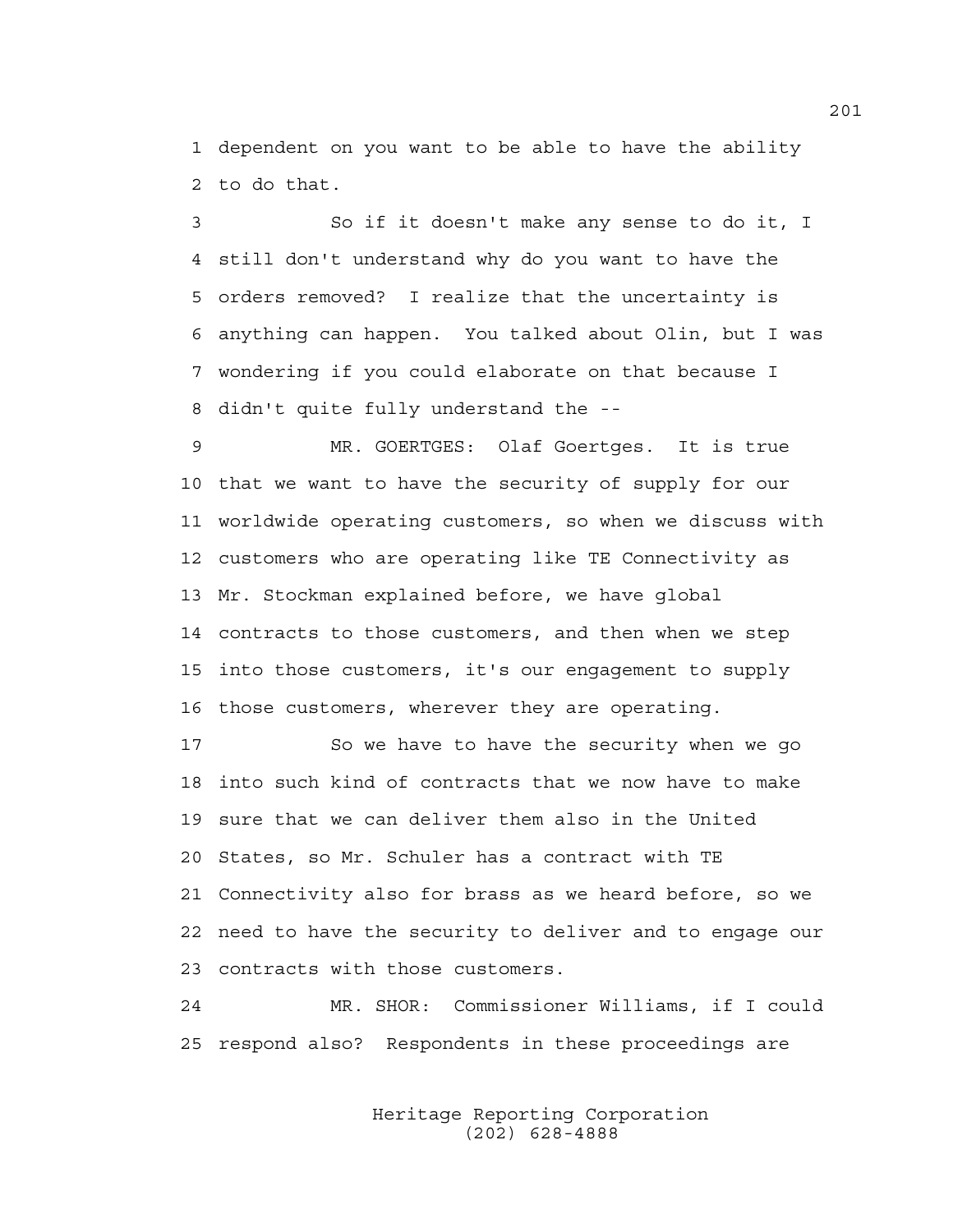1 always in a bit of a Catch-22. If they show up, the 2 domestic industry says well, you're here. Of course, 3 you want to ship, but if you don't show up, they don't 4 say well, Wieland's the only one here, so you can 5 terminate the order as to everybody else because they 6 obviously don't care.

7 The fact is under the statute you've got to 8 evaluate the facts before you. You can't really 9 understand the motivations of companies, but Wieland 10 is very concerned to protect its investment in Wieland 11 Metals, and they gave you concrete examples of 12 situations where their supply arrangements with U.S. 13 suppliers didn't work out. Tyco expressed concern 14 about the reliability of U.S. suppliers.

15 You have the largest U.S. producer in the 16 country of this material, and its current owner can't 17 get rid of it. They tried a public offering. They 18 now have private offerings. They're sending out 19 circulars, and Wieland is concerned, and it's 20 perfectly appropriate for them to come in this 21 proceeding and say the order is inappropriate even if 22 we have no intention of shipping in the United States 23 in the foreseeable future. That's their right under 24 the statute, and it doesn't mean that they're going to 25 intend to ship large quantities of products that they

> Heritage Reporting Corporation (202) 628-4888

202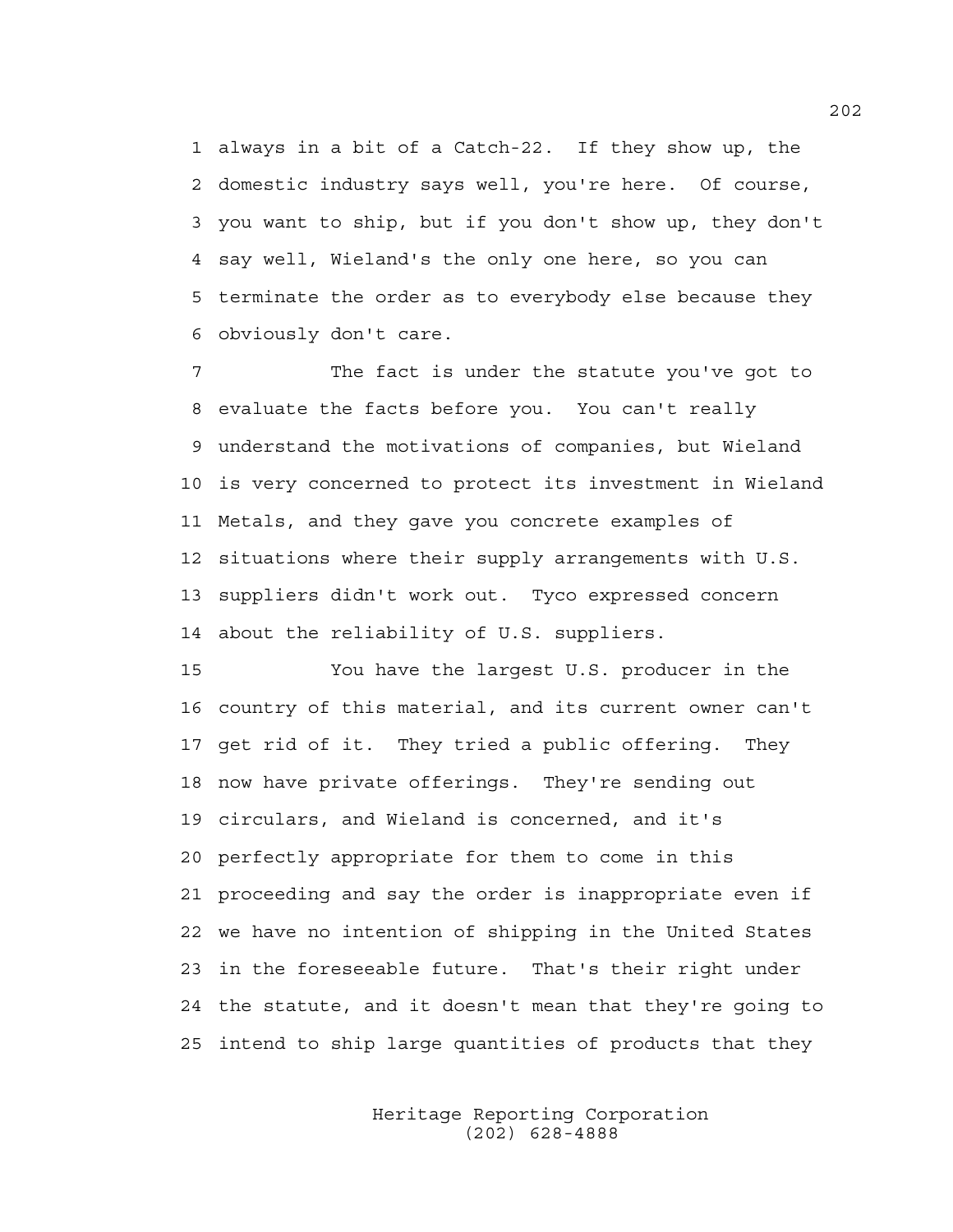1 can't make any money on tomorrow.

2 VICE CHAIRMAN WILLIAMSON: Okay. I 3 understand the security argument. Okay.

4 MR. SHOR: Werner, do you want to answer? 5 MR. TRAA: Yes. Werner Traa. When I 6 listened this morning to the Petitioners, I somehow 7 got the impression that most of this argument was 8 against Wieland and against Wieland Metals in 9 Illinois, so the fear of the Petitioners that if the 10 order if revoked, then Wieland will certainly ship to 11 Wieland Metals. I'm sure you have in your file the 12 quantities of Wieland Metals, and I feel though the 13 small company with 100 employees running at their top 14 capacity that can't be it, that finally the whole 15 industry is depending on this relatively small unit. 16 I would like to stress once again the other 17 thing I was 10 years ago responsible for this U.S. 18 operations. I was responsible for the whole U.S. 19 operations from '95 to 2000, and it happened actually 20 to me. I had contracts, annual contracts with Olin 21 and with today's Aurubis Buffalo, it was at that time 22 Outokumpu Buffalo, and it happened to me that I signed 23 the contract in January 2000 with Outokumpu, and 24 exactly one month later, he called me and said Werner,

> Heritage Reporting Corporation (202) 628-4888

25 that's it. Sorry. We have changed our structure, our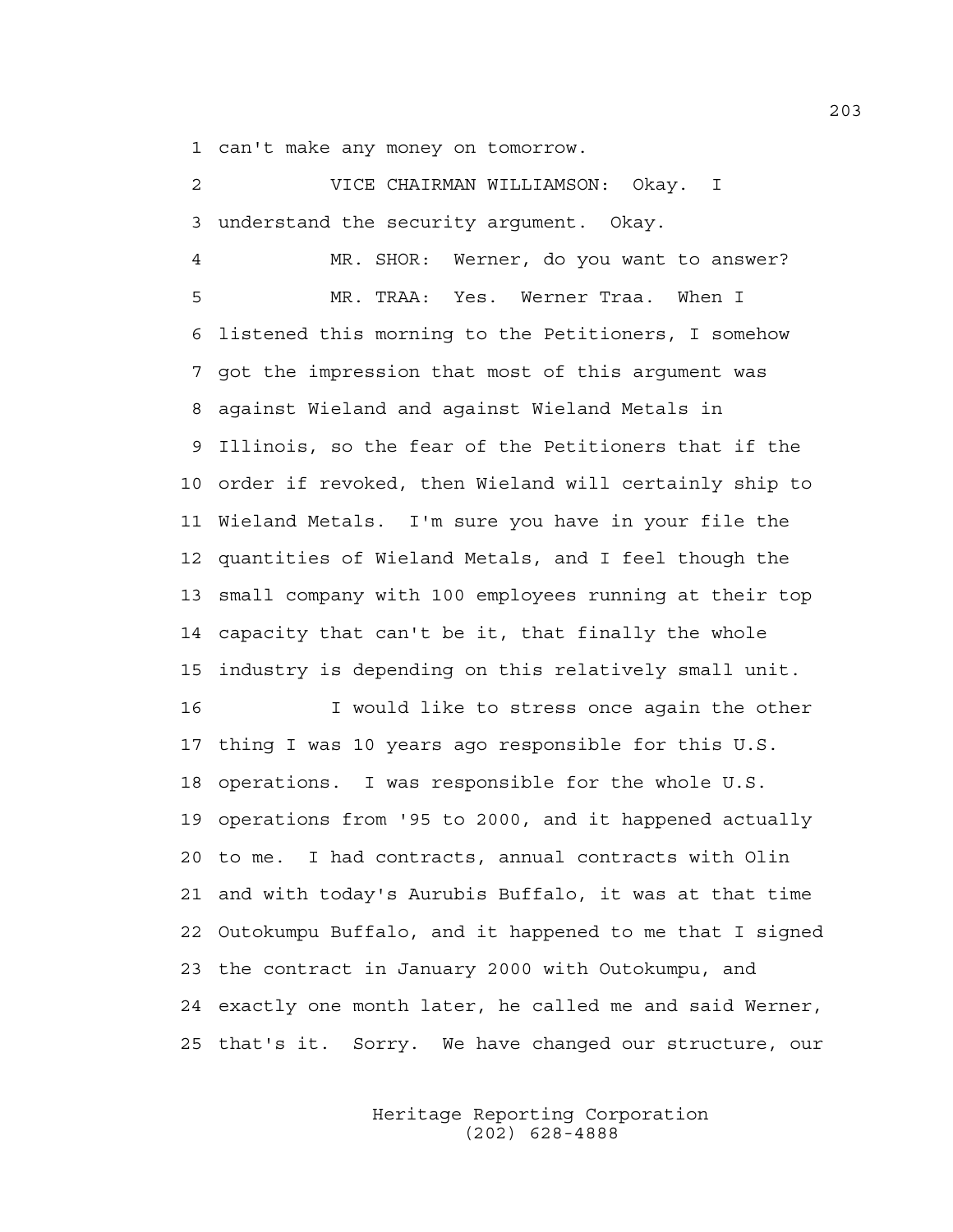1 strategy. Business is booming.

2 Remember, 2000 was the overheated situation 3 again, and he basically told me you get all what you 4 have ordered for the next two weeks, not what's in the 5 books for the next one month or two months, for the 6 next two weeks, and then it's over. Then, we stop 7 supplying you. I called at that time Mr. Warren 8 Bartell. He used to sit here as well as one of the 9 Petitioners. He didn't reply. The only thing at that 10 time, the former VP of sales and marketing, Mr. Baker, 11 he was kind enough to try to supply them --to jump in. 12 For me, this is something that sits in the

13 back of my head that I'm always scared one day that 14 Wieland Metals is suddenly put on hold, that we will 15 not get any material, and this is important for me for 16 our customers. We have contracts, and it is also 17 important for me for these 100 employees that I don't 18 have to send them home just because of politics.

19 Thank you very much.

20 VICE CHAIRMAN WILLIAMSON: Okay. So are you 21 basically saying that unless one of the U.S. producers 22 proves unreliable, Wieland has no intention of 23 shipping any BSS to the U.S. upon revocation? 24 MR. TRAA: That is absolutely correct, and 25 as Mr. Schuler today mentioned, we are ready to sign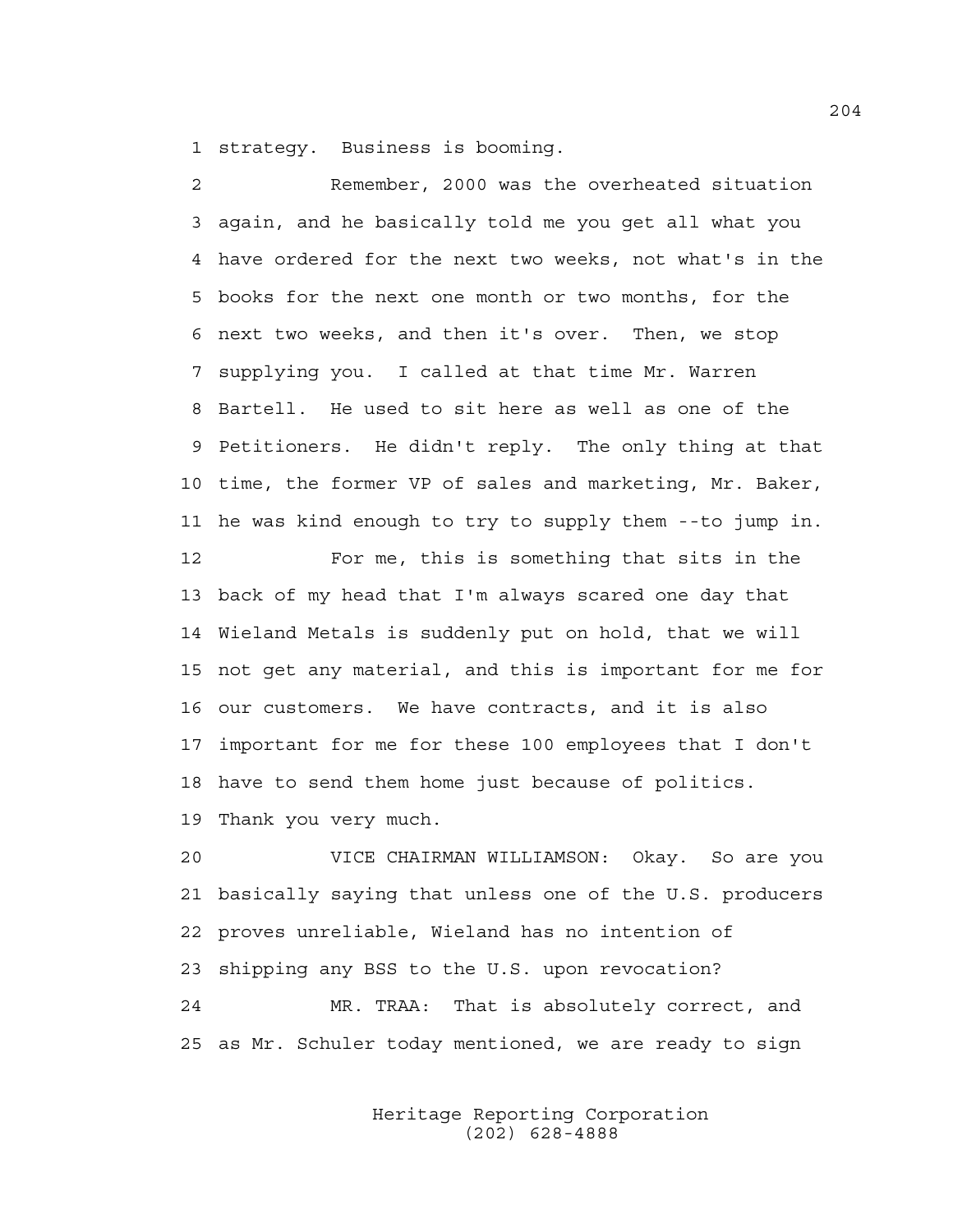1 mighty agreements, whatever, with the companies we 2 heard this morning. Is it Aurubis? Is it Olin for 3 supplying to us? I'm more than ready to sign this and 4 to sign with them whatever they want. We would stick 5 to that. I promise this 100 percent, but I still have 6 to somehow protect our company, and as Mr. Schuler 7 also mentioned, it is not even in today's times 8 economically feasible to import from Bulgaria.

9 I mentioned that plant. It belongs to a 10 Greek group Viohalco. It makes no sense, so I'm 11 depending, relying on U.S. sources, and I'm somehow 12 scared that one day one will tell us sorry. That's 13 it.

14 VICE CHAIRMAN WILLIAMSON: Okay. Yes? 15 MR. SCHULER: Markus Schuler. Sorry. If I 16 may add, Commissioner Williamson? To me, this is sort 17 of like what Werner Traa and my colleagues explained - 18 - an insurance policy that we need for our future and 19 responsibility we have to our employees; to the 20 success and to the responsibility to our customers. 21 That we need to ensure that our supply chain is secure 22 and safe. I have, I mentioned it in my testimony, 23 approached domestic industries about long-term 24 contracts. We have no desire to change that, but I do 25 want the insurance policy so that in the case of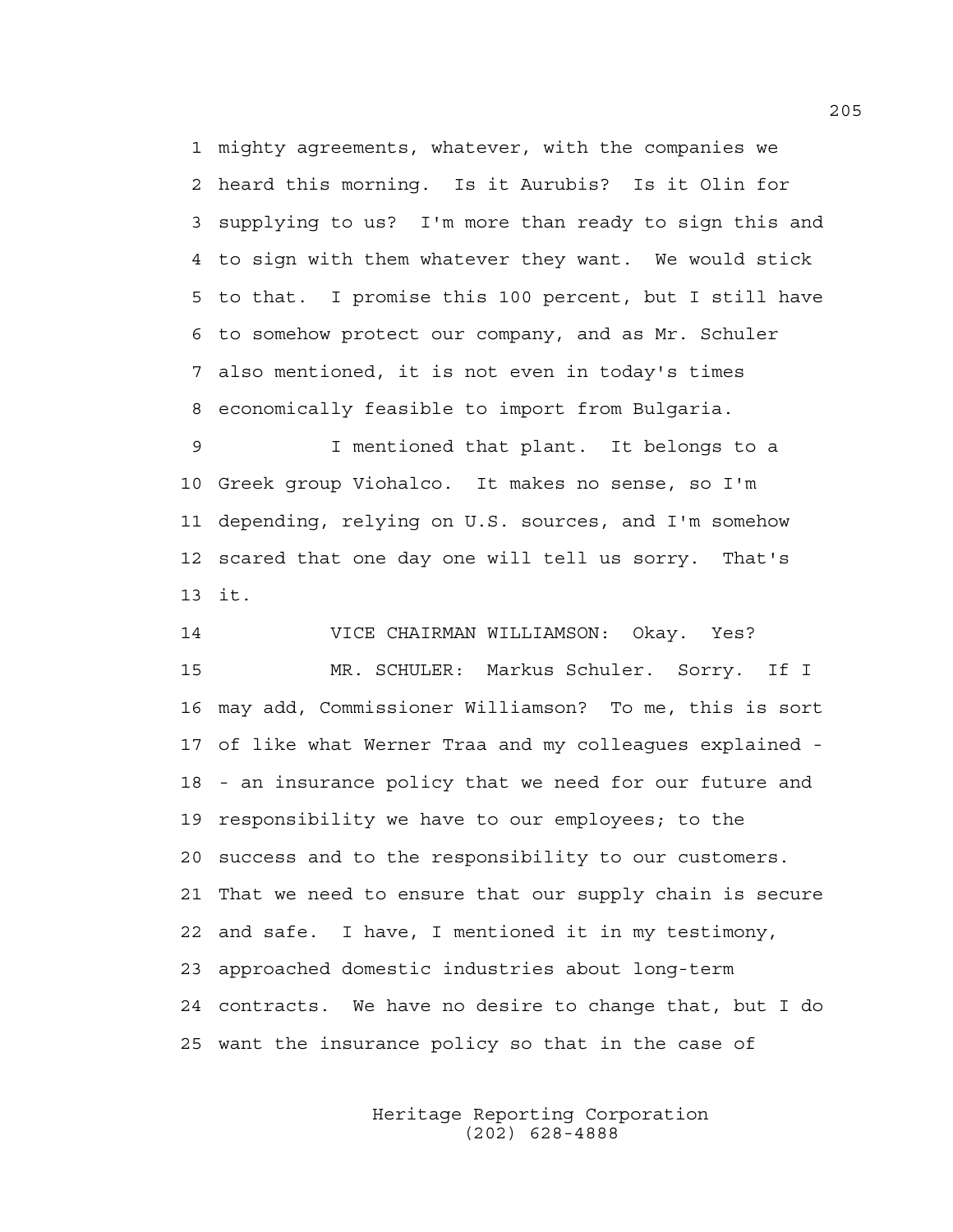1 necessity, I have the options.

2 We do, contrary to what was maybe said this 3 morning, get our bonuses based on the profitability of 4 our company, not based on the number of employees we 5 have and the social deeds we do, so the overriding 6 factor here as long as there are no supply disruptions 7 is that and if the supply is secure here, I don't need 8 to import, but I need to have an insurance policy in 9 place that covers me in case things do go wrong, and 10 as we've had to learn in the past, sometimes they do 11 go wrong. Thank you.

12 VICE CHAIRMAN WILLIAMSON: Okay. Thank you 13 for that clarification. I think Chairman Okun may 14 have already asked this, but I don't think I really 15 got the answer. It was a question about what I call 16 the synergy. You've got to produce the base product 17 as well as the more high-valued ones that are 18 profitable to operation. I wasn't sure what the 19 answer was to that. You talk about emphasizing only 20 the high-value products are the things that you would 21 likely to ship here, but are you saying that you would 22 ship the sort of more basic product in Germany only or 23 in Europe?

24 MR. SHOR: Commissioner Williamson, there's 25 a fundamental difference between the German industry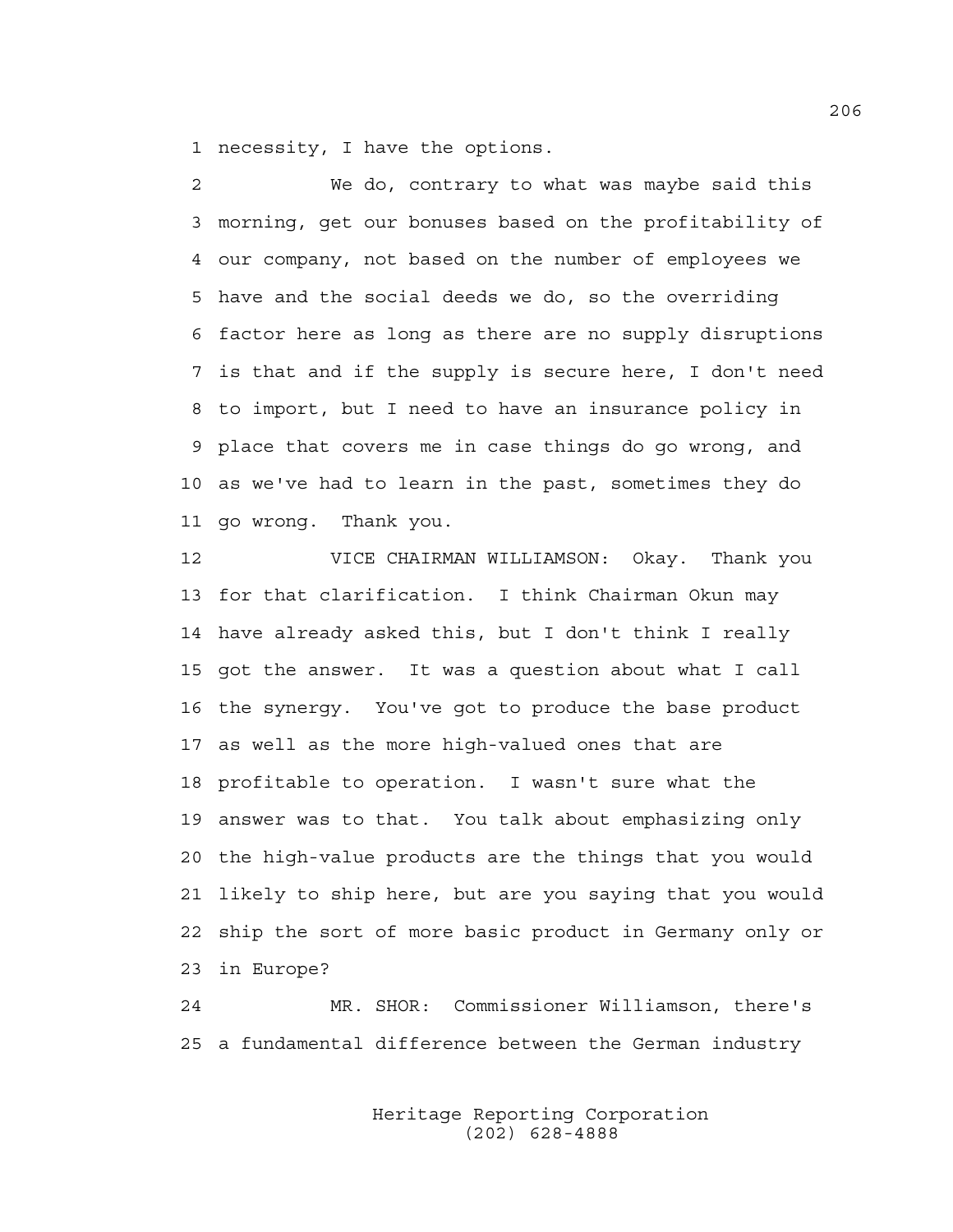1 and the U.S. industry perhaps, and that is they claim 2 that they have tremendous excess capacity. That's not 3 true in Germany. The German industry in 2010 produced 4 at capacity and couldn't produce more. When you're in 5 that situation, you don't look at base load. You look 6 at your highest value-added products. Those come 7 first, and then you fill in with the low value-added 8 products later, so they're in a situation in Germany 9 where they're looking as --

10 VICE CHAIRMAN WILLIAMSON: I'm going to cut 11 you off. I shouldn't have asked the question. My 12 time was running out, but if there is more to add, you 13 can come back, but I think I got the answer there. 14 Thank you.

15 CHAIRMAN OKUN: Commissioner Pearson? 16 COMMISSIONER PEARSON: Thank you, Madam 17 Chairman. I also would like to extend my welcome to 18 this panel, and I must say it's quite a pleasure to 19 have so much experience by a group that's so youthful, 20 25 years, how that came about, I don't know, but you 21 wear it well. A question initially for Mr. Shor and 22 Mr. Connelly, are you advocating that the order be 23 revoked with respect to all countries or just with 24 respect to Germany?

25 MR. SHOR: From my perspective, my client is

 Heritage Reporting Corporation (202) 628-4888

207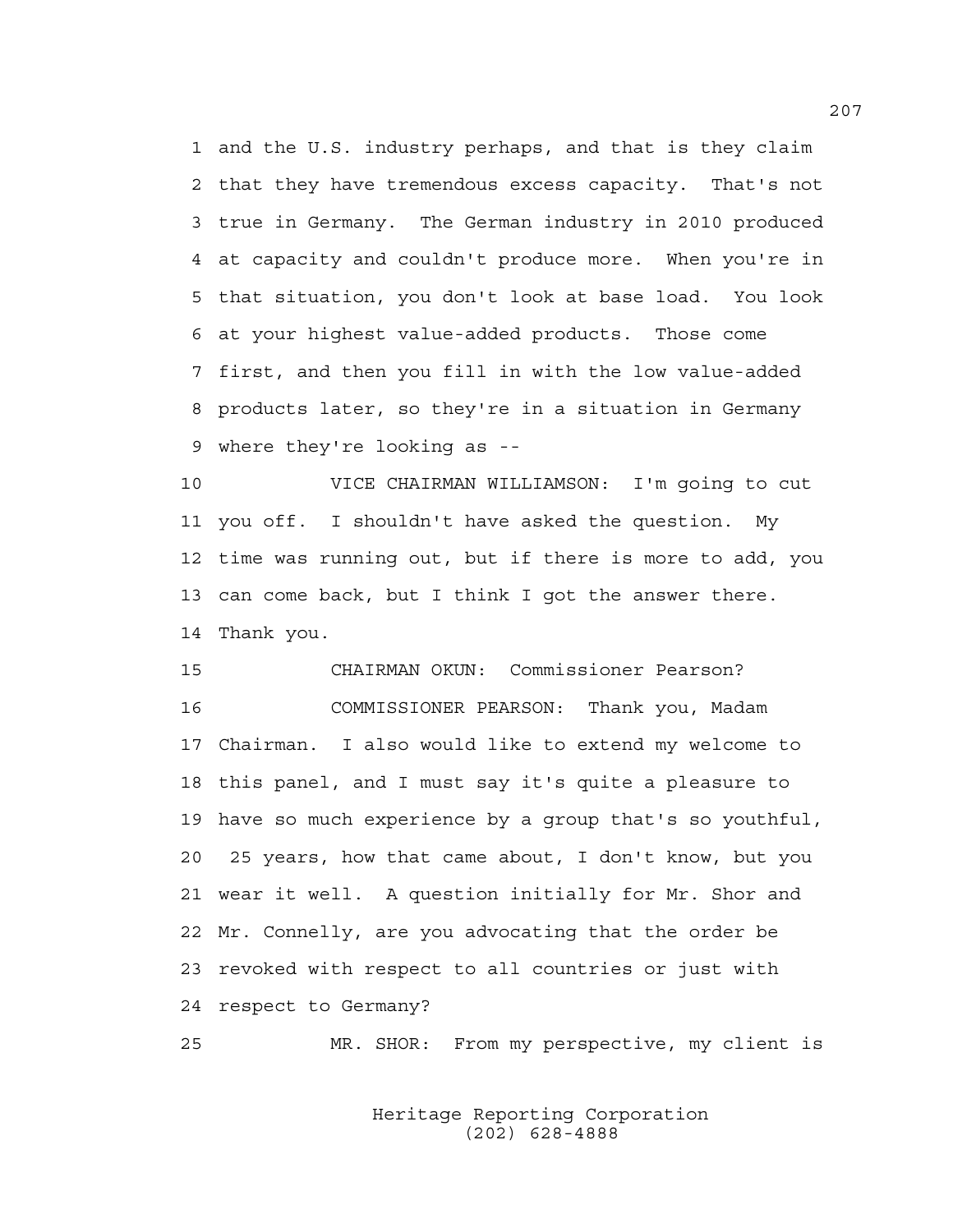1 the German industry. We do not care about the others, 2 so we are advocating for the order to be revoked for 3 Germany on a decumulated basis, and if the Commission 4 doesn't agree that Germany should be decumulated, then 5 we're advocating for revocation of the order as to all 6 subject countries, but our answer is we don't care 7 about France, Italy and Japan.

8 MR. CONNELLY: Let me speak briefly for TE 9 Connectivity and Tyco. Mr. Stockton's testimony was 10 that he sees as his most likely, if not his only, 11 viable source of subject supply, German supply and in 12 particular Wieland, so we haven't taken a position one 13 way or another on the legal issue, but I think from a 14 practical standpoint the answer is Germany.

15 COMMISSIONER PEARSON: Okay. Well, for 16 purposes of the post hearing, if you could size up the 17 arguments for decumulating Germany and going negative 18 versus keeping everybody cumulated and going negative. 19 I would be unrested to see that.

20 MR. SHOR: We'll do so.

21 COMMISSIONER PEARSON: Now, you just said 22 you don't care about the French, and that's where I'm 23 going next, and this is a question I suppose primarily 24 for a few of them, but perhaps for Mr. Traa, do you 25 have any insight into which French producer Griset has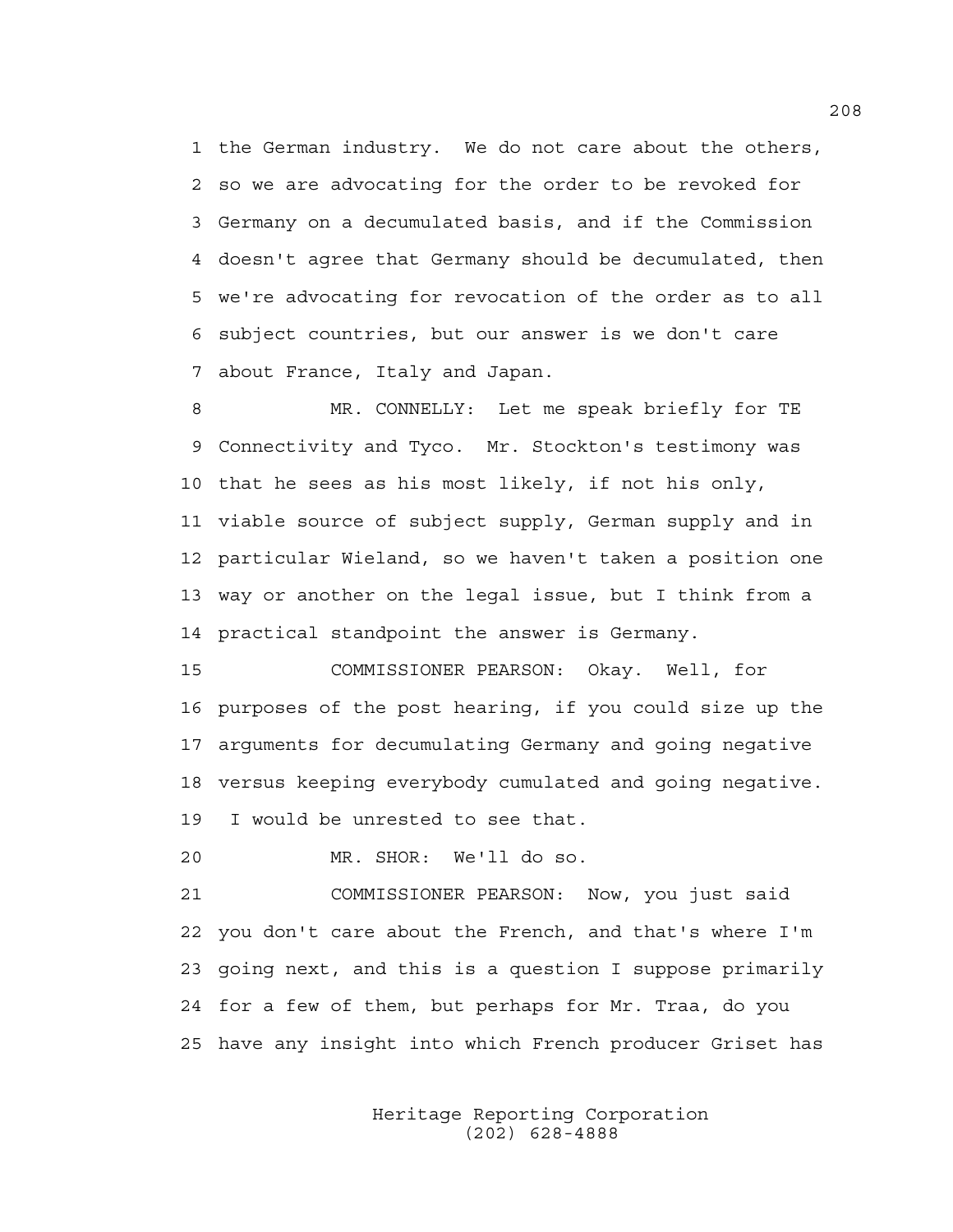1 any casting capability, any melt shop activity?

2 MR. TRAA: I think we mentioned before that 3 we would like to make this in post-hearing briefs, but 4 I'm trying to make it as public as possible what I'm 5 saying. They are casting, but not BSS. They are 6 casting an alloy. I don't have the UNS or the CDA 7 number, but it's a copper alloy with some impurity. 8 Mr. Goertges can give you the exact. He's our 9 engineer. He can give you the exact alloy number. 10 This is mainly used in the electronics industry in 11 what we would call power applications, applications 12 like LED lighting, dual-gauge applications, mainly in 13 Asia, and there are in the moment some talks between 14 Griset and Schwermetall where I would like to comment 15 in a confidential way.

16 COMMISSIONER PEARSON: Okay. Now, that 17 would be fine, but perhaps are you able to comment 18 here in public just a clarification? The fact that 19 they are casting a different product, is there 20 something about the operation of the furnace, is there 21 contamination of the furnace such that they could not 22 then easily revert to casting BSS, and if that also 23 should be addressed in the post hearing, that's fine, 24 but that's a question that occurs to me.

25 MR. TRAA: Sorry. Translation. Okay. I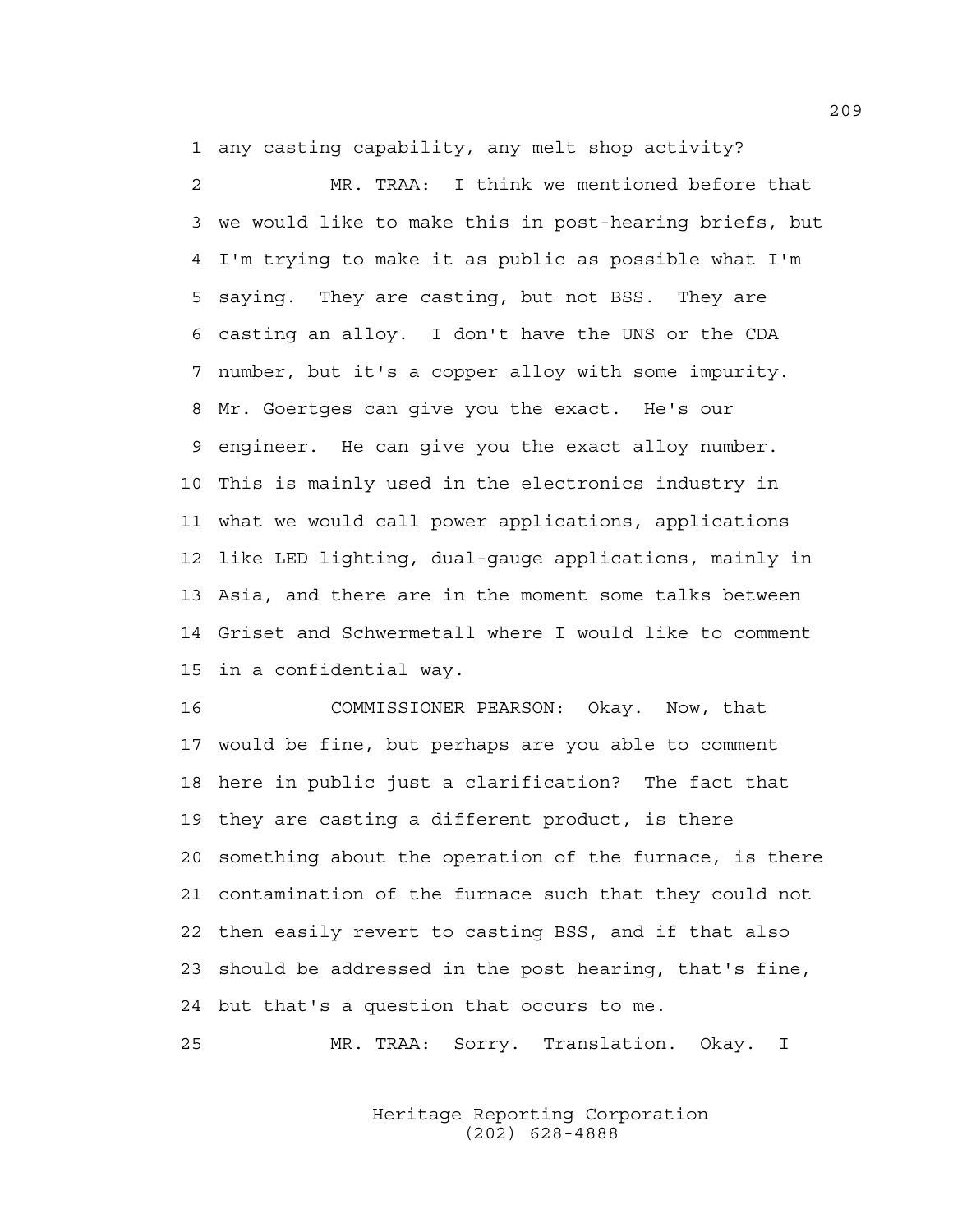1 understand now the question. To my knowledge, for 2 them it wouldn't make any sense to switch back and 3 forth. Once again, they are in this market. Dual-4 gauge high-performance alloy that's used in Asia, the 5 Griset group or Diehl has made quite a couple of 6 investments in the next step, so in further producing 7 this material, they do have a plant in Malaysia right 8 next to one of the large, lead frame semi-conductor 9 manufacturers, but I don't see a reason for them. 10 They have a market there. All their production goes 11 in that direction. Why should they go to a low-value 12 product? Even if it's technically possible, for my 13 feeling it wouldn't be, but if it's possible, can 14 somebody explain to me if I produce champagne, why 15 should I do then tap water? Sorry.

16 MR. SHOR: There's probably more money in 17 tap water.

18 COMMISSIONER PEARSON: I understand your 19 point about the economics. I was just wondering if 20 there is some technical issue, for instance, if there 21 was a contamination problem, and the entire furnace 22 would have to be rebuilt or the factory replaced, that 23 sort of thing.

24 MR. SHOR: Yes.

25 COMMISSIONER PEARSON: That would be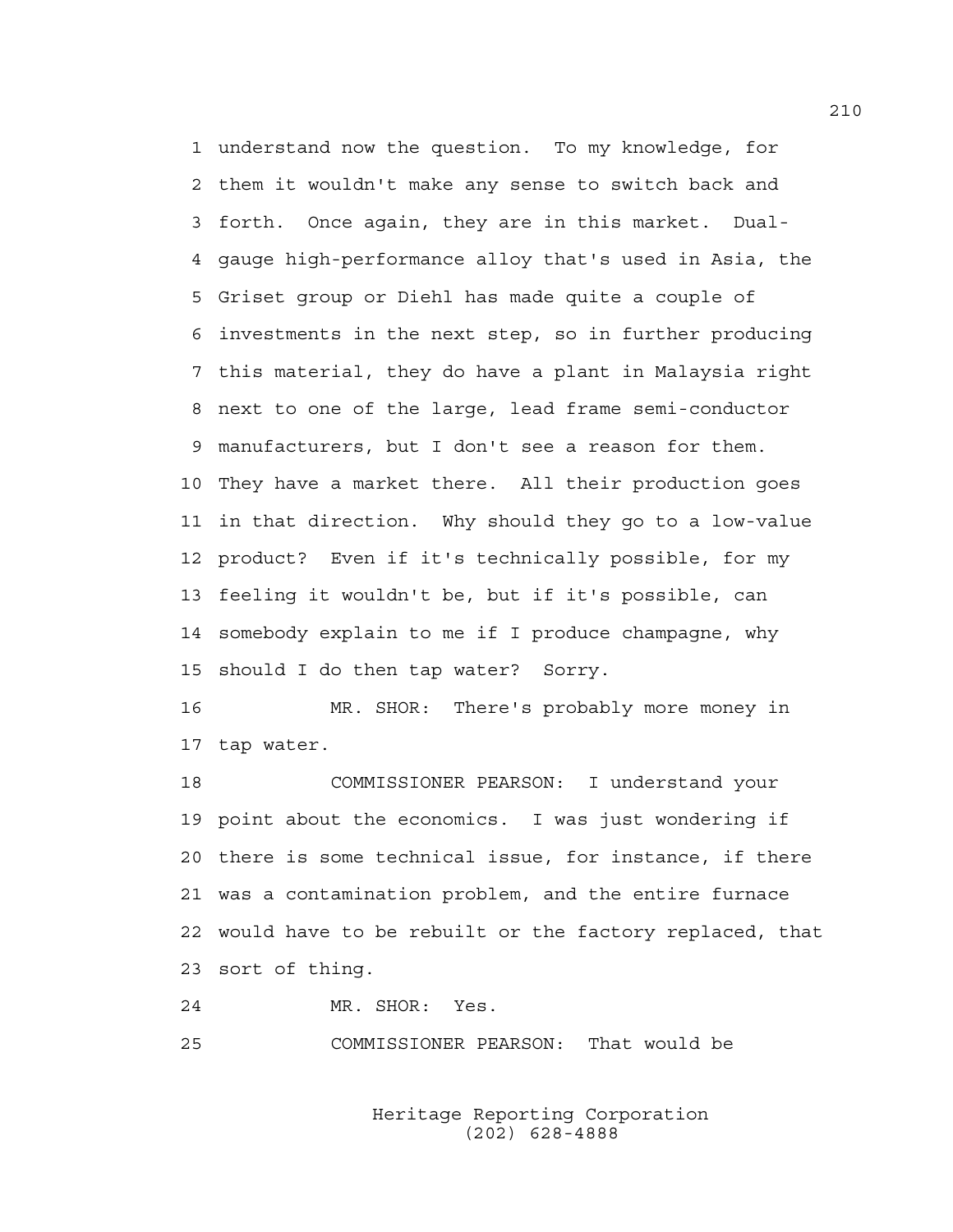1 interesting to have on the record because it would 2 make it clearer.

3 MR. SHOR: I can address that, and it's an 4 important issue, and one not fully considered in prior 5 reviews. At the casting stage, it is not easy to 6 switch alloys. You can't do brass one day and copper 7 the next because the casting furnace will have zinc in 8 it, and you have to get rid of the zinc. Your choice 9 is either to reline the furnace or to make an ingot -- 10 15,000 pounds -- that you then have to throw away, so 11 it is not technically easy at the casting stage to 12 switch among alloys. Most of the companies have told 13 you in their responses that they either have a 14 dedicated furnace for brass, or they have a long-term 15 production schedule, but you do not at the casting 16 stage switch easily between alloys. At the rolling 17 stage, it's a different matter. You can roll any 18 alloy on the same equipment without any problem 19 switching back and forth.

20 COMMISSIONER PEARSON: Okay. Well, thank 21 you for that clarification, and perhaps you could 22 elaborate a little bit in the post hearing because I 23 don't know how much it costs to re-line a furnace. We 24 don't need to discuss that right now I don't think. 25 MR. SHOR: There is evidence on the record.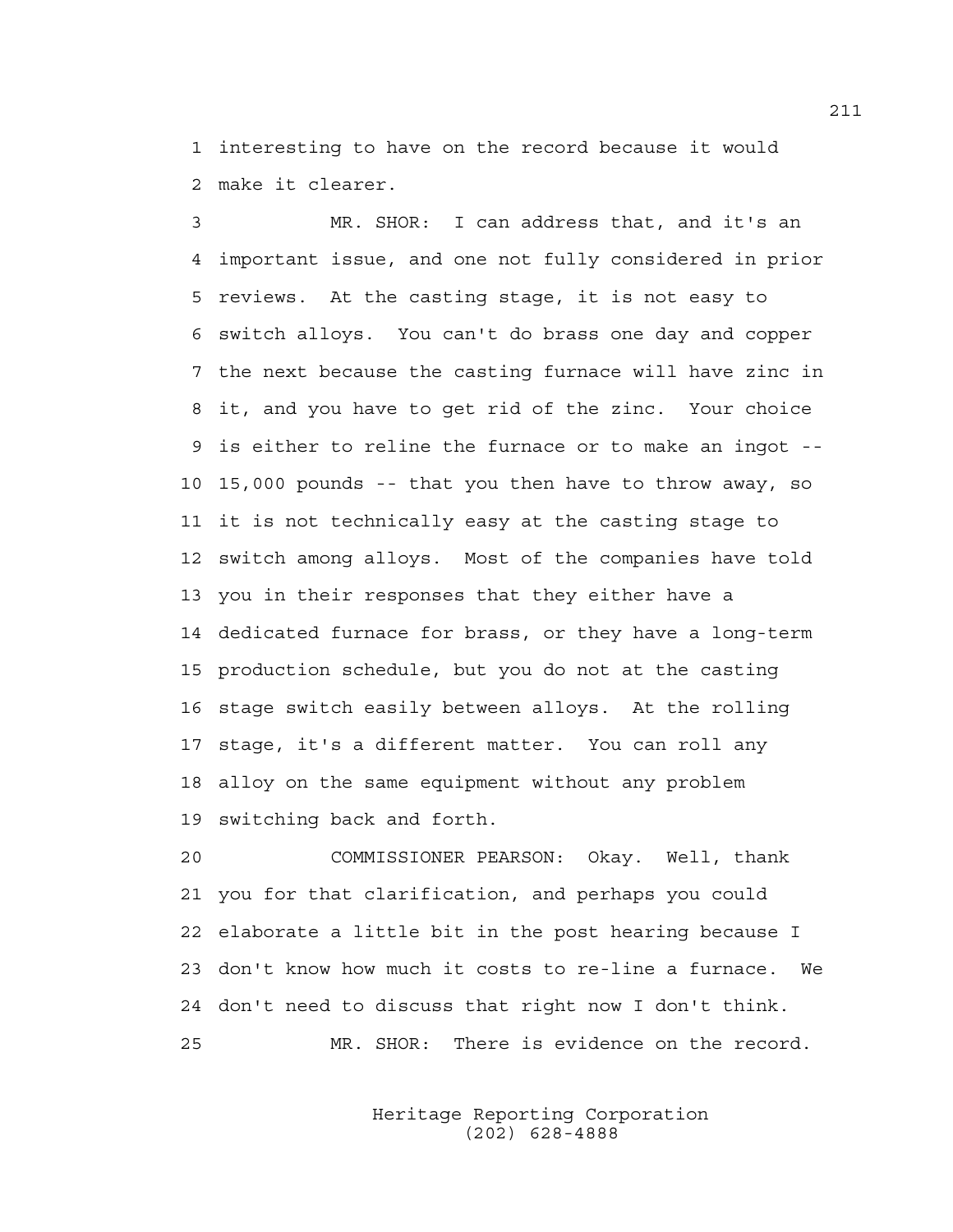1 One of the Petitioners put their numbers on the 2 record. It's quite high.

3 COMMISSIONER PEARSON: Okay. And, Mr. Traa, 4 did you have another comment?

5 MR. TRAA: Sorry. Werner Traa. Sorry. I 6 didn't catch the whole question in the beginning, and 7 it's a matter of fact that in the casting shop, you 8 cannot switch around. It's too expensive. Rolling is 9 possible, and I have to add in the annealing, which 10 comes between rolling and rolling further down, there 11 it's also not possible to switch the annealing 12 furnaces also because of the dezincification or 13 something like that, zinc contamination.

14 COMMISSIONER PEARSON: Okay. So we would 15 understand that the French producer Griset would have 16 some considerable costs in repositioning its plant to 17 produce brass sheet and strip because of decisions 18 it's already made to produce other products which 19 would amount to providing contamination for brass 20 sheet and strips? Okay. I think I understand that 21 better now. Thank you. In the staff report, we 22 notice a distinct increase in subject imports from 23 Germany in interim 2011. Can you comment? What led 24 to that bump, and I understand in tonnage it isn't so 25 huge, but in percentage terms, it's quite noticeable.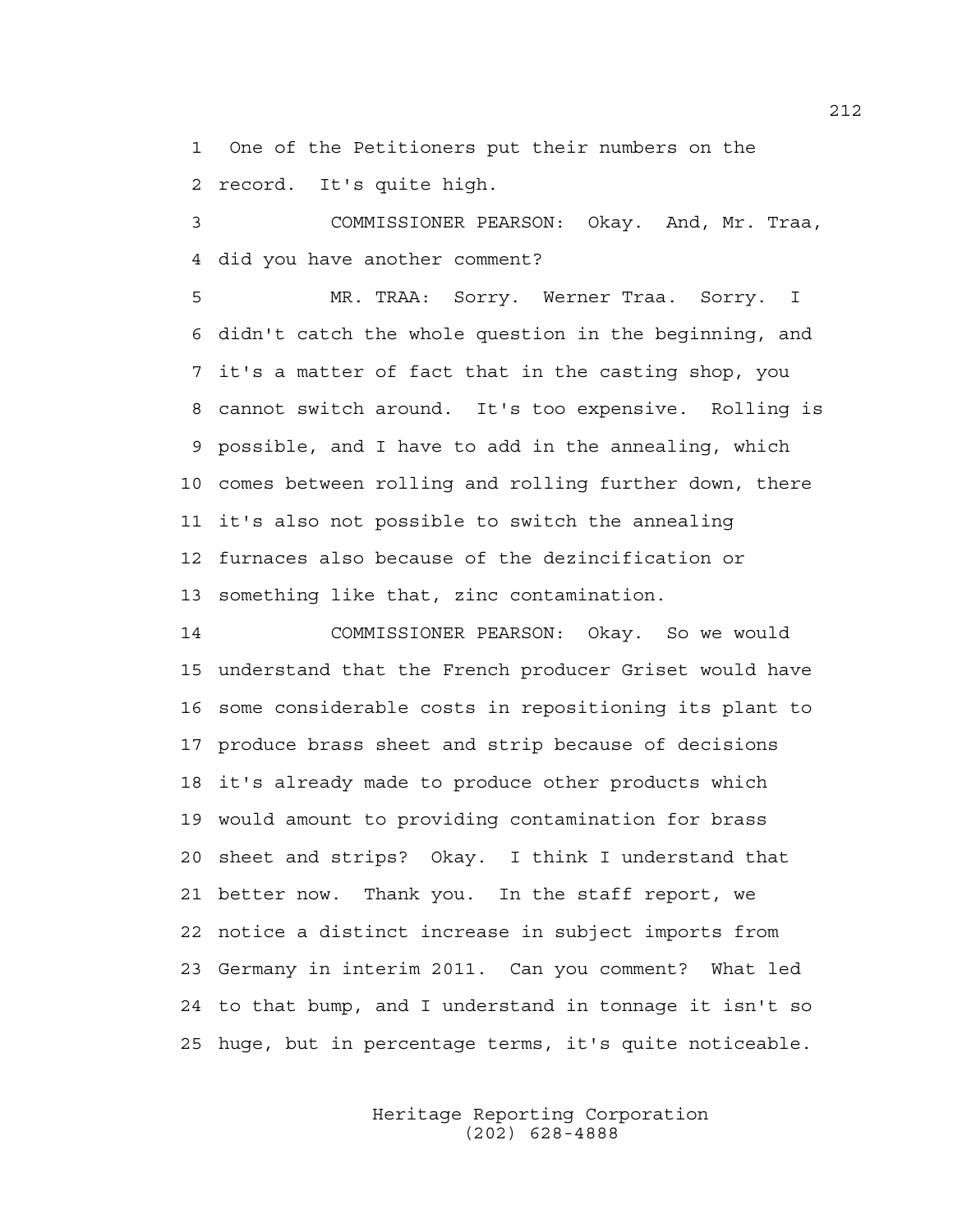1 MR. SHOR: I know exactly what it is, but it 2 may be APO information I got from customs, but I think 3 I can say this. What happened, and it's not a 4 significant quantity, what happened in 2010 was that 5 Wieland underwent a review at the Commerce Department, 6 and its dumping margin went from 16 percent to zero. 7 What we think happened was that not any producers but 8 brokers or middle men started buying some material in 9 Germany and shipping it.

10 COMMISSIONER PEARSON: Okay. And in the 11 post hearing you'll explain why we shouldn't expect to 12 see a lot more of that if the order was revoked with 13 respect to Germany?

14 MR. SHOR: Because they were told by the 15 Commerce Department that they can't use Wieland's 16 rate, but it's not a large volume. As you said, the 17 total is still negligible.

18 COMMISSIONER PEARSON: So you're saying the 19 Commerce Department already has pushed back against 20 the importers that brought some of that product in? 21 MR. SHOR: Again, the problem is that the 22 numbers you're looking at are not BSS. The import 23 data mostly reflect non-subject merchandise. When I 24 say there's a little bump up, I'm talking on the order 25 of a few thousand pounds. I'm not talking about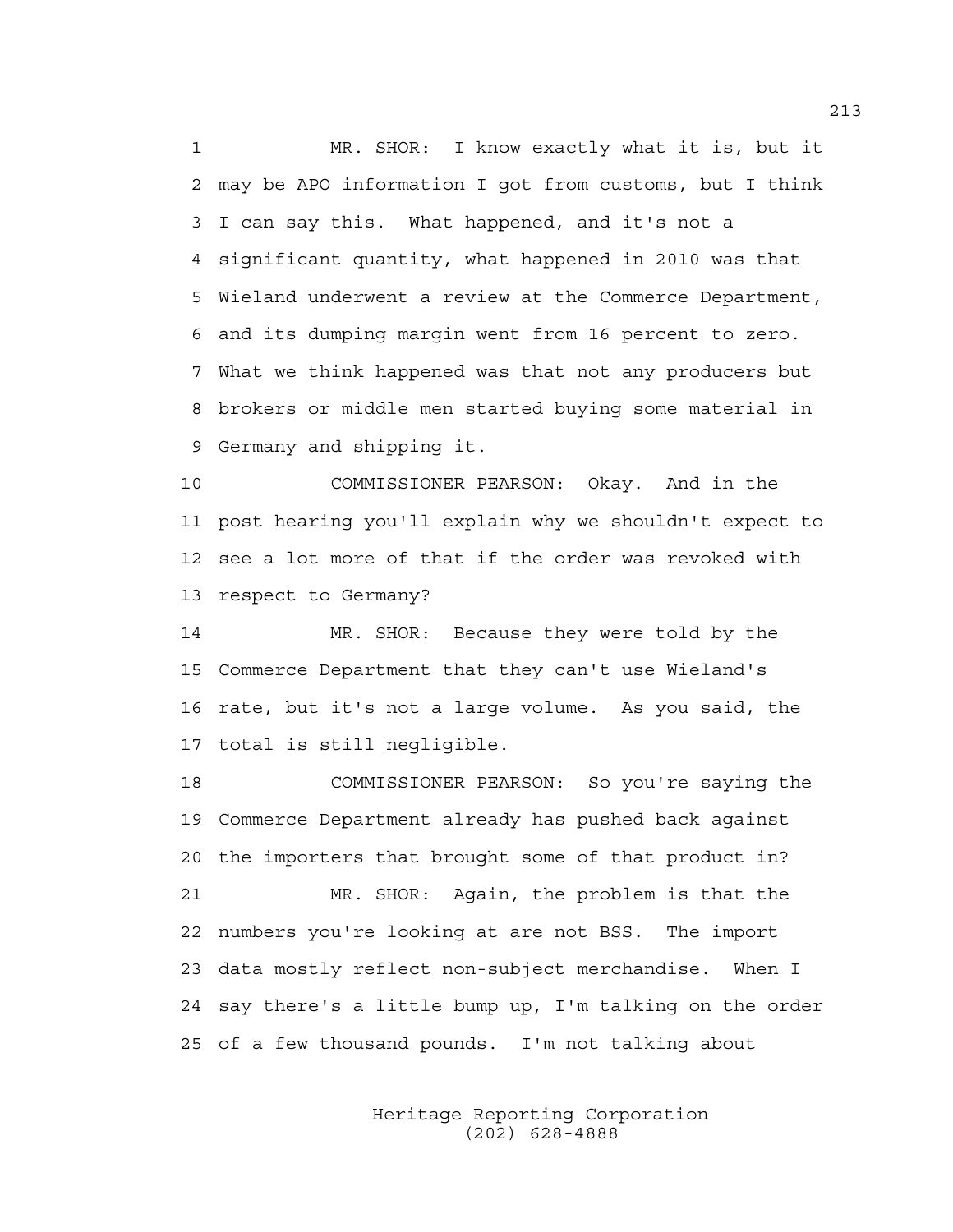1 anything on the order on what's in the import data 2 because what's in the import data is almost 3 exclusively out-of-scope products.

4 COMMISSIONER PEARSON: Okay. Well, thank 5 you. Once again, there may be additional 6 clarification in the post-hearing submission. Madam 7 Chairman, my time has expired.

8 CHAIRMAN OKUN: Commissioner Aranoff? 9 COMMISSIONER ARANOFF: Thank you, Madam 10 Chairman. I join my colleagues in welcoming everyone 11 on this afternoon's panel. Mr. Shor, you argue that 12 German producers would compete in the U.S. market 13 under different conditions of competition of the other 14 subject producers, and so the Commission shouldn't 15 cumulate, but you also claim that the remaining French 16 re-roller has a connection to the German industry. In 17 such a case, how could the Commission not cumulate 18 German and French imports?

19 MR. SHOR: Well, you heard Ms. Cannon's 20 position this morning. Okay. Two ways to answer 21 that. First, it's the same issue for France. The 22 French company is owned by the Diehl Group, which is a 23 German company that also owns the Miller Company in 24 the United States, so it is also the case for France 25 that the sole French producer has an affiliate that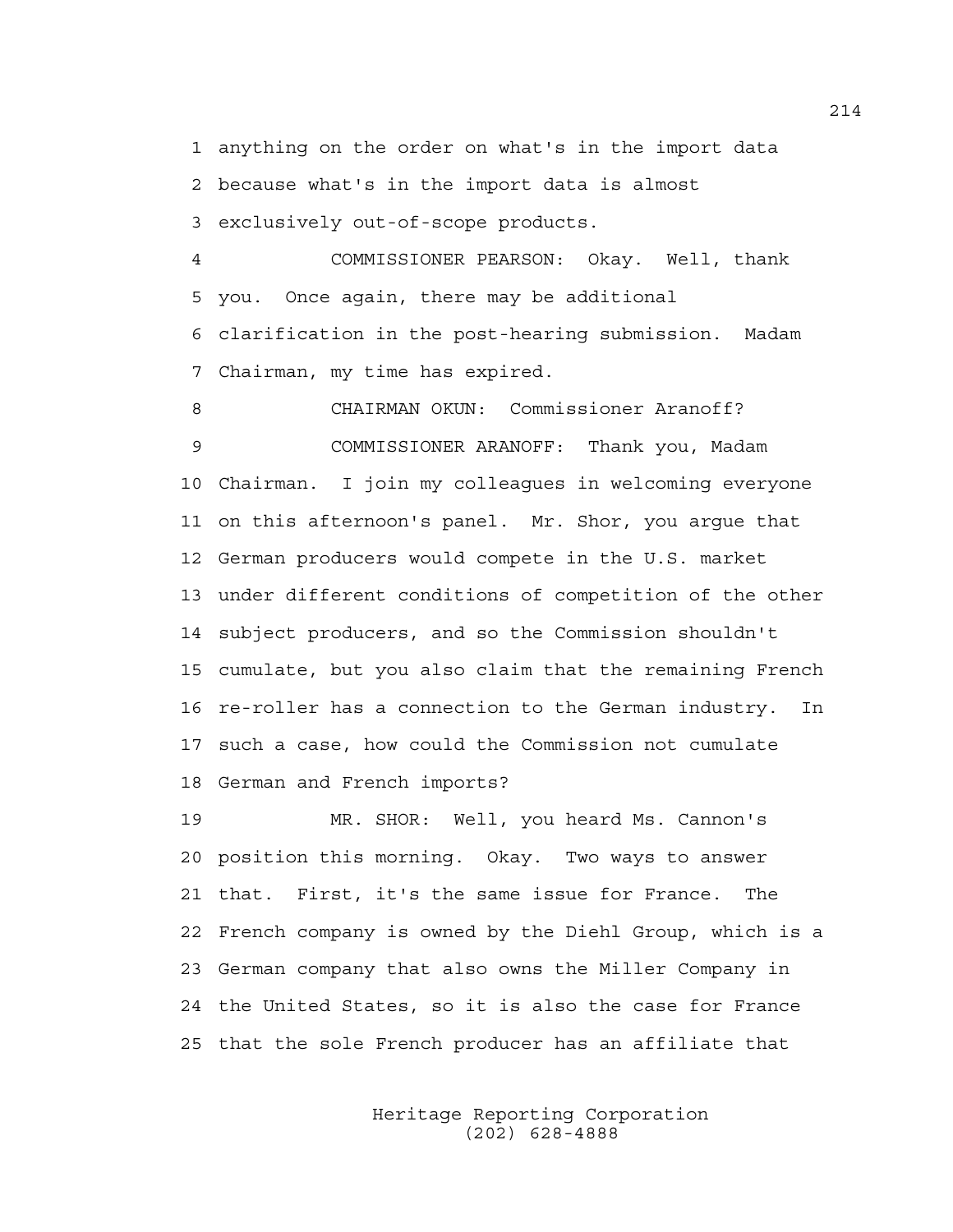1 produces we think subject merchandise in the United 2 States, so from that score, maybe the argument is the 3 same.

4 We have a different position from the 5 Petitioners on what country of origin counts here. We 6 think, and we're confident that if we started shipping 7 our product to the UK and had it re-rolled there, it 8 would be a matter of hours before the Petitioners 9 would run to the Commerce Department and say you have 10 to cover that as German materials.

11 COMMISSIONER ARANOFF: I just think in this 12 case for purposes of cumulation that it almost doesn't 13 matter how that issue ends up getting resolved because 14 you're talking about basically BSS product that 15 started out in the same place somewhere in Germany and 16 made its way to the U.S. somehow and may or may not 17 have gone through France getting there.

18 MR. SHOR: And we'll provide --

19 COMMISSIONER ARANOFF: So the question is, 20 is the material coming from France somehow entering 21 the U.S. under different conditions of competition 22 than material that came directly from Germany? 23 MR. SHOR: We'll address that in our brief 24 because we didn't focus on it. We spent a lot of time 25 in this hearing talking about France, and Werner's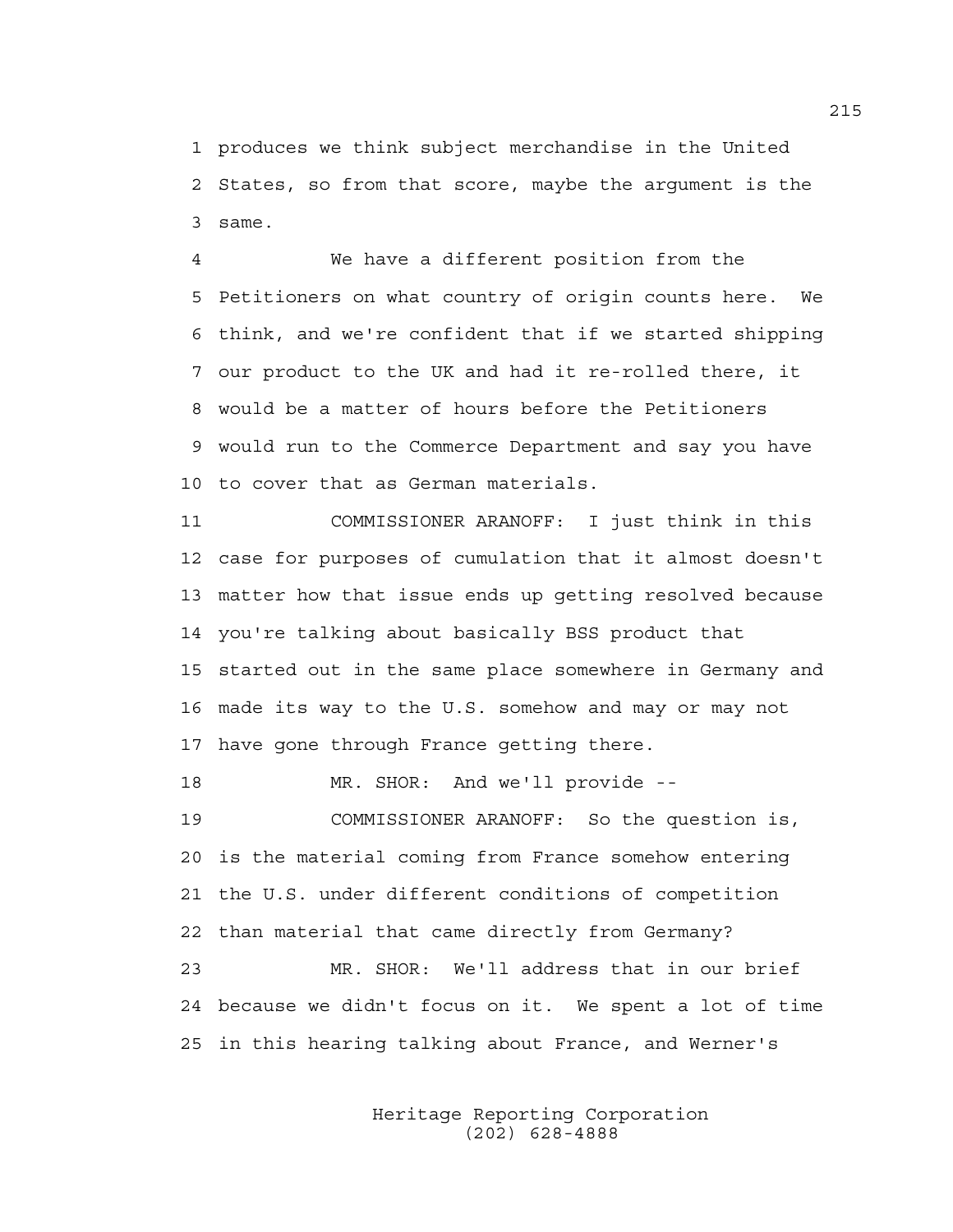1 worst nightmare in this case is that France gets out 2 of this case, and Germany doesn't, but the main point 3 about France is that the volumes are so totally 4 insignificant that it's a speck on a flea in this 5 case. The other side talks about hundreds of millions 6 of pounds, and it's just nonsense. The millions of 7 pounds could be counted on a couple of fingers that 8 are involved in France. It's just not a significant 9 producer, but we have the numbers because we will 10 provide in our post-hearing brief the data on what 11 Schwermetall shipped to Griset and that will tell you 12 exactly the maximum Griset could have produced.

13 COMMISSIONER ARANOFF: Okay. Well, then 14 going back to the issue of the import data and using 15 official statistics, it sounds at this point is the 16 base domestic industry, and the Respondents agree, 17 that's mostly non-subject product. I guess if you 18 guys are willing to agree to that, and we all agree 19 that it's not really showing us what's coming in now, 20 and that doesn't really matter to the outcome of this 21 review, then we can leave it sit that way.

22 If you do think it matters, and you are able 23 to document what some of those non-subject imports 24 were so that staff could back them out, that would be 25 helpful.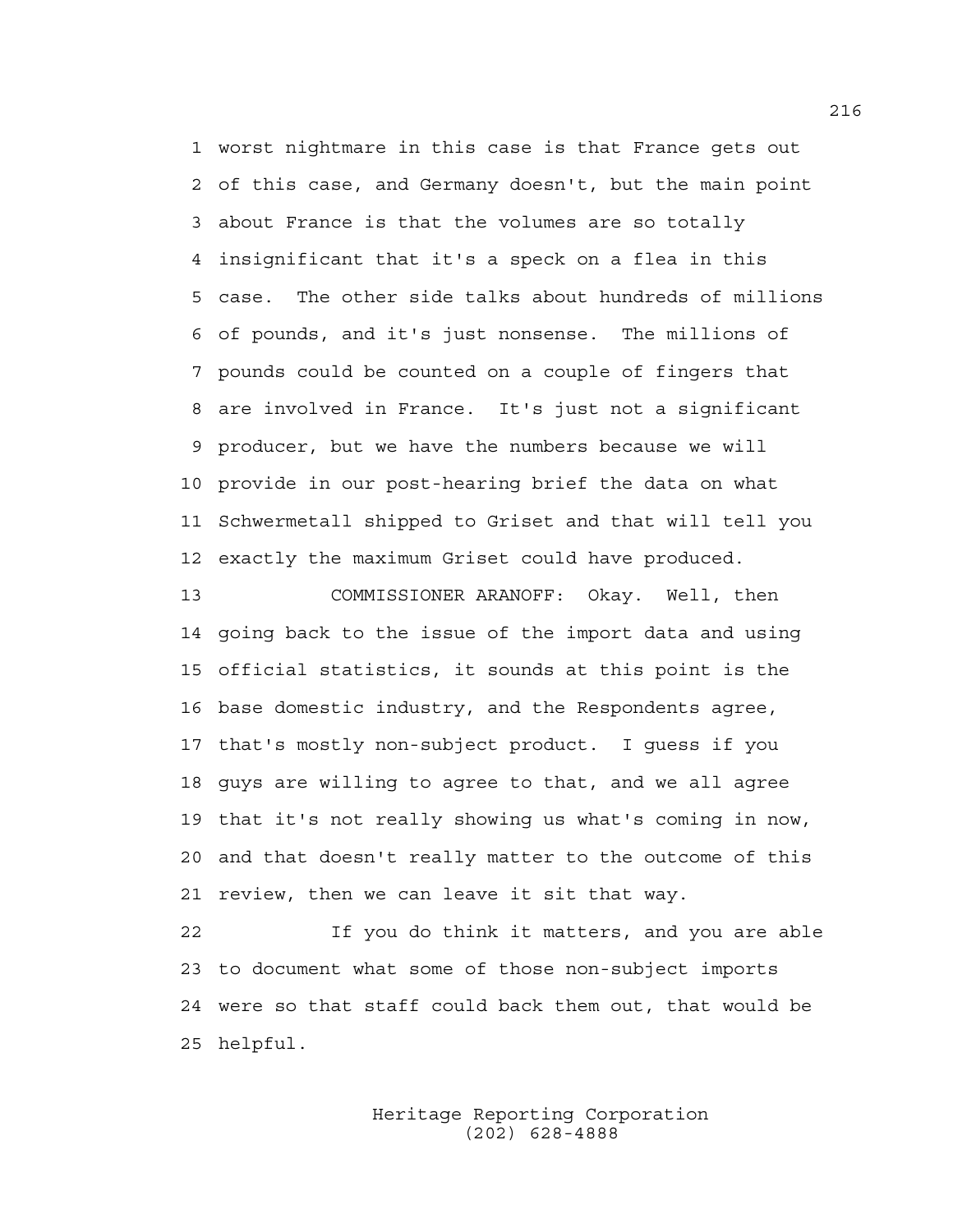1 MR. SHOR: It's difficult because they're in 2 both direct and indirect shipments. We provided in 3 our initial brief, we told you that half the volume is 4 accounted for by Wieland shipping leaded brass to the 5 United States. That's not Series 200. That's Series 6 300 brass. That's fully half the volume, but I do 7 agree. I think we can stipulate with the Petitioners 8 that the precise numbers don't matter as long as we 9 all agree that the quantities are negligible. I think 10 that probably suffices for your purposes.

11 COMMISSIONER ARANOFF: Okay. I appreciate 12 that. Mr. Traa, you testified that you're ready and 13 able to sign long-term contracts with your domestic 14 suppliers. When I was asking the domestic industry 15 this morning about long-term contracts, their answer 16 was well, these are not really contracts. They had a 17 price formula but no volume guarantee, and really they 18 don't provide much in the way of benefit to the 19 domestic industry. Is that what you're talking about 20 when you talk about long-term contracts, or have you 21 expressed a willingness to commit yourself to certain 22 volumes?

23 MR. TRAA: Werner Traa. I have a different 24 understanding of a long-term contract than what I've 25 heard this morning. For me, it's a contract, so if I

> Heritage Reporting Corporation (202) 628-4888

217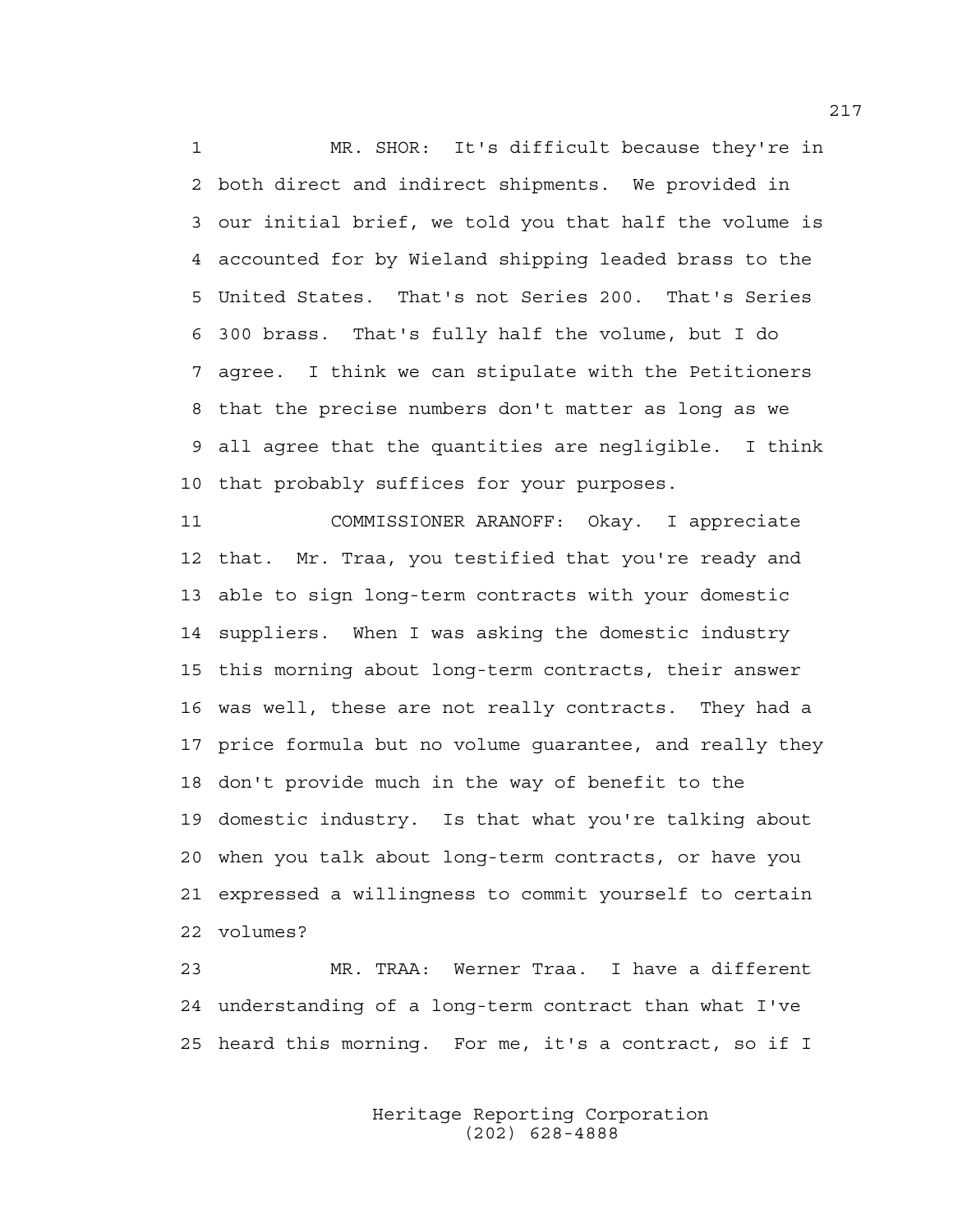1 sign something saying I going to order for the next 2 three years all our 200 Series from the local sources, 3 then I mean this. Of course, there might be a 4 variation in the quantities due to the consumption, to 5 the market conditions, and that's probably what the 6 colleagues from the U.S. plants meant. If our 7 customers don't order, if there is a downturn by let's 8 say five, 10, 15 percent, then of course the purchases 9 will also go down by that percentage. And if you ask 10 the gentleman behind me that's the idea of this, I'm 11 sure also our customer is under the same impression 12 that if there is a contract, we stick to these 13 contracts. Once again, if the demand is fluctuating, 14 then of course this has to be adjusted, but this is a 15 normal procedure in our industry. Otherwise, I have 16 never had the situation that we would not stick to our 17 contracts. This is --

18 COMMISSIONER ARANOFF: Okay. Are there 19 requirements contracts? You have several domestic 20 suppliers. Do you say I'm going to buy 20 percent of 21 whatever amount it is you end up needing from one 22 supplier and 40 percent from another? Is that how it 23 works?

24 MR. SCHULER: Can I maybe jump in from the 25 U.S. side?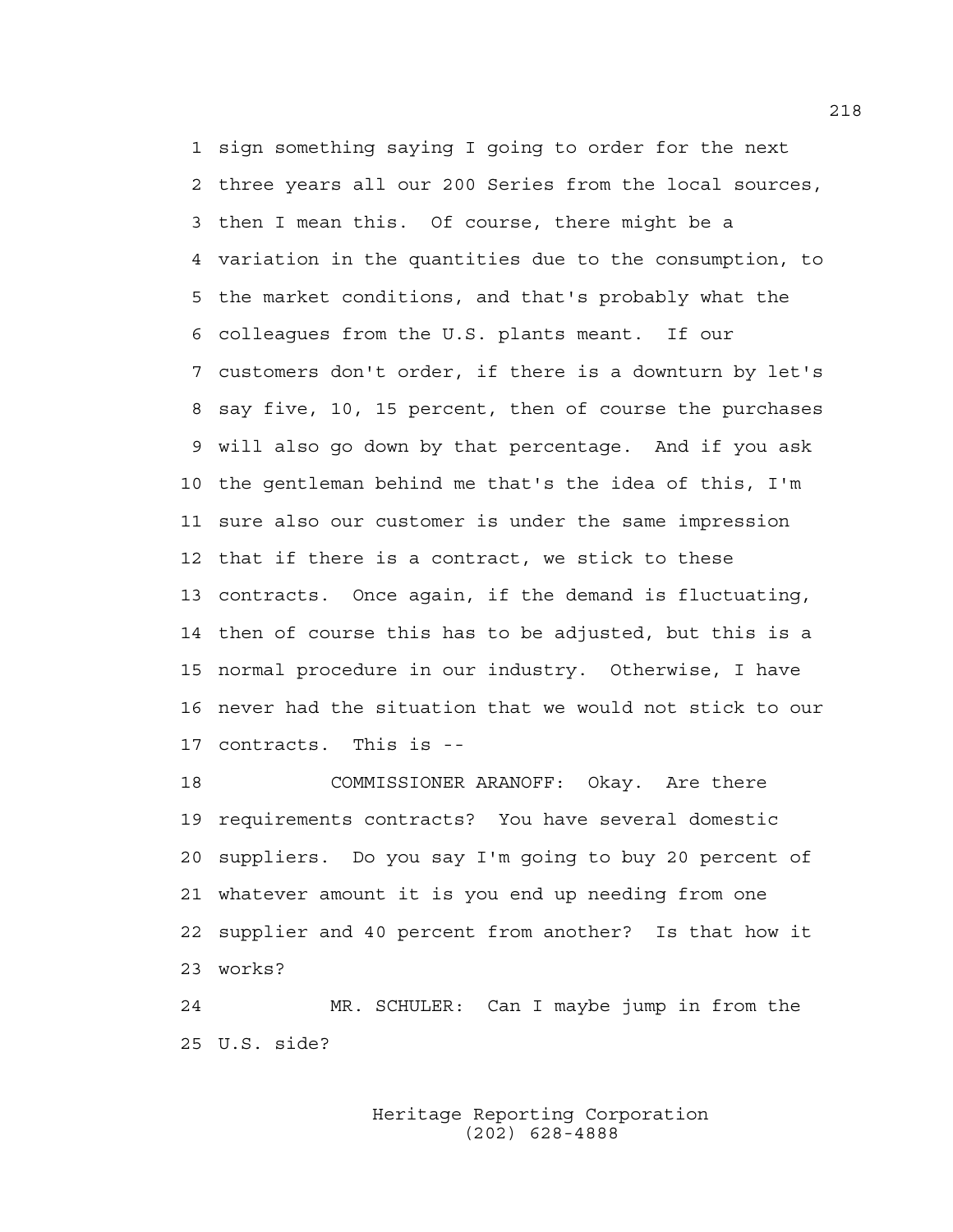1 COMMISSIONER ARANOFF: Yes.

2 MR. SCHULER: If I look at our 10 largest 3 customers, I would say six and a half are fixed on 4 long-term contracts, and long-term I mean one-year 5 plus. We do have contracts extending between one and 6 three years, three usually being the maximum. I was 7 very surprised to hear the responses this morning. 8 They do absolutely not fall in line with what Wieland 9 Metals knows. I'm leaving this afternoon for 10 Harrisburg to negotiate over a one- to three-year 11 contract with Tyco Electronics tomorrow. I think that 12 already makes the point that to us, contracts are 13 contracts. They do sometimes not contain legal 14 signatures and are not brought somewhere to be 15 officially documented, but those are contracts that 16 both sides, if you would inquire about, would consider 17 as firm commitments to a relationship.

18 COMMISSIONER ARANOFF: Let me turn just a 19 minute to Mr. Stockton, and I think you just testified 20 you buy from three different domestic suppliers in the 21 U.S., so how do you decide how much of your 22 requirements you're going to buy from each U.S. 23 supplier or in some industries, as I said, people do 24 requirements contracts where they say okay, this year, 25 I'm going to award 20 percent of my requirements to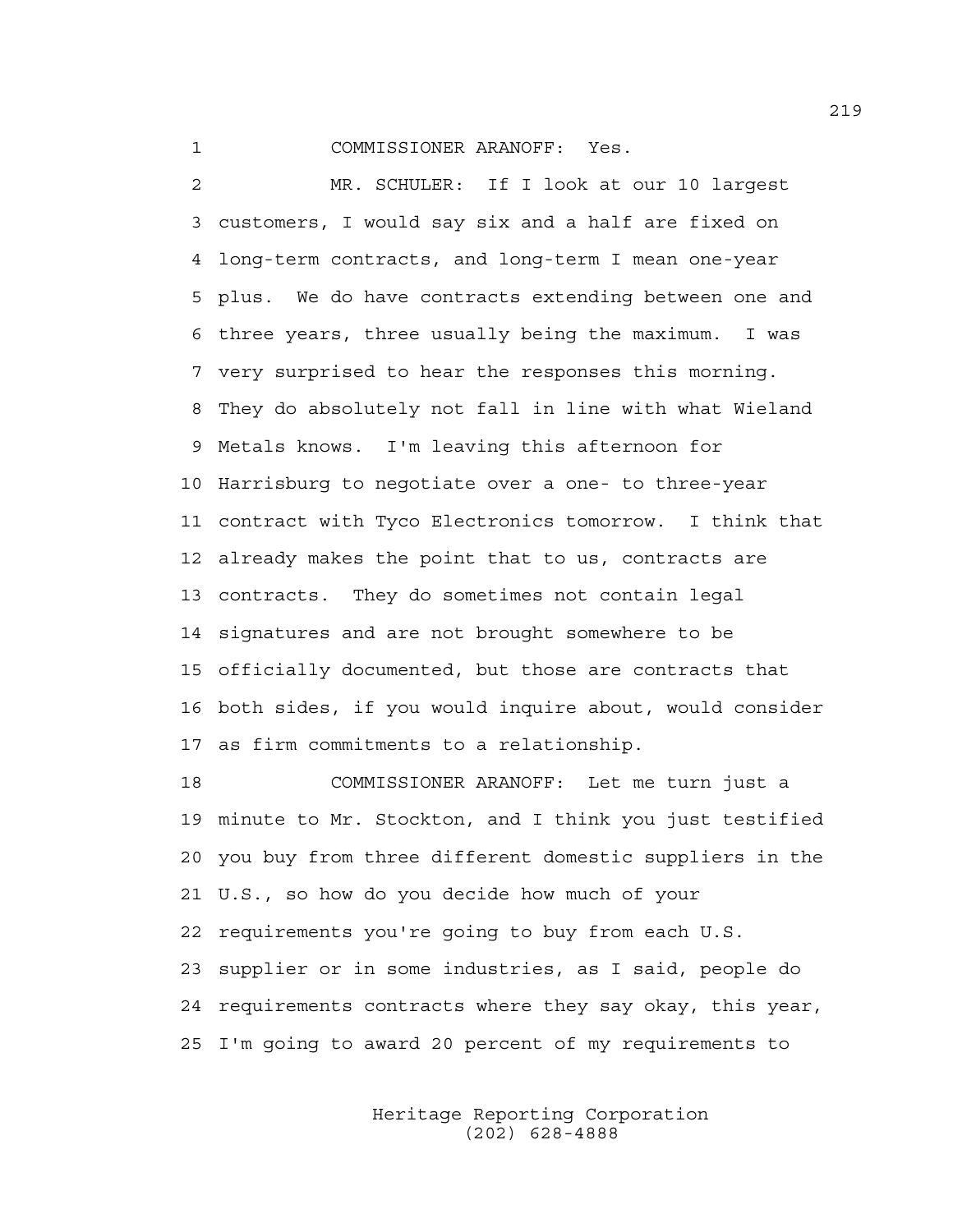1 Supplier 1, and 40 percent to Supplier 2, and 40 2 percent to Supplier 3. Is that how you do it, or are 3 you free under your long-term arrangements with these 4 suppliers to assign any volume you want to them?

5 MR. STOCKTON: Well, we award by part number 6 or part number family, and those part numbers have 7 some assumption on volume looking at the past, but we 8 don't award contracts on volume per se. We award them 9 on requirements, and we make a decision during the 10 multiple rounds of negotiations on who to award what, 11 but we're not changing within the contract typically. 12 COMMISSIONER ARANOFF: So you're saying that

13 for each particular part you have one supplier?

14 MR. STOCKTON: Generally speaking. 15 COMMISSIONER ARANOFF: Okay. Okay. That's 16 very helpful. Thank you. I'm going to stop there 17 because I'm almost out of time. Thank you, Madam 18 Chairman.

19 CHAIRMAN OKUN: Commissioner Pinkert? 20 COMMISSIONER PINKERT: Thank you, Madam 21 Chairman, and I thank this panel for being here and 22 willing to answer our questions this afternoon. I 23 want to begin with Mr. Traa and talk a little bit 24 about this argument that we heard this morning about 25 capacity and about how the Petitioners allege that the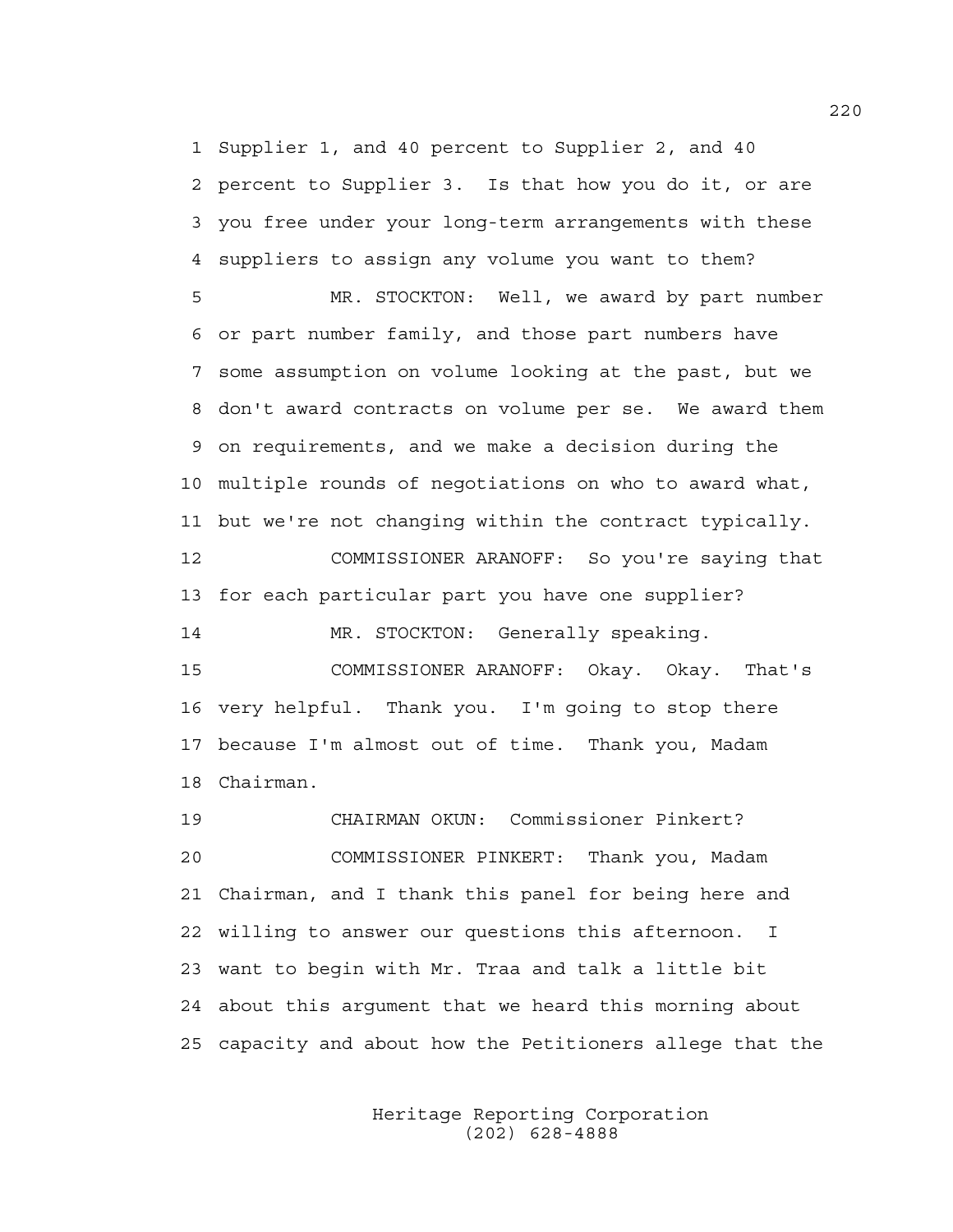1 capacity is understated because you can switch from 2 other alloys to BSS, and your testimony, and I don't 3 want to mischaracterize it, but I heard you say that 4 wouldn't really make any sense because you'd be 5 switching from a more profitable product to a less 6 profitable product.

7 What I'm wondering is whether you can tell 8 us how much more profitable is the next most 9 profitable product if you go up from BSS, the next one 10 up, how much more profitable is that, and if you can't 11 say that in a public hearing, then we can get it in 12 the post hearing.

13 MR. TRAA: Werner Traa. Definitely, we will 14 provide you with this information in the post hearing. 15 MR. SCHULER: Markus Schuler. I have one 16 quick remark in this regard. Generally, yes, you do 17 have categories of different alloy types, C100 Series, 18 C200 Series, but obviously you have to see that 19 there's no exact linear curve from one to the next. 20 You have within each category comp products that are 21 again more complicated than others that have tight 22 tolerances to a certain degree, so there is no 23 straightforward answer.

24 They are sort of main assumptions where you 25 can make statements that phosphor bronzes are higher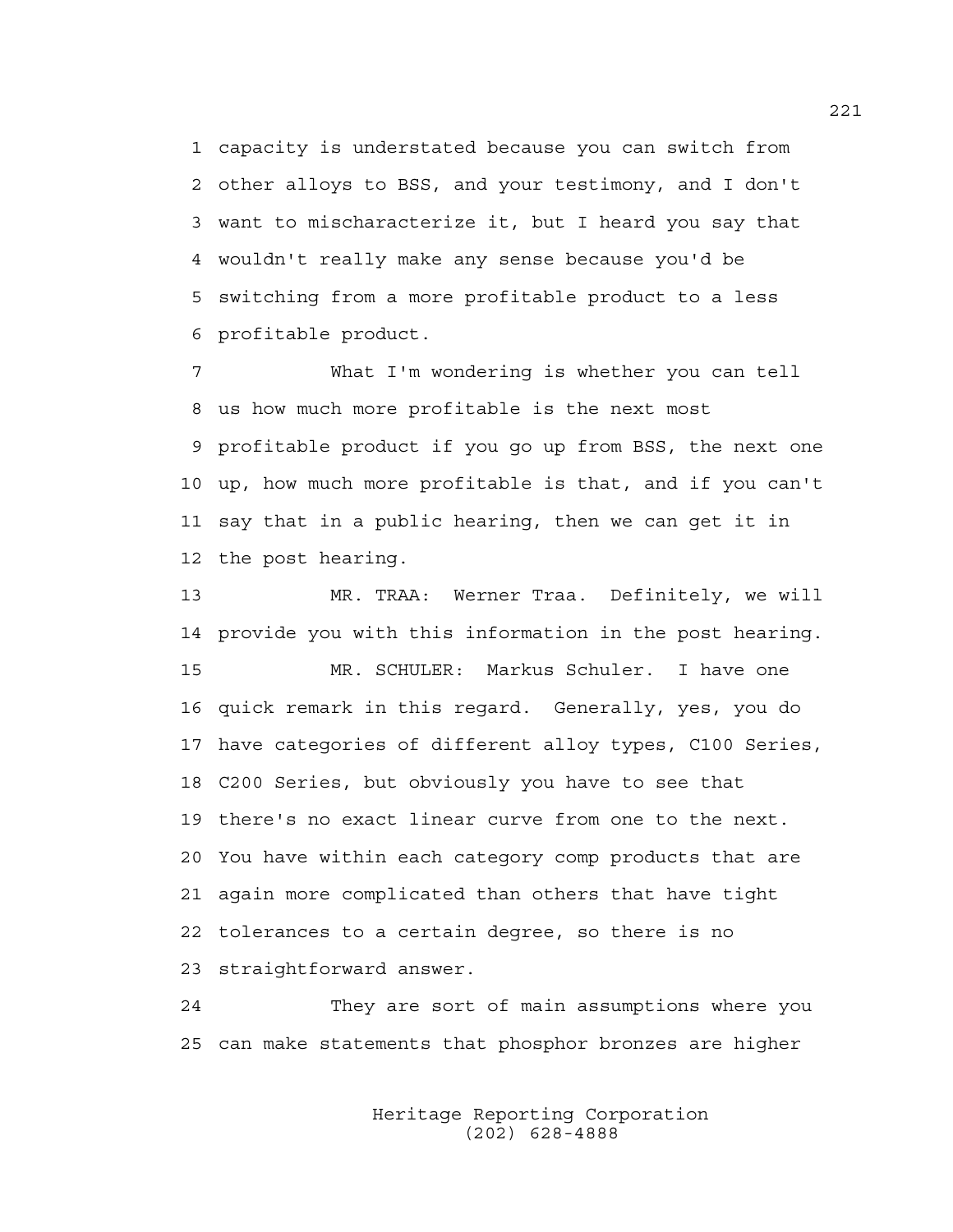1 value-added products, high-performance alloys for high 2 applications are more expensive in general, but you do 3 have in other segments also products that what alloy 4 group is presumably from small or negligible where 5 they come in at higher prices, so it's not a very 6 straightforward easy linear curve that can be played 7 out here, but the reality is that the basic segments 8 really do move up in groups.

9 COMMISSIONER PINKERT: So let me understand 10 this. Are you saying that when we talk about a more 11 profitable alloy, you're just talking about averages 12 rather than across the board more profitable? 13 MR. SCHULER: No. In general, it is 14 obviously true that high-performance alloys have 15 higher fabrication charges than, for example, BSS 16 product.

17 MR. SHOR: I think the point is it's a range 18 within an alloy, that BSS is the lowest profit-margin 19 alloy group, but we can't say that the next highest 20 alloy group is two times as high because there will be 21 products within that alloy group that sell for 50 22 cents fabrication charge. There will be products that 23 sell for \$2 fabrication charge, so within each alloy 24 group, there's a range, but the alloy groups 25 themselves, BSS is the lowest.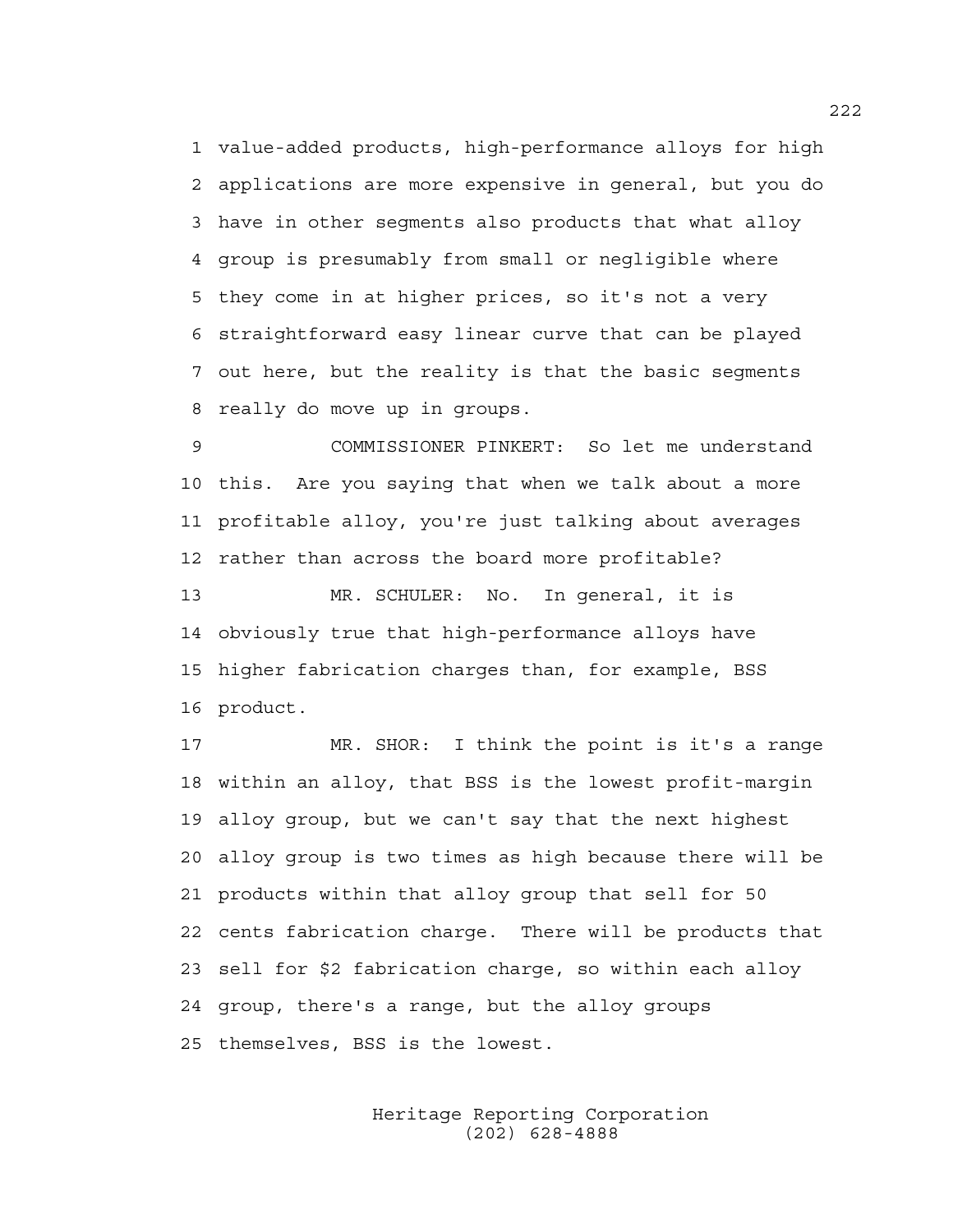1 COMMISSIONER PINKERT: So if you're 2 comparing BSS to the next most profitable alloy group, 3 then you would be comparing a range with a range, is 4 that correct? A range of profitability?

5 MR. SHOR: Sure. Yes.

6 COMMISSIONER PINKERT: Okay. Then, for the 7 post hearing, if we could get some sense of what those 8 ranges look like, that would be very helpful. Now 9 turning to Mr. Stockton, I of course listened 10 carefully to your testimony about Wieland earlier 11 today, and based on that testimony that one might 12 infer, although it might not be accurate, but one 13 might infer that Wieland would have an incentive in 14 the event of revocation to feed its U.S. re-rolling 15 facility with German product from an affiliated 16 company.

17 In other words, the problems that you talked 18 about where Wieland possibly was not getting the 19 highest quality from the U.S. producers to feed its 20 re-rolling facility perhaps could be resolved by 21 getting the imports from the German affiliate, and I 22 was wondering is that a sound inference, or do you 23 have reason to think that they wouldn't have an 24 incentive to get the feed from the German affiliate in 25 the event of revocation?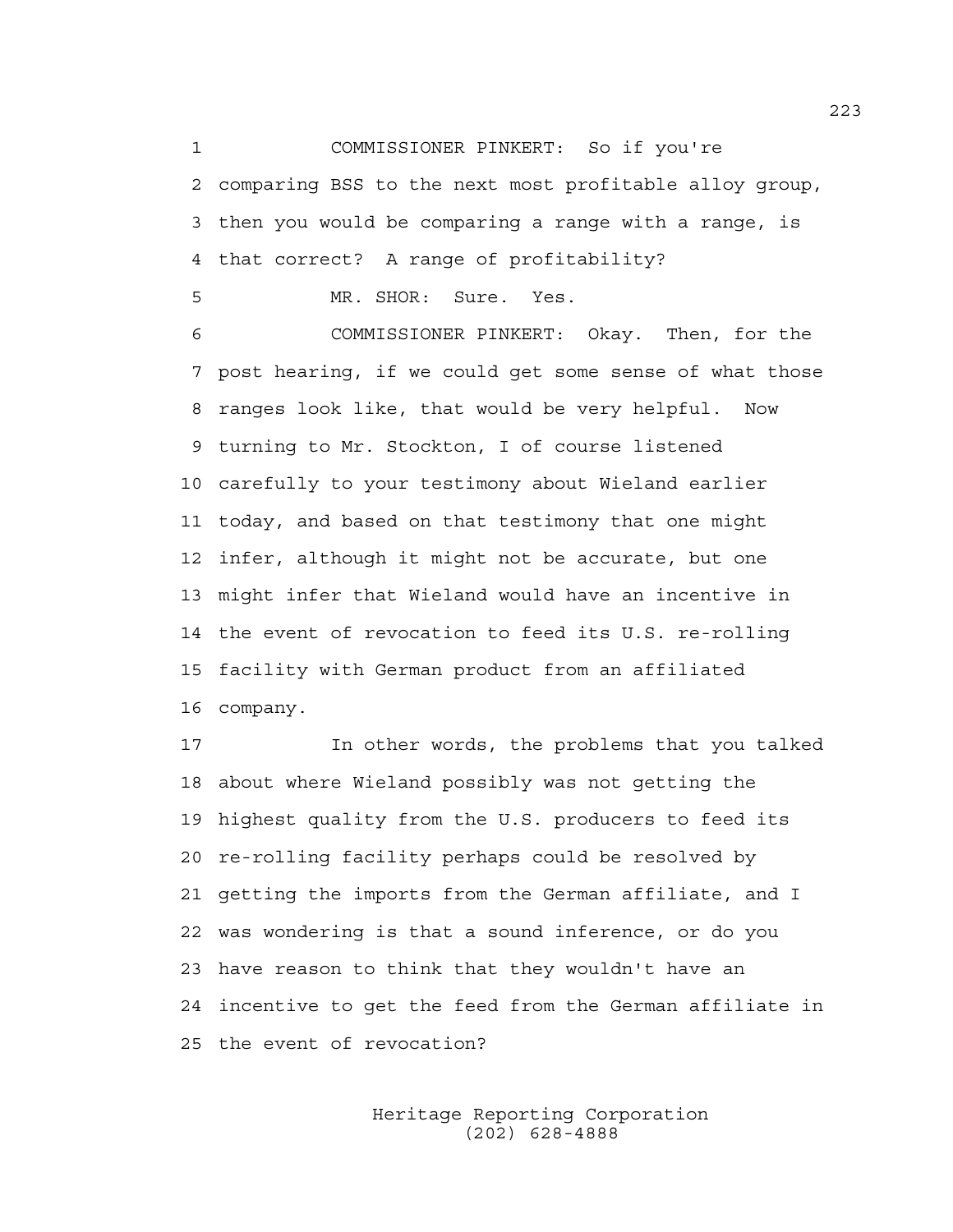1 MR. STOCKTON: My opinion is that they would 2 not have much incentive due to the cost to get the 3 material here, and from our side, what we demand in 4 terms of short lead time and an ability to respond to 5 our customers, I think that would be difficult, but 6 what I think it would provide is an incentive for 7 their current sources of supply to ensure that they're 8 receiving materials that do the job. That's what I 9 think it will bring.

10 COMMISSIONER PINKERT: Well, that gives me a 11 nice lead to my next question, and I don't know if 12 this is for you, Mr. Stockton, or for the rest of the 13 panel, but I'll put it out there and see who wants to 14 respond, but why would there have been such a problem 15 of getting the top quality feed for the re-rolling 16 facility in the United States?

17 MR. SHOR: Because the domestic producers 18 keep the best stuff for themselves.

19 COMMISSIONER PINKERT: Anybody else on the 20 panel like to comment on that? It's a simple 21 straightforward answer, but --

22 MR. SHOR: Wouldn't you? I mean, it seems 23 obvious.

24 COMMISSIONER PINKERT: Okay. It's fair 25 enough, but presumably they're not just internally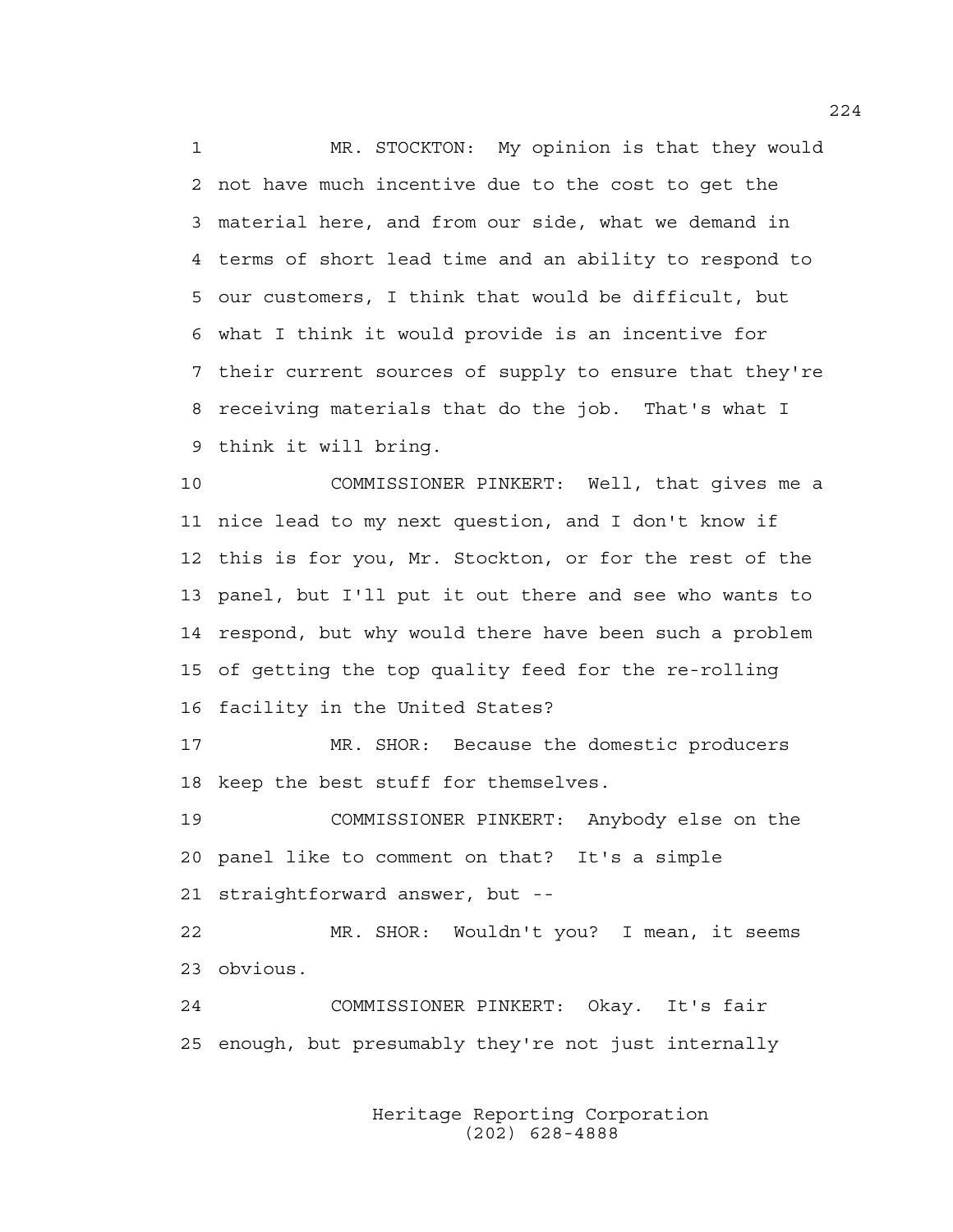1 consuming it.

2 MR. SHOR: No, they are selling to their 3 customers, and they would rather sell to their 4 customers than have us sell to our customers.

5 COMMISSIONER PINKERT: Okay. Fair enough. 6 I'm sorry?

7 MR. STOCKTON: If I could just make a 8 comment? The case that we're speaking about, when we 9 looked into it further, in order to make materials for 10 electrical connectors, it's a rigorous application, 11 and we know that when we're buying directly from mill 12 suppliers, that material goes through a lot of quality 13 checks, et cetera. When you're selling re-roll, it's 14 possible that material doesn't go through as many 15 checks because the company down the line that's re-16 rolling it is going to be responsible for doing some 17 checks on that material.

18 In casting, at least in my history, what you 19 start with very much determines what you get in the 20 end no matter what you do to it, so if you deliver a 21 re-roll that is not of the highest quality or has some 22 issues, there's a limit on what you can do to it in 23 the re-rolling stage and the aneeling stage to make it 24 perform well, so what I would say is the material 25 going to re-roll accounts sometimes goes through less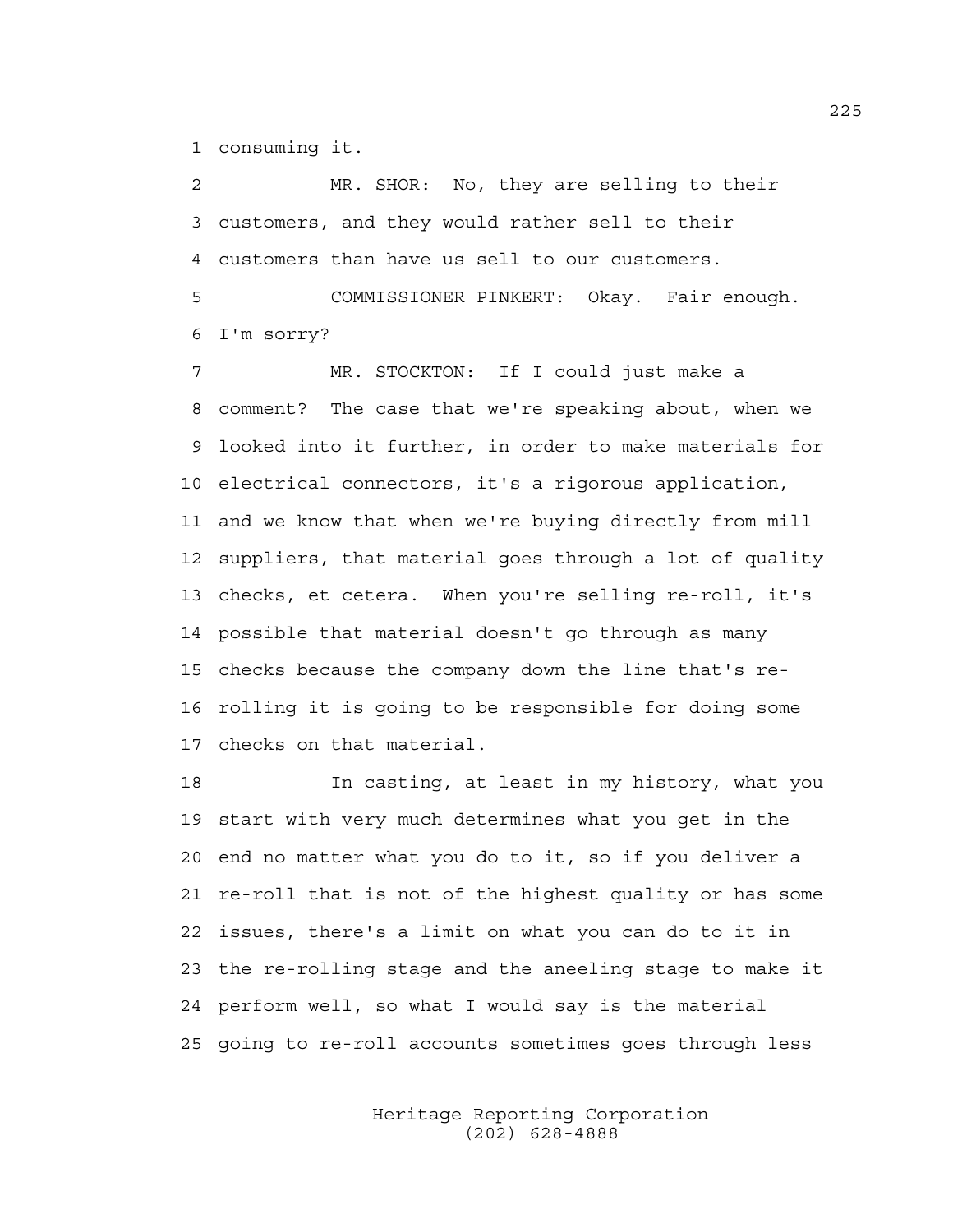1 scrutiny.

2 COMMISSIONER PINKERT: Thank you. Now 3 turning to another question that may be a very basic 4 one, but if you bear with me, I don't quite get it, so 5 I want to ask you the question. How does a rock-6 bottom purchase price for a producer translate into 7 lowering the costs of the producer? In other words, 8 you've got an owner who purchases a company, pays a 9 low price for that company, how does the payment of 10 that low price for the company translate into lower 11 costs for the company?

12 MR. SHOR: I'm probably the best person to 13 answer that, and it's an accounting question. Lawyers 14 should usually stay away from accounting questions, 15 but I'll give it my best shot. As I understand it, 16 and this is from reading GBC's registration statement 17 to the SEC, when that company was purchased, for 18 accounting purposes it was recorded as what they call 19 a bargain purchase event.

20 That means that the price paid was lower 21 than the book value of the assets. When that happens, 22 you write down the value of the assets to what you 23 paid for it, so essentially, I'm just picking numbers 24 out of the air, but let's say they had \$20 million in 25 fixed assets and a \$2 million a year depreciation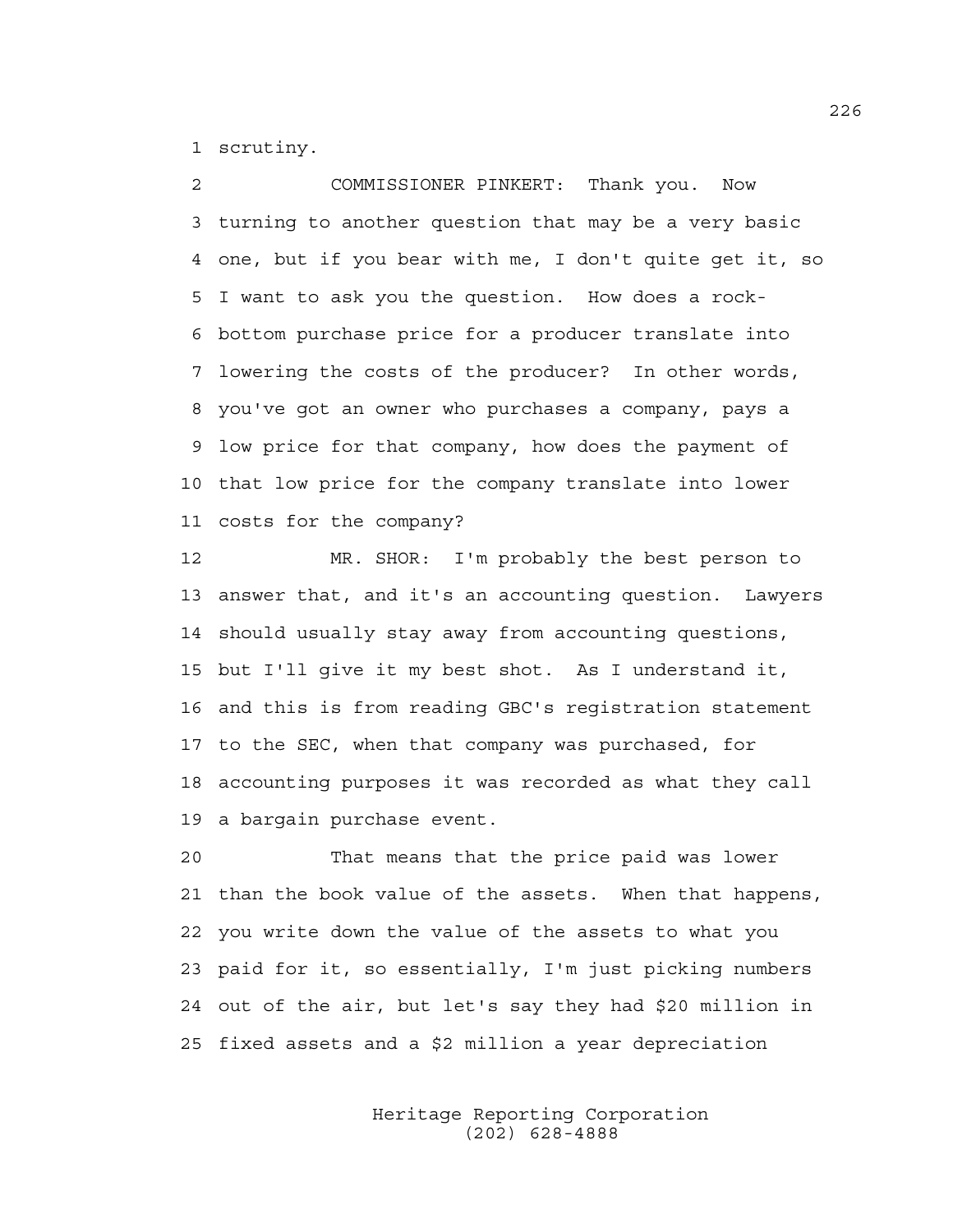1 expense resulting from that asset, for accounting 2 purposes, that \$20 million goes to zero.

3 The depreciation expense goes from \$2 4 million to zero, so the company no longer has any 5 depreciation expense, and that lowers their fixed 6 costs because that depreciation expense then each year 7 feeds into the cost of production, so when you buy a 8 company for less than the assets are worth, it lowers 9 its cost of production.

10 COMMISSIONER PINKERT: Thank you. Thank 11 you, Madam Chairman.

12 CHAIRMAN OKUN: Commissioner Johanson? 13 COMMISSIONER JOHANSON: Yes. Thank you, 14 Madam Chairman. Mr. Stockton, I have a question for 15 you. You explained that in a tight market re-rollers 16 essentially receive what is left over from basic 17 producers' mills. Has there been a tight market in 18 the United States since 2005?

19 MR. STOCKTON: Yes, 2009, 2010 when the U.S. 20 emerged from the recession. It was extremely tight. 21 COMMISSIONER JOHANSON: How did that impact 22 your business? 23 MR. STOCKTON: We went from receiving

24 material on time at above 80 percent to in some cases 25 to 45 to 50 percent, and we missed orders with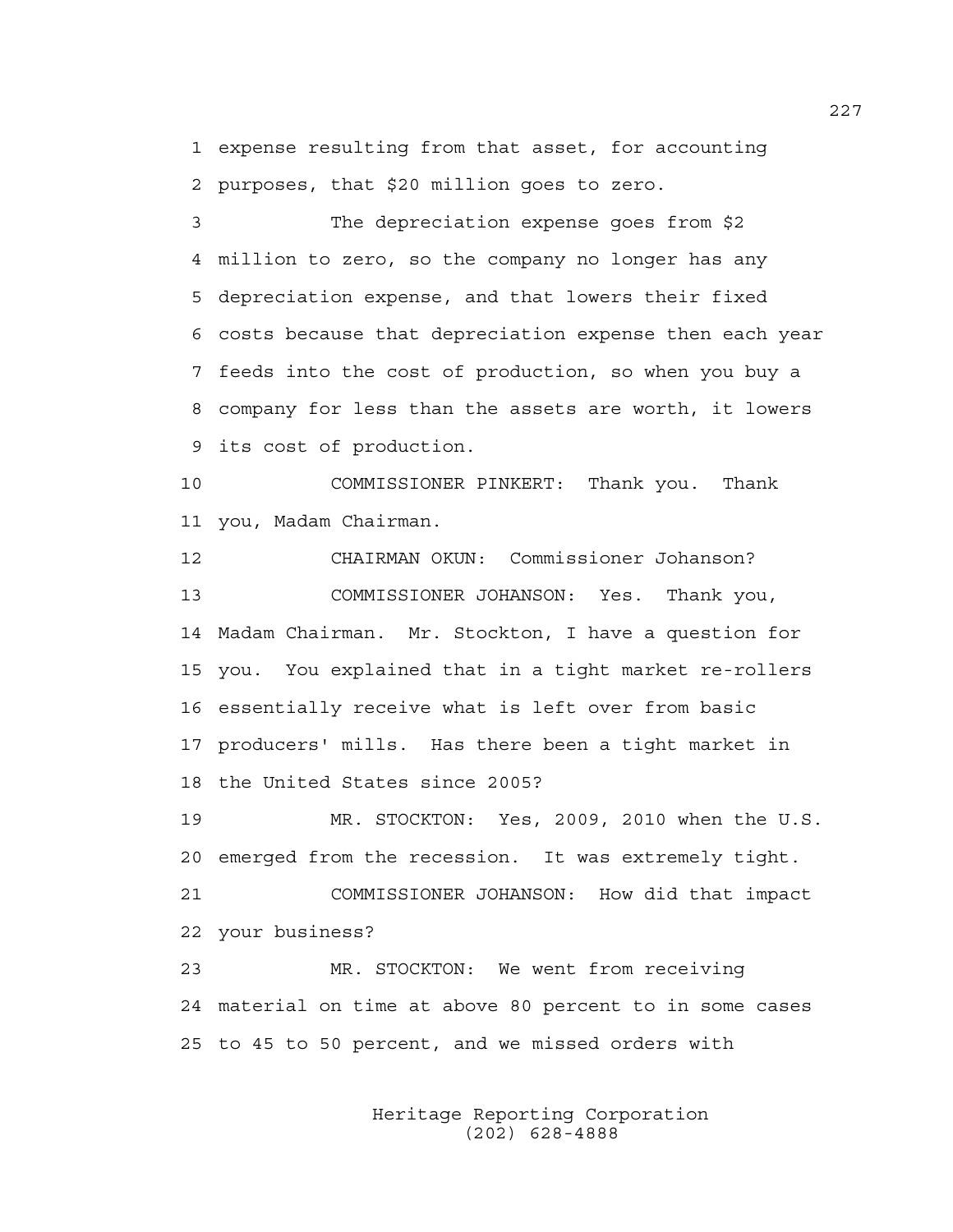1 customers.

2 COMMISSIONER JOHANSON: How long did that 3 last?

4 MR. STOCKTON: I'd say roughly six to seven 5 months.

6 COMMISSIONER JOHANSON: Okay. Thank you. 7 You also testified that during the period of review 8 your company encountered long lead times, and in 9 looking at the staff report, it appears that there was 10 ample available capacity, so I'm wondering why there 11 were lead times, why the lead times were so long? 12 MR. SHOR: We were wondering that, too. 13 COMMISSIONER JOHANSON: Would you like to 14 elaborate on that?

15 MR. SHOR: I don't believe their capacity 16 numbers. I mean, I think, and you heard it this 17 morning, they do it for us, and they do it for them. 18 They're counting as capacity the BSS that they could 19 produce, and they include in that, if they are using 20 their existing capacity to produce Series 100 alloys 21 or Series 300 alloys, even though they are using that 22 capacity to produce another product, they still count 23 it as BSS capacity, so when measured against what 24 they're actually producing, there's a lot of excess 25 capacity.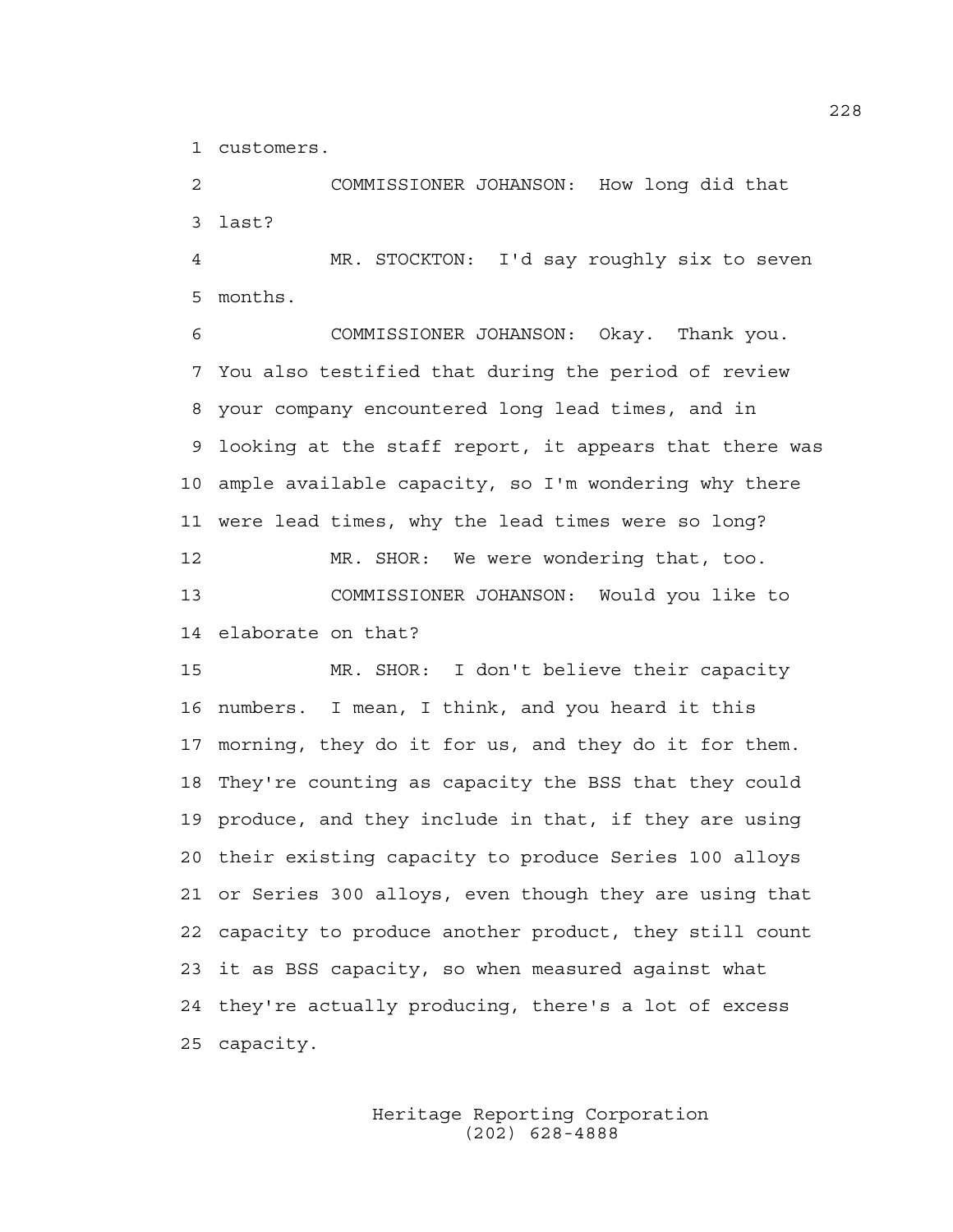1 I don't think you can reconcile the longer 2 lead times, the problems customers had in getting 3 deliveries with the fantastic excess capacity numbers 4 they claim. It just doesn't make any sense.

5 COMMISSIONER JOHANSON: Thank you. Anybody 6 else? Okay. Mr. Shor, if I understand you correctly, 7 you stated that Wieland supports revocation to protect 8 its investment in the United States and that Wieland 9 USA has concerns about obtaining BSS for re-rolling in 10 the United States. Do you think that domestic 11 producers are in danger of closing? Is that a concern 12 as far as supplies go?

13 MR. SHOR: There are certainly some domestic 14 producers that are in danger of closing, not the 15 primary producers, but some of the re-rollers are in a 16 rather tenuous situation. It's not so much a danger 17 of closing. We do worry about the long-term health of 18 these companies when you have the biggest producer 19 owned by a company that's looking for a quick profit. 20 They tend not to invest and maintain the equipment as 21 much as they otherwise would, so you can get a supply 22 disruption.

23 They had a fire in their melt shop back in 24 the 2000s. That threw the whole industry off by one 25 company, so yes, there are reasons to be concerned,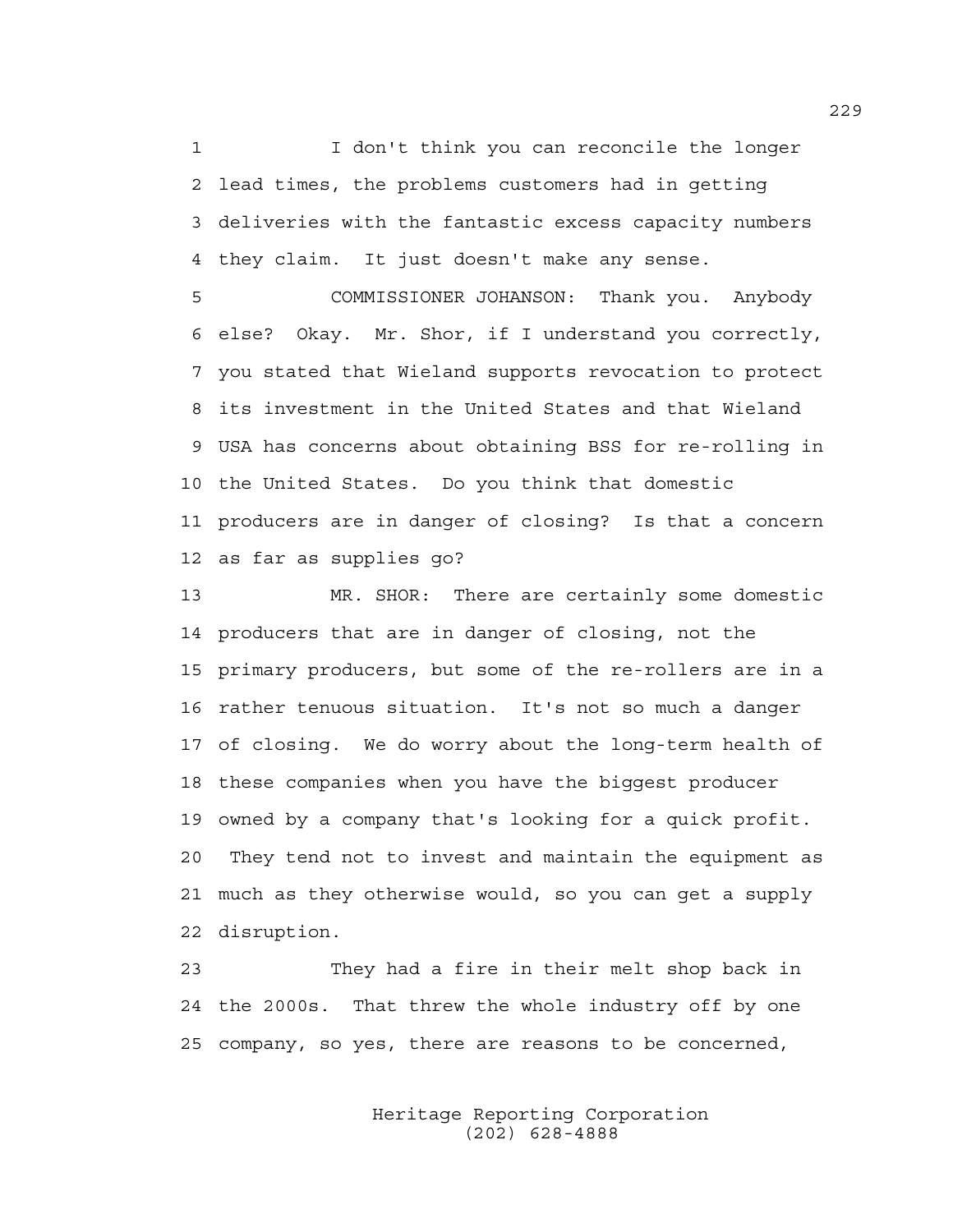1 not so much about whether they'll go out of business 2 but whether they will maintain the investments that 3 are needed to keep operating reliably.

4 COMMISSIONER JOHANSON: Do you see any 5 examples at this time of them not putting sufficient 6 resources into reinvesting in the companies? 7 MR. SHOR: We'll address that in our post

8 hearing.

9 COMMISSIONER JOHANSON: Okay. That's fine. 10 I understand. The domestic interested parties cite 11 the Department of Commerce's 1996 determination that 12 Wieland Metals would source subject product in the 13 form of feed stock from its German parent for its U.S. 14 re-rolling facility in order to maximize capacity 15 utilization in Germany. Should the Commission place 16 any weight on that decision, and why or why not?

17 MR. SHOR: It was 15 years ago. Again, at 18 some point, you've got to deal with the current facts 19 and not historical events. The Commerce Department, 20 we would say that finding was based upon their own 21 particular sets of statutory circumstances. We would 22 contend that was pure speculation on their part, but 23 again, we are in a capacity-constrained environment 24 today. Wieland, as you heard, is operating at full 25 capacity now, so the question is not is there excess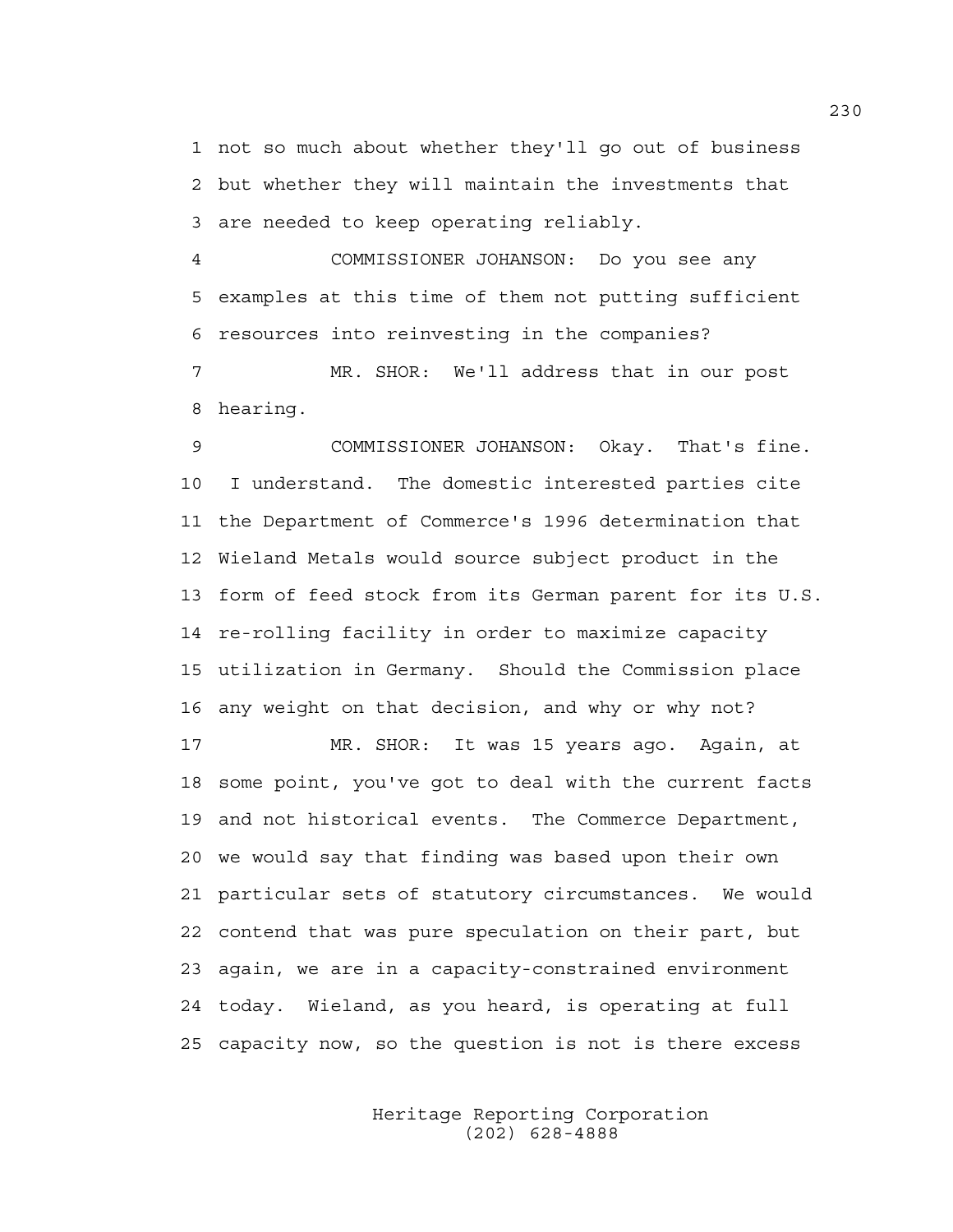1 capacity by which you could use to produce more re-2 roll material. We can't.

3 We don't have the excess capacity, and we 4 tried to provide, as clearly as we could, an 5 explanation of why in today's environment with copper 6 prices five times what they were then with today's 7 transportation costs, today's duty costs and today's 8 financing costs why that statement simply is untrue 9 today.

10 COMMISSIONER JOHANSON: Thank you. Anybody 11 else? No? Okay.

12 MR. TRAA: Werner Traa.

13 COMMISSIONER JOHANSON: Yes, go ahead, Mr. 14 Traa.

15 MR. TRAA: I would like to point out again 16 the situation with China. If really the situation 17 would be the was that -- Wieland says: "let's just 18 produce BSS. We like to produce this kind of product. 19 It's a low-margin product. Let's dump it on markets, 20 and we would not care about profits." Why don't we 21 supply then or dump it into the Chinese market or into 22 the Asian market? What is for us a reason to not look 23 at profits, at costs and all that in regards to the 24 U.S. when the order is revoked, but we could do this 25 now in China?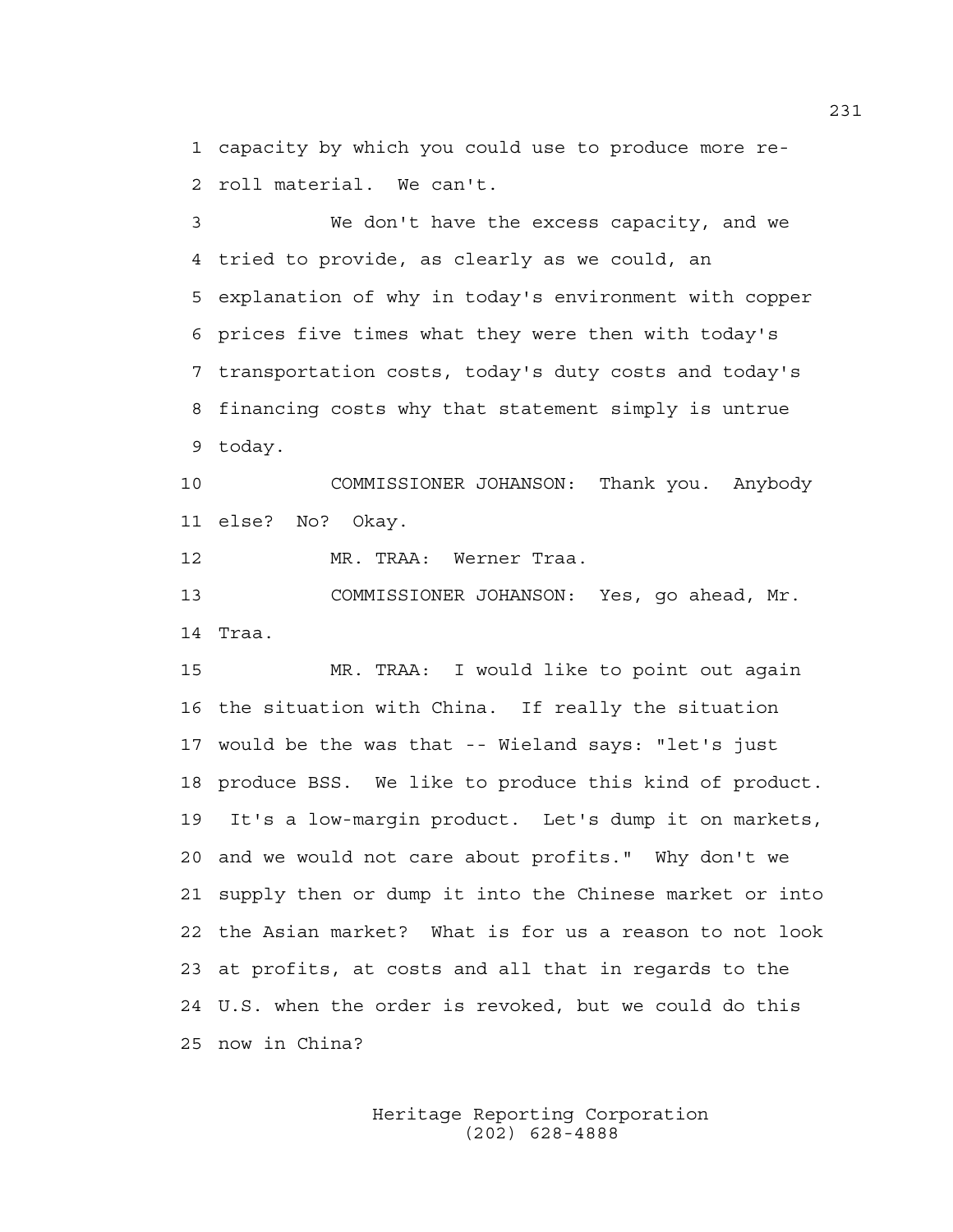1 The numbers show you that we don't do that, 2 so I still feel this proves our case. There is really 3 no intention of us to sell at low cost into these 4 markets. Our capacity is fully used, so I don't have 5 any other things to add.

6 COMMISSIONER JOHANSON: Okay. Thank you for 7 your response, and this is perhaps a good question for 8 you, Mr. Traa. I believe you mentioned that you had 9 visited the facility in Bulgaria with large excess 10 capacity. You're also aware of a producer in Poland. 11 I was wondering where are they shipping? Where are 12 they exporting in the world, and in addition, if when 13 you spoke with them you had asked about their interest 14 in possibly exporting to the United States considering 15 the United States is such a large market?

16 MR. TRAA: To my knowledge, Bulgaria, this 17 was a former Eastern European company and the Greek 18 producer called Halco, Viohalco, they have purchased 19 that company. They renewed quite some investments 20 into that company. And, to my understanding, the 21 excess capacity there, and we have always to be 22 careful with excess capacity, but that must be in the 23 area of 120 million pounds for sure. They are 24 producing right now mainly for the Southern European 25 market like Italy, like, of course, Greek -- Greece,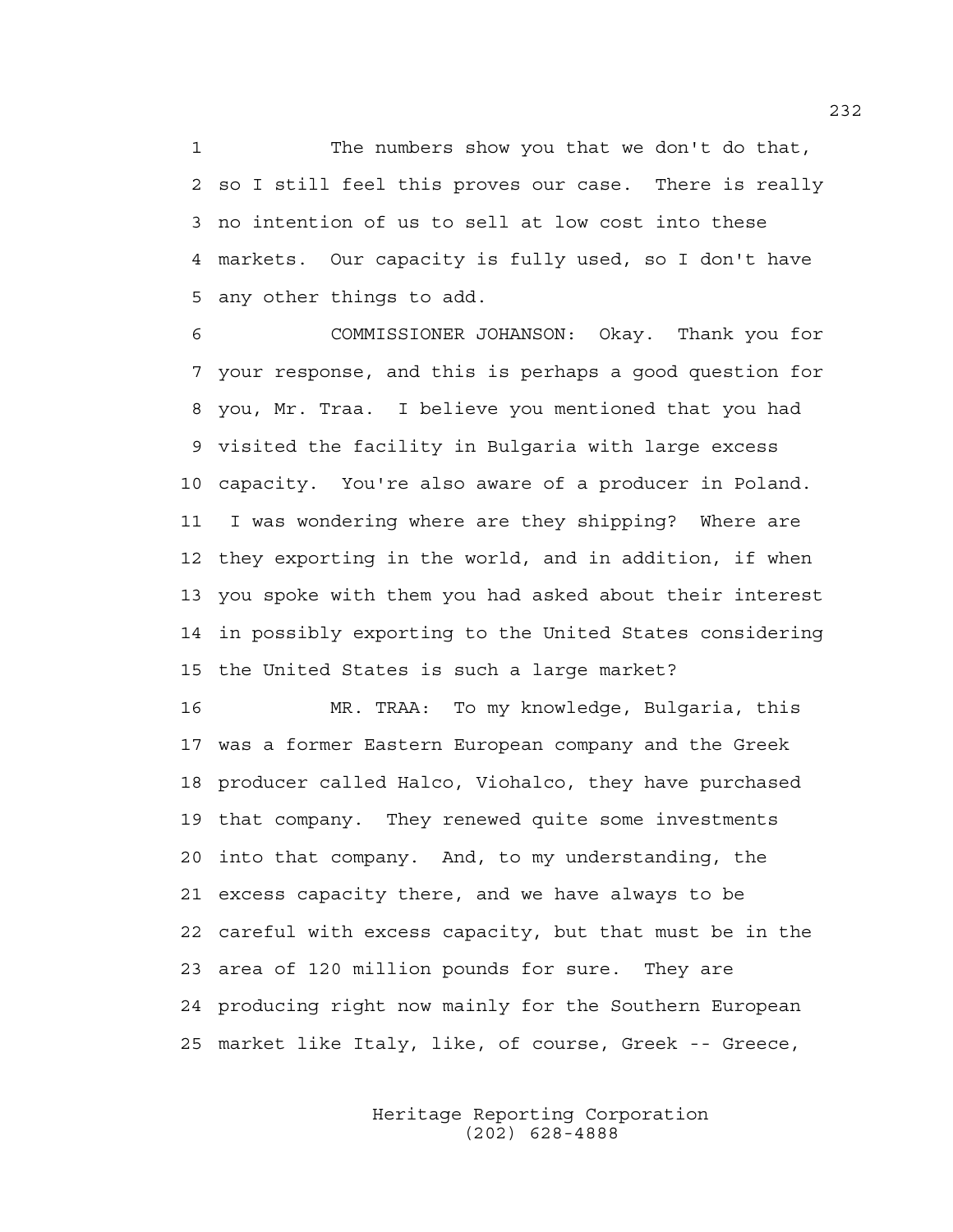1 and Croatia, Serbia, that area. They are

2 concentrating on roofing copper instead of going to 3 the United States.

4 We have approached them to supply to us and, 5 as Mr. Schuler indicated, they are not interested at 6 these conditions to supply to the United States. I'm 7 not aware about other approaches from them but, if I 8 look at the figures, at the export figures, I don't 9 see any exports from Bulgaria to the United States. 10 Quite frankly, I don't know why they are not 11 interested but, I guess it's the same reason we 12 wouldn't be interested and that's, as we mentioned 13 here, the price level. If you consider the cost that 14 it takes to bring this low-margin product to the U.S., 15 it's the freight. It's the Customs duty. I'm not 16 talking about the dumping duty; I'm talking about 17 regular Customs duty. That's just too much for that 18 product. Sorry, it doesn't work, even for a country 19 like Bulgaria.

20 COMMISSIONER JOHANSON: How competitive are 21 they in the European market?

22 MR. TRAA: They are competitive.

23 COMMISSIONER JOHANSON: They compete against 24 you, I assume.

25 MR. TRAA: Yeah.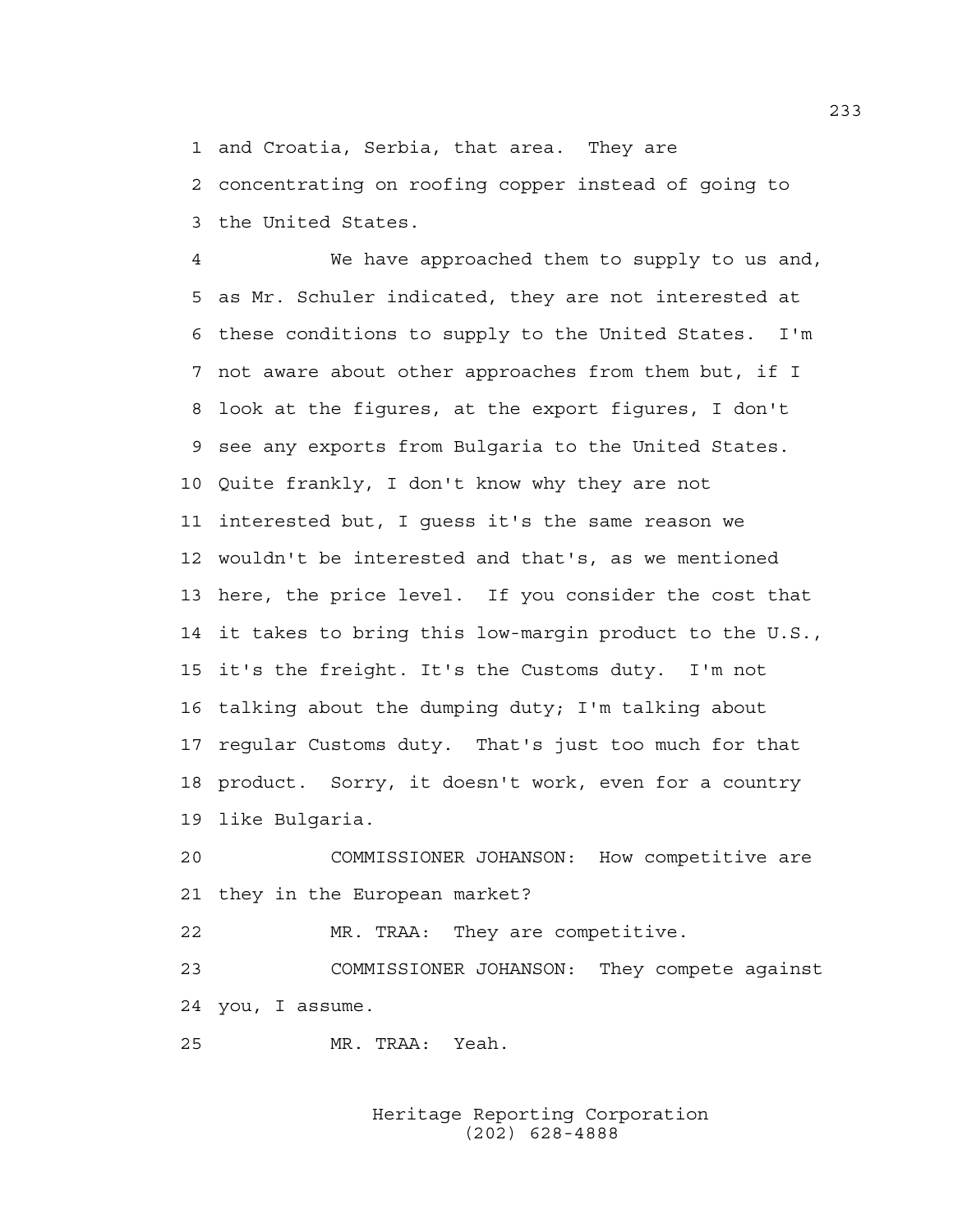1 COMMISSIONER JOHANSON: Yeah.

2 MR. TRAA: They supply fin stock, two 3 slitting centers in Europe, but not to the U.S. and 4 they could do so. There is no dumping.

5 COMMISSIONER JOHANSON: Do you see them 6 potentially ramping up production in order to ship 7 more to the EU, if conceivably the EU becomes a 8 healthier market? Or is their quality just not there? 9 MR. TRAA: The quality and the basic product 10 is there. That's not the problem I see. My 11 understanding, Viohalco is more and more concentrating 12 on the roofing companies right now, more markets for 13 them. And then, quite frankly, they go, also, into 14 aluminum. I don't know how they do this with the 15 equipment but, my -- what I hear from the market, that 16 Viohalco is going more into these metals, aluminum. 17 COMMISSIONER JOHANSON: And that is the 18 Bulgaria producer? 19 MR. TRAA: That belongs to Viohalco. 20 COMMISSIONER JOHANSON: Okay. And the 21 Polish producer, how competitive are they in the EU

22 market? How much do they compete against your

23 company?

24 MR. TRAA: It's a very, very small producer. 25 I might ask my colleague, Mr. Goertges, who is really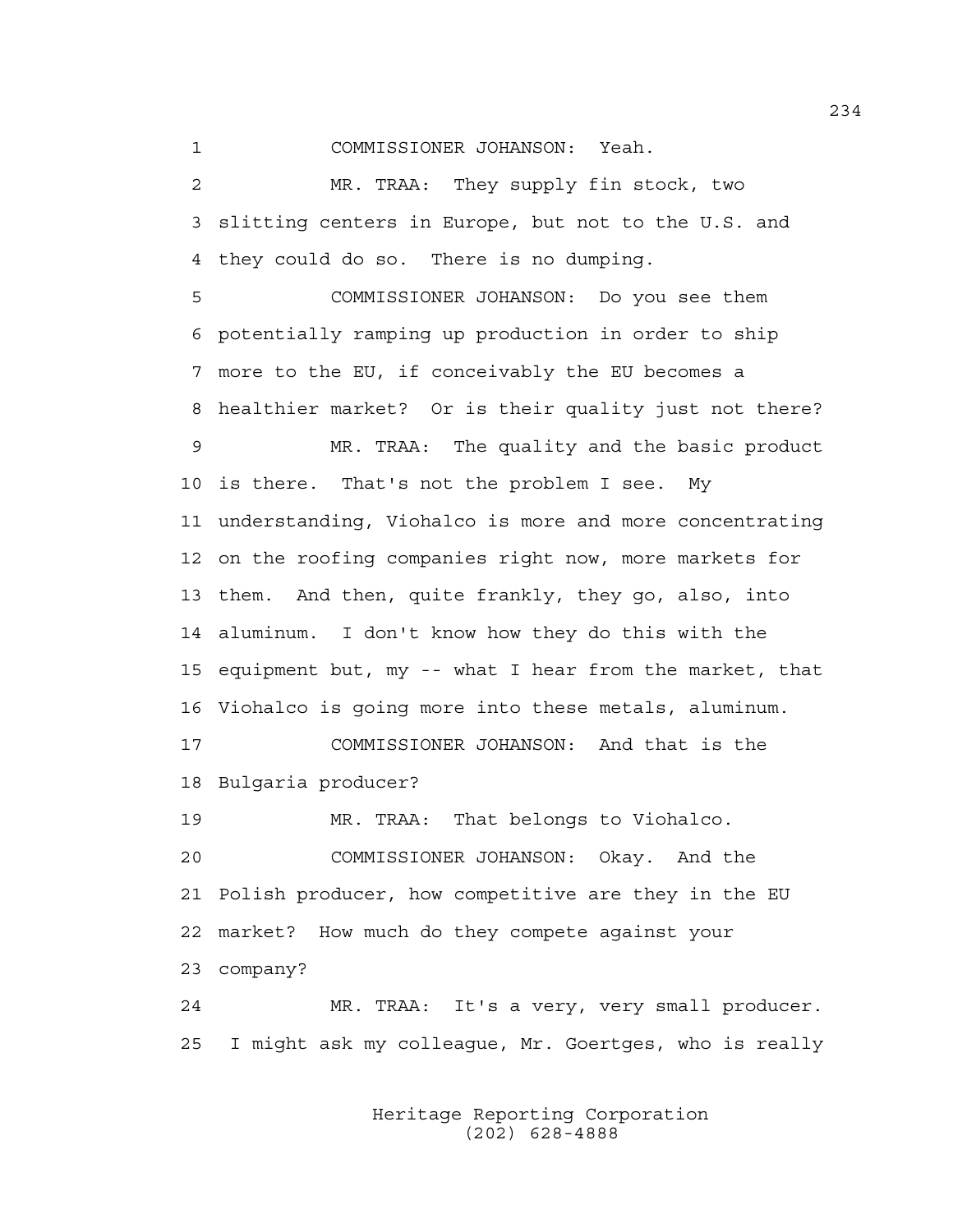1 more into those details, to help me here.

2 COMMISSIONER JOHANSON: Thank you. 3 MR. GOERTGES: Let me explain a little bit 4 our business model, in order to reply to your valid 5 question. We are more or less in those applications 6 active where copper is still needed because of their 7 properties and the characteristics. Copper has a 8 certain electrical and thermal conductivity. So, we 9 place our products where all applications have 10 something to do with the transmission of electricity, 11 of signals, or waves. We stepped out a long time ago 12 of low-end margin applications. So, our main focus is 13 the automotive industry, the electronics, the 14 electrical engineering, and machining.

15 The Polish company is active in markets 16 where we are not in because these are low-end markets, 17 where a different quality is required. And with our 18 high-end lines, with our machines, we are more or less 19 content to deliver to those high-end applications with 20 better margins. So, we don't feel the Polish 21 competitor, not in our markets, because of the fact 22 they're active in different markets than we are.

23 COMMISSIONER JOHANSON: Okay, thank you for 24 your response and my time is up. Thanks.

25 CHAIRMAN OKUN: I have a couple of questions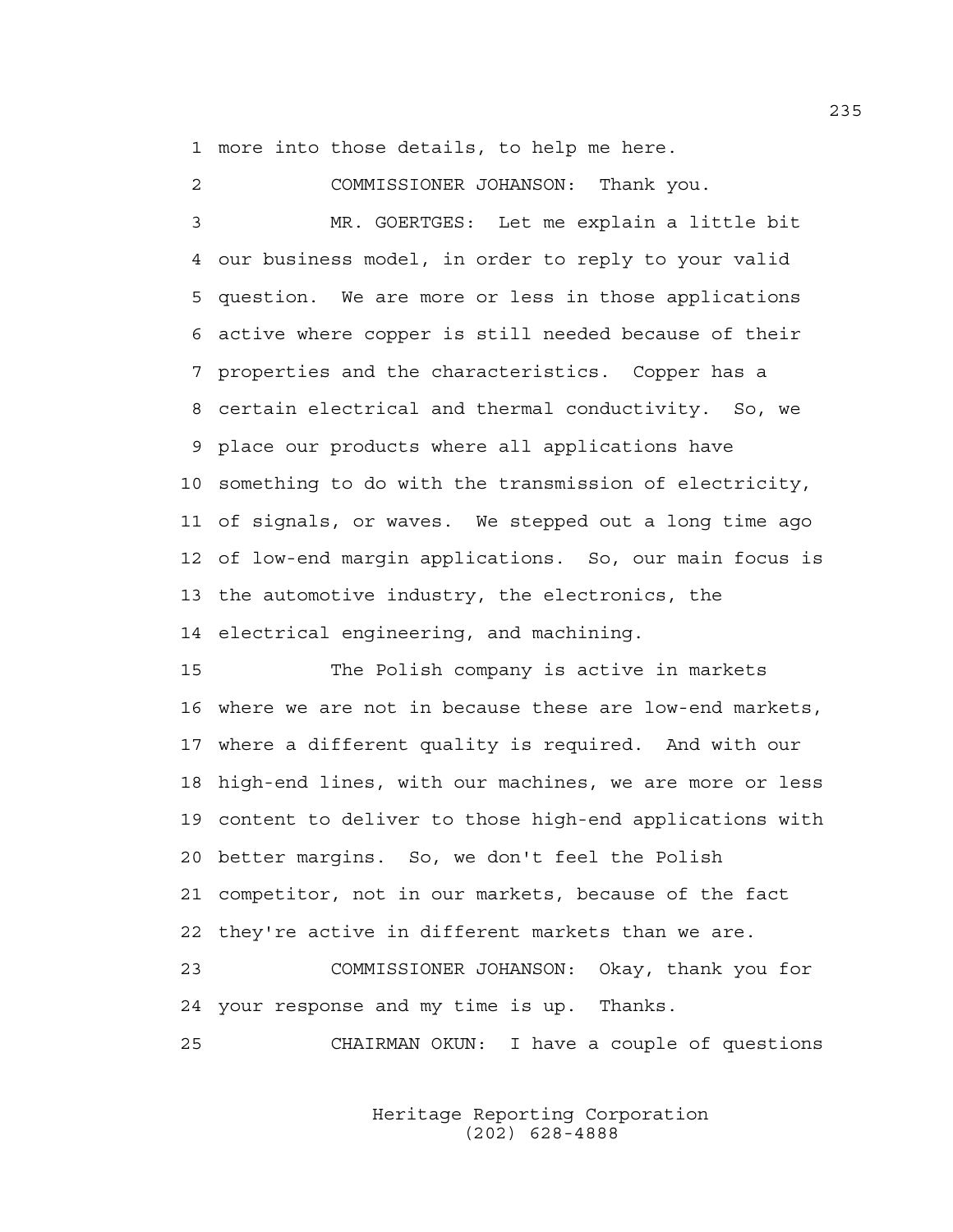1 just with respect to the characterization of the 2 domestic industry and how we evaluate it, and I'm not 3 sure, Mr. Shor, if this is just a question for you. 4 But one of the responses from -- I don't remember -- 5 responses from the panel this morning when asked about 6 whether there was, in fact, a cost-price squeeze, was 7 Mr. Heusner's response that if we could cover the 8 cost, you would see different operating margins. And 9 I wanted to get the response, your response to that, 10 that, you know, you're characterizing a very healthy 11 industry and they're looking at those numbers and 12 saying --

13 MR. SHOR: Yeah, two responses. First, I 14 assume we're looking at the same numbers; they just 15 see them differently. If I look at page C-4 of the 16 public version of the staff report, I see unit 17 operating income of the domestic industry going from 18 five cents a pound in 2005, five cents a pound in 19 2006, to six cents a pound in 2009 and six cents a 20 pound in 2010. To me, that shows that their operating 21 income per pound increased, so they were able to raise 22 their prices more than their costs. There's no 23 evidence of any cost-price squeeze here. Operating 24 income per unit went up, it didn't go down.

25 The other point I wanted to make, which I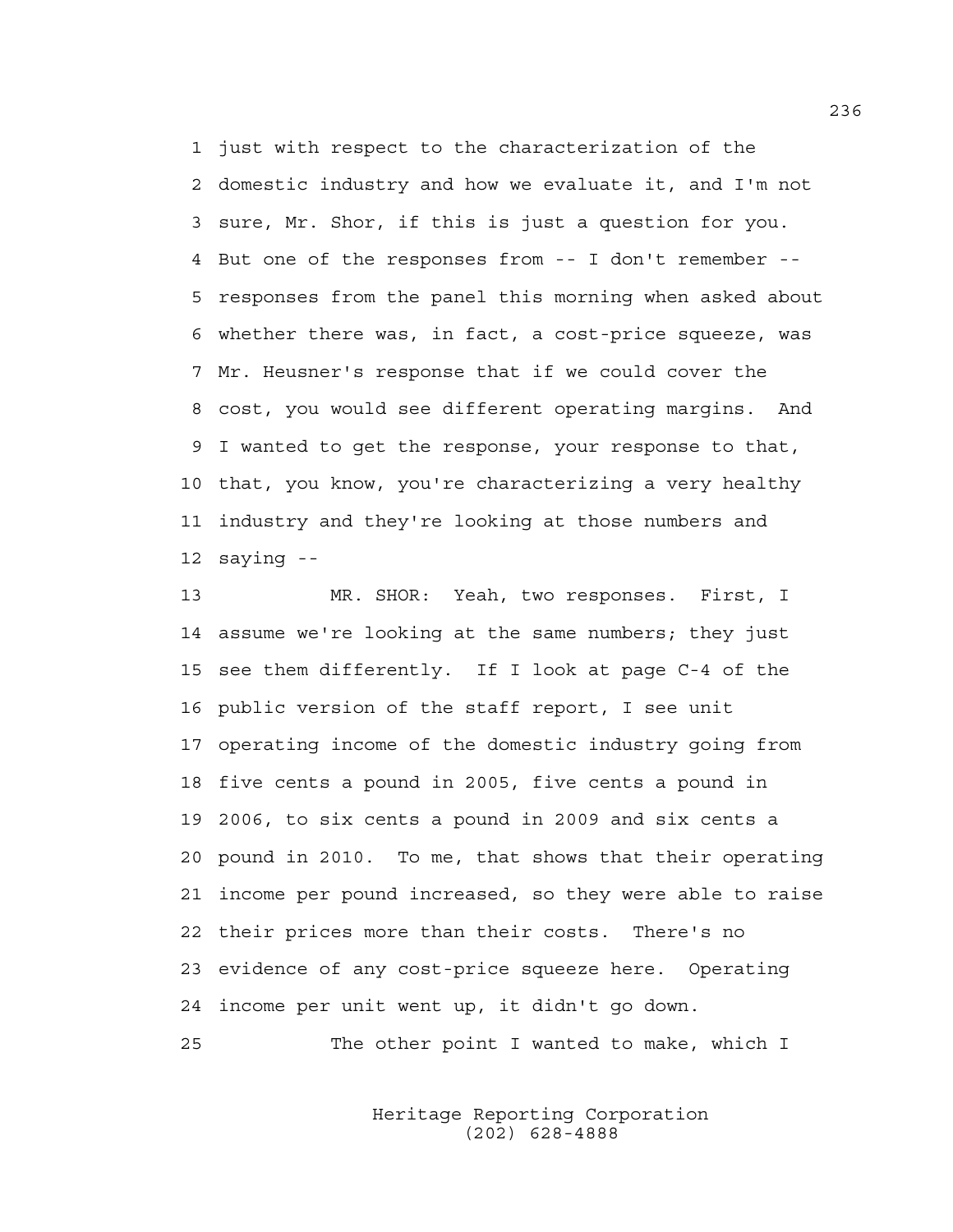1 think goes back to a related question you asked the 2 domestic industry representatives this morning, or it 3 might have been Commissioner Aranoff, the question 4 about, well, is it appropriate to look at this 5 industry as operating income divided by sales or 6 should we look at fabrication margins divided by 7 sales. I will put it in my post-hearing brief but, I 8 urge you to look at, this is Global Brass and Copper's 9 business overview, financial advice. Morgan Stanley 10 is shopping around the company and they put out a 11 little brochure, highlighting Global Brass. They do 12 not at all mention operating income divided by sales. 13 They do it exactly the way we suggest you do it.

14 Global Brass, itself, breaks down what they 15 call net sales and then they have adjusted sales. 16 Adjusted sales is what we've been terming the 17 fabrication charge, that is everything except the 18 metal. And then, they show EBITA divided by sales and 19 adjusted sales per pound. That's exactly how they 20 show their own profitability to investors. And, 21 again, to get back to the point, it's a straight line 22 up. Their adjusted sales per pound went from 88 cents 23 in 2008, to \$1.04 in 2011, earnings per pound from 10 24 cents in 2008, to 23 cents in 2011. Everything is 25 turning upward.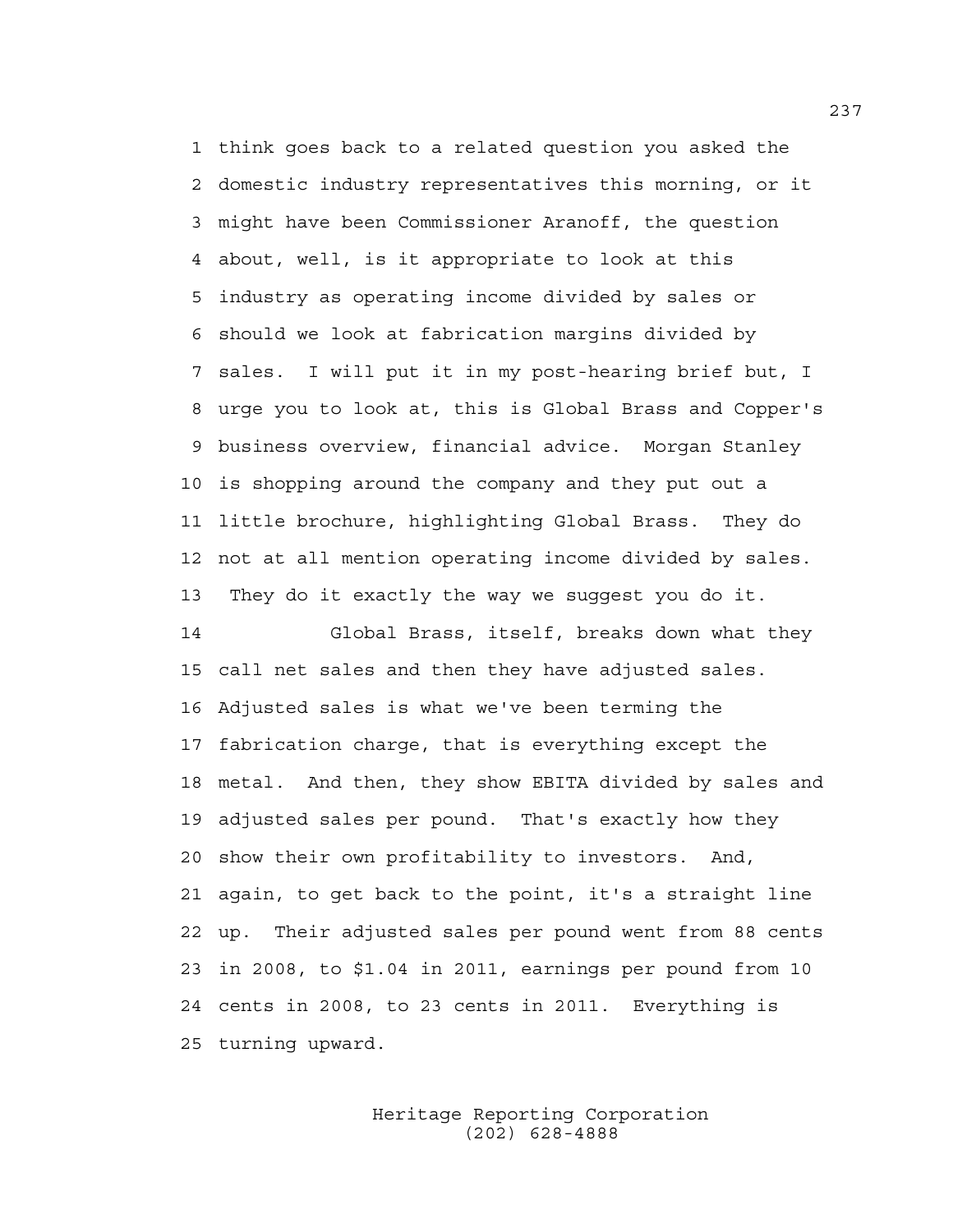1 CHAIRMAN OKUN: Okay. Put that in your 2 post-hearing. And then, you know, obviously, this is 3 not the first time we have looked at this industry or 4 the first time for us that we've looked at an industry 5 where there's a metal margin and, you know, it's 6 helpful for counsel to put arguments in terms of why 7 we would look at something differently than we have 8 for purposes of --

9 MR. SHOR: I think what's different now is 10 the copper price. You've gone through a situation 11 where copper price has tripled over the period. And 12 what they're claiming is, well, since their profits 13 didn't triple, when you divide by net sales, it looks 14 like they're doing worse. They're not doing worse. 15 They're making more money per pound. They're making 16 more money in absolute terms. They're making more 17 money on the measures they use for their own 18 investors. The only thing it looks bad on is if you 19 divide by net sales, but that's because they were able 20 to raise their prices by more than double over the 21 period. That's not a sign of an industry in decline. 22 That's a sign of health.

23 CHAIRMAN OKUN: Okay. Then another question 24 best directed to you, and obviously we'd like to see 25 more post-hearing, which is on the cumulation

> Heritage Reporting Corporation (202) 628-4888

238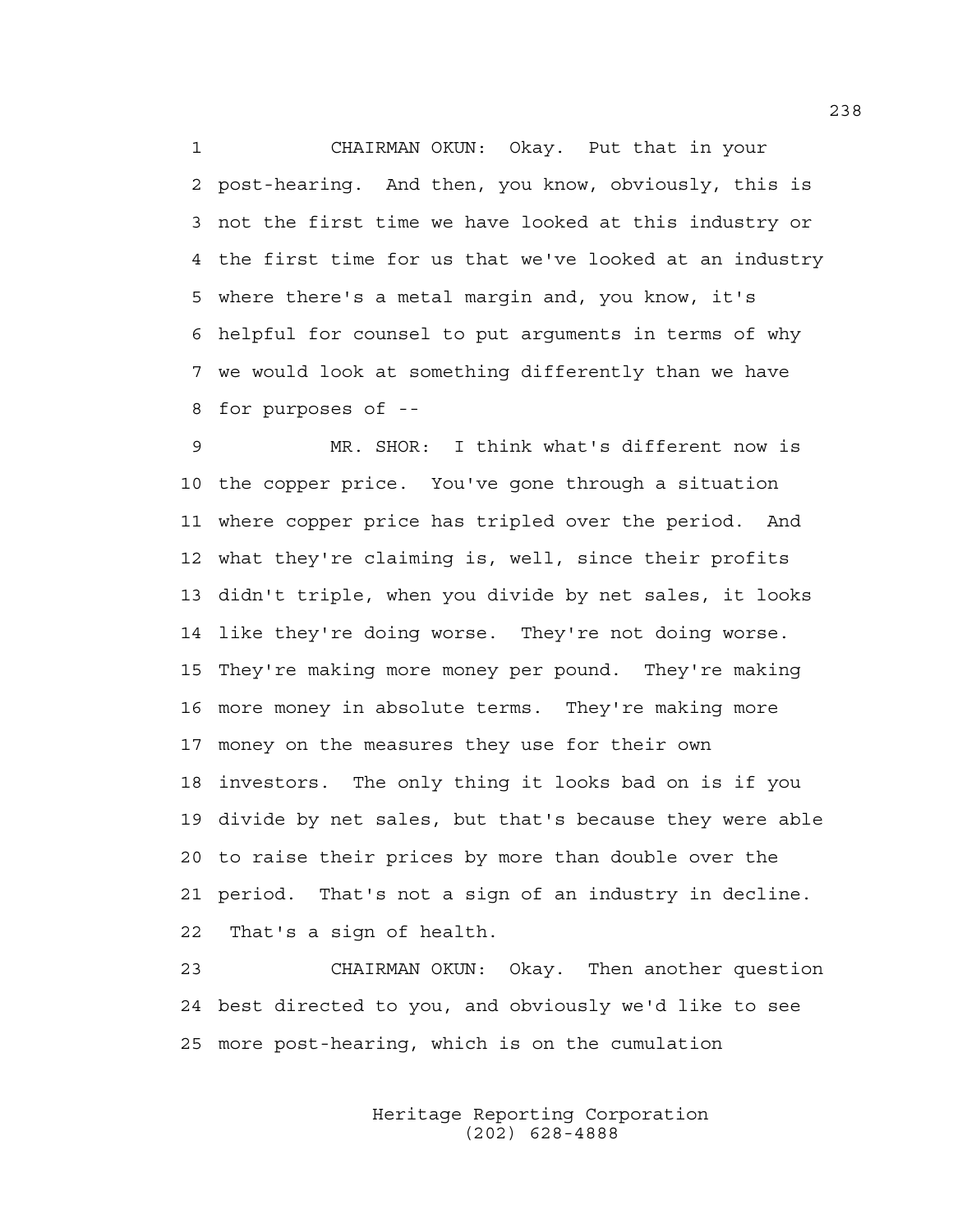1 arguments, particularly with respect to the argument 2 on corporate affiliation. And I don't know if you had 3 any responses today to Ms. Cannon's discussion of why 4 this is not similar to other cases, where the 5 Commission has used corporate affiliation as a reason 6 to not cumulate.

7 MR. SHOR: I'd like to respond. I wish I 8 understood the argument better. The first argument I 9 heard was, well, it doesn't really apply to Aurubis's 10 situation because Aurubis is independent. That 11 quickly fell apart under some questioning. Just so 12 you understand the Aurubis situation, at Aurubis AG, 13 there is a global VP for sales and management and he 14 controls both Aurubis Stolberg and Aurubis Buffalo, 15 the same individual. It's not independent companies. 16 There's one individual in charge of sales and 17 marketing for both companies.

18 He, then, reports to Mr. Traa's equivalent, 19 member of the board of directors of Aurubis, who also 20 sits on the board of directors of Schwermetall, along 21 with Mr. Traa. So, the notion that Aurubis Buffalo 22 somehow isn't controlled by its parent company, AG, 23 it's just ridiculous. I mean, that's the most 24 ridiculous thing I heard all morning.

25 And then as to the other companies, we have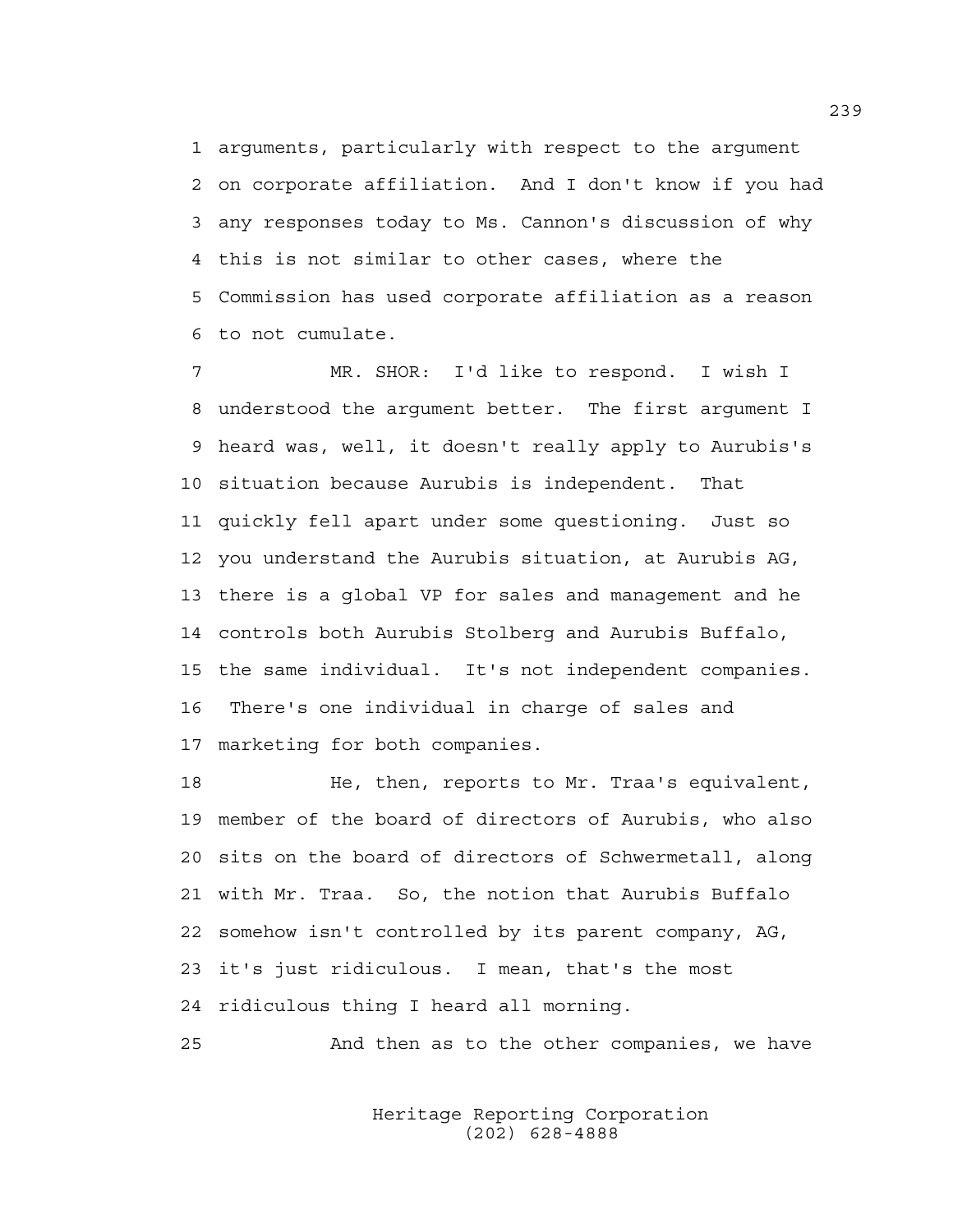1 Wieland that controls Wieland Metals. The only 2 argument the Petitioners made in their brief was to 3 focus on this re-roll material. They basically 4 understand that Wieland in Germany has no incentive at 5 all to ship finished product to the United States, to 6 compete with the finished product that Wieland Metals 7 sells in the United States. That would be 8 undercutting its own investment.

9 So, they realized the only argument they can 10 make is to ship the re-roll material to Wieland 11 Metals, but that argument collapses once you look at 12 the cost and the price of that particular product. 13 The only other company left in Germany is 14 Schwermetall. Schwermetall doesn't even produce 15 finished BSS and is incapable of doing so, and it's 16 controlled by Wieland and Aurubis.

17 So, it's not going to do anything to 18 undercut investment. There is no distinction other 19 than -- I mean, I remember what Ms. Cannon said. She 20 said, well, you don't have an affidavit from a single 21 individual saying that they're not going to undercut 22 prices in the U.S. because it's all controlled by the 23 same individual. Well, that's a difference without a 24 distinction. We're talking about, is there an 25 economic incentive for a company in Germany that owns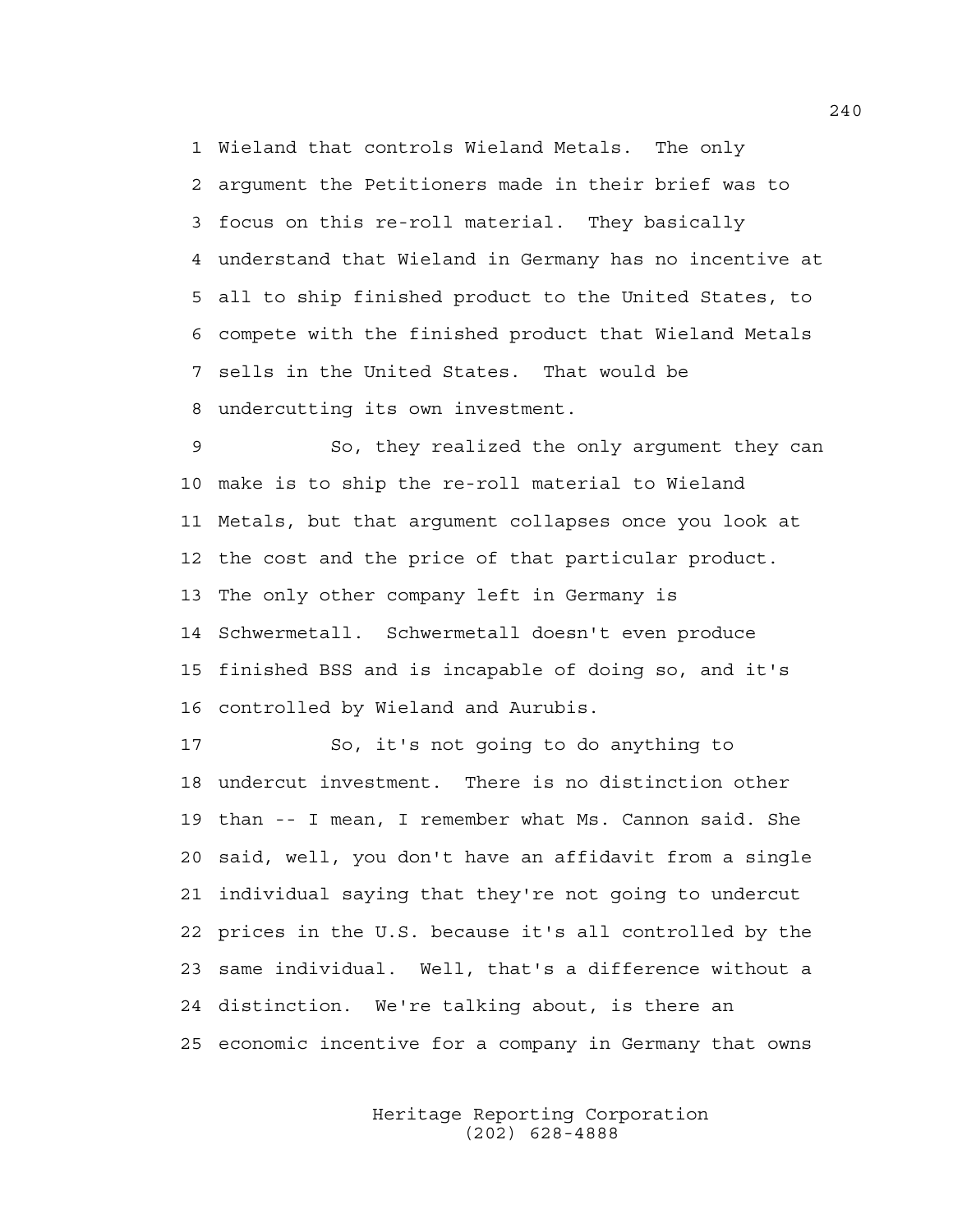1 a producing company in the United States, to ship at 2 prices that will undercut its own investment. It's 3 the same exact factual situation, as it was in the 4 case of the Korean company, Poongsan, that owns PMX, 5 that you examined in the first review. It's the same 6 as you examined in the Sorbitol from France case. And 7 it's the same situation, albeit with maybe more 8 detail, but not materially different facts in the 9 Steel case.

10 CHAIRMAN OKUN: Well, for purposes of post-11 hearing, I think the point I would make is it has -- 12 any other cases where the Commission or Commissioners 13 have relied on that, it has been a factual inquiry to 14 establish those facts which you allege, because I 15 think that we have seen over time different 16 arrangements. I mean, you know, there are global 17 suppliers and there are global suppliers and so I 18 think whatever factual information can be provided 19 helps supplement that argument.

20 MR. SHOR: We will submit it like that. 21 CHAIRMAN OKUN: Okay. And then, I think 22 this would be a post-hearing request, as well, which 23 is maybe you'll be able to provide, both the German 24 Respondents and Mr. Stockton, information about 25 pricing in the markets. And I just think to the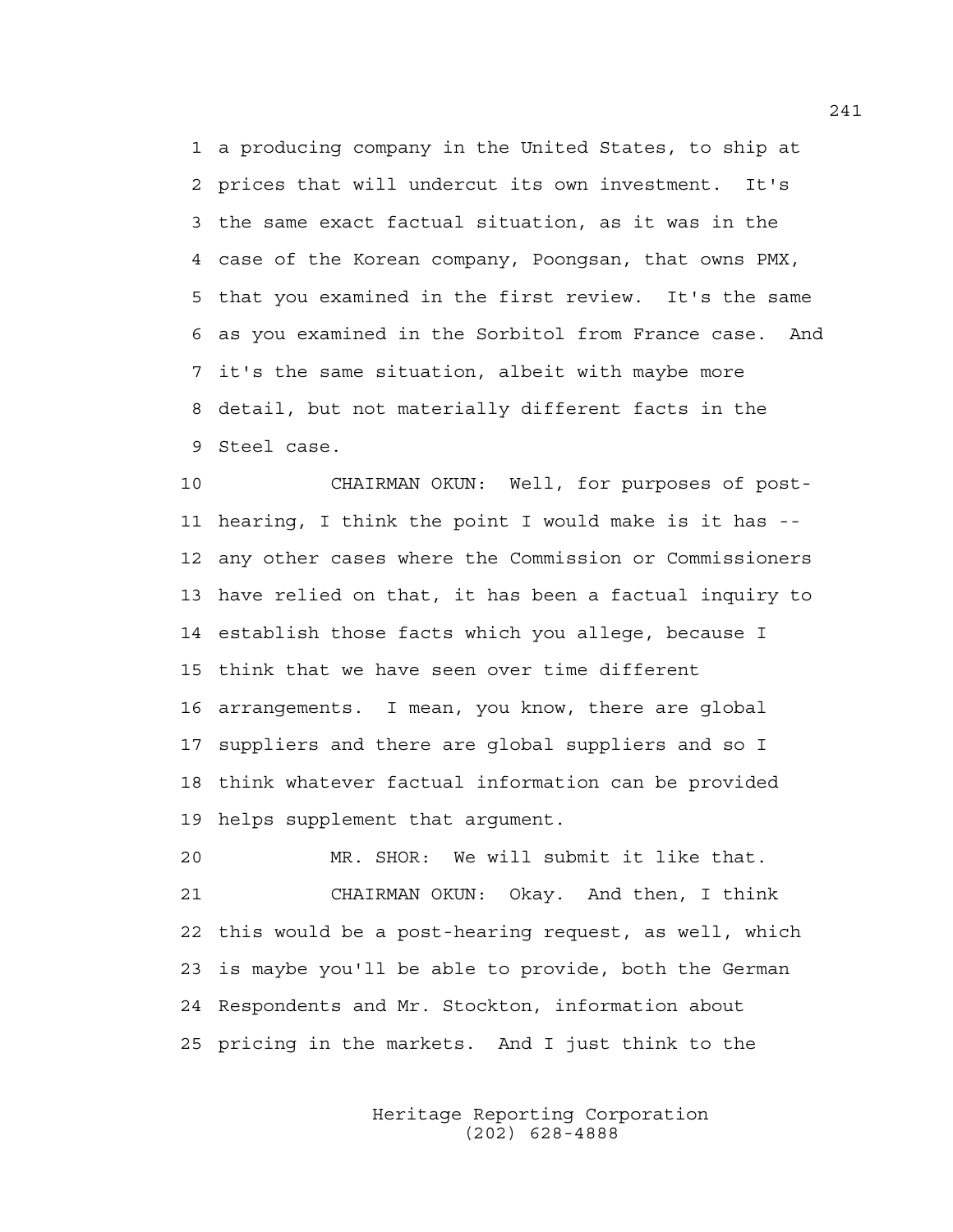1 extent there's anything else that you could provide on 2 the record that helps demonstrate that and, in 3 particular, for Germany with respect to the argument 4 on it being a regional market, which is something the 5 Commission has looked at, I think that would be 6 helpful, as well.

7 And with that, I don't think I have any 8 other questions and I will turn to Vice Chairman 9 Williamson.

10 VICE CHAIRMAN WILLIAMSON: Thank you, Madam 11 Chairman, just a couple of questions. Mr. Stockton, 12 you indicated that late deliveries of BSS from 13 domestic suppliers cause you to lose orders. Now or 14 in post-hearing, can you provide us examples of the 15 business you lost as a result of this?

16 MR. STOCKTON: Yes, in the post-hearing, 17 yes.

18 VICE CHAIRMAN WILLIAMSON: Good. Okay, 19 thank you. I asked this question this morning. I 20 don't know whether Respondents have anything to say 21 about it. On Table 2-1, which shows the domestic 22 shipments of -- shows the share of domestic shipments 23 of subject imports and non-subject imports that were 24 sold to distributors and end users. For both subject 25 and non-subject imports, the table shows a large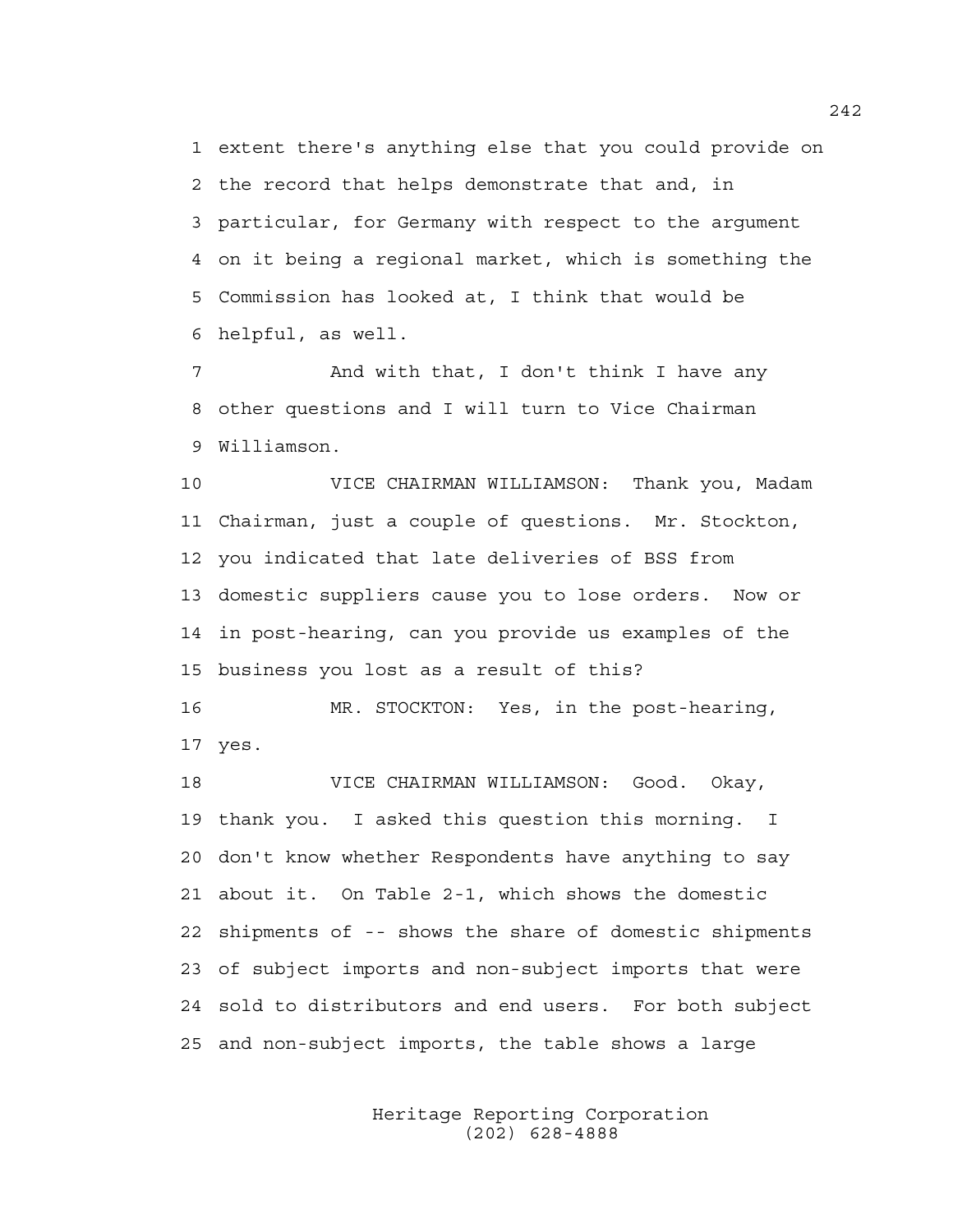1 increase in percentage sold to distributors between 2 2007 and 2008. I don't know whether you have anything 3 now or can you explain this shift in post-hearing. 4 This is Table 2-1.

5 MR. SHOR: 2-1, which page is it on? There 6 it is.

7 VICE CHAIRMAN WILLIAMSON: Page 2-2. Why 8 don't you do it post-hearing, that would be fine, if 9 you have any information on that?

10 MR. SHOR: Yeah, we will address it in more 11 detail -- we'll address it in our post-hearing brief. 12 We haven't looked at it.

13 VICE CHAIRMAN WILLIAMSON: Okay, thank you. 14 In their briefing page 61, the domestic producers 15 cite statements of several U.S. purchasers, they would 16 intend to purchase subject imports if the orders were 17 revoked, and I was wondering if you have any comments 18 on that?

19 MR. SHOR: That's always an interesting 20 question because the question is always asked, would 21 you buy from Germany. It's never, would you buy from 22 Germany at a price that they've quoted you on. If you 23 look at who those purchasers are, first, I don't think 24 many of them have ever bought from Germany before. 25 But, our point is, it's not just whether a purchaser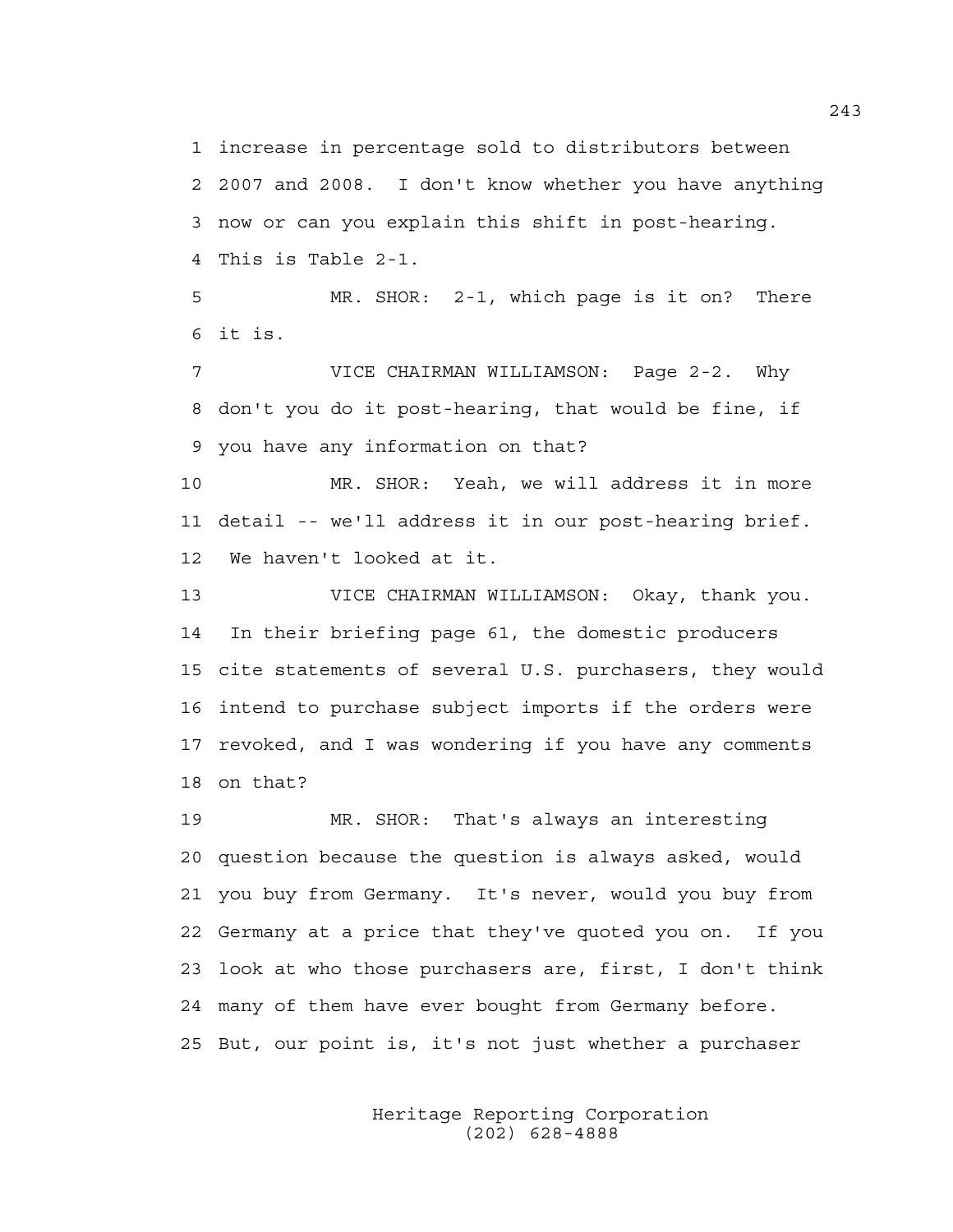1 would be willing to buy. It's whether the German 2 producer would be willing to sell. And at current 3 U.S. price levels, Wieland has told you over and over 4 again that they are not willing to ship material from 5 Germany at current U.S. producer price levels.

6 VICE CHAIRMAN WILLIAMSON: Okay. Okay, 7 thank you. And actually with that, I have no further 8 questions and I want to thank the witnesses for their 9 testimony.

10 CHAIRMAN OKUN: Commissioner Pearson? 11 COMMISSIONER PEARSON: Thank you, Madam 12 Chairman. Mr. Schuler, is there any circumstance 13 under which Wieland Metals, Inc. might consider either 14 building or buying a melt shop? I mean, I ask because 15 you've expressed concern about availability of supply 16 and so that's -- you may not want to say much about 17 this in public, but I -- you know, whatever you're 18 able to say, I'd be curious to hear.

19 MR. SCHULER: I think we will address the 20 point in the post-hearing brief. But, I mean, let me 21 say, maybe one or two sentences to it. Obviously, it 22 would be my dream, no question about it but, I do have 23 to stay realistic. In order to operate a hot-rolling 24 mill and a foundry, you need to spend a lot of money. 25 You need admittedly relatively high volumes to make it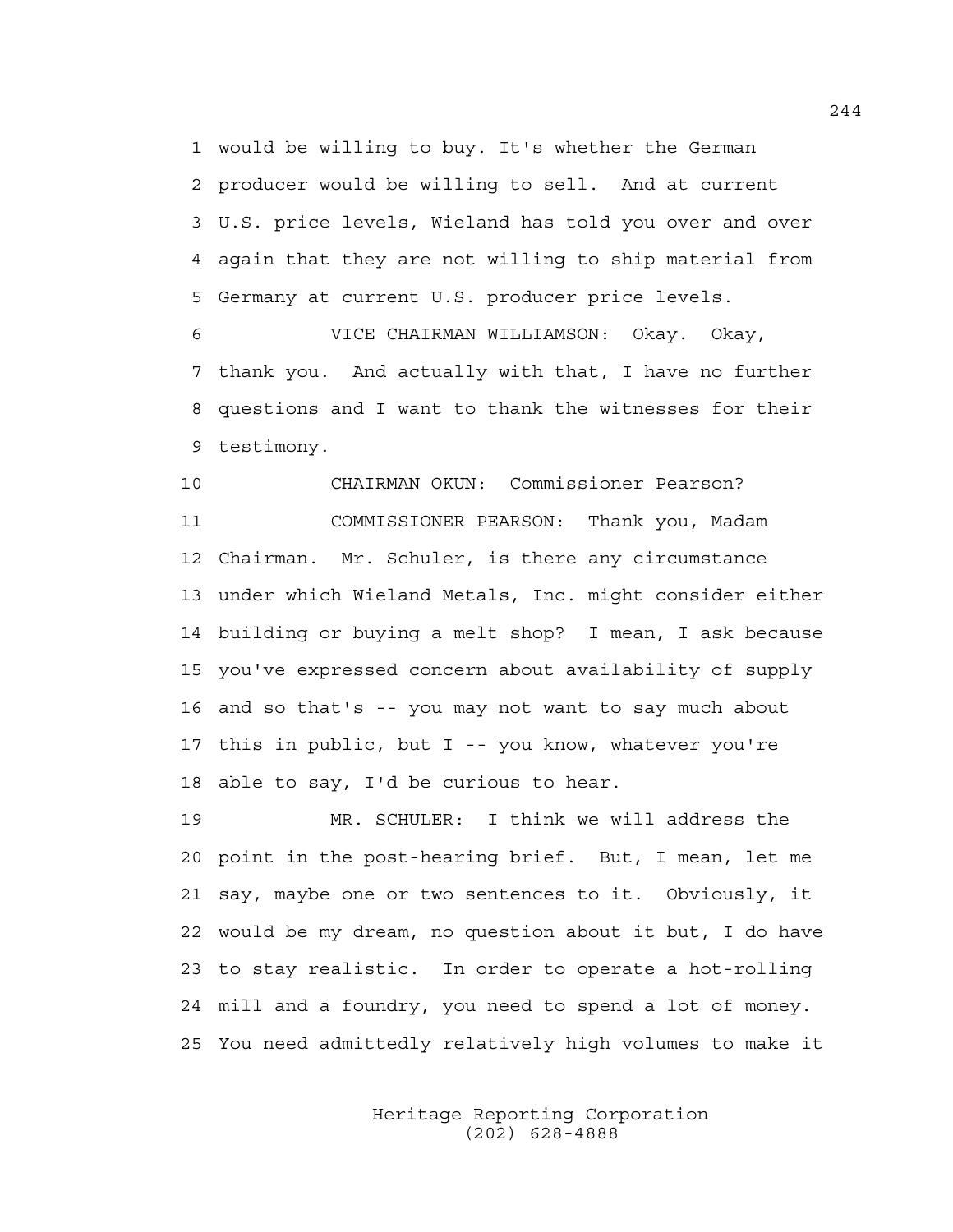1 work. At this junction, where we stand with our share 2 in the market here, this is not an easy avenue out.

3 MR. TRAA: Werner Traa. I would like to 4 add, it's not my intention to add more capacity to 5 this market. It would also make no, really no sense 6 to add to a market, which is stagnant, where there is 7 enough capacity, especially in this product. Why 8 should we spend any money in adding additional 9 capacity to this market? So that's at least the view 10 of the Board and, of course, he -- as he mentioned, 11 it's his dream, on the other side, I think we should 12 stay realistic. Why should we spend any money in this 13 market right now to add additional capacity? It makes 14 no sense, no economic sense.

15 COMMISSIONER PEARSON: Now that point is 16 well taken. I hear what you're saying. There was a 17 discussion earlier about long-term contracts and I 18 just want to -- I think Commissioner Aranoff addressed 19 this, I just wanted to go back and clarify. In 20 essence, were you saying that if you signed a long-21 term contract, that it might have some minimum 22 quantity that you would be wanting to buy and perhaps 23 some maximum quantity, so that there would be 24 potential variability of quantity within some range? 25 MR. TRAA: Yes, I would be ready to sign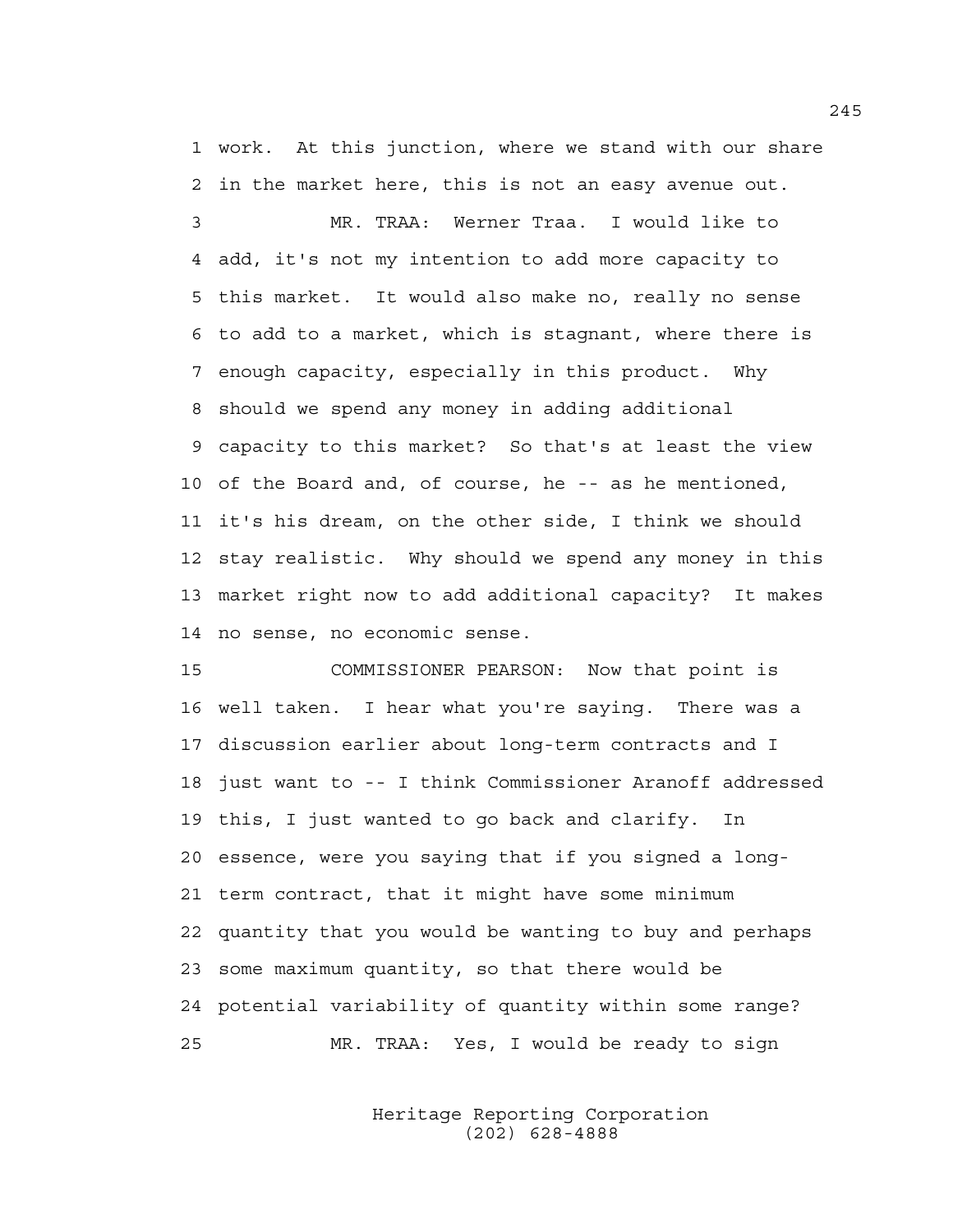1 contracts saying -- or fixing quantities, minimum 2 quantities. That's what I said, yes.

3 COMMISSIONER PEARSON: Okay. And how would 4 the pricing be handled in such a contract, because, 5 with the variability and copper pricing, it probably 6 isn't feasible to just say so much per pound for three 7 years? Would the pricing be set relative to the 8 current futures price at the time of production or 9 shipment? Or would it be based on fabrication 10 charges, rather than copper price? How would that be 11 handled?

12 MR. SHOR: I can address that, Mr. Pearson, 13 because I've looked a lot at these contracts. The 14 standard format for the contract is to specify a 15 fabrication charge that's fixed for the period of the 16 contract and then metal pricing is based on a formula. 17 It's going to be LME pricing for copper and zinc, 18 plus a set premium that is usually -- the premium is 19 usually set for the duration of the contract, and then 20 the customer has the option of fixing the metal on a 21 date of its choosing. So, if you think metal prices 22 are going up, you do it at one time or you do it at 23 another time. But, it's basically fabrication prices 24 and the premium, metal premium are fixed in the 25 contract, but the actual metal price fluctuates with

> Heritage Reporting Corporation (202) 628-4888

246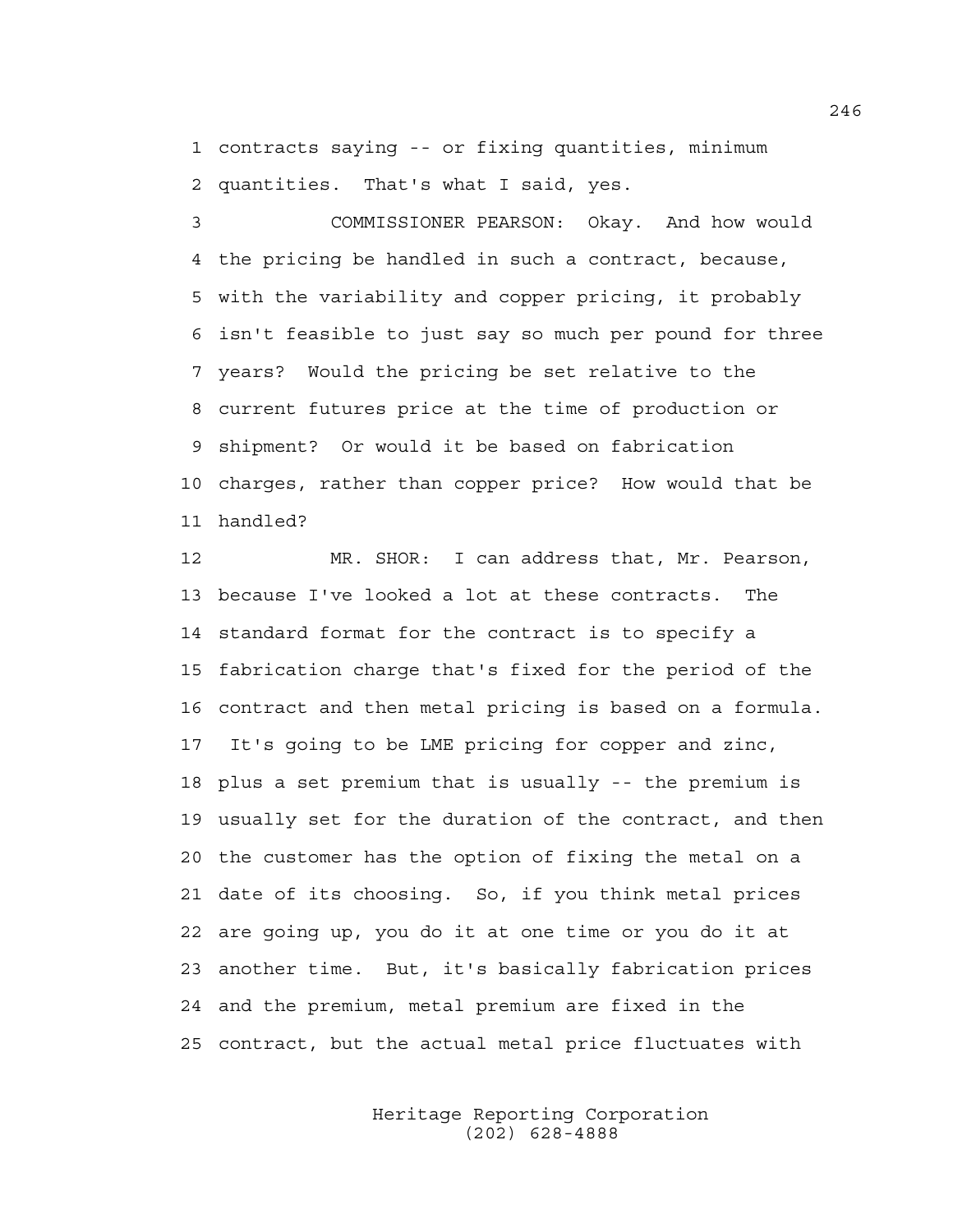1 the LME price.

2 COMMISSIONER PEARSON: Okay. Do we already 3 have on the record one or more of these contracts? 4 MR. SHOR: I don't believe so. 5 COMMISSIONER PEARSON: Would it be possible 6 to put that on the record, perhaps even in English? 7 MR. SHOR: We can certainly do that. 8 COMMISSIONER PEARSON: Just to have an 9 example, because that would tell us something about 10 how in the real world these issues are dealt with. 11 MR. SHOR: Certainly, we'd be happy to do 12 that. 13 COMMISSIONER PEARSON: Okay, thank you. 14 COMMISSIONER PEARSON: Mr. Stockton, you may 15 have commented on this already, but do you foresee 16 continued decline in demand for brass sheet and strip 17 in the United States or is there a bottom in sight? 18 Are we getting down to where there's kind of residual 19 demand and you're going to have U.S. customers that 20 you serve over time? 21 MR. STOCKTON: I'll address our thoughts on 22 the marketplace post-hearing. I think there was an 23 earlier question just asking about the market. I 24 mean, what I would just say is that as a company, our 25 goal is to be close to our customer base. So, as long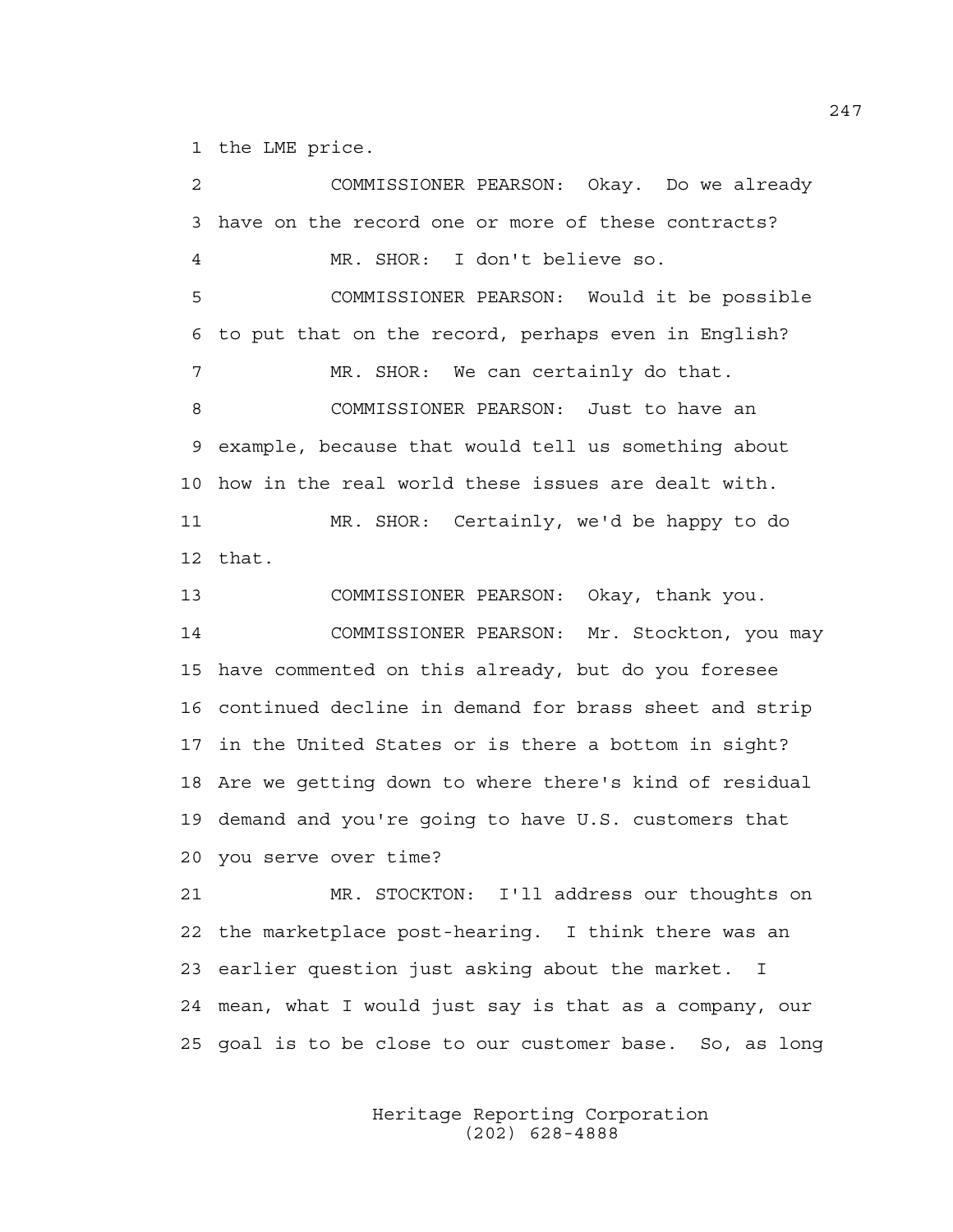1 as our customers in the United States are using parts 2 made of brass sheet and strip, it would be our aim to 3 have our manufacturing facilities close to them.

4 COMMISSIONER PEARSON: Okay. And that's an 5 excellent answer from a businessman who has a customer 6 focus. And, finally, I think for Mr. Shor, you talked 7 recently about the fabrication as a function of 8 income, the fabrication charge as a function of 9 income, as a way of measuring how well the industry is 10 doing. Do we have the data that we need to do that 11 calculation across the period of review?

12 MR. SHOR: I believe you do. The way I 13 would look at the industry -- and the term 14 "fabrication charge" is used differently in different 15 context, so let me use my own terminology, maybe that 16 would be helpful. I think that the measure of what 17 the industry is actually doing is what I would call 18 margin over metal. This is -- look at the total 19 purchase price, subtract the LME metal component of 20 the price, and then you're looking at the price that 21 the industry actually sets. And that's what I believe 22 Global Brass does in their own financial statements. 23 The staff report contains a calculation of that amount 24 and that's what I believe in the staff report, it's 25 called fabrication charge. It's not the actual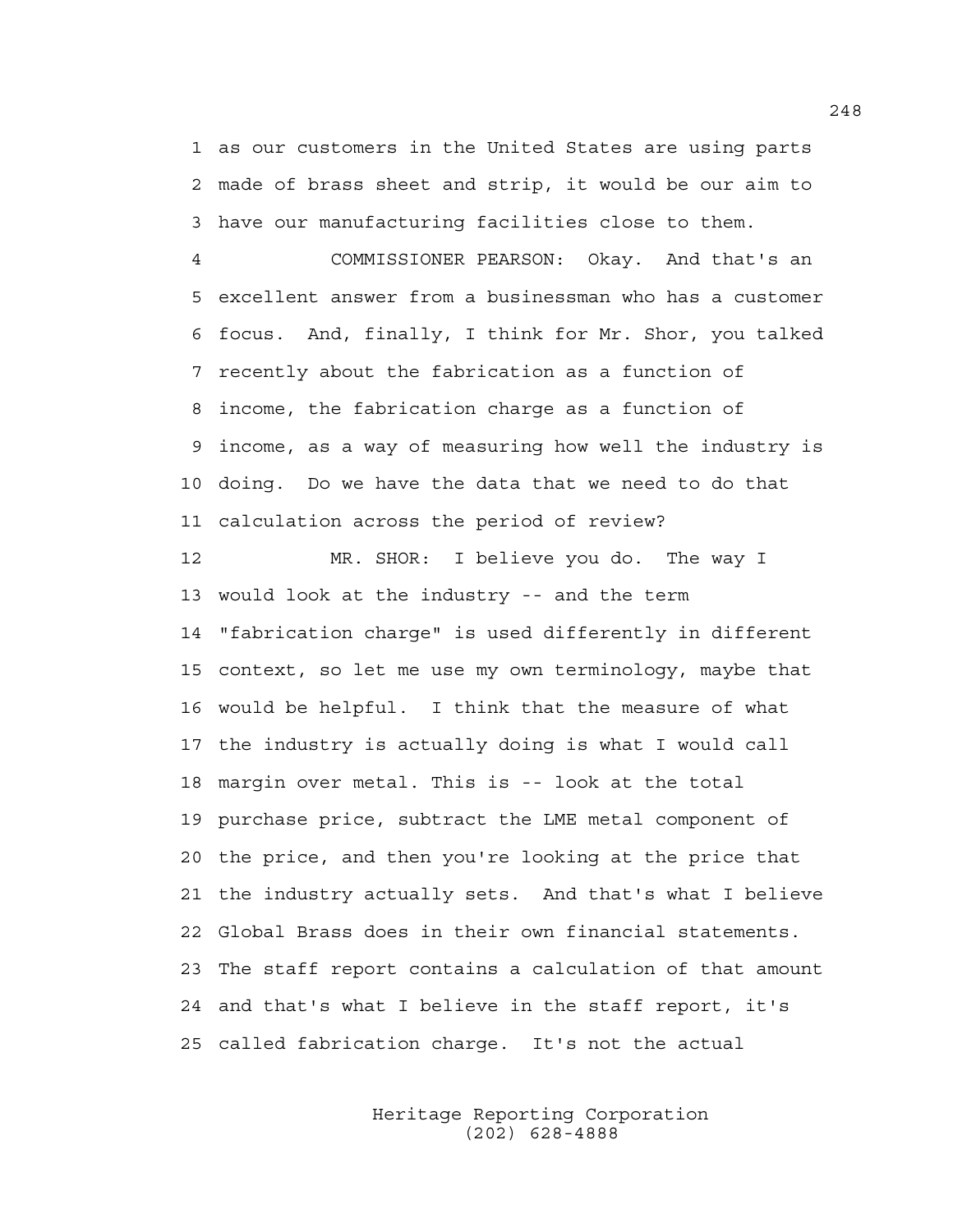1 fabrication charge. It includes some of the variable 2 component of the metal price. And that's what I would 3 look at and there is a calculation of that in the 4 staff report.

5 COMMISSIONER PEARSON: Okay. So, our staff 6 report currently does a good job of presenting this 7 issue that you've been --

8 MR. SHOR: Yes.

9 COMMISSIONER PEARSON: -- talking about? 10 MR. SHOR: Yes, it does.

11 COMMISSIONER PEARSON: Okay. Okay, good. 12 It wasn't clear to me whether you wanted us to do 13 something more.

14 MR. SHOR: No, we agree with -- it's an 15 estimate, but it's based on the actual data you have 16 gathered. And you can also see some of it in the 17 pricing data, because, there, the product prices were 18 broken out by the different components. You have 19 fabrication part. You have metal premium. So, you 20 can see the trend over time, as well, from that data. 21 COMMISSIONER PEARSON: Okay. Well, thank 22 you, very much. With that, I think, Madam Chairman, 23 that I have no further questions. So, I'd like, very 24 much, to thank this panel and have good flights home. 25 I don't know whether we'll see you again in five years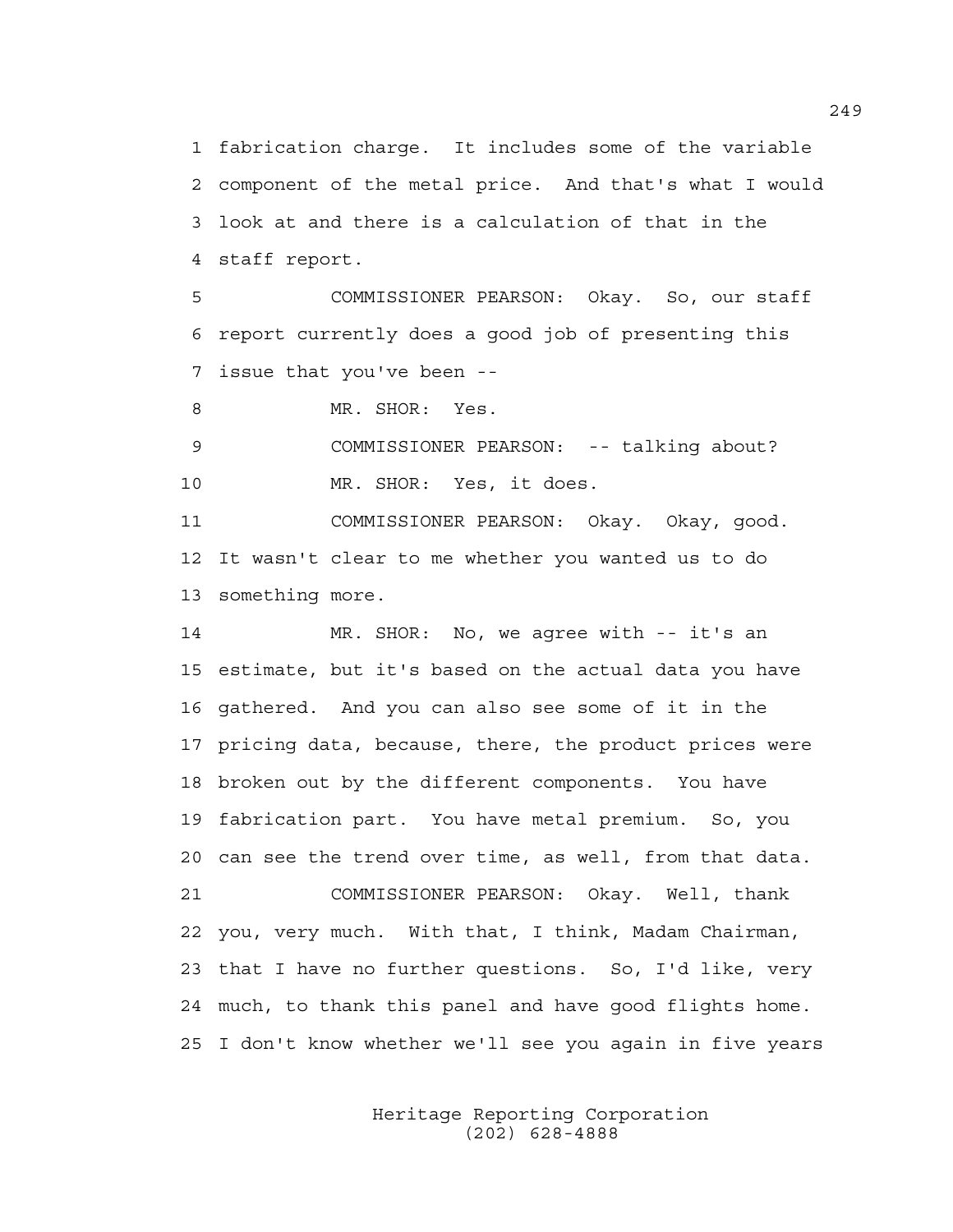1 or not. I won't be here. Thank you.

2 MR. SHOR: Nothing personal, but we hope 3 not.

4 CHAIRMAN OKUN: Commissioner Aranoff? 5 COMMISSIONER ARANOFF: Thank you, Madam 6 Chairman. In the preliminary review, German producers 7 reported that about 10 percent of their total BSS 8 production in Germany was higher value, specialty 9 products. Can you update the record for us on that 10 and tell us whether that amount has changed during the 11 current review period? And if you want to take a look 12 at what you said the last time around and make sure 13 you're using the same definition, please go ahead and 14 do that post-hearing.

15 MR. SHOR: I think we'll take a look at 16 that.

17 COMMISSIONER ARANOFF: Okay, thank you. The 18 issue of transportation costs has come up a number of 19 times today and I know there are some anecdotal 20 examples in the record. If there's anything that you 21 could provide that would give us some additional 22 information on transportation costs from Germany to 23 Asia and to the U.S. and, in particular, to China from 24 Germany, that would be helpful in rounding out the 25 information that we have on the record on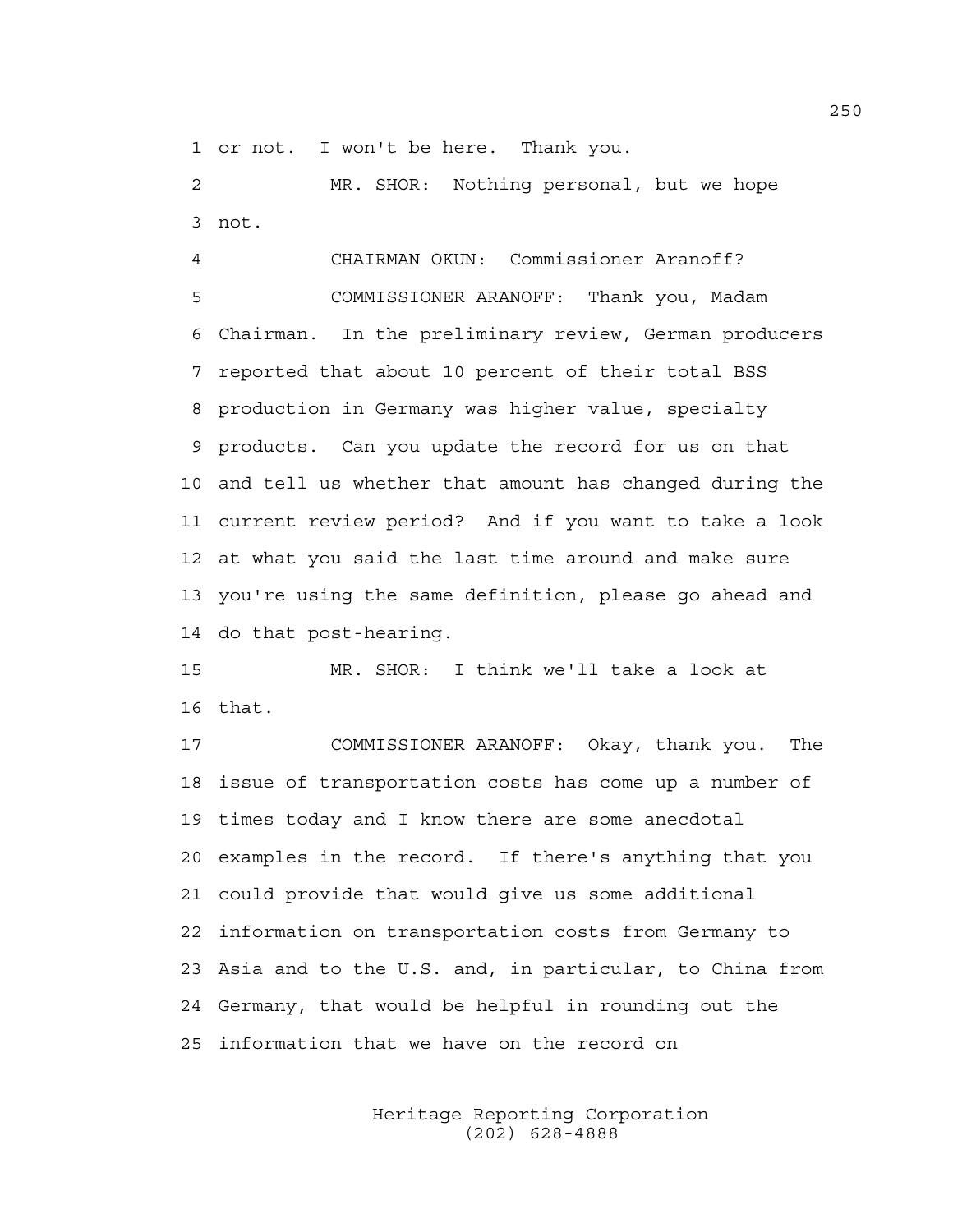1 transportation costs.

2 MR. SHOR: Yes, if I could address that, 3 just so you understand what's already on the record, 4 because you just see the summary of it in the staff 5 report. We provided on the record copies of invoices, 6 actual freight invoices for shipments from Wieland 7 Germany to Wieland Metals. And we don't ship direct 8 to China. It tends to go through Singapore. That's 9 where their facility is. So, we provided freight, 10 actual freight invoices for shipment from Wieland 11 Germany to Singapore.

12 Not to belabor the China point, but China is 13 a very, very small market for Wieland. In 2010, you 14 have in the questionnaire response the total shipments 15 of Wieland to Asia. Twenty percent -- I'm sorry, for 16 2010, 15 percent of that is China. So, it's a small 17 percentage of a small number. China is not a 18 significant market for Wieland for the reasons that 19 the Petitioners testified to. Prices are low there. 20 We do not ship increased in quantities to low-priced 21 markets.

22 COMMISSIONER ARANOFF: Okay. It's an open 23 opportunity to fill in any additional information on 24 transportation costs.

25 MR. TRAA: Werner Traa. I wanted to make a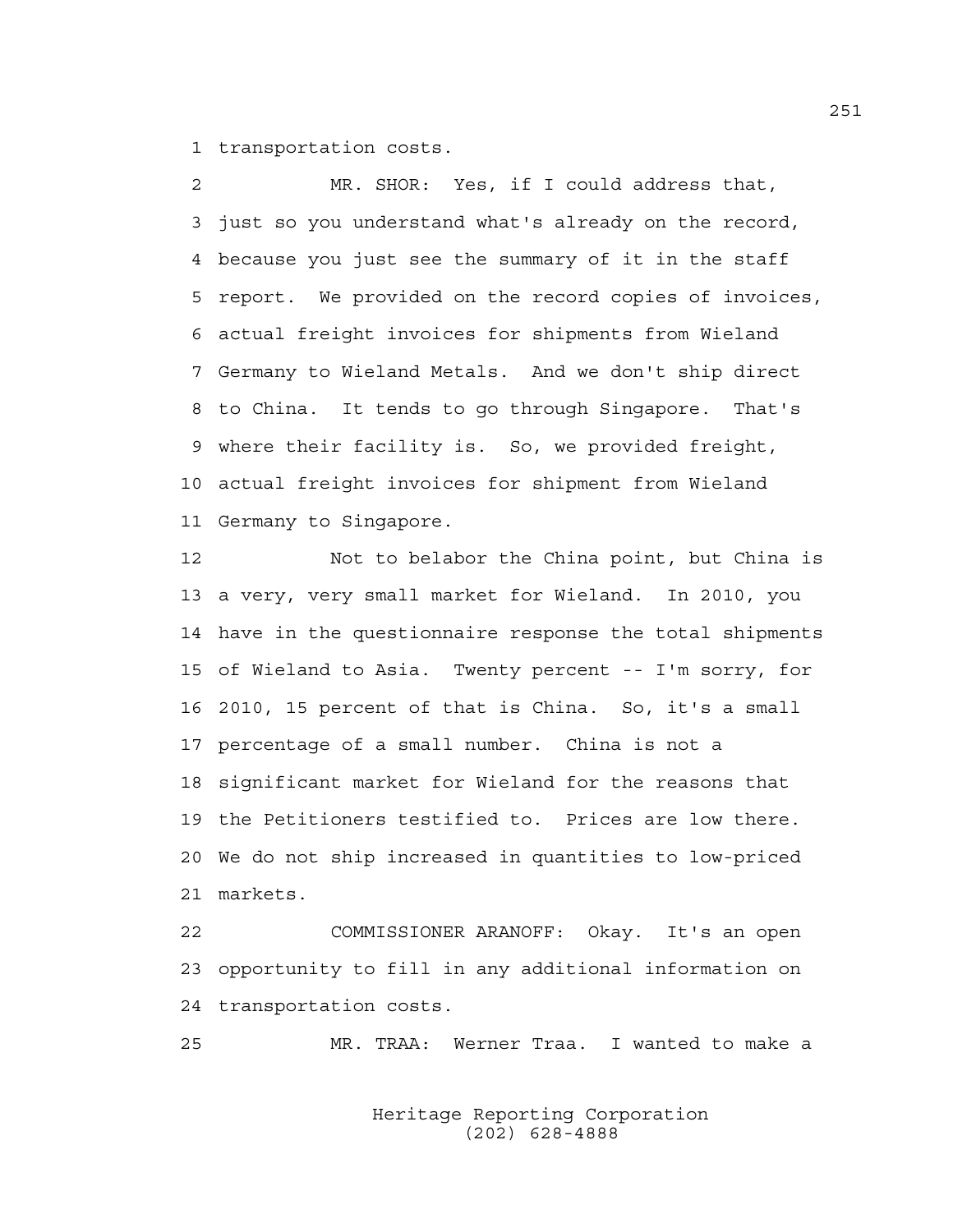1 remark on that. I heard today about Germany being 2 very strong in exporting and that's correct but, of 3 course, mainly in the European area. If you look at 4 China and specifically Europe into the United States, 5 you have to keep in mind that most of the products 6 shipped in containers overseas are coming from China 7 to the United States and from China to Europe. 8 Therefore, the freight rates from Europe to China and 9 the freight rates from the U.S. to China are lower 10 than the opposite way, because the forwarders are 11 looking how to bring their empty containers back to 12 China, where then they get filled with all the 13 products we buy from China, also the U.S. buys from 14 China. So, as a matter of fact, the freight from 15 Europe to China is very, very low because, otherwise, 16 they have to ship empty containers back. This is an 17 explanation I get from our people because they are 18 constantly asked this question and at least this was a 19 logical or is a logical explanation. But, we will 20 supply you with the data.

21 MR. SHOR: The numbers are not confidential. 22 It's 12 cents a pound to the United States and five 23 cents a pound to Singapore.

24 COMMISSIONER ARANOFF: Okay. The last 25 question and I asked this, this morning with the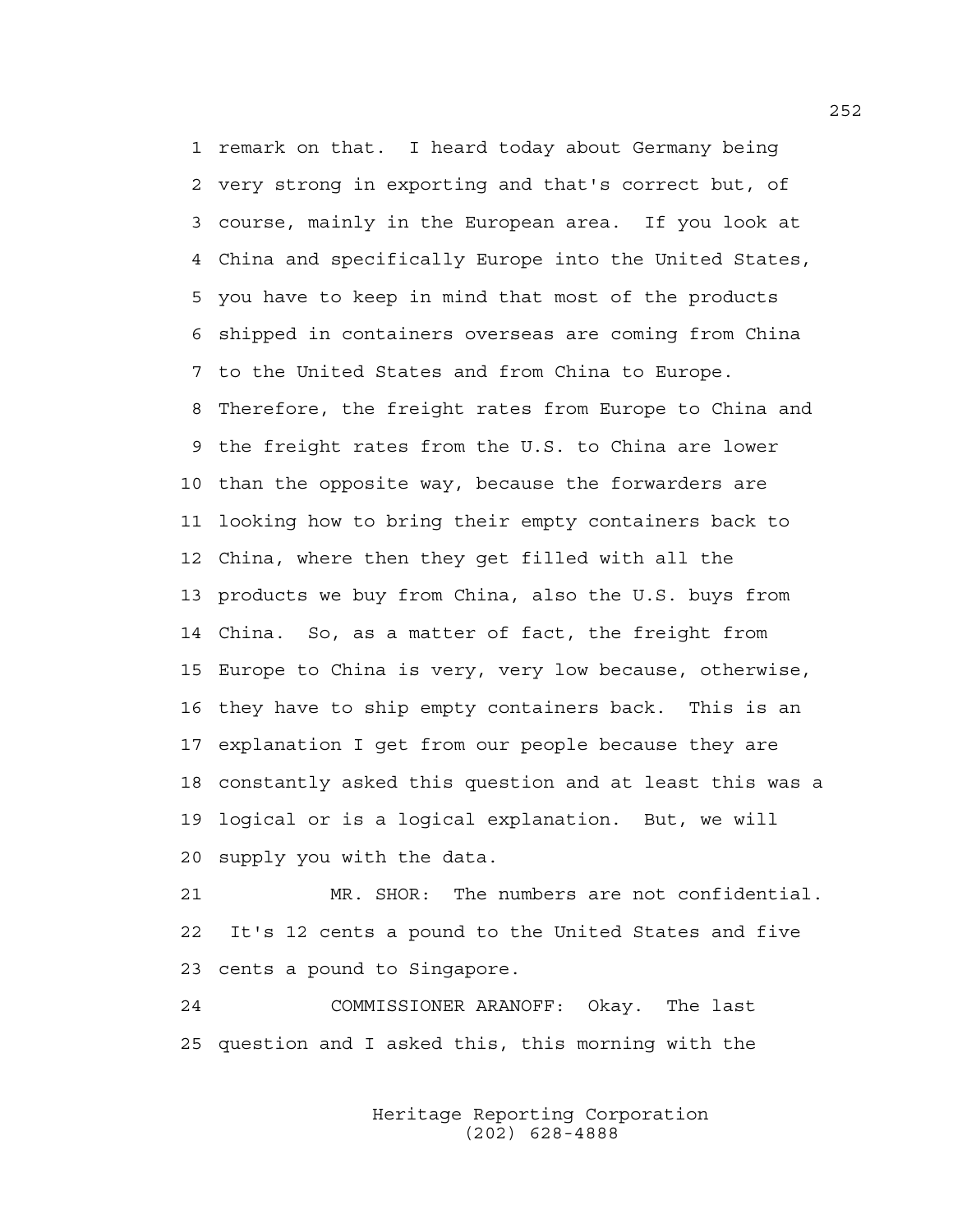1 domestic producers. In the brief, you argue about the 2 domestic industry is immune to a cost-price squeeze 3 because raw material prices are passed through to the 4 customer. In the last review, though, the Commission 5 found that "the practice of separating metal prices 6 from fabrication or conversion prices does not 7 insulate the domestic producers from pricing 8 pressure." Has something changed in the current 9 review period that now makes the industry more immune 10 to a cost-price squeeze than the Commission found five 11 years ago?

12 MR. SHOR: I hope that we provided a better 13 explanation of the industry's pricing practices this 14 time. I don't think that finding last time was 15 accurate. They pass through in full the raw material 16 costs. And I can address the things they mention. 17 They talk about melt loss, the amount that evaporates 18 up the furnace. That is less than one percent -- 19 closer to zero or closer to one percent is it -- it is 20 between zero and one percent and they build that into 21 the metal premium. So, the idea that the melt loss 22 has some impact on this is totally false. Moreover, 23 if they're operating better over time, that melt loss 24 is going to decrease. If there's some reason the melt 25 loss is increasing, it has nothing to do with rising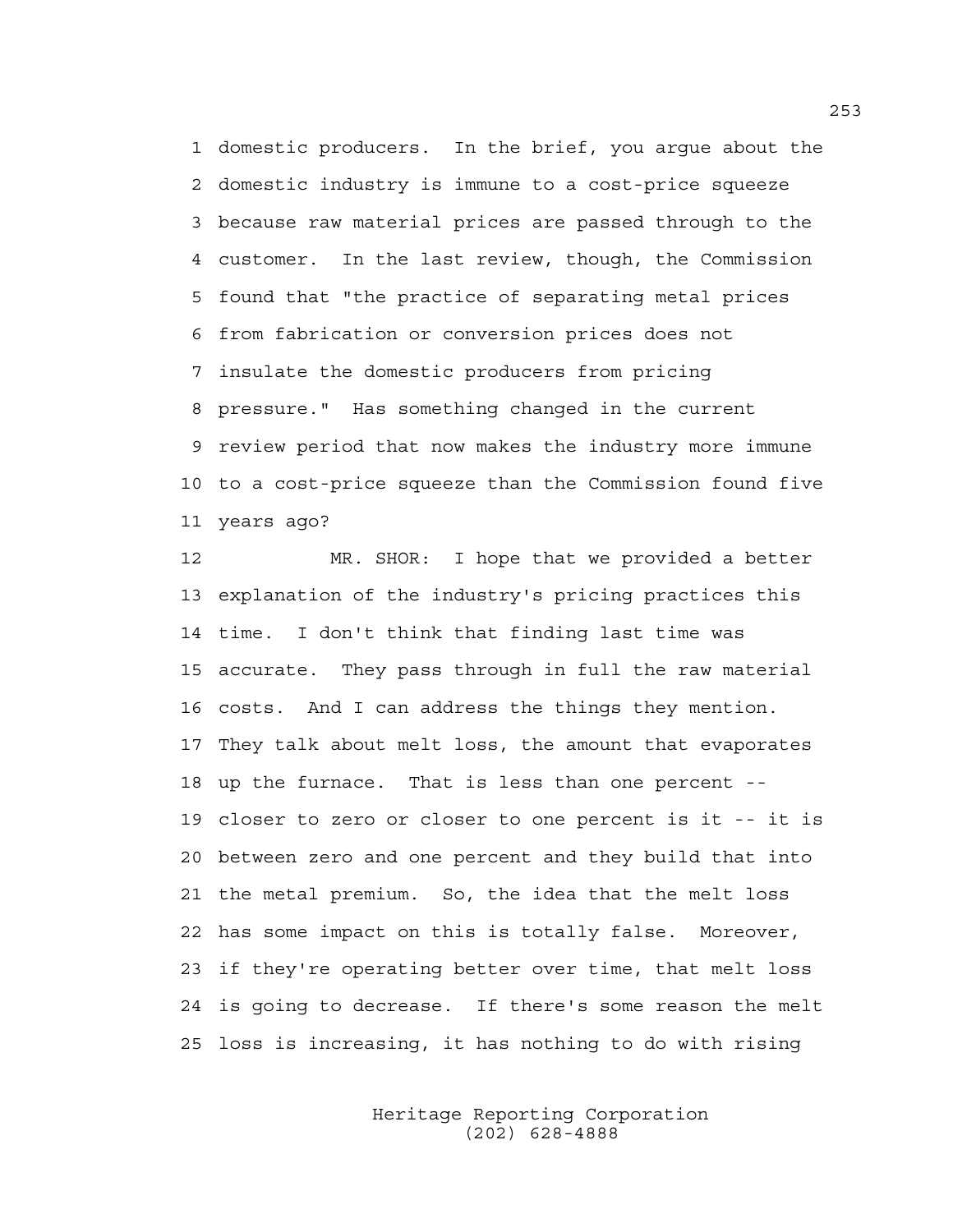1 copper prices. That's a production problem they're 2 having. So, melt loss is a complete non-factor.

3 And, you know, I don't know how to say it 4 clearly enough, but the proof is in the numbers. Cost 5 went up dramatically during this period. Raw 6 materials cost doubled. Look at operating income per 7 pound. It didn't decrease. It increased. That has to 8 mean -- it can't mean anything but -- you know, the 9 arithmetic is simple. If your costs go up and your 10 operating income is going up, too, it means you're 11 more than able to pass along your cost increases.

12 MR. SCHULER: I can maybe also add one other 13 sentence here. Costs have gone up and it will always 14 trail certain increases in passing it through to your 15 customers. But, I think if you just look at the 16 numbers that we discussed today, for the copper price, 17 what we're all paying at the pump today, what 18 electricity is compared to what it was years ago, 19 today, nobody can deny it anymore. Nobody can absorb 20 smaller changes in price increases and sort of 21 pretend, okay, others are not increasing it, I don't 22 accept an increase from you. Now, the increases have 23 been so massive, that everybody was forced to put it 24 on the forefront and really report it and ask for 25 those surcharges that are now part of this margin over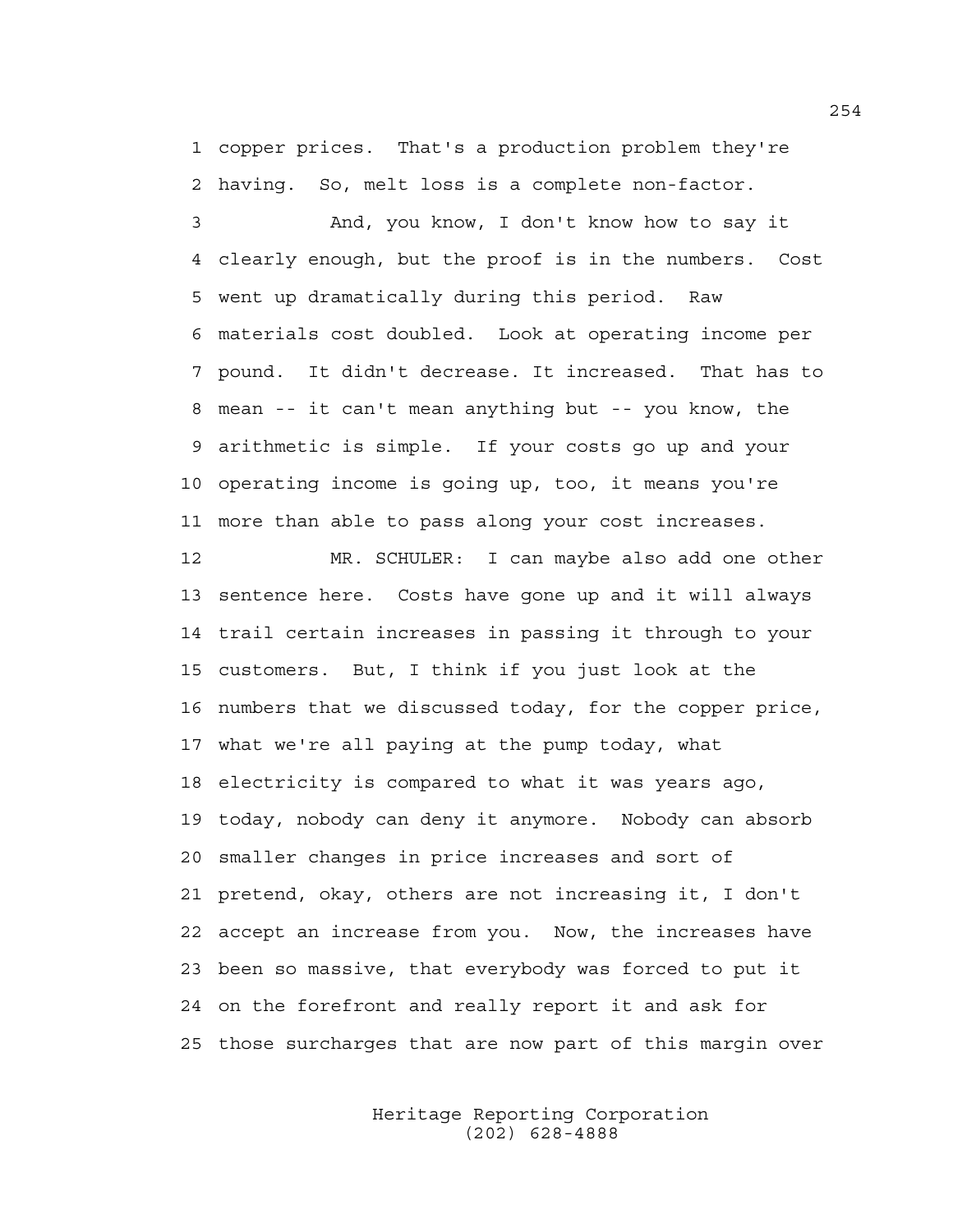1 metal. And that aspect, really, the perspective has 2 changed because it has become obvious to every citizen 3 around the world that a lot of these costs have 4 escalated in ways that we have never seen before.

5 COMMISSIONER ARANOFF: So, I don't think 6 based on that, that there's actually a fundamental 7 disagreement between this panel and the panel this 8 morning. But with respect to pricing, there's been an 9 increasing attempt to capture every variable piece 10 that goes into a formula and somehow get it indexed or 11 in some way included, so that the cost variability is 12 not quite as hard on the producer. But that said, 13 they're not all going to time out perfectly. So, 14 there's still going to be some risk. The risk is not 15 100 percent passthrough down to the customer.

16 MR. SHOR: There's no risk on copper price 17 increases. That's a full passthrough.

18 COMMISSIONER ARANOFF: It depends on when 19 you're charging it, relative to when you bought it. 20 MR. SHOR: No. You have to understand, that 21 is absolutely incorrect. They do not go long on 22 copper. They do not buy copper one day and sell it 23 the next day. They buy it and sell it at exactly the 24 same time. They are taking no metal risk at all. 25 That's what Olin means by its balanced book approach.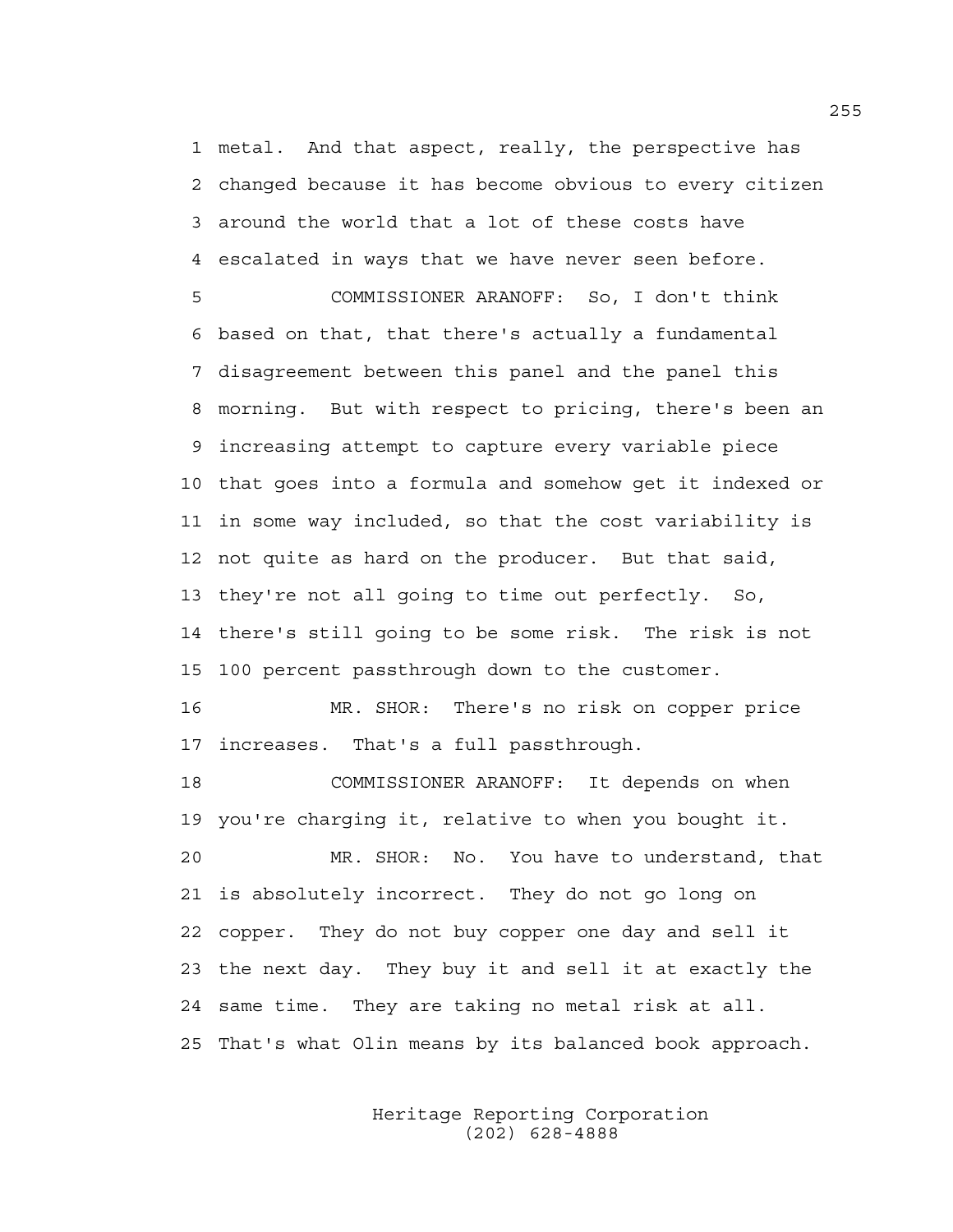1 They do not buy or sell metal without covering that 2 position that day. It is absolutely incorrect to 3 assume that they are taking some metal risk between 4 the time they sell it and the time they buy it. It 5 happens at the same time.

6 MR. TRAA: Well, I guess -- Werner Traa -- 7 no brass mill or no producer in the world is really 8 capable of covering that risk. So, we have 100 9 percent hedge policy, as we call it -- everybody calls 10 it a little bit different, but it's really, we don't 11 have any risk out there. So, we don't speculate. 12 This is what everybody in our company learns on his 13 first working day, we do not speculate. We know we 14 might make a lot of money in buying at low price and 15 trying on speculating on a rising market. This is 16 absolutely no, no, because our owners would not -- 17 would kick us out. They would say, look, you 18 speculate, you don't produce or fabricate products. 19 So, this is really the thing every employee in our 20 company has to learn on his first day, we don't 21 speculate.

22 COMMISSIONER ARANOFF: Okay.

23 MR. SCHULER: You have to see the -- Markus 24 Schuler -- you have to see the relationship of, for 25 example, again, the cost for raw material at 28 cents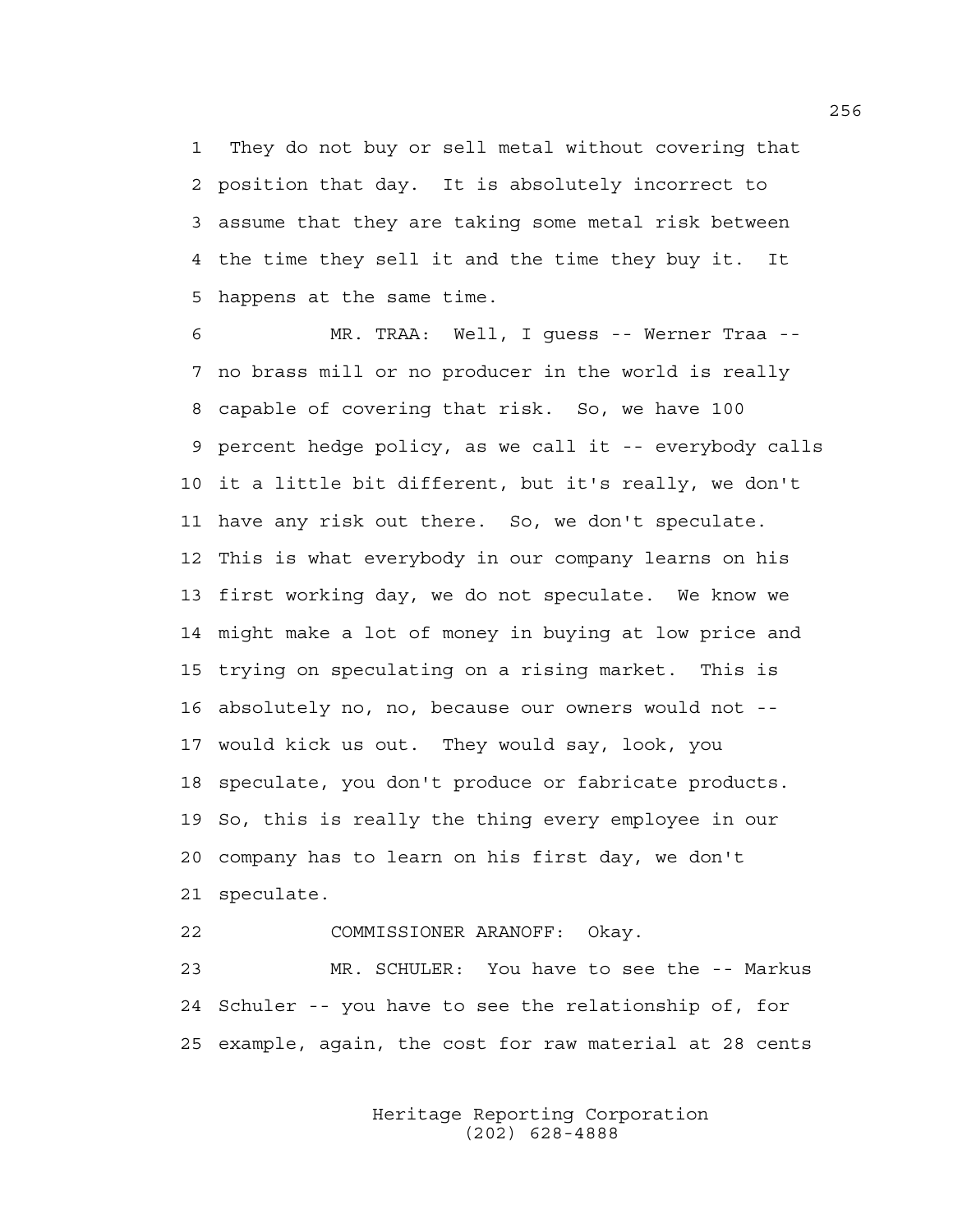1 and copper price swings of 10, 15, and sometimes even 2 20 cents a day. It would be horrible for everybody's 3 business to be open and exposed to such swings. All 4 of us here in this room, all companies here have 5 developed methodologies to deal with those swings and 6 none of us is taking a risk on buying something at a 7 higher price and having to sell it at a lower cost 8 later on. We do bridge those time lapses between 9 purchases and sells through hedging transactions, like 10 Mr. Traa explained. But, we are perfectly secure and 11 safe on metal swings, if we do our work properly. 12 COMMISSIONER ARANOFF: Okay. I appreciate 13 all of those answers and I do want to thank this panel 14 for all of your time and assistance this afternoon. 15 Thank you, Madam Chairman.

16 CHAIRMAN OKUN: Commissioner Pinkert? 17 COMMISSIONER PINKERT: Thank you, Madam 18 Chairman. I just have a few more questions. I want 19 to begin, though, by offering the Petitioners an 20 opportunity in the post-hearing submission to comment 21 on this question of whether Wieland, in its U.S. re-22 rolling facility, has had a difficult time obtaining 23 high quality or top quality inputs. And if, in fact, 24 they have had a difficult time with that, then, 25 please, also, comment on why that might be the case.

> Heritage Reporting Corporation (202) 628-4888

257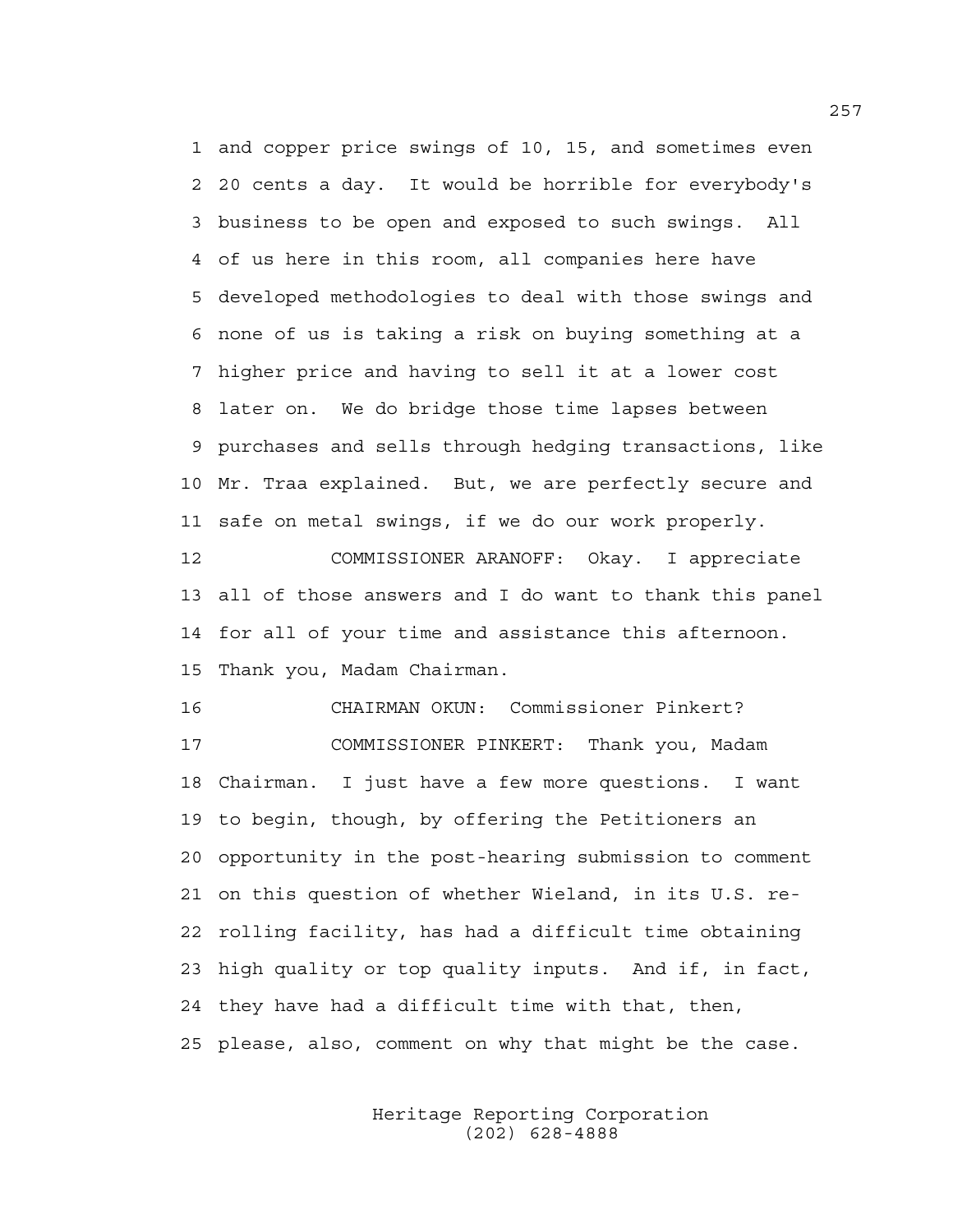1 MR. HARTQUIST: We'll do so. Thank you. 2 COMMISSIONER PINKERT: Thank you. And I 3 want to give -- since the original testimony on this 4 came from Mr. Stockton, I want to give you another 5 opportunity to comment on that issue, if you have any 6 additional comments.

7 MR. STOCKTON: Okay. I'll do so in the 8 post-hearing.

9 COMMISSIONER PINKERT: Thank you. Now, in 10 terms of the cost-price squeeze and whether or not the 11 U.S. industry is subject to the possibility of a cost-12 price squeeze, I note the testimony about 13 profitability and about the arithmetic relationships 14 that you, Mr. Shor, have identified on that, but can 15 you extend the analysis also to the ratio of cost of 16 goods sold to sales, either here or in the post-17 hearing?

18 MR. SHOR: Okay. I'll have to take a look 19 at the numbers.

20 COMMISSIONER PINKERT: Thank you. And, in 21 particular, let's say, look at it over the past two or 22 three years.

23 MR. SHOR: Well, actually, I can address it 24 now. That's the argument I started with in my opening 25 statement. They are basically saying that if their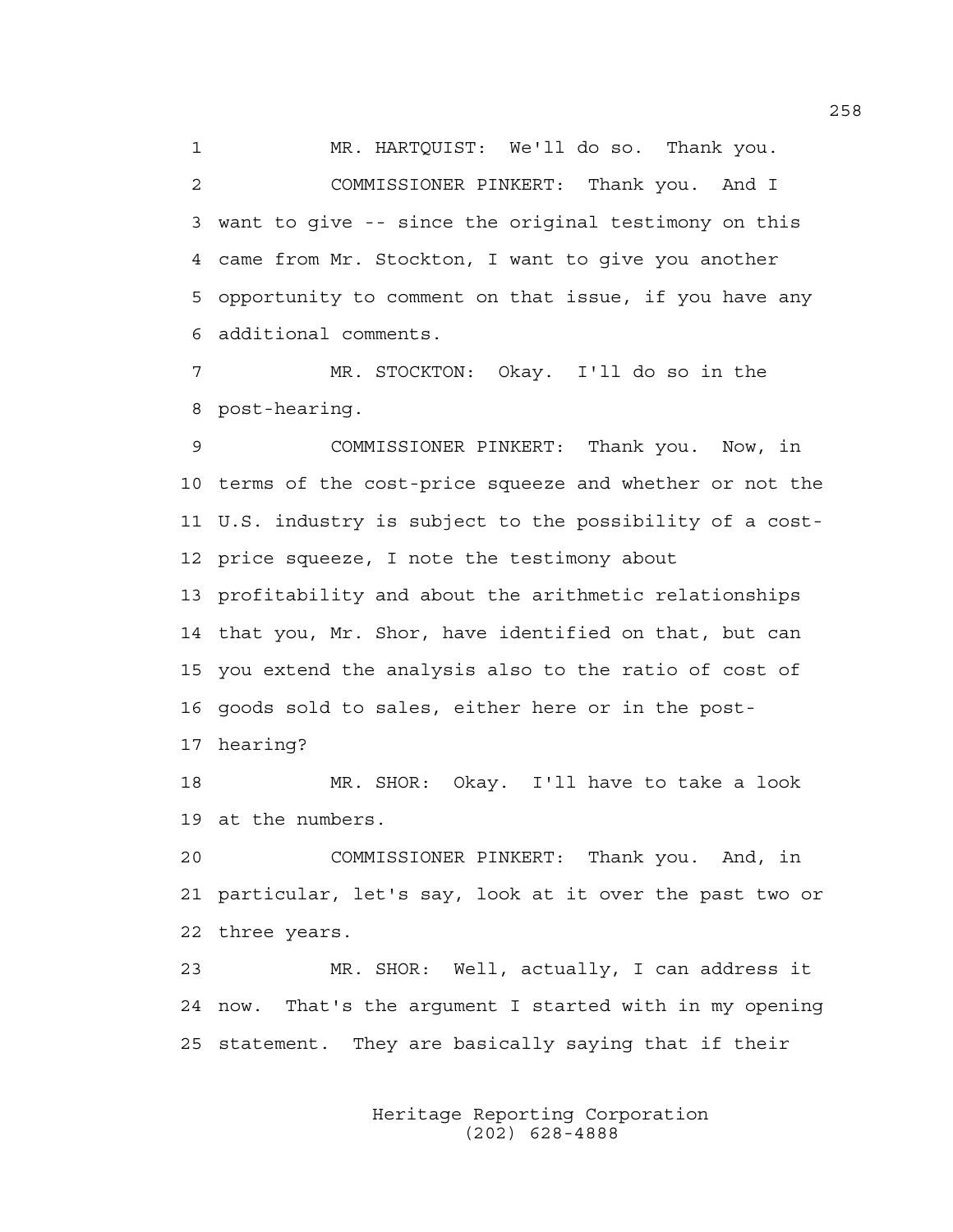1 costs double, then they should be entitled to have 2 their prices double and their profits double, because 3 that's the only way you keep those ratios the same. 4 The way I look at it is a cost-price squeeze is not 5 that your profits keep up with your costs. It's that 6 your prices keep up with your cost. So, the ratio is 7 going to change, but the absolute amount of profit 8 should stay the same. That's why the ratio is 9 changing, because their cost doubled, their profit 10 went up, but it didn't double. So, they're claiming 11 they're hurt by the fact their ratio declined. That's 12 just an argument that their profits didn't double.

13 COMMISSIONER PINKERT: Thank you. Now, does 14 having -- I think this is more a question for the 15 business folks on the panel, but does having scrap as 16 a raw material tend to keep the margins on the 17 finished product down?

18 MR. SHOR: There's one aspect of that, 19 that's interesting, which is on the tolling side, 20 which we haven't talked about, and it's part of the 21 explanation, I think, why we argued that rising copper 22 prices helped the domestic industry's profitability. 23 You heard testimony this morning about if you're in a 24 tolling arrangement, you have -- your customer has to 25 deliver the scrap or the metal to you six weeks before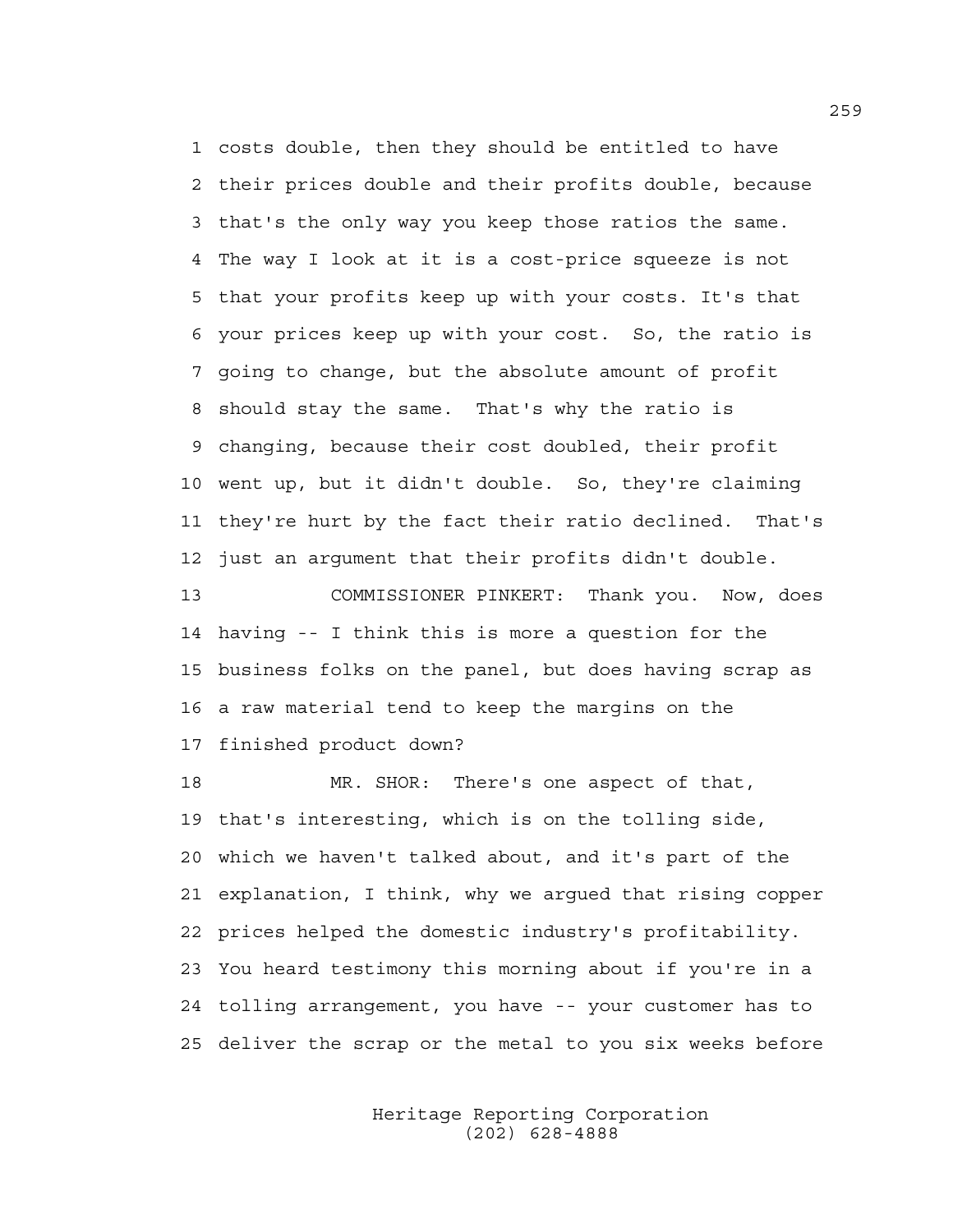1 the production date. And sometimes, they start with 2 you. If you're a large generator of scrap and you 3 don't have room for it, you'll ship it off to your 4 supplier. The beauty of that arrangement is, they 5 don't have to hold that scrap for that supplier. They 6 can melt it and sell it to somebody else and they 7 haven't paid a penny for it and they don't have to 8 finance it. It's a way that the domestic producers 9 have their customers finance their metal inventory.

10 So, that's another condition of competition 11 that we tried to argue needs to be considered, is it's 12 not only we can't compete in the tolling segment of 13 the market, but it provides huge benefits to the 14 domestic industry because they have their customers 15 finance their metal inventory. Did someone want to 16 address the rest of the question?

17 COMMISSIONER PINKERT: Specifically in 18 regard to scrap and whether or not that, as an import, 19 tends to keep the margins on the finished product 20 down.

21 MR. TRAA: I tried to repeat the question 22 because it's for us probably hard to understand. Do I 23 understand, it is correct, you asked us whether we 24 feel that if you put more scrap into the process, that 25 then the profit is down? No, I mean, our colleagues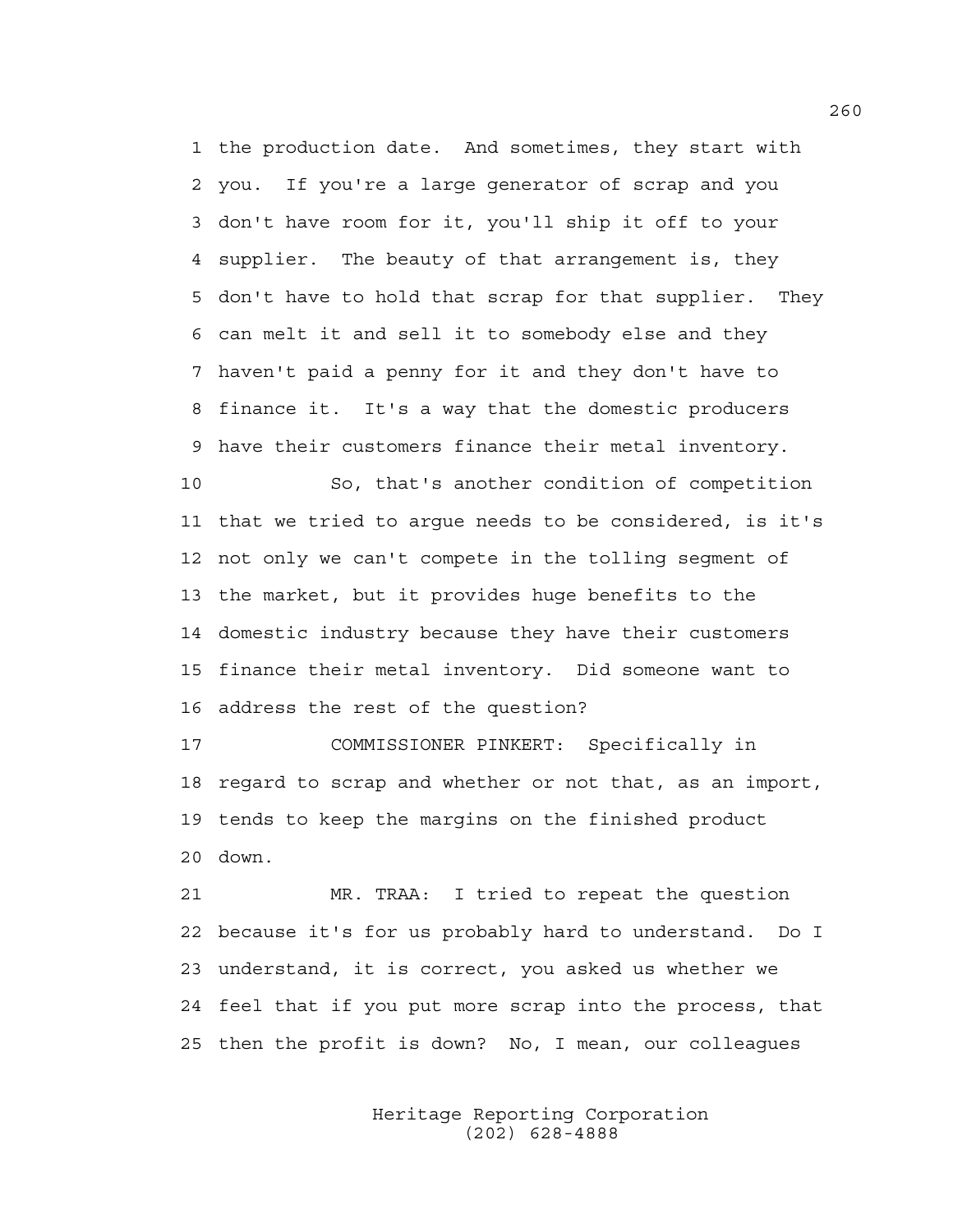1 this morning said it in the same way and we agree to 2 this, if you add scrap to the manufacturing process, 3 the right grade of scrap, then your profits go up 4 definitely. So, again, for us, a reason why this -- 5 be as products, that's -- in our home market, it 6 works. It's acceptable. But, this is not a product 7 to export because you need a certain portion of scrap 8 for this. Otherwise, you cannot make money on this. 9 We heard this, this morning. I agree fully to the 10 colleagues, to the U.S. producers, who said this is 11 the same for us. So, in Europe, fine, this is a way 12 of dealing with it but not overseas. We cannot do 13 tolling or scrap business here, if I understand your 14 question fully.

15 COMMISSIONER PINKERT: No, that's helpful. 16 That's very helpful. Thank you. And can I get any 17 testimony from this panel about what's currently 18 happening in the relevant scrap markets. That is, the 19 scrap that's used as an input to BSS?

20 MR. SCHULER: Markus Schuler. We did hear 21 that we index our price for new virgin metal that we, 22 also, as a re-roller, obviously have to apply because 23 we don't cast or hot-roll material. We do apply the 24 COMEX and LME exchange prices as the basis of our cost 25 calculation of metal. In the case of virgin metal,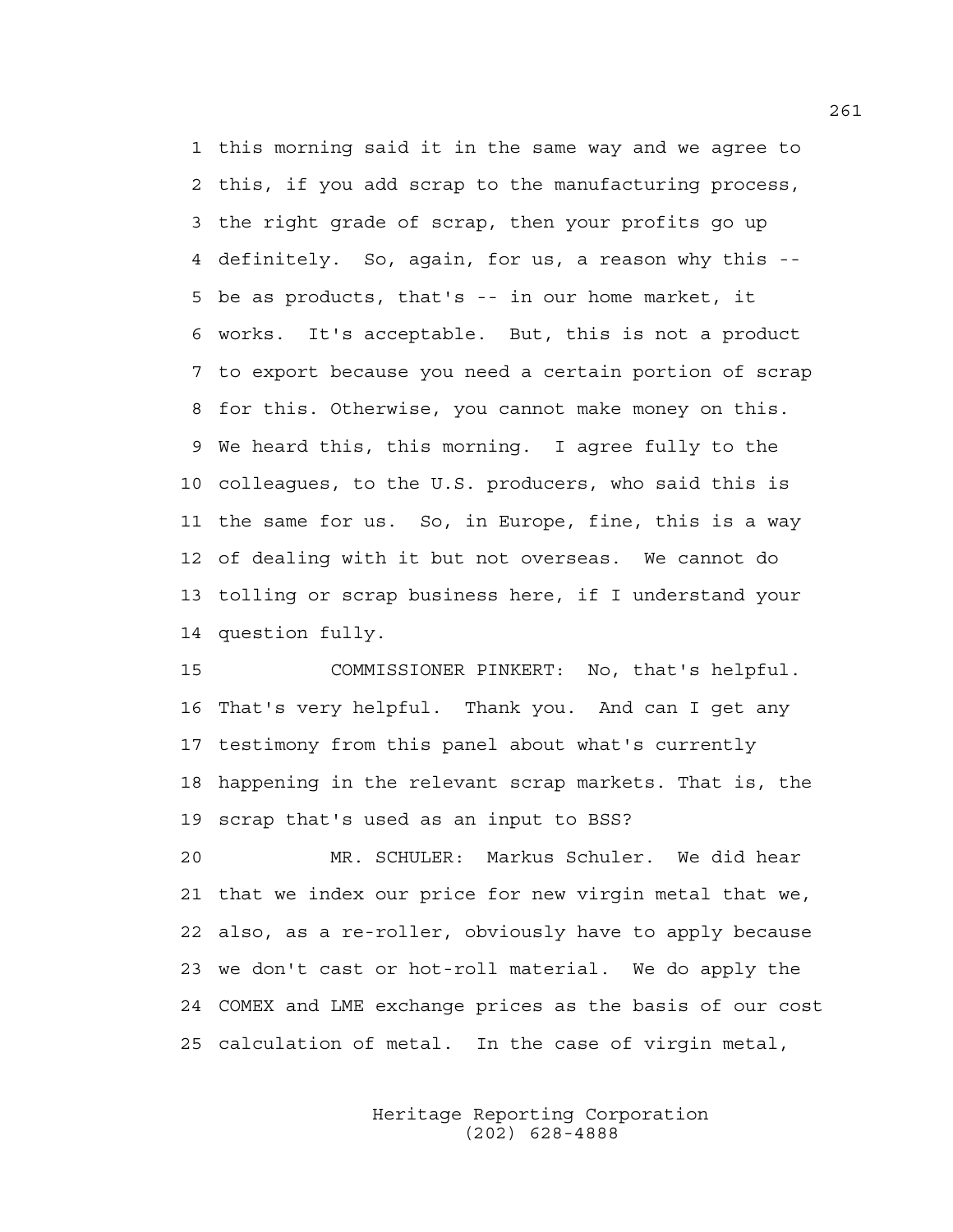1 you have premiums on top of the virgin metal. It's 2 the insurance, the freight, the financing of the 3 virgin metal upon arrival to any port in the U.S. or 4 in Europe. But, you do have, on the other hand, 5 deductions for scrap of those official notifications. 6 And like the metal, they to -- they are volatile and 7 move. They move primarily also along with the virgin 8 metal prices, but the deductions also sometimes take a 9 little bit of a dynamic of their own. So, you do 10 have, also, on that side, constant changes. What in 11 general remains is that for virgin metals, you always 12 pay premiums over the publications of LME or COMEX and 13 for scrap, you will have deductions of those official 14 published prices.

15 So, if you do have scrap material available 16 from your own production to bring that back into the 17 production process, it's always beneficial to every 18 customer, because they will always have to sell it at 19 a loss, compared to what they actually paid it for in 20 the first place.

21 MR. SHOR: Yeah. Maybe to bring the point 22 home, Markus, can you just describe kind of what the 23 average scrap deduction is for copper, for brass these 24 days?

25 MR. SCHULER: I think we have for pure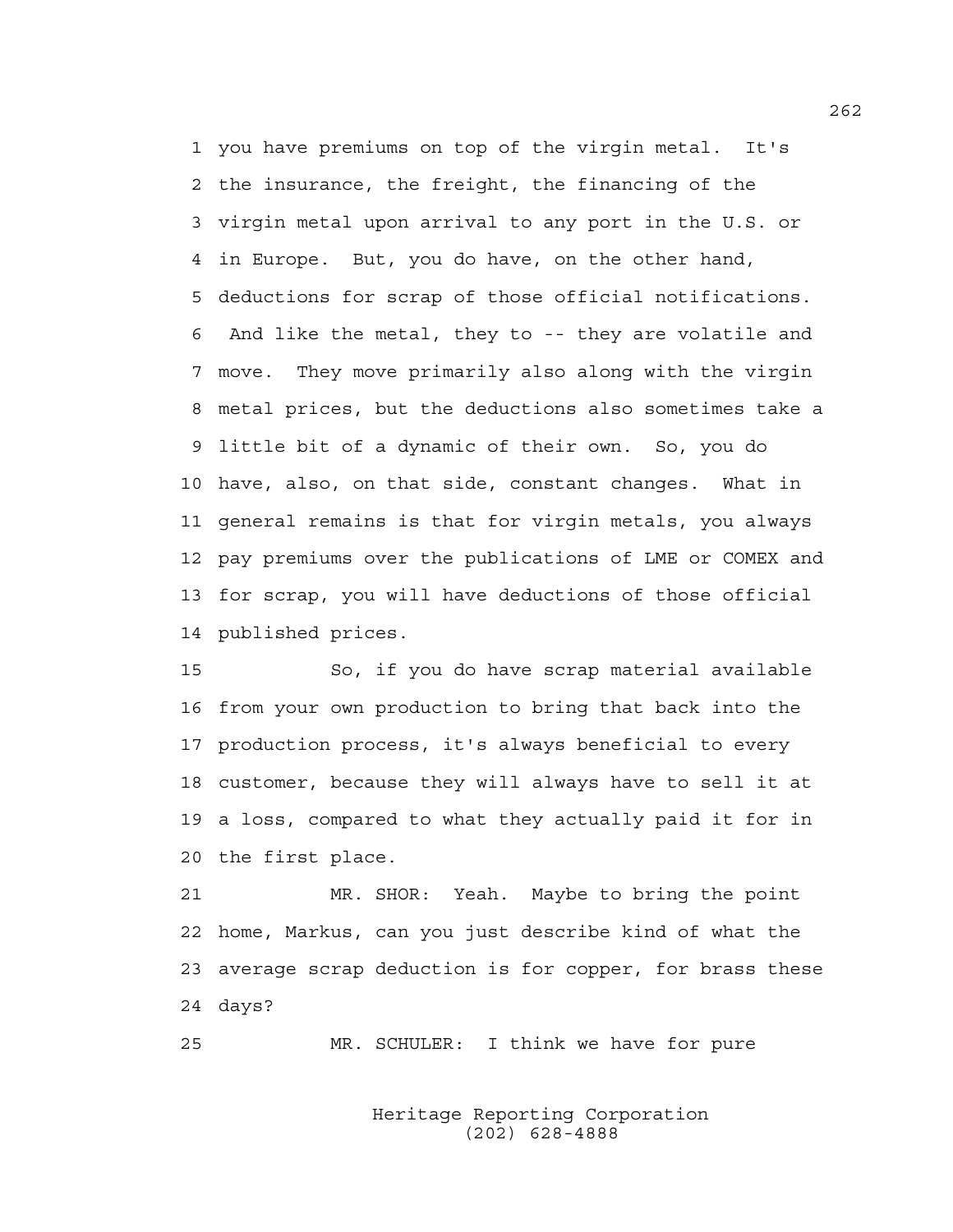1 copper, probably in the range of seven, 10, or 12 2 cents per pound, maybe a tidbit more for brass alloys. 3 It's again, in relation to the re-roll price, a very 4 important factor, because it takes on very quickly a 5 significant percentage.

6 COMMISSIONER PINKERT: Thank you. And my 7 last question is more of a legal question and it 8 relates to this issue of what to do when a responding 9 entity fails to supply information to the Commission, 10 but that entity has some affiliation with the domestic 11 industry. Has the Commission ever used an adverse 12 inference in that situation to actually go against the 13 interest of the domestic industry because of that 14 affiliation with the domestic industry?

15 MR. SHOR: I'm not aware of any case in 16 which the Commission has expressly stated it's drawing 17 an adverse inference. You normally will say things 18 like we have an obligation to view the record as a 19 whole and we consider this, that, and the other thing, 20 and everything combined. But, it has certainly been 21 the case, and you can look at your decision in the 22 last review, basically, if the responding industry 23 doesn't respond, you don't say you're drawing adverse 24 inferences, but you will say, for example, that we 25 have data on the French industry, even though nobody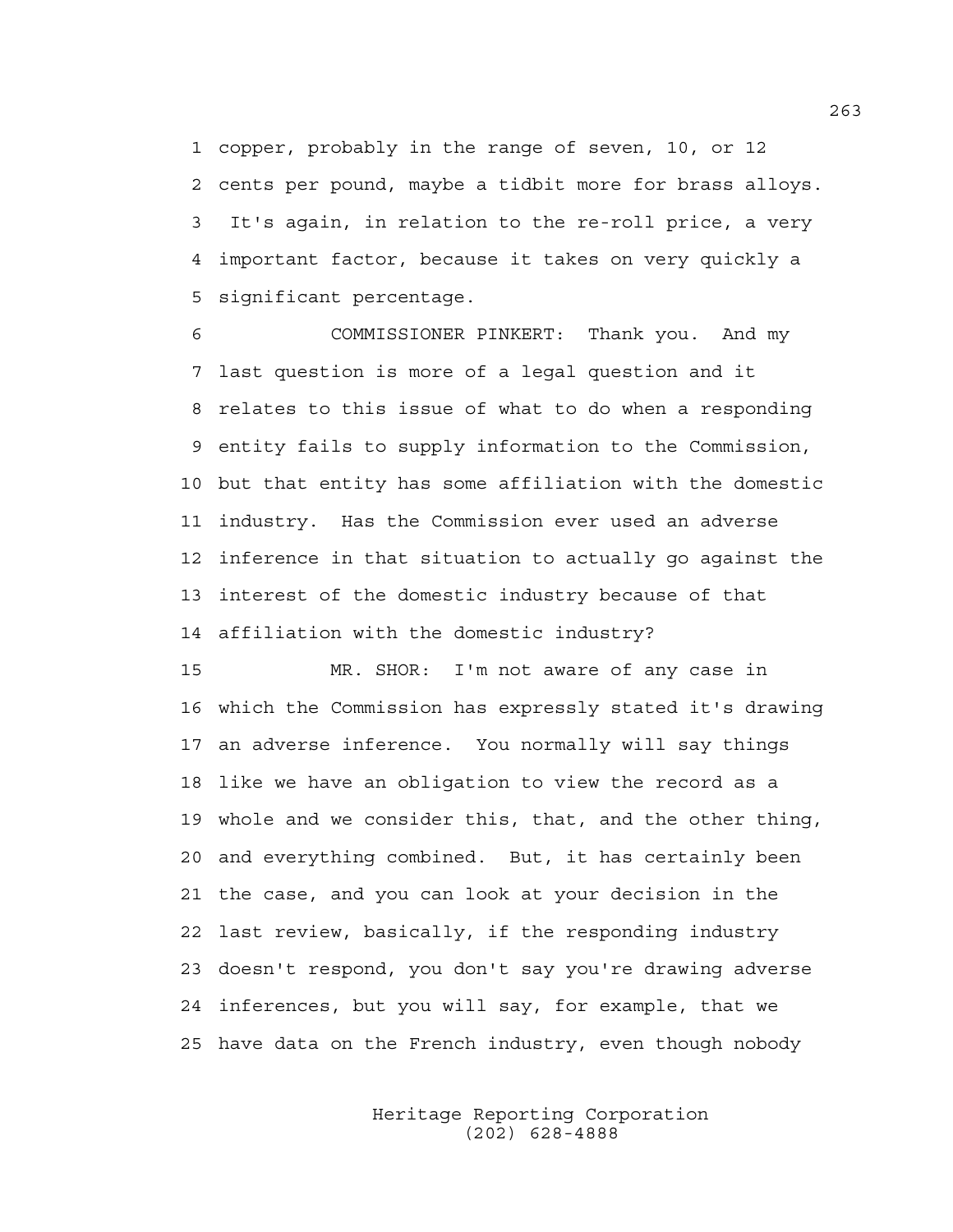1 produces BSS, that they have total capacity of copper 2 alloys of 800 billion pounds and so we're going to 3 assume that some of that 800 billion pounds would come 4 to the United States. It would be nice for a change 5 to do something similar to the domestic industry.

6 COMMISSIONER PINKERT: Thank you. And with 7 that, I have no further questions. I appreciate the 8 information that the panel has given us and I look 9 forward to the additional information in the post-10 hearing submission.

11 CHAIRMAN OKUN: I don't think there are any 12 other questions from my colleagues. Let me turn to 13 staff to see if they have questions of this panel. 14 MR. MCCLURE: Jim McClure, Office of 15 Investigations. We do have one question, as we've 16 gone back and forth about France today and we have 17 tried our best and have gotten very little. So, I'm 18 inviting both the current panel and this morning's 19 panel to throw in whatever you may have that's on the 20 public record, wherever, on the industry in France 21 during this period of review. That's starting in 22 2005. We don't need to go back to the Napoleonic era 23 on this. But, if you could capture the last five 24 years, we would appreciate it. That's all. Thank 25 you.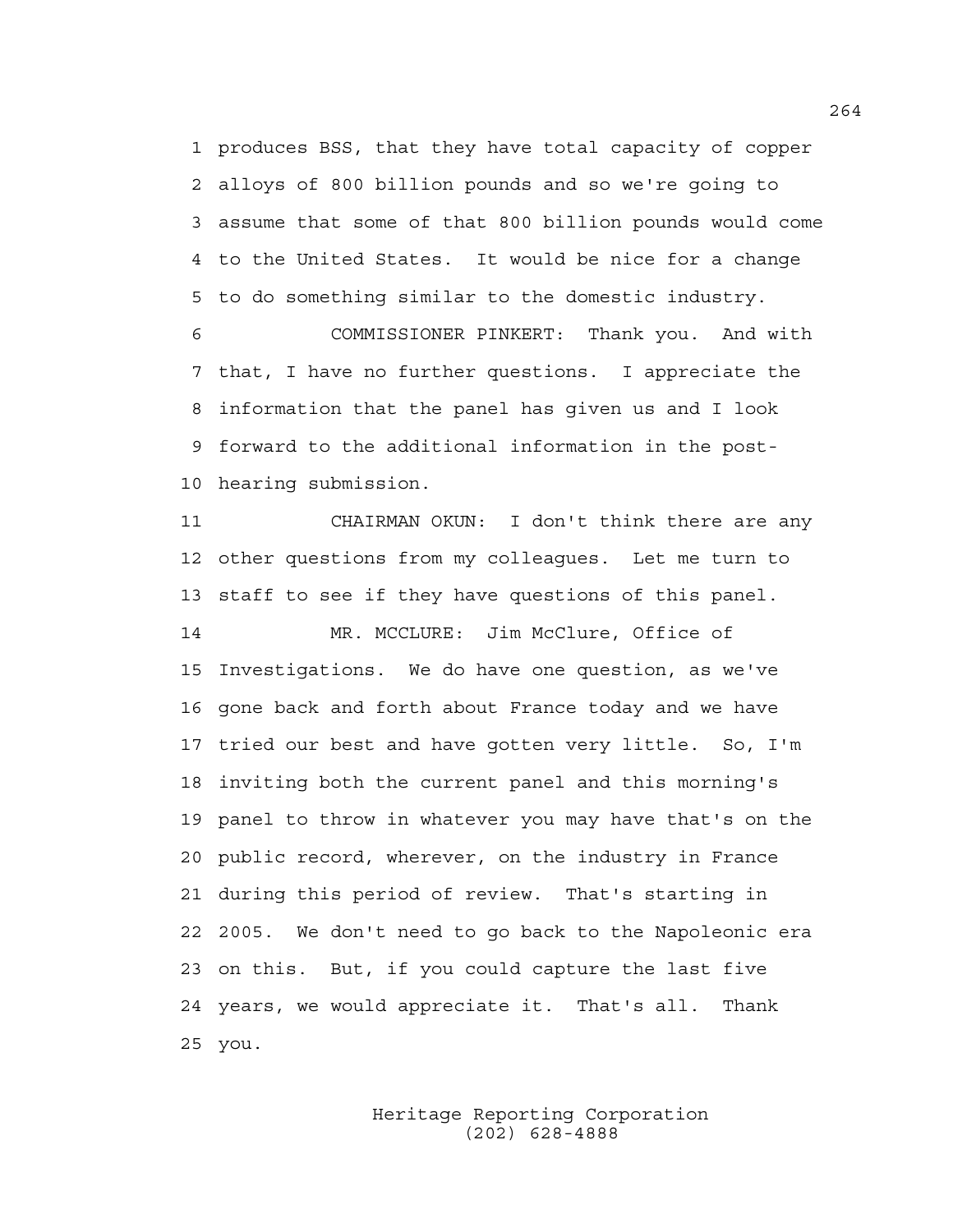1 CHAIRMAN OKUN: Thank you. Do those in 2 support of continuation have questions for this panel? 3 No questions for the court reporter.

4 Very well. Before we turn to our closing 5 and rebuttal, let me take this opportunity to thank 6 this panel of witnesses for your participation this 7 afternoon, for answering our many questions. And let 8 me just go over the time remaining. Those in support 9 of continuation have a total of nine minutes, four for 10 redirect and five for closing. Those in opposition of 11 continuation have a total of 10 minutes, six remaining 12 for redirect and five for closing -- I'm sorry, six 13 minutes for direct, minus one minute for questioning, 14 and five for closing, for a total of 10. If there's 15 no objection from counsel, we will do closing and 16 rebuttal together. So, we'll take this opportunity to 17 let this panel go back to their seats and bring those 18 in support up for their closing and rebuttal.

19 MR. SHOR: Madam Chairman, could I just ask 20 for a five-minute break? My friends from Germany have 21 a flight to catch, so they're going to need to leave 22 right now. So, could we just have a five-minute break 23 before starting closing?

24 CHAIRMAN OKUN: Okay.

25 MR. SHOR: Thank you, very much.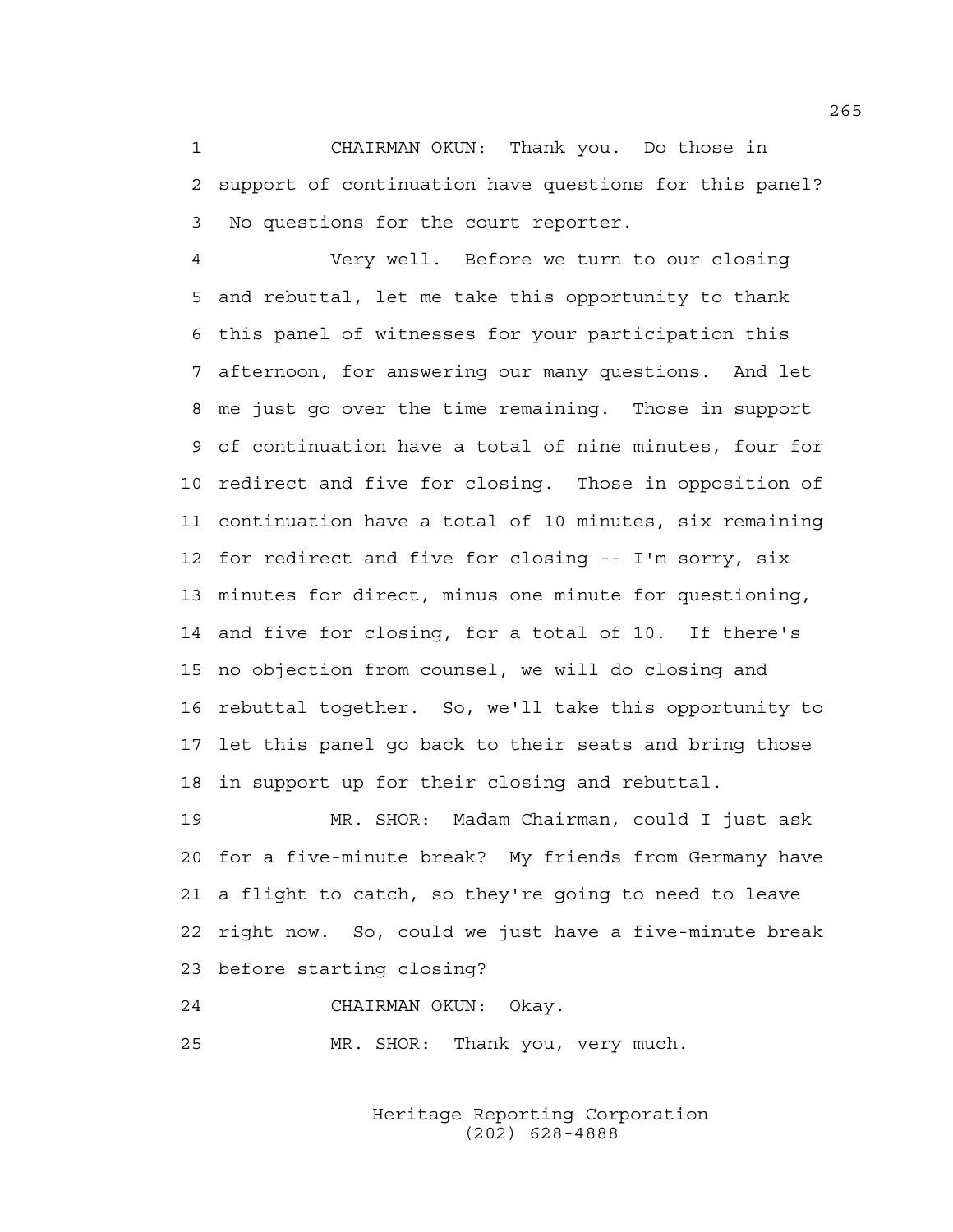1 (Whereupon, a brief recess was taken.) 2 CHAIRMAN OKUN: Mr. Hartquist, you may 3 proceed when you're ready.

4 MR. HARTQUIST: Thank you, Madam Chairman. 5 We'll address many of the issues in the brief, but I 6 do have a few things that I'd like to talk about in my 7 closing. With respect to Wieland and whether they 8 would dump again, they have not been able to present 9 any, at least in my judgment, convincing arguments to 10 dispute the validity of the finding by the Commerce 11 Department not too long ago, that the U.S. facility 12 has every reason to input feedstock from Germany. And 13 you heard their concern about domestic suppliers, 14 they'd like to have that option available to them, and 15 I think that's quite clear.

16 The U.S. producer reported capacity does not 17 include capacity to produce other products. Mr. 18 Shor's assertion along these lines is simply 19 incorrect.

20 With reference to lead times, long lead 21 times did occur temporarily at one point during the 22 POI, in response to a sudden spurt. Remember when the 23 U.S. economy was on its way back up for a very short 24 period of time. So, there was a short term 25 unfortunately increase in sales. But, overall, the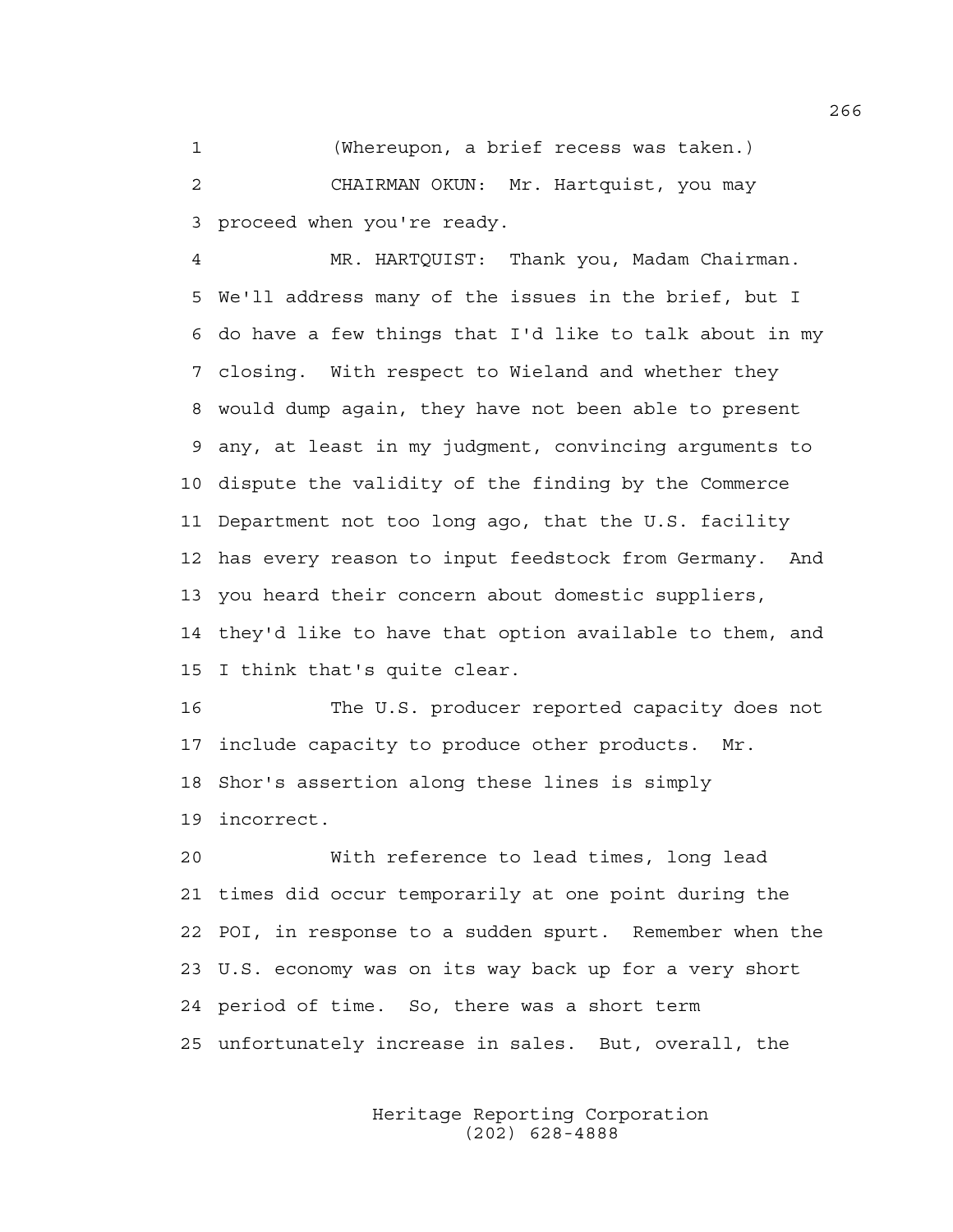1 industry has had significant unused capacity for the 2 subject products and still does.

3 The profit numbers that Mr. Shor has cited 4 for Global Brass are for the company as a whole and 5 what he studiously ignores is the key profit figure in 6 this case for this industry, which, as we pointed out, 7 is a meager 1.4 percent operating profit to sales 8 ratio, and that's the figure the Commission has used 9 for -- that's the test the Commission has used for 10 decades.

11 Now, Mr. Schuler testified that he, having 12 seen non-public data -- he didn't say that, that's my 13 words -- his concern about the viability of domestic 14 re-rollers, concerned about them going out of 15 business. I think that is absolutely irresponsible 16 and has no place, no basis for a public hearing, for 17 counsel to make that kind of an assertion. And I 18 would urge Mr. Schuler to reexamine what he said in 19 the light of what he knows the case is and comment 20 further and straighten that out.

21 He, also, testified, again I think with no 22 evidence whatsoever, that the U.S. producers keep the 23 best stuff for themselves and don't sell it to 24 Wieland. There is no basis for that on the record and 25 we don't think Wieland can provide any evidence of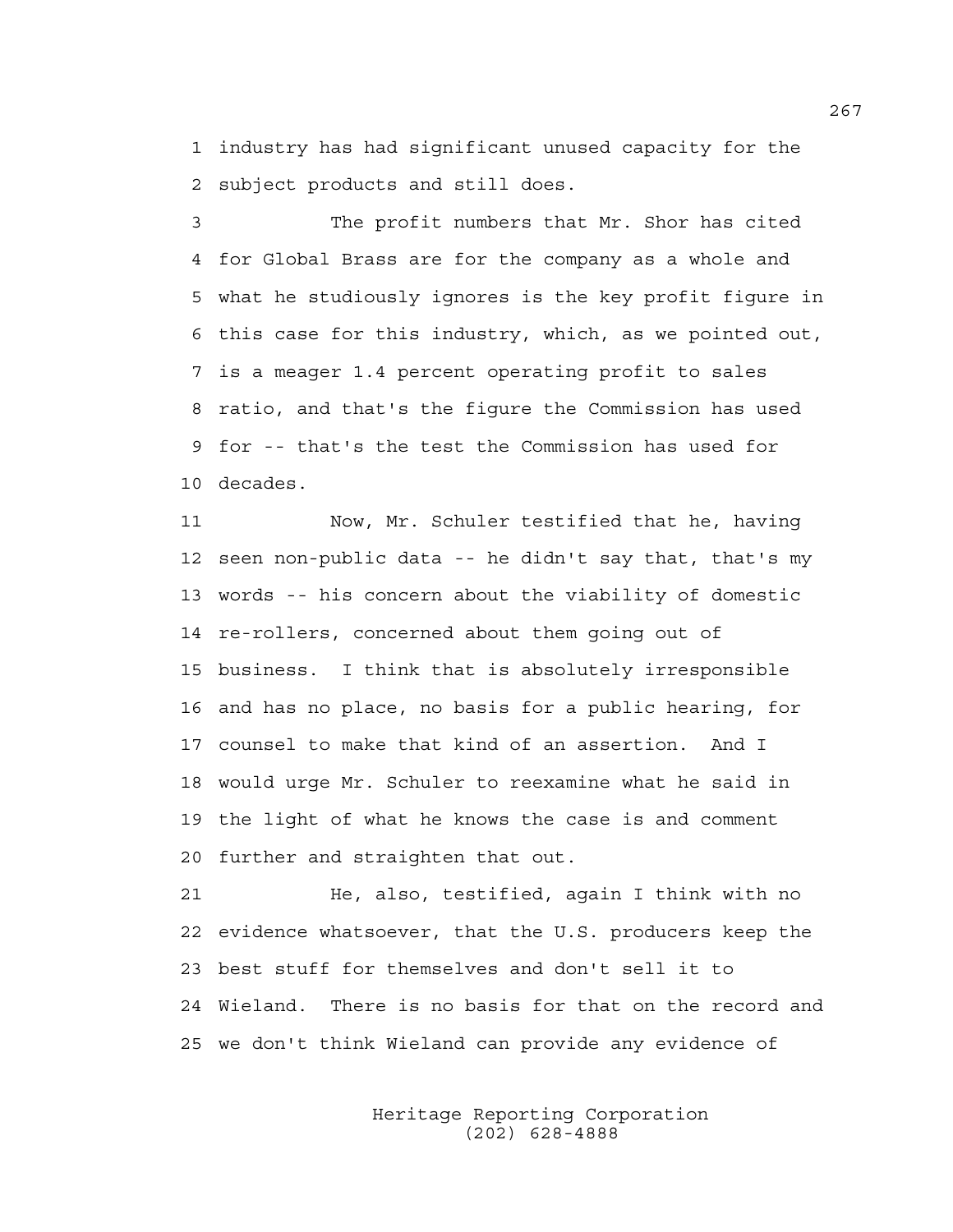1 that to the Commission. Again, simply irresponsible 2 and without factual basis.

3 Mr. Traa commented about the desirability of 4 producing low-priced or low-margin goods versus high-5 priced goods. And he made an analogy that if he's in 6 the champagne business, why would he want to make tap 7 water. I think he had to leave, but I was going to 8 try to bet him 20 bucks or 20 Euros that Deer Park 9 makes a lot more money than Dom Perignon does. The 10 point is, if you have the volume, you can make money 11 on a low-margin product but, the volume has not been 12 there.

13 Contrary to the Respondents' assertions, the 14 website of the German producer, Carl Schreiber, shows 15 clearly that it does produce 200 series brass and 16 produces sheet and strip, not just plate. We'll have 17 more on that in the brief.

18 And, lastly, there's been some discussion 19 about a grade B-274, whether it's available from 20 domestic producers. It can be made by domestic 21 producers. It will be made by producers, but it 22 depends upon negotiations to get a price that is 23 attractive. It's not a matter of whether they can 24 make it. It's a matter of whether it's economically 25 desirable for them to do so. And with that, I'll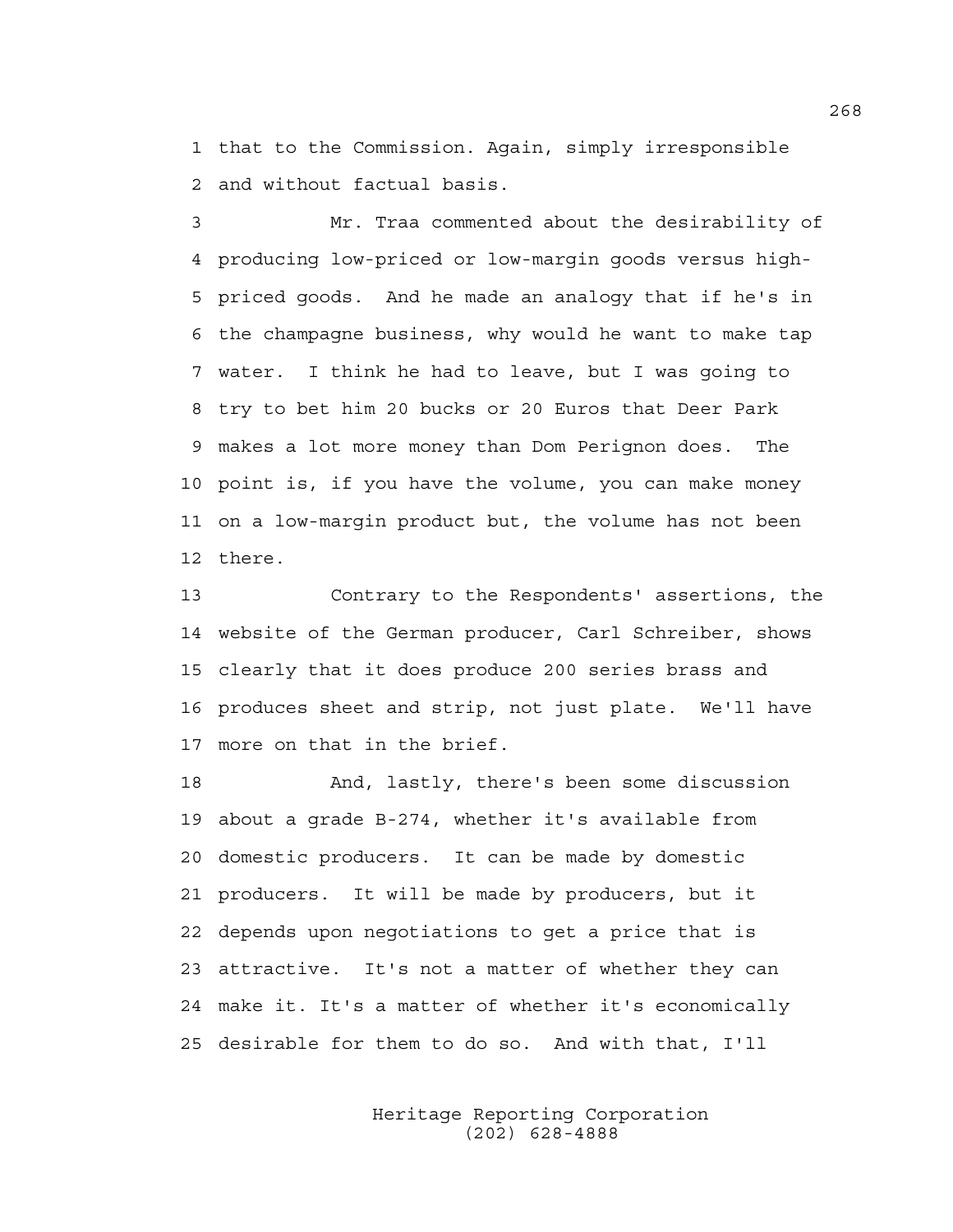1 conclude and thank you all for your time and patience 2 today.

3 CHAIRMAN OKUN: Thank you.

4 MR. SHOR: Madam Chairman, members of the 5 Commission, first, let me address Mr. Hartquist's 6 point. I was not relying upon any non-public data. I 7 didn't even look at the domestic re-roller 8 questionnaire responses because they're so significant 9 -- insignificant in this industry. I was referring to 10 the fact that Scott Brass went through bankruptcy 11 proceedings once already and is -- that was the basis 12 for my statement, that there are domestic re-rollers 13 that we're worried about in the industry.

14 Let's look at the issues before the 15 Commission. The first question before you is, is 16 there excess capacity in the industry. We provided 17 the data for all German primary producers. Carl 18 Schreiber, Mr. Hartquist didn't mention this, did 19 notify the Commission that they do not produce BSS. 20 They talked to the Commission, they told you they 21 don't. Lots of companies put products on their 22 website that, if you order, they obtain from somebody 23 else. There's nothing on their website that says they 24 actually produce that product and they have told the 25 Commission that they don't.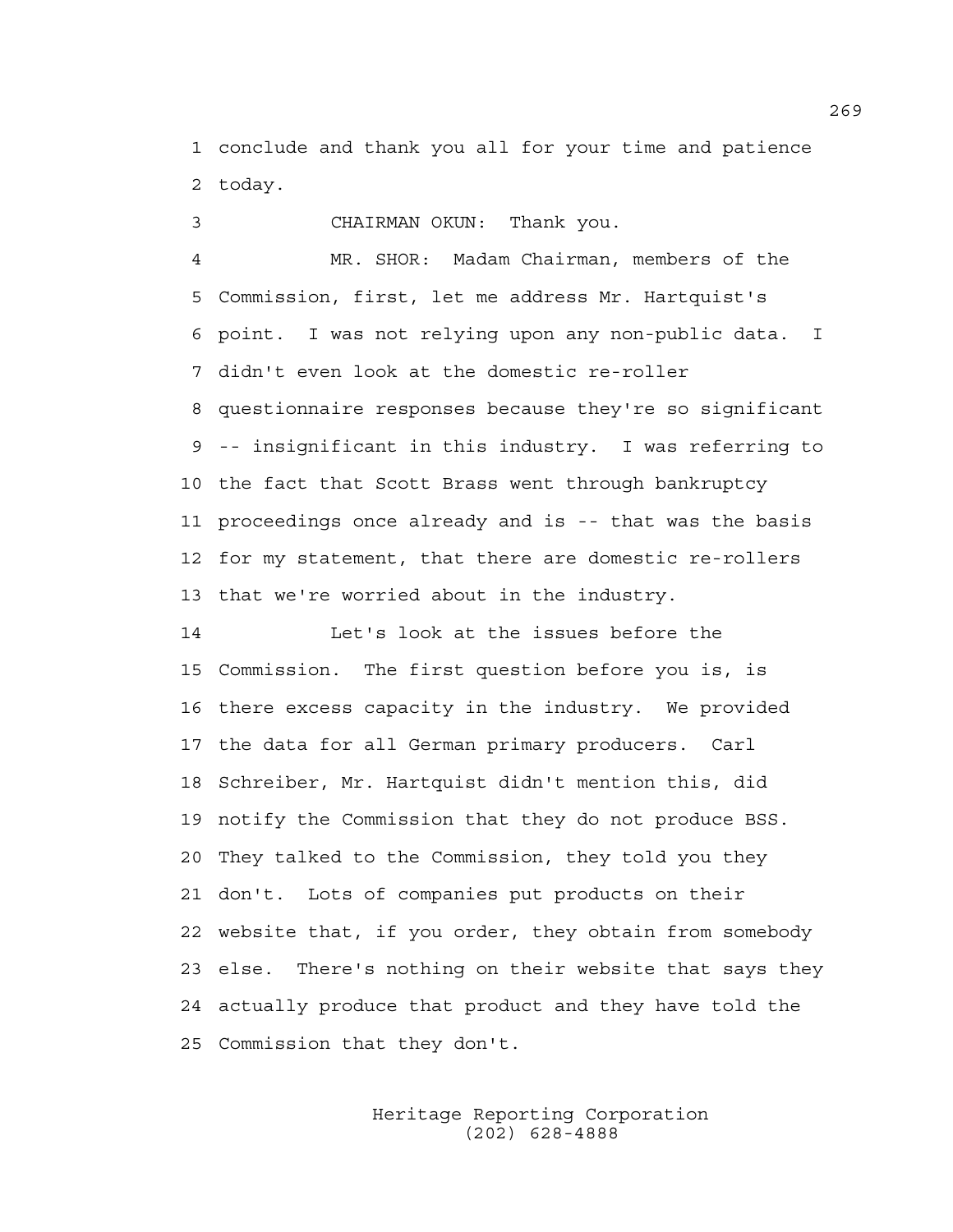1 MKM and KME do not produce brass in Germany. 2 We can go through it company by company. We've 3 provided the detail in our brief. But, it's 4 interesting to hear how the domestic producers speak 5 about Aurubis, which is the third largest brass 6 producer in Germany, the largest re-roller, affiliated 7 with the domestic industry, did not respond to the 8 questionnaire. They don't talk about what assumptions 9 you should make about Aurubis but what they did say 10 was interesting: don't worry about Aurubis because 11 it's just a small re-roller and it's not significant. 12 Well, if Aurubis is just a small re-roller that is 13 not significant, so, too, is every other producer in 14 France, Italy, and Germany, that they talk about.

15 The fact is that, and you have the data in 16 your confidential staff report, the German industry 17 operated at capacity in 2010. In 2011, there was a 18 drop of slightly less than full capacity but, you 19 heard testimony today that in 2012, they are back to 20 full capacity. The issue of whether you talk about 21 BSS or other products or how you allocate capacity 22 between subject and non-subject is irrelevant in that 23 context because when the rolling mills are operating 24 at full capacity, there is no allocation issue. It's 25 all being utilized. There is nothing left to produce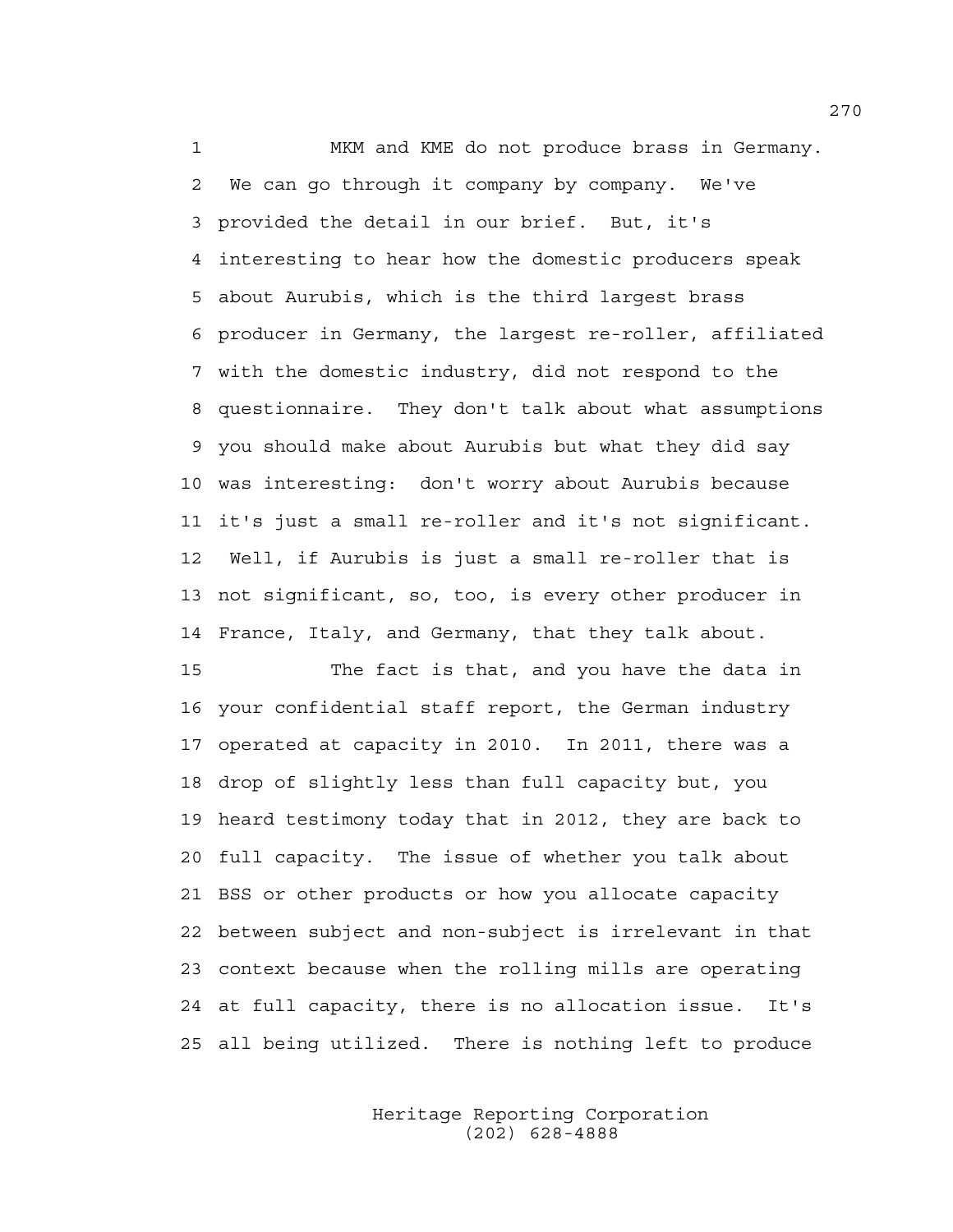1 more BSS. There are no inventories to sell to the 2 United States.

3 I do not understand the domestic industry to 4 be making a product shifting argument. If there's one 5 thing that both sides seem to agree on this morning 6 it's that BSS is the lowest margin alloy, so there is 7 no incentive to shift production from other alloys 8 into BSS. It doesn't matter whether you call it a -- 9 it doesn't matter what you call it, if you can 10 profitably sell higher value-added products with 11 higher profit margins, you don't shift back.

12 So that leaves us with the potential for 13 market shifting. Now, who do we have on the domestic 14 industry? We have PMX, whose parent company is in 15 Korea. We have Aurubis, whose parent company is in 16 Europe. We have other companies with affiliates in 17 the Netherlands and other European countries. They 18 all have access to the same pricing data Wieland has 19 because they are selling in the same markets we do. 20 It is telling that the only testimony they submitted 21 was that prices in China are lower than the United 22 States. You didn't hear any testimony from them that 23 prices in Europe are lower. You didn't hear any 24 testimony from them that prices in Germany are lower. 25 The reason you didn't hear that is because they're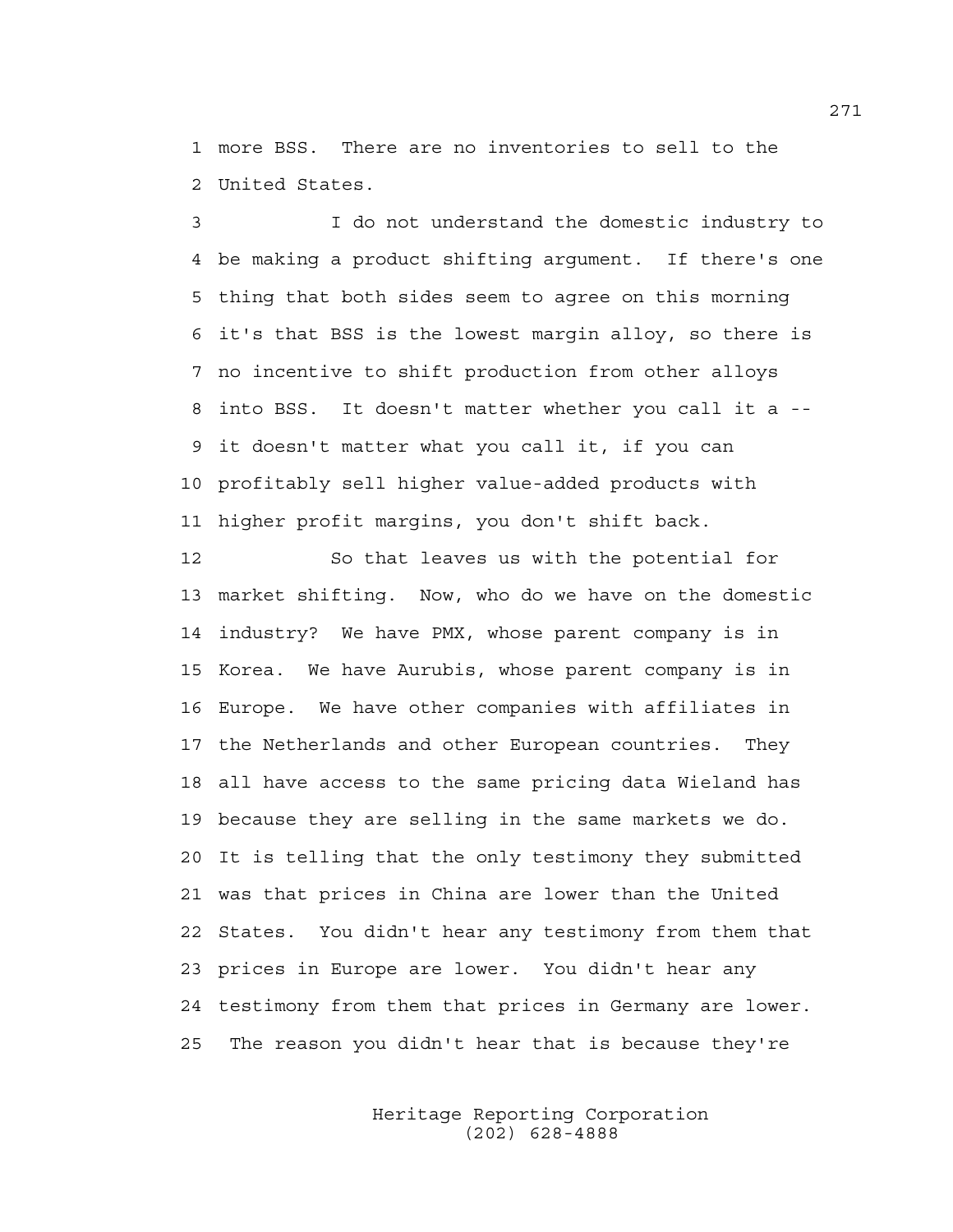1 higher in those two markets.

2 So, you have the only producer they claim to 3 be worried about, Wieland, selling in Germany and in 4 Europe at higher prices than they can sell in the 5 United States before taking into account the 6 additional freight, duty, and financing costs to sell 7 to the United States. That, to me, pretty clearly 8 establishes that there is no incentive for any of 9 these producers in Germany to shift markets and 10 abandon the customers in their own backyard in Germany 11 and their own backyard in Europe, to shift those sales 12 to the United States, even if they could, which they 13 can't because of the qualification requirements, the 14 long-term contracts.

15 Now, long-term contracts are an issue not 16 only on the purchaser side, but also on the supplier 17 side. If Wieland has 80 percent of their sales under 18 long-term contract of a year or more, that reduces 19 their flexibility for market shifting. They can't 20 abandon their existing customers.

21 Then, there's a whole question of why they 22 would want to. The testimony by domestic producers is 23 that the U.S. market is a declining market. They, 24 also, testified, and this is another point of 25 agreement, is that the markets in Europe are growing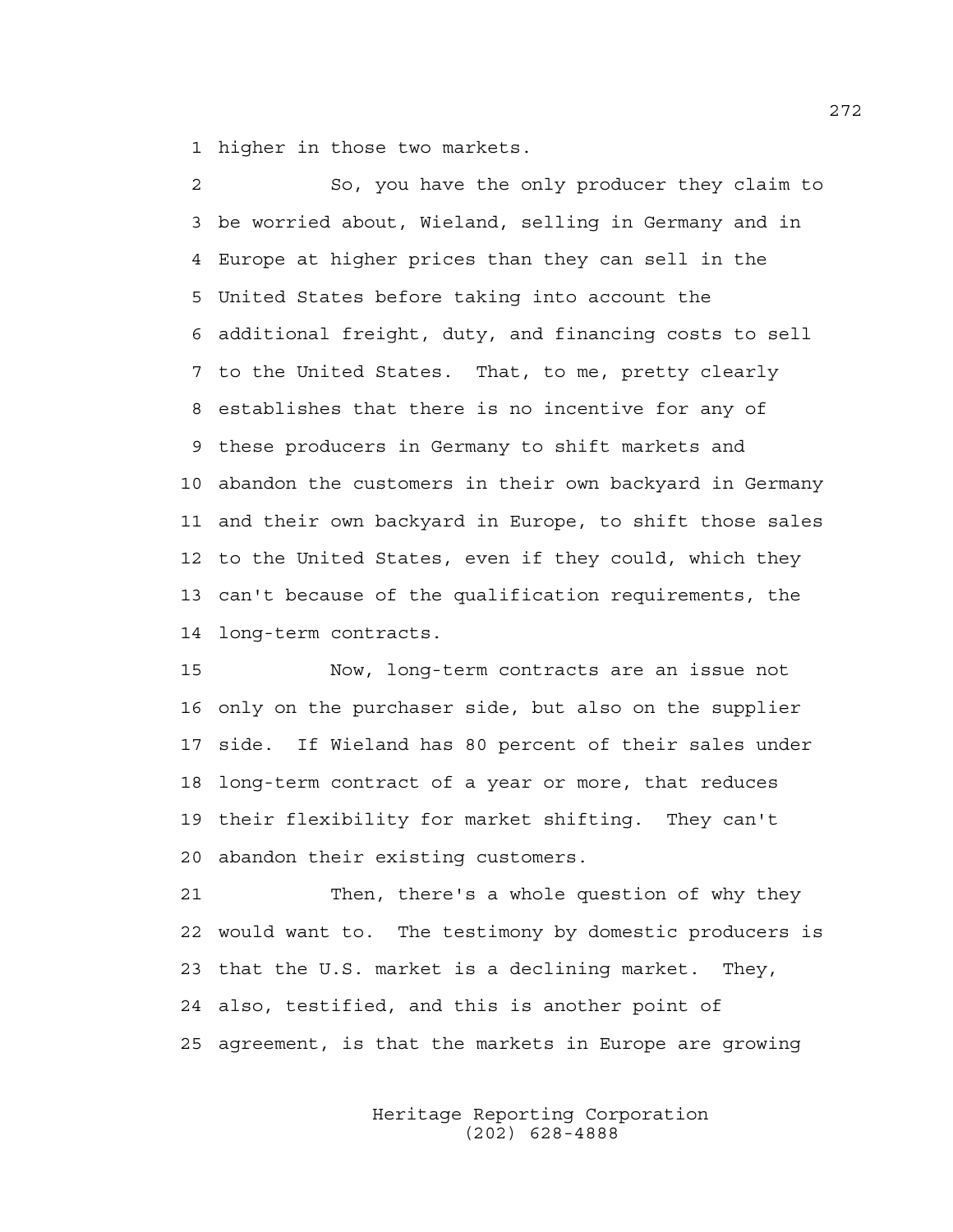1 and the markets in Asia are growing faster still. So, 2 they are worried about a company giving up customers 3 in growing markets, to get lower prices in a shrinking 4 market. That's the thrust of their case.

5 The only other argument they make is that 6 Wieland will ship re-roll material to its facility in 7 Wheeling, Illinois. Re-roll material, again, there is 8 no dispute, this is the lowest profit alloy -- excuse 9 me, the lowest profit product of the lowest profit 10 alloy. It sells for 28 cents in the United States. 11 It cost 24 cents to get it here. Mr. Hartquist says, 12 we haven't made a case that it's uneconomical to ship 13 that stuff here. Well, if those numbers don't make 14 the case, I don't know what will. Maybe, he thinks we 15 have to show that it would cost 35 cents to ship it 16 here. The testimony was that that's below Wieland-17 Werke's variable production cost. There is no 18 economic incentive at all to increase production where 19 you don't even recover your variable production costs. 20 On top of that, we have the new condition of

21 competition in this review of the fact that all of the 22 major German producers now own production facilities 23 in the United States and has no incentive to disrupt 24 the market in the United States, to undersell their 25 own production in the United States, or to do anything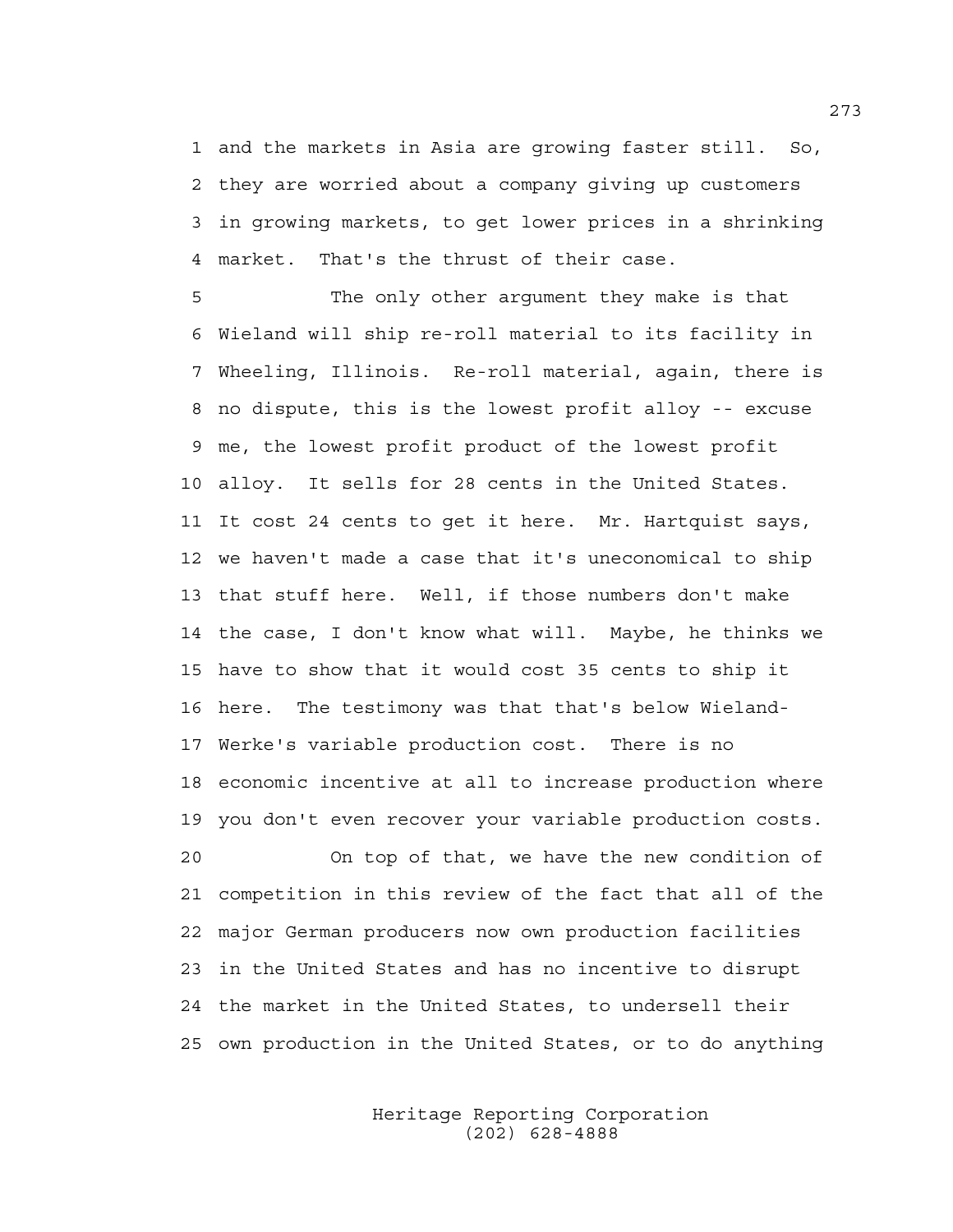1 that would undercut the value of their investments in 2 the United States.

3 It's been 24 years. At some point, these 4 orders near the end of their useful life. Whatever 5 the condition of the domestic industry -- and we have 6 different views on that, based on different 7 assessments -- whatever the condition of the domestic 8 industry, it's hard to say it has anything to do with 9 imports. They're at 92 percent market share. They 10 did not provide any convincing explanation of why non-11 subject imports declined over the period, but they 12 expect subject imports to increase. It just doesn't 13 make any sense. Thank you, very much.

14 CHAIRMAN OKUN: Thank you. Post-hearing 15 briefs, statements responsive to questions, requests 16 of the Commission, and corrections to the transcript 17 must be filed by February 10, 2012. The closing of the 18 record and final release of data to parties is March 19 12, 2012 and final comments are due March 14, 2012. 20 With no other business to come before the Commission, 21 this hearing is adjourned.

22 (Whereupon, at 5:03 p.m., the hearing in the 23 above-entitled matter was concluded.) 24 //

25 //